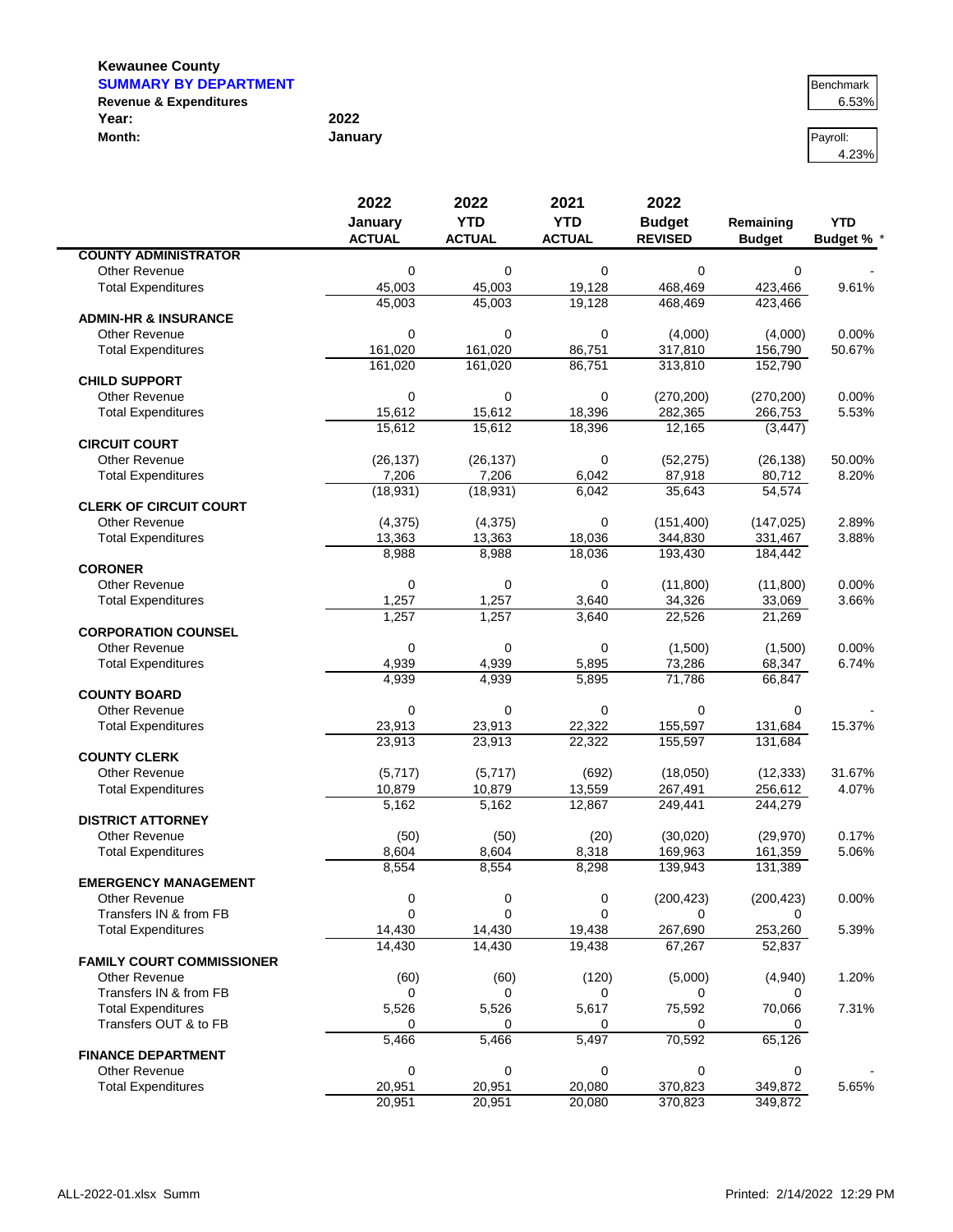$\blacksquare$ 

| <b>SUMMARY BY DEPARTMENT</b>      |         | Benchmark |
|-----------------------------------|---------|-----------|
| <b>Revenue &amp; Expenditures</b> |         | 6.53%     |
| Year:                             | 2022    |           |
| Month:                            | January | Pavroll:  |

4.23%

|                                        | 2022            | 2022            | 2021            | 2022             |               |                 |
|----------------------------------------|-----------------|-----------------|-----------------|------------------|---------------|-----------------|
|                                        | January         | <b>YTD</b>      | <b>YTD</b>      | <b>Budget</b>    | Remaining     | <b>YTD</b>      |
|                                        | <b>ACTUAL</b>   | <b>ACTUAL</b>   | <b>ACTUAL</b>   | <b>REVISED</b>   | <b>Budget</b> | <b>Budget %</b> |
| <b>COUNTY ROADS &amp; BRIDGES FUND</b> |                 |                 |                 |                  |               |                 |
| Tax Levy                               | (2,669,289)     | (2,669,289)     | (2,700,169)     | (2,669,289)      | 0             | 100.00%         |
| Other Revenue                          | (188, 916)      | (188, 916)      | (197, 697)      | (1,080,538)      | (891, 622)    | 17.48%          |
| Transfers IN & from FB                 | 0               | 0               | 0               | (141, 450)       | (141, 450)    |                 |
| <b>Total Expenditures</b>              | 219,743         | 219,743         | 122,115         | 3,891,277        | 3,671,534     | 5.65%           |
| Transfers OUT & to FB                  | 0               | 0               | $\Omega$        | 0                | 0             |                 |
|                                        | (2,638,462)     | (2,638,462)     | (2,775,752)     | $\Omega$         | 2,638,462     |                 |
| <b>HIGHWAY INTERNAL SERV FUND</b>      |                 |                 |                 |                  |               |                 |
| Other Revenue                          | (398, 202)      | (398, 202)      | (73,500)        | (5,501,549)      | (5, 103, 347) | 7.24%           |
| Transfers IN & from FB                 | 0               | 0               | $\Omega$        | 0                | 0             |                 |
| <b>Total Expenditures</b>              | 356,518         | 356,518         | 350,130         | 5,501,549        | 5,145,031     | 6.48%           |
| Transfers OUT & to FB                  | 0               | 0               | 0               | 0                | 0             |                 |
|                                        | (41, 684)       | (41, 684)       | 276,629         | $\Omega$         | 41,684        |                 |
| <b>HSD SUMMARY</b>                     |                 |                 |                 |                  |               |                 |
| Tax Levy                               | (1,032,946)     | (1,032,946)     | (1,084,036)     | (1,032,946)      | 0             | 100.00%         |
| <b>Other Revenue</b>                   | (4,889)         | (4,889)         | 54,720          | (5,224,098)      | (5,219,209)   | 0.09%           |
| Transfers IN & from FB                 | 0               | 0               | 0               | <sup>0</sup>     | 0             |                 |
| <b>Total Expenditures</b>              | 147,839         | 147,839         | 182,688         | 6,257,044        | 6,109,205     | 2.36%           |
| Transfers OUT & to FB                  | 0               | 0               | $\Omega$        | 0                | 0             |                 |
|                                        | (889, 995)      | (889, 995)      | (846, 629)      | $\Omega$         | 889,995       |                 |
| <b>AGING DISABILITY RSRCE CNTR</b>     |                 |                 |                 |                  |               |                 |
| Tax Levy                               | (92, 500)       | (92, 500)       | (92, 500)       | (92, 500)        | 0             | 100.00%         |
| Other Revenue                          | 0               | 0               | 0               | $\Omega$         | 0             |                 |
| Transfers IN & from FB                 | $\mathbf 0$     | 0               | $\mathbf 0$     | $\mathbf 0$      | $\Omega$      |                 |
| <b>Total Expenditures</b>              | 0               | 0               | 129             | 92,500           | 92,500        | 0.00%           |
| Transfers OUT & to FB                  | $\Omega$        | 0               | $\Omega$        | 0                | 0             |                 |
|                                        | (92, 500)       | (92, 500)       | (92, 371)       | $\mathbf 0$      | 92,500        |                 |
| <b>INFORMATION SERVICES</b>            |                 |                 |                 |                  |               |                 |
| Tax Levy                               | (6,000)         | (6,000)         | (6,000)         | (6,000)          | 0             | 100.00%         |
| <b>Other Revenue</b>                   | 0               | 0               | 0               | (11,500)         | (11,500)      | 0.00%           |
| Transfers IN & from FB                 | 0               | 0               | $\Omega$        | $\Omega$         | 0             |                 |
| <b>Total Expenditures</b>              | 18,417          | 18,417          | 27,647          | 366,906          | 348,489       | 5.02%           |
| Transfers OUT & to FB                  | 0               | 0               | 0               | $\Omega$         | 0             |                 |
|                                        | 12,417          | 12,417          | 21,647          | 349,406          | 336,989       |                 |
| <b>LAND CONSERVATION FUND</b>          |                 |                 |                 |                  |               |                 |
| Tax Levy                               | (359,080)       | (359,080)       | (345, 260)      | (359,080)        | 0             | 100.00%         |
| Other Revenue                          | (22, 846)       | (22, 846)       | (19, 640)       | (379, 836)       | (356,990)     | 6.01%           |
| Transfers IN & from FB                 | 0               | 0               | 0               | (20,000)         | (20,000)      |                 |
| <b>Total Expenditures</b>              | 38,404          | 38,404          | 48,925          | 758,916          | 720,512       | 5.06%           |
| Transfers OUT & to FB                  | 0<br>(343, 522) | 0<br>(343, 522) | 0<br>(315, 975) | 0<br>0           | 0<br>343,522  |                 |
| <b>LAND INFORMATION OFFICE</b>         |                 |                 |                 |                  |               |                 |
| Tax Levy                               | (65, 788)       | (65, 788)       | (112, 749)      | (65, 788)        | 0             | 100.00%         |
| Other Revenue                          |                 |                 |                 |                  | (146, 186)    | 1.59%           |
| Transfers IN & from FB                 | (2, 364)<br>0   | (2, 364)<br>0   | (2, 252)<br>0   | (148, 550)<br>0  |               |                 |
| <b>Total Expenditures</b>              |                 |                 |                 |                  | 0             |                 |
| Transfers OUT & to FB                  | 20,768<br>0     | 20,768<br>0     | 10,526<br>0     | 214,338          | 193,570       | 9.69%           |
|                                        | (47, 384)       | (47, 384)       | (104, 475)      | 0<br>$\mathbf 0$ | 0<br>47,384   |                 |
| <b>MAINTENANCE</b>                     |                 |                 |                 |                  |               |                 |
| Tax Levy                               | $\mathbf 0$     | 0               | 0               | 0                | 0             |                 |
| <b>Other Revenue</b>                   | (28)            | (28)            | 0               | (7,000)          | (6,973)       | 0.39%           |
| Transfers IN & from FB                 | 0               | 0               | $\mathbf 0$     | 0                | 0             |                 |
| <b>Total Expenditures</b>              | 23,148          | 23,148          | 34,227          | 466,816          | 443,668       | 4.96%           |
| Transfers OUT & to FB                  | 0               | 0               | 0               | 5,000            | 5,000         |                 |
|                                        | 23,121          | 23,121          | 34,227          | 464,816          | 441,695       |                 |
|                                        |                 |                 |                 |                  |               |                 |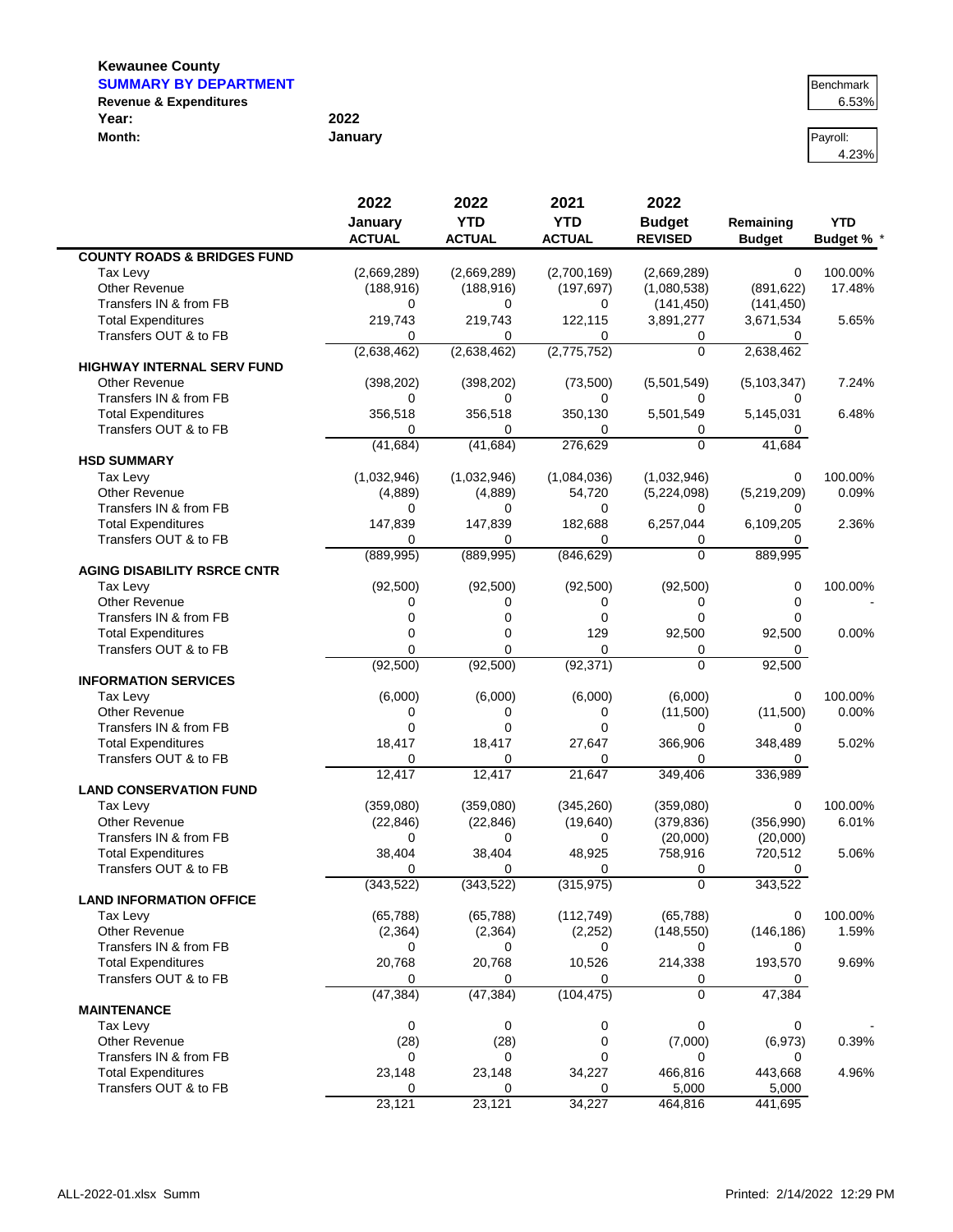| <b>SUMMARY BY DEPARTMENT</b>      |         | Benchmark |
|-----------------------------------|---------|-----------|
| <b>Revenue &amp; Expenditures</b> |         | 6.53%     |
| Year:                             | 2022    |           |
| Month:                            | January | Pavroll:  |

| Benchmark      |
|----------------|
| <u> 6.53% </u> |

4.23%

|                                   | 2022<br>January | 2022<br><b>YTD</b><br><b>YTD</b> | 2021          | 2022<br><b>Budget</b> | Remaining     | <b>YTD</b>        |
|-----------------------------------|-----------------|----------------------------------|---------------|-----------------------|---------------|-------------------|
|                                   |                 |                                  |               |                       |               |                   |
|                                   | <b>ACTUAL</b>   | <b>ACTUAL</b>                    | <b>ACTUAL</b> | <b>REVISED</b>        | <b>Budget</b> | <b>Budget % *</b> |
| <b>PROMOTION &amp; RECREATION</b> |                 |                                  |               |                       |               |                   |
| Tax Levy                          | 0               | 0                                | $\mathbf 0$   | 0                     | 0             |                   |
| <b>Other Revenue</b>              | (600)           | (600)                            | (8,975)       | (218, 582)            | (217, 982)    | 0.27%             |
| Transfers IN & from FB            | 0               | 0                                | 0             | (6,000)               | (6,000)       |                   |
| <b>Total Expenditures</b>         | 27,408          | 27,408                           | 24,997        | 755,509               | 728,101       | 3.63%             |
| Transfers OUT & to FB             | $\Omega$        | 0                                | 0             | 0                     | 0             |                   |
|                                   | 26,808          | 26,808                           | 16,023        | 530,927               | 504,119       |                   |
| <b>PUBLIC HEALTH</b>              |                 |                                  |               |                       |               |                   |
| Tax Levy                          | (5,250)         | (5,250)                          | (3,750)       | (5,250)               | 0             | 100.00%           |
| Other Revenue                     | (3, 131)        | (3, 131)                         | (6, 441)      | (308, 589)            | (305, 458)    | 1.01%             |
| Transfers IN & from FB            | 0               | $\Omega$                         | 0             | 0                     | 0             |                   |
| <b>Total Expenditures</b>         | 30,216          | 30,216                           | 25,344        | 545,022               | 514,806       | 5.54%             |
| Transfers OUT & to FB             | $\Omega$        | $\Omega$                         | 0             | 0                     | 0             |                   |
|                                   | 21,835          | 21,835                           | 15,153        | 231,183               | 209,348       |                   |
| <b>REGISTER IN PROBATE</b>        |                 |                                  |               |                       |               |                   |
| <b>Other Revenue</b>              | 0               | $\mathbf 0$                      | $\mathbf 0$   | (38,500)              | (38,500)      | 0.00%             |
| <b>Total Expenditures</b>         | 12,542          | 12,542                           | 8,461         | 222,704               | 210,162       | 5.63%             |
|                                   | 12.542          | 12,542                           | 8,461         | 184,204               | 171,662       |                   |
| <b>REGISTER OF DEEDS</b>          |                 |                                  |               |                       |               |                   |
| <b>Other Revenue</b>              | (12, 203)       | (12, 203)                        | (9,623)       | (175,000)             | (162, 797)    | 6.97%             |
| <b>Total Expenditures</b>         | 23,247          | 23,247                           | 22,893        | 202,442               | 179,195       | 11.48%            |
| Transfers OUT & to FB             | 0.00            | $\Omega$                         | 0             | 0                     | 0             |                   |
|                                   | 11,044          | 11,044                           | 13,270        | 27,442                | 16,398        |                   |
| <b>SHERIFF</b>                    |                 |                                  |               |                       |               |                   |
| <b>Other Revenue</b>              | (8,642)         | (8,642)                          | 32,322        | (282,900)             | (282, 258)    | 3.05%             |
| Transfers IN & from FB            | 0               | 0                                | $\mathbf 0$   | 0                     | 0             |                   |
| <b>Total Expenditures</b>         | 231,209         | 231,209                          | 194,856       | 4,552,255             | 4,321,504     | 5.08%             |
| Transfers OUT & to FB             | 0               | 0                                | $\Omega$      | 0                     | 0             |                   |
|                                   | 222,566         | 222,566                          | 227,178       | 4,269,355             | 4,039,247     |                   |
| <b>SOLID WASTE FUND</b>           |                 |                                  |               |                       |               |                   |
| Tax Levy                          | 0               | $\mathbf 0$                      | $\mathbf 0$   | 0                     | 0             |                   |
| Other Revenue                     | (6,508)         | (6,508)                          | 56,136        | (81, 275)             | (74, 767)     | 8.01%             |
| Transfers IN & from FB            | 0               | 0                                | 0             | 0                     | 0             |                   |
| <b>Total Expenditures</b>         | 8,045           | 8,045                            | 3,709         | 81,275                | 73,230        | 9.90%             |
| Transfers OUT & to FB             | $\Omega$        | 0                                | $\Omega$      | 0                     | 0             |                   |
|                                   | 1,537           | 1,537                            | 59,845        | $\Omega$              | (1,537)       |                   |
| <b>COUNTY TREASURER</b>           |                 |                                  |               |                       |               |                   |
| <b>Other Revenue</b>              | 49,380          | 49,380                           | (1, 342)      | (217,600)             | (266,980)     | $-22.69%$         |
| <b>Total Expenditures</b>         | 13,282          | 13,282                           | 12,721        | 205,019               | 191,737       | 6.48%             |
|                                   | 62,662          | 62,662                           | 11,379        | (12, 581)             | (75, 243)     |                   |
| <b>UNIVERSITY EXTENSION</b>       |                 |                                  |               |                       |               |                   |
| Other Revenue                     | (2,058)         | (2,058)                          | (20)          | (8,700)               | (6, 642)      | 23.66%            |
| <b>Total Expenditures</b>         | 6,664           | 6,664                            | 6,585         | 284,006               | 277,342       | 2.35%             |
| Transfers OUT & to FB             | 0               | 0                                | 0             | 0                     | 0             |                   |
|                                   | 4,606           | 4,606                            | 6,565         | 275,306               | 270,700       |                   |
| <b>VETERAN SERVICE OFFICE</b>     |                 |                                  |               |                       |               |                   |
| Tax Levy                          | (4,869)         | (4,869)                          | (4,869)       | (4,869)               | 0             | 100.00%           |
| Other Revenue                     |                 |                                  |               |                       | (11,700)      | 0.85%             |
|                                   | (100)           | (100)                            | (1,000)       | (11,800)              |               |                   |
| <b>Total Expenditures</b>         | 12,831          | 12,831                           | 10,455        | 166,317               | 153,486       | 7.71%             |
|                                   | 7,862           | 7,862                            | 4,586         | 149,648               | 141,786       |                   |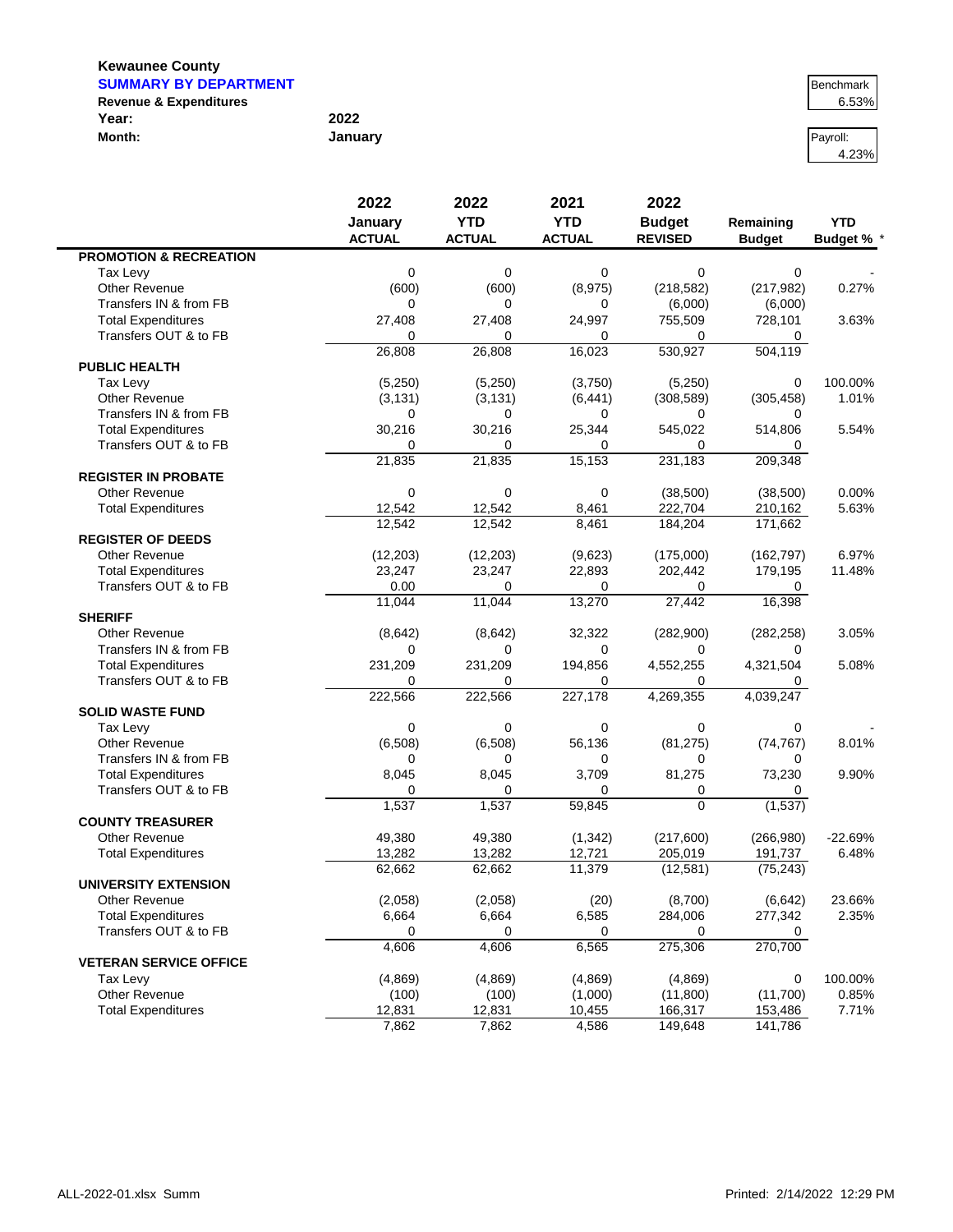$\blacksquare$ 

| <b>SUMMARY BY DEPARTMENT</b>      |         | Benchmark |
|-----------------------------------|---------|-----------|
| <b>Revenue &amp; Expenditures</b> |         | 6.53%     |
| Year:                             | 2022    |           |
| Month:                            | January | Pavroll:  |

4.23%

|                                                    | 2022                | 2022                | 2021                | 2022           |                  |                   |
|----------------------------------------------------|---------------------|---------------------|---------------------|----------------|------------------|-------------------|
|                                                    | January             | <b>YTD</b>          | <b>YTD</b>          | <b>Budget</b>  | Remaining        | <b>YTD</b>        |
|                                                    | <b>ACTUAL</b>       | <b>ACTUAL</b>       | <b>ACTUAL</b>       | <b>REVISED</b> | <b>Budget</b>    | <b>Budget % *</b> |
| <b>NON-DEPARTMENT</b>                              |                     |                     |                     |                |                  |                   |
| Tax Levy                                           | (7, 119, 911)       | (7, 119, 911)       | (6,635,463)         | (7, 119, 911)  | 0                | 100.00%           |
| Other Revenue                                      | (651)               | (651)               | (149)               | (4, 198, 708)  | (4, 198, 057)    | 0.02%             |
| Transfers IN & from FB                             | 0                   | 0                   | 0                   | (230,000)      | (230,000)        |                   |
| <b>Total Expenditures</b>                          | 40,000              | 40,000              | 40,000              | 912,455        | 872,455          | 4.38%             |
| Transfers OUT & to FB                              | 0                   | 0                   | 0                   | 2,016,338      | 2,016,338        |                   |
|                                                    | (7,080,562)         | (7,080,562)         | (6, 595, 612)       | (8,619,826)    | (1,539,264)      |                   |
| <b>DEBT SERVICE FUND</b>                           |                     |                     |                     |                |                  |                   |
| Tax Levy                                           | (1,520,756)         | (1,520,756)         | (1,671,709)         | (1,520,756)    | 0                | 100.00%           |
| Other Revenue                                      | 0                   | 0                   | 0                   | 0              | $\Omega$         |                   |
| Transfers IN & from FB                             | 0                   | $\mathbf 0$         | $\overline{0}$      | (11, 982)      | (11,982)         |                   |
| <b>Total Expenditures</b>                          | 0                   | 0                   | 0                   | 1,520,756      | 1,520,756        | 0.00%             |
| Transfers OUT & to FB                              | 0                   | 0                   | 0                   | 11,982         | 11,982           |                   |
|                                                    | (1,520,756)         | (1,520,756)         | (1,671,709)         | $\Omega$       | 1,520,756        |                   |
| <b>CAPITAL IMPROVEMENT FUND</b>                    |                     |                     |                     |                |                  |                   |
| Tax Levy<br>Transfers IN & from FB                 | 0<br>0              | 0                   | (30, 794)           | 0<br>0         | 0<br>$\mathbf 0$ |                   |
|                                                    | 0                   | 0<br>0              | 0<br>0              |                | $\mathbf 0$      |                   |
| <b>Total Expenditures</b><br>Transfers OUT & to FB | 0                   | 0                   | 0                   | 0<br>0         |                  |                   |
|                                                    | $\Omega$            | 0                   | (30, 794)           | 0              | 0<br>$\Omega$    |                   |
| <b>ECONOMIC DEVELOPMENT FUND</b>                   |                     |                     |                     |                |                  |                   |
| <b>Other Revenue</b>                               | 0                   | 0                   | 4,000               | (593, 918)     | (593, 918)       | 0.00%             |
| Transfers IN & from FB                             | 0                   | 0                   | 0                   | 0              | 0                |                   |
| <b>Total Expenditures</b>                          | 0                   | 0                   | $\mathbf 0$         | 0              | $\Omega$         |                   |
| Transfers OUT & to FB                              | 0                   | 0                   | 0                   | 593,918        | 593,918          |                   |
|                                                    | $\overline{0}$      | $\overline{0}$      | 4,000               | $\Omega$       | $\Omega$         |                   |
| <b>REVOLVING LOAN FUND</b>                         |                     |                     |                     |                |                  |                   |
| <b>Other Revenue</b>                               | (6, 204)            | (6, 204)            | (7,308)             |                |                  |                   |
| <b>Total Expenditures</b>                          | 9,437               | 9,437               | 5,204               |                |                  |                   |
| Transfers OUT & to FB                              | 0                   | 0                   | 0                   |                |                  |                   |
|                                                    | 3,233               | 3,233               | (2, 103)            |                |                  |                   |
| <b>BUSINESS DEVELPMNT LOAN PGM</b>                 |                     |                     |                     |                |                  |                   |
| <b>Other Revenue</b>                               | (152)               | (152)               | 0                   | (1,820)        | (1,668)          | 8.33%             |
| Transfers IN & from FB                             | 0                   | 0                   | 0                   | 0              | 0                |                   |
| <b>Total Expenditures</b>                          | 0                   | 0                   | 0                   | 0              | $\mathbf 0$      |                   |
| Transfers OUT & to FB                              | 0                   | 0                   | $\overline{0}$      | 1,820          |                  |                   |
|                                                    | (152)               | (152)               | $\Omega$            | $\Omega$       | (1,668)          |                   |
| <b>HEALTH SELF INSURANCE FUND</b>                  |                     |                     |                     |                |                  |                   |
| <b>Other Revenue</b>                               | (268, 975)          | (268, 975)          | (255, 943)          |                |                  |                   |
| <b>Total Expenditures</b>                          | 252,600             | 252,600             | 321,444             |                |                  |                   |
| <b>DENTAL SELF INSURANCE FUND</b>                  | (16, 375)           | (16, 375)           | 65,501              |                |                  |                   |
| <b>Other Revenue</b>                               |                     |                     |                     |                |                  |                   |
| <b>Total Expenditures</b>                          | (13, 569)<br>16,093 | (13, 569)<br>16,093 | (12, 941)<br>12,715 |                |                  |                   |
|                                                    | 2,525               | 2,525               | (227)               |                |                  |                   |
|                                                    |                     |                     |                     |                |                  |                   |
| <b>Grand Total</b>                                 | (11,962,270)        | (11,962,270)        | (11, 424, 792)      | 21,372         | 11,963,663       |                   |
|                                                    |                     |                     |                     |                |                  |                   |
|                                                    |                     |                     |                     |                |                  |                   |
| Tax Levy                                           | (12, 876, 389)      | (12, 876, 389)      | (12,687,299)        | (12, 876, 389) | 0                | 100.00%           |
| Other Revenue                                      | (926, 996)          | (926, 996)          | (450, 484)          | (19, 235, 131) | (18,604,883)     | 4.82%             |
| Transfers IN & from FB                             | 0                   | 0                   | 0                   | (409, 432)     | (409, 432)       | 0.00%             |
| <b>Total Expenditures</b>                          | 1,841,115           | 1,841,115           | 1,712,991           | 29,913,266     | 28,350,739       | 6.15%             |
| Transfers OUT & to FB                              | 0                   | 0                   | 0                   | 2,629,058      | 2,627,238        | 0.00%             |
|                                                    | (11,962,270)        | (11,962,270)        | (11, 424, 792)      | 21,372         | 11,963,663       |                   |

proof **0.00 0.00 0.00 0.00 0.00** \* \* \* \* \* \* \* \* \* \*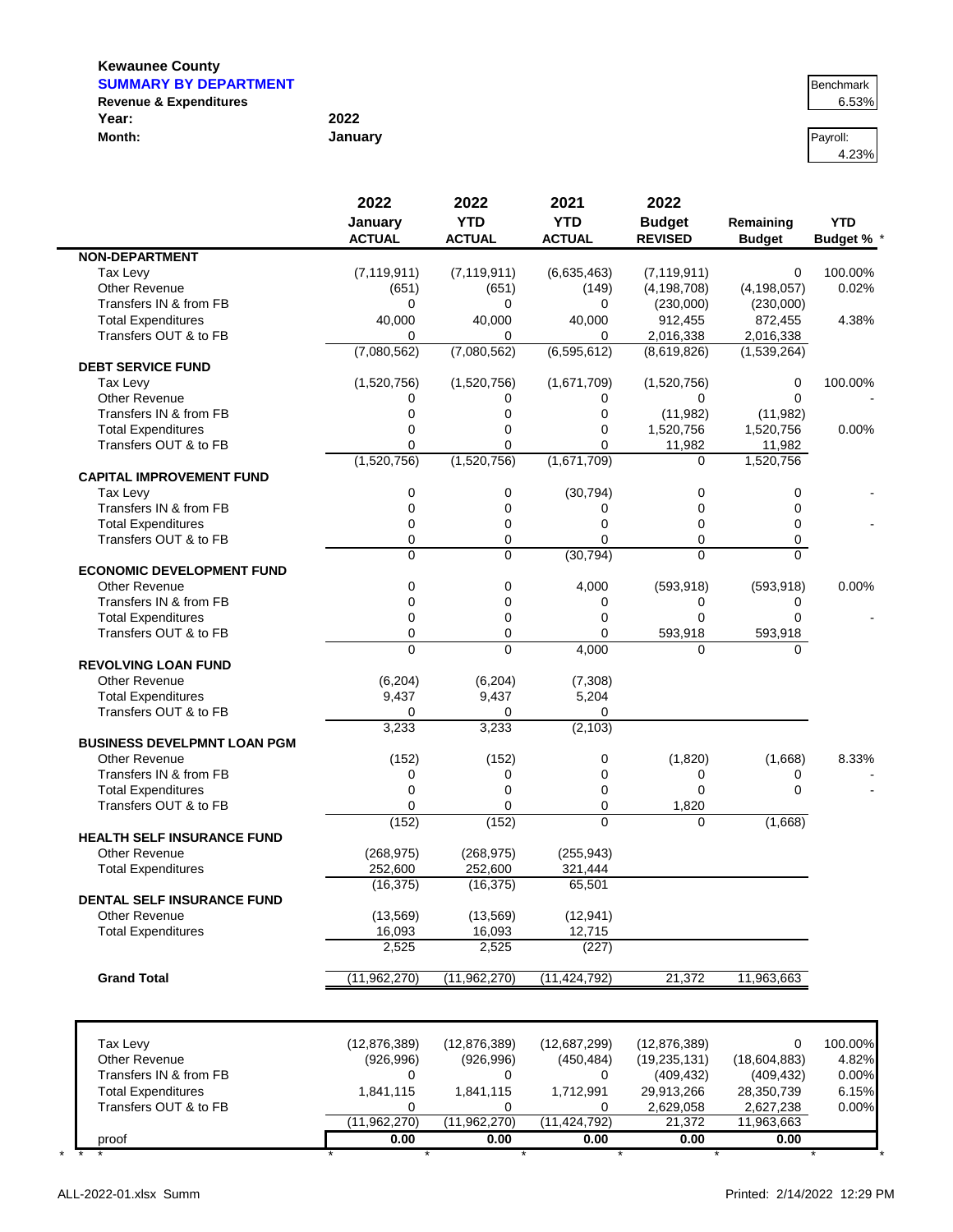**Timing differences of significant items** (accounts that do not follow an even monthly posting pattern)

| <b>REVENUE</b>                                       |                                                                                               | <b>EXPENDITURE</b>                                                                  |                                                                       |
|------------------------------------------------------|-----------------------------------------------------------------------------------------------|-------------------------------------------------------------------------------------|-----------------------------------------------------------------------|
| <b>COUNTY ADMINISTRATOR</b>                          |                                                                                               |                                                                                     |                                                                       |
| <b>ADMIN-HR &amp; INSURANCE</b>                      |                                                                                               | <b>Contracted Services</b><br><b>Professional Development</b>                       | Sporadic, as invoiced<br>Sporadic, as invoiced                        |
| <b>Liability &amp; WC dividends</b>                  | <b>Approximately Sept-Oct</b>                                                                 | <b>Insurance Premiums</b>                                                           | <b>Expensed in January</b>                                            |
| <b>CHILD SUPPORT</b>                                 |                                                                                               |                                                                                     |                                                                       |
| <b>Child Support Grant</b>                           | <b>Payments received Quarterly</b>                                                            |                                                                                     |                                                                       |
| <b>CIRCUIT COURT</b><br><b>Circuit Ct Reimb</b>      | Semi-annual by Feb & Aug                                                                      |                                                                                     |                                                                       |
| <b>CLERK OF CIRCUIT COURT</b>                        |                                                                                               |                                                                                     |                                                                       |
| <b>Revenue-all through CCAP</b>                      | Amounts collected in a month are<br>deposited & recorded in the next month<br>(2 in December) | <b>GAL &amp; Legal Fees</b>                                                         | sporadic, as invoiced by Attorney(s)                                  |
|                                                      |                                                                                               | <b>Jury Expenses</b>                                                                | <b>ONLY</b> if Jury trial                                             |
| <b>CORONER</b>                                       |                                                                                               |                                                                                     |                                                                       |
| <b>CORPORATION COUNSEL</b>                           |                                                                                               |                                                                                     |                                                                       |
| <b>COUNTY BOARD</b>                                  |                                                                                               | <b>Membership Dues</b>                                                              | Paid in January                                                       |
| <b>COUNTY CLERK</b>                                  |                                                                                               |                                                                                     |                                                                       |
| <b>State Voter Reg Fee</b>                           | When invoiced (later in year)                                                                 | <b>Election expenses</b>                                                            | Seasonal, just prior to election                                      |
| <b>DISTRICT ATTORNEY</b>                             |                                                                                               |                                                                                     |                                                                       |
| <b>EMERGENCY MANAGEMENT</b>                          |                                                                                               |                                                                                     |                                                                       |
| <b>EMPG Grant</b>                                    | Semi annual (Jul & Feb)                                                                       |                                                                                     |                                                                       |
| <b>Nuke Plant</b><br><b>SARA/EPCRA Grant</b>         | Quarterly invoice (May, Aug, Nov, Feb)<br>Semi-annual report (Jul, Jan)                       |                                                                                     |                                                                       |
| <b>Clean Sweep Grant</b>                             | <b>Seasonal event</b>                                                                         | <b>Clean Sweep</b>                                                                  | Seasonal - around event date                                          |
| <b>Other Grants</b>                                  | Seasonal, IF awarded                                                                          |                                                                                     |                                                                       |
| <b>FAMILY COURT COMMISSIONER</b>                     |                                                                                               |                                                                                     |                                                                       |
| <b>FINANCE DEPARTMENT</b>                            |                                                                                               |                                                                                     |                                                                       |
|                                                      |                                                                                               | Audit<br><b>Other Prof Svcs</b>                                                     | as invoiced, usually by Sept<br>Indirect cost (Oct) & OPEB Rept (Mar) |
| <b>COUNTY ROADS &amp; BRIDGES FUND</b>               |                                                                                               |                                                                                     |                                                                       |
| <b>Transp Aid</b>                                    | Pmt recd: Jan 25%, Jul 50%, Oct 25%                                                           | <b>Winter Maint</b><br><b>Maint &amp; construction</b><br><b>Bridge Aid (towns)</b> | Early & late in calendar year<br>April - Oct<br>sporadic-as requested |
| <b>HIGHWAY INTERNAL SERV FUND</b>                    |                                                                                               |                                                                                     |                                                                       |
| <b>Revenue invoiced</b>                              | Billing cycles are 4 or 6 weeks (P/R)                                                         |                                                                                     |                                                                       |
| <b>HSD SUMMARY</b>                                   |                                                                                               |                                                                                     |                                                                       |
| <b>Grant revenue</b><br><b>Charges for Svc (MA)</b>  | 3 mo lag time (spend, invoice, receive)<br>billing cycle s/b no more than 30 days             | <b>Family Care payment to WI</b>                                                    | Due in May                                                            |
| <b>AGING DISABILITY RSRCE CNTR</b>                   |                                                                                               |                                                                                     |                                                                       |
|                                                      |                                                                                               | Admin (phone, copier, etc)<br><b>Payment to Manitowoc Co</b>                        | Expensed as used through year<br>Paid in March of following year      |
| <b>INFORMATION SERVICES</b><br><b>Charge to City</b> | Annual fee due Jan, balance as work                                                           |                                                                                     | Most in Jan & April                                                   |
|                                                      | requested & invoiced                                                                          | Maintenance agreements                                                              |                                                                       |
| <b>LAND CONSERVATION FUND</b>                        |                                                                                               | <b>Outlay/Computer</b>                                                              | Early in year if possible                                             |
| <b>Land Conservation State Aid</b>                   | One pmt per year (Sept/Oct)<br>Septic System Surcharge-Feb                                    |                                                                                     |                                                                       |
| <b>Charges &amp; Fees</b>                            | Invoiced as work is done, some seasonal<br>(less in Winter)                                   |                                                                                     |                                                                       |
| <b>Wildlife Damage Abatement</b>                     | Passthrough grant-may not be as much<br>as budgeted. Recvd late in year                       | <b>Wildlife Damage</b>                                                              | as claims rec'd                                                       |
| <b>SWRM Cast Share</b>                               | Passthrough grant-may not be as much<br>as budgeted. Recvd late in year                       | <b>SWRM Cost Share</b>                                                              | as requests are rec'd & completed                                     |
| <b>Other Grants</b>                                  | Passthrough grant-may not be as much<br>as budgeted. Recvd late in year                       |                                                                                     |                                                                       |
| <b>WI Fund Grant</b>                                 | Passthrough grant-may not be as much<br>as budgeted. Recvd late in year                       |                                                                                     |                                                                       |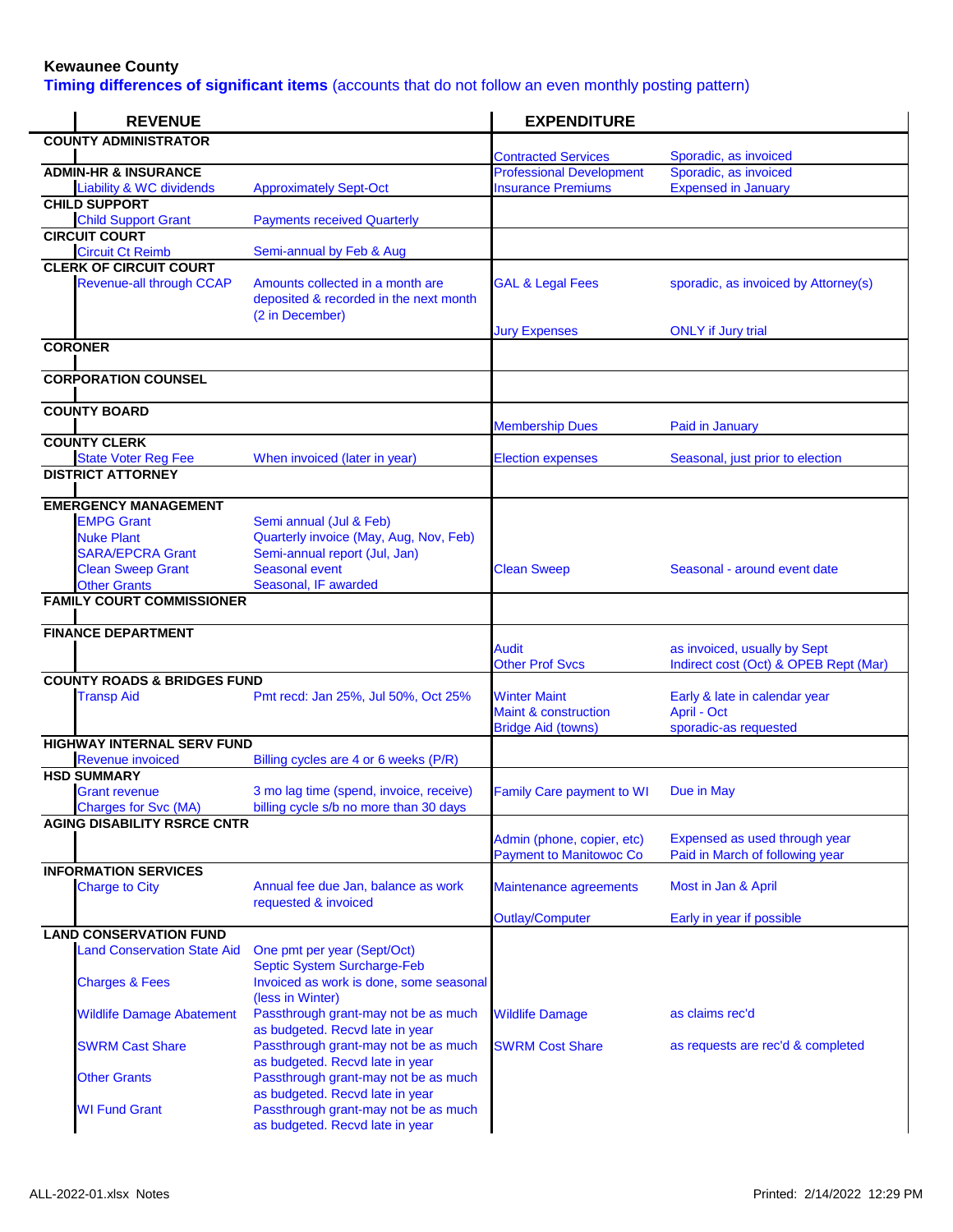**Timing differences of significant items** (accounts that do not follow an even monthly posting pattern)

| <b>REVENUE</b>                                   |                                                                                               | <b>EXPENDITURE</b>                                          |                                                                              |
|--------------------------------------------------|-----------------------------------------------------------------------------------------------|-------------------------------------------------------------|------------------------------------------------------------------------------|
| <b>LAND INFORMATION OFFICE</b>                   |                                                                                               |                                                             |                                                                              |
| <b>STRATEGIC INITIATIVE</b>                      | As work completed & invoiced                                                                  | <b>OTHER PROJECTS</b>                                       | as work completed & invoiced                                                 |
| <b>Base Budget grant</b>                         | Rec'd 1st quarter of year                                                                     | <b>MAINT AGREEMENTS</b>                                     | Most paid in January                                                         |
| <b>MAINTENANCE</b>                               |                                                                                               |                                                             |                                                                              |
|                                                  |                                                                                               | Utilities & snow removal                                    | seasonal                                                                     |
|                                                  |                                                                                               | <b>Outlay (frequent)</b>                                    | vehicles, mowers, major building                                             |
| <b>PROMOTION &amp; RECREATION</b>                |                                                                                               |                                                             |                                                                              |
| <b>Rent-Racing</b>                               | Seasonal-May-Sept                                                                             | Race related<br><b>Outlay (frequent)</b>                    | track grading, utilities - Apr-Sept<br>vehicles, mowers, equip, improvements |
| <b>Winter Park</b>                               | Season revenue recvd in March                                                                 | <b>Winter Park</b>                                          | seasonal, Dec - Mar                                                          |
| <b>Snowmobile Aids</b>                           | reimbursed after clubs paid                                                                   | <b>Snowmobile Trails</b>                                    | as requested by clubs (July)                                                 |
| <b>Other parks</b>                               | project grants, as completed & submitted Other parks                                          |                                                             | as project work completed                                                    |
| <b>PUBLIC HEALTH</b>                             |                                                                                               |                                                             |                                                                              |
| <b>Grant revenue</b>                             | 3 mo lag time (spend, invoice, receive)                                                       |                                                             |                                                                              |
| <b>REGISTER IN PROBATE</b>                       |                                                                                               |                                                             |                                                                              |
| <b>Revenue-through CCAP</b>                      | Amounts collected in a month are<br>deposited & recorded in the next month<br>(2 in December) |                                                             |                                                                              |
| <b>REGISTER OF DEEDS</b>                         |                                                                                               |                                                             |                                                                              |
|                                                  |                                                                                               | <b>Maintenance Agreements</b>                               | Paid in January                                                              |
| <b>SHERIFF</b><br><b>School Liaison</b>          | <b>Semi Annual</b>                                                                            | <b>Outlay (frequent)</b><br><b>Maintenance Agreements</b>   | Vehicles early in year<br>Most paid Jan-Apr                                  |
| <b>SOLID WASTE FUND</b>                          |                                                                                               |                                                             |                                                                              |
| <b>Facility rent</b>                             | Due in January                                                                                | Admin Fees-Tn W Kewaunee Paid in May                        |                                                                              |
| <b>Tipping Fees</b>                              | <b>Monthly</b>                                                                                |                                                             |                                                                              |
| <b>LTC Trust (Misc)</b>                          | Sent report to DNR in January for year,<br>received in Feb or March                           |                                                             |                                                                              |
| <b>COUNTY TREASURER</b>                          |                                                                                               |                                                             |                                                                              |
| <b>UNIVERSITY EXTENSION</b>                      |                                                                                               |                                                             |                                                                              |
|                                                  |                                                                                               | <b>Agent Contracts</b>                                      | semi annual - July & Dec                                                     |
| <b>VETERAN SERVICE OFFICE</b>                    | <b>Vet Service Grant-March</b>                                                                |                                                             |                                                                              |
| <b>NON-DEPARTMENT</b>                            |                                                                                               |                                                             |                                                                              |
| <b>State Shared taxes</b>                        | Recd in Jul (15%) & Nov (85%)                                                                 | <b>Illegal Taxes &amp; Refunds</b>                          | <b>Paid in February</b>                                                      |
| <b>Exempt Computer Aid</b>                       | Recd in Jul (100%)                                                                            | <b>Violence Intervention Proj</b>                           | January                                                                      |
| <b>Utility Tax</b>                               | Recd in Jul (15%) & Nov (85%)                                                                 | <b>KCEDC</b>                                                | Paid early in year                                                           |
| <b>DEBT SERVICE FUND</b>                         |                                                                                               | <b>Principal &amp; Interest</b>                             | Apr & May                                                                    |
|                                                  |                                                                                               | <b>Principal</b>                                            | Oct & Nov                                                                    |
| <b>CAPITAL IMPROVEMENT FUND</b>                  |                                                                                               |                                                             |                                                                              |
| <b>ECONOMIC DEVELOPMENT FUND</b>                 |                                                                                               |                                                             |                                                                              |
|                                                  |                                                                                               |                                                             |                                                                              |
| Loan payments (BT)<br><b>REVOLVING LOAN FUND</b> | <b>Annual-September</b>                                                                       | Projects-as approved & invoiced<br>No more loans as of 2019 |                                                                              |
| <b>BUSINESS DEVELPMNT LOAN PGM</b>               |                                                                                               | As loans approved                                           |                                                                              |
| <b>HEALTH SELF INSURANCE FUND</b>                |                                                                                               |                                                             |                                                                              |
| DENTAL SELF INSURANCE FUND                       |                                                                                               |                                                             |                                                                              |
|                                                  |                                                                                               |                                                             |                                                                              |

Threshold to be on this list - about 10% of deptment revenue or expense Other frequent items (may not meet threshold): memberships, maintenance agreements, contracted services Outlay - usually a significant part of department expense, routinely changes from year to year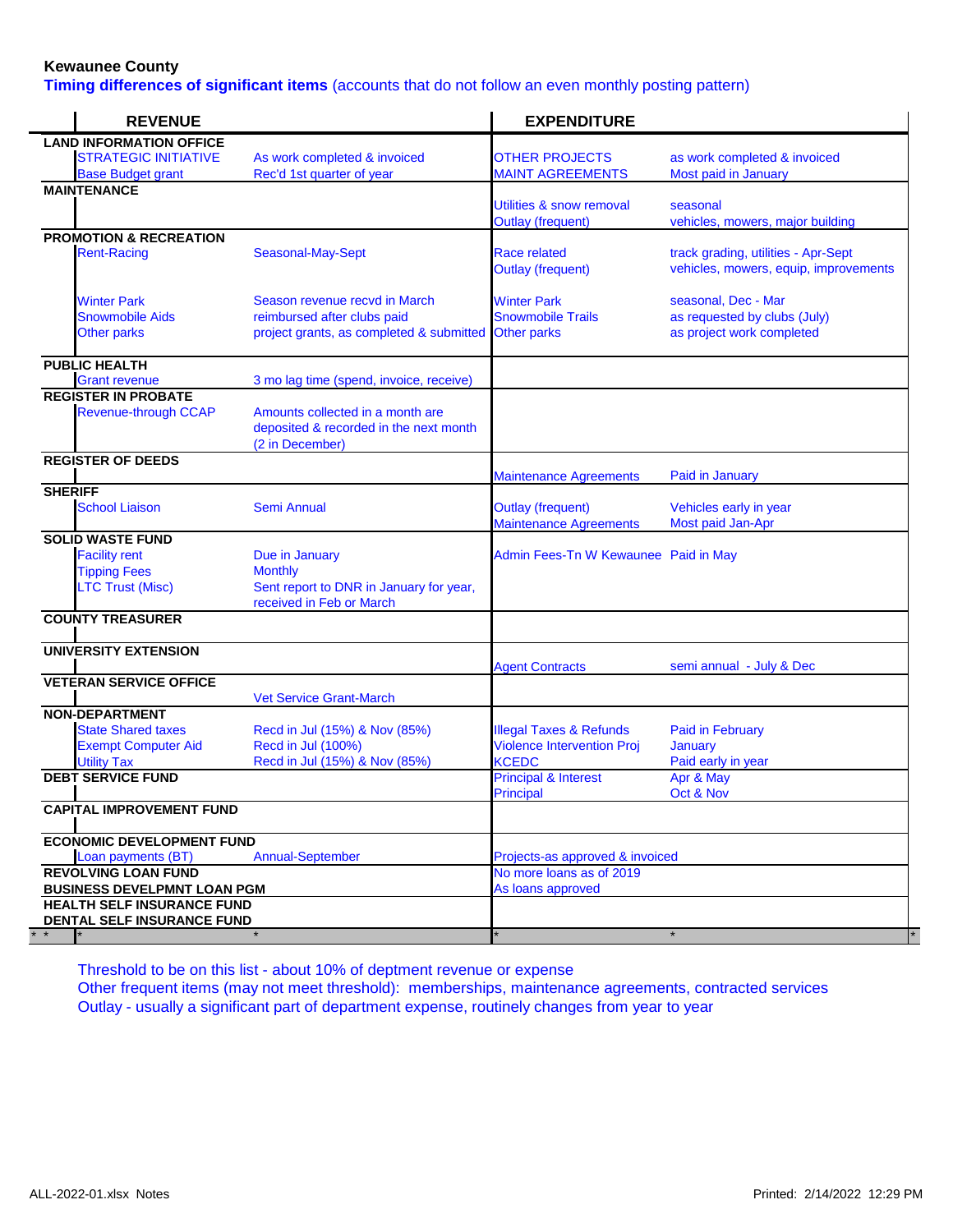|      | <b>Kewaunee County</b><br><b>COUNTY ADMINISTRATOR</b> |            |            | AcctYear<br>Ledger Type                 | <b>NEXT</b><br><b>ACTUAL</b><br>2022 | <b>NEXT</b><br><b>ACTUAL</b><br>2022 | <b>CURRENT</b><br><b>ACTUAL</b><br>2021 | <b>NEXT</b><br><b>REVISED</b><br>2022 |                    | Benchmark<br>6.53% |
|------|-------------------------------------------------------|------------|------------|-----------------------------------------|--------------------------------------|--------------------------------------|-----------------------------------------|---------------------------------------|--------------------|--------------------|
|      | <b>Revenue &amp; Expenditures</b>                     |            |            | Year                                    |                                      |                                      |                                         |                                       |                    |                    |
|      | <b>Year: 2022</b>                                     |            |            | Format                                  | <b>PER</b>                           | <b>YTD</b>                           | <b>YTD</b>                              | <b>YTD</b>                            |                    |                    |
|      | Month: January                                        |            |            | Period                                  | $\mathbf{1}$                         | $\mathbf{1}$                         | $\mathbf{1}$                            | 13                                    |                    | Payroll:           |
|      |                                                       |            |            | DesignerGL                              | <b>GFS</b>                           | <b>GFS</b>                           | <b>GFS</b>                              | <b>GFS</b>                            |                    | 4.23%              |
|      |                                                       |            |            | Reverse sign?                           | $\mathbf{1}$                         | $\mathbf{1}$                         | $\mathbf{1}$                            | $-1$                                  |                    |                    |
|      |                                                       |            |            |                                         | 2022                                 | 2022                                 | 2021                                    | 2022                                  |                    |                    |
|      |                                                       |            |            |                                         | January                              | <b>YTD</b>                           | <b>YTD</b>                              | <b>Budget</b>                         | Remaining          | <b>YTD</b>         |
| Fund | L20                                                   |            | L30 L40    | Description                             | <b>ACTUAL</b>                        | <b>ACTUAL</b>                        | <b>ACTUAL</b>                           | <b>REVISED</b>                        | <b>Budget</b>      | <b>Budget %*</b>   |
| 100  |                                                       |            |            | <b>GENERAL FUND</b>                     |                                      |                                      |                                         |                                       |                    |                    |
| 100  | 51410                                                 |            |            | <b>COUNTY ADMINISTRATOR</b>             |                                      |                                      |                                         |                                       |                    |                    |
|      |                                                       |            |            | <b>Revenue</b>                          |                                      |                                      |                                         |                                       |                    |                    |
| 100  | 43249 010                                             |            |            | <b>COVID GRANTS-ADM</b>                 | 0.00                                 | 0.00                                 | 0.00                                    | 0.00                                  | 0.00               |                    |
|      |                                                       |            |            |                                         | 0.00                                 | 0.00                                 | 0.00                                    | 0.00                                  | 0.00               |                    |
|      |                                                       |            |            | <b>Expenditures</b>                     |                                      |                                      |                                         |                                       |                    |                    |
| 100  | 51410                                                 | 000        | 111        | <b>SALARIES</b>                         | 13,297.60                            | 13,297.60                            | 12,916.80                               | 172,843.00                            | 159,545.40         | 7.69%              |
| 100  | 51410 000                                             |            | 151        | SOCIAL SECURITY                         | 916.08                               | 916.08                               | 898.28                                  | 13,222.00                             | 12,305.92          | 6.93%              |
| 100  | 51410                                                 | 000        | 152        | <b>RETIREMENT</b>                       | 864.34                               | 864.34                               | 871.90                                  | 11,235.00                             | 10,370.66          | 7.69%              |
| 100  | 51410                                                 | 000        | 153        | <b>WORKMEN'S COMPENSATION</b>           | 24.52                                | 24.52                                | 24.30                                   | 325.00                                | 300.48             | 7.54%              |
| 100  | 51410                                                 | 000        | 154        | <b>HEALTH INSURANCE</b>                 | 4,647.88                             | 4,647.88                             | 4,138.40                                | 55,774.00                             | 51,126.12          | 8.33%              |
| 100  | 51410                                                 | 000        | 155        | <b>DENTAL INSURANCE</b>                 | 135.64                               | 135.64                               | 129.16                                  | 1,627.00                              | 1,491.36           | 8.34%              |
| 100  | 51410                                                 | 000        | 156        | HEALTH REIMBURSEMENT ACCOUNT            | 0.00                                 | 0.00                                 | 0.00                                    | 0.00                                  | 0.00               |                    |
| 100  | 51410                                                 | 000        | 225        | <b>TELEPHONE</b>                        | 89.36                                | 89.36                                | 35.74                                   | 1,593.00                              | 1,503.64           | 5.61%              |
| 100  | 51410                                                 | 000        | 296        | <b>CONTRACTED SERVICES</b>              | 25,000.00                            | 25,000.00                            | 0.00                                    | 205,000.00                            | 180,000.00         | 12.20%             |
| 100  | 51410                                                 | 000        | 311        | <b>POSTAGE</b>                          | 0.00                                 | 0.00                                 | 0.00                                    | 150.00                                | 150.00             | 0.00%              |
| 100  | 51410                                                 | 000        | 312        | OFFICE SUPPLIES                         | 0.00                                 | 0.00                                 | 0.00                                    | 1,500.00                              | 1,500.00           | 0.00%              |
| 100  | 51410                                                 | 000<br>000 | 313<br>322 | <b>PRINTING</b><br><b>SUBSCRIPTIONS</b> | 0.00                                 | 0.00                                 | 0.00                                    | 0.00                                  | 0.00<br>0.00       |                    |
| 100  | 51410                                                 |            |            |                                         | 0.00                                 | 0.00                                 | 0.00                                    | 0.00                                  |                    |                    |
| 100  | 51410                                                 | 000        | 324        | <b>MEMBERSHIP DUES</b>                  | 0.00                                 | 0.00                                 | 0.00                                    | 200.00                                | 200.00             | 0.00%              |
| 100  | 51410                                                 | 000        | 332        | <b>TRAVEL EXPENSES</b>                  | 27.50                                | 27.50                                | 0.00                                    | 1,500.00                              | 1,472.50           | 1.83%              |
| 100  | 51410                                                 | 000        | 533        | <b>EQUIPMENT RENTAL &amp; LEASES</b>    | 0.00                                 | 0.00                                 | 113.18<br>0.00                          | 3,500.00                              | 3,500.00           | 0.00%              |
| 100  | 51410                                                 | 000        | 813        | <b>OUTLAY</b>                           | 0.00<br>45,002.92                    | 0.00<br>45,002.92                    | 19,127.76                               | 0.00<br>468,469.00                    | 0.00<br>423,466.08 | 9.61%              |
|      |                                                       |            |            |                                         | 45,002.92                            | 45,002.92                            | 19,127.76                               | 468,469.00                            | 423,466.08         |                    |
| 100  |                                                       |            |            | <b>ADMIN-HR &amp; INSURANCE</b>         |                                      |                                      |                                         |                                       |                    |                    |
|      |                                                       |            |            | <b>Revenue</b>                          |                                      |                                      |                                         |                                       |                    |                    |
| 100  | 48401 000                                             |            |            | LIABILITY INS DIVIDENDS                 | 0.00                                 | 0.00                                 | 0.00                                    | (3,000.00)                            | (3,000.00)         | $0.00\%$           |
| 100  | 48402 000                                             |            |            | <b>WORKERS COMP DIVIDENDS</b>           | 0.00                                 | 0.00                                 | 0.00                                    | (1,000.00)                            | (1,000.00)         | 0.00%              |
|      |                                                       |            |            |                                         | 0.00                                 | 0.00                                 | 0.00                                    | (4,000.00)                            | (4,000.00)         | 0.00%              |
|      |                                                       |            |            | <b>Expenditures</b>                     |                                      |                                      |                                         |                                       |                    |                    |
| 100  | 51430 000 161                                         |            |            | PRE-EMPLOYMENT SCREENING                | 0.00                                 | 0.00                                 | 0.00                                    | 0.00                                  | 0.00               |                    |
| 100  | 51430 000 162                                         |            |            | PROFESSIONAL DEVELOPMENT                | 0.00                                 | 0.00                                 | 0.00                                    | 26,000.00                             | 26,000.00          | 0.00%              |
| 100  | 51430 000                                             |            | 211        | <b>MEDICAL SERVICES</b>                 | 102.00                               | 102.00                               | 0.00                                    | 0.00                                  | (102.00)           |                    |
| 100  | 51430 000 253                                         |            |            | <b>TESTING</b>                          | 0.00                                 | 0.00                                 | 0.00                                    | 1,000.00                              | 1,000.00           | 0.00%              |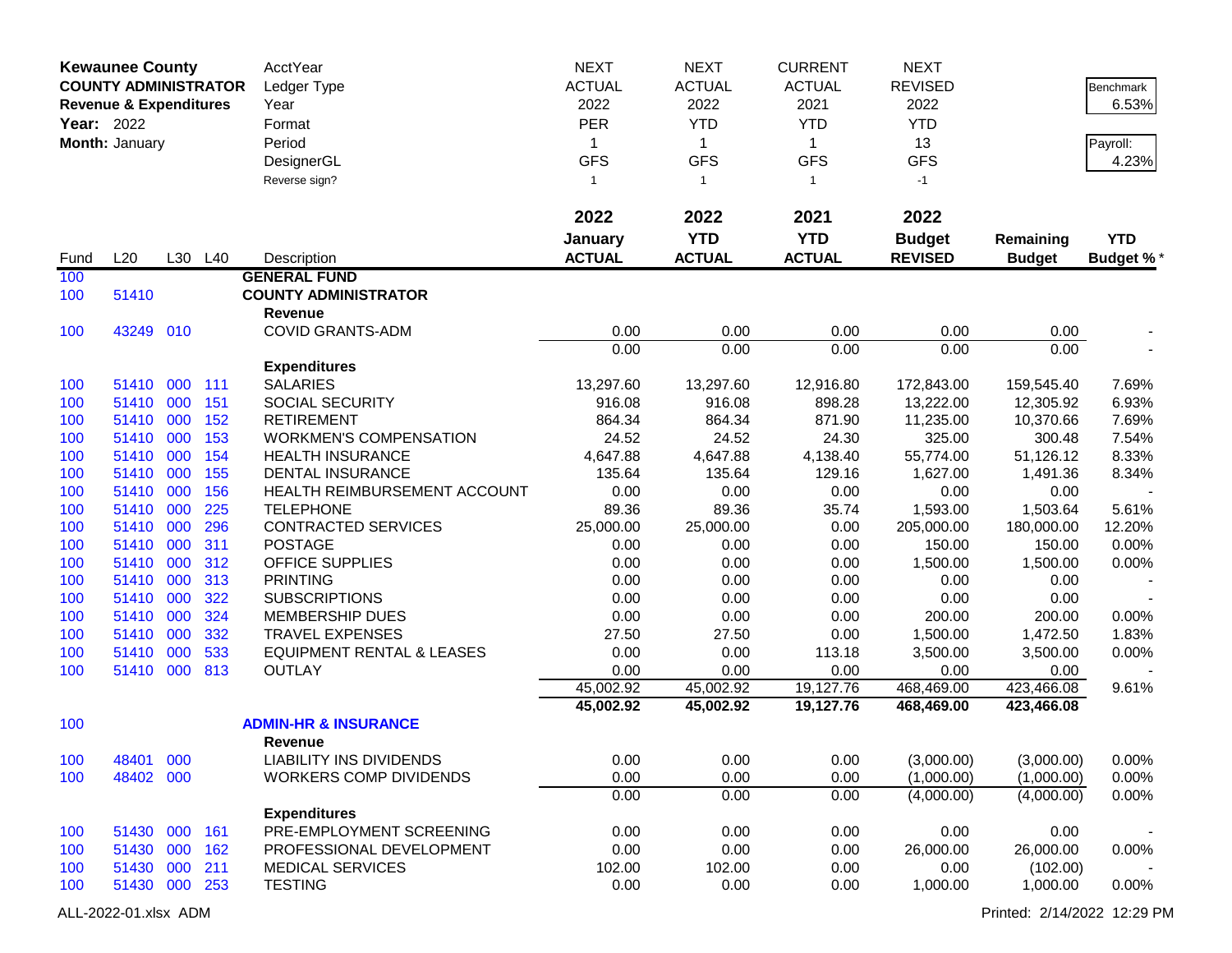|      | <b>Kewaunee County</b>            |     |            | AcctYear                                       | <b>NEXT</b>          | <b>NEXT</b>          | <b>CURRENT</b>       | <b>NEXT</b>              |                        |                  |
|------|-----------------------------------|-----|------------|------------------------------------------------|----------------------|----------------------|----------------------|--------------------------|------------------------|------------------|
|      | <b>COUNTY ADMINISTRATOR</b>       |     |            | Ledger Type                                    | <b>ACTUAL</b>        | <b>ACTUAL</b>        | <b>ACTUAL</b>        | <b>REVISED</b>           |                        | <b>Benchmark</b> |
|      | <b>Revenue &amp; Expenditures</b> |     |            | Year                                           | 2022                 | 2022                 | 2021                 | 2022                     |                        | 6.53%            |
|      | Year: 2022                        |     |            | Format                                         | PER                  | <b>YTD</b>           | <b>YTD</b>           | <b>YTD</b>               |                        |                  |
|      | Month: January                    |     |            | Period                                         | $\mathbf{1}$         | $\mathbf{1}$         | $\mathbf{1}$         | 13                       |                        | Payroll:         |
|      |                                   |     |            | DesignerGL                                     | <b>GFS</b>           | <b>GFS</b>           | <b>GFS</b>           | <b>GFS</b>               |                        | 4.23%            |
|      |                                   |     |            | Reverse sign?                                  | $\mathbf{1}$         | $\overline{1}$       | $\mathbf{1}$         | $-1$                     |                        |                  |
|      |                                   |     |            |                                                |                      |                      |                      |                          |                        |                  |
|      |                                   |     |            |                                                | 2022                 | 2022                 | 2021                 | 2022                     |                        |                  |
|      |                                   |     |            |                                                | January              | <b>YTD</b>           | <b>YTD</b>           | <b>Budget</b>            | Remaining              | <b>YTD</b>       |
| Fund | L20                               | L30 | L40        | Description                                    | <b>ACTUAL</b>        | <b>ACTUAL</b>        | <b>ACTUAL</b>        | <b>REVISED</b>           | <b>Budget</b>          | <b>Budget %</b>  |
| 100  | 51430                             | 000 | 296        | <b>CONTRACTED SERVICES</b>                     | 5,500.00             | 5,500.00             | 5,500.00             | 23,000.00                | 17,500.00              | 23.91%           |
| 100  | 51430 000                         |     | 321        | PUBLICATIONS OF LEGAL NOTICE                   | 0.00                 | 0.00                 | 0.00                 | 5,000.00                 | 5,000.00               | 0.00%            |
| 100  | 51940                             | 000 | 601        | UNEMPLOYMENT COMPENSATION                      | 0.00                 | 0.00                 | 0.00                 | 1,000.00                 | 1,000.00               | 0.00%            |
| 100  | 51970                             | 000 | 601        | SECTION 125 & HRA ADMINISTRA                   | 276.00               | 276.00               | 330.00               | 5,000.00                 | 4,724.00               | 5.52%            |
| 100  | 51960                             | 000 | 601        | <b>WORKER'S COMPENSATION</b>                   | 0.00                 | 0.00                 | 4,532.00             | 0.00                     | 0.00                   |                  |
| 100  | 51930                             | 000 | 601        | PROPERTY & LIABILITY INS                       | 144,488.00           | 144,488.00           | 65,092.35            | 145,000.00               | 512.00                 | 99.65%           |
| 100  | 51931                             | 000 | 601        | AUTO PHYSICAL DAMAGE                           | 0.00                 | 0.00                 | 1,000.00             | 4,000.00                 | 4,000.00               | 0.00%            |
| 100  | 51935 000                         |     | 601        | OTHER INSURANCE                                | 3,381.00             | 3,381.00             | 3,381.00             | 3,500.00                 | 119.00                 | 96.60%           |
|      |                                   |     |            |                                                | 153,747.00           | 153,747.00           | 79,835.35            | 213,500.00               | 59,753.00              | 72.01%           |
|      |                                   |     |            |                                                | 153,747.00           | 153,747.00           | 79,835.35            | 209,500.00               | 55,753.00              |                  |
| 100  | 51460                             |     |            | <b>PUBLIC INFO/TOURISM OFFICE</b>              |                      |                      |                      |                          |                        |                  |
|      |                                   |     |            | <b>Expenditures</b>                            |                      |                      |                      |                          |                        |                  |
| 100  | 51460                             | 000 | 111        | <b>SALARIES</b>                                | 4,136.00             | 4,136.00             | 4,059.20             | 53,777.00                | 49,641.00              | 7.69%            |
| 100  | 51460                             | 000 | 151        | SOCIAL SECURITY                                | 279.84               | 279.84               | 277.42               | 4,114.00                 | 3,834.16               | 6.80%            |
| 100  | 51460 000                         |     | 152        | <b>RETIREMENT</b>                              | 268.84               | 268.84               | 274.00               | 3,496.00                 | 3,227.16               | 7.69%            |
| 100  | 51460                             | 000 | 153        | <b>WORKMEN'S COMPENSATION</b>                  | 153.66               | 153.66               | 158.34               | 2,039.00                 | 1,885.34               | 7.54%            |
| 100  | 51460                             | 000 | 154        | <b>HEALTH INSURANCE</b>                        | 2,323.94             | 2,323.94             | 2,069.20             | 27,887.00                | 25,563.06              | 8.33%            |
| 100  | 51460                             | 000 | 155        | <b>DENTAL INSURANCE</b>                        | 67.82                | 67.82                | 51.26                | 814.00                   | 746.18                 | 8.33%            |
| 100  | 51460                             | 000 | 156        | HEALTH REIMBURSEMENT ACCOUNT                   | 0.00                 | 0.00                 | 0.00                 | 0.00                     | 0.00                   |                  |
| 100  | 51460                             | 000 | 225        | <b>TELEPHONE</b>                               | 42.49                | 42.49                | 26.10                | 823.00                   | 780.51                 | 5.16%            |
| 100  | 51460                             | 000 | 311        | <b>POSTAGE</b>                                 | 0.00                 | 0.00                 | 0.00                 | 100.00                   | 100.00                 | 0.00%            |
| 100  | 51460<br>51460 000                | 000 | 312<br>313 | <b>OFFICE SUPPLIES</b>                         | 0.00                 | 0.00<br>0.00         | 0.00                 | 150.00                   | 150.00                 | 0.00%            |
| 100  | 51460                             | 000 | 316        | <b>PRINTING</b>                                | 0.00                 |                      | 0.00                 | 2,000.00                 | 2,000.00               | 0.00%            |
| 100  | 51460                             | 000 | 322        | WEB SITE & OTHER INFO                          | 0.00                 | 0.00                 | 0.00<br>0.00         | 5,000.00                 | 5,000.00               | 0.00%            |
| 100  |                                   |     | 324        | <b>SUBSCRIPTIONS</b><br><b>MEMBERSHIP DUES</b> | 0.00                 | 0.00<br>0.00         |                      | 100.00                   | 100.00                 | 0.00%            |
| 100  | 51460 000                         | 000 | 332        |                                                | 0.00                 |                      | 0.00                 | 500.00                   | 500.00                 | 0.00%            |
| 100  | 51460                             |     |            | <b>TRAVEL EXPENSES</b>                         | 0.00                 | 0.00                 | 0.00                 | 1,500.00                 | 1,500.00               | 0.00%            |
| 100  | 51460 000 813                     |     |            | <b>OUTLAY</b>                                  | 0.00                 | 0.00                 | 0.00                 | 2,010.00                 | 2,010.00               | 0.00%            |
|      |                                   |     |            |                                                | 7,272.59<br>7,272.59 | 7,272.59<br>7,272.59 | 6,915.52<br>6,915.52 | 104,310.00<br>104,310.00 | 97,037.41<br>97,037.41 | 6.97%            |
|      |                                   |     |            |                                                |                      |                      |                      |                          |                        |                  |
|      |                                   |     |            |                                                | 206,022.51           | 206,022.51           | 105,878.63           | 782,279.00               | 576,256.49             |                  |
|      |                                   |     |            |                                                |                      |                      |                      |                          |                        |                  |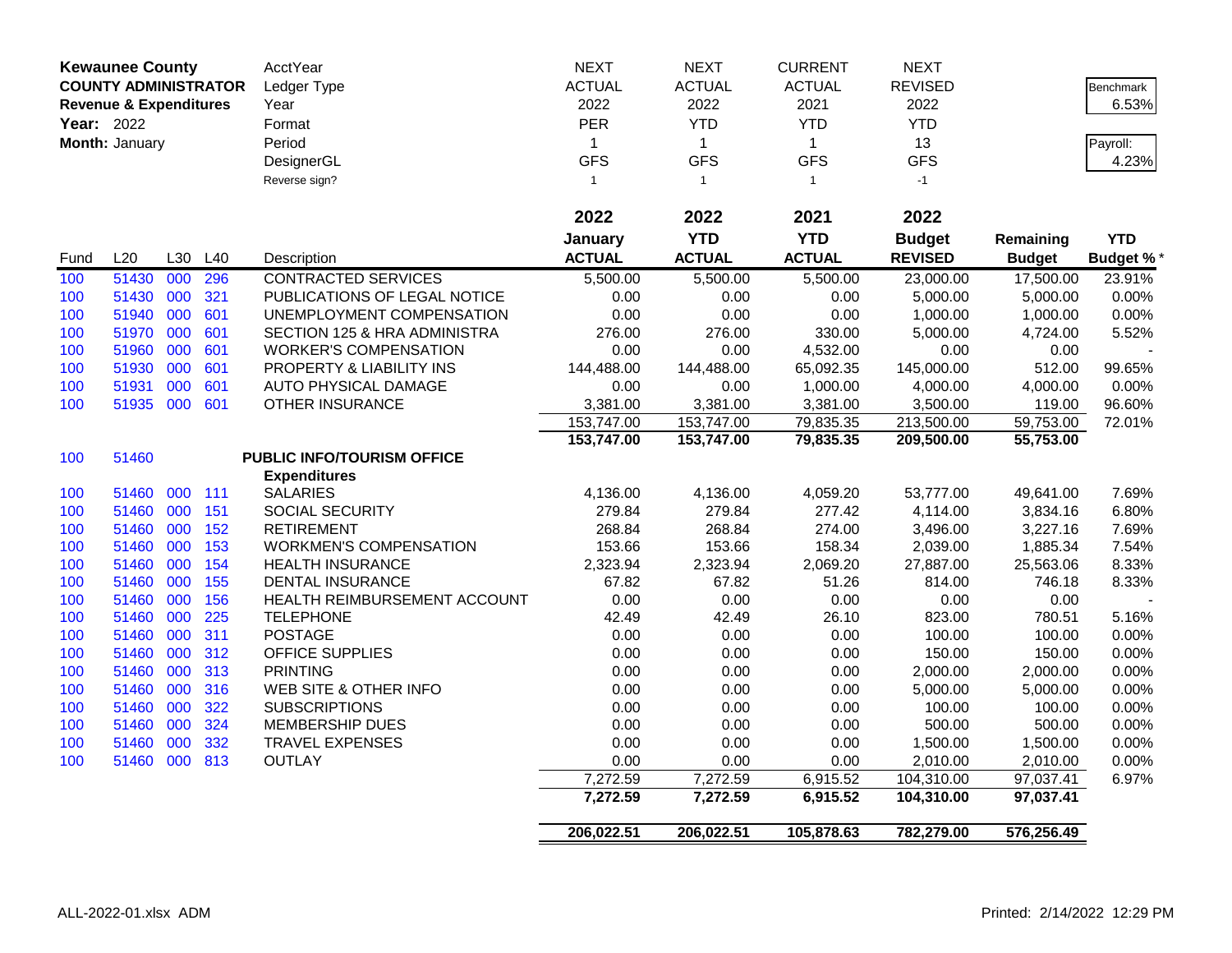|      | <b>Kewaunee County</b>            |     |     | AcctYear                                | <b>NEXT</b>   | <b>NEXT</b>   | <b>CURRENT</b> | <b>NEXT</b>    |               |                   |
|------|-----------------------------------|-----|-----|-----------------------------------------|---------------|---------------|----------------|----------------|---------------|-------------------|
|      | <b>COUNTY ADMINISTRATOR</b>       |     |     | Ledger Type                             | <b>ACTUAL</b> | <b>ACTUAL</b> | <b>ACTUAL</b>  | <b>REVISED</b> |               | <b>Benchmark</b>  |
|      | <b>Revenue &amp; Expenditures</b> |     |     | Year                                    | 2022          | 2022          | 2021           | 2022           |               | 6.53%             |
|      | <b>Year: 2022</b>                 |     |     | Format                                  | <b>PER</b>    | <b>YTD</b>    | YTD.           | <b>YTD</b>     |               |                   |
|      | Month: January                    |     |     | Period                                  |               |               |                | 13             |               | Payroll:          |
|      |                                   |     |     | DesignerGL                              | <b>GFS</b>    | <b>GFS</b>    | <b>GFS</b>     | <b>GFS</b>     |               | 4.23%             |
|      |                                   |     |     | Reverse sign?                           |               |               |                | $-1$           |               |                   |
|      |                                   |     |     |                                         | 2022          | 2022          | 2021           | 2022           |               |                   |
|      |                                   |     |     |                                         | January       | <b>YTD</b>    | <b>YTD</b>     | <b>Budget</b>  | Remaining     | <b>YTD</b>        |
| Fund | L20                               | L30 | L40 | Description                             | <b>ACTUAL</b> | <b>ACTUAL</b> | <b>ACTUAL</b>  | <b>REVISED</b> | <b>Budget</b> | <b>Budget %*</b>  |
| 100  |                                   |     |     | <b>FUND BALANCE - Beginning of year</b> |               |               |                |                |               |                   |
| 100  | 34504                             |     |     | FB ASSIGND-VEHICLE DAMAGE               |               | (79,508.36)   |                | (83,508.36)    |               | 100.51931.000.601 |
|      |                                   |     |     | <b>INTEGRITY CHECK:</b>                 |               |               |                |                |               |                   |
|      |                                   |     |     | <b>Total Expenditures (report)</b>      | 206,022.51    | 206,022.51    | 105,878.63     | 786,279.00     |               |                   |
| 100  | $[51410,51.*$                     |     |     | Total Dept expenditures (G/L)           | 206,022.51    | 206,022.51    | 105,878.63     | 786,279.00     |               |                   |
|      |                                   |     |     |                                         | 0.00          | 0.00          | 0.00           | 0.00           |               |                   |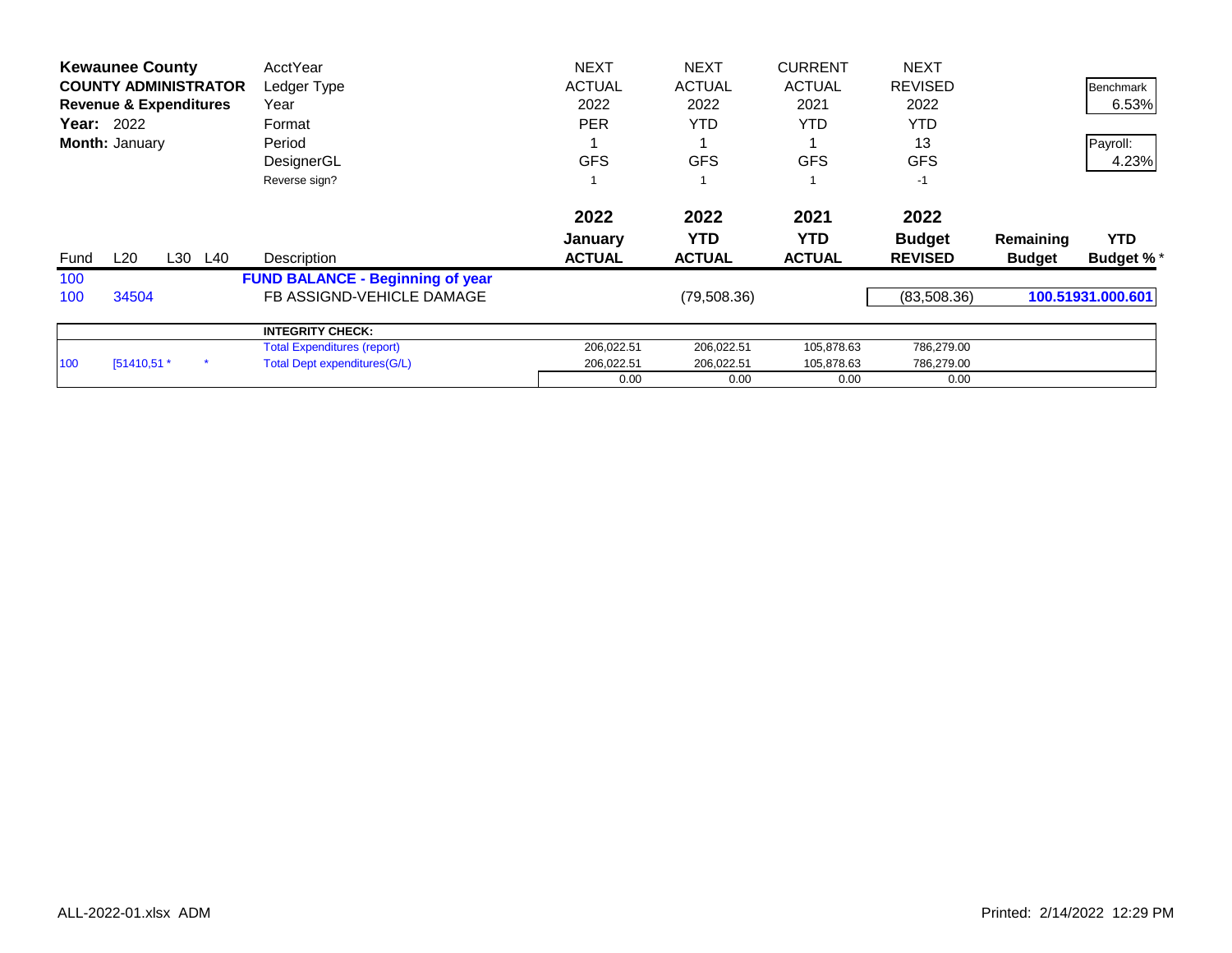|            | <b>Kewaunee County</b>            |         |     | <b>AcctYear</b>               | <b>NEXT</b>   | <b>NEXT</b>    | <b>CURRENT</b> | <b>NEXT</b>    |               |                 |
|------------|-----------------------------------|---------|-----|-------------------------------|---------------|----------------|----------------|----------------|---------------|-----------------|
|            | <b>CHILD SUPPORT</b>              |         |     | Ledger Type                   | <b>ACTUAL</b> | <b>ACTUAL</b>  | <b>ACTUAL</b>  | <b>REVISED</b> |               | Benchmark       |
|            | <b>Revenue &amp; Expenditures</b> |         |     | Year                          | 2022          | 2022           | 2021           | 2022           |               | 6.53%           |
| Year: 2022 |                                   |         |     | Format                        | PER           | <b>YTD</b>     | <b>YTD</b>     | <b>YTD</b>     |               |                 |
|            | Month: January                    |         |     | Period                        | $\mathbf{1}$  | $\mathbf{1}$   | $\mathbf{1}$   | 13             |               | Payroll:        |
|            |                                   |         |     | DesignerGL                    | <b>GFS</b>    | <b>GFS</b>     | <b>GFS</b>     | <b>GFS</b>     |               | 4.23%           |
|            |                                   |         |     | Reverse sign?                 | $\mathbf{1}$  | $\overline{1}$ | $\mathbf{1}$   | $-1$           |               |                 |
|            |                                   |         |     |                               |               |                |                |                |               |                 |
|            |                                   |         |     |                               | 2022          | 2022           | 2021           | 2022           |               |                 |
|            |                                   |         |     |                               | January       | <b>YTD</b>     | <b>YTD</b>     | <b>Budget</b>  | Remaining     | <b>YTD</b>      |
| Fund       | L20                               | L30     | L40 | Descr-L40                     | <b>ACTUAL</b> | <b>ACTUAL</b>  | <b>ACTUAL</b>  | <b>REVISED</b> | <b>Budget</b> | <b>Budget %</b> |
| 100        |                                   |         |     | <b>GENERAL FUND</b>           |               |                |                |                |               |                 |
| 100        | 51330                             |         |     | <b>CHILD SUPPORT</b>          |               |                |                |                |               |                 |
|            |                                   |         |     | Revenue                       |               |                |                |                |               |                 |
| 100        | 43249                             | 020     |     | <b>COVID GRANTS-CSA</b>       | 0.00          | 0.00           | 0.00           | 0.00           | 0.00          |                 |
| 100        | 43562                             | 000     |     | <b>CHILD SUPPORT</b>          | 0.00          | 0.00           | 0.00           | (270, 200.00)  | (270, 200.00) | 0.00%           |
| 100        | 43562 002                         |         |     | CHILD SUPP VITAL STATISTICS   | 0.00          | 0.00           | 0.00           | 0.00           | 0.00          |                 |
|            |                                   |         |     |                               | 0.00          | 0.00           | 0.00           | (270, 200.00)  | (270, 200.00) | 0.00%           |
|            |                                   |         |     | <b>Expenditures</b>           |               |                |                |                |               |                 |
| 100        | 51330                             | 000 111 |     | <b>SALARIES</b>               | 5,081.60      | 5,081.60       | 4,985.60       | 66,051.00      | 60,969.40     | 7.69%           |
| 100        | 51330                             | 000     | 121 | <b>WAGES-REGULAR</b>          | 4,466.22      | 4,466.22       | 3,669.60       | 89,728.00      | 85,261.78     | 4.98%           |
| 100        | 51330                             | 000     | 122 | WAGES-OVERTIME                | 0.00          | 0.00           | 0.00           | 0.00           | 0.00          |                 |
| 100        | 51330                             | 000     | 149 | <b>INTERPRETERS</b>           | 0.00          | 0.00           | 0.00           | 0.00           | 0.00          |                 |
| 100        | 51330                             | 000     | 151 | SOCIAL SECURITY               | 714.02        | 714.02         | 556.16         | 11,917.00      | 11,202.98     | 5.99%           |
| 100        | 51330                             | 000     | 152 | <b>RETIREMENT</b>             | 620.61        | 620.61         | 584.21         | 10,126.00      | 9,505.39      | 6.13%           |
| 100        | 51330                             | 000     | 153 | <b>WORKMEN'S COMPENSATION</b> | 183.07        | 183.07         | 262.30         | 3,526.00       | 3,342.93      | 5.19%           |
| 100        | 51330                             | 000     | 154 | <b>HEALTH INSURANCE</b>       | 4,154.00      | 4,154.00       | 7,942.80       | 84,350.00      | 80,196.00     | 4.92%           |
| 100        | 51330                             | 000     | 155 | <b>DENTAL INSURANCE</b>       | 121.66        | 121.66         | 193.74         | 2,441.00       | 2,319.34      | 4.98%           |
| 100        | 51330                             | 000     | 156 | HEALTH REIMBURSEMENT ACCOUNT  | 0.00          | 0.00           | 0.00           | 0.00           | 0.00          |                 |
| 100        | 51330                             | 000     | 211 | <b>MEDICAL SERVICES</b>       | 0.00          | 0.00           | 0.00           | 150.00         | 150.00        | 0.00%           |
| 100        | 51330                             | 000     | 214 | <b>FILING FEES</b>            | 0.00          | 0.00           | (10.00)        | 150.00         | 150.00        | 0.00%           |
| 100        | 51330                             | 000     | 225 | <b>TELEPHONE</b>              | 84.40         | 84.40          | 37.50          | 1,566.00       | 1,481.60      | 5.39%           |
| 100        | 51330                             | 000     | 249 | MAINTENANCE AGREEMENTS        | 0.00          | 0.00           | 0.00           | 200.00         | 200.00        | 0.00%           |
| 100        | 51330                             | 000     | 255 | PAPER SERVICE                 | 0.00          | 0.00           | 0.00           | 400.00         | 400.00        | 0.00%           |
| 100        | 51330                             | 000     | 311 | <b>POSTAGE</b>                | 0.00          | 0.00           | 0.00           | 900.00         | 900.00        | 0.00%           |
| 100        | 51330                             | 000     | 312 | OFFICE SUPPLIES               | 0.00          | 0.00           | 50.00          | 1,500.00       | 1,500.00      | 0.00%           |
| 100        | 51330                             | 000     | 313 | <b>PRINTING</b>               | 186.80        | 186.80         | 0.00           | 250.00         | 63.20         | 74.72%          |
| 100        | 51330                             | 000     | 321 | PUBLICATIONS OF LEGAL NOTICE  | 0.00          | 0.00           | 0.00           | 100.00         | 100.00        | 0.00%           |
| 100        | 51330                             | 000     | 324 | <b>MEMBERSHIP DUES</b>        | 0.00          | 0.00           | 0.00           | 65.00          | 65.00         | 0.00%           |
| 100        | 51330                             | 000     | 332 | <b>TRAVEL EXPENSES</b>        | 0.00          | 0.00           | 0.00           | 500.00         | 500.00        | 0.00%           |
| 100        | 51330                             | 000     | 533 | EQUIPMENT RENTAL & LEASES     | 0.00          | 0.00           | 123.77         | 2,415.00       | 2,415.00      | 0.00%           |
| 100        | 51330 000                         |         | 813 | <b>OUTLAY</b>                 | 0.00          | 0.00           | 0.00           | 6,030.00       | 6,030.00      | 0.00%           |
|            |                                   |         |     |                               | 15,612.38     | 15,612.38      | 18,395.68      | 282,365.00     | 266,752.62    | 5.53%           |
|            |                                   |         |     |                               | 15,612.38     | 15,612.38      | 18,395.68      | 12,165.00      | (3, 447.38)   |                 |

55,290 Indirect Cost 2022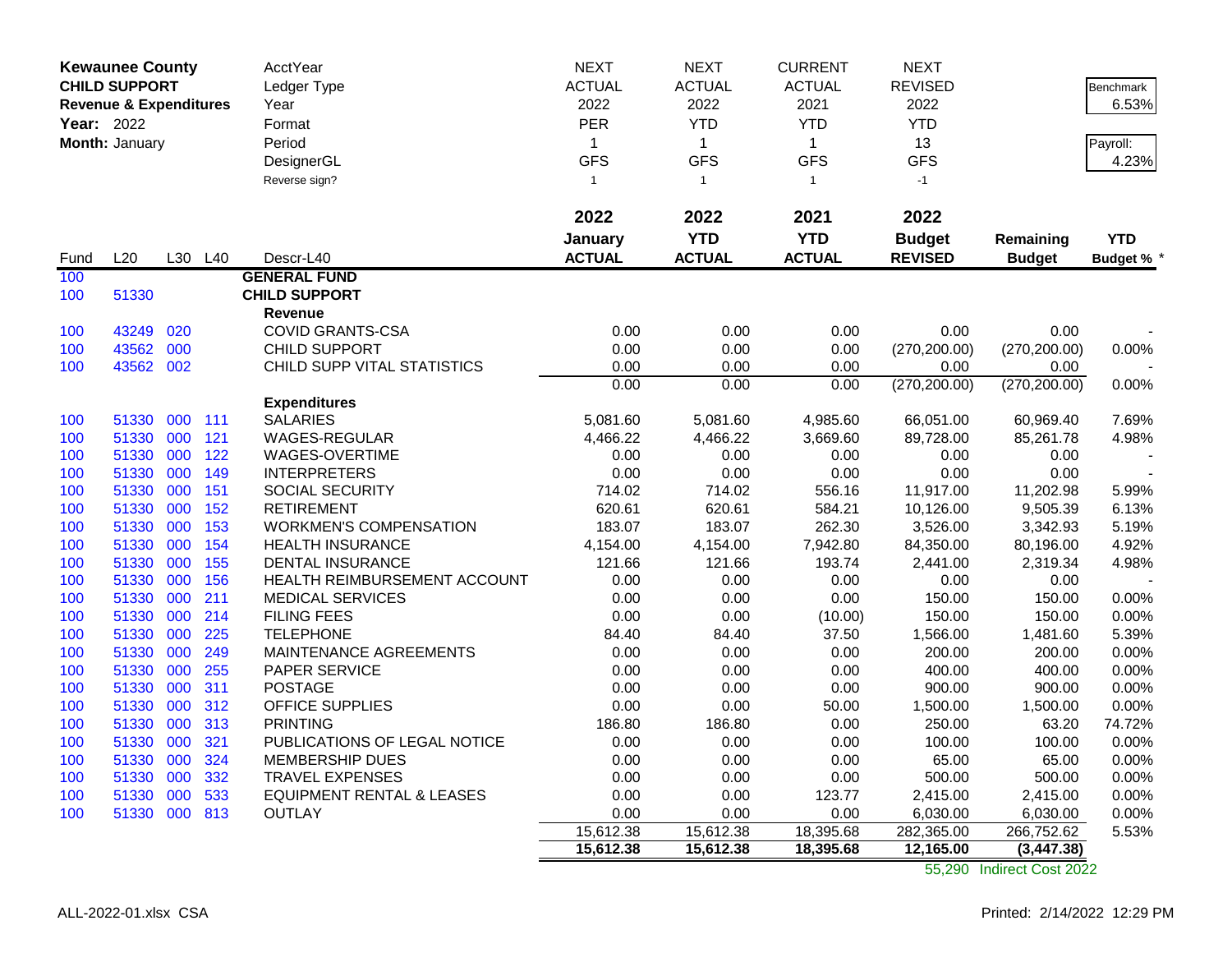| <b>Kewaunee County</b>            | AcctYear                           | <b>NEXT</b>   | <b>NEXT</b>   | <b>CURRENT</b> | <b>NEXT</b>    |                           |                  |
|-----------------------------------|------------------------------------|---------------|---------------|----------------|----------------|---------------------------|------------------|
| <b>CHILD SUPPORT</b>              | Ledger Type                        | <b>ACTUAL</b> | <b>ACTUAL</b> | <b>ACTUAL</b>  | <b>REVISED</b> |                           | <b>Benchmark</b> |
| <b>Revenue &amp; Expenditures</b> | Year                               | 2022          | 2022          | 2021           | 2022           |                           | 6.53%            |
| <b>Year: 2022</b>                 | Format                             | <b>PER</b>    | <b>YTD</b>    | YTD.           | YTD            |                           |                  |
| Month: January                    | Period                             |               |               |                | 13             |                           | Payroll:         |
|                                   | DesignerGL                         | <b>GFS</b>    | <b>GFS</b>    | <b>GFS</b>     | <b>GFS</b>     |                           | 4.23%            |
|                                   | Reverse sign?                      |               |               |                | $-1$           |                           |                  |
|                                   |                                    | 2022          | 2022          | 2021           | 2022           |                           |                  |
|                                   |                                    | January       | YTD           | YTD.           | <b>Budget</b>  | Remaining                 | <b>YTD</b>       |
| L20<br>L30 L40<br>Fund            | Descr-L40                          | <b>ACTUAL</b> | <b>ACTUAL</b> | <b>ACTUAL</b>  | <b>REVISED</b> | <b>Budget</b>             | Budget % *       |
|                                   |                                    |               |               |                |                | 80,519 Indirect Cost 2021 |                  |
|                                   | <b>INTEGRITY CHECK:</b>            |               |               |                |                |                           |                  |
|                                   | <b>Total Expenditures (report)</b> | 15,612.38     | 15,612.38     | 18,395.68      | 282,365.00     |                           |                  |
| 51330<br>100                      | Total Dept expenditures (G/L)      | 15,612.38     | 15,612.38     | 18,395.68      | 282,365.00     |                           |                  |
|                                   |                                    | 0.00          | 0.00          | 0.00           | 0.00           |                           |                  |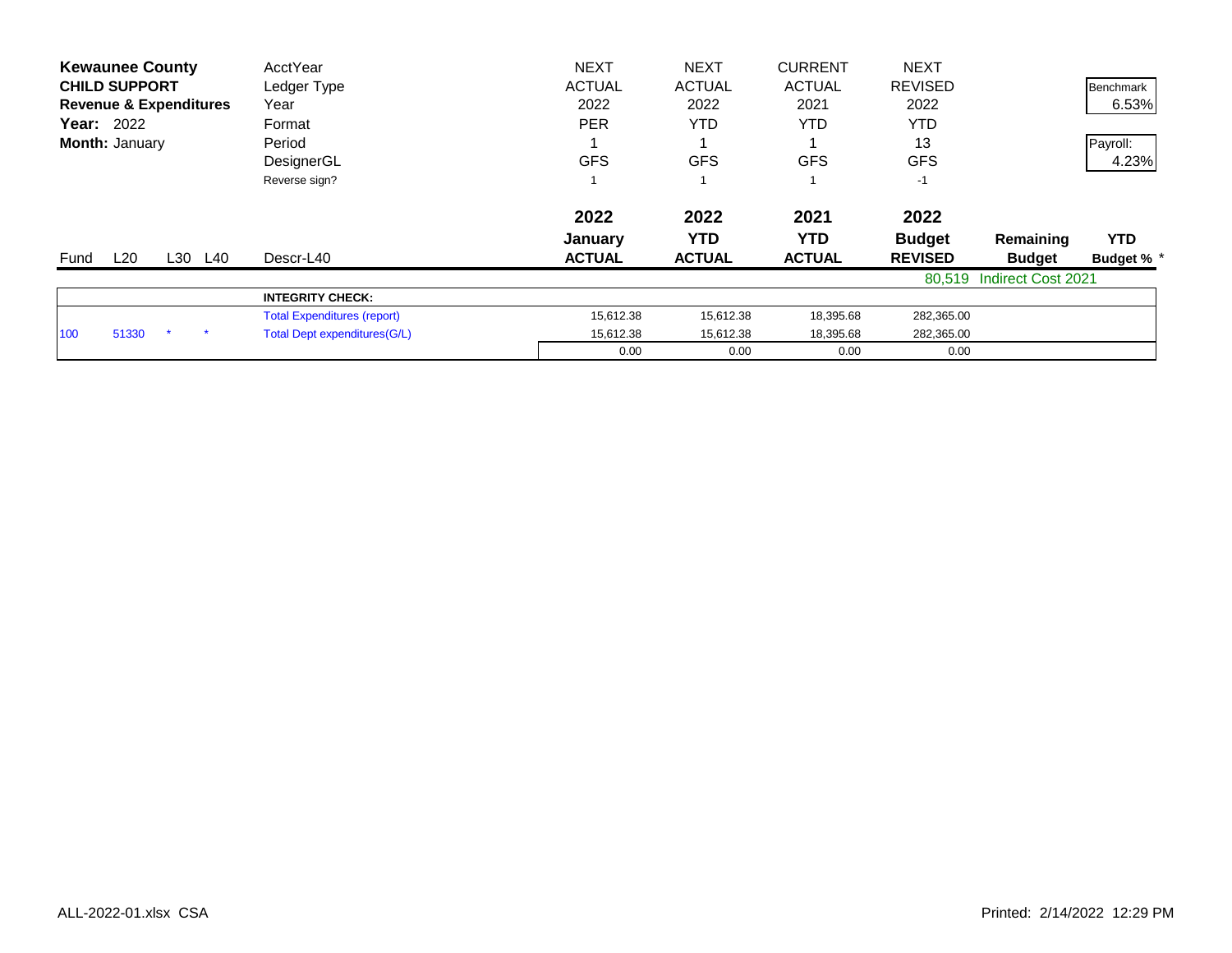|            | <b>Kewaunee County</b><br><b>CIRCUIT COURT</b><br><b>Revenue &amp; Expenditures</b> |     |            | AcctYear<br>Ledger Type<br>Year        | <b>NEXT</b><br><b>ACTUAL</b><br>2022 | <b>NEXT</b><br><b>ACTUAL</b><br>2022 | <b>CURRENT</b><br><b>ACTUAL</b><br>2021 | <b>NEXT</b><br><b>REVISED</b><br>2022 |                   | Benchmark<br>6.53% |
|------------|-------------------------------------------------------------------------------------|-----|------------|----------------------------------------|--------------------------------------|--------------------------------------|-----------------------------------------|---------------------------------------|-------------------|--------------------|
| Year: 2022 |                                                                                     |     |            | Format                                 | <b>PER</b>                           | <b>YTD</b>                           | <b>YTD</b>                              | <b>YTD</b>                            |                   |                    |
|            | Month: January                                                                      |     |            | Period                                 | 1                                    | $\mathbf{1}$                         | $\mathbf{1}$                            | 13                                    |                   | Payroll:           |
|            |                                                                                     |     |            | DesignerGL                             | <b>GFS</b>                           | <b>GFS</b>                           | <b>GFS</b>                              | <b>GFS</b>                            |                   | 4.23%              |
|            |                                                                                     |     |            | Reverse sign?                          | $\mathbf{1}$                         | $\overline{1}$                       | $\mathbf{1}$                            | $-1$                                  |                   |                    |
|            |                                                                                     |     |            |                                        |                                      |                                      |                                         |                                       |                   |                    |
|            |                                                                                     |     |            |                                        | 2022                                 | 2022                                 | 2021                                    | 2022                                  |                   |                    |
|            |                                                                                     |     |            |                                        | January                              | <b>YTD</b>                           | <b>YTD</b>                              | <b>Budget</b>                         | Remaining         | <b>YTD</b>         |
| Fund       | L20                                                                                 |     | L30 L40    | Descr-L40                              | <b>ACTUAL</b>                        | <b>ACTUAL</b>                        | <b>ACTUAL</b>                           | <b>REVISED</b>                        | <b>Budget</b>     | <b>Budget %*</b>   |
| 100        |                                                                                     |     |            | <b>GENERAL FUND</b>                    |                                      |                                      |                                         |                                       |                   |                    |
| 100        | 51210                                                                               |     |            | <b>CIRCUIT COURT</b>                   |                                      |                                      |                                         |                                       |                   |                    |
|            |                                                                                     |     |            | Revenue                                |                                      |                                      |                                         |                                       |                   |                    |
| 100        | 43249                                                                               | 030 |            | <b>COVID GRANTS-CCT</b>                | 0.00                                 | 0.00                                 | 0.00                                    | 0.00                                  | 0.00              |                    |
| 100        | 46144                                                                               | 000 |            | CIRCUIT COURT REIMBURSEMENTS           | (26, 137.00)                         | (26, 137.00)                         | 0.00                                    | (52, 275.00)                          | (26, 138.00)      | 50.00%             |
|            |                                                                                     |     |            |                                        | (26, 137.00)                         | (26, 137.00)                         | 0.00                                    | (52, 275.00)                          | (26, 138.00)      | 50.00%             |
|            |                                                                                     |     |            | <b>Expenditures</b>                    |                                      |                                      |                                         |                                       |                   |                    |
| 100        | 51210<br>51210 000                                                                  | 000 | 121<br>122 | <b>WAGES-REGULAR</b><br>WAGES-OVERTIME | 1,724.00<br>0.00                     | 1,724.00<br>0.00                     | 1,842.73<br>0.00                        | 44,832.00<br>0.00                     | 43,108.00<br>0.00 | 3.85%              |
| 100        | 51210 000                                                                           |     | 151        | SOCIAL SECURITY                        | 92.80                                | 92.80                                | 91.91                                   | 3,430.00                              | 3,337.20          | 2.71%              |
| 100<br>100 | 51210                                                                               | 000 | 152        | <b>RETIREMENT</b>                      | 112.06                               | 112.06                               | 124.39                                  | 2,914.00                              | 2,801.94          | 3.85%              |
| 100        | 51210 000                                                                           |     | 153        | <b>WORKMEN'S COMPENSATION</b>          | 3.18                                 | 3.18                                 | 3.52                                    | 84.00                                 | 80.82             | 3.79%              |
| 100        | 51210 000                                                                           |     | 154        | <b>HEALTH INSURANCE</b>                | 4,365.14                             | 4,365.14                             | 3,851.20                                | 29,628.00                             | 25,262.86         | 14.73%             |
| 100        | 51210 000                                                                           |     | 155        | <b>DENTAL INSURANCE</b>                | 67.82                                | 67.82                                | 64.58                                   | 814.00                                | 746.18            | 8.33%              |
| 100        | 51210 000                                                                           |     | 156        | HEALTH REIMBURSEMENT ACCOUNT           | 0.00                                 | 0.00                                 | 0.00                                    | 0.00                                  | 0.00              |                    |
| 100        | 51210                                                                               | 000 | 225        | <b>TELEPHONE</b>                       | 52.39                                | 52.39                                | 0.00                                    | 666.00                                | 613.61            | 7.87%              |
| 100        | 51210 000                                                                           |     | 249        | MAINTENANCE AGREEMENTS                 | 0.00                                 | 0.00                                 | 0.00                                    | 500.00                                | 500.00            | 0.00%              |
| 100        | 51210                                                                               | 000 | 251        | <b>TRANSCRIPTS</b>                     | 208.00                               | 208.00                               | 0.00                                    | 200.00                                | (8.00)            | 104.00%            |
| 100        | 51210                                                                               | 000 | 311        | <b>POSTAGE</b>                         | 0.00                                 | 0.00                                 | 0.00                                    | 900.00                                | 900.00            | 0.00%              |
| 100        | 51210                                                                               | 000 | 312        | <b>OFFICE SUPPLIES</b>                 | 516.69                               | 516.69                               | 0.00                                    | 1,500.00                              | 983.31            | 34.45%             |
| 100        | 51210 000                                                                           |     | 313        | <b>PRINTING</b>                        | 0.00                                 | 0.00                                 | 0.00                                    | 0.00                                  | 0.00              |                    |
| 100        | 51210 000                                                                           |     | 322        | <b>SUBSCRIPTIONS</b>                   | 0.00                                 | 0.00                                 | 0.00                                    | 900.00                                | 900.00            | 0.00%              |
| 100        | 51210 000                                                                           |     | 324        | <b>MEMBERSHIP DUES</b>                 | 0.00                                 | 0.00                                 | 0.00                                    | 500.00                                | 500.00            | 0.00%              |
| 100        | 51210                                                                               | 000 | 332        | TRAVEL EXPENSES                        | 0.00                                 | 0.00                                 | 0.00                                    | 250.00                                | 250.00            | 0.00%              |
| 100        | 51210                                                                               | 000 | 533        | <b>EQUIPMENT RENTAL &amp; LEASES</b>   | 63.62                                | 63.62                                | 63.62                                   | 800.00                                | 736.38            | 7.95%              |
| 100        | 51210 000                                                                           |     | 813        | <b>OUTLAY</b>                          | 0.00                                 | 0.00                                 | 0.00                                    | 0.00                                  | 0.00              |                    |
|            |                                                                                     |     |            |                                        | 7,205.70                             | 7,205.70                             | 6,041.95                                | 87,918.00                             | 80,712.30         | 8.20%              |
|            |                                                                                     |     |            |                                        | (18, 931.30)                         | (18, 931.30)                         | 6,041.95                                | 35,643.00                             | 54,574.30         |                    |

|     |       |  | <b>INTEGRITY CHECK:</b>             |          |          |          |           |  |
|-----|-------|--|-------------------------------------|----------|----------|----------|-----------|--|
|     |       |  | ⊺otal<br>penditures (report)<br>Exr | 7,205.70 | 7,205.70 | 6,041.95 | 87,918.00 |  |
| 100 | 51210 |  | <b>Total Dept expenditures(G/L)</b> | 7,205.70 | 7,205.70 | 6,041.95 | 87,918.00 |  |
|     |       |  |                                     | 0.00     | 0.00     | 0.00     | 0.00      |  |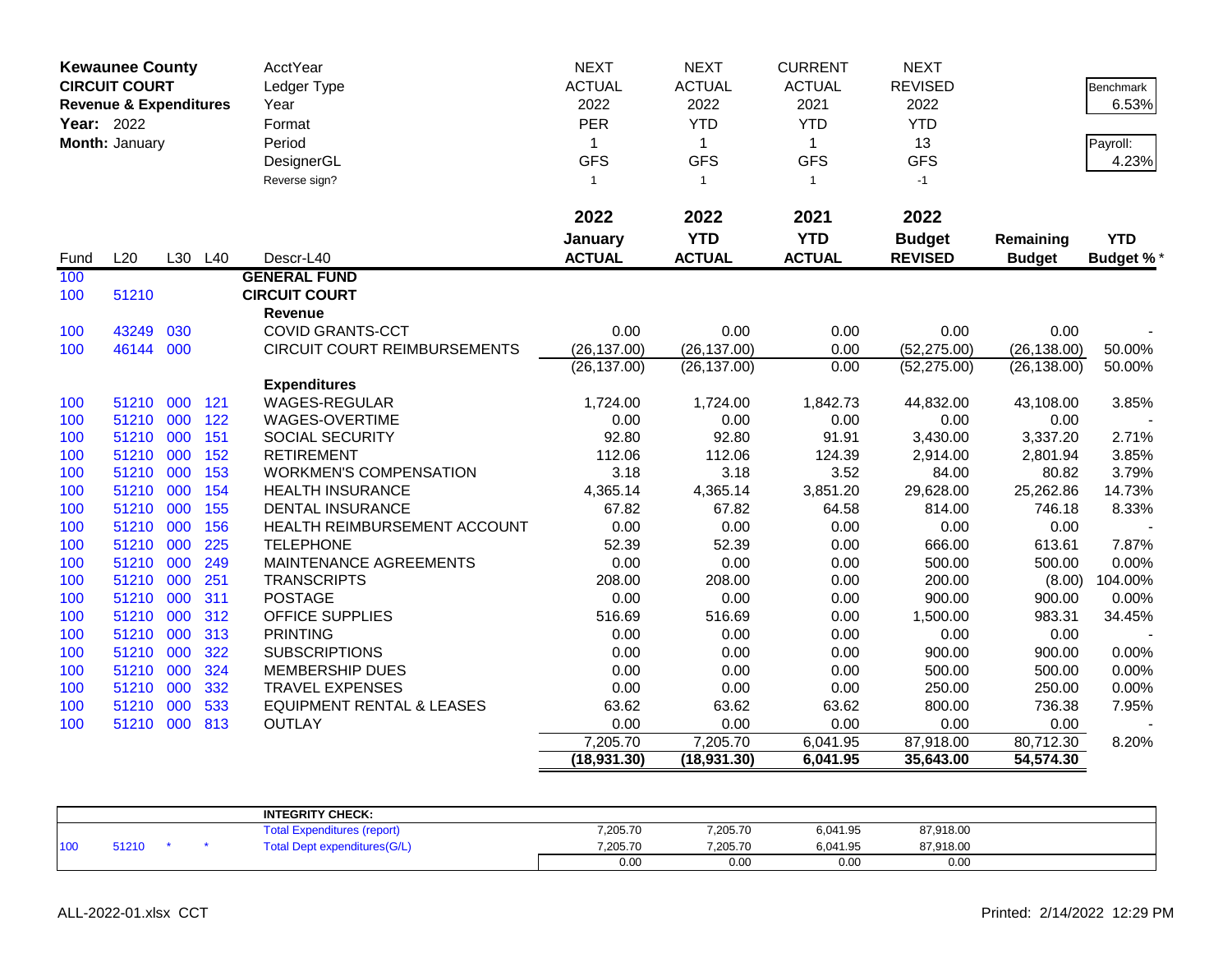| <b>NEXT</b><br><b>NEXT</b><br><b>Kewaunee County</b><br><b>AcctYear</b><br><b>NEXT</b><br><b>CURRENT</b><br><b>CLERK OF CIRCUIT COURT</b><br><b>ACTUAL</b><br><b>ACTUAL</b><br><b>REVISED</b><br><b>ACTUAL</b><br>Ledger Type<br>Benchmark<br>2022<br>2022<br>2021<br>2022<br>6.53%<br><b>Revenue &amp; Expenditures</b><br>Year<br><b>PER</b><br><b>YTD</b><br>Year: 2022<br><b>YTD</b><br><b>YTD</b><br>Format<br>Period<br>Month: January<br>13<br>1<br>$\mathbf{1}$<br>$\mathbf 1$<br>Payroll:<br><b>GFS</b><br><b>GFS</b><br><b>GFS</b><br><b>GFS</b><br>DesignerGL<br>4.23%<br>Reverse sign?<br>$-1$<br>$\mathbf{1}$<br>$\mathbf{1}$<br>$\mathbf{1}$<br>2022<br>2022<br>2022<br>2021<br><b>YTD</b><br><b>YTD</b><br><b>Budget</b><br>January<br><b>YTD</b><br>Remaining<br>L20<br>L30 L40<br><b>ACTUAL</b><br><b>ACTUAL</b><br><b>ACTUAL</b><br><b>REVISED</b><br><b>Budget %*</b><br>Descr-L40<br><b>Budget</b><br>Fund<br><b>GENERAL FUND</b><br>100<br><b>CLERK OF CIRCUIT COURT</b><br>100<br>51220<br>Revenue<br>COVID GRANTS-COC<br>0.00<br>0.00<br>0.00<br>0.00<br>43249<br>040<br>0.00<br>100<br>45110 000<br>0.00<br>0.00<br>0.00<br>100<br><b>COUNTY ORDINANCE FORFEITURES</b><br>(50,000.00)<br>(50,000.00)<br>0.00%<br>45120<br>000<br>100<br><b>COUNTY SHARE OF STATE FINES</b><br>0.00<br>0.00<br>0.00<br>(15,000.00)<br>0.00%<br>(15,000.00)<br>45130<br>000<br>0.00<br>0.00<br>100<br><b>PARKING TICKETS</b><br>0.00<br>0.00<br>0.00<br>45150<br>000<br>IGNITION DEVICE SUR CO SHARE<br>0.00<br>0.00<br>0.00<br>100<br>(1,000.00)<br>(1,000.00)<br>0.00%<br>46141<br>000<br><b>CIRCUIT COURT FEES</b><br>0.00<br>0.00<br>0.00<br>100<br>(82,000.00)<br>(82,000.00)<br>0.00%<br>46145<br>000<br><b>INTERPRETER SERVICES</b><br>0.00<br>100<br>(4,375.00)<br>(4,375.00)<br>(3,000.00)<br>1,375.00<br>145.83%<br>000<br>0.00%<br>48111<br><b>INTEREST ON JUDGEMENTS</b><br>0.00<br>0.00<br>0.00<br>(400.00)<br>(400.00)<br>100<br>(4,375.00)<br>(4,375.00)<br>0.00<br>(151, 400.00)<br>(147, 025.00)<br>2.89%<br><b>Expenditures</b><br>000<br>111<br><b>SALARIES</b><br>51220<br>5,161.62<br>5,161.62<br>5,085.30<br>67,101.00<br>61,939.38<br>7.69%<br>100<br>121<br>WAGES-REGULAR<br>100<br>51220<br>000<br>1,852.80<br>1,852.80<br>3,623.84<br>87,884.00<br>86,031.20<br>2.11%<br>51220<br>000<br>122<br>WAGES-OVERTIME<br>100<br>0.00<br>0.00<br>0.00<br>0.00<br>0.00<br>51220<br>000<br>142<br>0.00<br>0.00<br>0.00<br>100<br><b>JURY PER DIEM</b><br>6,800.00<br>6,800.00<br>0.00%<br>51220<br>000<br>143<br>0.00<br>0.00<br>0.00<br>240.00<br>240.00<br><b>WITNESS FEES</b><br>0.00%<br>100<br>51220<br>000<br>149<br>431.08<br>431.08<br>7,500.00<br>5.75%<br>100<br><b>INTERPRETERS</b><br>431.08<br>7,068.92<br>51220<br>000<br>151<br>492.32<br>597.11<br><b>SOCIAL SECURITY</b><br>492.32<br>11,856.00<br>11,363.68<br>4.15%<br>100<br>51220<br>000<br>152<br>455.93<br>455.93<br>587.86<br>4.53%<br><b>RETIREMENT</b><br>10,074.00<br>9,618.07<br>100<br>51220<br>000<br>153<br>12.93<br>12.93<br>16.59<br>292.00<br>279.07<br><b>WORKMEN'S COMPENSATION</b><br>4.43%<br>100<br>51220<br>154<br>6,047.18<br>67,107.00<br>000<br><b>HEALTH INSURANCE</b><br>3,268.38<br>3,268.38<br>63,838.62<br>4.87%<br>100<br>51220<br>000<br>155<br>1,460.00<br>8.33%<br>100<br><b>DENTAL INSURANCE</b><br>121.66<br>121.66<br>115.84<br>1,338.34<br>156<br>100<br>51220<br>000<br>HEALTH REIMBURSEMENT ACCOUNT<br>0.00<br>0.00<br>0.00<br>0.00<br>0.00<br>000<br>209<br>100<br>51220<br><b>GUARDIAN AD LITEM FEES</b><br>50.00<br>50.00<br>60.00<br>31,000.00<br>30,950.00<br>0.16%<br>51220 000<br>211<br>100<br><b>MEDICAL SERVICES</b><br>0.00<br>0.00<br>0.00<br>3,500.00<br>3,500.00<br>0.00% |
|-------------------------------------------------------------------------------------------------------------------------------------------------------------------------------------------------------------------------------------------------------------------------------------------------------------------------------------------------------------------------------------------------------------------------------------------------------------------------------------------------------------------------------------------------------------------------------------------------------------------------------------------------------------------------------------------------------------------------------------------------------------------------------------------------------------------------------------------------------------------------------------------------------------------------------------------------------------------------------------------------------------------------------------------------------------------------------------------------------------------------------------------------------------------------------------------------------------------------------------------------------------------------------------------------------------------------------------------------------------------------------------------------------------------------------------------------------------------------------------------------------------------------------------------------------------------------------------------------------------------------------------------------------------------------------------------------------------------------------------------------------------------------------------------------------------------------------------------------------------------------------------------------------------------------------------------------------------------------------------------------------------------------------------------------------------------------------------------------------------------------------------------------------------------------------------------------------------------------------------------------------------------------------------------------------------------------------------------------------------------------------------------------------------------------------------------------------------------------------------------------------------------------------------------------------------------------------------------------------------------------------------------------------------------------------------------------------------------------------------------------------------------------------------------------------------------------------------------------------------------------------------------------------------------------------------------------------------------------------------------------------------------------------------------------------------------------------------------------------------------------------------------------------------------------------------------------------------------------------------------------------------------------------------------------------------------------------------------------------------------------------------------------------------------------------------------------------------------------------------------------------------------------------------------------------------------------------------------------------------------------------------------------------------------------------------------------------------------------|
|                                                                                                                                                                                                                                                                                                                                                                                                                                                                                                                                                                                                                                                                                                                                                                                                                                                                                                                                                                                                                                                                                                                                                                                                                                                                                                                                                                                                                                                                                                                                                                                                                                                                                                                                                                                                                                                                                                                                                                                                                                                                                                                                                                                                                                                                                                                                                                                                                                                                                                                                                                                                                                                                                                                                                                                                                                                                                                                                                                                                                                                                                                                                                                                                                                                                                                                                                                                                                                                                                                                                                                                                                                                                                                                         |
|                                                                                                                                                                                                                                                                                                                                                                                                                                                                                                                                                                                                                                                                                                                                                                                                                                                                                                                                                                                                                                                                                                                                                                                                                                                                                                                                                                                                                                                                                                                                                                                                                                                                                                                                                                                                                                                                                                                                                                                                                                                                                                                                                                                                                                                                                                                                                                                                                                                                                                                                                                                                                                                                                                                                                                                                                                                                                                                                                                                                                                                                                                                                                                                                                                                                                                                                                                                                                                                                                                                                                                                                                                                                                                                         |
|                                                                                                                                                                                                                                                                                                                                                                                                                                                                                                                                                                                                                                                                                                                                                                                                                                                                                                                                                                                                                                                                                                                                                                                                                                                                                                                                                                                                                                                                                                                                                                                                                                                                                                                                                                                                                                                                                                                                                                                                                                                                                                                                                                                                                                                                                                                                                                                                                                                                                                                                                                                                                                                                                                                                                                                                                                                                                                                                                                                                                                                                                                                                                                                                                                                                                                                                                                                                                                                                                                                                                                                                                                                                                                                         |
|                                                                                                                                                                                                                                                                                                                                                                                                                                                                                                                                                                                                                                                                                                                                                                                                                                                                                                                                                                                                                                                                                                                                                                                                                                                                                                                                                                                                                                                                                                                                                                                                                                                                                                                                                                                                                                                                                                                                                                                                                                                                                                                                                                                                                                                                                                                                                                                                                                                                                                                                                                                                                                                                                                                                                                                                                                                                                                                                                                                                                                                                                                                                                                                                                                                                                                                                                                                                                                                                                                                                                                                                                                                                                                                         |
|                                                                                                                                                                                                                                                                                                                                                                                                                                                                                                                                                                                                                                                                                                                                                                                                                                                                                                                                                                                                                                                                                                                                                                                                                                                                                                                                                                                                                                                                                                                                                                                                                                                                                                                                                                                                                                                                                                                                                                                                                                                                                                                                                                                                                                                                                                                                                                                                                                                                                                                                                                                                                                                                                                                                                                                                                                                                                                                                                                                                                                                                                                                                                                                                                                                                                                                                                                                                                                                                                                                                                                                                                                                                                                                         |
|                                                                                                                                                                                                                                                                                                                                                                                                                                                                                                                                                                                                                                                                                                                                                                                                                                                                                                                                                                                                                                                                                                                                                                                                                                                                                                                                                                                                                                                                                                                                                                                                                                                                                                                                                                                                                                                                                                                                                                                                                                                                                                                                                                                                                                                                                                                                                                                                                                                                                                                                                                                                                                                                                                                                                                                                                                                                                                                                                                                                                                                                                                                                                                                                                                                                                                                                                                                                                                                                                                                                                                                                                                                                                                                         |
|                                                                                                                                                                                                                                                                                                                                                                                                                                                                                                                                                                                                                                                                                                                                                                                                                                                                                                                                                                                                                                                                                                                                                                                                                                                                                                                                                                                                                                                                                                                                                                                                                                                                                                                                                                                                                                                                                                                                                                                                                                                                                                                                                                                                                                                                                                                                                                                                                                                                                                                                                                                                                                                                                                                                                                                                                                                                                                                                                                                                                                                                                                                                                                                                                                                                                                                                                                                                                                                                                                                                                                                                                                                                                                                         |
|                                                                                                                                                                                                                                                                                                                                                                                                                                                                                                                                                                                                                                                                                                                                                                                                                                                                                                                                                                                                                                                                                                                                                                                                                                                                                                                                                                                                                                                                                                                                                                                                                                                                                                                                                                                                                                                                                                                                                                                                                                                                                                                                                                                                                                                                                                                                                                                                                                                                                                                                                                                                                                                                                                                                                                                                                                                                                                                                                                                                                                                                                                                                                                                                                                                                                                                                                                                                                                                                                                                                                                                                                                                                                                                         |
|                                                                                                                                                                                                                                                                                                                                                                                                                                                                                                                                                                                                                                                                                                                                                                                                                                                                                                                                                                                                                                                                                                                                                                                                                                                                                                                                                                                                                                                                                                                                                                                                                                                                                                                                                                                                                                                                                                                                                                                                                                                                                                                                                                                                                                                                                                                                                                                                                                                                                                                                                                                                                                                                                                                                                                                                                                                                                                                                                                                                                                                                                                                                                                                                                                                                                                                                                                                                                                                                                                                                                                                                                                                                                                                         |
|                                                                                                                                                                                                                                                                                                                                                                                                                                                                                                                                                                                                                                                                                                                                                                                                                                                                                                                                                                                                                                                                                                                                                                                                                                                                                                                                                                                                                                                                                                                                                                                                                                                                                                                                                                                                                                                                                                                                                                                                                                                                                                                                                                                                                                                                                                                                                                                                                                                                                                                                                                                                                                                                                                                                                                                                                                                                                                                                                                                                                                                                                                                                                                                                                                                                                                                                                                                                                                                                                                                                                                                                                                                                                                                         |
|                                                                                                                                                                                                                                                                                                                                                                                                                                                                                                                                                                                                                                                                                                                                                                                                                                                                                                                                                                                                                                                                                                                                                                                                                                                                                                                                                                                                                                                                                                                                                                                                                                                                                                                                                                                                                                                                                                                                                                                                                                                                                                                                                                                                                                                                                                                                                                                                                                                                                                                                                                                                                                                                                                                                                                                                                                                                                                                                                                                                                                                                                                                                                                                                                                                                                                                                                                                                                                                                                                                                                                                                                                                                                                                         |
|                                                                                                                                                                                                                                                                                                                                                                                                                                                                                                                                                                                                                                                                                                                                                                                                                                                                                                                                                                                                                                                                                                                                                                                                                                                                                                                                                                                                                                                                                                                                                                                                                                                                                                                                                                                                                                                                                                                                                                                                                                                                                                                                                                                                                                                                                                                                                                                                                                                                                                                                                                                                                                                                                                                                                                                                                                                                                                                                                                                                                                                                                                                                                                                                                                                                                                                                                                                                                                                                                                                                                                                                                                                                                                                         |
|                                                                                                                                                                                                                                                                                                                                                                                                                                                                                                                                                                                                                                                                                                                                                                                                                                                                                                                                                                                                                                                                                                                                                                                                                                                                                                                                                                                                                                                                                                                                                                                                                                                                                                                                                                                                                                                                                                                                                                                                                                                                                                                                                                                                                                                                                                                                                                                                                                                                                                                                                                                                                                                                                                                                                                                                                                                                                                                                                                                                                                                                                                                                                                                                                                                                                                                                                                                                                                                                                                                                                                                                                                                                                                                         |
|                                                                                                                                                                                                                                                                                                                                                                                                                                                                                                                                                                                                                                                                                                                                                                                                                                                                                                                                                                                                                                                                                                                                                                                                                                                                                                                                                                                                                                                                                                                                                                                                                                                                                                                                                                                                                                                                                                                                                                                                                                                                                                                                                                                                                                                                                                                                                                                                                                                                                                                                                                                                                                                                                                                                                                                                                                                                                                                                                                                                                                                                                                                                                                                                                                                                                                                                                                                                                                                                                                                                                                                                                                                                                                                         |
|                                                                                                                                                                                                                                                                                                                                                                                                                                                                                                                                                                                                                                                                                                                                                                                                                                                                                                                                                                                                                                                                                                                                                                                                                                                                                                                                                                                                                                                                                                                                                                                                                                                                                                                                                                                                                                                                                                                                                                                                                                                                                                                                                                                                                                                                                                                                                                                                                                                                                                                                                                                                                                                                                                                                                                                                                                                                                                                                                                                                                                                                                                                                                                                                                                                                                                                                                                                                                                                                                                                                                                                                                                                                                                                         |
|                                                                                                                                                                                                                                                                                                                                                                                                                                                                                                                                                                                                                                                                                                                                                                                                                                                                                                                                                                                                                                                                                                                                                                                                                                                                                                                                                                                                                                                                                                                                                                                                                                                                                                                                                                                                                                                                                                                                                                                                                                                                                                                                                                                                                                                                                                                                                                                                                                                                                                                                                                                                                                                                                                                                                                                                                                                                                                                                                                                                                                                                                                                                                                                                                                                                                                                                                                                                                                                                                                                                                                                                                                                                                                                         |
|                                                                                                                                                                                                                                                                                                                                                                                                                                                                                                                                                                                                                                                                                                                                                                                                                                                                                                                                                                                                                                                                                                                                                                                                                                                                                                                                                                                                                                                                                                                                                                                                                                                                                                                                                                                                                                                                                                                                                                                                                                                                                                                                                                                                                                                                                                                                                                                                                                                                                                                                                                                                                                                                                                                                                                                                                                                                                                                                                                                                                                                                                                                                                                                                                                                                                                                                                                                                                                                                                                                                                                                                                                                                                                                         |
|                                                                                                                                                                                                                                                                                                                                                                                                                                                                                                                                                                                                                                                                                                                                                                                                                                                                                                                                                                                                                                                                                                                                                                                                                                                                                                                                                                                                                                                                                                                                                                                                                                                                                                                                                                                                                                                                                                                                                                                                                                                                                                                                                                                                                                                                                                                                                                                                                                                                                                                                                                                                                                                                                                                                                                                                                                                                                                                                                                                                                                                                                                                                                                                                                                                                                                                                                                                                                                                                                                                                                                                                                                                                                                                         |
|                                                                                                                                                                                                                                                                                                                                                                                                                                                                                                                                                                                                                                                                                                                                                                                                                                                                                                                                                                                                                                                                                                                                                                                                                                                                                                                                                                                                                                                                                                                                                                                                                                                                                                                                                                                                                                                                                                                                                                                                                                                                                                                                                                                                                                                                                                                                                                                                                                                                                                                                                                                                                                                                                                                                                                                                                                                                                                                                                                                                                                                                                                                                                                                                                                                                                                                                                                                                                                                                                                                                                                                                                                                                                                                         |
|                                                                                                                                                                                                                                                                                                                                                                                                                                                                                                                                                                                                                                                                                                                                                                                                                                                                                                                                                                                                                                                                                                                                                                                                                                                                                                                                                                                                                                                                                                                                                                                                                                                                                                                                                                                                                                                                                                                                                                                                                                                                                                                                                                                                                                                                                                                                                                                                                                                                                                                                                                                                                                                                                                                                                                                                                                                                                                                                                                                                                                                                                                                                                                                                                                                                                                                                                                                                                                                                                                                                                                                                                                                                                                                         |
|                                                                                                                                                                                                                                                                                                                                                                                                                                                                                                                                                                                                                                                                                                                                                                                                                                                                                                                                                                                                                                                                                                                                                                                                                                                                                                                                                                                                                                                                                                                                                                                                                                                                                                                                                                                                                                                                                                                                                                                                                                                                                                                                                                                                                                                                                                                                                                                                                                                                                                                                                                                                                                                                                                                                                                                                                                                                                                                                                                                                                                                                                                                                                                                                                                                                                                                                                                                                                                                                                                                                                                                                                                                                                                                         |
|                                                                                                                                                                                                                                                                                                                                                                                                                                                                                                                                                                                                                                                                                                                                                                                                                                                                                                                                                                                                                                                                                                                                                                                                                                                                                                                                                                                                                                                                                                                                                                                                                                                                                                                                                                                                                                                                                                                                                                                                                                                                                                                                                                                                                                                                                                                                                                                                                                                                                                                                                                                                                                                                                                                                                                                                                                                                                                                                                                                                                                                                                                                                                                                                                                                                                                                                                                                                                                                                                                                                                                                                                                                                                                                         |
|                                                                                                                                                                                                                                                                                                                                                                                                                                                                                                                                                                                                                                                                                                                                                                                                                                                                                                                                                                                                                                                                                                                                                                                                                                                                                                                                                                                                                                                                                                                                                                                                                                                                                                                                                                                                                                                                                                                                                                                                                                                                                                                                                                                                                                                                                                                                                                                                                                                                                                                                                                                                                                                                                                                                                                                                                                                                                                                                                                                                                                                                                                                                                                                                                                                                                                                                                                                                                                                                                                                                                                                                                                                                                                                         |
|                                                                                                                                                                                                                                                                                                                                                                                                                                                                                                                                                                                                                                                                                                                                                                                                                                                                                                                                                                                                                                                                                                                                                                                                                                                                                                                                                                                                                                                                                                                                                                                                                                                                                                                                                                                                                                                                                                                                                                                                                                                                                                                                                                                                                                                                                                                                                                                                                                                                                                                                                                                                                                                                                                                                                                                                                                                                                                                                                                                                                                                                                                                                                                                                                                                                                                                                                                                                                                                                                                                                                                                                                                                                                                                         |
|                                                                                                                                                                                                                                                                                                                                                                                                                                                                                                                                                                                                                                                                                                                                                                                                                                                                                                                                                                                                                                                                                                                                                                                                                                                                                                                                                                                                                                                                                                                                                                                                                                                                                                                                                                                                                                                                                                                                                                                                                                                                                                                                                                                                                                                                                                                                                                                                                                                                                                                                                                                                                                                                                                                                                                                                                                                                                                                                                                                                                                                                                                                                                                                                                                                                                                                                                                                                                                                                                                                                                                                                                                                                                                                         |
|                                                                                                                                                                                                                                                                                                                                                                                                                                                                                                                                                                                                                                                                                                                                                                                                                                                                                                                                                                                                                                                                                                                                                                                                                                                                                                                                                                                                                                                                                                                                                                                                                                                                                                                                                                                                                                                                                                                                                                                                                                                                                                                                                                                                                                                                                                                                                                                                                                                                                                                                                                                                                                                                                                                                                                                                                                                                                                                                                                                                                                                                                                                                                                                                                                                                                                                                                                                                                                                                                                                                                                                                                                                                                                                         |
|                                                                                                                                                                                                                                                                                                                                                                                                                                                                                                                                                                                                                                                                                                                                                                                                                                                                                                                                                                                                                                                                                                                                                                                                                                                                                                                                                                                                                                                                                                                                                                                                                                                                                                                                                                                                                                                                                                                                                                                                                                                                                                                                                                                                                                                                                                                                                                                                                                                                                                                                                                                                                                                                                                                                                                                                                                                                                                                                                                                                                                                                                                                                                                                                                                                                                                                                                                                                                                                                                                                                                                                                                                                                                                                         |
|                                                                                                                                                                                                                                                                                                                                                                                                                                                                                                                                                                                                                                                                                                                                                                                                                                                                                                                                                                                                                                                                                                                                                                                                                                                                                                                                                                                                                                                                                                                                                                                                                                                                                                                                                                                                                                                                                                                                                                                                                                                                                                                                                                                                                                                                                                                                                                                                                                                                                                                                                                                                                                                                                                                                                                                                                                                                                                                                                                                                                                                                                                                                                                                                                                                                                                                                                                                                                                                                                                                                                                                                                                                                                                                         |
|                                                                                                                                                                                                                                                                                                                                                                                                                                                                                                                                                                                                                                                                                                                                                                                                                                                                                                                                                                                                                                                                                                                                                                                                                                                                                                                                                                                                                                                                                                                                                                                                                                                                                                                                                                                                                                                                                                                                                                                                                                                                                                                                                                                                                                                                                                                                                                                                                                                                                                                                                                                                                                                                                                                                                                                                                                                                                                                                                                                                                                                                                                                                                                                                                                                                                                                                                                                                                                                                                                                                                                                                                                                                                                                         |
|                                                                                                                                                                                                                                                                                                                                                                                                                                                                                                                                                                                                                                                                                                                                                                                                                                                                                                                                                                                                                                                                                                                                                                                                                                                                                                                                                                                                                                                                                                                                                                                                                                                                                                                                                                                                                                                                                                                                                                                                                                                                                                                                                                                                                                                                                                                                                                                                                                                                                                                                                                                                                                                                                                                                                                                                                                                                                                                                                                                                                                                                                                                                                                                                                                                                                                                                                                                                                                                                                                                                                                                                                                                                                                                         |
|                                                                                                                                                                                                                                                                                                                                                                                                                                                                                                                                                                                                                                                                                                                                                                                                                                                                                                                                                                                                                                                                                                                                                                                                                                                                                                                                                                                                                                                                                                                                                                                                                                                                                                                                                                                                                                                                                                                                                                                                                                                                                                                                                                                                                                                                                                                                                                                                                                                                                                                                                                                                                                                                                                                                                                                                                                                                                                                                                                                                                                                                                                                                                                                                                                                                                                                                                                                                                                                                                                                                                                                                                                                                                                                         |
|                                                                                                                                                                                                                                                                                                                                                                                                                                                                                                                                                                                                                                                                                                                                                                                                                                                                                                                                                                                                                                                                                                                                                                                                                                                                                                                                                                                                                                                                                                                                                                                                                                                                                                                                                                                                                                                                                                                                                                                                                                                                                                                                                                                                                                                                                                                                                                                                                                                                                                                                                                                                                                                                                                                                                                                                                                                                                                                                                                                                                                                                                                                                                                                                                                                                                                                                                                                                                                                                                                                                                                                                                                                                                                                         |
|                                                                                                                                                                                                                                                                                                                                                                                                                                                                                                                                                                                                                                                                                                                                                                                                                                                                                                                                                                                                                                                                                                                                                                                                                                                                                                                                                                                                                                                                                                                                                                                                                                                                                                                                                                                                                                                                                                                                                                                                                                                                                                                                                                                                                                                                                                                                                                                                                                                                                                                                                                                                                                                                                                                                                                                                                                                                                                                                                                                                                                                                                                                                                                                                                                                                                                                                                                                                                                                                                                                                                                                                                                                                                                                         |
|                                                                                                                                                                                                                                                                                                                                                                                                                                                                                                                                                                                                                                                                                                                                                                                                                                                                                                                                                                                                                                                                                                                                                                                                                                                                                                                                                                                                                                                                                                                                                                                                                                                                                                                                                                                                                                                                                                                                                                                                                                                                                                                                                                                                                                                                                                                                                                                                                                                                                                                                                                                                                                                                                                                                                                                                                                                                                                                                                                                                                                                                                                                                                                                                                                                                                                                                                                                                                                                                                                                                                                                                                                                                                                                         |
|                                                                                                                                                                                                                                                                                                                                                                                                                                                                                                                                                                                                                                                                                                                                                                                                                                                                                                                                                                                                                                                                                                                                                                                                                                                                                                                                                                                                                                                                                                                                                                                                                                                                                                                                                                                                                                                                                                                                                                                                                                                                                                                                                                                                                                                                                                                                                                                                                                                                                                                                                                                                                                                                                                                                                                                                                                                                                                                                                                                                                                                                                                                                                                                                                                                                                                                                                                                                                                                                                                                                                                                                                                                                                                                         |
|                                                                                                                                                                                                                                                                                                                                                                                                                                                                                                                                                                                                                                                                                                                                                                                                                                                                                                                                                                                                                                                                                                                                                                                                                                                                                                                                                                                                                                                                                                                                                                                                                                                                                                                                                                                                                                                                                                                                                                                                                                                                                                                                                                                                                                                                                                                                                                                                                                                                                                                                                                                                                                                                                                                                                                                                                                                                                                                                                                                                                                                                                                                                                                                                                                                                                                                                                                                                                                                                                                                                                                                                                                                                                                                         |
|                                                                                                                                                                                                                                                                                                                                                                                                                                                                                                                                                                                                                                                                                                                                                                                                                                                                                                                                                                                                                                                                                                                                                                                                                                                                                                                                                                                                                                                                                                                                                                                                                                                                                                                                                                                                                                                                                                                                                                                                                                                                                                                                                                                                                                                                                                                                                                                                                                                                                                                                                                                                                                                                                                                                                                                                                                                                                                                                                                                                                                                                                                                                                                                                                                                                                                                                                                                                                                                                                                                                                                                                                                                                                                                         |
| 51220<br>160.00<br>000<br>212<br><b>LEGAL FEES</b><br>0.00<br>0.00<br>24,000.00<br>0.00%<br>100<br>24,000.00                                                                                                                                                                                                                                                                                                                                                                                                                                                                                                                                                                                                                                                                                                                                                                                                                                                                                                                                                                                                                                                                                                                                                                                                                                                                                                                                                                                                                                                                                                                                                                                                                                                                                                                                                                                                                                                                                                                                                                                                                                                                                                                                                                                                                                                                                                                                                                                                                                                                                                                                                                                                                                                                                                                                                                                                                                                                                                                                                                                                                                                                                                                                                                                                                                                                                                                                                                                                                                                                                                                                                                                                            |
| 83.83<br>7.07%<br>51220 000<br>225<br><b>TELEPHONE</b><br>83.83<br>0.00<br>1,186.00<br>1,102.17<br>100                                                                                                                                                                                                                                                                                                                                                                                                                                                                                                                                                                                                                                                                                                                                                                                                                                                                                                                                                                                                                                                                                                                                                                                                                                                                                                                                                                                                                                                                                                                                                                                                                                                                                                                                                                                                                                                                                                                                                                                                                                                                                                                                                                                                                                                                                                                                                                                                                                                                                                                                                                                                                                                                                                                                                                                                                                                                                                                                                                                                                                                                                                                                                                                                                                                                                                                                                                                                                                                                                                                                                                                                                  |
| 51220 000<br>251<br><b>TRANSCRIPTS</b><br>366.00<br>366.00<br>450.00<br>81.33%<br>62.00<br>84.00<br>100                                                                                                                                                                                                                                                                                                                                                                                                                                                                                                                                                                                                                                                                                                                                                                                                                                                                                                                                                                                                                                                                                                                                                                                                                                                                                                                                                                                                                                                                                                                                                                                                                                                                                                                                                                                                                                                                                                                                                                                                                                                                                                                                                                                                                                                                                                                                                                                                                                                                                                                                                                                                                                                                                                                                                                                                                                                                                                                                                                                                                                                                                                                                                                                                                                                                                                                                                                                                                                                                                                                                                                                                                 |
| 51220 000<br>271<br>0.00<br>80.00<br>0.00%<br>PUBLIC DEFENDER-WITNESS FEES<br>0.00<br>0.00<br>80.00<br>100                                                                                                                                                                                                                                                                                                                                                                                                                                                                                                                                                                                                                                                                                                                                                                                                                                                                                                                                                                                                                                                                                                                                                                                                                                                                                                                                                                                                                                                                                                                                                                                                                                                                                                                                                                                                                                                                                                                                                                                                                                                                                                                                                                                                                                                                                                                                                                                                                                                                                                                                                                                                                                                                                                                                                                                                                                                                                                                                                                                                                                                                                                                                                                                                                                                                                                                                                                                                                                                                                                                                                                                                              |
| 51220 000<br>311<br><b>POSTAGE</b><br>0.00<br>0.00<br>0.00<br>4,500.00<br>4,500.00<br>0.00%<br>100                                                                                                                                                                                                                                                                                                                                                                                                                                                                                                                                                                                                                                                                                                                                                                                                                                                                                                                                                                                                                                                                                                                                                                                                                                                                                                                                                                                                                                                                                                                                                                                                                                                                                                                                                                                                                                                                                                                                                                                                                                                                                                                                                                                                                                                                                                                                                                                                                                                                                                                                                                                                                                                                                                                                                                                                                                                                                                                                                                                                                                                                                                                                                                                                                                                                                                                                                                                                                                                                                                                                                                                                                      |
| 51220 000<br><b>OFFICE SUPPLIES</b><br>0.00<br>0.00<br>2,000.00<br>312<br>140.49<br>2,000.00<br>0.00%<br>100                                                                                                                                                                                                                                                                                                                                                                                                                                                                                                                                                                                                                                                                                                                                                                                                                                                                                                                                                                                                                                                                                                                                                                                                                                                                                                                                                                                                                                                                                                                                                                                                                                                                                                                                                                                                                                                                                                                                                                                                                                                                                                                                                                                                                                                                                                                                                                                                                                                                                                                                                                                                                                                                                                                                                                                                                                                                                                                                                                                                                                                                                                                                                                                                                                                                                                                                                                                                                                                                                                                                                                                                            |
| 51220 000<br>0.00<br>0.00<br>313<br><b>PRINTING</b><br>0.00<br>0.00<br>0.00<br>100                                                                                                                                                                                                                                                                                                                                                                                                                                                                                                                                                                                                                                                                                                                                                                                                                                                                                                                                                                                                                                                                                                                                                                                                                                                                                                                                                                                                                                                                                                                                                                                                                                                                                                                                                                                                                                                                                                                                                                                                                                                                                                                                                                                                                                                                                                                                                                                                                                                                                                                                                                                                                                                                                                                                                                                                                                                                                                                                                                                                                                                                                                                                                                                                                                                                                                                                                                                                                                                                                                                                                                                                                                      |
| 51220 000<br>125.00<br>125.00<br>83.33%<br>324<br><b>MEMBERSHIP DUES</b><br>125.00<br>150.00<br>25.00<br>100                                                                                                                                                                                                                                                                                                                                                                                                                                                                                                                                                                                                                                                                                                                                                                                                                                                                                                                                                                                                                                                                                                                                                                                                                                                                                                                                                                                                                                                                                                                                                                                                                                                                                                                                                                                                                                                                                                                                                                                                                                                                                                                                                                                                                                                                                                                                                                                                                                                                                                                                                                                                                                                                                                                                                                                                                                                                                                                                                                                                                                                                                                                                                                                                                                                                                                                                                                                                                                                                                                                                                                                                            |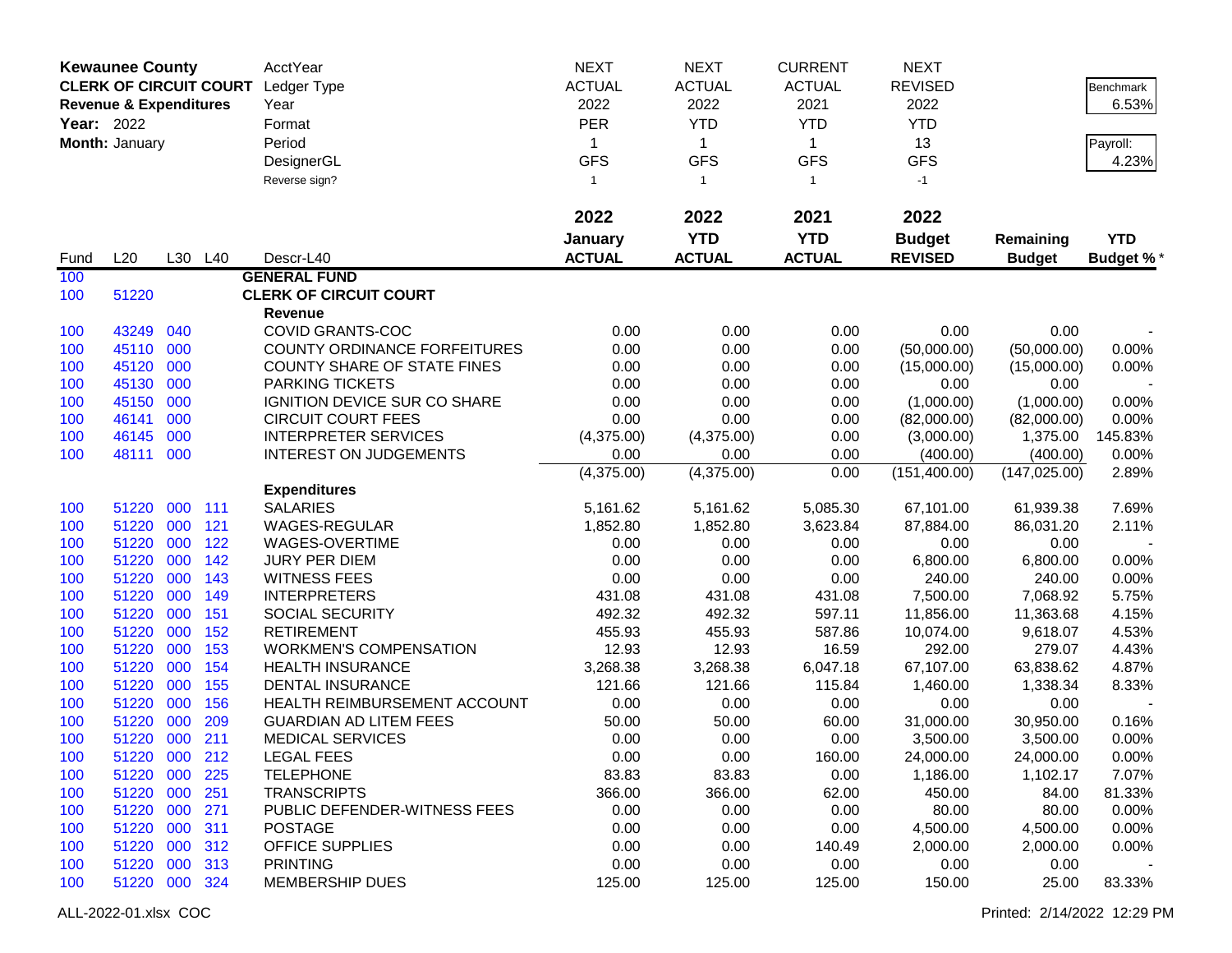| <b>Kewaunee County</b> |                                   |     | AcctYear | <b>NEXT</b>                                                   | <b>NEXT</b>   | <b>CURRENT</b> | <b>NEXT</b>   |                |               |                  |
|------------------------|-----------------------------------|-----|----------|---------------------------------------------------------------|---------------|----------------|---------------|----------------|---------------|------------------|
|                        | <b>CLERK OF CIRCUIT COURT</b>     |     |          | Ledger Type                                                   | <b>ACTUAL</b> | <b>ACTUAL</b>  | <b>ACTUAL</b> | <b>REVISED</b> |               | <b>Benchmark</b> |
|                        | <b>Revenue &amp; Expenditures</b> |     |          | Year                                                          | 2022          | 2022           | 2021          | 2022           |               | 6.53%            |
| <b>Year: 2022</b>      |                                   |     |          | Format                                                        | <b>PER</b>    | <b>YTD</b>     | <b>YTD</b>    | <b>YTD</b>     |               |                  |
|                        | Month: January                    |     |          | Period                                                        |               |                |               | 13             |               | Payroll:         |
|                        |                                   |     |          | DesignerGL                                                    | <b>GFS</b>    | <b>GFS</b>     | <b>GFS</b>    | <b>GFS</b>     |               | 4.23%            |
|                        |                                   |     |          | Reverse sign?                                                 |               | -1             |               | $-1$           |               |                  |
|                        |                                   |     |          |                                                               | 2022          | 2022           | 2021          | 2022           |               |                  |
|                        |                                   |     |          |                                                               | January       | <b>YTD</b>     | <b>YTD</b>    | <b>Budget</b>  | Remaining     | <b>YTD</b>       |
| Fund                   | L20                               | L30 | L40      | Descr-L40                                                     | <b>ACTUAL</b> | <b>ACTUAL</b>  | <b>ACTUAL</b> | <b>REVISED</b> | <b>Budget</b> | <b>Budget %*</b> |
| 100                    | 51220                             | 000 | 332      | <b>TRAVEL EXPENSES</b>                                        | 0.00          | 0.00           | 0.00          | 1,000.00       | 1,000.00      | 0.00%            |
| 100                    | 51220                             | 000 | 339      | <b>JURY EXPENSES &amp; MILEAGE</b>                            | 0.00          | 0.00           | 0.00          | 2,000.00       | 2,000.00      | 0.00%            |
| 100                    | 51220                             | 000 | 340      | <b>WITNESS TRAVEL</b>                                         | 0.00          | 0.00           | 0.00          | 250.00         | 250.00        | 0.00%            |
| 100                    | 51220                             | 000 | 533      | <b>EQUIPMENT RENTAL &amp; LEASES</b>                          | 63.62         | 63.62          | 147.92        | 1,400.00       | 1,336.38      | 4.54%            |
| 100                    | 51220                             | 000 | 813      | <b>OUTLAY</b>                                                 | 0.00          | 0.00           | 0.00          | 0.00           | 0.00          |                  |
|                        |                                   |     |          |                                                               | 12,485.17     | 12,485.17      | 17,200.21     | 331,830.00     | 319,344.83    | 3.76%            |
|                        |                                   |     |          |                                                               | 8,110.17      | 8,110.17       | 17,200.21     | 180,430.00     | 172,319.83    |                  |
| 100                    | 51311                             |     |          | <b>LAW LIBRARY</b><br><b>Expenditures</b>                     |               |                |               |                |               |                  |
| 100                    | 51311 000                         |     | 601      | <b>LAW LIBRARY</b>                                            | 878.01        | 878.01         | 836.20        | 13,000.00      | 12,121.99     | 6.75%            |
|                        |                                   |     |          |                                                               | 878.01        | 878.01         | 836.20        | 13,000.00      | 12,121.99     | 6.75%            |
|                        |                                   |     |          |                                                               | 878.01        | 878.01         | 836.20        | 13,000.00      | 12,121.99     |                  |
|                        |                                   |     |          |                                                               | 8,988.18      | 8,988.18       | 18,036.41     | 193,430.00     | 184,441.82    |                  |
|                        |                                   |     |          |                                                               |               |                |               |                |               |                  |
|                        |                                   |     |          | <b>INTEGRITY CHECK:</b><br><b>Total Expenditures (report)</b> | 13,363.18     | 13,363.18      | 18,036.41     | 344,830.00     |               |                  |
| 100                    | [51220,51 *                       |     |          | <b>Total Dept expenditures(G/L)</b>                           | 13,363.18     | 13,363.18      | 18,036.41     | 344,830.00     |               |                  |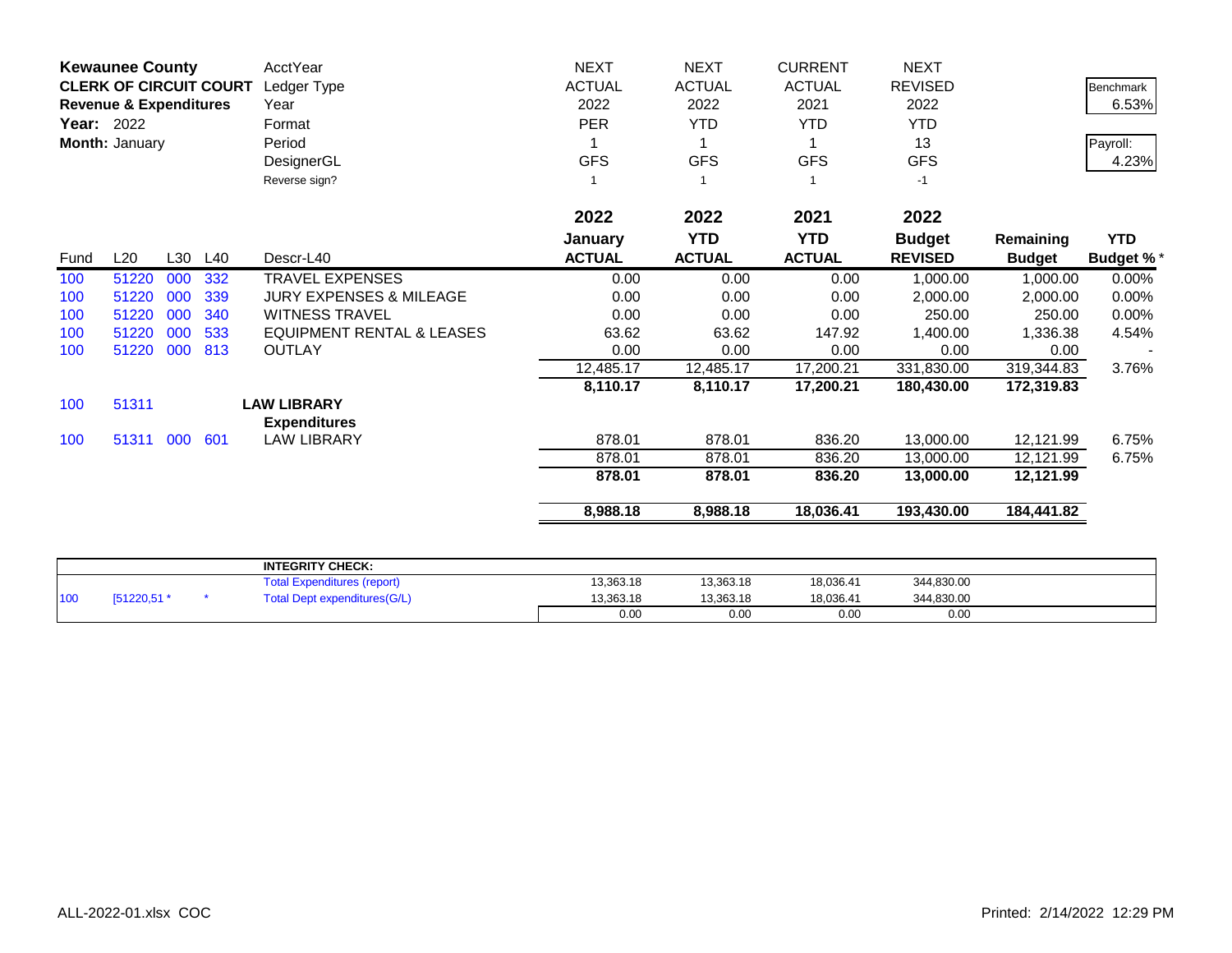|                | <b>Kewaunee County</b>            |     |         | AcctYear                            | <b>NEXT</b>   | <b>NEXT</b>   | <b>CURRENT</b> | <b>NEXT</b>    |               |                  |
|----------------|-----------------------------------|-----|---------|-------------------------------------|---------------|---------------|----------------|----------------|---------------|------------------|
| <b>CORONER</b> |                                   |     |         | Ledger Type                         | <b>ACTUAL</b> | <b>ACTUAL</b> | <b>ACTUAL</b>  | <b>REVISED</b> |               | Benchmark        |
|                | <b>Revenue &amp; Expenditures</b> |     |         | Year                                | 2022          | 2022          | 2021           | 2022           |               | 6.53%            |
| Year: 2022     |                                   |     |         | Format                              | <b>PER</b>    | <b>YTD</b>    | <b>YTD</b>     | <b>YTD</b>     |               |                  |
|                | Month: January                    |     |         | Period                              | 1             | $\mathbf{1}$  | $\mathbf{1}$   | 13             |               | Payroll:         |
|                |                                   |     |         | DesignerGL                          | <b>GFS</b>    | <b>GFS</b>    | <b>GFS</b>     | <b>GFS</b>     |               | 4.23%            |
|                |                                   |     |         | Reverse sign?                       | $\mathbf{1}$  | $\mathbf{1}$  | $\mathbf{1}$   | $-1$           |               |                  |
|                |                                   |     |         |                                     |               |               |                |                |               |                  |
|                |                                   |     |         |                                     | 2022          | 2022          | 2021           | 2022           |               |                  |
|                |                                   |     |         |                                     | January       | <b>YTD</b>    | <b>YTD</b>     | <b>Budget</b>  | Remaining     | <b>YTD</b>       |
| Fund           | L20                               |     | L30 L40 | Descr-L40                           | <b>ACTUAL</b> | <b>ACTUAL</b> | <b>ACTUAL</b>  | <b>REVISED</b> | <b>Budget</b> | <b>Budget %*</b> |
| 100            |                                   |     |         | <b>GENERAL FUND</b>                 |               |               |                |                |               |                  |
| 100            | 51201                             |     |         | <b>CORONER</b>                      |               |               |                |                |               |                  |
|                |                                   |     |         | Revenue                             |               |               |                |                |               |                  |
| 100            | 43249                             | 050 |         | <b>COVID GRANTS-COR</b>             | 0.00          | 0.00          | 0.00           | 0.00           | 0.00          |                  |
| 100            | 46160                             | 000 |         | <b>CREMATION PERMITS</b>            | 0.00          | 0.00          | 0.00           | (10,000.00)    | (10,000.00)   | 0.00%            |
| 100            | 46161                             | 000 |         | <b>DEATH CERTIFICATES SIGNED</b>    | 0.00          | 0.00          | 0.00           | (1,500.00)     | (1,500.00)    | 0.00%            |
| 100            | 46162 000                         |     |         | REFERRAL FEES DONOR TISSUE          | 0.00          | 0.00          | 0.00           | (300.00)       | (300.00)      | 0.00%            |
|                |                                   |     |         |                                     | 0.00          | 0.00          | 0.00           | (11,800.00)    | (11,800.00)   | 0.00%            |
|                |                                   |     |         | <b>Expenditures</b>                 |               |               |                |                |               |                  |
| 100            | 51201                             | 000 | 141     | <b>CORONER'S PER DIEM</b>           | 950.00        | 950.00        | 1,950.00       | 14,000.00      | 13,050.00     | 6.79%            |
| 100            | 51201                             | 000 | 149     | DEPUTY CORONER PER DIEM             | 60.00         | 60.00         | 160.00         | 3,000.00       | 2,940.00      | 2.00%            |
| 100            | 51201                             | 000 | 151     | SOCIAL SECURITY                     | 77.27         | 77.27         | 161.42         | 1,301.00       | 1,223.73      | 5.94%            |
| 100            | 51201                             | 000 | 152     | <b>RETIREMENT</b>                   | 61.75         | 61.75         | 131.63         | 910.00         | 848.25        | 6.79%            |
| 100            | 51201                             | 000 | 153     | <b>WORKMEN'S COMPENSATION</b>       | 37.52         | 37.52         | 82.30          | 645.00         | 607.48        | 5.82%            |
| 100            | 51201                             | 000 | 211     | <b>MEDICAL SERVICES</b>             | 0.00          | 0.00          | 1,023.00       | 10,000.00      | 10,000.00     | 0.00%            |
| 100            | 51201                             | 000 | 225     | <b>TELEPHONE</b>                    | 4.43          | 4.43          | 6.14           | 60.00          | 55.57         | 7.38%            |
| 100            | 51201                             | 000 | 311     | <b>POSTAGE</b>                      | 0.00          | 0.00          | 0.00           | 100.00         | 100.00        | 0.00%            |
| 100            | 51201                             | 000 | 312     | <b>OFFICE SUPPLIES</b>              | 0.00          | 0.00          | 0.00           | 50.00          | 50.00         | 0.00%            |
| 100            | 51201                             | 000 | 324     | <b>MEMBERSHIP DUES</b>              | 0.00          | 0.00          | 0.00           | 60.00          | 60.00         | 0.00%            |
| 100            | 51201                             | 000 | 332     | <b>TRAVEL EXPENSES</b>              | 66.08         | 66.08         | 125.35         | 3,500.00       | 3,433.92      | 1.89%            |
| 100            | 51201                             | 000 | 336     | <b>TRAINING</b>                     | 0.00          | 0.00          | 0.00           | 500.00         | 500.00        | 0.00%            |
| 100            | 51201                             | 000 | 342     | <b>MEDICAL SUPPLIES</b>             | 0.00          | 0.00          | 0.00           | 100.00         | 100.00        | 0.00%            |
| 100            | 51201                             | 000 | 346     | UNIFORM ALLOWANCE                   | 0.00          | 0.00          | 0.00           | 100.00         | 100.00        | 0.00%            |
| 100            | 51201                             | 000 | 813     | <b>OUTLAY</b>                       | 0.00          | 0.00          | 0.00           | 0.00           | 0.00          |                  |
|                |                                   |     |         |                                     | 1,257.05      | 1,257.05      | 3,639.84       | 34,326.00      | 33,068.95     | 3.66%            |
|                |                                   |     |         |                                     | 1,257.05      | 1,257.05      | 3,639.84       | 22,526.00      | 21,268.95     |                  |
|                |                                   |     |         |                                     |               |               |                |                |               |                  |
|                |                                   |     |         | <b>INTEGRITY CHECK:</b>             | 1,257.05      |               |                |                |               |                  |
|                |                                   |     |         | <b>Total Expenditures (report)</b>  |               | 1,257.05      | 3,639.84       | 34,326.00      |               |                  |
| 100            | 51201                             |     |         | <b>Total Dept expenditures(G/L)</b> | 1,257.05      | 1,257.05      | 3,639.84       | 34,326.00      |               |                  |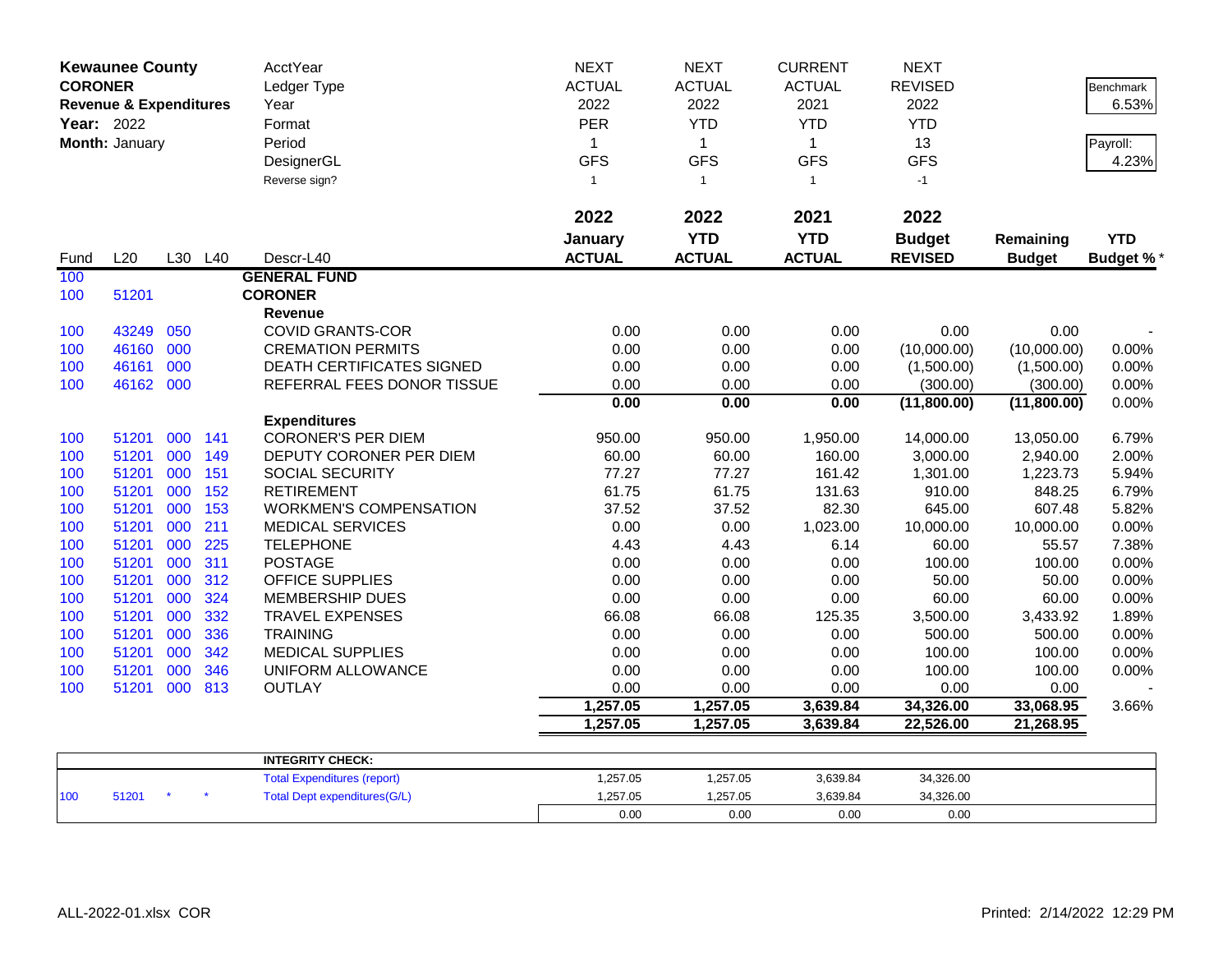|            | <b>Kewaunee County</b>            |            |            | AcctYear                                           | <b>NEXT</b>       | <b>NEXT</b>       | <b>CURRENT</b>  | <b>NEXT</b>         |                     |                  |
|------------|-----------------------------------|------------|------------|----------------------------------------------------|-------------------|-------------------|-----------------|---------------------|---------------------|------------------|
|            | <b>CORPORATION COUNSEL</b>        |            |            | Ledger Type                                        | <b>ACTUAL</b>     | <b>ACTUAL</b>     | <b>ACTUAL</b>   | <b>REVISED</b>      |                     | <b>Benchmark</b> |
|            | <b>Revenue &amp; Expenditures</b> |            |            | Year                                               | 2022              | 2022              | 2021            | 2022                |                     | 6.53%            |
| Year: 2022 |                                   |            |            | Format                                             | PER               | <b>YTD</b>        | <b>YTD</b>      | <b>YTD</b>          |                     |                  |
|            | Month: January                    |            |            | Period                                             | 1                 | $\mathbf{1}$      | $\mathbf{1}$    | 13                  |                     | Payroll:         |
|            |                                   |            |            | DesignerGL                                         | <b>GFS</b>        | <b>GFS</b>        | <b>GFS</b>      | <b>GFS</b>          |                     | 4.23%            |
|            |                                   |            |            | Reverse sign?                                      | $\mathbf{1}$      | $\overline{1}$    | $\mathbf{1}$    | $-1$                |                     |                  |
|            |                                   |            |            |                                                    |                   |                   |                 |                     |                     |                  |
|            |                                   |            |            |                                                    | 2022              | 2022              | 2021            | 2022                |                     |                  |
|            |                                   |            |            |                                                    | January           | <b>YTD</b>        | <b>YTD</b>      | <b>Budget</b>       | Remaining           | <b>YTD</b>       |
| Fund       | L20                               |            | L30 L40    | Descr-L40                                          | <b>ACTUAL</b>     | <b>ACTUAL</b>     | <b>ACTUAL</b>   | <b>REVISED</b>      | <b>Budget</b>       | <b>Budget %*</b> |
| 100        |                                   |            |            | <b>GENERAL FUND</b>                                |                   |                   |                 |                     |                     |                  |
| 100        | 51320                             |            |            | <b>CORPORATION COUNSEL</b>                         |                   |                   |                 |                     |                     |                  |
|            |                                   |            |            | <b>Revenue</b>                                     |                   |                   |                 |                     |                     |                  |
| 100        | 43249                             | 060        |            | <b>COVID GRANTS-CPC</b>                            | 0.00              | 0.00              | 0.00            | 0.00                | 0.00                |                  |
| 100        | 46148                             | 000        |            | <b>CORP COUNSEL FEES</b>                           | 0.00              | 0.00              | 0.00            | (1,500.00)          | (1,500.00)          | 0.00%            |
|            |                                   |            |            |                                                    | 0.00              | 0.00              | 0.00            | (1,500.00)          | (1,500.00)          | 0.00%            |
|            |                                   |            |            | <b>Expenditures</b>                                |                   |                   |                 |                     |                     |                  |
| 100        | 51320                             | 000        | 111        | <b>SALARIES</b>                                    | 2,654.26          | 2,654.26          | 4,180.00        | 35,560.00           | 32,905.74           | 7.46%            |
| 100        | 51320                             | 000        | 121        | WAGES-REGULAR                                      | 474.02            | 474.02            | 506.24          | 12,316.00           | 11,841.98           | 3.85%            |
| 100        | 51320                             | 000        | 151        | SOCIAL SECURITY                                    | 229.34            | 229.34            | 349.87          | 3,662.00            | 3,432.66            | 6.26%            |
| 100        | 51320                             | 000        | 152        | <b>RETIREMENT</b>                                  | 203.33            | 203.33            | 316.33          | 3,112.00            | 2,908.67            | 6.53%            |
| 100        | 51320<br>51320                    | 000<br>000 | 153        | <b>WORKMEN'S COMPENSATION</b>                      | 5.97              | 5.97              | 8.83            | 90.00               | 84.03               | 6.63%            |
| 100<br>100 | 51320                             | 000        | 154<br>155 | <b>HEALTH INSURANCE</b><br><b>DENTAL INSURANCE</b> | 1,347.90<br>16.95 | 1,347.90<br>16.95 | 517.32<br>16.15 | 16,453.00<br>203.00 | 15,105.10<br>186.05 | 8.19%<br>8.35%   |
| 100        | 51320                             | 000        | 156        | HEALTH REIMBURSEMENT ACCOUNT                       | 0.00              | 0.00              | 0.00            | 0.00                | 0.00                |                  |
| 100        | 51320                             | 000        | 212        | <b>LEGAL FEES</b>                                  | 0.00              | 0.00              | 0.00            | 500.00              | 500.00              | 0.00%            |
| 100        | 51320                             | 000        | 225        | <b>TELEPHONE</b>                                   | 6.99              | 6.99              | 0.00            | 100.00              | 93.01               | 6.99%            |
| 100        | 51320                             | 000        | 251        | <b>TRANSCRIPTS</b>                                 | 0.00              | 0.00              | 0.00            | 0.00                | 0.00                |                  |
| 100        | 51320                             | 000        | 255        | PAPER SERVICE                                      | 0.00              | 0.00              | 0.00            | 0.00                | 0.00                |                  |
| 100        | 51320                             | 000        | 311        | <b>POSTAGE</b>                                     | 0.00              | 0.00              | 0.00            | 180.00              | 180.00              | 0.00%            |
| 100        | 51320                             | 000        | 312        | OFFICE SUPPLIES                                    | 0.00              | 0.00              | 0.00            | 150.00              | 150.00              | 0.00%            |
| 100        | 51320                             | 000        | 322        | <b>SUBSCRIPTIONS</b>                               | 0.00              | 0.00              | 0.00            | 100.00              | 100.00              | 0.00%            |
| 100        | 51320                             | 000        | 324        | <b>MEMBERSHIP DUES</b>                             | 0.00              | 0.00              | 0.00            | 560.00              | 560.00              | 0.00%            |
| 100        | 51320                             | 000        | 332        | TRAVEL EXPENSES                                    | 0.00              | 0.00              | 0.00            | 300.00              | 300.00              | 0.00%            |
| 100        | 51320                             | 000        | 813        | <b>OUTLAY</b>                                      | 0.00              | 0.00              | 0.00            | 0.00                | 0.00                |                  |
|            |                                   |            |            |                                                    | 4,938.76          | 4,938.76          | 5,894.74        | 73,286.00           | 68,347.24           | 6.74%            |
|            |                                   |            |            |                                                    | 4,938.76          | 4,938.76          | 5,894.74        | 71,786.00           | 66,847.24           |                  |
|            |                                   |            |            |                                                    |                   |                   |                 |                     |                     |                  |
|            |                                   |            |            | <b>INTEGRITY CHECK:</b>                            |                   |                   |                 |                     |                     |                  |
|            |                                   |            |            | <b>Total Expenditures (report)</b>                 | 4,938.76          | 4,938.76          | 5,894.74        | 73,286.00           |                     |                  |
| 100        | 51320                             |            |            | <b>Total Dept expenditures(G/L)</b>                | 4,938.76          | 4,938.76          | 5,894.74        | 73,286.00           |                     |                  |
|            |                                   |            |            |                                                    | 0.00              | 0.00              | 0.00            | 0.00                |                     |                  |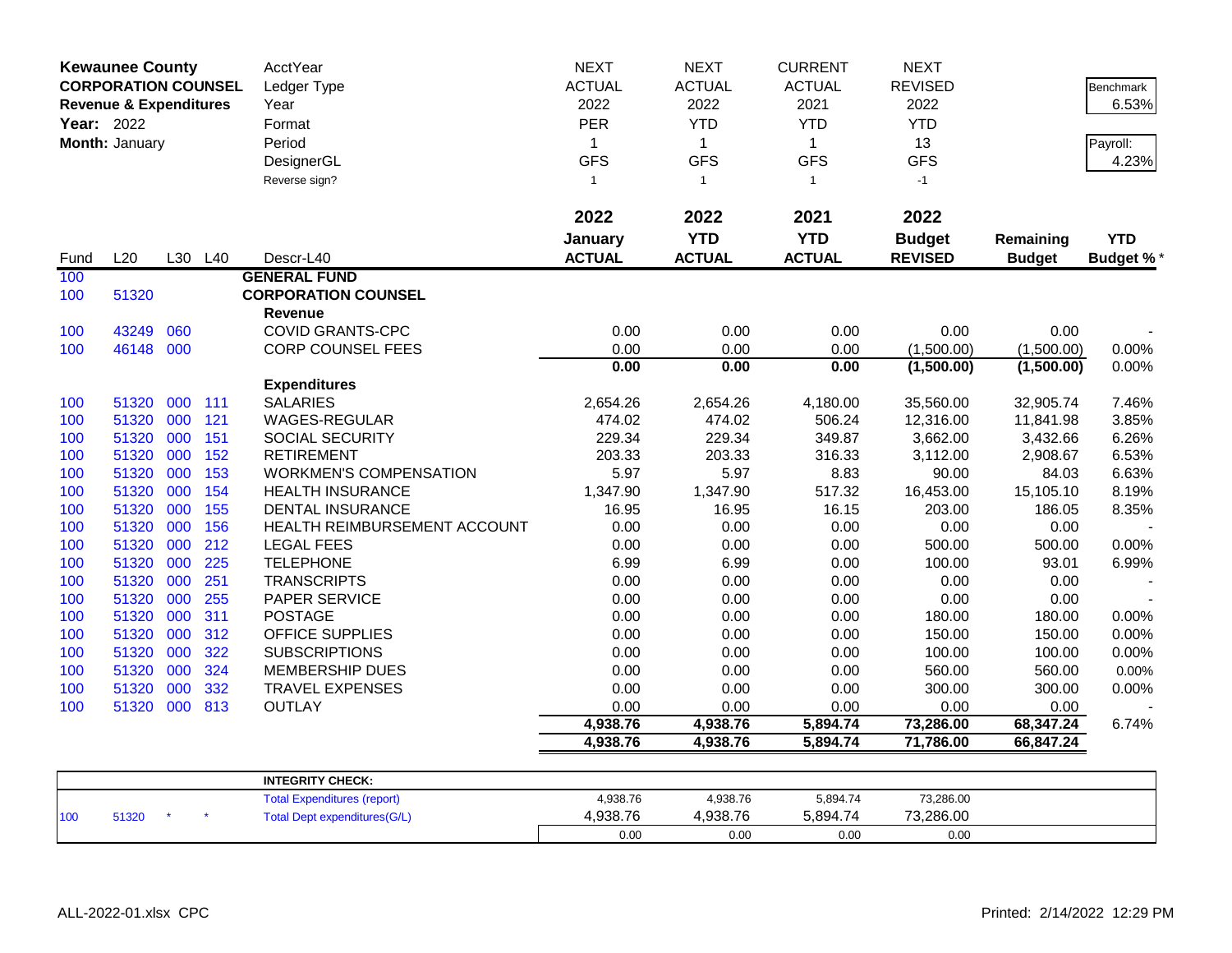|      | <b>Kewaunee County</b><br><b>COUNTY BOARD</b><br><b>Revenue &amp; Expenditures</b><br>Year: 2022<br>Month: January |     |         | AcctYear<br>Ledger Type<br>Year<br>Format<br>Period<br>DesignerGL<br>Reverse sign? | <b>NEXT</b><br><b>ACTUAL</b><br>2022<br>PER<br>$\mathbf{1}$<br><b>GFS</b><br>$\mathbf{1}$ | <b>NEXT</b><br><b>ACTUAL</b><br>2022<br><b>YTD</b><br>$\mathbf{1}$<br><b>GFS</b><br>$\overline{1}$ | <b>CURRENT</b><br><b>ACTUAL</b><br>2021<br><b>YTD</b><br>$\mathbf{1}$<br><b>GFS</b><br>$\mathbf{1}$ | <b>NEXT</b><br><b>REVISED</b><br>2022<br><b>YTD</b><br>13<br><b>GFS</b><br>$-1$ |                            | <b>Benchmark</b><br>6.53%<br>Payroll:<br>4.23% |
|------|--------------------------------------------------------------------------------------------------------------------|-----|---------|------------------------------------------------------------------------------------|-------------------------------------------------------------------------------------------|----------------------------------------------------------------------------------------------------|-----------------------------------------------------------------------------------------------------|---------------------------------------------------------------------------------|----------------------------|------------------------------------------------|
|      |                                                                                                                    |     |         |                                                                                    | 2022                                                                                      | 2022                                                                                               | 2021                                                                                                | 2022                                                                            |                            |                                                |
| Fund | L20                                                                                                                |     | L30 L40 | Descr-L40                                                                          | January<br><b>ACTUAL</b>                                                                  | <b>YTD</b><br><b>ACTUAL</b>                                                                        | <b>YTD</b><br><b>ACTUAL</b>                                                                         | <b>Budget</b><br><b>REVISED</b>                                                 | Remaining<br><b>Budget</b> | <b>YTD</b><br><b>Budget %*</b>                 |
| 100  |                                                                                                                    |     |         | <b>GENERAL FUND</b>                                                                |                                                                                           |                                                                                                    |                                                                                                     |                                                                                 |                            |                                                |
| 100  | 51100                                                                                                              |     |         | <b>COUNTY BOARD</b>                                                                |                                                                                           |                                                                                                    |                                                                                                     |                                                                                 |                            |                                                |
|      |                                                                                                                    |     |         | <b>Revenue</b>                                                                     |                                                                                           |                                                                                                    |                                                                                                     |                                                                                 |                            |                                                |
| 100  | 43249 070                                                                                                          |     |         | <b>COVID GRANTS-CB</b>                                                             | 0.00                                                                                      | 0.00                                                                                               | 0.00                                                                                                | 0.00                                                                            | 0.00                       |                                                |
|      |                                                                                                                    |     |         |                                                                                    | 0.00                                                                                      | 0.00                                                                                               | 0.00                                                                                                | 0.00                                                                            | 0.00                       |                                                |
|      |                                                                                                                    |     |         | <b>Expenditures</b>                                                                |                                                                                           |                                                                                                    |                                                                                                     |                                                                                 |                            |                                                |
| 100  | 51100                                                                                                              | 000 | 111     | <b>SALARIES</b>                                                                    | 488.92                                                                                    | 488.92                                                                                             | 488.92                                                                                              | 5,867.00                                                                        | 5,378.08                   | 8.33%                                          |
| 100  | 51100                                                                                                              | 000 | 141     | <b>COMMITTEE MEMBERS PER DIEM</b>                                                  | 2,315.00                                                                                  | 2,315.00                                                                                           | 2,270.00                                                                                            | 38,000.00                                                                       | 35,685.00                  | 6.09%                                          |
| 100  | 51100                                                                                                              | 000 | 149     | <b>COUNTY BOARD PER DIEM</b>                                                       | 1,900.00                                                                                  | 1,900.00                                                                                           | 1,800.00                                                                                            | 24,000.00                                                                       | 22,100.00                  | 7.92%                                          |
| 100  | 51100 000                                                                                                          |     | 151     | SOCIAL SECURITY                                                                    | 359.88                                                                                    | 359.88                                                                                             | 348.75                                                                                              | 5,192.00                                                                        | 4,832.12                   | 6.93%                                          |
| 100  | 51100                                                                                                              | 000 | 152     | <b>RETIREMENT</b>                                                                  | 0.00                                                                                      | 0.00                                                                                               | 0.00                                                                                                | 0.00                                                                            | 0.00                       |                                                |
| 100  | 51100                                                                                                              | 000 | 153     | <b>WORKMEN'S COMPENSATION</b>                                                      | 8.66                                                                                      | 8.66                                                                                               | 8.65                                                                                                | 128.00                                                                          | 119.34                     | 6.77%                                          |
| 100  | 51100                                                                                                              | 000 | 160     | <b>EMPLOYEE RECOGNITION</b>                                                        | 0.00                                                                                      | 0.00                                                                                               | 50.00                                                                                               | 2,000.00                                                                        | 2,000.00                   | 0.00%                                          |
| 100  | 51100                                                                                                              | 000 | 212     | <b>LEGAL FEES</b>                                                                  | 0.00                                                                                      | 0.00                                                                                               | 0.00                                                                                                | 0.00                                                                            | 0.00                       |                                                |
| 100  | 51100                                                                                                              | 000 | 225     | <b>TELEPHONE</b>                                                                   | 32.01                                                                                     | 32.01                                                                                              | 26.10                                                                                               | 600.00                                                                          | 567.99                     | 5.34%                                          |
| 100  | 51100                                                                                                              | 000 | 249     | MAINTENANCE AGREEMENTS                                                             | 1,500.00                                                                                  | 1,500.00                                                                                           | 0.00                                                                                                | 0.00                                                                            | (1,500.00)                 |                                                |
| 100  | 51100                                                                                                              | 000 | 296     | <b>CONTRACTED SERVICES</b>                                                         | 0.00                                                                                      | 0.00                                                                                               | 0.00                                                                                                | 3,000.00                                                                        | 3,000.00                   | 0.00%                                          |
| 100  | 51100                                                                                                              | 000 | 311     | <b>POSTAGE</b>                                                                     | 0.00                                                                                      | 0.00                                                                                               | (47.59)                                                                                             | 500.00                                                                          | 500.00                     | 0.00%                                          |
| 100  | 51100                                                                                                              | 000 | 312     | <b>OFFICE SUPPLIES</b>                                                             | 0.00                                                                                      | 0.00                                                                                               | 0.00                                                                                                | 300.00                                                                          | 300.00                     | 0.00%                                          |
| 100  | 51100                                                                                                              | 000 | 313     | <b>PRINTING</b>                                                                    | 0.00                                                                                      | 0.00                                                                                               | 0.00                                                                                                | 0.00                                                                            | 0.00                       |                                                |
| 100  | 51100                                                                                                              | 000 | 321     | PUBLICATIONS OF LEGAL NOTICE                                                       | 0.00                                                                                      | 0.00                                                                                               | 0.00                                                                                                | 2,000.00                                                                        | 2,000.00                   | 0.00%                                          |
| 100  | 51100                                                                                                              | 000 | 322     | <b>SUBSCRIPTIONS</b>                                                               | 0.00                                                                                      | 0.00                                                                                               | 0.00                                                                                                | 0.00                                                                            | 0.00                       |                                                |
| 100  | 51100                                                                                                              | 000 | 324     | <b>MEMBERSHIP DUES</b>                                                             | 16,512.00                                                                                 | 16,512.00                                                                                          | 16,506.00                                                                                           | 17,000.00                                                                       | 488.00                     | 97.13%                                         |
| 100  | 51100                                                                                                              | 000 | 329     | PROCEED/STATS/DIRECTORIES                                                          | 0.00                                                                                      | 0.00                                                                                               | 0.00                                                                                                | 2,000.00                                                                        | 2,000.00                   | 0.00%                                          |
| 100  | 51100                                                                                                              | 000 | 330     | DOOR-KEW LEGISLATIVE DAYS                                                          | 0.00                                                                                      | 0.00                                                                                               | 0.00                                                                                                | 0.00                                                                            | 0.00                       |                                                |
| 100  | 51100                                                                                                              | 000 | 332     | <b>TRAVEL EXPENSES</b>                                                             | 712.32                                                                                    | 712.32                                                                                             | 673.48                                                                                              | 19,000.00                                                                       | 18,287.68                  | 3.75%                                          |
| 100  | 51100                                                                                                              | 000 | 533     | <b>EQUIPMENT RENTAL &amp; LEASES</b>                                               | 84.30                                                                                     | 84.30                                                                                              | 197.48                                                                                              | 5,000.00                                                                        | 4,915.70                   | 1.69%                                          |
| 100  | 51100 000                                                                                                          |     | 813     | <b>OUTLAY</b>                                                                      | 0.00                                                                                      | 0.00                                                                                               | 0.00                                                                                                | 31,010.00                                                                       | 31,010.00                  | 0.00%                                          |
|      |                                                                                                                    |     |         |                                                                                    | 23,913.09                                                                                 | 23,913.09                                                                                          | 22,321.79                                                                                           | 155,597.00                                                                      | 131,683.91                 | 15.37%                                         |
|      |                                                                                                                    |     |         |                                                                                    | 23,913.09                                                                                 | 23,913.09                                                                                          | 22,321.79                                                                                           | 155,597.00                                                                      | 131,683.91                 |                                                |
|      |                                                                                                                    |     |         | <b>INTEGRITY CHECK:</b>                                                            |                                                                                           |                                                                                                    |                                                                                                     |                                                                                 |                            |                                                |
|      |                                                                                                                    |     |         | <b>Total Expenditures (report)</b>                                                 | 23,913.09                                                                                 | 23,913.09                                                                                          | 22,321.79                                                                                           | 155,597.00                                                                      |                            |                                                |
| 100  | 51100                                                                                                              |     |         | <b>Total Dept expenditures(G/L)</b>                                                | 23,913.09                                                                                 | 23,913.09                                                                                          | 22,321.79                                                                                           | 155,597.00                                                                      |                            |                                                |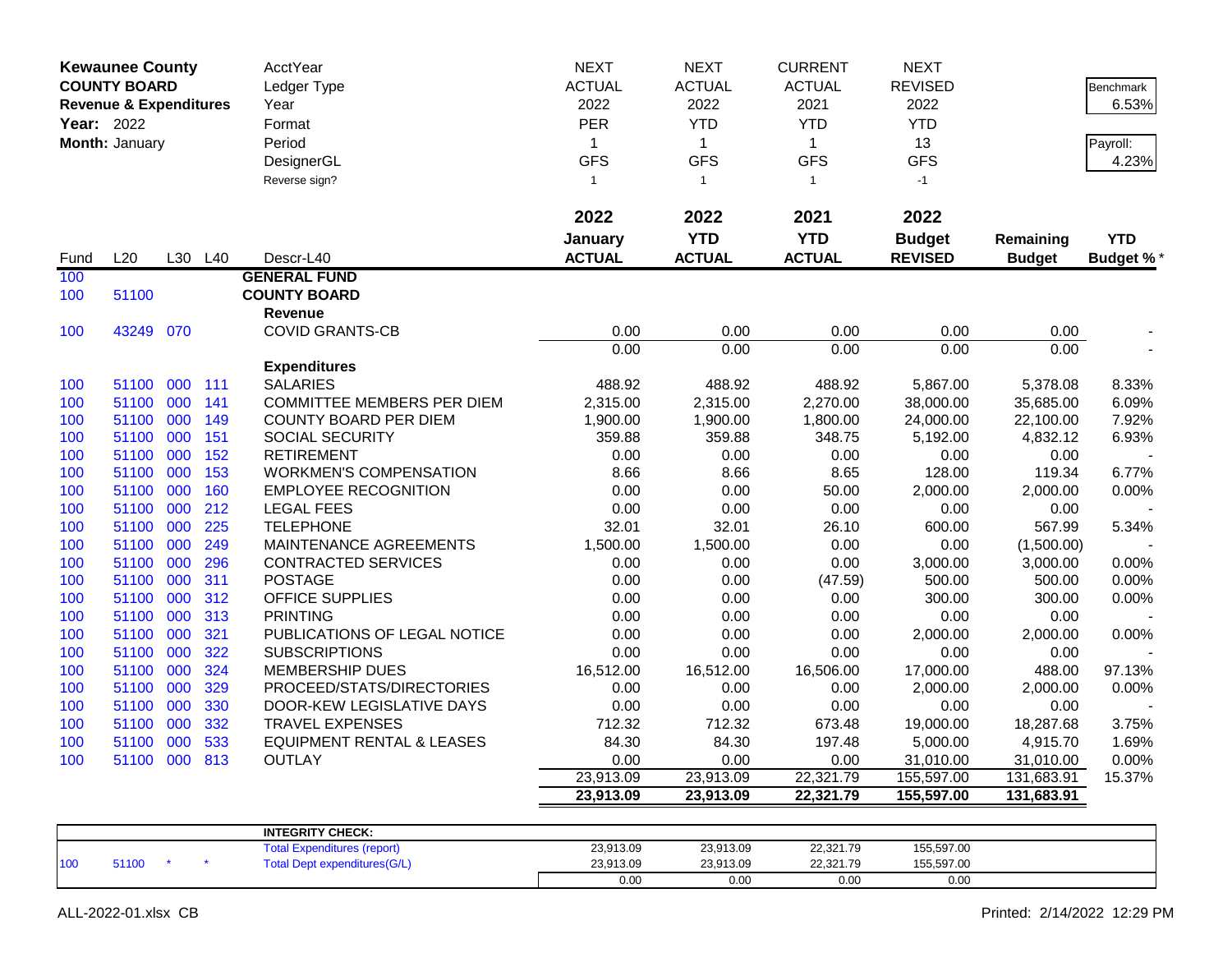|                                                                   | <b>Kewaunee County</b> |         |         | AcctYear                      | <b>NEXT</b>   | <b>NEXT</b>   | <b>CURRENT</b> | <b>NEXT</b>    |               |                  |
|-------------------------------------------------------------------|------------------------|---------|---------|-------------------------------|---------------|---------------|----------------|----------------|---------------|------------------|
|                                                                   | <b>COUNTY CLERK</b>    |         |         | Ledger Type                   | <b>ACTUAL</b> | <b>ACTUAL</b> | <b>ACTUAL</b>  | <b>REVISED</b> |               | <b>Benchmark</b> |
| <b>Revenue &amp; Expenditures</b><br>Year: 2022<br>Month: January | Year                   | 2022    | 2022    | 2021                          | 2022          |               | 6.53%          |                |               |                  |
|                                                                   |                        |         |         | Format                        | PER           | <b>YTD</b>    | <b>YTD</b>     | <b>YTD</b>     |               |                  |
|                                                                   |                        |         |         | Period                        | $\mathbf 1$   | $\mathbf{1}$  | $\mathbf{1}$   | 13             |               | Payroll:         |
|                                                                   |                        |         |         | DesignerGL                    | <b>GFS</b>    | <b>GFS</b>    | <b>GFS</b>     | <b>GFS</b>     |               | 4.23%            |
|                                                                   |                        |         |         | Reverse sign?                 | $\mathbf{1}$  | $\mathbf{1}$  | $\mathbf{1}$   | $-1$           |               |                  |
|                                                                   |                        |         |         |                               |               |               |                |                |               |                  |
|                                                                   |                        |         |         |                               | 2022          | 2022          | 2021           | 2022           |               |                  |
|                                                                   |                        |         |         |                               | January       | <b>YTD</b>    | <b>YTD</b>     | <b>Budget</b>  | Remaining     | <b>YTD</b>       |
| Fund                                                              | L20                    |         | L30 L40 | Descr-L40                     | <b>ACTUAL</b> | <b>ACTUAL</b> | <b>ACTUAL</b>  | <b>REVISED</b> | <b>Budget</b> | <b>Budget %*</b> |
| 100                                                               |                        |         |         | <b>GENERAL FUND</b>           |               |               |                |                |               |                  |
| 100                                                               | 51420                  |         |         | <b>COUNTY CLERK</b>           |               |               |                |                |               |                  |
|                                                                   |                        |         |         | Revenue                       |               |               |                |                |               |                  |
| 100                                                               | 43249                  | 080     |         | <b>COVID GRANTS-CCL</b>       | 0.00          | 0.00          | 0.00           | 0.00           | 0.00          |                  |
| 100                                                               | 44200                  | 000     |         | <b>MARRIAGE LICENSES</b>      | (103.50)      | (103.50)      | (207.00)       | (3,450.00)     | (3,346.50)    | 3.00%            |
| 100                                                               | 46110                  | 000     |         | <b>COUNTY CLERK FEES</b>      | (1.50)        | (1.50)        | (3.00)         | (50.00)        | (48.50)       | 3.00%            |
| 100                                                               | 46111                  | 000     |         | PASSPORT FEES                 | (525.00)      | (525.00)      | (350.00)       | (4,000.00)     | (3,475.00)    | 13.13%           |
| 100                                                               | 46113                  | 000     |         | PASSPORT PHOTO REVENUE        | (204.00)      | (204.00)      | (132.00)       | (1,500.00)     | (1,296.00)    | 13.60%           |
| 100                                                               | 46130 000              |         |         | DEPT OF NATURAL RESOURCE FEE  | 0.00          | 0.00          | 0.00           | (50.00)        | (50.00)       | 0.00%            |
|                                                                   |                        |         |         |                               | (834.00)      | (834.00)      | (692.00)       | (9,050.00)     | (8,216.00)    | 9.22%            |
|                                                                   |                        |         |         | <b>Expenditures</b>           |               |               |                |                |               |                  |
| 100                                                               | 51420                  | 000 111 |         | <b>SALARIES</b>               | 5,519.30      | 5,519.30      | 5,358.54       | 71,751.00      | 66,231.70     | 7.69%            |
| 100                                                               | 51420                  | 000     | 121     | WAGES-REGULAR                 | 1,776.80      | 1,776.80      | 1,898.16       | 46,189.00      | 44,412.20     | 3.85%            |
| 100                                                               | 51420                  | 000     | 122     | WAGES-OVERTIME                | 0.00          | 0.00          | 0.00           | 0.00           | 0.00          |                  |
| 100                                                               | 51420                  | 000     | 151     | SOCIAL SECURITY               | 520.46        | 520.46        | 482.75         | 9,022.00       | 8,501.54      | 5.77%            |
| 100                                                               | 51420                  | 000     | 152     | <b>RETIREMENT</b>             | 474.25        | 474.25        | 489.83         | 7,666.00       | 7,191.75      | 6.19%            |
| 100                                                               | 51420                  | 000     | 153     | <b>WORKMEN'S COMPENSATION</b> | 13.45         | 13.45         | 13.71          | 222.00         | 208.55        | 6.06%            |
| 100                                                               | 51420                  | 000     | 154     | <b>HEALTH INSURANCE</b>       | 2,323.94      | 2,323.94      | 4,138.40       | 55,774.00      | 53,450.06     | 4.17%            |
| 100                                                               | 51420                  | 000     | 155     | <b>DENTAL INSURANCE</b>       | 0.00          | 0.00          | 64.58          | 814.00         | 814.00        | 0.00%            |
| 100                                                               | 51420                  | 000     | 156     | HEALTH REIMBURSEMENT ACCOUNT  | 0.00          | 0.00          | 0.00           | 0.00           | 0.00          |                  |
| 100                                                               | 51420                  | 000     | 225     | <b>TELEPHONE</b>              | 41.91         | 41.91         | 0.00           | 593.00         | 551.09        | 7.07%            |
| 100                                                               | 51420                  | 000     | 242     | MACHY & EQUIP MAINT/REPAIRS   | 0.00          | 0.00          | 0.00           | 0.00           | 0.00          |                  |
| 100                                                               | 51420                  | 000     | 249     | MAINTENANCE AGREEMENTS        | 0.00          | 0.00          | 0.00           | 0.00           | 0.00          |                  |
| 100                                                               | 51420                  | 000     | 311     | <b>POSTAGE</b>                | 0.00          | 0.00          | 0.00           | 1,000.00       | 1,000.00      | 0.00%            |
| 100                                                               | 51420                  | 000     | 312     | OFFICE SUPPLIES               | 84.09         | 84.09         | 28.10          | 2,000.00       | 1,915.91      | 4.20%            |
| 100                                                               | 51420                  | 000     | 313     | <b>PRINTING</b>               | 0.00          | 0.00          | 0.00           | 200.00         | 200.00        | 0.00%            |
| 100                                                               | 51420                  | 000     | 322     | <b>SUBSCRIPTIONS</b>          | 0.00          | 0.00          | 0.00           | 0.00           | 0.00          |                  |
| 100                                                               | 51420                  | 000     | 324     | MEMBERSHIP DUES               | 125.00        | 125.00        | 125.00         | 125.00         | 0.00          | 100.00%          |
| 100                                                               | 51420                  | 000     | 332     | <b>TRAVEL EXPENSES</b>        | 0.00          | 0.00          | 0.00           | 1,500.00       | 1,500.00      | 0.00%            |
| 100                                                               | 51420                  | 000     | 813     | <b>OUTLAY</b>                 | 0.00          | 0.00          | 0.00           | 1,500.00       | 1,500.00      | 0.00%            |
|                                                                   |                        |         |         |                               | 10,879.20     | 10,879.20     | 12,599.07      | 198,356.00     | 187,476.80    | 5.48%            |
|                                                                   |                        |         |         |                               | 10,045.20     | 10,045.20     | 11,907.07      | 189,306.00     | 179,260.80    |                  |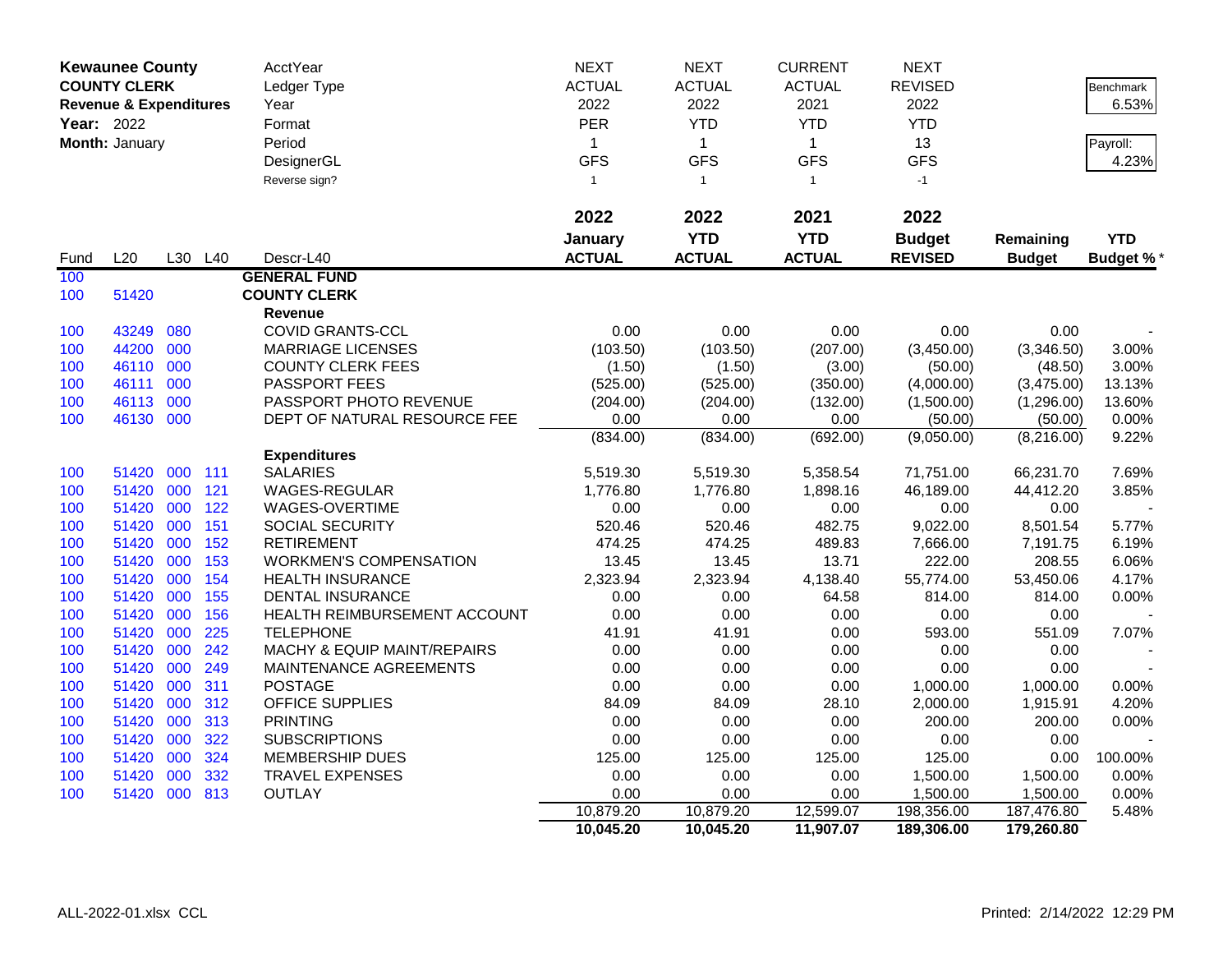|      | <b>Kewaunee County</b><br><b>COUNTY CLERK</b><br><b>Revenue &amp; Expenditures</b><br><b>Year: 2022</b><br>Month: January |     |         | <b>AcctYear</b><br>Ledger Type<br>Year<br>Format<br>Period<br>DesignerGL<br>Reverse sign? | <b>NEXT</b><br><b>ACTUAL</b><br>2022<br>PER<br>1<br><b>GFS</b><br>$\mathbf 1$ | <b>NEXT</b><br><b>ACTUAL</b><br>2022<br><b>YTD</b><br>-1<br><b>GFS</b><br>$\overline{1}$ | <b>CURRENT</b><br><b>ACTUAL</b><br>2021<br><b>YTD</b><br>1<br><b>GFS</b><br>$\overline{1}$ | <b>NEXT</b><br><b>REVISED</b><br>2022<br><b>YTD</b><br>13<br><b>GFS</b><br>$-1$ |                            | <b>Benchmark</b><br>6.53%<br>Payroll:<br>4.23% |
|------|---------------------------------------------------------------------------------------------------------------------------|-----|---------|-------------------------------------------------------------------------------------------|-------------------------------------------------------------------------------|------------------------------------------------------------------------------------------|--------------------------------------------------------------------------------------------|---------------------------------------------------------------------------------|----------------------------|------------------------------------------------|
| Fund | L20                                                                                                                       |     | L30 L40 | Descr-L40                                                                                 | 2022<br>January<br><b>ACTUAL</b>                                              | 2022<br><b>YTD</b><br><b>ACTUAL</b>                                                      | 2021<br><b>YTD</b><br><b>ACTUAL</b>                                                        | 2022<br><b>Budget</b><br><b>REVISED</b>                                         | Remaining<br><b>Budget</b> | <b>YTD</b><br><b>Budget %*</b>                 |
| 100  | 51440                                                                                                                     |     |         | <b>ELECTIONS</b>                                                                          |                                                                               |                                                                                          |                                                                                            |                                                                                 |                            |                                                |
|      |                                                                                                                           |     |         | <b>Revenue</b>                                                                            |                                                                               |                                                                                          |                                                                                            |                                                                                 |                            |                                                |
| 100  | 43510                                                                                                                     | 001 |         | <b>ELECTION EQUIPMENT GRANT</b>                                                           | 0.00                                                                          | 0.00                                                                                     | 0.00                                                                                       | 0.00                                                                            | 0.00                       |                                                |
| 100  | 46110                                                                                                                     | 310 |         | CO CLERK RECOUNT FEES                                                                     | 0.00                                                                          | 0.00                                                                                     | 0.00                                                                                       | 0.00                                                                            | 0.00                       |                                                |
| 100  | 46112                                                                                                                     | 000 |         | STATEWIDE VOTER REG SYSTEM                                                                | 0.00                                                                          | 0.00                                                                                     | 0.00                                                                                       | (9,000.00)                                                                      | (9,000.00)                 | 0.00%                                          |
| 100  | 46112 310                                                                                                                 |     |         | ELECTION EQUIPMENT FEES                                                                   | (4,883.00)                                                                    | (4,883.00)                                                                               | 0.00                                                                                       | 0.00                                                                            | 4,883.00                   |                                                |
|      |                                                                                                                           |     |         |                                                                                           | (4,883.00)                                                                    | (4,883.00)                                                                               | 0.00                                                                                       | (9,000.00)                                                                      | (4, 117.00)                | 54.26%                                         |
|      |                                                                                                                           |     |         | <b>Expenditures</b>                                                                       |                                                                               |                                                                                          |                                                                                            |                                                                                 |                            |                                                |
| 100  | 51440                                                                                                                     | 000 | 141     | BD OF CANVASSERS PER DIEM                                                                 | 0.00                                                                          | 0.00                                                                                     | 0.00                                                                                       | 480.00                                                                          | 480.00                     | 0.00%                                          |
| 100  | 51440                                                                                                                     | 000 | 249     | MAINTENANCE AGREEMENTS                                                                    | 0.00                                                                          | 0.00                                                                                     | 585.00                                                                                     | 405.00                                                                          | 405.00                     | 0.00%                                          |
| 100  | 51440                                                                                                                     | 000 | 310     | <b>RECOUNT EXPENSES</b>                                                                   | 0.00                                                                          | 0.00                                                                                     | 0.00                                                                                       | 0.00                                                                            | 0.00                       |                                                |
| 100  | 51440                                                                                                                     | 000 | 311     | <b>POSTAGE</b>                                                                            | 0.00                                                                          | 0.00                                                                                     | 0.00                                                                                       | 0.00                                                                            | 0.00                       |                                                |
| 100  | 51440                                                                                                                     | 000 | 312     | <b>OFFICE SUPPLIES</b>                                                                    | 0.00                                                                          | 0.00                                                                                     | 0.00                                                                                       | 2,000.00                                                                        | 2,000.00                   | 0.00%                                          |
| 100  | 51440                                                                                                                     | 000 | 313     | <b>PRINTING</b>                                                                           | 0.00                                                                          | 0.00                                                                                     | 0.00                                                                                       | 22,000.00                                                                       | 22,000.00                  | 0.00%                                          |
| 100  | 51440                                                                                                                     | 000 | 321     | PUBLICATIONS OF LEGAL NOTICE                                                              | 0.00                                                                          | 0.00                                                                                     | 375.28                                                                                     | 4,000.00                                                                        | 4,000.00                   | 0.00%                                          |
| 100  | 51440                                                                                                                     | 000 | 332     | <b>TRAVEL EXPENSES</b>                                                                    | 0.00                                                                          | 0.00                                                                                     | 0.00                                                                                       | 250.00                                                                          | 250.00                     | 0.00%                                          |
| 100  | 51440                                                                                                                     | 000 | 601     | PROGRAMMING COSTS                                                                         | 0.00                                                                          | 0.00                                                                                     | 0.00                                                                                       | 40,000.00                                                                       | 40,000.00                  | 0.00%                                          |
| 100  | 51440                                                                                                                     | 000 | 813     | <b>OUTLAY</b>                                                                             | 0.00                                                                          | 0.00                                                                                     | 0.00                                                                                       | 0.00                                                                            | 0.00                       |                                                |
|      |                                                                                                                           |     |         |                                                                                           | 0.00                                                                          | 0.00                                                                                     | 960.28                                                                                     | 69,135.00                                                                       | 69,135.00                  | 0.00%                                          |
|      |                                                                                                                           |     |         |                                                                                           | (4,883.00)                                                                    | (4,883.00)                                                                               | 960.28                                                                                     | 60,135.00                                                                       | 65,018.00                  |                                                |
|      |                                                                                                                           |     |         |                                                                                           | 5,162.20                                                                      | 5,162.20                                                                                 | 12,867.35                                                                                  | 249,441.00                                                                      | 244,278.80                 |                                                |

|     |           | <b>INTEGRITY CHECK:</b>                      |           |           |           |            |  |
|-----|-----------|----------------------------------------------|-----------|-----------|-----------|------------|--|
|     |           | `otal<br>Expenditures (report                | 10,879.20 | 10,879.20 | 13,559.35 | 267,491.00 |  |
| 100 | [51420,51 | <b>it expenditures(G/L)</b><br>`otal<br>Dept | 10,879.20 | 10,879.20 | 13,559.35 | 267,491.00 |  |
|     |           |                                              | 0.00      | 0.00      | 0.00      | 0.00       |  |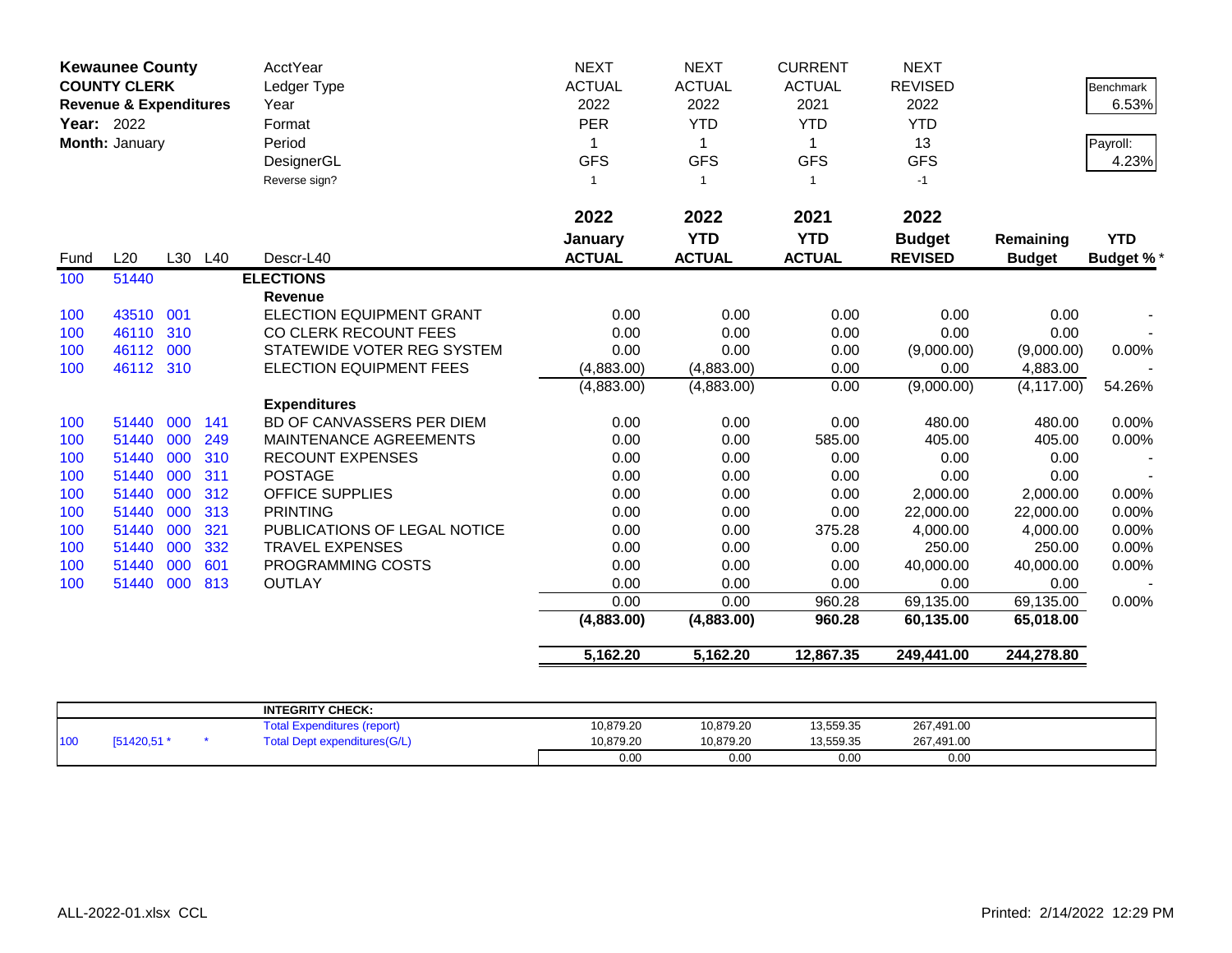|                                                                   | <b>Kewaunee County</b>   |      |         | AcctYear                      | <b>NEXT</b>   | <b>NEXT</b>   | <b>CURRENT</b> | <b>NEXT</b>    |               |                  |
|-------------------------------------------------------------------|--------------------------|------|---------|-------------------------------|---------------|---------------|----------------|----------------|---------------|------------------|
|                                                                   | <b>DISTRICT ATTORNEY</b> |      |         | Ledger Type                   | <b>ACTUAL</b> | <b>ACTUAL</b> | <b>ACTUAL</b>  | <b>REVISED</b> |               | <b>Benchmark</b> |
| <b>Revenue &amp; Expenditures</b><br>Year: 2022<br>Month: January | Year                     | 2022 | 2022    | 2021                          | 2022          |               | 6.53%          |                |               |                  |
|                                                                   |                          |      |         | Format                        | PER           | <b>YTD</b>    | <b>YTD</b>     | <b>YTD</b>     |               |                  |
|                                                                   |                          |      |         | Period                        | $\mathbf{1}$  | $\mathbf{1}$  | $\mathbf{1}$   | 13             |               | Payroll:         |
|                                                                   |                          |      |         | DesignerGL                    | <b>GFS</b>    | <b>GFS</b>    | <b>GFS</b>     | <b>GFS</b>     |               | 4.23%            |
|                                                                   |                          |      |         | Reverse sign?                 | $\mathbf{1}$  | $\mathbf{1}$  | $\mathbf{1}$   | $-1$           |               |                  |
|                                                                   |                          |      |         |                               |               |               |                |                |               |                  |
|                                                                   |                          |      |         |                               | 2022          | 2022          | 2021           | 2022           |               |                  |
|                                                                   |                          |      |         |                               | January       | <b>YTD</b>    | <b>YTD</b>     | <b>Budget</b>  | Remaining     | <b>YTD</b>       |
| Fund                                                              | L20                      |      | L30 L40 | Descr-L40                     | <b>ACTUAL</b> | <b>ACTUAL</b> | <b>ACTUAL</b>  | <b>REVISED</b> | <b>Budget</b> | <b>Budget %*</b> |
| 100                                                               |                          |      |         | <b>GENERAL FUND</b>           |               |               |                |                |               |                  |
| 100                                                               | 51310                    |      |         | <b>DISTRICT ATTORNEY</b>      |               |               |                |                |               |                  |
|                                                                   |                          |      |         | Revenue                       |               |               |                |                |               |                  |
| 100                                                               | 43249                    | 090  |         | <b>COVID GRANTS-DA</b>        | 0.00          | 0.00          | 0.00           | 0.00           | 0.00          |                  |
| 100                                                               | 48308 000                |      |         | SALE OF CD/DVD                | (50.00)       | (50.00)       | (20.00)        | (2,520.00)     | (2,470.00)    | 1.98%            |
|                                                                   |                          |      |         |                               | (50.00)       | (50.00)       | (20.00)        | (2,520.00)     | (2,470.00)    | 1.98%            |
|                                                                   |                          |      |         | <b>Expenditures</b>           |               |               |                |                |               |                  |
| 100                                                               | 51310 000 111            |      |         | <b>SALARIES</b>               | 0.00          | 0.00          | 0.00           | 0.00           | 0.00          |                  |
| 100                                                               | 51310 000                |      | 121     | WAGES-REGULAR                 | 2,407.20      | 2,407.20      | 2,587.20       | 62,586.00      | 60,178.80     | 3.85%            |
| 100                                                               | 51310                    | 000  | 122     | WAGES-OVERTIME                | 0.00          | 0.00          | 0.00           | 0.00           | 0.00          |                  |
| 100                                                               | 51310 000                |      | 125     | WAGES-TEMPORARY EMPLOYEES     | 0.00          | 0.00          | 0.00           | 0.00           | 0.00          |                  |
| 100                                                               | 51310 000                |      | 149     | <b>INTERPRETERS</b>           | 0.00          | 0.00          | 0.00           | 500.00         | 500.00        | 0.00%            |
| 100                                                               | 51310                    | 000  | 151     | SOCIAL SECURITY               | 144.34        | 144.34        | 154.60         | 4,788.00       | 4,643.66      | 3.01%            |
| 100                                                               | 51310 000                |      | 152     | <b>RETIREMENT</b>             | 111.96        | 111.96        | 125.51         | 2,912.00       | 2,800.04      | 3.84%            |
| 100                                                               | 51310 000                |      | 153     | <b>WORKMEN'S COMPENSATION</b> | 4.44          | 4.44          | 4.94           | 117.00         | 112.56        | 3.79%            |
| 100                                                               | 51310                    | 000  | 154     | <b>HEALTH INSURANCE</b>       | 2,323.94      | 2,323.94      | 2,069.20       | 27,887.00      | 25,563.06     | 8.33%            |
| 100                                                               | 51310 000                |      | 155     | <b>DENTAL INSURANCE</b>       | 67.82         | 67.82         | 64.58          | 814.00         | 746.18        | 8.33%            |
| 100                                                               | 51310 000                |      | 156     | HEALTH REIMBURSEMENT ACCOUNT  | 0.00          | 0.00          | 0.00           | 0.00           | 0.00          |                  |
| 100                                                               | 51310                    | 000  | 211     | <b>MEDICAL SERVICES</b>       | 0.00          | 0.00          | 0.00           | 0.00           | 0.00          |                  |
| 100                                                               | 51310 000                |      | 212     | <b>LEGAL FEES</b>             | 0.00          | 0.00          | 0.00           | 50.00          | 50.00         | 0.00%            |
| 100                                                               | 51310 000                |      | 225     | <b>TELEPHONE</b>              | 62.87         | 62.87         | 0.00           | 939.00         | 876.13        | 6.70%            |
| 100                                                               | 51310                    | 000  | 249     | MAINTENANCE AGREEMENTS        | 0.00          | 0.00          | 0.00           | 910.00         | 910.00        | 0.00%            |
| 100                                                               | 51310 000                |      | 251     | <b>TRANSCRIPTS</b>            | 0.00          | 0.00          | 0.00           | 300.00         | 300.00        | 0.00%            |
| 100                                                               | 51310 000                |      | 254     | <b>INVESTIGATIONS</b>         | 0.00          | 0.00          | 0.00           | 0.00           | 0.00          |                  |
| 100                                                               | 51310                    | 000  | 255     | PAPER SERVICE                 | 0.00          | 0.00          | 0.00           | 50.00          | 50.00         | 0.00%            |
| 100                                                               | 51310 000                |      | 311     | <b>POSTAGE</b>                | (3.80)        | (3.80)        | (2.30)         | 450.00         | 453.80        | $-0.84%$         |
| 100                                                               | 51310 000                |      | 312     | <b>OFFICE SUPPLIES</b>        | 0.00          | 0.00          | 0.00           | 600.00         | 600.00        | 0.00%            |
| 100                                                               | 51310                    | 000  | 322     | <b>SUBSCRIPTIONS</b>          | 0.00          | 0.00          | 0.00           | 600.00         | 600.00        | $0.00\%$         |
| 100                                                               | 51310 000                |      | 324     | <b>MEMBERSHIP DUES</b>        | 0.00          | 0.00          | 0.00           | 1,100.00       | 1,100.00      | 0.00%            |
| 100                                                               | 51310                    | 000  | 332     | <b>TRAVEL EXPENSES</b>        | 0.00          | 0.00          | 0.00           | 400.00         | 400.00        | 0.00%            |
| 100                                                               | 51310 000 813            |      |         | <b>OUTLAY</b>                 | 0.00          | 0.00          | 0.00           | 0.00           | 0.00          |                  |
|                                                                   |                          |      |         |                               | 5,118.77      | 5,118.77      | 5,003.73       | 105,003.00     | 99,884.23     | 4.87%            |
|                                                                   |                          |      |         |                               | 5,068.77      | 5,068.77      | 4,983.73       | 102,483.00     | 97,414.23     |                  |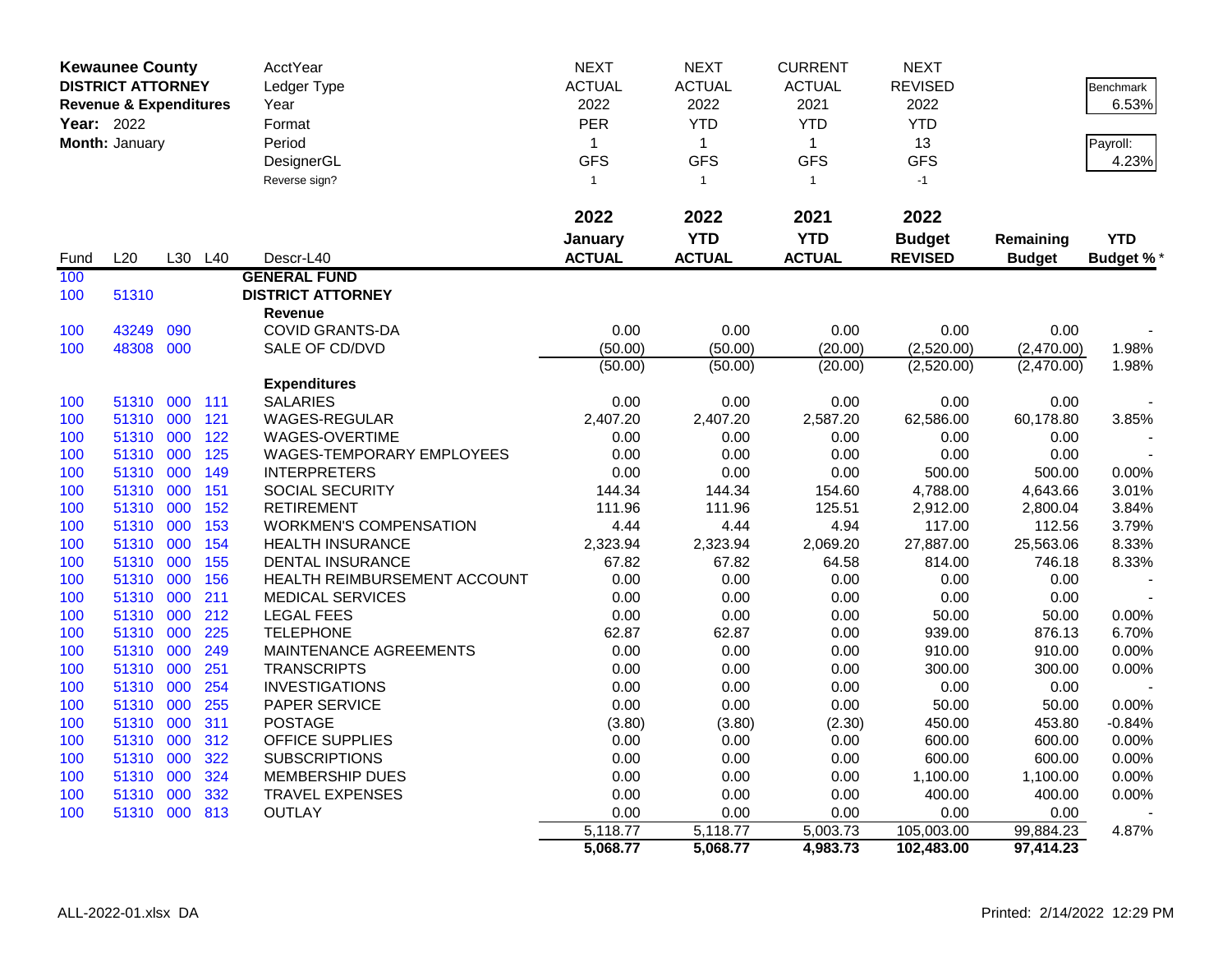| <b>Year: 2022</b> | <b>Kewaunee County</b><br><b>DISTRICT ATTORNEY</b><br><b>Revenue &amp; Expenditures</b> |     |         | AcctYear<br>Ledger Type<br>Year<br>Format | <b>NEXT</b><br><b>ACTUAL</b><br>2022<br><b>PER</b> | <b>NEXT</b><br><b>ACTUAL</b><br>2022<br><b>YTD</b> | <b>CURRENT</b><br><b>ACTUAL</b><br>2021<br><b>YTD</b> | <b>NEXT</b><br><b>REVISED</b><br>2022<br><b>YTD</b> |               | Benchmark<br>6.53% |
|-------------------|-----------------------------------------------------------------------------------------|-----|---------|-------------------------------------------|----------------------------------------------------|----------------------------------------------------|-------------------------------------------------------|-----------------------------------------------------|---------------|--------------------|
|                   | Month: January                                                                          |     |         | Period                                    | 1                                                  | $\mathbf 1$                                        | $\mathbf{1}$                                          | 13                                                  |               | Payroll:           |
|                   |                                                                                         |     |         | DesignerGL                                | <b>GFS</b>                                         | <b>GFS</b>                                         | <b>GFS</b>                                            | <b>GFS</b>                                          |               | 4.23%              |
|                   |                                                                                         |     |         | Reverse sign?                             | $\mathbf{1}$                                       | $\overline{1}$                                     | $\mathbf{1}$                                          | $-1$                                                |               |                    |
|                   |                                                                                         |     |         |                                           | 2022                                               | 2022                                               | 2021                                                  | 2022                                                |               |                    |
|                   |                                                                                         |     |         |                                           | January                                            | <b>YTD</b>                                         | <b>YTD</b>                                            | <b>Budget</b>                                       | Remaining     | <b>YTD</b>         |
| Fund              | L20                                                                                     |     | L30 L40 | Descr-L40                                 | <b>ACTUAL</b>                                      | <b>ACTUAL</b>                                      | <b>ACTUAL</b>                                         | <b>REVISED</b>                                      | <b>Budget</b> | <b>Budget %*</b>   |
| 100               | 51312                                                                                   |     |         | <b>VICTIM WITNESS PROGRAM</b>             |                                                    |                                                    |                                                       |                                                     |               |                    |
|                   |                                                                                         |     |         | <b>Revenue</b>                            |                                                    |                                                    |                                                       |                                                     |               |                    |
| 100               | 43521                                                                                   | 000 |         | <b>VICTIM WITNESS PROGRAM</b>             | 0.00                                               | 0.00                                               | 0.00                                                  | (25,000.00)                                         | (25,000.00)   | 0.00%              |
| 100               | 46146                                                                                   | 000 |         | <b>VICTIM WITNESS RESTITUTON</b>          | 0.00                                               | 0.00                                               | 0.00                                                  | (2,500.00)                                          | (2,500.00)    | 0.00%              |
|                   |                                                                                         |     |         |                                           | 0.00                                               | 0.00                                               | 0.00                                                  | (27,500.00)                                         | (27,500.00)   | 0.00%              |
|                   |                                                                                         |     |         | <b>Expenditures</b>                       |                                                    |                                                    |                                                       |                                                     |               |                    |
| 100               | 51312                                                                                   | 000 | 121     | <b>WAGES-REGULAR</b>                      | 1,422.00                                           | 1,422.00                                           | 1,518.65                                              | 36,947.00                                           | 35,525.00     | 3.85%              |
| 100               | 51312                                                                                   | 000 | 122     | WAGES-OVERTIME                            | 0.00                                               | 0.00                                               | 0.00                                                  | 0.00                                                | 0.00          |                    |
| 100               | 51312                                                                                   | 000 | 151     | SOCIAL SECURITY                           | 109.92                                             | 109.92                                             | 90.31                                                 | 2,826.00                                            | 2,716.08      | 3.89%              |
| 100               | 51312                                                                                   | 000 | 152     | <b>RETIREMENT</b>                         | 92.43                                              | 92.43                                              | 102.51                                                | 2,402.00                                            | 2,309.57      | 3.85%              |
| 100               | 51312                                                                                   | 000 | 153     | <b>WORKMEN'S COMPENSATION</b>             | 3.24                                               | 3.24                                               | 2.90                                                  | 69.00                                               | 65.76         | 4.70%              |
| 100               | 51312                                                                                   | 000 | 154     | <b>HEALTH INSURANCE</b>                   | 1,742.94                                           | 1,742.94                                           | 1,551.88                                              | 20,915.00                                           | 19,172.06     | 8.33%              |
| 100               | 51312                                                                                   | 000 | 155     | <b>DENTAL INSURANCE</b>                   | 50.87                                              | 50.87                                              | 48.43                                                 | 610.00                                              | 559.13        | 8.34%              |
| 100               | 51312                                                                                   | 000 | 156     | HEALTH REIMBURSEMENT ACCOUNT              | 0.00                                               | 0.00                                               | 0.00                                                  | 0.00                                                | 0.00          |                    |
| 100               | 51312                                                                                   | 000 | 225     | <b>TELEPHONE</b>                          | 13.97                                              | 13.97                                              | 0.00                                                  | 231.00                                              | 217.03        | 6.05%              |
| 100               | 51312                                                                                   | 000 | 311     | <b>POSTAGE</b>                            | 0.00                                               | 0.00                                               | 0.00                                                  | 500.00                                              | 500.00        | 0.00%              |
| 100               | 51312                                                                                   | 000 | 312     | OFFICE SUPPLIES                           | 0.00                                               | 0.00                                               | 0.00                                                  | 150.00                                              | 150.00        | 0.00%              |
| 100               | 51312                                                                                   | 000 | 324     | <b>MEMBERSHIP DUES</b>                    | 50.00                                              | 50.00                                              | 0.00                                                  | 60.00                                               | 10.00         | 83.33%             |
| 100               | 51312                                                                                   | 000 | 332     | <b>TRAVEL EXPENSES</b>                    | 0.00                                               | 0.00                                               | 0.00                                                  | 250.00                                              | 250.00        | 0.00%              |
| 100               | 51312 000                                                                               |     | 813     | <b>OUTLAY</b>                             | 0.00                                               | 0.00                                               | 0.00                                                  | 0.00                                                | 0.00          |                    |
|                   |                                                                                         |     |         |                                           | 3,485.37                                           | 3,485.37                                           | 3,314.68                                              | 64,960.00                                           | 61,474.63     | 5.37%              |
|                   |                                                                                         |     |         |                                           | 3,485.37                                           | 3,485.37                                           | 3,314.68                                              | 37,460.00                                           | 33,974.63     |                    |
|                   |                                                                                         |     |         |                                           | 8,554.14                                           | 8,554.14                                           | 8,298.41                                              | 139,943.00                                          | 131,388.86    |                    |

|     |             | <b>INTEGRITY CHECK:</b>            |          |          |          |            |  |
|-----|-------------|------------------------------------|----------|----------|----------|------------|--|
|     |             | <b>Total Expenditures (report)</b> | 8.604.14 | 8.604.14 | 8.318.41 | 169,963.00 |  |
| 100 | [51310,51 * | Total Dept expenditures (G/L)      | 8.604.14 | 8.604.14 | 8.318.41 | 169,963.00 |  |
|     |             |                                    | 0.00     | 0.00     | 0.00     | 0.00       |  |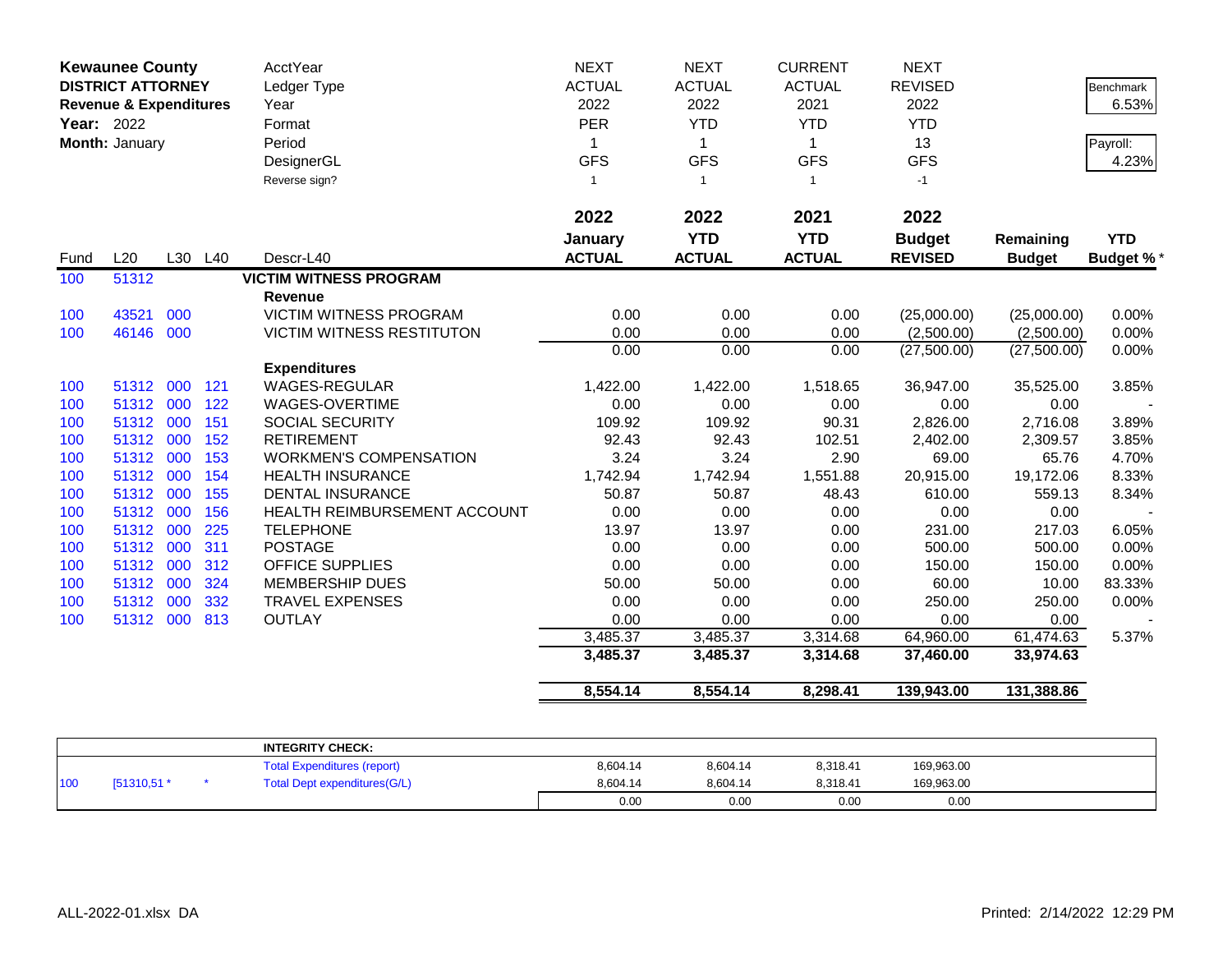|                   | <b>Kewaunee County</b>            |     |         | <b>AcctYear</b>                         | <b>NEXT</b>   | <b>NEXT</b>    | <b>CURRENT</b> | <b>NEXT</b>    |               |                  |
|-------------------|-----------------------------------|-----|---------|-----------------------------------------|---------------|----------------|----------------|----------------|---------------|------------------|
|                   |                                   |     |         | <b>EMERGENCY MANAGEMENT Ledger Type</b> | <b>ACTUAL</b> | <b>ACTUAL</b>  | <b>ACTUAL</b>  | <b>REVISED</b> |               | Benchmark        |
|                   | <b>Revenue &amp; Expenditures</b> |     |         | Year                                    | 2022          | 2022           | 2021           | 2022           |               | 6.53%            |
| <b>Year: 2022</b> |                                   |     |         | Format                                  | <b>PER</b>    | <b>YTD</b>     | <b>YTD</b>     | <b>YTD</b>     |               |                  |
|                   | Month: January                    |     |         | Period                                  | 1             | $\mathbf{1}$   | $\mathbf{1}$   | 13             |               | Payroll:         |
|                   |                                   |     |         | DesignerGL                              | <b>GFS</b>    | <b>GFS</b>     | <b>GFS</b>     | <b>GFS</b>     |               | 4.23%            |
|                   |                                   |     |         | Reverse sign?                           | $\mathbf{1}$  | $\overline{1}$ | $\mathbf{1}$   | $-1$           |               |                  |
|                   |                                   |     |         |                                         |               |                |                |                |               |                  |
|                   |                                   |     |         |                                         | 2022          | 2022           | 2021           | 2022           |               |                  |
|                   |                                   |     |         |                                         | January       | <b>YTD</b>     | <b>YTD</b>     | <b>Budget</b>  | Remaining     | <b>YTD</b>       |
| Fund              | L20                               |     | L30 L40 | Descr-L40                               | <b>ACTUAL</b> | <b>ACTUAL</b>  | <b>ACTUAL</b>  | <b>REVISED</b> | <b>Budget</b> | <b>Budget %*</b> |
| 100               |                                   |     |         | <b>GENERAL FUND</b>                     |               |                |                |                |               |                  |
| 100               | 52600                             |     |         | <b>EMERGENCY MANAGEMENT</b>             |               |                |                |                |               |                  |
|                   |                                   |     |         | <b>Revenue</b>                          |               |                |                |                |               |                  |
| 100               | 43249                             | 100 |         | <b>COVID GRANTS-EGT</b>                 | 0.00          | 0.00           | 0.00           | 0.00           | 0.00          |                  |
| 100               | 43301                             | 000 |         | <b>EMERGENCY GOVERNMENT-EMPG</b>        | 0.00          | 0.00           | 0.00           | (33, 291.00)   | (33, 291.00)  | 0.00%            |
|                   |                                   |     |         |                                         | 0.00          | 0.00           | 0.00           | (33, 291.00)   | (33, 291.00)  | 0.00%            |
|                   |                                   |     |         | <b>Expenditures</b>                     |               |                |                |                |               |                  |
| 100               | 52600                             | 000 | 111     | <b>SALARIES</b>                         | 3,606.00      | 3,606.00       | 3,486.01       | 39,381.00      | 35,775.00     | 9.16%            |
| 100               | 52600                             | 000 | 121     | <b>WAGES-REGULAR</b>                    | 32.84         | 32.84          | 74.42          | 6,490.00       | 6,457.16      | 0.51%            |
| 100               | 52600                             | 000 | 122     | WAGES-OVERTIME                          | 0.00          | 0.00           | 0.00           | 0.00           | 0.00          |                  |
| 100               | 52600                             | 000 | 125     | <b>WAGES-TEMPORARY EMPLOYEES</b>        | 0.00          | 0.00           | 0.00           | 1,000.00       | 1,000.00      | 0.00%            |
| 100               | 52600                             | 000 | 151     | SOCIAL SECURITY                         | 252.61        | 252.61         | 246.64         | 3,588.00       | 3,335.39      | 7.04%            |
| 100               | 52600                             | 000 | 152     | <b>RETIREMENT</b>                       | 294.64        | 294.64         | 235.31         | 2,850.00       | 2,555.36      | 10.34%           |
| 100               | 52600                             | 000 | 153     | <b>WORKMEN'S COMPENSATION</b>           | 134.03        | 134.03         | 136.14         | 1,543.00       | 1,408.97      | 8.69%            |
| 100               | 52600                             | 000 | 154     | <b>HEALTH INSURANCE</b>                 | 1,742.96      | 1,742.96       | 1,551.91       | 17,568.00      | 15,825.04     | 9.92%            |
| 100               | 52600                             | 000 | 155     | <b>DENTAL INSURANCE</b>                 | 50.86         | 50.86          | 48.44          | 513.00         | 462.14        | 9.91%            |
| 100               | 52600                             | 000 | 156     | HEALTH REIMBURSEMENT ACCOUNT            | 0.00          | 0.00           | 0.00           | 0.00           | 0.00          |                  |
| 100               | 52600                             | 000 | 225     | <b>TELEPHONE</b>                        | 195.74        | 195.74         | 284.73         | 3,622.00       | 3,426.26      | 5.40%            |
| 100               | 52600                             | 000 | 241     | <b>CAR/TRUCK MAINTENANCE</b>            | 0.00          | 0.00           | 0.00           | 200.00         | 200.00        | 0.00%            |
| 100               | 52600                             | 000 | 244     | <b>TOWER MAINTENANCE</b>                | 0.00          | 0.00           | 0.00           | 13,200.00      | 13,200.00     | 0.00%            |
| 100               | 52600                             | 000 | 249     | MAINTENANCE AGREEMENTS                  | 0.00          | 0.00           | 0.00           | 1,008.00       | 1,008.00      | 0.00%            |
| 100               | 52600                             | 000 | 286     | <b>EMERGENCY NOTIFICATION SYSTM</b>     | 0.00          | 0.00           | 0.00           | 0.00           | 0.00          |                  |
| 100               | 52600                             | 000 | 292     | <b>RADIO MAINTENANCE</b>                | 0.00          | 0.00           | 0.00           | 1,000.00       | 1,000.00      | 0.00%            |
| 100               | 52600                             | 000 | 296     | <b>CONTRACTED SERVICES</b>              | 0.00          | 0.00           | 0.00           | 0.00           | 0.00          |                  |
| 100               | 52600                             | 000 | 311     | <b>POSTAGE</b>                          | 0.00          | 0.00           | 0.00           | 56.00          | 56.00         | 0.00%            |
| 100               | 52600                             | 000 | 312     | <b>OFFICE SUPPLIES</b>                  | 0.00          | 0.00           | 0.00           | 450.00         | 450.00        | 0.00%            |
| 100               | 52600 000                         |     | 324     | <b>MEMBERSHIP DUES</b>                  | 0.00          | 0.00           | 0.00           | 25.00          | 25.00         | 0.00%            |
| 100               | 52600 000 332                     |     |         | <b>TRAVEL EXPENSES</b>                  | 0.00          | 0.00           | 0.00           | 1,770.00       | 1,770.00      | 0.00%            |
| 100               | 52600 000                         |     | 336     | <b>TRAINING</b>                         | 0.00          | 0.00           | 2,500.00       | 4,270.00       | 4,270.00      | 0.00%            |
| 100               | 52600 000                         |     | 351     | <b>GASOLINE &amp; DIESEL FUEL</b>       | 0.00          | 0.00           | 0.00           | 600.00         | 600.00        | 0.00%            |
| 100               | 52600 000 533                     |     |         | <b>EQUIPMENT RENTAL &amp; LEASES</b>    | 0.00          | 0.00           | 0.00           | 360.00         | 360.00        | 0.00%            |
| 100               | 52600 000 813                     |     |         | <b>OUTLAY</b>                           | 0.00          | 0.00           | 0.00           | 0.00           | 0.00          |                  |
|                   |                                   |     |         |                                         | 6,309.68      | 6,309.68       | 8,563.60       | 99,494.00      | 93,184.32     | 6.34%            |
|                   |                                   |     |         |                                         | 6,309.68      | 6,309.68       | 8,563.60       | 66,203.00      | 59,893.32     |                  |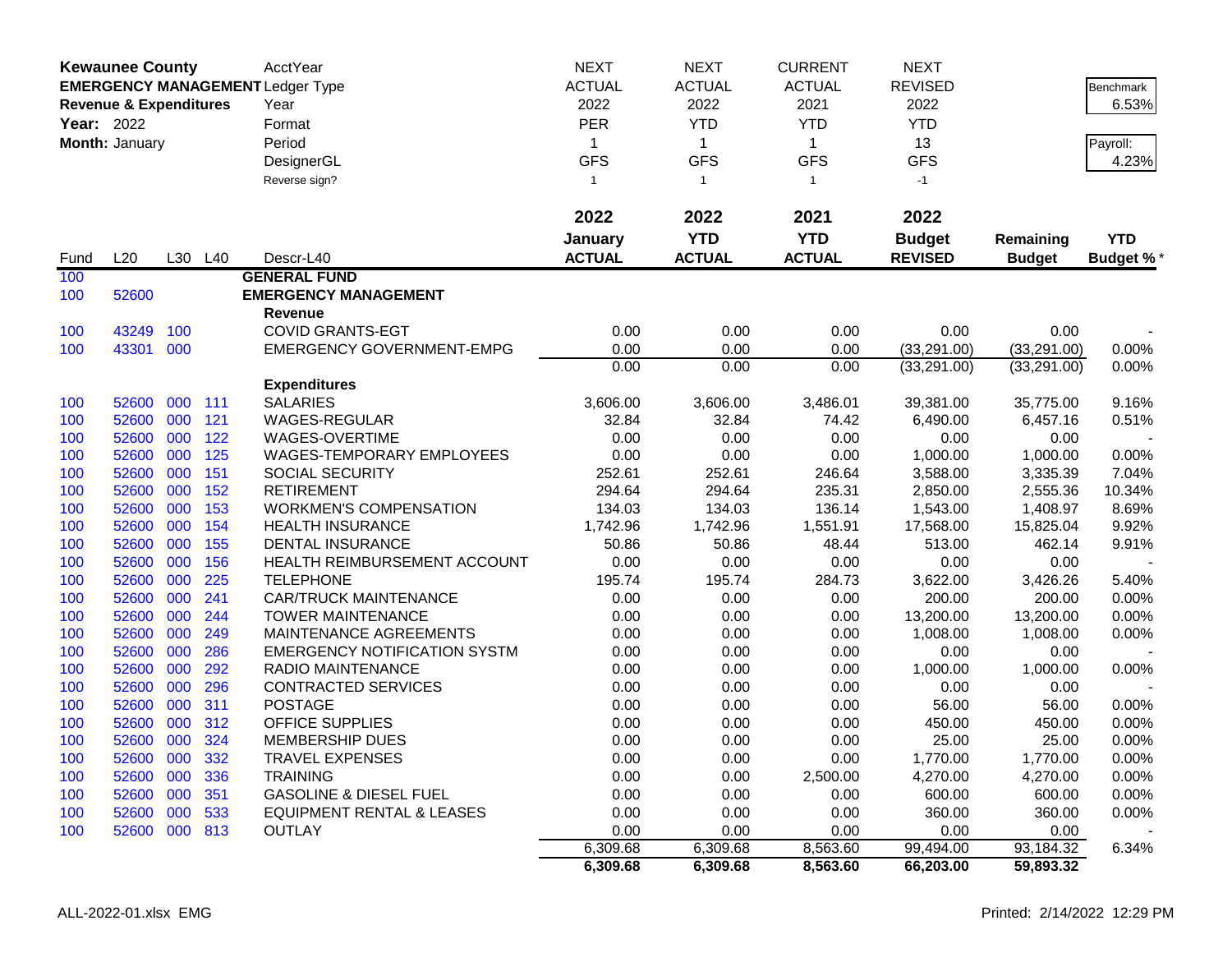|      | <b>Kewaunee County</b>                                            |     |     | AcctYear                             | <b>NEXT</b>   | <b>NEXT</b>   | <b>CURRENT</b> | <b>NEXT</b>    |               |                  |
|------|-------------------------------------------------------------------|-----|-----|--------------------------------------|---------------|---------------|----------------|----------------|---------------|------------------|
|      | <b>EMERGENCY MANAGEMENT Ledger Type</b>                           |     |     |                                      | <b>ACTUAL</b> | <b>ACTUAL</b> | <b>ACTUAL</b>  | <b>REVISED</b> |               | Benchmark        |
|      | <b>Revenue &amp; Expenditures</b><br>Year: 2022<br>Month: January |     |     | Year                                 | 2022          | 2022          | 2021           | 2022           |               | 6.53%            |
|      |                                                                   |     |     | Format                               | PER           | <b>YTD</b>    | <b>YTD</b>     | <b>YTD</b>     |               |                  |
|      |                                                                   |     |     | Period                               | 1             | $\mathbf{1}$  | $\mathbf{1}$   | 13             |               | Payroll:         |
|      |                                                                   |     |     | DesignerGL                           | <b>GFS</b>    | <b>GFS</b>    | <b>GFS</b>     | <b>GFS</b>     |               | 4.23%            |
|      |                                                                   |     |     | Reverse sign?                        | $\mathbf{1}$  | $\mathbf{1}$  | $\mathbf{1}$   | $-1$           |               |                  |
|      |                                                                   |     |     |                                      |               |               |                |                |               |                  |
|      |                                                                   |     |     |                                      | 2022          | 2022          | 2021           | 2022           |               |                  |
|      |                                                                   |     |     |                                      | January       | <b>YTD</b>    | <b>YTD</b>     | <b>Budget</b>  | Remaining     | <b>YTD</b>       |
| Fund | L20                                                               | L30 | L40 | Descr-L40                            | <b>ACTUAL</b> | <b>ACTUAL</b> | <b>ACTUAL</b>  | <b>REVISED</b> | <b>Budget</b> | <b>Budget %*</b> |
| 100  | 52602                                                             |     |     | <b>EMGT-NUKE PLANT</b>               |               |               |                |                |               |                  |
|      |                                                                   |     |     | <b>Revenue</b>                       |               |               |                |                |               |                  |
| 100  | 46203                                                             | 000 |     | EMER GOVT-NUKE PLANT REIMB           | 0.00          | 0.00          | 0.00           | (114, 148.00)  | (114, 148.00) | 0.00%            |
|      |                                                                   |     |     |                                      | 0.00          | 0.00          | 0.00           | (114, 148.00)  | (114, 148.00) | 0.00%            |
|      |                                                                   |     |     | <b>Expenditures</b>                  |               |               |                |                |               |                  |
| 100  | 52602                                                             | 000 | 111 | <b>SALARIES</b>                      | 1,202.00      | 1,202.00      | 1,161.99       | 15,628.00      | 14,426.00     | 7.69%            |
| 100  | 52602                                                             | 000 | 121 | <b>WAGES-REGULAR</b>                 | 926.92        | 926.92        | 667.86         | 12,474.00      | 11,547.08     | 7.43%            |
| 100  | 52602                                                             | 000 | 122 | WAGES-OVERTIME                       | 0.00          | 0.00          | 0.00           | 0.00           | 0.00          |                  |
| 100  | 52602                                                             | 000 | 125 | WAGES-TEMPORARY EMPLOYEES            | 0.00          | 0.00          | 0.00           | 2,000.00       | 2,000.00      | 0.00%            |
| 100  | 52602                                                             | 000 | 151 | SOCIAL SECURITY                      | 153.18        | 153.18        | 131.22         | 2,301.00       | 2,147.82      | 6.66%            |
| 100  | 52602                                                             | 000 | 152 | <b>RETIREMENT</b>                    | 138.38        | 138.38        | 78.43          | 1,958.00       | 1,819.62      | 7.07%            |
| 100  | 52602                                                             | 000 | 153 | <b>WORKMEN'S COMPENSATION</b>        | 46.36         | 46.36         | 46.58          | 692.00         | 645.64        | 6.70%            |
| 100  | 52602                                                             | 000 | 154 | <b>HEALTH INSURANCE</b>              | 580.98        | 580.98        | 517.29         | 6,973.00       | 6,392.02      | 8.33%            |
| 100  | 52602                                                             | 000 | 155 | DENTAL INSURANCE                     | 16.96         | 16.96         | 16.14          | 203.00         | 186.04        | 8.35%            |
| 100  | 52602                                                             | 000 | 225 | <b>TELEPHONE</b>                     | 711.65        | 711.65        | 729.84         | 13,222.00      | 12,510.35     | 5.38%            |
| 100  | 52602                                                             | 000 | 241 | <b>CAR/TRUCK MAINTENANCE</b>         | 0.00          | 0.00          | 0.00           | 200.00         | 200.00        | 0.00%            |
| 100  | 52602                                                             | 000 | 249 | MAINTENANCE AGREEMENTS               | 0.00          | 0.00          | 0.00           | 9,978.00       | 9,978.00      | 0.00%            |
| 100  | 52602                                                             | 000 | 286 | <b>EMERGENCY NOTIFICATION SYSTM</b>  | 2,000.00      | 2,000.00      | 2,000.00       | 2,000.00       | 0.00          | 100.00%          |
| 100  | 52602                                                             | 000 | 292 | RADIO MAINTENANCE                    | 0.00          | 0.00          | 0.00           | 800.00         | 800.00        | 0.00%            |
| 100  | 52602                                                             | 000 | 296 | <b>CONTRACTED SERVICES</b>           | 0.00          | 0.00          | 0.00           | 0.00           | 0.00          |                  |
| 100  | 52602                                                             | 000 | 311 | <b>POSTAGE</b>                       | 0.00          | 0.00          | 0.00           | 300.00         | 300.00        | 0.00%            |
| 100  | 52602                                                             | 000 | 312 | <b>OFFICE SUPPLIES</b>               | 205.70        | 205.70        | 0.00           | 6,451.00       | 6,245.30      | 3.19%            |
| 100  | 52602                                                             | 000 | 324 | <b>MEMBERSHIP DUES</b>               | 0.00          | 0.00          | 0.00           | 0.00           | 0.00          |                  |
| 100  | 52602                                                             | 000 | 332 | <b>TRAVEL EXPENSES</b>               | 0.00          | 0.00          | 0.00           | 7,345.00       | 7,345.00      | 0.00%            |
| 100  | 52602                                                             | 000 | 336 | <b>TRAINING</b>                      | 0.00          | 0.00          | 2,522.00       | 14,389.00      | 14,389.00     | 0.00%            |
| 100  | 52602                                                             | 000 | 351 | <b>GASOLINE &amp; DIESEL FUEL</b>    | 0.00          | 0.00          | 0.00           | 600.00         | 600.00        | 0.00%            |
| 100  | 52602                                                             | 000 | 533 | <b>EQUIPMENT RENTAL &amp; LEASES</b> | 0.00          | 0.00          | 0.00           | 360.00         | 360.00        | 0.00%            |
| 100  | 52602                                                             | 000 | 813 | <b>OUTLAY</b>                        | 0.00          | 0.00          | 0.00           | 0.00           | 0.00          |                  |
|      |                                                                   |     |     |                                      | 5,982.13      | 5,982.13      | 7,871.35       | 97,874.00      | 91,891.87     | 6.11%            |
|      |                                                                   |     |     |                                      | 5,982.13      | 5,982.13      | 7,871.35       | (16, 274.00)   | (22, 256.13)  |                  |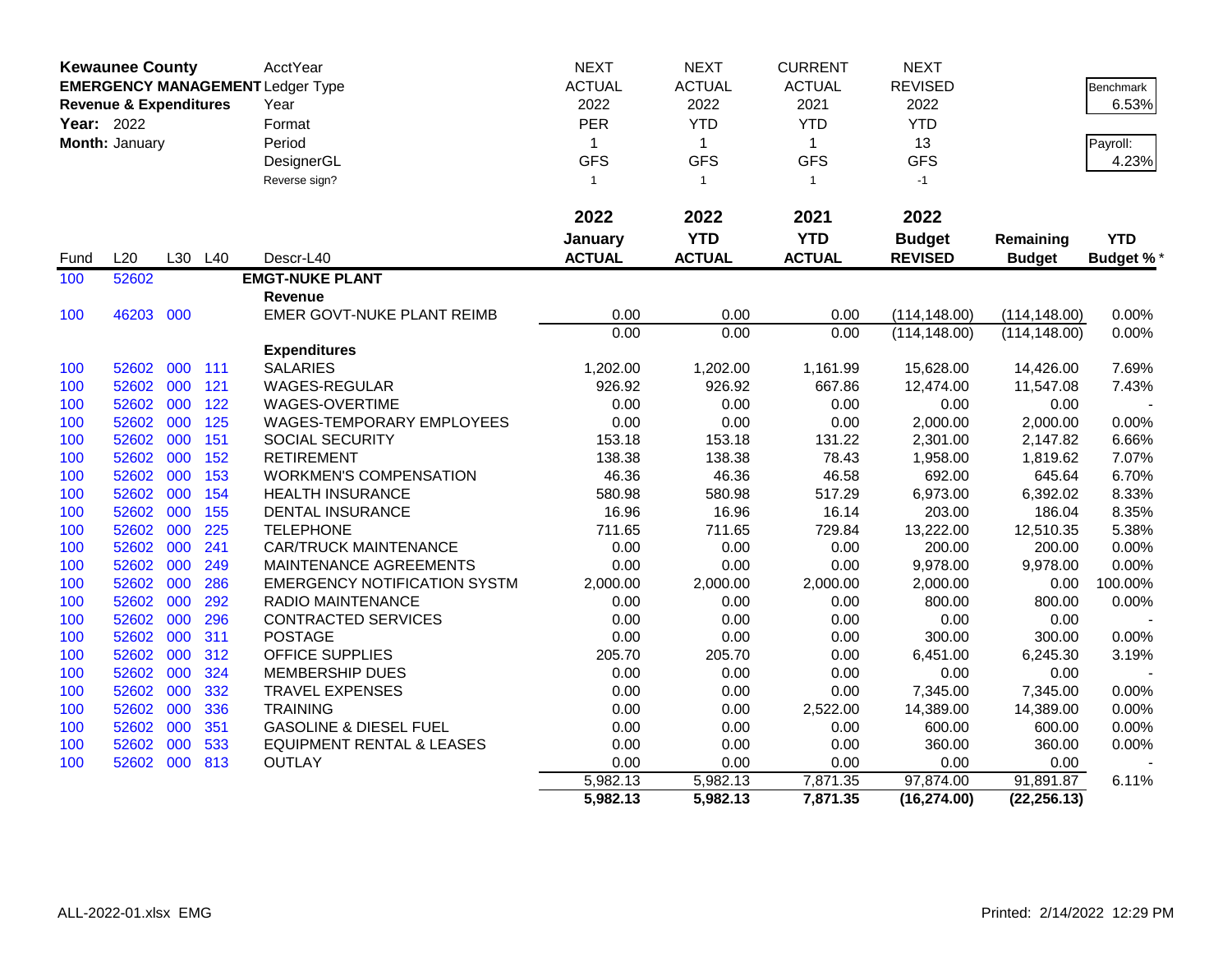|            | <b>Kewaunee County</b>            |         |     | AcctYear                                | <b>NEXT</b>   | <b>NEXT</b>    | <b>CURRENT</b> | <b>NEXT</b>    |               |                  |
|------------|-----------------------------------|---------|-----|-----------------------------------------|---------------|----------------|----------------|----------------|---------------|------------------|
|            |                                   |         |     | <b>EMERGENCY MANAGEMENT Ledger Type</b> | <b>ACTUAL</b> | <b>ACTUAL</b>  | <b>ACTUAL</b>  | <b>REVISED</b> |               | <b>Benchmark</b> |
|            | <b>Revenue &amp; Expenditures</b> |         |     | Year                                    | 2022          | 2022           | 2021           | 2022           |               | 6.53%            |
| Year: 2022 |                                   |         |     | Format                                  | PER           | <b>YTD</b>     | <b>YTD</b>     | <b>YTD</b>     |               |                  |
|            | Month: January                    |         |     | Period                                  | 1             | $\mathbf{1}$   | $\mathbf{1}$   | 13             |               | Payroll:         |
|            |                                   |         |     | DesignerGL                              | <b>GFS</b>    | <b>GFS</b>     | <b>GFS</b>     | <b>GFS</b>     |               | 4.23%            |
|            |                                   |         |     | Reverse sign?                           | $\mathbf{1}$  | $\overline{1}$ | $\mathbf{1}$   | $-1$           |               |                  |
|            |                                   |         |     |                                         |               |                |                |                |               |                  |
|            |                                   |         |     |                                         | 2022          | 2022           | 2021           | 2022           |               |                  |
|            |                                   |         |     |                                         | January       | <b>YTD</b>     | <b>YTD</b>     | <b>Budget</b>  | Remaining     | <b>YTD</b>       |
| Fund       | L20                               | L30     | L40 | Descr-L40                               | <b>ACTUAL</b> | <b>ACTUAL</b>  | <b>ACTUAL</b>  | <b>REVISED</b> | <b>Budget</b> | <b>Budget %*</b> |
| 100        | 52601                             |         |     | <b>EMGT-SARA/EPCRA</b>                  |               |                |                |                |               |                  |
|            |                                   |         |     | Revenue                                 |               |                |                |                |               |                  |
| 100        | 43302 000                         |         |     | <b>EMERGENCY GOVERNMENT-SARA</b>        | 0.00          | 0.00           | 0.00           | (11,540.00)    | (11,540.00)   | 0.00%            |
|            |                                   |         |     |                                         | 0.00          | 0.00           | 0.00           | (11,540.00)    | (11,540.00)   | 0.00%            |
|            |                                   |         |     | <b>Expenditures</b>                     |               |                |                |                |               |                  |
| 100        | 52601                             | 000 111 |     | <b>SALARIES</b>                         | 0.00          | 0.00           | 0.00           | 7,501.00       | 7,501.00      | 0.00%            |
| 100        | 52601                             | 000     | 121 | WAGES-REGULAR                           | 0.00          | 0.00           | 0.00           | 5,998.00       | 5,998.00      | 0.00%            |
| 100        | 52601                             | 000     | 125 | WAGES-TEMPORARY EMPLOYEES               | 0.00          | 0.00           | 0.00           | 0.00           | 0.00          |                  |
| 100        | 52601                             | 000     | 151 | <b>SOCIAL SECURITY</b>                  | 0.00          | 0.00           | 0.00           | 1,034.00       | 1,034.00      | 0.00%            |
| 100        | 52601                             | 000     | 152 | <b>RETIREMENT</b>                       | 0.00          | 0.00           | 0.00           | 877.00         | 877.00        | 0.00%            |
| 100        | 52601                             | 000     | 153 | <b>WORKMEN'S COMPENSATION</b>           | 0.00          | 0.00           | 0.00           | 295.00         | 295.00        | 0.00%            |
| 100        | 52601                             | 000     | 154 | <b>HEALTH INSURANCE</b>                 | 0.00          | 0.00           | 0.00           | 3,347.00       | 3,347.00      | 0.00%            |
| 100        | 52601                             | 000     | 155 | <b>DENTAL INSURANCE</b>                 | 0.00          | 0.00           | 0.00           | 99.00          | 99.00         | 0.00%            |
| 100        | 52601                             | 000     | 225 | <b>TELEPHONE</b>                        | 138.28        | 138.28         | 103.35         | 1,742.00       | 1,603.72      | 7.94%            |
| 100        | 52601                             | 000     | 241 | <b>CAR/TRUCK MAINTENANCE</b>            | 0.00          | 0.00           | 0.00           | 200.00         | 200.00        | 0.00%            |
| 100        | 52601                             | 000     | 249 | MAINTENANCE AGREEMENTS                  | 0.00          | 0.00           | 0.00           | 0.00           | 0.00          |                  |
| 100        | 52601                             | 000     | 286 | <b>EMERGENCY NOTIFICATION SYSTM</b>     | 2,000.00      | 2,000.00       | 2,000.00       | 2,000.00       | 0.00          | 100.00%          |
| 100        | 52601                             | 000     | 292 | RADIO MAINTENANCE                       | 0.00          | 0.00           | 0.00           | 0.00           | 0.00          |                  |
| 100        | 52601                             | 000     | 296 | <b>CONTRACTED SERVICES</b>              | 0.00          | 0.00           | 0.00           | 0.00           | 0.00          |                  |
| 100        | 52601                             | 000     | 311 | <b>POSTAGE</b>                          | 0.00          | 0.00           | 0.00           | 100.00         | 100.00        | 0.00%            |
| 100        | 52601                             | 000     | 312 | <b>OFFICE SUPPLIES</b>                  | 0.00          | 0.00           | 0.00           | 2,331.00       | 2,331.00      | 0.00%            |
| 100        | 52601                             | 000     | 321 | PUBLICATIONS OF LEGAL NOTICE            | 0.00          | 0.00           | 0.00           | 70.00          | 70.00         | 0.00%            |
| 100        | 52601                             | 000     | 332 | <b>TRAVEL EXPENSES</b>                  | 0.00          | 0.00           | 0.00           | 1,016.00       | 1,016.00      | 0.00%            |
| 100        | 52601                             | 000     | 336 | <b>TRAINING</b>                         | 0.00          | 0.00           | 0.00           | 1,608.00       | 1,608.00      | 0.00%            |
| 100        | 52601                             | 000     | 351 | <b>GASOLINE &amp; DIESEL FUEL</b>       | 0.00          | 0.00           | 0.00           | 300.00         | 300.00        | 0.00%            |
| 100        | 52601                             | 000     | 533 | <b>EQUIPMENT RENTAL &amp; LEASES</b>    | 0.00          | 0.00           | 0.00           | 360.00         | 360.00        | 0.00%            |
| 100        | 52601                             | 000     | 813 | <b>OUTLAY</b>                           | 0.00          | 0.00           | 0.00           | 0.00           | 0.00          |                  |
|            |                                   |         |     |                                         | 2,138.28      | 2,138.28       | 2,103.35       | 28,878.00      | 26,739.72     | 7.40%            |
|            |                                   |         |     |                                         | 2,138.28      | 2,138.28       | 2,103.35       | 17,338.00      | 15,199.72     |                  |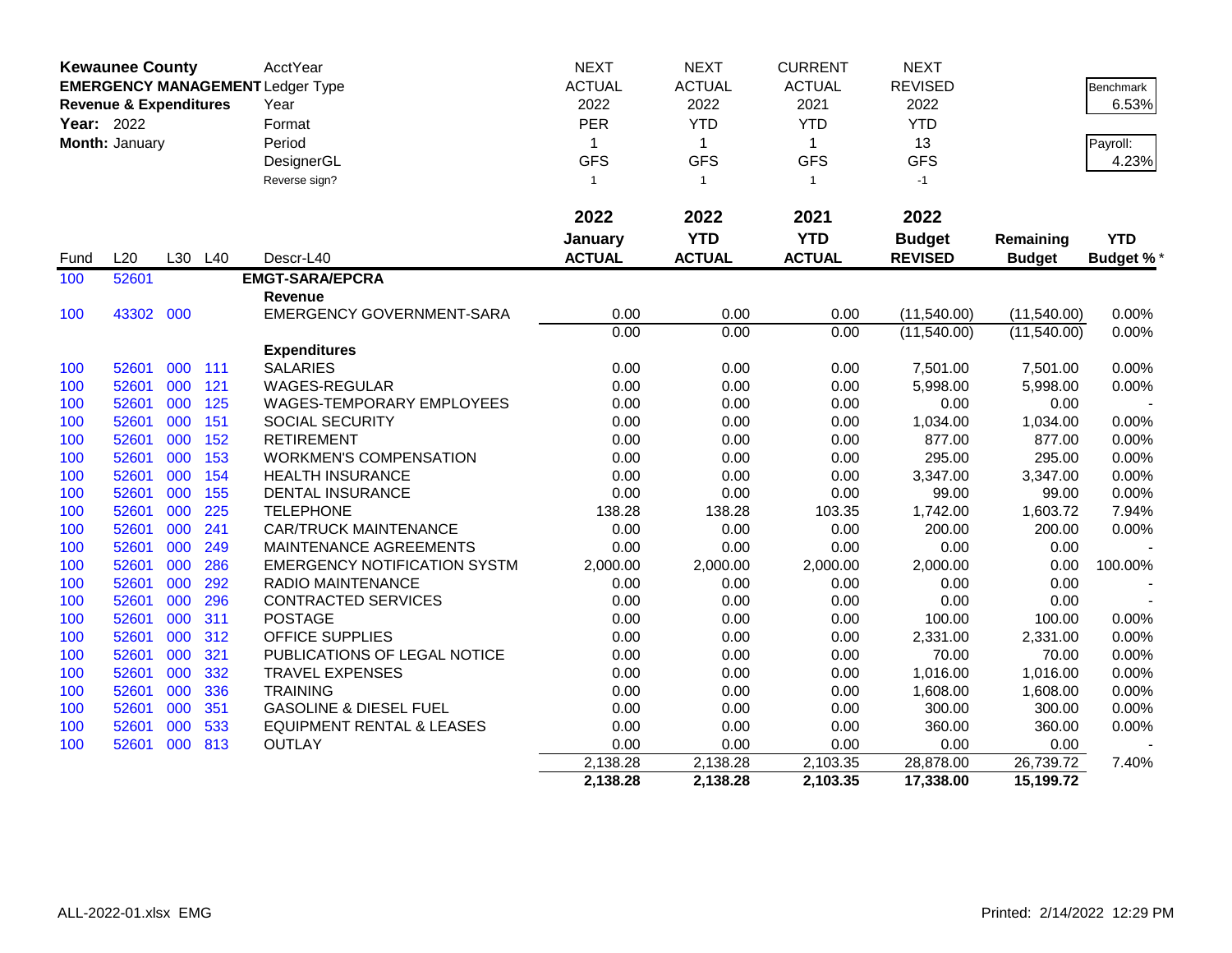|      | <b>Kewaunee County</b>                                                                     |     |     | AcctYear                                        | <b>NEXT</b>   | <b>NEXT</b>    | <b>CURRENT</b> | <b>NEXT</b>    |               |                  |
|------|--------------------------------------------------------------------------------------------|-----|-----|-------------------------------------------------|---------------|----------------|----------------|----------------|---------------|------------------|
|      | <b>EMERGENCY MANAGEMENT Ledger Type</b><br><b>Revenue &amp; Expenditures</b><br>Year: 2022 |     |     |                                                 | <b>ACTUAL</b> | <b>ACTUAL</b>  | <b>ACTUAL</b>  | <b>REVISED</b> |               | Benchmark        |
|      |                                                                                            |     |     | Year                                            | 2022          | 2022           | 2021           | 2022           |               | 6.53%            |
|      |                                                                                            |     |     | Format                                          | PER           | <b>YTD</b>     | <b>YTD</b>     | <b>YTD</b>     |               |                  |
|      | Month: January                                                                             |     |     | Period                                          | $\mathbf{1}$  | $\mathbf{1}$   | $\mathbf{1}$   | 13             |               | Payroll:         |
|      |                                                                                            |     |     | DesignerGL                                      | <b>GFS</b>    | <b>GFS</b>     | <b>GFS</b>     | <b>GFS</b>     |               | 4.23%            |
|      |                                                                                            |     |     | Reverse sign?                                   | $\mathbf{1}$  | $\overline{1}$ | $\mathbf{1}$   | $-1$           |               |                  |
|      |                                                                                            |     |     |                                                 | 2022          | 2022           | 2021           | 2022           |               |                  |
|      |                                                                                            |     |     |                                                 | January       | <b>YTD</b>     | <b>YTD</b>     | <b>Budget</b>  | Remaining     | <b>YTD</b>       |
| Fund | L20                                                                                        | L30 | L40 | Descr-L40                                       | <b>ACTUAL</b> | <b>ACTUAL</b>  | <b>ACTUAL</b>  | <b>REVISED</b> | <b>Budget</b> | <b>Budget %*</b> |
| 100  | 52500                                                                                      |     |     | <b>CLEAN SWEEP PROGRAM</b>                      |               |                |                |                |               |                  |
|      |                                                                                            |     |     | <b>Revenue</b>                                  |               |                |                |                |               |                  |
| 100  | 43303                                                                                      | 000 |     | <b>CLEAN SWEEP GRANTS</b>                       | 0.00          | 0.00           | 0.00           | (28,000.00)    | (28,000.00)   | 0.00%            |
| 100  | 46203                                                                                      | 015 |     | <b>EMGT-CLEAN SWEEP FEES</b>                    | 0.00          | 0.00           | 0.00           | 0.00           | 0.00          |                  |
| 100  | 48505                                                                                      | 002 |     | <b>CLEAN SWEEP DONATIONS</b>                    | 0.00          | 0.00           | 0.00           | 0.00           | 0.00          |                  |
|      |                                                                                            |     |     |                                                 | 0.00          | 0.00           | 0.00           | (28,000.00)    | (28,000.00)   | 0.00%            |
|      |                                                                                            |     |     | <b>Expenditures</b>                             |               |                |                |                |               |                  |
| 100  | 52500                                                                                      | 000 | 342 | <b>PHARMACEUTICALS</b>                          | 0.00          | 0.00           | 0.00           | 4,000.00       | 4,000.00      | 0.00%            |
| 100  | 52500                                                                                      | 000 | 344 | <b>HOUSEHOLD</b>                                | 0.00          | 0.00           | 0.00           | 16,000.00      | 16,000.00     | $0.00\%$         |
| 100  | 52500                                                                                      | 000 | 790 | <b>AGRICULTURAL</b>                             | 0.00          | 0.00           | 0.00           | 8,000.00       | 8,000.00      | 0.00%            |
|      |                                                                                            |     |     |                                                 | 0.00          | 0.00           | 0.00           | 28,000.00      | 28,000.00     | 0.00%            |
|      |                                                                                            |     |     |                                                 | 0.00          | 0.00           | 0.00           | 0.00           | 0.00          |                  |
| 100  | 52604                                                                                      |     |     | <b>HAZ MATERIALS EMERG PLANNING</b>             |               |                |                |                |               |                  |
|      |                                                                                            |     |     | <b>Revenue</b>                                  |               |                |                |                |               |                  |
| 100  | 43306                                                                                      | 000 |     | HAZARDOUS MATERIALS EMG PREP                    | 0.00          | 0.00           | 0.00           | (2,867.00)     | (2,867.00)    | $0.00\%$         |
|      |                                                                                            |     |     |                                                 | 0.00          | 0.00           | 0.00           | (2,867.00)     | (2,867.00)    | 0.00%            |
|      |                                                                                            |     |     | <b>Expenditures</b>                             |               |                |                |                |               |                  |
| 100  | 52604                                                                                      | 000 | 296 | <b>CONTRACTED SERVICES</b>                      | 0.00          | 0.00           | 0.00           | 2,792.00       | 2,792.00      | 0.00%            |
| 100  | 52604 000                                                                                  |     | 312 | <b>OFFICE SUPPLIES</b>                          | 0.00          | 0.00           | 0.00           | 75.00          | 75.00         | 0.00%            |
|      |                                                                                            |     |     |                                                 | 0.00          | 0.00           | 0.00           | 2,867.00       | 2,867.00      | 0.00%            |
|      |                                                                                            |     |     |                                                 | 0.00          | 0.00           | 0.00           | 0.00           | 0.00          |                  |
| 100  | 52609                                                                                      |     |     | <b>MASS CASUALTY INCIDENT</b>                   |               |                |                |                |               |                  |
| 100  | 43308                                                                                      | 000 |     | <b>Revenue</b><br><b>MASS CASUALTY INCIDENT</b> | 0.00          | 0.00           | 0.00           | 0.00           | 0.00          |                  |
|      |                                                                                            |     |     |                                                 | 0.00          | 0.00           | 0.00           | 0.00           | 0.00          |                  |
|      |                                                                                            |     |     |                                                 |               |                |                |                |               |                  |
| 100  | 52609                                                                                      | 000 | 601 | <b>Expenditures</b><br>MASS CASUALTY INCIDENT   | 0.00          | 0.00           | 0.00           | 0.00           | 0.00          |                  |
|      |                                                                                            |     |     |                                                 | 0.00          | 0.00           | 0.00           | 0.00           | 0.00          |                  |
|      |                                                                                            |     |     |                                                 | 0.00          | 0.00           | 0.00           | 0.00           | 0.00          |                  |
| 100  | 52610                                                                                      |     |     | <b>EPCRA COMPUTER &amp; HAZMAT GRNT</b>         |               |                |                |                |               |                  |
|      |                                                                                            |     |     | <b>Revenue</b>                                  |               |                |                |                |               |                  |
| 100  | 43309                                                                                      | 000 |     | EPCRA COMPUTER & HAZMAT GRNT                    | 0.00          | 0.00           | 0.00           | (10,000.00)    | (10,000.00)   | 0.00%            |
|      |                                                                                            |     |     |                                                 | 0.00          | 0.00           | 0.00           | (10,000.00)    | (10,000.00)   | 0.00%            |
|      |                                                                                            |     |     |                                                 |               |                |                |                |               |                  |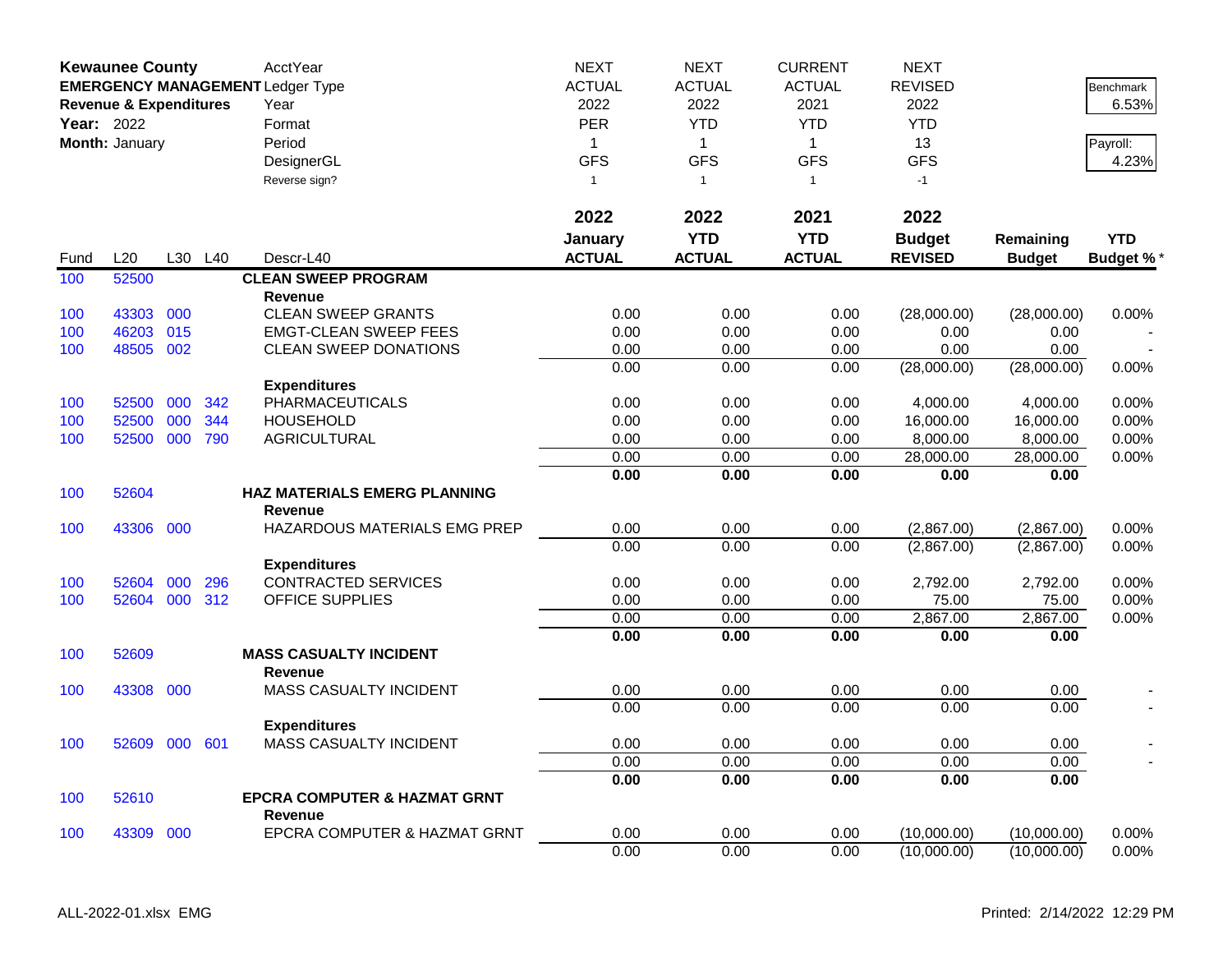|            | <b>Kewaunee County</b><br><b>EMERGENCY MANAGEMENT Ledger Type</b><br><b>Revenue &amp; Expenditures</b><br><b>Year: 2022</b><br>Month: January |     |            | AcctYear<br>Year<br>Format<br>Period<br>DesignerGL<br>Reverse sign?      | <b>NEXT</b><br><b>ACTUAL</b><br>2022<br><b>PER</b><br>1<br><b>GFS</b><br>1 | <b>NEXT</b><br><b>ACTUAL</b><br>2022<br><b>YTD</b><br>$\mathbf{1}$<br><b>GFS</b><br>$\overline{1}$ | <b>CURRENT</b><br><b>ACTUAL</b><br>2021<br><b>YTD</b><br>$\mathbf 1$<br><b>GFS</b><br>$\mathbf{1}$ | <b>NEXT</b><br><b>REVISED</b><br>2022<br><b>YTD</b><br>13<br><b>GFS</b><br>$-1$ |                      | <b>Benchmark</b><br>6.53%<br>Payroll:<br>4.23% |
|------------|-----------------------------------------------------------------------------------------------------------------------------------------------|-----|------------|--------------------------------------------------------------------------|----------------------------------------------------------------------------|----------------------------------------------------------------------------------------------------|----------------------------------------------------------------------------------------------------|---------------------------------------------------------------------------------|----------------------|------------------------------------------------|
|            |                                                                                                                                               |     |            |                                                                          | 2022<br>January                                                            | 2022<br><b>YTD</b>                                                                                 | 2021<br><b>YTD</b><br><b>ACTUAL</b>                                                                | 2022<br><b>Budget</b>                                                           | Remaining            | <b>YTD</b>                                     |
| Fund       | L20                                                                                                                                           |     | L30 L40    | Descr-L40                                                                | <b>ACTUAL</b>                                                              | <b>ACTUAL</b>                                                                                      |                                                                                                    | <b>REVISED</b>                                                                  | <b>Budget</b>        | <b>Budget %*</b>                               |
| 100<br>100 | 52610<br>52610 000                                                                                                                            | 000 | 601<br>813 | <b>Expenditures</b><br>EPCRA COMPUTER & HAZMAT GRNT<br><b>OUTLAY</b>     | 0.00<br>0.00                                                               | 0.00<br>0.00                                                                                       | 899.63<br>0.00                                                                                     | 4,000.00<br>6,000.00                                                            | 4,000.00<br>6,000.00 | 0.00%<br>0.00%                                 |
|            |                                                                                                                                               |     |            |                                                                          | 0.00                                                                       | 0.00                                                                                               | 899.63                                                                                             | 10,000.00                                                                       | 10,000.00            | 0.00%                                          |
| 100        | 52614                                                                                                                                         |     |            | <b>PRE-DISASTER MITIGATION</b><br><b>Revenue</b>                         | 0.00                                                                       | 0.00                                                                                               | 899.63                                                                                             | 0.00                                                                            | 0.00                 |                                                |
| 100        | 43316 000                                                                                                                                     |     |            | PRE-DISASTER MITIGATION                                                  | 0.00<br>0.00                                                               | 0.00<br>0.00                                                                                       | 0.00<br>0.00                                                                                       | 0.00<br>0.00                                                                    | 0.00<br>0.00         |                                                |
|            |                                                                                                                                               |     |            | <b>Expenditures</b>                                                      |                                                                            |                                                                                                    |                                                                                                    |                                                                                 |                      |                                                |
| 100        | 52614                                                                                                                                         | 000 | 296        | <b>CONTRACTED SERVICES</b>                                               | 0.00                                                                       | 0.00                                                                                               | 0.00                                                                                               | 0.00                                                                            | 0.00                 |                                                |
| 100        | 52614                                                                                                                                         | 000 | 312        | <b>OFFICE SUPPLIES</b>                                                   | 0.00                                                                       | 0.00                                                                                               | 0.00                                                                                               | 0.00                                                                            | 0.00                 |                                                |
| 100        | 52614                                                                                                                                         | 000 | 601        | PRE-DISASTER MITIGATION                                                  | 0.00                                                                       | 0.00                                                                                               | 0.00                                                                                               | 0.00                                                                            | 0.00                 |                                                |
|            |                                                                                                                                               |     |            |                                                                          | 0.00                                                                       | 0.00                                                                                               | 0.00                                                                                               | 0.00                                                                            | 0.00                 |                                                |
| 100        | 52617                                                                                                                                         |     |            | <b>INCIDENT COMMAND SYSTEM TRNG</b><br>Revenue                           | 0.00                                                                       | 0.00                                                                                               | 0.00                                                                                               | 0.00                                                                            | 0.00                 |                                                |
| 100        | 43317 000                                                                                                                                     |     |            | INCIDENT COMMAND SYSTEM TRNG                                             | 0.00                                                                       | 0.00                                                                                               | 0.00                                                                                               | 0.00                                                                            | 0.00                 |                                                |
|            |                                                                                                                                               |     |            |                                                                          | 0.00                                                                       | 0.00                                                                                               | 0.00                                                                                               | 0.00                                                                            | 0.00                 |                                                |
|            |                                                                                                                                               |     |            | <b>Expenditures</b>                                                      |                                                                            |                                                                                                    |                                                                                                    |                                                                                 |                      |                                                |
| 100        | 52617 000 601                                                                                                                                 |     |            | INCIDENT COMMAND SYSTEM TRNG                                             | 0.00                                                                       | 0.00                                                                                               | 0.00                                                                                               | 0.00                                                                            | 0.00                 |                                                |
|            |                                                                                                                                               |     |            |                                                                          | 0.00                                                                       | 0.00                                                                                               | 0.00                                                                                               | 0.00                                                                            | 0.00                 |                                                |
|            |                                                                                                                                               |     |            |                                                                          | 0.00                                                                       | 0.00                                                                                               | 0.00                                                                                               | 0.00                                                                            | 0.00                 |                                                |
|            |                                                                                                                                               |     |            | <b>GENERAL FUND</b>                                                      | 14,430.09                                                                  | 14,430.09                                                                                          | 19,437.93                                                                                          | 67,267.00                                                                       | 52,836.91            |                                                |
| 150<br>150 | 52624                                                                                                                                         |     |            | <b>MOBILE COMMAND POST FUND</b><br><b>MOBILE COMMAND POST</b><br>Revenue |                                                                            |                                                                                                    |                                                                                                    |                                                                                 |                      |                                                |
| 150        | 43326                                                                                                                                         | 000 |            | MOBILE COMMAND POST                                                      | 0.00                                                                       | 0.00                                                                                               | 0.00                                                                                               | 0.00                                                                            | 0.00                 |                                                |
| 150        | 49202 000                                                                                                                                     |     |            | <b>TRANSFER FROM FUND BALANCE</b>                                        | 0.00                                                                       | 0.00                                                                                               | 0.00                                                                                               | (77.00)                                                                         | (77.00)              | 0.00%                                          |
|            |                                                                                                                                               |     |            |                                                                          | 0.00                                                                       | 0.00                                                                                               | 0.00                                                                                               | (77.00)                                                                         | (77.00)              | 0.00%                                          |
| 150        | 52624 000 601                                                                                                                                 |     |            | <b>Expenditures</b><br>MOBILE COMMAND POST                               | 0.00                                                                       | 0.00                                                                                               | 0.00                                                                                               | 77.00                                                                           | 77.00                | 0.00%                                          |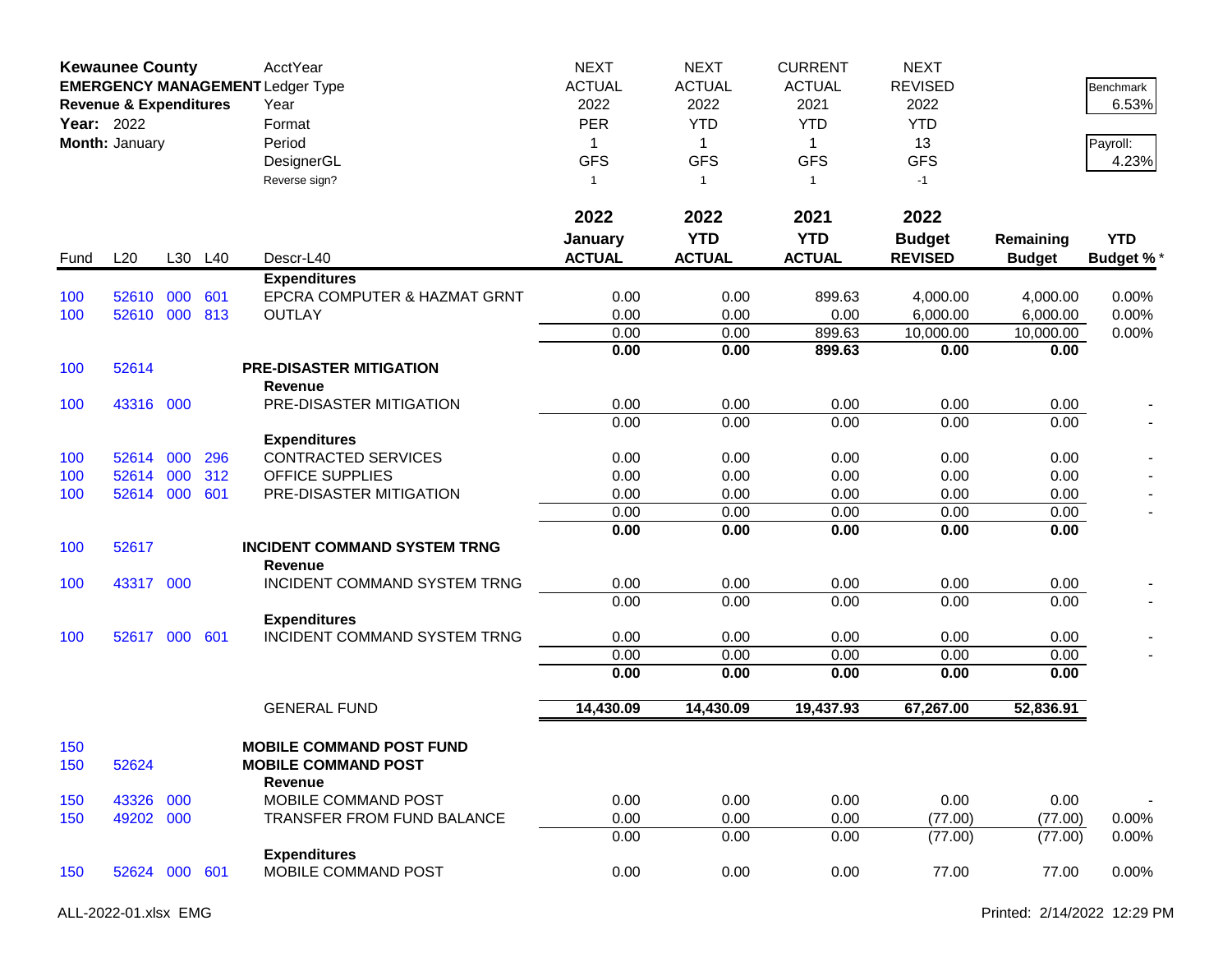|                   | <b>Kewaunee County</b><br><b>EMERGENCY MANAGEMENT Ledger Type</b> |     |         | AcctYear                                | <b>NEXT</b>   | <b>NEXT</b>    | <b>CURRENT</b> | <b>NEXT</b>    |                           |                  |
|-------------------|-------------------------------------------------------------------|-----|---------|-----------------------------------------|---------------|----------------|----------------|----------------|---------------------------|------------------|
|                   |                                                                   |     |         |                                         | <b>ACTUAL</b> | <b>ACTUAL</b>  | <b>ACTUAL</b>  | <b>REVISED</b> |                           | <b>Benchmark</b> |
|                   | <b>Revenue &amp; Expenditures</b>                                 |     |         | Year                                    | 2022          | 2022           | 2021           | 2022           |                           | 6.53%            |
| <b>Year: 2022</b> |                                                                   |     |         | Format                                  | <b>PER</b>    | <b>YTD</b>     | <b>YTD</b>     | <b>YTD</b>     |                           |                  |
|                   | Month: January                                                    |     |         | Period                                  |               | $\mathbf 1$    | $\mathbf 1$    | 13             |                           | Payroll:         |
|                   |                                                                   |     |         | DesignerGL                              | <b>GFS</b>    | <b>GFS</b>     | <b>GFS</b>     | <b>GFS</b>     |                           | 4.23%            |
|                   |                                                                   |     |         | Reverse sign?                           | 1             | $\overline{1}$ | $\overline{1}$ | $-1$           |                           |                  |
|                   |                                                                   |     |         |                                         | 2022          | 2022           | 2021           | 2022           |                           |                  |
|                   |                                                                   |     |         |                                         | January       | <b>YTD</b>     | <b>YTD</b>     | <b>Budget</b>  | Remaining                 | <b>YTD</b>       |
| Fund              | L20                                                               |     | L30 L40 | Descr-L40                               | <b>ACTUAL</b> | <b>ACTUAL</b>  | <b>ACTUAL</b>  | <b>REVISED</b> | <b>Budget</b>             | <b>Budget %*</b> |
|                   |                                                                   |     |         |                                         | 0.00          | 0.00           | 0.00           | 77.00          | 77.00                     | 0.00%            |
|                   |                                                                   |     |         |                                         | 0.00          | 0.00           | 0.00           | 0.00           | 0.00                      |                  |
| 160               |                                                                   |     |         | <b>NOAA RADIO FUND</b>                  |               |                |                |                |                           |                  |
| 160               | 52625                                                             |     |         | <b>NOAA RADIOS</b>                      |               |                |                |                |                           |                  |
|                   |                                                                   |     |         | <b>Revenue</b>                          |               |                |                |                |                           |                  |
| 160               | 43327                                                             | 000 |         | <b>NOAA RADIOS</b>                      | 0.00          | 0.00           | 0.00           | (500.00)       | (500.00)                  | 0.00%            |
| 160               | 49202                                                             | 000 |         | <b>TRANSFER FROM FUND BALANCE</b>       | 0.00          | 0.00           | 0.00           | 0.00           | 0.00                      |                  |
|                   |                                                                   |     |         |                                         | 0.00          | 0.00           | 0.00           | (500.00)       | (500.00)                  | 0.00%            |
|                   |                                                                   |     |         | <b>Expenditures</b>                     |               |                |                |                |                           |                  |
| 160               | 52625                                                             | 000 | 601     | <b>NOAA RADIOS</b>                      | 0.00          | 0.00           | 0.00           | 500.00         | 500.00                    | 0.00%            |
|                   |                                                                   |     |         |                                         | 0.00          | 0.00           | 0.00           | 500.00         | 500.00                    | 0.00%            |
|                   |                                                                   |     |         |                                         | 0.00          | 0.00           | 0.00           | 0.00           | 0.00                      |                  |
|                   |                                                                   |     |         |                                         | 14,430.09     | 14,430.09      | 19,437.93      | 67,267.00      | 52,836.91                 |                  |
|                   |                                                                   |     |         |                                         |               |                |                |                | 61,016 Indirect Cost 2022 |                  |
|                   |                                                                   |     |         | <b>FUND BALANCE - Beginning of year</b> |               |                |                |                | 72,130 Indirect Cost 2021 |                  |
| 150               |                                                                   |     |         | MOBILE COMMAND POST FUND                |               | (371.74)       |                |                | (371.74)                  |                  |
| 160               |                                                                   |     |         | <b>NOAA RADIO FUND</b>                  |               | (244.00)       |                |                | (244.00)                  |                  |
|                   |                                                                   |     |         | <b>INTEGRITY CHECK:</b>                 |               |                |                |                |                           |                  |
|                   |                                                                   |     |         | <b>Total Expenditures (report)</b>      | 14,430.09     | 14,430.09      | 19,437.93      | 267,690.00     |                           |                  |
|                   | [100,150,1] 52500.52 *                                            |     |         | <b>Total Dept expenditures(G/L)</b>     | 14,430.09     | 14,430.09      | 19,437.93      | 267,690.00     |                           |                  |
|                   |                                                                   |     |         |                                         | 0.00          | 0.00           | 0.00           | 0.00           |                           |                  |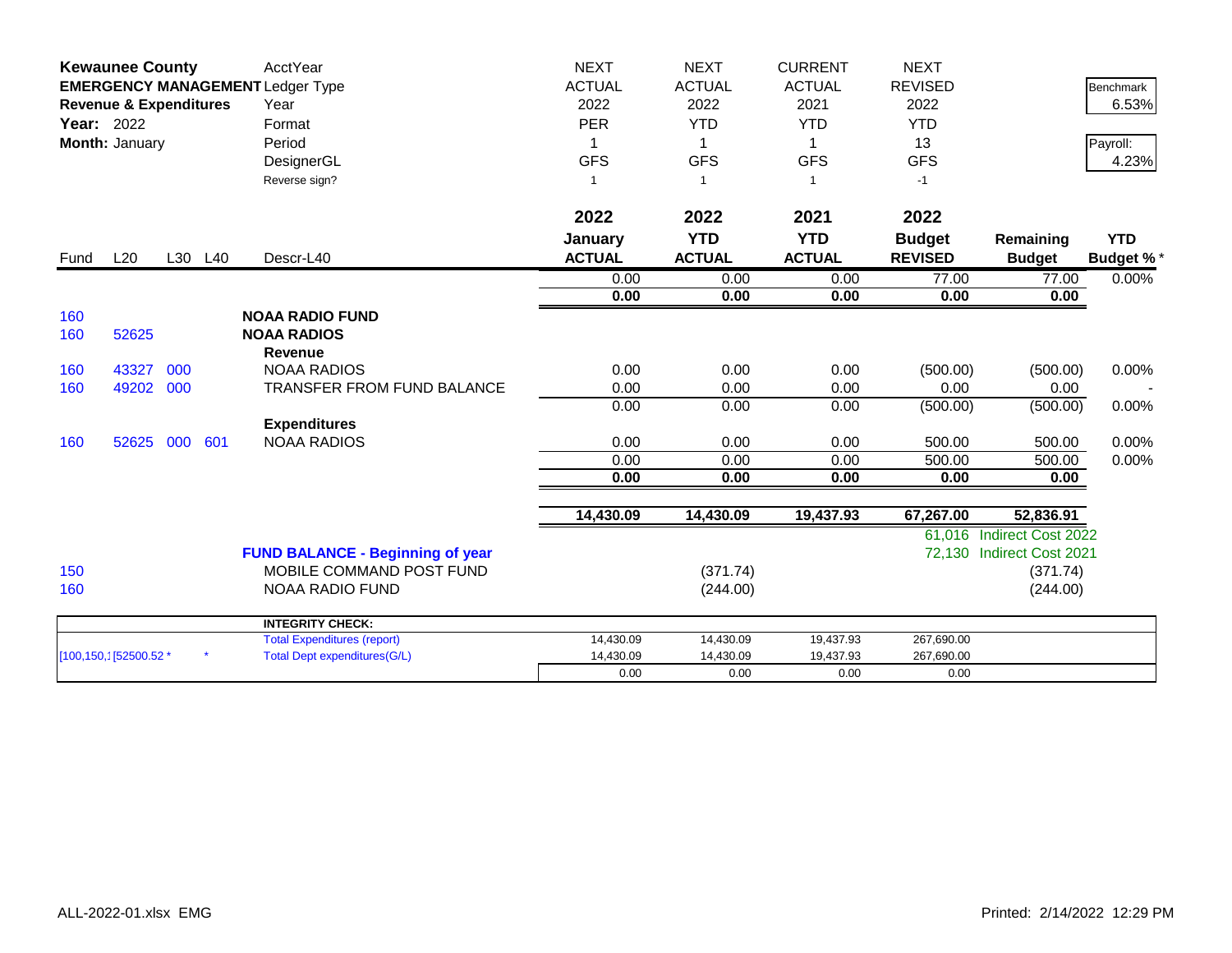|            | <b>Kewaunee County</b>            |     |         | AcctYear<br>FAMILY COURT COMMISSIOI Ledger Type | <b>NEXT</b><br><b>ACTUAL</b> | <b>NEXT</b><br><b>ACTUAL</b> | <b>CURRENT</b><br><b>ACTUAL</b> | <b>NEXT</b><br><b>REVISED</b> |               | Benchmark        |
|------------|-----------------------------------|-----|---------|-------------------------------------------------|------------------------------|------------------------------|---------------------------------|-------------------------------|---------------|------------------|
|            | <b>Revenue &amp; Expenditures</b> |     |         | Year                                            | 2022                         | 2022                         | 2021                            | 2022                          |               | 6.53%            |
| Year: 2022 |                                   |     |         | Format                                          | PER                          | <b>YTD</b><br>$\mathbf{1}$   | <b>YTD</b>                      | <b>YTD</b>                    |               |                  |
|            | Month: January                    |     |         | Period                                          | 1                            |                              | $\mathbf{1}$                    | 13                            |               | Payroll:         |
|            |                                   |     |         | DesignerGL                                      | <b>GFS</b>                   | <b>GFS</b>                   | <b>GFS</b>                      | <b>GFS</b>                    |               | 4.23%            |
|            |                                   |     |         | Reverse sign?                                   | $\overline{1}$               | $\overline{1}$               | $\mathbf{1}$                    | $-1$                          |               |                  |
|            |                                   |     |         |                                                 | 2022                         | 2022                         | 2021                            | 2022                          |               |                  |
|            |                                   |     |         |                                                 | January                      | <b>YTD</b>                   | <b>YTD</b>                      | <b>Budget</b>                 | Remaining     | <b>YTD</b>       |
| Fund       | L20                               |     | L30 L40 | Descr-L40                                       | <b>ACTUAL</b>                | <b>ACTUAL</b>                | <b>ACTUAL</b>                   | <b>REVISED</b>                | <b>Budget</b> | <b>Budget %*</b> |
| 100        |                                   |     |         | <b>GENERAL FUND</b>                             |                              |                              |                                 |                               |               |                  |
| 100        | 51202                             |     |         | <b>FAMILY COURT COMMISSIONER</b><br>Revenue     |                              |                              |                                 |                               |               |                  |
| 100        | 43249                             | 110 |         | <b>COVID GRANTS-FCT</b>                         | 0.00                         | 0.00                         | 0.00                            | 0.00                          | 0.00          |                  |
| 100        | 46142 000                         |     |         | <b>FAMILY SERVICES FEES</b>                     | (60.00)                      | (60.00)                      | (120.00)                        | (5,000.00)                    | (4,940.00)    | 1.20%            |
|            |                                   |     |         |                                                 | (60.00)                      | (60.00)                      | (120.00)                        | (5,000.00)                    | (4,940.00)    |                  |
|            |                                   |     |         | <b>Expenditures</b>                             |                              |                              |                                 |                               |               |                  |
| 100        | 51202                             |     | 000 111 | <b>SALARIES</b>                                 | 3,087.20                     | 3,087.20                     | 2,984.80                        | 40,137.00                     | 37,049.80     | 7.69%            |
| 100        | 51202                             | 000 | 151     | <b>SOCIAL SECURITY</b>                          | 236.16                       | 236.16                       | 228.34                          | 3,070.00                      | 2,833.84      | 7.69%            |
| 100        | 51202                             | 000 | 152     | <b>RETIREMENT</b>                               | 0.00                         | 0.00                         | 201.48                          | 0.00                          | 0.00          |                  |
| 100        | 51202                             | 000 | 153     | <b>WORKMEN'S COMPENSATION</b>                   | 5.68                         | 5.68                         | 5.62                            | 75.00                         | 69.32         | 7.57%            |
| 100        | 51202                             | 000 | 154     | <b>HEALTH INSURANCE</b>                         | 0.00                         | 0.00                         | 0.00                            | 0.00                          | 0.00          |                  |
| 100        | 51202                             | 000 | 155     | <b>DENTAL INSURANCE</b>                         | 0.00                         | 0.00                         | 0.00                            | 0.00                          | 0.00          |                  |
| 100        | 51202 000                         |     | 212     | <b>MEDIATION FEES</b>                           | 0.00                         | 0.00                         | 0.00                            | 5,000.00                      | 5,000.00      | 0.00%            |
| 100        | 51202                             | 000 | 225     | <b>TELEPHONE</b>                                | 0.00                         | 0.00                         | 0.00                            | 0.00                          | 0.00          |                  |
| 100        | 51202                             | 000 | 255     | PAPER SERVICE                                   | 0.00                         | 0.00                         | 0.00                            | 0.00                          | 0.00          |                  |
| 100        | 51202                             | 000 | 296     | <b>CONTRACTED SERVICES</b>                      | 1,615.50                     | 1,615.50                     | 1,615.50                        | 19,386.00                     | 17,770.50     | 8.33%            |
| 100        | 51202                             | 000 | 310     | <b>LUMP SUM OFFICE</b>                          | 497.83                       | 497.83                       | 497.83                          | 5,974.00                      | 5,476.17      | 8.33%            |
| 100        | 51202                             | 000 | 312     | <b>OFFICE SUPPLIES</b>                          | 83.33                        | 83.33                        | 83.33                           | 1,000.00                      | 916.67        | 8.33%            |
| 100        | 51202                             | 000 | 324     | <b>MEMBERSHIP DUES</b>                          | 0.00                         | 0.00                         | 0.00                            | 200.00                        | 200.00        | 0.00%            |
| 100        | 51202                             | 000 | 332     | <b>TRAVEL EXPENSES</b>                          | 0.00                         | 0.00                         | 0.00                            | 750.00                        | 750.00        | 0.00%            |
| 100        | 51202 000                         |     | 813     | <b>OUTLAY</b>                                   | 0.00                         | 0.00                         | 0.00                            | 0.00                          | 0.00          |                  |
|            |                                   |     |         |                                                 | 5,525.70                     | 5,525.70                     | 5,616.90                        | 75,592.00                     | 70,066.30     | 7.31%            |
|            |                                   |     |         |                                                 | 5,465.70                     | 5,465.70                     | 5,496.90                        | 70,592.00                     | 65,126.30     |                  |
|            |                                   |     |         | <b>INTEGRITY CHECK:</b>                         |                              |                              |                                 |                               |               |                  |
|            |                                   |     |         | <b>Total Expenditures (report)</b>              | 5,525.70                     | 5,525.70                     | 5,616.90                        | 75,592.00                     |               |                  |
|            | [100,260] [51202,51 *             |     |         | <b>Total Dept expenditures (G/L)</b>            | 5,525.70                     | 5,525.70                     | 5,616.90                        | 75,592.00                     |               |                  |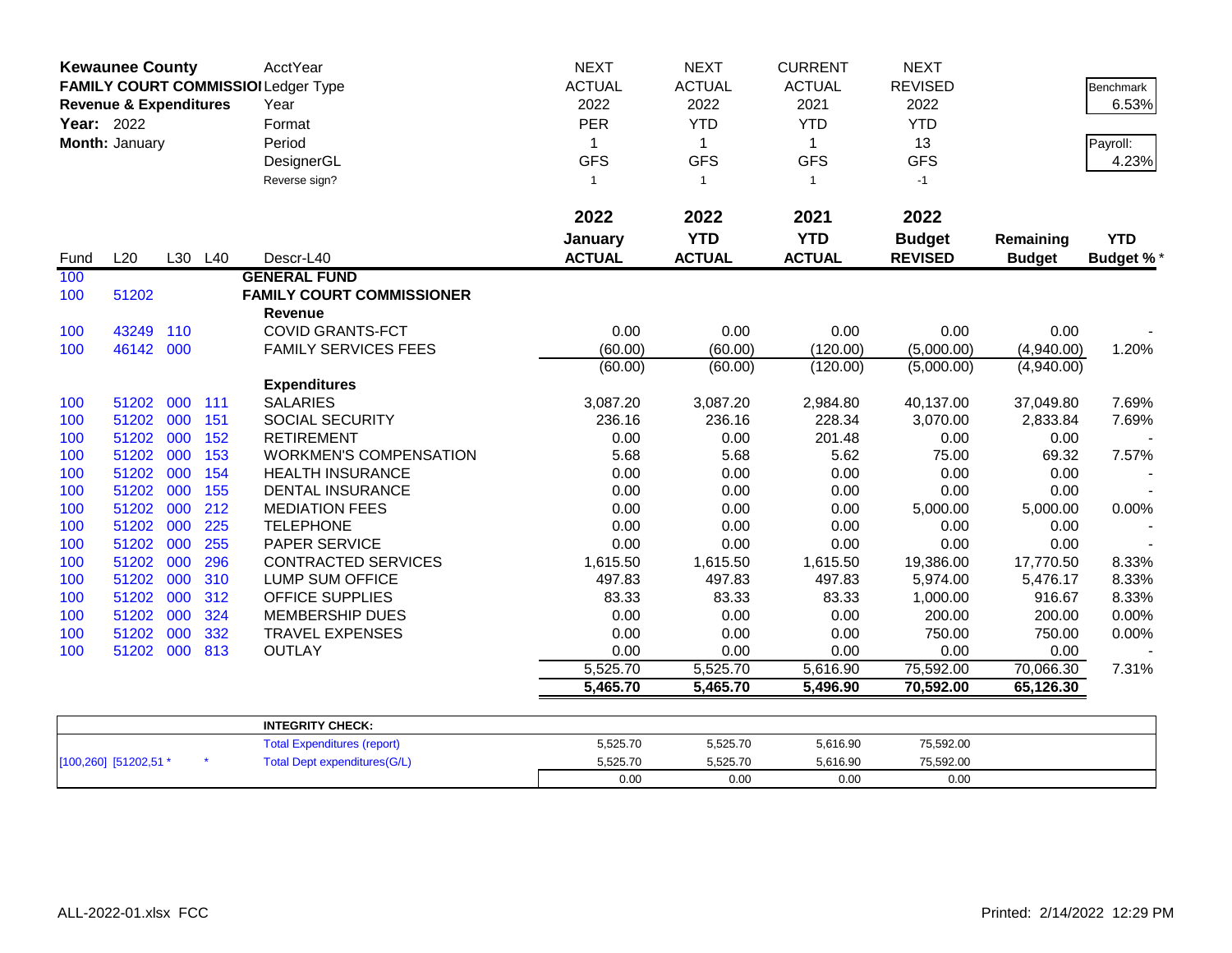| <b>Kewaunee County</b><br><b>FINANCE DEPARTMENT</b><br><b>Revenue &amp; Expenditures</b><br>Year: 2022 |                |     |     | AcctYear<br>Ledger Type<br>Year  | <b>NEXT</b><br><b>ACTUAL</b><br>2022 | <b>NEXT</b><br><b>ACTUAL</b><br>2022 | <b>CURRENT</b><br><b>ACTUAL</b><br>2021 | <b>NEXT</b><br><b>REVISED</b><br>2022 |               | Benchmark<br>6.53% |
|--------------------------------------------------------------------------------------------------------|----------------|-----|-----|----------------------------------|--------------------------------------|--------------------------------------|-----------------------------------------|---------------------------------------|---------------|--------------------|
|                                                                                                        |                |     |     | Format                           | <b>PER</b>                           | <b>YTD</b>                           | <b>YTD</b>                              | <b>YTD</b>                            |               |                    |
|                                                                                                        | Month: January |     |     | Period                           | 1                                    | $\mathbf{1}$                         | $\mathbf{1}$                            | 13                                    |               | Payroll:           |
|                                                                                                        |                |     |     | DesignerGL                       | <b>GFS</b>                           | <b>GFS</b>                           | <b>GFS</b>                              | <b>GFS</b>                            |               | 4.23%              |
|                                                                                                        |                |     |     | Reverse sign?                    | $\mathbf{1}$                         | $\overline{1}$                       | $\mathbf{1}$                            | $-1$                                  |               |                    |
|                                                                                                        |                |     |     |                                  | 2022                                 | 2022                                 | 2021                                    | 2022                                  |               |                    |
|                                                                                                        |                |     |     |                                  | January                              | <b>YTD</b>                           | <b>YTD</b>                              | <b>Budget</b>                         | Remaining     | <b>YTD</b>         |
| Fund                                                                                                   | L20            | L30 | L40 | Descr-L40                        | <b>ACTUAL</b>                        | <b>ACTUAL</b>                        | <b>ACTUAL</b>                           | <b>REVISED</b>                        | <b>Budget</b> | <b>Budget %*</b>   |
| 100                                                                                                    |                |     |     | <b>GENERAL FUND</b>              |                                      |                                      |                                         |                                       |               |                    |
| 100                                                                                                    | 51511          |     |     | <b>FINANCE DEPARTMENT</b>        |                                      |                                      |                                         |                                       |               |                    |
|                                                                                                        |                |     |     | <b>Revenue</b>                   |                                      |                                      |                                         |                                       |               |                    |
| 100                                                                                                    | 43249          | 120 |     | <b>COVID GRANTS-FIN</b>          | 0.00                                 | 0.00                                 | 0.00                                    | 0.00                                  | 0.00          |                    |
| 100                                                                                                    | 46850 511      |     |     | <b>FIN-CHARGE FOR SERVICE</b>    | 0.00                                 | 0.00                                 | 0.00                                    | 0.00                                  | 0.00          |                    |
|                                                                                                        |                |     |     |                                  | 0.00                                 | 0.00                                 | 0.00                                    | 0.00                                  | 0.00          |                    |
|                                                                                                        |                |     |     | <b>Expenditures</b>              |                                      |                                      |                                         |                                       |               |                    |
| 100                                                                                                    | 51511          | 000 | 111 | <b>SALARIES</b>                  | 7,470.40                             | 7,470.40                             | 7,259.20                                | 97,126.00                             | 89,655.60     | 7.69%              |
| 100                                                                                                    | 51511          | 000 | 121 | WAGES-REGULAR                    | 3,652.00                             | 3,652.00                             | 4,614.70                                | 94,943.00                             | 91,291.00     | 3.85%              |
| 100                                                                                                    | 51511          | 000 | 122 | WAGES-OVERTIME                   | 0.00                                 | 0.00                                 | 0.00                                    | 0.00                                  | 0.00          |                    |
| 100                                                                                                    | 51511          | 000 | 151 | SOCIAL SECURITY                  | 736.64                               | 736.64                               | 794.15                                  | 14,693.00                             | 13,956.36     | 5.01%              |
| 100                                                                                                    | 51511          | 000 | 152 | <b>RETIREMENT</b>                | 722.97                               | 722.97                               | 801.49                                  | 12,484.00                             | 11,761.03     | 5.79%              |
| 100                                                                                                    | 51511          | 000 | 153 | <b>WORKMEN'S COMPENSATION</b>    | 20.49                                | 20.49                                | 22.44                                   | 361.00                                | 340.51        | 5.68%              |
| 100                                                                                                    | 51511          | 000 | 154 | <b>HEALTH INSURANCE</b>          | 6,971.82                             | 6,971.82                             | 6,207.60                                | 83,661.00                             | 76,689.18     | 8.33%              |
| 100                                                                                                    | 51511          | 000 | 155 | <b>DENTAL INSURANCE</b>          | 203.46                               | 203.46                               | 193.74                                  | 2,441.00                              | 2,237.54      | 8.34%              |
| 100                                                                                                    | 51511          | 000 | 156 | HEALTH REIMBURSEMENT ACCOUNT     | 0.00                                 | 0.00                                 | 0.00                                    | 0.00                                  | 0.00          |                    |
| 100                                                                                                    | 51511          | 000 | 213 | <b>ACCOUNTING &amp; AUDITING</b> | 0.00                                 | 0.00                                 | 0.00                                    | 25,860.00                             | 25,860.00     | 0.00%              |
| 100                                                                                                    | 51511          | 000 | 219 | OTHER PROFESSIONAL SERVICES      | 0.00                                 | 0.00                                 | 0.00                                    | 9,100.00                              | 9,100.00      | 0.00%              |
| 100                                                                                                    | 51511          | 000 | 225 | <b>TELEPHONE</b>                 | 31.43                                | 31.43                                | 0.00                                    | 465.00                                | 433.57        | 6.76%              |
| 100                                                                                                    | 51511          | 000 | 249 | MAINTENANCE AGREEMENTS           | 1,085.91                             | 1,085.91                             | 0.00                                    | 24,262.00                             | 23,176.09     | 4.48%              |
| 100                                                                                                    | 51511          | 000 | 296 | <b>CONTRACTED SERVICES</b>       | 0.00                                 | 0.00                                 | 0.00                                    | 0.00                                  | 0.00          |                    |
| 100                                                                                                    | 51511          | 000 | 311 | <b>POSTAGE</b>                   | 0.00                                 | 0.00                                 | 0.00                                    | 990.00                                | 990.00        | 0.00%              |
| 100                                                                                                    | 51511          | 000 | 312 | <b>OFFICE SUPPLIES</b>           | 56.00                                | 56.00                                | 187.08                                  | 2,622.00                              | 2,566.00      | 2.14%              |
| 100                                                                                                    | 51511          | 000 | 322 | <b>SUBSCRIPTIONS</b>             | 0.00                                 | 0.00                                 | 0.00                                    | 0.00                                  | 0.00          |                    |
| 100                                                                                                    | 51511          | 000 | 324 | <b>MEMBERSHIP DUES</b>           | 0.00                                 | 0.00                                 | 0.00                                    | 250.00                                | 250.00        | 0.00%              |
| 100                                                                                                    | 51511          | 000 | 332 | <b>TRAVEL EXPENSES</b>           | 0.00                                 | 0.00                                 | 0.00                                    | 1,565.00                              | 1,565.00      | 0.00%              |
| 100                                                                                                    | 51511          | 000 | 813 | <b>OUTLAY</b>                    | 0.00                                 | 0.00                                 | 0.00                                    | 0.00                                  | 0.00          |                    |
|                                                                                                        |                |     |     |                                  | 20,951.12                            | 20,951.12                            | 20,080.40                               | 370,823.00                            | 349,871.88    | 5.65%              |
|                                                                                                        |                |     |     |                                  | 20,951.12                            | 20,951.12                            | 20,080.40                               | 370,823.00                            | 349,871.88    |                    |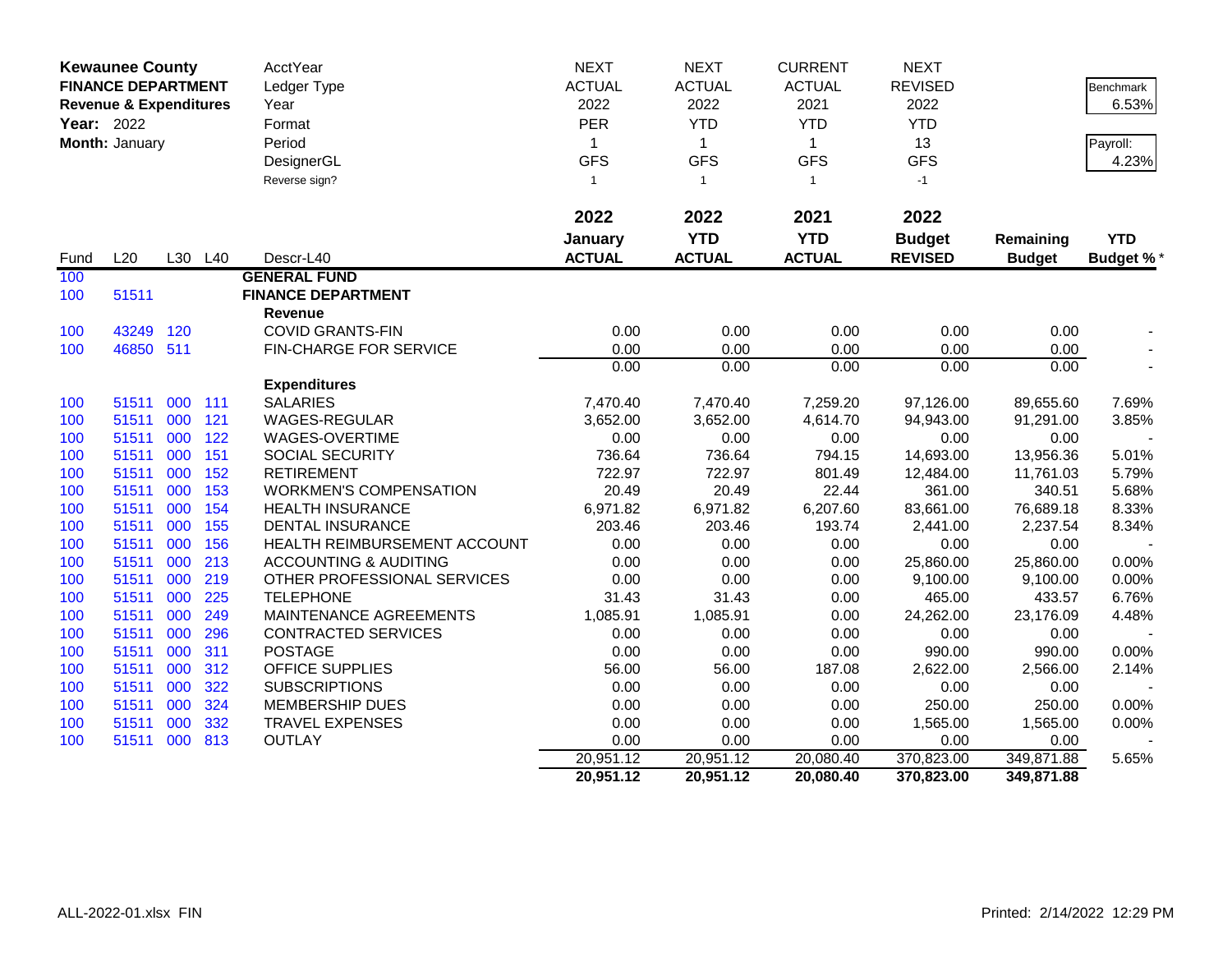| <b>Kewaunee County</b> |                                   |     | AcctYear | <b>NEXT</b>                         | <b>NEXT</b>   | <b>CURRENT</b> | <b>NEXT</b>   |                |               |                  |
|------------------------|-----------------------------------|-----|----------|-------------------------------------|---------------|----------------|---------------|----------------|---------------|------------------|
|                        | <b>FINANCE DEPARTMENT</b>         |     |          | Ledger Type                         | <b>ACTUAL</b> | <b>ACTUAL</b>  | <b>ACTUAL</b> | <b>REVISED</b> |               | Benchmark        |
|                        | <b>Revenue &amp; Expenditures</b> |     |          | Year                                | 2022          | 2022           | 2021          | 2022           |               | 6.53%            |
|                        | <b>Year: 2022</b>                 |     |          | Format                              | <b>PER</b>    | <b>YTD</b>     | <b>YTD</b>    | <b>YTD</b>     |               |                  |
|                        | Month: January                    |     |          | Period                              |               |                |               | 13             |               | Payroll:         |
|                        |                                   |     |          | DesignerGL                          | <b>GFS</b>    | <b>GFS</b>     | <b>GFS</b>    | <b>GFS</b>     |               | 4.23%            |
|                        |                                   |     |          | Reverse sign?                       |               |                |               | $-1$           |               |                  |
|                        |                                   |     |          |                                     | 2022          | 2022           | 2021          | 2022           |               |                  |
|                        |                                   |     |          |                                     | January       | <b>YTD</b>     | <b>YTD</b>    | <b>Budget</b>  | Remaining     | <b>YTD</b>       |
| Fund                   | L20                               |     | L30 L40  | Descr-L40                           | <b>ACTUAL</b> | <b>ACTUAL</b>  | <b>ACTUAL</b> | <b>REVISED</b> | <b>Budget</b> | <b>Budget %*</b> |
| 100                    | 51510                             |     |          | <b>SPECIAL AUDITING/ACCOUNTING</b>  |               |                |               |                |               |                  |
|                        |                                   |     |          | <b>Expenditures</b>                 |               |                |               |                |               |                  |
| 100                    | 51510 000                         |     | 213      | ACCOUNTING & AUDITING               |               |                | 0.00          |                |               |                  |
| 100                    | 51510                             | 000 | 219      | OTHER PROFESSIONAL SERVICES         |               |                | 0.00          |                |               |                  |
|                        |                                   |     |          |                                     | 0.00          | 0.00           | 0.00          | 0.00           | 0.00          |                  |
|                        |                                   |     |          |                                     | 0.00          | 0.00           | 0.00          | 0.00           | 0.00          |                  |
|                        |                                   |     |          |                                     | 20,951.12     | 20,951.12      | 20,080.40     | 370,823.00     | 349,871.88    |                  |
|                        |                                   |     |          | <b>INTEGRITY CHECK:</b>             |               |                |               |                |               |                  |
|                        |                                   |     |          | <b>Total Expenditures (report)</b>  | 20,951.12     | 20,951.12      | 20,080.40     | 370,823.00     |               |                  |
| 100                    | [51510.51 *                       |     |          | <b>Total Dept expenditures(G/L)</b> | 20,951.12     | 20,951.12      | 20,080.40     | 370,823.00     |               |                  |
|                        |                                   |     |          |                                     | 0.00          | 0.00           | 0.00          | 0.00           |               |                  |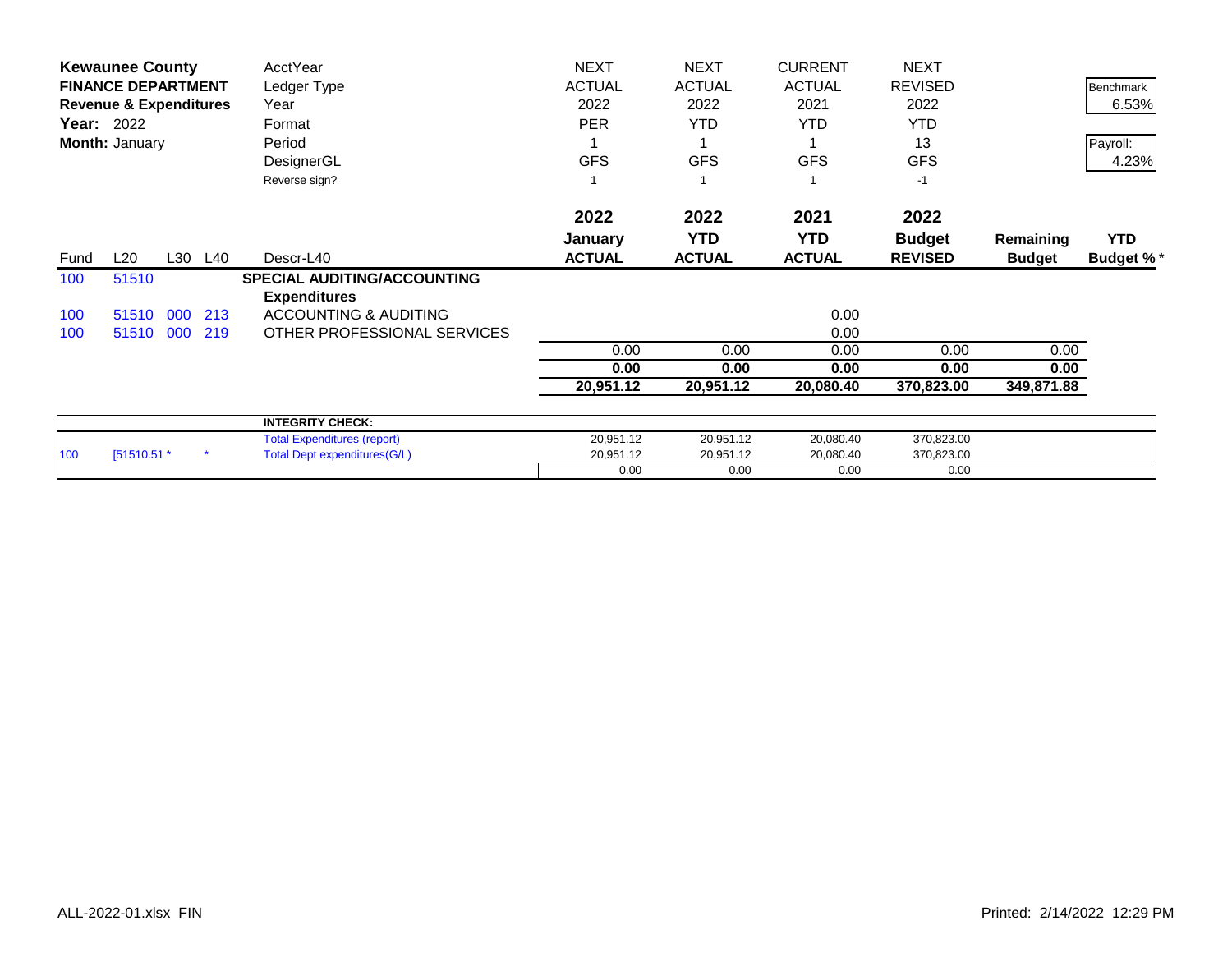| <b>Kewaunee County</b><br><b>NON-DEPARTMENT</b><br><b>Revenue &amp; Expenditures</b> |                |     | AcctYear<br>Ledger Type | <b>NEXT</b><br><b>ACTUAL</b>           | <b>NEXT</b><br><b>ACTUAL</b> | <b>CURRENT</b><br><b>ACTUAL</b><br>2021 | <b>NEXT</b><br><b>REVISED</b> |                  | Benchmark      |                 |
|--------------------------------------------------------------------------------------|----------------|-----|-------------------------|----------------------------------------|------------------------------|-----------------------------------------|-------------------------------|------------------|----------------|-----------------|
|                                                                                      |                |     |                         | Year                                   | 2022                         | 2022                                    |                               | 2022             |                | 6.53%           |
|                                                                                      | Year: 2022     |     |                         | Format                                 | PER                          | <b>YTD</b>                              | <b>YTD</b>                    | <b>YTD</b>       |                |                 |
|                                                                                      | Month: January |     |                         | Period                                 | $\mathbf{1}$                 | $\mathbf{1}$                            | $\mathbf 1$                   | 13               |                | Payroll:        |
|                                                                                      |                |     |                         | DesignerGL                             | <b>GFS</b>                   | <b>GFS</b>                              | <b>GFS</b>                    | <b>GFS</b>       |                | 4.23%           |
|                                                                                      |                |     |                         | Reverse sign?                          | $\mathbf{1}$                 | $\mathbf{1}$                            | $\mathbf{1}$                  | $-1$             |                |                 |
|                                                                                      |                |     |                         |                                        | 2022                         | 2022                                    | 2021                          | 2022             |                |                 |
|                                                                                      |                |     |                         |                                        | January                      | <b>YTD</b>                              | <b>YTD</b>                    | <b>Budget</b>    | Remaining      | <b>YTD</b>      |
| Fund                                                                                 | L20            |     | L30 L40                 | Descr-L40                              | <b>ACTUAL</b>                | <b>ACTUAL</b>                           | <b>ACTUAL</b>                 | <b>REVISED</b>   | <b>Budget</b>  | <b>Budget %</b> |
| 100                                                                                  |                |     |                         | <b>GENERAL FUND</b>                    |                              |                                         |                               |                  |                |                 |
| 100                                                                                  |                |     |                         | <b>NON-DEPARTMENT</b>                  |                              |                                         |                               |                  |                |                 |
|                                                                                      |                |     |                         | <b>Revenue</b>                         |                              |                                         |                               |                  |                |                 |
| 100                                                                                  | 41100 000      |     |                         | <b>GENERAL PROPERTY TAXES</b>          | (7, 119, 911.00)             | (7, 119, 911.00)                        | (6,635,463.00)                | (7, 119, 911.00) | 0.00           | 100.00%         |
| 100                                                                                  | 41180          | 000 |                         | <b>OMITTED PROPERTY TAX</b>            | 0.00                         | 0.00                                    | 0.00                          | 0.00             | 0.00           |                 |
| 100                                                                                  | 41300          | 000 |                         | <b>SALES TAX REVENUE</b>               | 0.00                         | 0.00                                    | 0.00                          | (1,200,000.00)   | (1,200,000.00) | 0.00%           |
| 100                                                                                  | 43410          | 000 |                         | <b>STATE SHARED TAXES</b>              | 0.00                         | 0.00                                    | 0.00                          | (644,061.00)     | (644,061.00)   | 0.00%           |
| 100                                                                                  | 43420          | 000 |                         | EXEMPT COMPUTER STATE AID              | 0.00                         | 0.00                                    | 0.00                          | (12,322.00)      | (12, 322.00)   | 0.00%           |
| 100                                                                                  | 43425          | 000 |                         | STATE PERSONAL PROPERTY AID            | 0.00                         | 0.00                                    | 0.00                          | (67, 638.00)     | (67, 638.00)   | 0.00%           |
| 100                                                                                  | 43430          | 000 |                         | <b>UTILITY TAX</b>                     | 0.00                         | 0.00                                    | 0.00                          | (229, 129.00)    | (229, 129.00)  | 0.00%           |
| 100                                                                                  | 43660          | 000 |                         | DNR PAYMENT IN LIEU OF TAXES           | (626.13)                     | (626.13)                                | 0.00                          | (28,000.00)      | (27, 373.87)   | 2.24%           |
| 100                                                                                  | 48110          | 000 |                         | <b>CREDIT CARD REBATE</b>              | 0.00                         | 0.00                                    | 0.00                          | (5,525.00)       | (5,525.00)     | 0.00%           |
| 100                                                                                  | 48204          | 000 |                         | <b>RENT-COUNTY PROPERTY</b>            | 0.00                         | 0.00                                    | 0.00                          | (24,000.00)      | (24,000.00)    | 0.00%           |
| 100                                                                                  | 48301          | 000 |                         | SALE OF COUNTY PROPERTY                | 0.00                         | 0.00                                    | (144.08)                      | (2,000.00)       | (2,000.00)     | 0.00%           |
| 100                                                                                  | 48302          | 000 |                         | SALE OF MAPS & PLATS                   | (25.04)                      | (25.04)                                 | (5.12)                        | (1,000.00)       | (974.96)       | 2.50%           |
| 100                                                                                  | 48304          | 000 |                         | SALE OF DISCOUNTED TICKETS             | 0.00                         | 0.00                                    | 0.00                          | 0.00             | 0.00           |                 |
| 100                                                                                  | 48400          | 000 |                         | MISCELLANEOUS REVENUE                  | 0.00                         | 0.00                                    | 0.00                          | (500.00)         | (500.00)       | 0.00%           |
| 100                                                                                  | 49200          | 000 |                         | <b>TRANSFER FROM OTHER FUNDS</b>       | 0.00                         | 0.00                                    | 0.00                          | (40,000.00)      | (40,000.00)    | 0.00%           |
| 100                                                                                  | 49202 000      |     |                         | TRANSFER FROM FUND BALANCE             | 0.00                         | 0.00                                    | 0.00                          | (190,000.00)     | (190,000.00)   | 0.00%           |
|                                                                                      |                |     |                         |                                        | (7, 120, 562.17)             | (7, 120, 562.17)                        | (6,635,612.20)                | (9,564,086.00)   | (2,443,523.83) | 74.45%          |
|                                                                                      |                |     |                         | <b>Expenditures</b>                    |                              |                                         |                               |                  |                |                 |
| 100                                                                                  | 51540          | 000 | 601                     | CONTINGENCY (ANNUAL)                   | 0.00                         | 0.00                                    | 0.00                          | 100,000.00       | 100,000.00     | 0.00%           |
| 100                                                                                  | 51910 000      |     | 601                     | <b>ILLEGAL TAXES &amp; TAX REFUNDS</b> | 0.00                         | 0.00                                    | 0.00                          | 485,468.00       | 485,468.00     | 0.00%           |
| 100                                                                                  | 51990          | 000 | 813                     | OUTLAY, NON-DEPT                       | 0.00                         | 0.00                                    | 0.00                          | 0.00             | 0.00           |                 |
| 100                                                                                  | 54200          | 000 | 601                     | VIOLENCE INTERVENTION PROJ             | 0.00                         | 0.00                                    | 0.00                          | 26,000.00        | 26,000.00      | 0.00%           |
| 100                                                                                  | 55113          | 000 | 601                     | KEW CO ECONOMIC DEVELOPMENT            | 40,000.00                    | 40,000.00                               | 40,000.00                     | 40,000.00        | 0.00           | 100.00%         |
| 100                                                                                  | 59200          | 000 | 601                     | TRANSFER TO OTHER FUNDS                | 0.00                         | 0.00                                    | 0.00                          | 11,982.00        | 11,982.00      | 0.00%           |
| 100                                                                                  | 59202 000      |     | 601                     | TRANSFER TO FUND BALANCE               | 0.00                         | 0.00                                    | 0.00                          | 19,823.00        | 19,823.00      | 0.00%           |
|                                                                                      |                |     |                         |                                        | 40,000.00                    | 40,000.00                               | 40,000.00                     | 683,273.00       | 643,273.00     | 5.85%           |
|                                                                                      |                |     |                         |                                        | (7,080,562.17)               | (7,080,562.17)                          | (6,595,612.20)                | (8,880,813.00)   | (1,800,250.83) |                 |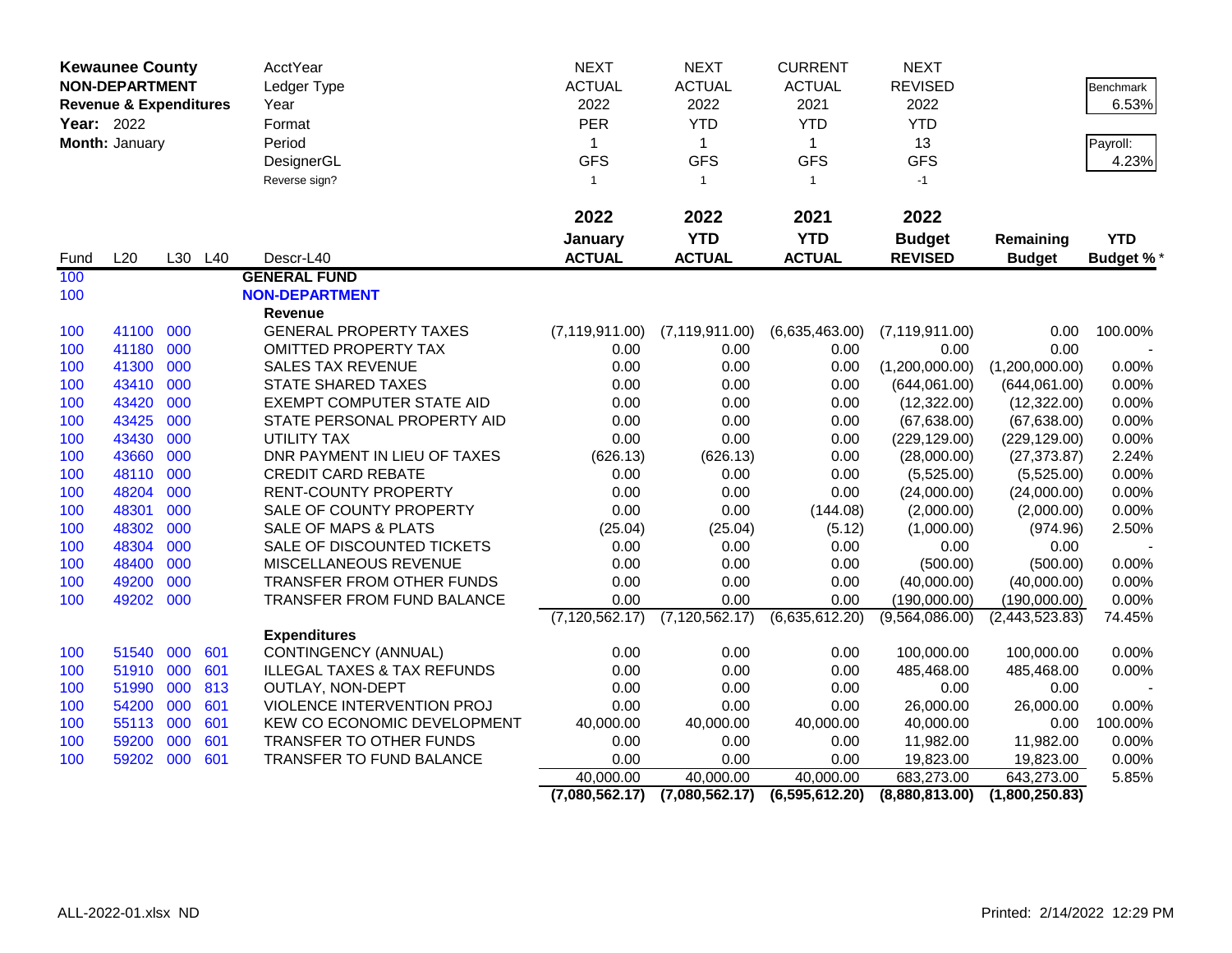| <b>Kewaunee County</b><br><b>NON-DEPARTMENT</b><br><b>Revenue &amp; Expenditures</b><br>Year: 2022<br>Month: January |           |     |         | <b>AcctYear</b><br>Ledger Type<br>Year<br>Format<br>Period<br>DesignerGL<br>Reverse sign? | <b>NEXT</b><br><b>ACTUAL</b><br>2022<br><b>PER</b><br>1<br><b>GFS</b><br>$\mathbf{1}$ | <b>NEXT</b><br><b>ACTUAL</b><br>2022<br><b>YTD</b><br>$\mathbf{1}$<br><b>GFS</b><br>$\overline{1}$ | <b>CURRENT</b><br><b>ACTUAL</b><br>2021<br><b>YTD</b><br>$\mathbf{1}$<br><b>GFS</b><br>$\mathbf{1}$ | <b>NEXT</b><br><b>REVISED</b><br>2022<br><b>YTD</b><br>13<br><b>GFS</b><br>$-1$ |                      | <b>Benchmark</b><br>6.53%<br>Payroll:<br>4.23% |
|----------------------------------------------------------------------------------------------------------------------|-----------|-----|---------|-------------------------------------------------------------------------------------------|---------------------------------------------------------------------------------------|----------------------------------------------------------------------------------------------------|-----------------------------------------------------------------------------------------------------|---------------------------------------------------------------------------------|----------------------|------------------------------------------------|
|                                                                                                                      |           |     |         |                                                                                           | 2022                                                                                  | 2022                                                                                               | 2021                                                                                                | 2022                                                                            |                      |                                                |
|                                                                                                                      |           |     |         |                                                                                           | January                                                                               | <b>YTD</b>                                                                                         | <b>YTD</b>                                                                                          | <b>Budget</b>                                                                   | Remaining            | <b>YTD</b>                                     |
| Fund                                                                                                                 | L20       |     | L30 L40 | Descr-L40                                                                                 | <b>ACTUAL</b>                                                                         | <b>ACTUAL</b>                                                                                      | <b>ACTUAL</b>                                                                                       | <b>REVISED</b>                                                                  | <b>Budget</b>        | <b>Budget %*</b>                               |
| 100                                                                                                                  | 55110     |     |         | <b>COUNTY LIBRARY BOARD</b>                                                               |                                                                                       |                                                                                                    |                                                                                                     |                                                                                 |                      |                                                |
|                                                                                                                      |           |     |         | <b>Revenue</b>                                                                            |                                                                                       |                                                                                                    |                                                                                                     |                                                                                 |                      |                                                |
| 100                                                                                                                  | 43571     | 000 |         | <b>LIBRARY STATE AID</b>                                                                  | 0.00                                                                                  | 0.00<br>0.00                                                                                       | 0.00                                                                                                | 0.00<br>0.00                                                                    | 0.00<br>0.00         |                                                |
|                                                                                                                      |           |     |         | <b>Expenditures</b>                                                                       | 0.00                                                                                  |                                                                                                    | 0.00                                                                                                |                                                                                 |                      |                                                |
| 100                                                                                                                  | 55110 000 |     | 597     | <b>ADMINISTRATIVE EXPENSES</b>                                                            | 0.00                                                                                  | 0.00                                                                                               | 0.00                                                                                                | 1,450.00                                                                        | 1,450.00             | 0.00%                                          |
| 100                                                                                                                  | 55110 000 |     | 598     | <b>ACT 420 PAYMENTS</b>                                                                   | 0.00                                                                                  | 0.00                                                                                               | 0.00                                                                                                | 41,999.00                                                                       | 41,999.00            | 0.00%                                          |
| 100                                                                                                                  | 55110 000 |     | 599     | NICOLET FED LIB DELIVERY FEE                                                              | 0.00                                                                                  | 0.00                                                                                               | 0.00                                                                                                | 3,750.00                                                                        | 3,750.00             | 0.00%                                          |
| 100                                                                                                                  | 55110 000 |     | 601     | <b>QUARTERLY PAYMENTS</b>                                                                 | 0.00                                                                                  | 0.00                                                                                               | 0.00                                                                                                | 213,788.00                                                                      | 213,788.00           | 0.00%                                          |
|                                                                                                                      |           |     |         |                                                                                           | 0.00                                                                                  | 0.00                                                                                               | 0.00                                                                                                | 260,987.00                                                                      | 260,987.00           | 0.00%                                          |
|                                                                                                                      |           |     |         |                                                                                           | 0.00                                                                                  | 0.00                                                                                               | 0.00                                                                                                | 260,987.00                                                                      | 260,987.00           |                                                |
| 280                                                                                                                  |           |     |         | <b>CORONAVIRUS RECOVERY FUND</b><br>Revenue                                               |                                                                                       |                                                                                                    |                                                                                                     |                                                                                 |                      |                                                |
| 280                                                                                                                  | 43351     | 000 |         | <b>ARPA GRANT</b>                                                                         | 0.00                                                                                  | 0.00                                                                                               | 0.00                                                                                                | (1,984,533.00)                                                                  | (1,984,533.00)       | 0.00%                                          |
| 280                                                                                                                  | 49200     | 000 |         | TRANSFER FROM OTHER FUNDS                                                                 | 0.00                                                                                  | 0.00                                                                                               | 0.00                                                                                                | 0.00                                                                            | 0.00                 |                                                |
| 280                                                                                                                  | 49202     | 000 |         | TRANSFER FROM FUND BALANCE                                                                | 0.00                                                                                  | 0.00                                                                                               | 0.00                                                                                                | 0.00                                                                            | 0.00                 |                                                |
|                                                                                                                      |           |     |         |                                                                                           | 0.00                                                                                  | 0.00                                                                                               | 0.00                                                                                                | (1,984,533.00)                                                                  | (1,984,533.00)       | 0.00%                                          |
|                                                                                                                      |           |     |         | <b>Expenditures</b>                                                                       |                                                                                       |                                                                                                    |                                                                                                     |                                                                                 |                      |                                                |
| 280                                                                                                                  | 54950     | 000 | 601     | PROGRAM-ARPA                                                                              | 0.00                                                                                  | 0.00                                                                                               | 0.00                                                                                                | 0.00                                                                            | 0.00                 |                                                |
| 280                                                                                                                  | 59200     | 000 | 601     | TRANSFER TO OTHER FUNDS                                                                   | 0.00                                                                                  | 0.00                                                                                               | 0.00                                                                                                | 0.00                                                                            | 0.00                 |                                                |
| 280                                                                                                                  | 59202     | 000 | 601     | <b>TRANSFER TO FUND BALANCE</b>                                                           | 0.00                                                                                  | 0.00                                                                                               | 0.00                                                                                                | 1,984,533.00                                                                    | 1,984,533.00         | 0.00%                                          |
|                                                                                                                      |           |     |         |                                                                                           | 0.00<br>0.00                                                                          | 0.00<br>0.00                                                                                       | 0.00<br>0.00                                                                                        | 1,984,533.00<br>0.00                                                            | 1,984,533.00<br>0.00 | 0.00%                                          |
|                                                                                                                      |           |     |         |                                                                                           |                                                                                       |                                                                                                    |                                                                                                     |                                                                                 |                      |                                                |
|                                                                                                                      |           |     |         |                                                                                           | (7,080,562.17)                                                                        | (7,080,562.17)                                                                                     | (6,595,612.20)                                                                                      | (8,619,826.00)                                                                  | (1,539,263.83)       |                                                |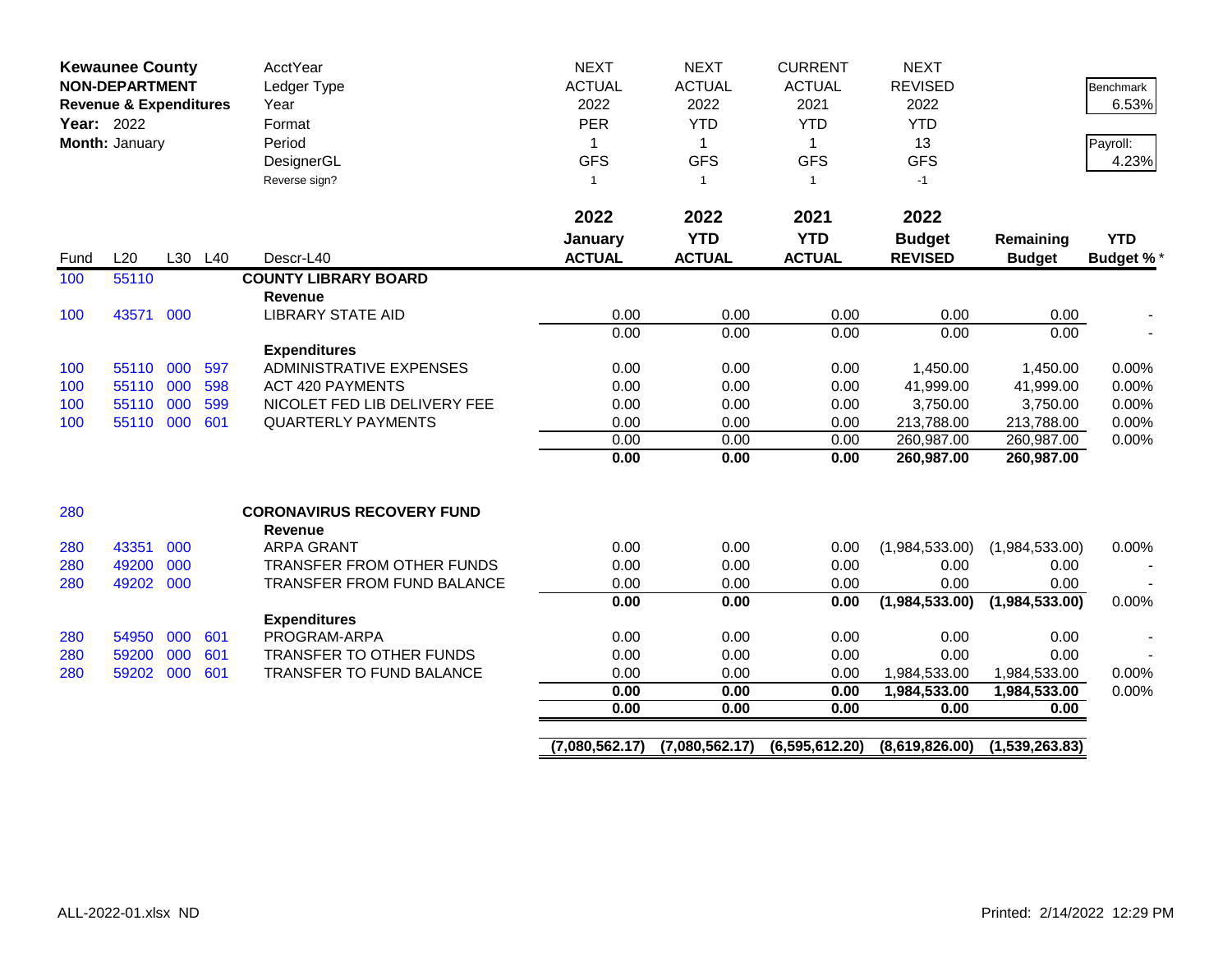| <b>Year: 2022</b> | <b>Kewaunee County</b><br><b>NON-DEPARTMENT</b><br><b>Revenue &amp; Expenditures</b><br>Month: January | <b>AcctYear</b><br>Ledger Type<br>Year<br>Format<br>Period<br>DesignerGL<br>Reverse sign? | <b>NEXT</b><br><b>ACTUAL</b><br>2022<br><b>PER</b><br><b>GFS</b><br>-1 | <b>NEXT</b><br><b>ACTUAL</b><br>2022<br><b>YTD</b><br><b>GFS</b><br>-1 | <b>CURRENT</b><br><b>ACTUAL</b><br>2021<br><b>YTD</b><br><b>GFS</b><br>1 | <b>NEXT</b><br><b>REVISED</b><br>2022<br><b>YTD</b><br>13<br><b>GFS</b><br>$-1$ |               | <b>Benchmark</b><br>6.53%<br>Payroll:<br>4.23% |
|-------------------|--------------------------------------------------------------------------------------------------------|-------------------------------------------------------------------------------------------|------------------------------------------------------------------------|------------------------------------------------------------------------|--------------------------------------------------------------------------|---------------------------------------------------------------------------------|---------------|------------------------------------------------|
|                   |                                                                                                        |                                                                                           | 2022                                                                   | 2022                                                                   | 2021                                                                     | 2022                                                                            |               |                                                |
|                   |                                                                                                        |                                                                                           | January                                                                | <b>YTD</b>                                                             | <b>YTD</b>                                                               | <b>Budget</b>                                                                   | Remaining     | <b>YTD</b>                                     |
| Fund              | L20<br>L30                                                                                             | L40<br>Descr-L40                                                                          | <b>ACTUAL</b>                                                          | <b>ACTUAL</b>                                                          | <b>ACTUAL</b>                                                            | <b>REVISED</b>                                                                  | <b>Budget</b> | <b>Budget %*</b>                               |
|                   |                                                                                                        | <b>FUND BALANCE - Beginning of year</b>                                                   |                                                                        |                                                                        |                                                                          |                                                                                 |               |                                                |
| 100               |                                                                                                        | <b>GENERAL FUND</b>                                                                       |                                                                        |                                                                        |                                                                          |                                                                                 |               |                                                |
| 100               | 34510                                                                                                  | FB ASSIGND-CONTINGENCY                                                                    |                                                                        | (400,000.30)                                                           |                                                                          | (400,000.30)                                                                    |               | 100.51540.000.601                              |
| 100               | 34300                                                                                                  | <b>Total Fund Balance</b>                                                                 |                                                                        | (8,736,185.53)                                                         |                                                                          |                                                                                 |               |                                                |
| 100               | 38000.38999                                                                                            | FB-NonSpendable                                                                           |                                                                        | (953, 145.83)                                                          |                                                                          |                                                                                 |               |                                                |
| 100               | 38310                                                                                                  | FB-NonSpend (Cash Adv to other Funds)                                                     |                                                                        | (293, 879.66)                                                          |                                                                          |                                                                                 |               |                                                |
| 100               | 37000.37999                                                                                            | <b>FB-Restricted</b>                                                                      |                                                                        | (7, 553.33)                                                            |                                                                          |                                                                                 |               |                                                |
| 100               | 36000.36999                                                                                            | <b>FB-Committed</b>                                                                       |                                                                        | (415, 465.00)                                                          |                                                                          |                                                                                 |               |                                                |
| 100               | 34500.34999                                                                                            | <b>FB Assigned</b>                                                                        |                                                                        | (550, 874.48)                                                          |                                                                          |                                                                                 |               |                                                |
|                   |                                                                                                        | <b>Unassigned FB</b>                                                                      |                                                                        | (6, 515, 267.23)                                                       | 0.00                                                                     |                                                                                 |               |                                                |
| 280               |                                                                                                        | <b>CORONAVIRUS RECOVERY FUND</b>                                                          |                                                                        |                                                                        |                                                                          |                                                                                 |               |                                                |
| 280               | 34300                                                                                                  | <b>FUND BALANCE</b>                                                                       |                                                                        | 0.00                                                                   |                                                                          |                                                                                 | 0.00          |                                                |
|                   |                                                                                                        | <b>INTEGRITY CHECK:</b>                                                                   |                                                                        |                                                                        |                                                                          |                                                                                 |               |                                                |
|                   |                                                                                                        | <b>Total Expenditures (report)</b>                                                        | 40,000.00                                                              | 40,000.00                                                              | 40,000.00                                                                | 2,928,793.00                                                                    |               |                                                |
|                   | [100,280] [51540,51 *                                                                                  | <b>Total Dept expenditures(G/L)</b>                                                       | 40,000.00                                                              | 40,000.00                                                              | 40,000.00                                                                | 2,928,793.00                                                                    |               |                                                |
|                   |                                                                                                        |                                                                                           | 0.00                                                                   | 0.00                                                                   | 0.00                                                                     | 0.00                                                                            |               |                                                |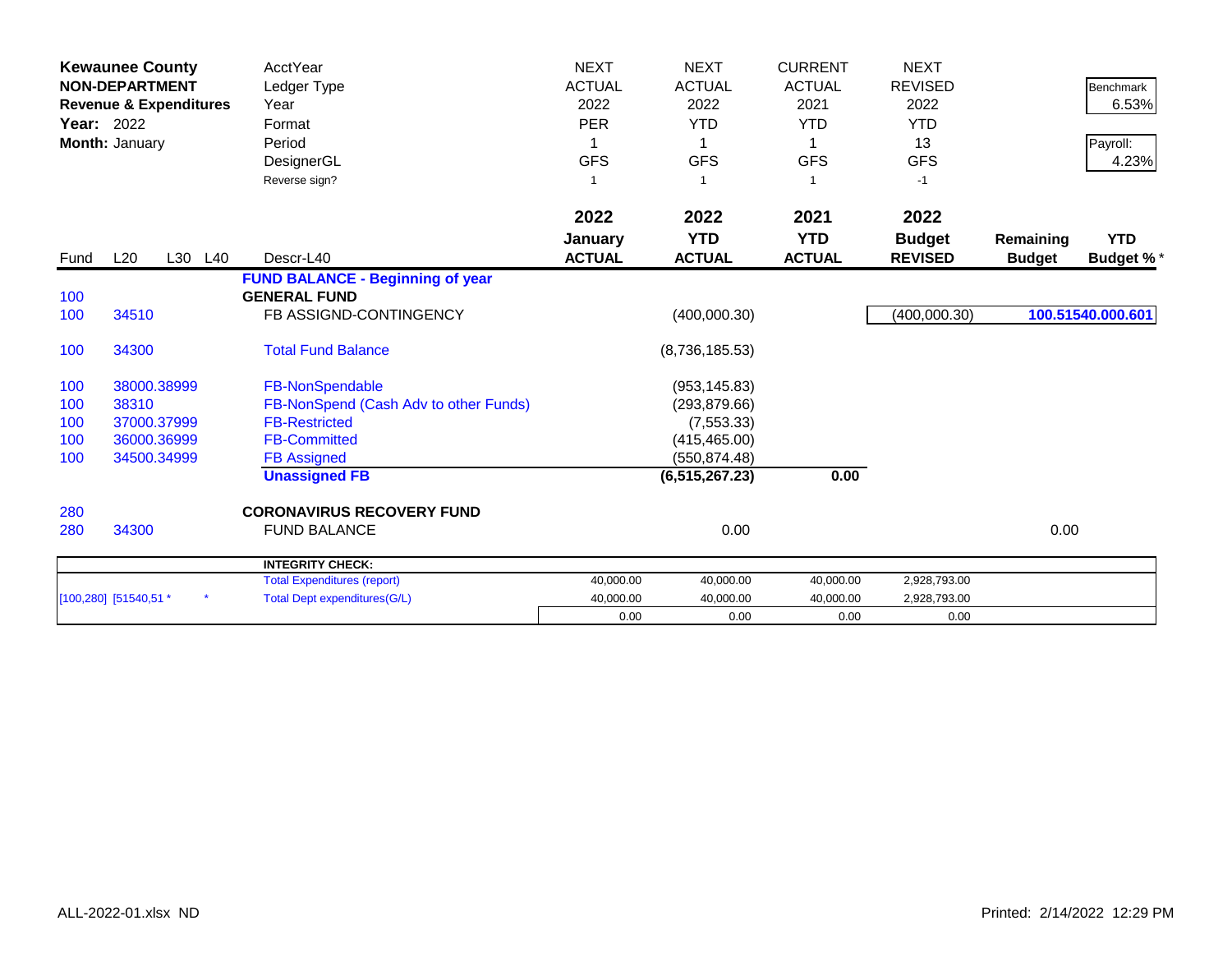| <b>Kewaunee County</b> |                                   |     | <b>AcctYear</b> | <b>NEXT</b>                       | <b>NEXT</b>    | <b>CURRENT</b> | <b>NEXT</b>    |                           |                           |                  |
|------------------------|-----------------------------------|-----|-----------------|-----------------------------------|----------------|----------------|----------------|---------------------------|---------------------------|------------------|
|                        | <b>DEBT SERVICE FUND</b>          |     |                 | Ledger Type                       | <b>ACTUAL</b>  | <b>ACTUAL</b>  | <b>ACTUAL</b>  | <b>REVISED</b>            |                           | <b>Benchmark</b> |
|                        | <b>Revenue &amp; Expenditures</b> |     |                 | Year                              | 2022           | 2022           | 2021           | 2022                      |                           | 6.53%            |
| Year: 2022             |                                   |     |                 | Format                            | PER            | <b>YTD</b>     | <b>YTD</b>     | <b>YTD</b>                |                           |                  |
|                        | Month: January                    |     |                 | Period                            | 1              | $\mathbf{1}$   | $\mathbf{1}$   | 13                        |                           | Payroll:         |
|                        |                                   |     |                 | DesignerGL                        | <b>GFS</b>     | <b>GFS</b>     | <b>GFS</b>     | <b>GFS</b>                |                           | 4.23%            |
|                        |                                   |     |                 | Reverse sign?                     | $\mathbf{1}$   | $\overline{1}$ | $\mathbf{1}$   | $-1$                      |                           |                  |
|                        |                                   |     |                 |                                   |                |                |                |                           |                           |                  |
|                        |                                   |     |                 |                                   | 2022           | 2022           | 2021           | 2022                      |                           |                  |
|                        |                                   |     |                 |                                   | January        | <b>YTD</b>     | <b>YTD</b>     | <b>Budget</b>             | Remaining                 | <b>YTD</b>       |
| Fund                   | L20                               |     | L30 L40         | Descr-L40                         | <b>ACTUAL</b>  | <b>ACTUAL</b>  | <b>ACTUAL</b>  | <b>REVISED</b>            | <b>Budget</b>             | <b>Budget %*</b> |
| 300                    |                                   |     |                 | <b>DEBT SERVICE FUND</b>          |                |                |                |                           |                           |                  |
|                        |                                   |     |                 | Revenue                           |                |                |                |                           |                           |                  |
| 300                    | 41100                             | 000 |                 | <b>GENERAL PROPERTY TAXES</b>     | (1,520,756.00) | (1,520,756.00) | (1,671,709.00) | (1,520,756.00)            | 0.00                      | 100.00%          |
| 300                    | 48108                             | 000 |                 | <b>BUILD AMERICA BONDS REBATE</b> | 0.00           | 0.00           | 0.00           | 0.00                      | 0.00                      |                  |
| 300                    | 48109                             | 000 |                 | RECOVERY ZONE BOND REBATE         | 0.00           | 0.00           | 0.00           | 0.00                      | 0.00                      |                  |
| 300                    | 49203                             | 000 |                 | PROCEEDS OF DEBT                  | 0.00           | 0.00           | 0.00           | 0.00                      | 0.00                      |                  |
| 300                    | 49204                             | 000 |                 | PREMIUM ON DEBT ISSUED            | 0.00           | 0.00           | 0.00           | 0.00                      | 0.00                      |                  |
| 300                    | 49200                             | 000 |                 | TRANSFER FROM OTHER FUNDS         | 0.00           | 0.00           | 0.00           | (11,982.00)               | (11,982.00)               | 0.00%            |
|                        |                                   |     |                 |                                   | (1,520,756.00) | (1,520,756.00) | (1,671,709.00) | (1,532,738.00)            | (11,982.00)               | 99.22%           |
|                        |                                   |     |                 | <b>Expenditures</b>               |                |                |                |                           |                           |                  |
| 300                    | 58107                             | 000 | 601             | PRINCIPAL-ADMINISTRATION CTR      | 0.00           | 0.00           | 0.00           | 0.00                      | 0.00                      |                  |
| 300                    | 58111                             | 000 | 601             | PRINCIPAL-HEALTH/HUMAN SERV       | 0.00           | 0.00           | 0.00           | 0.00                      | 0.00                      |                  |
| 300                    | 58112                             | 000 | 601             | PRINCIPAL-FAIRGROUNDS PROJ        | 0.00           | 0.00           | 0.00           | 0.00                      | 0.00                      |                  |
| 300                    | 58113                             | 000 | 601             | PRINCIPAL-RADIO/FAIR/EVID         | 0.00           | 0.00           | 0.00           | 240,000.00                | 240,000.00                | 0.00%            |
| 300                    | 58116                             | 000 | 601             | <b>PRINCIPAL-16 REFUND CTHSE</b>  | 0.00           | 0.00           | 0.00           | 575,000.00                | 575,000.00                | 0.00%            |
| 300                    | 58120                             | 000 | 601             | PRINCIPAL-20 REFUND HHS/FAIR      | 0.00           | 0.00           | 0.00           | 500,000.00                | 500,000.00                | 0.00%            |
| 300                    | 58207                             | 000 | 601             | INTEREST-ADMINISTRATION CTR       | 0.00           | 0.00           | 0.00           | 0.00                      | 0.00                      |                  |
| 300                    | 58211                             | 000 | 601             | INTEREST-HEALTH/HUMAN SERV        | 0.00           | 0.00           | 0.00           | 0.00                      | 0.00                      |                  |
| 300                    | 58212                             | 000 | 601             | INTEREST-FAIRGROUNDS PROJECT      | 0.00           | 0.00           | 0.00           | 0.00                      | 0.00                      |                  |
| 300                    | 58213                             | 000 | 601             | INTEREST-RADIO/FAIR/EVIDENCE      | 0.00           | 0.00           | 0.00           | 78,406.00                 | 78,406.00                 | 0.00%            |
| 300                    | 58216 000                         |     | 601             | <b>INTEREST-16 REFUND CTHSE</b>   | 0.00           | 0.00           | 0.00           | 39,450.00                 | 39,450.00                 | 0.00%            |
| 300                    | 58220                             | 000 | 601             | INTEREST-20 REFUND HHS/FAIR       | 0.00           | 0.00           | 0.00           | 84,300.00                 | 84,300.00                 | 0.00%            |
| 300                    | 59500                             | 000 | 312             | <b>DEBT ISSUE EXPENSES</b>        | 0.00           | 0.00           | 0.00           | 3,600.00                  | 3,600.00                  | 0.00%            |
| 300                    | 58150                             | 000 | 601             | PAYMENT TO REFUNDING ESCROW       | 0.00           | 0.00           | 0.00           | 0.00                      | 0.00                      |                  |
| 300                    | 59200                             | 000 | 601             | TRANSFER TO OTHER FUNDS           | 0.00           | 0.00           | 0.00           | 0.00                      | 0.00                      |                  |
| 300                    | 59202                             | 000 | 601             | TRANSFER TO FUND BALANCE          | 0.00<br>0.00   | 0.00<br>0.00   | 0.00<br>0.00   | 11,982.00<br>1,532,738.00 | 11,982.00<br>1,532,738.00 | 0.00%<br>0.00%   |
|                        |                                   |     |                 |                                   | (1,520,756.00) | (1,520,756.00) | (1,671,709.00) | 0.00                      | 1,520,756.00              |                  |
|                        |                                   |     |                 |                                   |                |                |                |                           |                           |                  |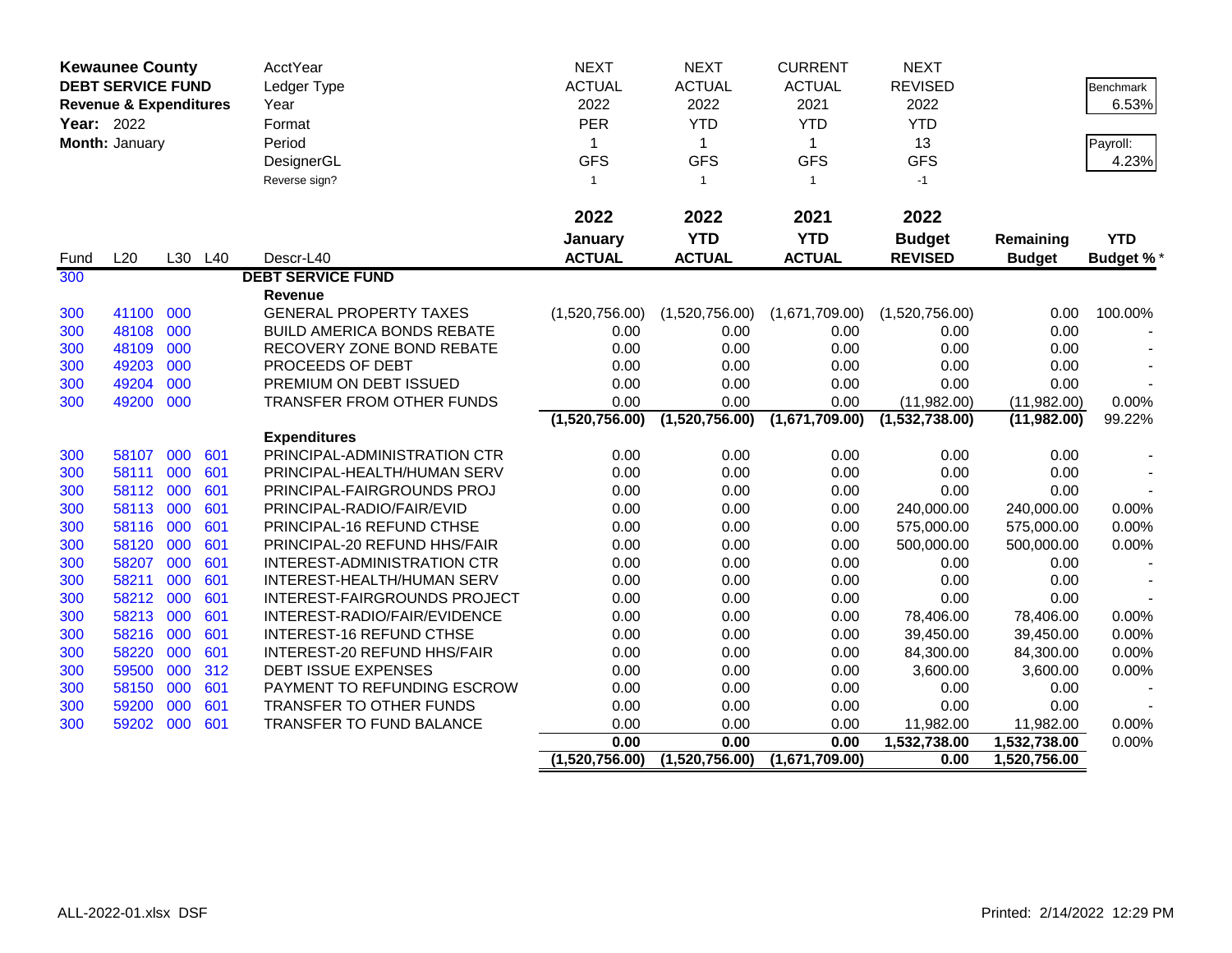| <b>Kewaunee County</b>            | AcctYear                                | <b>NEXT</b>    | <b>NEXT</b>    | <b>CURRENT</b> | <b>NEXT</b>    |                  |                  |
|-----------------------------------|-----------------------------------------|----------------|----------------|----------------|----------------|------------------|------------------|
| <b>DEBT SERVICE FUND</b>          | Ledger Type                             | <b>ACTUAL</b>  | <b>ACTUAL</b>  | <b>ACTUAL</b>  | <b>REVISED</b> |                  | Benchmark        |
| <b>Revenue &amp; Expenditures</b> | Year                                    | 2022           | 2022           | 2021           | 2022           |                  | 6.53%            |
| <b>Year: 2022</b>                 | Format                                  | <b>PER</b>     | <b>YTD</b>     | <b>YTD</b>     | <b>YTD</b>     |                  |                  |
| Month: January                    | Period                                  |                |                |                | 13             |                  | Payroll:         |
|                                   | DesignerGL                              | <b>GFS</b>     | <b>GFS</b>     | <b>GFS</b>     | <b>GFS</b>     |                  | 4.23%            |
|                                   | Reverse sign?                           |                |                |                | $-1$           |                  |                  |
|                                   |                                         | 2022           | 2022           | 2021           | 2022           |                  |                  |
|                                   |                                         | <b>January</b> | <b>YTD</b>     | YTD.           | <b>Budget</b>  | Remaining        | <b>YTD</b>       |
| L20<br>L30<br>L40<br>Fund         | Descr-L40                               | <b>ACTUAL</b>  | <b>ACTUAL</b>  | <b>ACTUAL</b>  | <b>REVISED</b> | <b>Budget</b>    | <b>Budget %*</b> |
|                                   | <b>FUND BALANCE - Beginning of year</b> |                |                |                |                |                  |                  |
| 300                               | <b>DEBT SERVICE FUND</b>                |                | (606, 112.47)  |                |                | (2, 126, 868.47) |                  |
|                                   | <b>INTEGRITY CHECK:</b>                 |                |                |                |                |                  |                  |
|                                   | Total (report)                          | (1,520,756.00) | (1,520,756.00) | (1,671,709.00) | 0.00           |                  |                  |
| [40000.59 *<br>300                | Total Dept (G/L)                        | (1,520,756.00) | (1,520,756.00) | (1,671,709.00) | 0.00           |                  |                  |
|                                   |                                         | 0.00           | 0.00           | 0.00           | 0.00           |                  |                  |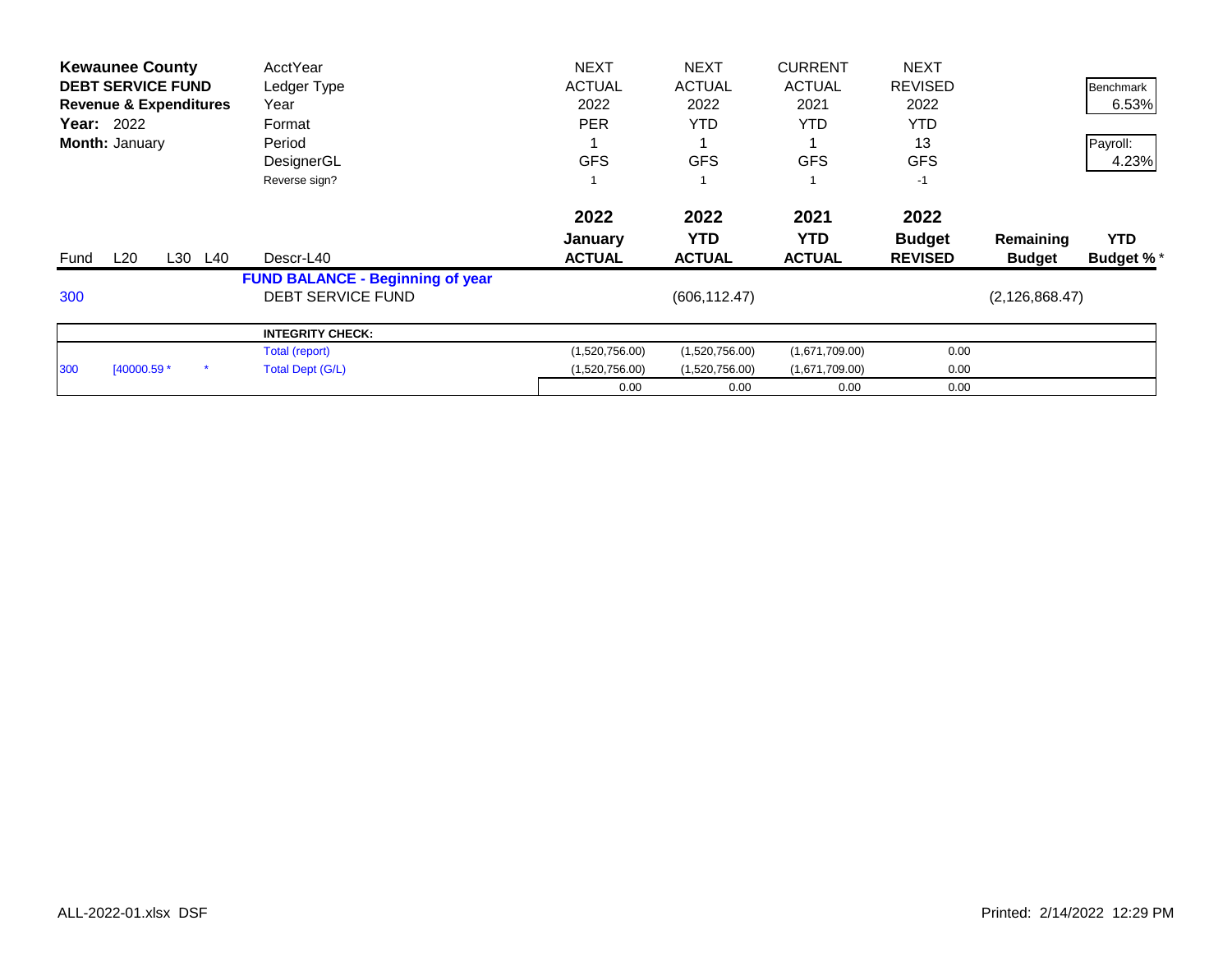| 2022<br>2021<br>2022<br>2022<br><b>YTD</b><br><b>YTD</b><br>January<br><b>Budget</b><br><b>YTD</b><br>Remaining<br><b>ACTUAL</b><br>L20<br>L30 L40<br>Descr-L40<br><b>ACTUAL</b><br><b>ACTUAL</b><br><b>REVISED</b><br><b>Budget</b><br><b>Budget %*</b><br>Fund<br>301<br><b>REVOLVING LOAN FUND</b><br>Revenue<br>0.00<br>0.00<br>0.00<br>48100 000<br><b>INTEREST ON INVESTMENTS</b><br>301<br>000<br>301<br>48596<br>HARBOR EXPRESS-INTEREST<br>(126.02)<br>(126.02)<br>(152.70)<br>000<br>48595<br>HARBOR EXPRESS-PRINCIPAL<br>301<br>(681.35)<br>(681.35)<br>(654.67)<br>48591<br>000<br><b>TIPPY CANOE BAR-INTEREST</b><br>(33.86)<br>(33.86)<br>301<br>(49.73)<br>48592<br>000<br>TIPPY CANOE BAR-PRINCIPAL<br>(405.56)<br>(405.56)<br>301<br>(389.69)<br>48603<br>000<br>C&P OAKS ALGOMA LLC-INTEREST<br>0.00<br>0.00<br>0.00<br>301<br>0.00<br>48604<br>000<br>0.00<br>0.00<br>301<br><b>C&amp;P OAKS ALGOMA LLC-PRINCIP</b><br>000<br>301<br>48605<br>D-LUX FLOORING LLC-INTEREST<br>(85.82)<br>(85.82)<br>(96.16)<br>48606<br>000<br>D-LUX FLOORING LLC-PRINCIPAL<br>(264.18)<br>(253.84)<br>301<br>(264.18)<br>48607<br>000<br>0.00<br>0.00<br>0.00<br>301<br><b>WAKKER CHEESE LLC-INTEREST</b><br>48608<br>000<br>(3, 182.56)<br>(3, 182.56)<br><b>WAKKER CHEESE LLC-PRINCIPAL</b><br>(3, 182.56)<br>301<br>000<br>48609<br>JV KIDS LLC-INTEREST<br>(73.72)<br>(73.72)<br>301<br>(75.10)<br>48610<br>000<br>JV KIDS LLC-PRINCIPAL<br>(926.28)<br>(926.28)<br>301<br>(924.90)<br>48611<br>000<br>THUMB KNUCKLE-INTEREST<br>(146.07)<br>(146.07)<br>(151.56)<br>301<br>000<br>48612<br>THUMB KNUCKLE-PRINCIPAL<br>(153.93)<br>(153.93)<br>(148.44)<br>301<br>48613<br>000<br>AHNAPEE BREW-INTEREST<br>0.00<br>0.00<br>301<br>(222.06)<br>48614<br>000<br>0.00<br>0.00<br>AHNAPEE BREW-PRINCIPAL<br>(881.05)<br>301<br>48615<br>000<br>L SALON-INTEREST<br>(20.36)<br>(20.36)<br>(24.30)<br>301<br>48616 000<br>(104.73)<br>301<br>L SALON-PRINCIPAL<br>(104.73)<br>(100.79)<br>0.00<br>(6, 204.44)<br>(7, 307.55)<br>0.00<br>(6, 204.44)<br><b>Expenditures</b><br>000<br>56702<br>602<br><b>RLF-CLOSE FUNDS TO STATE</b><br>9,437.00<br>9,437.00<br>5,204.44<br>301<br>000<br>601<br>56702<br><b>RLF ADMIN EXPENSES</b><br>0.00<br>0.00<br>0.00<br>301<br>59200<br>000<br>601<br>TRANSFER TO OTHER FUNDS<br>0.00<br>0.00<br>0.00<br>301<br>9,437.00<br>9,437.00<br>5,204.44<br>0.00<br>0.00<br>3,232.56<br>3,232.56<br>(2, 103.11)<br>0.00<br>0.00<br><b>FUND BALANCE - Beginning of year</b><br>34300<br><b>FUND BALANCE</b><br>(9,437.00)<br>(6, 204.44)<br>301<br><b>INTEGRITY CHECK:</b><br>3,232.56<br>3,232.56<br>(2,103.11)<br>Total (report)<br>[40000.59 *<br>$\star$<br><b>Total Dept (G/L)</b><br>3,232.56<br>3,232.56<br>(2, 103.11)<br>301<br>0.00<br>0.00<br>0.00 | <b>Kewaunee County</b><br><b>REVOLVING LOAN FUND</b><br><b>Revenue &amp; Expenditures</b><br><b>Year: 2022</b><br>Month: January |  |  | AcctYear<br>Ledger Type<br>Year<br>Format<br>Period<br>DesignerGL<br>Reverse sign? | <b>NEXT</b><br><b>ACTUAL</b><br>2022<br><b>PER</b><br>1<br><b>GFS</b><br>$\mathbf{1}$ | <b>NEXT</b><br><b>ACTUAL</b><br>2022<br><b>YTD</b><br>$\mathbf{1}$<br><b>GFS</b><br>$\mathbf{1}$ | <b>CURRENT</b><br><b>ACTUAL</b><br>2021<br><b>YTD</b><br>$\mathbf 1$<br><b>GFS</b><br>$\mathbf{1}$ | <b>NEXT</b><br><b>REVISED</b><br>2022<br><b>YTD</b><br>13<br><b>GFS</b><br>$-1$ | Benchmark<br>6.53%<br>Payroll:<br>4.23% |
|----------------------------------------------------------------------------------------------------------------------------------------------------------------------------------------------------------------------------------------------------------------------------------------------------------------------------------------------------------------------------------------------------------------------------------------------------------------------------------------------------------------------------------------------------------------------------------------------------------------------------------------------------------------------------------------------------------------------------------------------------------------------------------------------------------------------------------------------------------------------------------------------------------------------------------------------------------------------------------------------------------------------------------------------------------------------------------------------------------------------------------------------------------------------------------------------------------------------------------------------------------------------------------------------------------------------------------------------------------------------------------------------------------------------------------------------------------------------------------------------------------------------------------------------------------------------------------------------------------------------------------------------------------------------------------------------------------------------------------------------------------------------------------------------------------------------------------------------------------------------------------------------------------------------------------------------------------------------------------------------------------------------------------------------------------------------------------------------------------------------------------------------------------------------------------------------------------------------------------------------------------------------------------------------------------------------------------------------------------------------------------------------------------------------------------------------------------------------------------------------------------------------------------------------------------------------------------------------------------------------------------------------------------------------------------------------------------------------------------------------------------------------------------------------|----------------------------------------------------------------------------------------------------------------------------------|--|--|------------------------------------------------------------------------------------|---------------------------------------------------------------------------------------|--------------------------------------------------------------------------------------------------|----------------------------------------------------------------------------------------------------|---------------------------------------------------------------------------------|-----------------------------------------|
|                                                                                                                                                                                                                                                                                                                                                                                                                                                                                                                                                                                                                                                                                                                                                                                                                                                                                                                                                                                                                                                                                                                                                                                                                                                                                                                                                                                                                                                                                                                                                                                                                                                                                                                                                                                                                                                                                                                                                                                                                                                                                                                                                                                                                                                                                                                                                                                                                                                                                                                                                                                                                                                                                                                                                                                              |                                                                                                                                  |  |  |                                                                                    |                                                                                       |                                                                                                  |                                                                                                    |                                                                                 |                                         |
|                                                                                                                                                                                                                                                                                                                                                                                                                                                                                                                                                                                                                                                                                                                                                                                                                                                                                                                                                                                                                                                                                                                                                                                                                                                                                                                                                                                                                                                                                                                                                                                                                                                                                                                                                                                                                                                                                                                                                                                                                                                                                                                                                                                                                                                                                                                                                                                                                                                                                                                                                                                                                                                                                                                                                                                              |                                                                                                                                  |  |  |                                                                                    |                                                                                       |                                                                                                  |                                                                                                    |                                                                                 |                                         |
|                                                                                                                                                                                                                                                                                                                                                                                                                                                                                                                                                                                                                                                                                                                                                                                                                                                                                                                                                                                                                                                                                                                                                                                                                                                                                                                                                                                                                                                                                                                                                                                                                                                                                                                                                                                                                                                                                                                                                                                                                                                                                                                                                                                                                                                                                                                                                                                                                                                                                                                                                                                                                                                                                                                                                                                              |                                                                                                                                  |  |  |                                                                                    |                                                                                       |                                                                                                  |                                                                                                    |                                                                                 |                                         |
|                                                                                                                                                                                                                                                                                                                                                                                                                                                                                                                                                                                                                                                                                                                                                                                                                                                                                                                                                                                                                                                                                                                                                                                                                                                                                                                                                                                                                                                                                                                                                                                                                                                                                                                                                                                                                                                                                                                                                                                                                                                                                                                                                                                                                                                                                                                                                                                                                                                                                                                                                                                                                                                                                                                                                                                              |                                                                                                                                  |  |  |                                                                                    |                                                                                       |                                                                                                  |                                                                                                    |                                                                                 |                                         |
|                                                                                                                                                                                                                                                                                                                                                                                                                                                                                                                                                                                                                                                                                                                                                                                                                                                                                                                                                                                                                                                                                                                                                                                                                                                                                                                                                                                                                                                                                                                                                                                                                                                                                                                                                                                                                                                                                                                                                                                                                                                                                                                                                                                                                                                                                                                                                                                                                                                                                                                                                                                                                                                                                                                                                                                              |                                                                                                                                  |  |  |                                                                                    |                                                                                       |                                                                                                  |                                                                                                    |                                                                                 |                                         |
|                                                                                                                                                                                                                                                                                                                                                                                                                                                                                                                                                                                                                                                                                                                                                                                                                                                                                                                                                                                                                                                                                                                                                                                                                                                                                                                                                                                                                                                                                                                                                                                                                                                                                                                                                                                                                                                                                                                                                                                                                                                                                                                                                                                                                                                                                                                                                                                                                                                                                                                                                                                                                                                                                                                                                                                              |                                                                                                                                  |  |  |                                                                                    |                                                                                       |                                                                                                  |                                                                                                    |                                                                                 |                                         |
|                                                                                                                                                                                                                                                                                                                                                                                                                                                                                                                                                                                                                                                                                                                                                                                                                                                                                                                                                                                                                                                                                                                                                                                                                                                                                                                                                                                                                                                                                                                                                                                                                                                                                                                                                                                                                                                                                                                                                                                                                                                                                                                                                                                                                                                                                                                                                                                                                                                                                                                                                                                                                                                                                                                                                                                              |                                                                                                                                  |  |  |                                                                                    |                                                                                       |                                                                                                  |                                                                                                    |                                                                                 |                                         |
|                                                                                                                                                                                                                                                                                                                                                                                                                                                                                                                                                                                                                                                                                                                                                                                                                                                                                                                                                                                                                                                                                                                                                                                                                                                                                                                                                                                                                                                                                                                                                                                                                                                                                                                                                                                                                                                                                                                                                                                                                                                                                                                                                                                                                                                                                                                                                                                                                                                                                                                                                                                                                                                                                                                                                                                              |                                                                                                                                  |  |  |                                                                                    |                                                                                       |                                                                                                  |                                                                                                    |                                                                                 |                                         |
|                                                                                                                                                                                                                                                                                                                                                                                                                                                                                                                                                                                                                                                                                                                                                                                                                                                                                                                                                                                                                                                                                                                                                                                                                                                                                                                                                                                                                                                                                                                                                                                                                                                                                                                                                                                                                                                                                                                                                                                                                                                                                                                                                                                                                                                                                                                                                                                                                                                                                                                                                                                                                                                                                                                                                                                              |                                                                                                                                  |  |  |                                                                                    |                                                                                       |                                                                                                  |                                                                                                    |                                                                                 |                                         |
|                                                                                                                                                                                                                                                                                                                                                                                                                                                                                                                                                                                                                                                                                                                                                                                                                                                                                                                                                                                                                                                                                                                                                                                                                                                                                                                                                                                                                                                                                                                                                                                                                                                                                                                                                                                                                                                                                                                                                                                                                                                                                                                                                                                                                                                                                                                                                                                                                                                                                                                                                                                                                                                                                                                                                                                              |                                                                                                                                  |  |  |                                                                                    |                                                                                       |                                                                                                  |                                                                                                    |                                                                                 |                                         |
|                                                                                                                                                                                                                                                                                                                                                                                                                                                                                                                                                                                                                                                                                                                                                                                                                                                                                                                                                                                                                                                                                                                                                                                                                                                                                                                                                                                                                                                                                                                                                                                                                                                                                                                                                                                                                                                                                                                                                                                                                                                                                                                                                                                                                                                                                                                                                                                                                                                                                                                                                                                                                                                                                                                                                                                              |                                                                                                                                  |  |  |                                                                                    |                                                                                       |                                                                                                  |                                                                                                    |                                                                                 |                                         |
|                                                                                                                                                                                                                                                                                                                                                                                                                                                                                                                                                                                                                                                                                                                                                                                                                                                                                                                                                                                                                                                                                                                                                                                                                                                                                                                                                                                                                                                                                                                                                                                                                                                                                                                                                                                                                                                                                                                                                                                                                                                                                                                                                                                                                                                                                                                                                                                                                                                                                                                                                                                                                                                                                                                                                                                              |                                                                                                                                  |  |  |                                                                                    |                                                                                       |                                                                                                  |                                                                                                    |                                                                                 |                                         |
|                                                                                                                                                                                                                                                                                                                                                                                                                                                                                                                                                                                                                                                                                                                                                                                                                                                                                                                                                                                                                                                                                                                                                                                                                                                                                                                                                                                                                                                                                                                                                                                                                                                                                                                                                                                                                                                                                                                                                                                                                                                                                                                                                                                                                                                                                                                                                                                                                                                                                                                                                                                                                                                                                                                                                                                              |                                                                                                                                  |  |  |                                                                                    |                                                                                       |                                                                                                  |                                                                                                    |                                                                                 |                                         |
|                                                                                                                                                                                                                                                                                                                                                                                                                                                                                                                                                                                                                                                                                                                                                                                                                                                                                                                                                                                                                                                                                                                                                                                                                                                                                                                                                                                                                                                                                                                                                                                                                                                                                                                                                                                                                                                                                                                                                                                                                                                                                                                                                                                                                                                                                                                                                                                                                                                                                                                                                                                                                                                                                                                                                                                              |                                                                                                                                  |  |  |                                                                                    |                                                                                       |                                                                                                  |                                                                                                    |                                                                                 |                                         |
|                                                                                                                                                                                                                                                                                                                                                                                                                                                                                                                                                                                                                                                                                                                                                                                                                                                                                                                                                                                                                                                                                                                                                                                                                                                                                                                                                                                                                                                                                                                                                                                                                                                                                                                                                                                                                                                                                                                                                                                                                                                                                                                                                                                                                                                                                                                                                                                                                                                                                                                                                                                                                                                                                                                                                                                              |                                                                                                                                  |  |  |                                                                                    |                                                                                       |                                                                                                  |                                                                                                    |                                                                                 |                                         |
|                                                                                                                                                                                                                                                                                                                                                                                                                                                                                                                                                                                                                                                                                                                                                                                                                                                                                                                                                                                                                                                                                                                                                                                                                                                                                                                                                                                                                                                                                                                                                                                                                                                                                                                                                                                                                                                                                                                                                                                                                                                                                                                                                                                                                                                                                                                                                                                                                                                                                                                                                                                                                                                                                                                                                                                              |                                                                                                                                  |  |  |                                                                                    |                                                                                       |                                                                                                  |                                                                                                    |                                                                                 |                                         |
|                                                                                                                                                                                                                                                                                                                                                                                                                                                                                                                                                                                                                                                                                                                                                                                                                                                                                                                                                                                                                                                                                                                                                                                                                                                                                                                                                                                                                                                                                                                                                                                                                                                                                                                                                                                                                                                                                                                                                                                                                                                                                                                                                                                                                                                                                                                                                                                                                                                                                                                                                                                                                                                                                                                                                                                              |                                                                                                                                  |  |  |                                                                                    |                                                                                       |                                                                                                  |                                                                                                    |                                                                                 |                                         |
|                                                                                                                                                                                                                                                                                                                                                                                                                                                                                                                                                                                                                                                                                                                                                                                                                                                                                                                                                                                                                                                                                                                                                                                                                                                                                                                                                                                                                                                                                                                                                                                                                                                                                                                                                                                                                                                                                                                                                                                                                                                                                                                                                                                                                                                                                                                                                                                                                                                                                                                                                                                                                                                                                                                                                                                              |                                                                                                                                  |  |  |                                                                                    |                                                                                       |                                                                                                  |                                                                                                    |                                                                                 |                                         |
|                                                                                                                                                                                                                                                                                                                                                                                                                                                                                                                                                                                                                                                                                                                                                                                                                                                                                                                                                                                                                                                                                                                                                                                                                                                                                                                                                                                                                                                                                                                                                                                                                                                                                                                                                                                                                                                                                                                                                                                                                                                                                                                                                                                                                                                                                                                                                                                                                                                                                                                                                                                                                                                                                                                                                                                              |                                                                                                                                  |  |  |                                                                                    |                                                                                       |                                                                                                  |                                                                                                    |                                                                                 |                                         |
|                                                                                                                                                                                                                                                                                                                                                                                                                                                                                                                                                                                                                                                                                                                                                                                                                                                                                                                                                                                                                                                                                                                                                                                                                                                                                                                                                                                                                                                                                                                                                                                                                                                                                                                                                                                                                                                                                                                                                                                                                                                                                                                                                                                                                                                                                                                                                                                                                                                                                                                                                                                                                                                                                                                                                                                              |                                                                                                                                  |  |  |                                                                                    |                                                                                       |                                                                                                  |                                                                                                    |                                                                                 |                                         |
|                                                                                                                                                                                                                                                                                                                                                                                                                                                                                                                                                                                                                                                                                                                                                                                                                                                                                                                                                                                                                                                                                                                                                                                                                                                                                                                                                                                                                                                                                                                                                                                                                                                                                                                                                                                                                                                                                                                                                                                                                                                                                                                                                                                                                                                                                                                                                                                                                                                                                                                                                                                                                                                                                                                                                                                              |                                                                                                                                  |  |  |                                                                                    |                                                                                       |                                                                                                  |                                                                                                    |                                                                                 |                                         |
|                                                                                                                                                                                                                                                                                                                                                                                                                                                                                                                                                                                                                                                                                                                                                                                                                                                                                                                                                                                                                                                                                                                                                                                                                                                                                                                                                                                                                                                                                                                                                                                                                                                                                                                                                                                                                                                                                                                                                                                                                                                                                                                                                                                                                                                                                                                                                                                                                                                                                                                                                                                                                                                                                                                                                                                              |                                                                                                                                  |  |  |                                                                                    |                                                                                       |                                                                                                  |                                                                                                    |                                                                                 |                                         |
|                                                                                                                                                                                                                                                                                                                                                                                                                                                                                                                                                                                                                                                                                                                                                                                                                                                                                                                                                                                                                                                                                                                                                                                                                                                                                                                                                                                                                                                                                                                                                                                                                                                                                                                                                                                                                                                                                                                                                                                                                                                                                                                                                                                                                                                                                                                                                                                                                                                                                                                                                                                                                                                                                                                                                                                              |                                                                                                                                  |  |  |                                                                                    |                                                                                       |                                                                                                  |                                                                                                    |                                                                                 |                                         |
|                                                                                                                                                                                                                                                                                                                                                                                                                                                                                                                                                                                                                                                                                                                                                                                                                                                                                                                                                                                                                                                                                                                                                                                                                                                                                                                                                                                                                                                                                                                                                                                                                                                                                                                                                                                                                                                                                                                                                                                                                                                                                                                                                                                                                                                                                                                                                                                                                                                                                                                                                                                                                                                                                                                                                                                              |                                                                                                                                  |  |  |                                                                                    |                                                                                       |                                                                                                  |                                                                                                    |                                                                                 |                                         |
|                                                                                                                                                                                                                                                                                                                                                                                                                                                                                                                                                                                                                                                                                                                                                                                                                                                                                                                                                                                                                                                                                                                                                                                                                                                                                                                                                                                                                                                                                                                                                                                                                                                                                                                                                                                                                                                                                                                                                                                                                                                                                                                                                                                                                                                                                                                                                                                                                                                                                                                                                                                                                                                                                                                                                                                              |                                                                                                                                  |  |  |                                                                                    |                                                                                       |                                                                                                  |                                                                                                    |                                                                                 |                                         |
|                                                                                                                                                                                                                                                                                                                                                                                                                                                                                                                                                                                                                                                                                                                                                                                                                                                                                                                                                                                                                                                                                                                                                                                                                                                                                                                                                                                                                                                                                                                                                                                                                                                                                                                                                                                                                                                                                                                                                                                                                                                                                                                                                                                                                                                                                                                                                                                                                                                                                                                                                                                                                                                                                                                                                                                              |                                                                                                                                  |  |  |                                                                                    |                                                                                       |                                                                                                  |                                                                                                    |                                                                                 |                                         |
|                                                                                                                                                                                                                                                                                                                                                                                                                                                                                                                                                                                                                                                                                                                                                                                                                                                                                                                                                                                                                                                                                                                                                                                                                                                                                                                                                                                                                                                                                                                                                                                                                                                                                                                                                                                                                                                                                                                                                                                                                                                                                                                                                                                                                                                                                                                                                                                                                                                                                                                                                                                                                                                                                                                                                                                              |                                                                                                                                  |  |  |                                                                                    |                                                                                       |                                                                                                  |                                                                                                    |                                                                                 |                                         |
|                                                                                                                                                                                                                                                                                                                                                                                                                                                                                                                                                                                                                                                                                                                                                                                                                                                                                                                                                                                                                                                                                                                                                                                                                                                                                                                                                                                                                                                                                                                                                                                                                                                                                                                                                                                                                                                                                                                                                                                                                                                                                                                                                                                                                                                                                                                                                                                                                                                                                                                                                                                                                                                                                                                                                                                              |                                                                                                                                  |  |  |                                                                                    |                                                                                       |                                                                                                  |                                                                                                    |                                                                                 |                                         |
|                                                                                                                                                                                                                                                                                                                                                                                                                                                                                                                                                                                                                                                                                                                                                                                                                                                                                                                                                                                                                                                                                                                                                                                                                                                                                                                                                                                                                                                                                                                                                                                                                                                                                                                                                                                                                                                                                                                                                                                                                                                                                                                                                                                                                                                                                                                                                                                                                                                                                                                                                                                                                                                                                                                                                                                              |                                                                                                                                  |  |  |                                                                                    |                                                                                       |                                                                                                  |                                                                                                    |                                                                                 |                                         |
|                                                                                                                                                                                                                                                                                                                                                                                                                                                                                                                                                                                                                                                                                                                                                                                                                                                                                                                                                                                                                                                                                                                                                                                                                                                                                                                                                                                                                                                                                                                                                                                                                                                                                                                                                                                                                                                                                                                                                                                                                                                                                                                                                                                                                                                                                                                                                                                                                                                                                                                                                                                                                                                                                                                                                                                              |                                                                                                                                  |  |  |                                                                                    |                                                                                       |                                                                                                  |                                                                                                    |                                                                                 |                                         |
|                                                                                                                                                                                                                                                                                                                                                                                                                                                                                                                                                                                                                                                                                                                                                                                                                                                                                                                                                                                                                                                                                                                                                                                                                                                                                                                                                                                                                                                                                                                                                                                                                                                                                                                                                                                                                                                                                                                                                                                                                                                                                                                                                                                                                                                                                                                                                                                                                                                                                                                                                                                                                                                                                                                                                                                              |                                                                                                                                  |  |  |                                                                                    |                                                                                       |                                                                                                  |                                                                                                    |                                                                                 |                                         |
|                                                                                                                                                                                                                                                                                                                                                                                                                                                                                                                                                                                                                                                                                                                                                                                                                                                                                                                                                                                                                                                                                                                                                                                                                                                                                                                                                                                                                                                                                                                                                                                                                                                                                                                                                                                                                                                                                                                                                                                                                                                                                                                                                                                                                                                                                                                                                                                                                                                                                                                                                                                                                                                                                                                                                                                              |                                                                                                                                  |  |  |                                                                                    |                                                                                       |                                                                                                  |                                                                                                    |                                                                                 |                                         |
|                                                                                                                                                                                                                                                                                                                                                                                                                                                                                                                                                                                                                                                                                                                                                                                                                                                                                                                                                                                                                                                                                                                                                                                                                                                                                                                                                                                                                                                                                                                                                                                                                                                                                                                                                                                                                                                                                                                                                                                                                                                                                                                                                                                                                                                                                                                                                                                                                                                                                                                                                                                                                                                                                                                                                                                              |                                                                                                                                  |  |  |                                                                                    |                                                                                       |                                                                                                  |                                                                                                    |                                                                                 |                                         |
|                                                                                                                                                                                                                                                                                                                                                                                                                                                                                                                                                                                                                                                                                                                                                                                                                                                                                                                                                                                                                                                                                                                                                                                                                                                                                                                                                                                                                                                                                                                                                                                                                                                                                                                                                                                                                                                                                                                                                                                                                                                                                                                                                                                                                                                                                                                                                                                                                                                                                                                                                                                                                                                                                                                                                                                              |                                                                                                                                  |  |  |                                                                                    |                                                                                       |                                                                                                  |                                                                                                    |                                                                                 |                                         |
|                                                                                                                                                                                                                                                                                                                                                                                                                                                                                                                                                                                                                                                                                                                                                                                                                                                                                                                                                                                                                                                                                                                                                                                                                                                                                                                                                                                                                                                                                                                                                                                                                                                                                                                                                                                                                                                                                                                                                                                                                                                                                                                                                                                                                                                                                                                                                                                                                                                                                                                                                                                                                                                                                                                                                                                              |                                                                                                                                  |  |  |                                                                                    |                                                                                       |                                                                                                  |                                                                                                    |                                                                                 |                                         |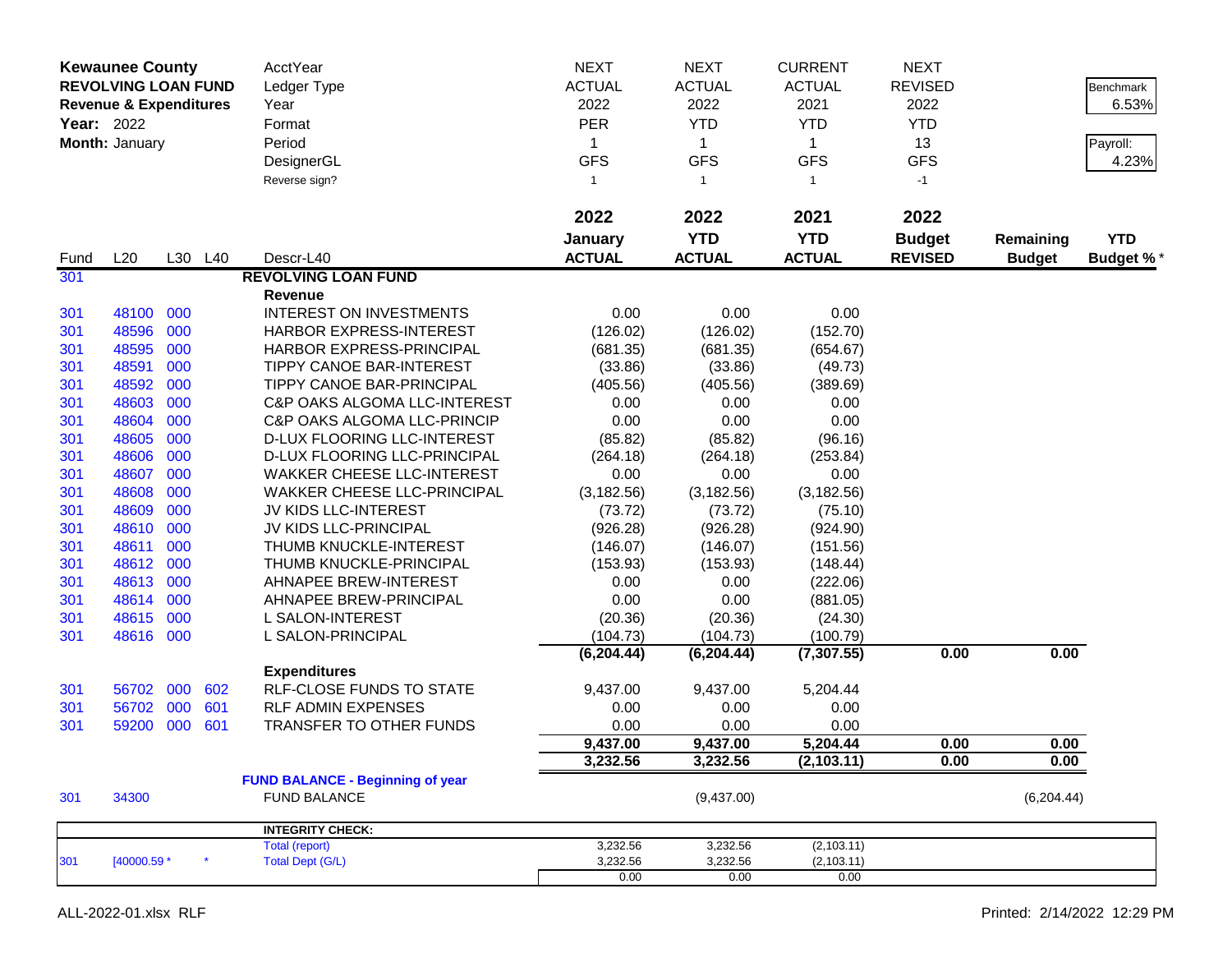|                   | <b>Kewaunee County</b><br><b>BUSINESS DEVELPMNT LOALedger Type</b> |     |         | AcctYear                                | <b>NEXT</b>   | <b>NEXT</b>    | <b>CURRENT</b> | <b>NEXT</b>    |               |                  |
|-------------------|--------------------------------------------------------------------|-----|---------|-----------------------------------------|---------------|----------------|----------------|----------------|---------------|------------------|
|                   |                                                                    |     |         |                                         | <b>ACTUAL</b> | <b>ACTUAL</b>  | <b>ACTUAL</b>  | <b>REVISED</b> |               | Benchmark        |
|                   | <b>Revenue &amp; Expenditures</b>                                  |     |         | Year                                    | 2022          | 2022           | 2021           | 2022           |               | 6.53%            |
| <b>Year: 2022</b> |                                                                    |     |         | Format                                  | <b>PER</b>    | <b>YTD</b>     | <b>YTD</b>     | <b>YTD</b>     |               |                  |
|                   | Month: January                                                     |     |         | Period                                  | 1             | 1              | $\mathbf{1}$   | 13             |               | Payroll:         |
|                   |                                                                    |     |         | DesignerGL                              | <b>GFS</b>    | <b>GFS</b>     | <b>GFS</b>     | <b>GFS</b>     |               | 4.23%            |
|                   |                                                                    |     |         | Reverse sign?                           | $\mathbf{1}$  | $\overline{1}$ | $\mathbf{1}$   | $-1$           |               |                  |
|                   |                                                                    |     |         |                                         |               |                |                |                |               |                  |
|                   |                                                                    |     |         |                                         | 2022          | 2022           | 2021           | 2022           |               |                  |
|                   |                                                                    |     |         |                                         | January       | <b>YTD</b>     | <b>YTD</b>     | <b>Budget</b>  | Remaining     | <b>YTD</b>       |
| Fund              | L20                                                                |     | L30 L40 | Descr-L40                               | <b>ACTUAL</b> | <b>ACTUAL</b>  | <b>ACTUAL</b>  | <b>REVISED</b> | <b>Budget</b> | <b>Budget %*</b> |
| 305               |                                                                    |     |         | <b>BUSINESS DEVELPMNT LOAN PGM</b>      |               |                |                |                |               |                  |
|                   |                                                                    |     |         | <b>Revenue</b>                          |               |                |                |                |               |                  |
| 305               | 48310                                                              | 000 |         | <b>GAIN/LOSS ON ASSET SALE</b>          | 0.00          | 0.00           | 0.00           | 0.00           | 0.00          |                  |
| 305               | 48700                                                              | 640 |         | PRIN-THE BAKERY BAR                     | (122.47)      | (122.47)       | 0.00           | (1,502.00)     | (1,379.53)    | 8.15%            |
| 305               | 48710                                                              | 640 |         | <b>INT-THE BAKERY BAR</b>               | (29.15)       | (29.15)        | 0.00           | (318.00)       | (288.85)      | 9.17%            |
| 305               | 49200                                                              | 000 |         | TRANSFER FROM OTHER FUNDS               | 0.00          | 0.00           | 0.00           | 0.00           | 0.00          |                  |
| 305               | 49202                                                              | 000 |         | <b>TRANSFER FROM FUND BALANCE</b>       | 0.00          | 0.00           | 0.00           | 0.00           | 0.00          |                  |
|                   |                                                                    |     |         |                                         | (151.62)      | (151.62)       | 0.00           | (1,820.00)     | (1,668.38)    | 8.33%            |
|                   |                                                                    |     |         | <b>Expenditures</b>                     |               |                |                |                |               |                  |
| 305               | 56705                                                              | 000 | 601     | <b>ADMINISTRATION EXP</b>               | 0.00          | 0.00           | 0.00           | 0.00           | 0.00          |                  |
| 305               | 56705                                                              | 000 | 640     | THE BAKERY BAR                          | 0.00          | 0.00           | 0.00           | 0.00           | 0.00          |                  |
| 305               | 59200                                                              | 000 | 601     | TRANSFER TO OTHER FUNDS                 | 0.00          | 0.00           | 0.00           | 0.00           | 0.00          |                  |
| 305               | 59202                                                              | 000 | 601     | <b>TRANSFER TO FUND BALANCE</b>         | 0.00          | 0.00           | 0.00           | 1,820.00       | 1,820.00      | $0.00\%$         |
|                   |                                                                    |     |         |                                         | 0.00          | 0.00           | 0.00           | 1,820.00       | 1,820.00      | 0.00%            |
|                   |                                                                    |     |         |                                         | (151.62)      | (151.62)       | 0.00           | 0.00           | 151.62        |                  |
|                   |                                                                    |     |         | <b>FUND BALANCE - Beginning of year</b> |               |                |                |                |               |                  |
| 305               | 34300                                                              |     |         | <b>FUND BALANCE</b>                     |               | (241,003.82)   |                |                | (241, 155.44) |                  |
|                   |                                                                    |     |         | <b>CASH BALANCE</b>                     |               |                |                |                |               |                  |
| 305               | 11100                                                              |     |         | <b>TREASURER'S CASH</b>                 |               | 241, 155.44    |                |                |               |                  |
|                   |                                                                    |     |         |                                         |               |                |                |                |               |                  |
|                   |                                                                    |     |         | <b>INTEGRITY CHECK:</b>                 |               |                |                |                |               |                  |
|                   |                                                                    |     |         | Total (report)                          | (151.62)      | (151.62)       | 0.00           | 0.00           |               |                  |
| 305               | [40000.59 *                                                        |     |         | <b>Total Dept (G/L)</b>                 | (151.62)      | (151.62)       | 0.00           | 0.00           |               |                  |
|                   |                                                                    |     |         |                                         | 0.00          | 0.00           | 0.00           | 0.00           |               |                  |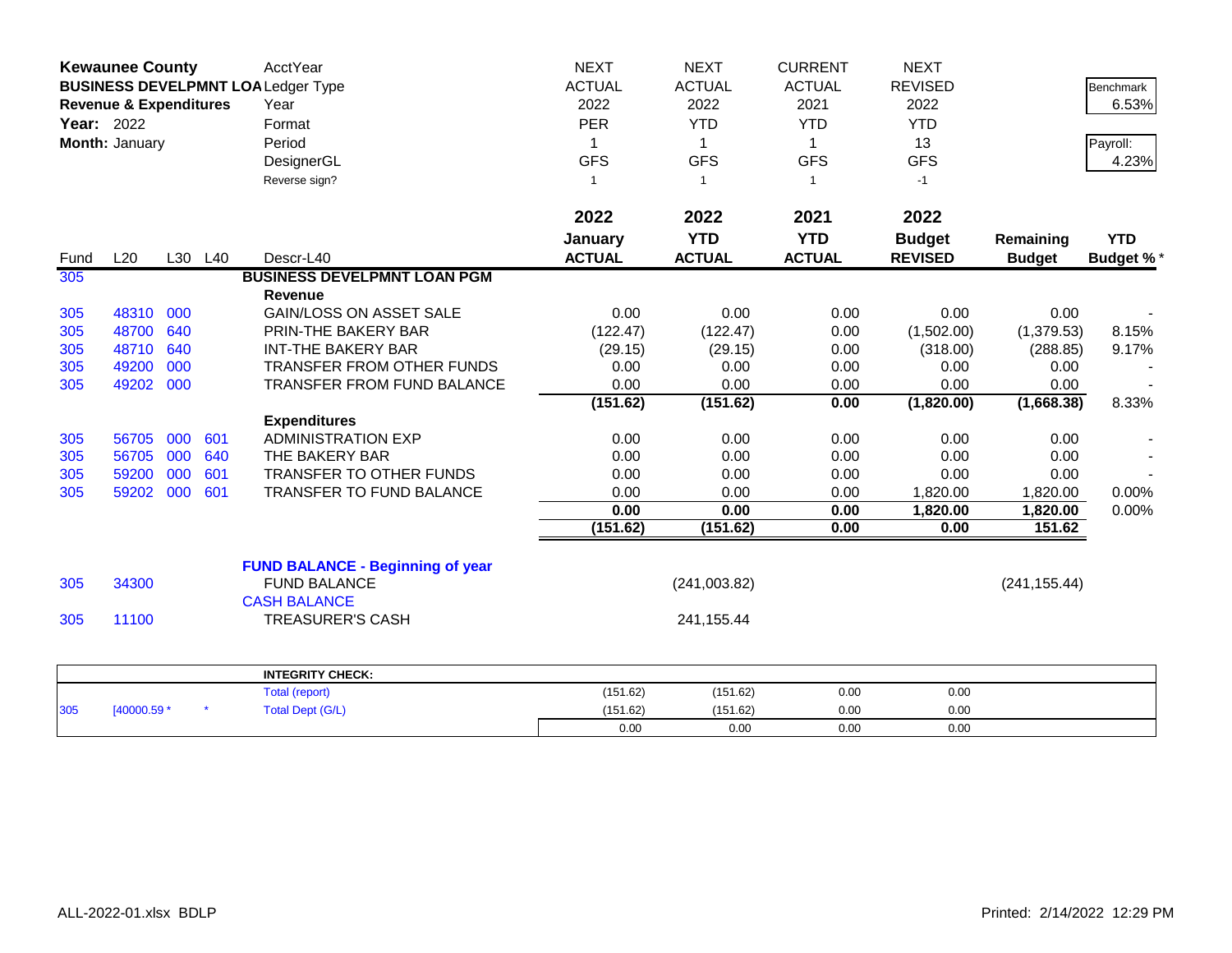|      | <b>Kewaunee County</b><br><b>CAPITAL IMPROVEMENT &amp; ELedger Type</b><br><b>Revenue &amp; Expenditures</b><br>Year: 2022 |     |         | AcctYear<br>Year                                      | <b>NEXT</b><br><b>ACTUAL</b><br>2022 | <b>NEXT</b><br><b>ACTUAL</b><br>2022 | <b>CURRENT</b><br><b>ACTUAL</b><br>2021 | <b>NEXT</b><br><b>REVISED</b><br>2022 |               | Benchmark<br>6.53% |
|------|----------------------------------------------------------------------------------------------------------------------------|-----|---------|-------------------------------------------------------|--------------------------------------|--------------------------------------|-----------------------------------------|---------------------------------------|---------------|--------------------|
|      |                                                                                                                            |     |         | Format                                                | <b>PER</b>                           | <b>YTD</b>                           | <b>YTD</b>                              | <b>YTD</b>                            |               |                    |
|      | Month: January                                                                                                             |     |         | Period                                                | $\mathbf{1}$                         | $\mathbf{1}$                         | $\mathbf{1}$                            | 13                                    |               | Payroll:           |
|      |                                                                                                                            |     |         | DesignerGL                                            | <b>GFS</b>                           | <b>GFS</b>                           | <b>GFS</b>                              | <b>GFS</b>                            |               | 4.23%              |
|      |                                                                                                                            |     |         | Reverse sign?                                         | $\mathbf{1}$                         | $\overline{1}$                       | $\mathbf{1}$                            | $-1$                                  |               |                    |
|      |                                                                                                                            |     |         |                                                       | 2022                                 | 2022                                 | 2021                                    | 2022                                  |               |                    |
|      |                                                                                                                            |     |         |                                                       | January                              | <b>YTD</b>                           | <b>YTD</b>                              | <b>Budget</b>                         | Remaining     | <b>YTD</b>         |
| Fund | L20                                                                                                                        |     | L30 L40 | Descr-L40                                             | <b>ACTUAL</b>                        | <b>ACTUAL</b>                        | <b>ACTUAL</b>                           | <b>REVISED</b>                        | <b>Budget</b> | <b>Budget %*</b>   |
|      |                                                                                                                            |     |         | <b>CAPITAL IMPROVEMENT &amp; ECONOMIC DEVELOPMENT</b> |                                      |                                      |                                         |                                       |               |                    |
| 310  |                                                                                                                            |     |         | <b>ECONOMIC DEVELOPMENT FUND</b>                      |                                      |                                      |                                         |                                       |               |                    |
|      |                                                                                                                            |     |         | <b>Revenue</b>                                        |                                      |                                      |                                         |                                       |               |                    |
| 310  | 43510                                                                                                                      | 020 |         | <b>BROADBAND EXPANSION GRANT</b>                      | 0.00                                 | 0.00                                 | 4,000.00                                | 0.00                                  | 0.00          |                    |
| 310  | 48510                                                                                                                      | 000 |         | DOMINION DONATION                                     | 0.00                                 | 0.00                                 | 0.00                                    | (500,000.00)                          | (500,000.00)  | 0.00%              |
| 310  | 48700                                                                                                                      | 639 |         | PRIN-BUG TUSSEL                                       | 0.00                                 | 0.00                                 | 0.00                                    | (67, 851.00)                          | (67, 851.00)  | 0.00%              |
| 310  | 48710                                                                                                                      | 639 |         | <b>INT-BUG TUSSEL</b>                                 | 0.00                                 | 0.00                                 | 0.00                                    | (26,067.00)                           | (26,067.00)   | 0.00%              |
| 310  | 49200                                                                                                                      | 000 |         | <b>TRANSFER FROM OTHER FUNDS</b>                      | 0.00                                 | 0.00                                 | 0.00                                    | 0.00                                  | 0.00          |                    |
| 310  | 49202                                                                                                                      | 000 |         | TRANSFER FROM FUND BALANCE                            | 0.00                                 | 0.00                                 | 0.00                                    | 0.00                                  | 0.00          |                    |
|      |                                                                                                                            |     |         |                                                       | 0.00                                 | 0.00                                 | 4,000.00                                | (593, 918.00)                         | (593, 918.00) | 0.00%              |
|      |                                                                                                                            |     |         | <b>Expenditures</b>                                   |                                      |                                      |                                         |                                       |               |                    |
| 310  | 56710                                                                                                                      | 000 | 601     | ECONOMIC DEVELOPMENT EXPEND                           | 0.00                                 | 0.00                                 | 0.00                                    | 0.00                                  | 0.00          |                    |
| 310  | 59200                                                                                                                      | 000 | 601     | TRANSFER TO OTHER FUNDS                               | 0.00                                 | 0.00                                 | 0.00                                    | 40,000.00                             | 40,000.00     | 0.00%              |
| 310  | 59202 000                                                                                                                  |     | 601     | <b>TRANSFER TO FUND BALANCE</b>                       | 0.00                                 | 0.00                                 | 0.00                                    | 553,918.00                            | 553,918.00    | 0.00%              |
|      |                                                                                                                            |     |         |                                                       | 0.00                                 | 0.00                                 | 0.00                                    | 593,918.00                            | 593,918.00    | 0.00%              |
|      |                                                                                                                            |     |         |                                                       | 0.00                                 | 0.00                                 | 4,000.00                                | 0.00                                  | 0.00          |                    |
| 410  |                                                                                                                            |     |         | <b>CAPITAL IMPROVEMENT FUND</b><br><b>Revenue</b>     |                                      |                                      |                                         |                                       |               |                    |
| 410  | 41100                                                                                                                      | 000 |         | <b>GENERAL PROPERTY TAXES</b>                         | 0.00                                 | 0.00                                 | (30,794.00)                             | 0.00                                  | 0.00          |                    |
| 410  | 49200                                                                                                                      | 000 |         | TRANSFER FROM OTHER FUNDS                             | 0.00                                 | 0.00                                 | 0.00                                    | 0.00                                  | 0.00          |                    |
| 410  | 49202 000                                                                                                                  |     |         | <b>TRANSFER FROM FUND BALANCE</b>                     | 0.00                                 | 0.00                                 | 0.00                                    | 0.00                                  | 0.00          |                    |
|      |                                                                                                                            |     |         |                                                       | 0.00                                 | 0.00                                 | (30,794.00)                             | 0.00                                  | 0.00          |                    |
|      |                                                                                                                            |     |         | <b>Expenditures</b>                                   |                                      |                                      |                                         |                                       |               |                    |
| 410  | 59200                                                                                                                      | 000 | 601     | TRANSFER TO OTHER FUNDS                               | 0.00                                 | 0.00                                 | 0.00                                    | 0.00                                  | 0.00          |                    |
| 410  | 59202                                                                                                                      | 000 | 601     | <b>TRANSFER TO FUND BALANCE</b>                       | 0.00                                 | 0.00                                 | 0.00                                    | 0.00                                  | 0.00          |                    |
|      |                                                                                                                            |     |         |                                                       | 0.00                                 | 0.00                                 | 0.00                                    | 0.00                                  | 0.00          |                    |
|      |                                                                                                                            |     |         |                                                       | 0.00                                 | 0.00                                 | (30, 794.00)                            | 0.00                                  | 0.00          |                    |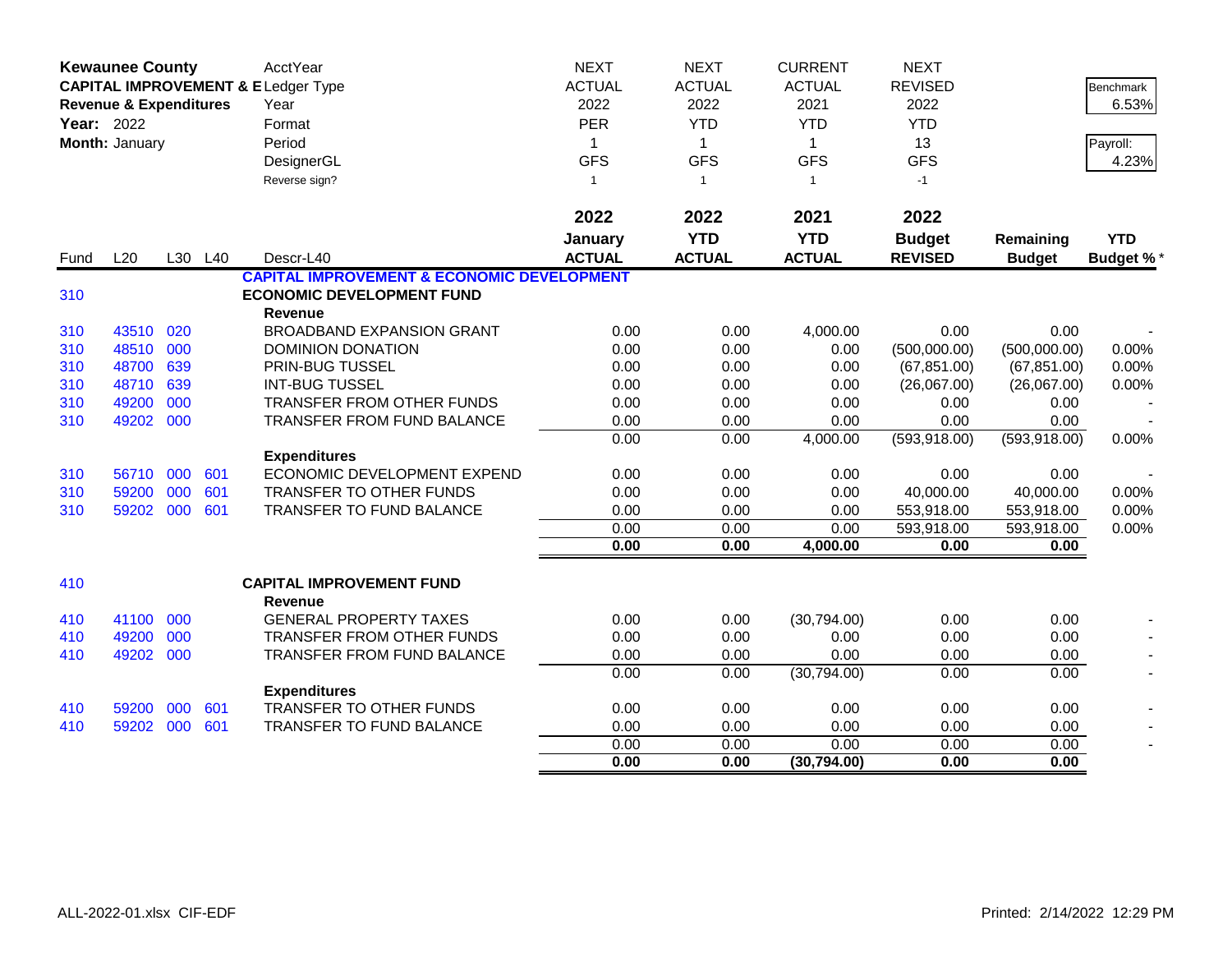|      | <b>Kewaunee County</b>            |         | AcctYear                                      | <b>NEXT</b>   | <b>NEXT</b>   | <b>CURRENT</b> | <b>NEXT</b>    |               |                  |
|------|-----------------------------------|---------|-----------------------------------------------|---------------|---------------|----------------|----------------|---------------|------------------|
|      |                                   |         | <b>CAPITAL IMPROVEMENT &amp; ELedger Type</b> | <b>ACTUAL</b> | <b>ACTUAL</b> | <b>ACTUAL</b>  | <b>REVISED</b> |               | Benchmark        |
|      | <b>Revenue &amp; Expenditures</b> |         | Year                                          | 2022          | 2022          | 2021           | 2022           |               | 6.53%            |
|      | <b>Year: 2022</b>                 |         | Format                                        | <b>PER</b>    | <b>YTD</b>    | <b>YTD</b>     | <b>YTD</b>     |               |                  |
|      | Month: January                    |         | Period                                        |               |               |                | 13             |               | Payroll:         |
|      |                                   |         | DesignerGL                                    | <b>GFS</b>    | <b>GFS</b>    | <b>GFS</b>     | <b>GFS</b>     |               | 4.23%            |
|      |                                   |         | Reverse sign?                                 |               |               |                | $-1$           |               |                  |
|      |                                   |         |                                               | 2022          | 2022          | 2021           | 2022           |               |                  |
|      |                                   |         |                                               | January       | <b>YTD</b>    | YTD.           | <b>Budget</b>  | Remaining     | <b>YTD</b>       |
| Fund | L20                               | L30 L40 | Descr-L40                                     | <b>ACTUAL</b> | <b>ACTUAL</b> | <b>ACTUAL</b>  | <b>REVISED</b> | <b>Budget</b> | <b>Budget %*</b> |
|      |                                   |         | <b>FUND BALANCE - Beginning of year:</b>      |               |               |                |                |               |                  |
| 310  | 34300                             |         | <b>ECONOMIC DEVELOPMENT FUND</b>              |               | (723,918.37)  |                |                | (723, 918.37) |                  |
| 410  | 34300                             |         | <b>CAPITAL IMPROVEMENT FUND</b>               |               | (500, 300.00) |                |                | (500, 300.00) |                  |
|      |                                   |         | <b>INTEGRITY CHECK:</b>                       |               |               |                |                |               |                  |
|      |                                   |         | Total (report)                                | 0.00          | 0.00          | (26,794.00)    | 0.00           |               |                  |
|      | $[310, 410]$ $[40000.60 *$        |         | <b>Total Dept expenditures(G/L)</b>           | 0.00          | 0.00          | (26, 794.00)   | 0.00           |               |                  |
|      |                                   |         |                                               | 0.00          | 0.00          | 0.00           | 0.00           |               |                  |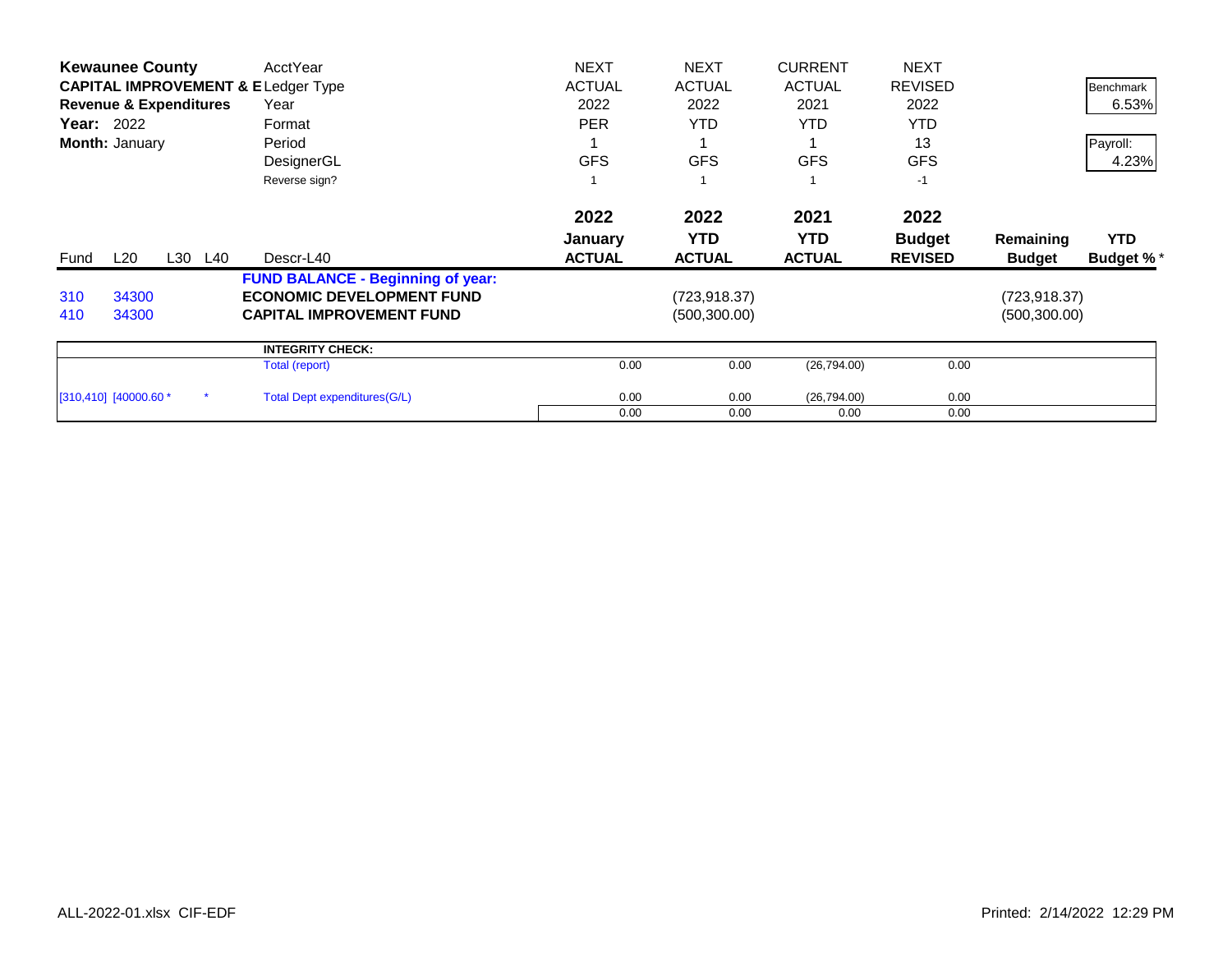|            | <b>Kewaunee County</b>            |     |         | AcctYear                                      | <b>NEXT</b>    | <b>NEXT</b>    | <b>CURRENT</b> | <b>NEXT</b>    |                |                  |
|------------|-----------------------------------|-----|---------|-----------------------------------------------|----------------|----------------|----------------|----------------|----------------|------------------|
|            |                                   |     |         | <b>COUNTY ROADS &amp; BRIDGES Ledger Type</b> | <b>ACTUAL</b>  | <b>ACTUAL</b>  | <b>ACTUAL</b>  | <b>REVISED</b> |                | <b>Benchmark</b> |
|            | <b>Revenue &amp; Expenditures</b> |     |         | Year                                          | 2022           | 2022           | 2021           | 2022           |                | 6.53%            |
| Year: 2022 |                                   |     |         | Format                                        | <b>PER</b>     | <b>YTD</b>     | <b>YTD</b>     | <b>YTD</b>     |                |                  |
|            | Month: January                    |     |         | Period                                        | 1              | $\mathbf{1}$   | $\mathbf{1}$   | 13             |                | Payroll:         |
|            |                                   |     |         | DesignerGL                                    | <b>GFS</b>     | <b>GFS</b>     | <b>GFS</b>     | <b>GFS</b>     |                | 4.23%            |
|            |                                   |     |         | Reverse sign?                                 | $\mathbf{1}$   | $\overline{1}$ | $\mathbf{1}$   | $-1$           |                |                  |
|            |                                   |     |         |                                               |                |                |                |                |                |                  |
|            |                                   |     |         |                                               | 2022           | 2022           | 2021           | 2022           |                |                  |
|            |                                   |     |         |                                               | January        | <b>YTD</b>     | <b>YTD</b>     | <b>Budget</b>  | Remaining      | <b>YTD</b>       |
| Fund       | L20                               |     | L30 L40 | Descr-L40                                     | <b>ACTUAL</b>  | <b>ACTUAL</b>  | <b>ACTUAL</b>  | <b>REVISED</b> | <b>Budget</b>  | <b>Budget %*</b> |
| 200        |                                   |     |         | <b>COUNTY ROADS &amp; BRIDGES FUND</b>        |                |                |                |                |                |                  |
|            |                                   |     |         | <b>Revenue</b>                                |                |                |                |                |                |                  |
| 200        | 41100                             | 000 |         | <b>GENERAL PROPERTY TAXES</b>                 | (2,601,289.00) | (2,601,289.00) | (2,561,289.00) | (2,601,289.00) | 0.00           | 100.00%          |
| 200        | 43531                             | 000 |         | LOCAL TRANSPORTATION AID                      | (188, 916.41)  | (188, 916.41)  | (197, 697.18)  | (755, 538.00)  | (566, 621.59)  | 25.00%           |
| 200        | 43535                             | 000 |         | <b>CHIP PROGRAM</b>                           | 0.00           | 0.00           | 0.00           | (325,000.00)   | (325,000.00)   | 0.00%            |
| 200        | 48301                             | 000 |         | SALE OF COUNTY PROPERTY                       | 0.00           | 0.00           | 0.00           | 0.00           | 0.00           |                  |
| 200        | 49200                             | 000 |         | TRANSFER FROM OTHER FUNDS                     | 0.00           | 0.00           | 0.00           | 0.00           | 0.00           |                  |
| 200        | 49202 000                         |     |         | TRANSFER FROM FUND BALANCE                    | 0.00           | 0.00           | 0.00           | (135, 250.00)  | (135, 250.00)  | 0.00%            |
|            |                                   |     |         |                                               | (2,790,205.41) | (2,790,205.41) | (2,758,986.18) | (3,817,077.00) | (1,026,871.59) | 73.10%           |
|            |                                   |     |         | <b>Expenditures</b>                           |                |                |                |                |                |                  |
| 200        | 53310 103                         |     | 902     | <b>COUNTY TRUNK BRIDGES</b>                   | 0.00           | 0.00           | 3,600.00       | 770,000.00     | 770,000.00     | 0.00%            |
| 200        | 53310 104                         |     | 902     | COUNTY TRUNK CONSTRUCTION                     | 0.00           | 0.00           | 0.00           | 1,012,000.00   | 1,012,000.00   | 0.00%            |
| 200        | 53310 105                         |     | 902     | <b>COUNTY WINTER MAINTENANCE</b>              | 208,104.77     | 208,104.77     | 74,941.77      | 810,000.00     | 601,895.23     | 25.69%           |
| 200        | 53310 106                         |     | 902     | COUNTY GENERAL MAINTENANCE                    | 11,638.25      | 11,638.25      | 43,572.87      | 1,225,077.00   | 1,213,438.75   | 0.95%            |
| 200        | 59200                             | 000 | 601     | TRANSFER TO OTHER FUNDS                       | 0.00           | 0.00           | 0.00           | 0.00           | 0.00           |                  |
| 200        | 59202 000                         |     | 601     | TRANSFER TO FUND BALANCE                      | 0.00           | 0.00           | 0.00           | 0.00           | 0.00           |                  |
|            |                                   |     |         |                                               | 219,743.02     | 219,743.02     | 122,114.64     | 3,817,077.00   | 3,597,333.98   | 5.76%            |
|            |                                   |     |         |                                               | (2,570,462.39) | (2,570,462.39) | (2,636,871.54) | 0.00           | 2,570,462.39   |                  |
| 201        |                                   |     |         | <b>COUNTY BRIDGE AID FUND</b>                 |                |                |                |                |                |                  |
|            |                                   |     |         | Revenue                                       |                |                |                |                |                |                  |
| 201        | 41100                             | 000 |         | PROPERTY TAX-BRIDGE AID                       | (68,000.00)    | (68,000.00)    | (138, 880.00)  | (68,000.00)    | 0.00           | 100.00%          |
| 201        | 49202                             | 000 |         | TRANSFER FROM FUND BALANCE                    | 0.00           | 0.00           | 0.00           | (6,200.00)     | (6,200.00)     | 0.00%            |
|            |                                   |     |         |                                               | (68,000.00)    | (68,000.00)    | (138, 880.00)  | (74, 200.00)   | (6,200.00)     | 91.64%           |
|            |                                   |     |         | <b>Expenditures</b>                           |                |                |                |                |                |                  |
| 201        | 53310 101                         |     | 902     | <b>COUNTY CHARGES</b>                         | 0.00           | 0.00           | 0.00           | 74,200.00      | 74,200.00      | 0.00%            |
| 201        | 59202 000                         |     | 601     | TRANSFER TO FUND BALANCE                      | 0.00           | 0.00           | 0.00           | 0.00           | 0.00           |                  |
|            |                                   |     |         |                                               | 0.00           | 0.00           | 0.00           | 74,200.00      | 74,200.00      | 0.00%            |
|            |                                   |     |         |                                               | (68,000.00)    | (68,000.00)    | (138, 880.00)  | 0.00           | 68,000.00      |                  |
|            |                                   |     |         |                                               | (2,638,462.39) | (2,638,462.39) | (2,775,751.54) | 0.00           | 2,638,462.39   |                  |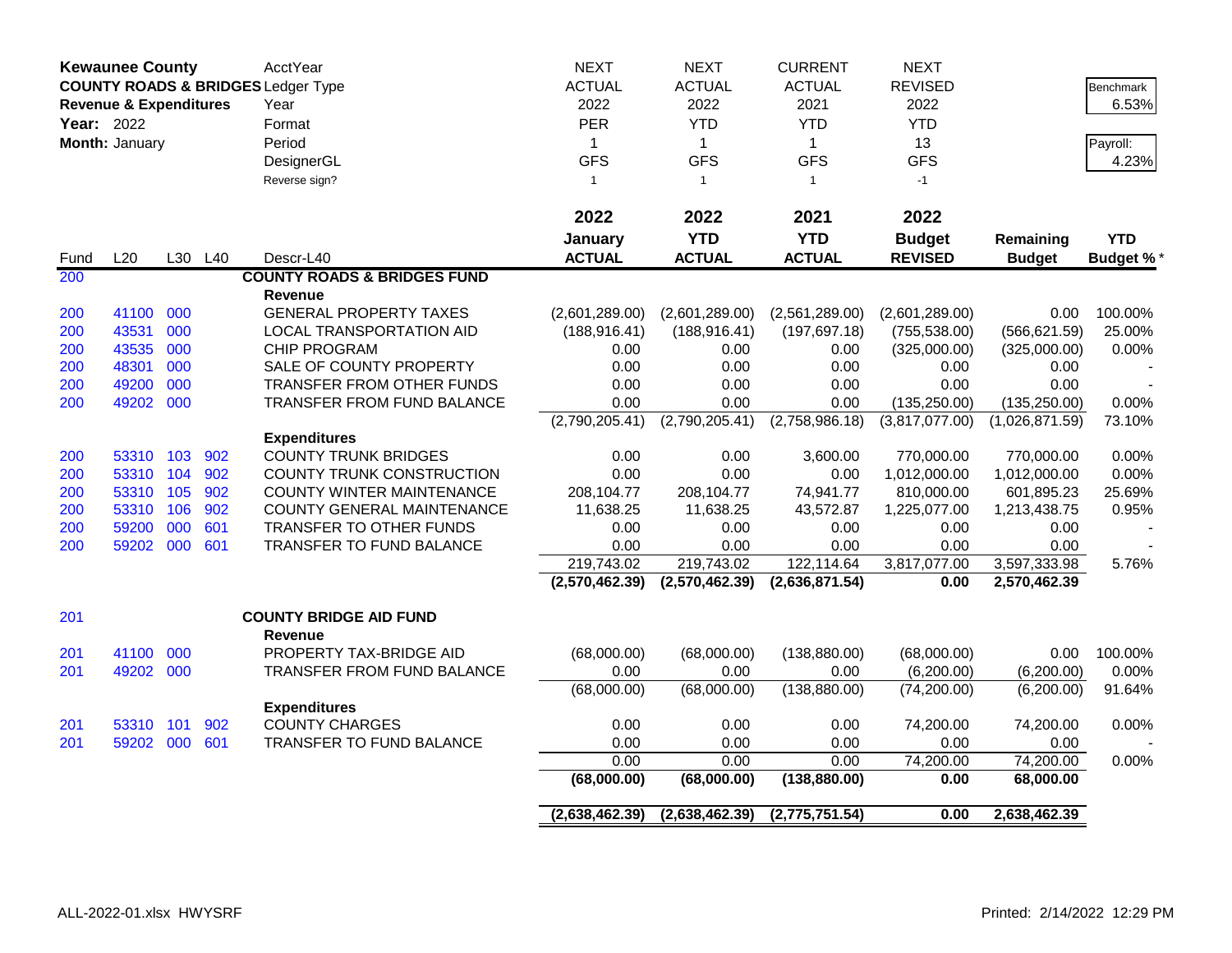|                   | <b>Kewaunee County</b>            |         | AcctYear                                      | <b>NEXT</b>    | <b>NEXT</b>    | <b>CURRENT</b> | <b>NEXT</b>    |                |                  |
|-------------------|-----------------------------------|---------|-----------------------------------------------|----------------|----------------|----------------|----------------|----------------|------------------|
|                   |                                   |         | <b>COUNTY ROADS &amp; BRIDGES Ledger Type</b> | <b>ACTUAL</b>  | <b>ACTUAL</b>  | <b>ACTUAL</b>  | <b>REVISED</b> |                | Benchmark        |
|                   | <b>Revenue &amp; Expenditures</b> |         | Year                                          | 2022           | 2022           | 2021           | 2022           |                | 6.53%            |
| <b>Year: 2022</b> |                                   |         | Format                                        | <b>PER</b>     | <b>YTD</b>     | <b>YTD</b>     | <b>YTD</b>     |                |                  |
|                   | Month: January                    |         | Period                                        |                |                |                | 13             |                | Payroll:         |
|                   |                                   |         | DesignerGL                                    | <b>GFS</b>     | <b>GFS</b>     | <b>GFS</b>     | <b>GFS</b>     |                | 4.23%            |
|                   |                                   |         | Reverse sign?                                 |                |                |                | $-1$           |                |                  |
|                   |                                   |         |                                               | 2022           | 2022           | 2021           | 2022           |                |                  |
|                   |                                   |         |                                               | January        | <b>YTD</b>     | <b>YTD</b>     | <b>Budget</b>  | Remaining      | <b>YTD</b>       |
| Fund              | L20                               | L30 L40 | Descr-L40                                     | <b>ACTUAL</b>  | <b>ACTUAL</b>  | <b>ACTUAL</b>  | <b>REVISED</b> | <b>Budget</b>  | <b>Budget %*</b> |
|                   |                                   |         | <b>FUND BALANCE - Beginning of year</b>       |                |                |                |                |                |                  |
| 200               |                                   |         | <b>COUNTY ROADS &amp; BRIDGES FUND</b>        |                | (1,829,477.72) |                |                | (4,399,940.11) |                  |
| 200               | 36000                             |         | <b>FB COMMITTED</b>                           |                | 0.00           |                |                |                |                  |
| 201               |                                   |         | <b>COUNTY BRIDGE AID FUND</b>                 |                | (102,003.53)   |                |                | (170,003.53)   |                  |
|                   |                                   |         | <b>INTEGRITY CHECK:</b>                       |                |                |                |                |                |                  |
|                   |                                   |         | Total (report)                                | (2,638,462.39) | (2,638,462.39) | (2,775,751.54) | 0.00           |                |                  |
|                   | 200.203 [40000.59 *               |         | Total Dept (G/L)                              | (2,638,462.39) | (2,638,462.39) | (2,775,751.54) | 0.00           |                |                  |
|                   |                                   |         |                                               | 0.00           | 0.00           | 0.00           | 0.00           |                |                  |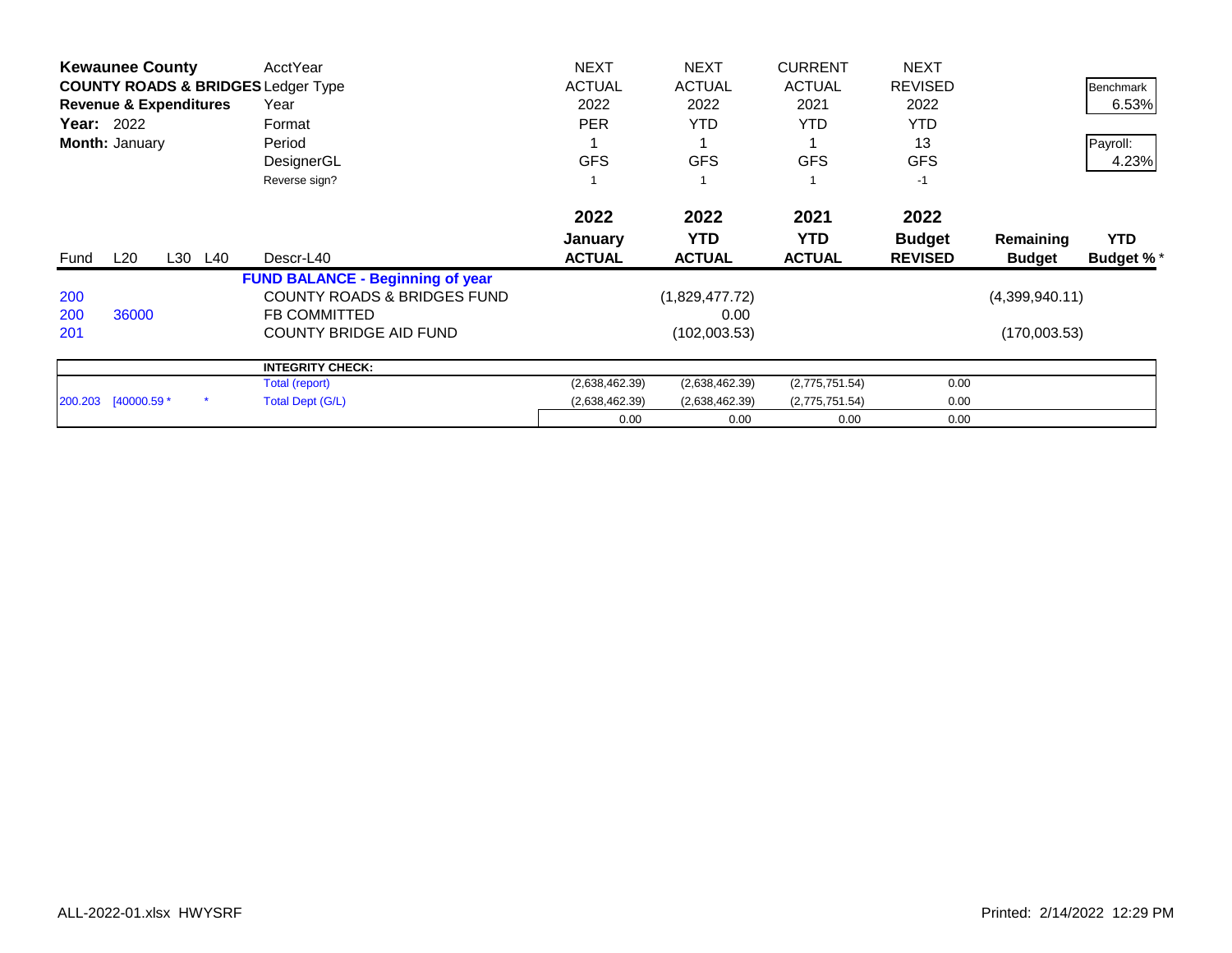|            | <b>Kewaunee County</b>            |     |         | AcctYear                                  | <b>NEXT</b>   | <b>NEXT</b>   | <b>CURRENT</b> | <b>NEXT</b>    |                |                   |
|------------|-----------------------------------|-----|---------|-------------------------------------------|---------------|---------------|----------------|----------------|----------------|-------------------|
|            |                                   |     |         | <b>HIGHWAY INTERNAL SERV FLedger Type</b> | <b>ACTUAL</b> | <b>ACTUAL</b> | <b>ACTUAL</b>  | <b>REVISED</b> |                | Benchmark         |
|            | <b>Revenue &amp; Expenditures</b> |     |         | Year                                      | 2022          | 2022          | 2021           | 2022           |                | 6.53%             |
|            |                                   |     |         |                                           |               |               |                |                |                |                   |
| Year: 2022 |                                   |     |         | Format                                    | <b>PER</b>    | <b>YTD</b>    | <b>YTD</b>     | <b>YTD</b>     |                |                   |
|            | Month: January                    |     |         | Period                                    | $\mathbf{1}$  | $\mathbf 1$   | $\mathbf{1}$   | 13             |                | Payroll:          |
|            |                                   |     |         | DesignerGL                                | <b>GFS</b>    | <b>GFS</b>    | <b>GFS</b>     | <b>GFS</b>     |                | 4.23%             |
|            |                                   |     |         | Reverse sign?                             | $\mathbf{1}$  | $\mathbf{1}$  | $\overline{1}$ | $-1$           |                |                   |
|            |                                   |     |         |                                           | 2022          | 2022          | 2021           | 2022           |                |                   |
|            |                                   |     |         |                                           | January       | <b>YTD</b>    | <b>YTD</b>     | <b>Budget</b>  | Remaining      | <b>YTD</b>        |
| Fund       | L20                               |     | L30 L40 | Descr-L40                                 | <b>ACTUAL</b> | <b>ACTUAL</b> | <b>ACTUAL</b>  | <b>REVISED</b> | <b>Budget</b>  | <b>Budget % *</b> |
| 700        |                                   |     |         | <b>HIGHWAY INTERNAL SERV FUND</b>         |               |               |                |                |                |                   |
|            |                                   |     |         | <b>Revenue</b>                            |               |               |                |                |                |                   |
| 700        | 43249                             | 130 |         | <b>COVID GRANTS-HWY</b>                   | 0.00          | 0.00          | 0.00           | 0.00           | 0.00           |                   |
| 700        | 43530                             | 000 |         | <b>ADMINISTRATION COSTS</b>               | 0.00          | 0.00          | 0.00           | (3,200.00)     | (3,200.00)     | 0.00%             |
| 700        | 44301                             | 000 |         | UTILITY PERMIT FEES                       | (200.00)      | (200.00)      | (100.00)       | (5,500.00)     | (5,300.00)     | 3.64%             |
| 700        | 44302                             | 000 |         | DRIVEWAY PERMIT FEES                      | 0.00          | 0.00          | (225.00)       | (2,200.00)     | (2,200.00)     | 0.00%             |
| 700        | 46310                             | 000 |         | <b>SUNDRY CHARGES</b>                     | (1,468.91)    | (1,468.91)    | (1, 151.33)    | (70, 613.00)   | (69, 144.09)   | 2.08%             |
| 700        | 47231                             | 000 |         | STATE-ROUTINE MAINTENANCE                 | 0.00          | 0.00          | (11, 776.81)   | (577, 792.00)  | (577, 792.00)  | 0.00%             |
| 700        | 47232 000                         |     |         | STATE-CONSTRUCTION                        | (43,058.55)   | (43,058.55)   | (1,614.16)     | (79, 895.00)   | (36, 836.45)   | 53.89%            |
| 700        | 47238                             |     |         | RECORDS AND REPORTS                       | (15,072.59)   | (15,072.59)   | (7,930.82)     | (214, 871.00)  | (199, 798.41)  | 7.01%             |
| 700        | 47239                             | 000 |         | PATROL SUPERVISION                        | (10, 331.67)  | (10, 331.67)  | (12, 814.28)   | (62,023.00)    | (51,691.33)    | 16.66%            |
| 700        | 47239                             | 060 |         | <b>RADIO REIMBURSEMENT</b>                | (674.79)      | (674.79)      | (1,037.03)     | (1,300.00)     | (625.21)       | 51.91%            |
| 700        | 47239                             | 061 |         | <b>GENERAL PUBLIC LIAB REIMBURS</b>       | (9, 186.67)   | (9, 186.67)   | (8,374.06)     | (9,200.00)     | (13.33)        | 99.86%            |
| 700        | 47239                             | 062 |         | SALT STORAGE REIMBURSEMENT                | 0.00          | 0.00          | (90.26)        | (1,400.00)     | (1,400.00)     | 0.00%             |
| 700        | 47330                             | 000 |         | TOWN, VILLAGE, CITY-MAINT                 | (97,083.36)   | (97,083.36)   | (23,824.69)    | (664, 914.00)  | (567, 830.64)  | 14.60%            |
| 700        | 47401                             | 000 |         | <b>COUNTY-ROAD &amp; BRIDGE MAINT</b>     | (219, 743.02) | (219, 743.02) | (306.02)       | (3,652,706.00) | (3,432,962.98) | 6.02%             |
| 700        | 47402                             | 000 |         | OTHER COUNTY DEPT-CHARGES                 | (1,382.43)    | (1,382.43)    | (2,323.79)     | (79, 334.00)   | (77, 951.57)   | 1.74%             |
| 700        | 47410 000                         |     |         | <b>COUNTY CAR MILEAGE</b>                 | 0.00          | 0.00          | 0.00           | (400.00)       | (400.00)       | 0.00%             |
| 700        | 48301 000                         |     |         | SALE OF COUNTY PROPERTY                   | 0.00          | 0.00          | 0.00           | 0.00           | 0.00           |                   |
| 700        | 48310 000                         |     |         | <b>GAIN/LOSS ON ASSET SALE</b>            | 0.00          | 0.00          | 0.00           | 0.00           | 0.00           |                   |
| 700        | 48340                             | 000 |         | SALE OF SALVAGE & WASTE                   | 0.00          | 0.00          | 0.00           | (1,201.00)     | (1,201.00)     | 0.00%             |
| 700        | 48400                             | 000 |         | <b>INSURANCE RECOVERIES</b>               | 0.00          | 0.00          | (540.94)       | (25,000.00)    | (25,000.00)    | 0.00%             |
| 700        | 48402                             | 000 |         | MISCELLANEOUS REVENUE                     | 0.00          | 0.00          | (1,391.00)     | (50,000.00)    | (50,000.00)    | 0.00%             |
| 700        | 49200 000                         |     |         | TRANSFER FROM OTHER FUNDS                 | 0.00          | 0.00          | 0.00           | 0.00           | 0.00           |                   |
|            |                                   |     |         |                                           | (398, 201.99) | (398, 201.99) | (73,500.19)    | (5,501,549.00) | (5,103,347.01) | 7.24%             |
|            |                                   |     |         | <b>Expenditures</b>                       |               |               |                |                |                |                   |
| 700        | 53111 *                           |     |         | <b>HIGHWAY ADMINISTRATION</b>             | 24,783.88     | 24,783.88     | 21,147.92      | 449,429.00     | 424,645.12     | 5.51%             |
| 700        | 53191 *                           |     |         | PATROL SUPERVISION                        | 8,973.95      | 8,973.95      | 8,755.02       | 144,241.00     | 135,267.05     | 6.22%             |
| 700        | 53192 *                           |     |         | RADIO EXPENSES                            | 807.33        | 807.33        | 778.00         | 9,700.00       | 8,892.67       | 8.32%             |
| 700        | 53193 *                           |     |         | <b>GENERAL PUBLIC LIAB INSUR</b>          | 0.00          | 0.00          | 22,268.95      | 22,500.00      | 22,500.00      | 0.00%             |
| 700        | 53210 *                           |     |         | P/R & INCIDENTAL LABOR POOL               | 47,441.14     | 47,441.14     | 32,950.13      | 292,771.00     | 245,329.86     | 16.20%            |
| 700        | 53220 *                           |     |         | FIELD TOOLS COST POOL                     | (3,299.02)    | (3,299.02)    | (3, 140.74)    | 71,883.00      | 75,182.02      | $-4.59%$          |
| 700        | 53225 *                           |     |         | BRINE PRODUCTION COST POOL                | 7,575.61      | 7,575.61      | 18,284.23      | 34,526.00      | 26,950.39      | 21.94%            |
| 700        | 53230 *                           |     |         | <b>SHOP OPERATIONS</b>                    | 12,737.47     | 12,737.47     | 15,317.10      | 4,000.00       | (8,737.47)     | 318.44%           |
| 700        | 53232 *                           |     |         | FUEL HANDLING COST POOL                   | 5,678.09      | 5,678.09      | 7,493.20       | (13,360.00)    | (19,038.09)    | -42.50%           |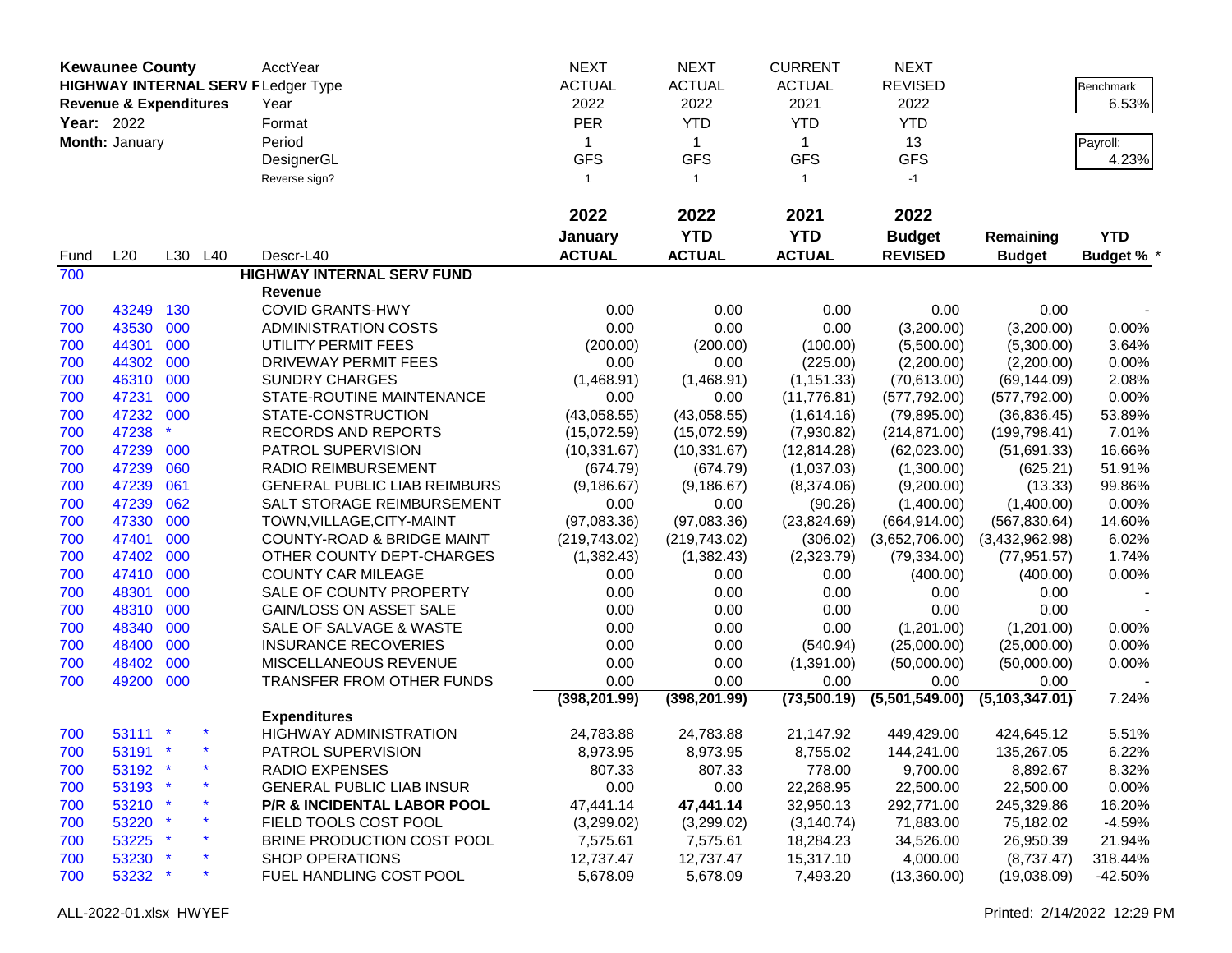|      | <b>Kewaunee County</b>                                                         |     |     | <b>AcctYear</b>                         | <b>NEXT</b>   | <b>NEXT</b>      | <b>CURRENT</b> | <b>NEXT</b>    |               |                  |
|------|--------------------------------------------------------------------------------|-----|-----|-----------------------------------------|---------------|------------------|----------------|----------------|---------------|------------------|
|      | <b>HIGHWAY INTERNAL SERV FLedger Type</b><br><b>Revenue &amp; Expenditures</b> |     |     |                                         | <b>ACTUAL</b> | <b>ACTUAL</b>    | <b>ACTUAL</b>  | <b>REVISED</b> |               | <b>Benchmark</b> |
|      |                                                                                |     |     | Year                                    | 2022          | 2022             | 2021           | 2022           |               | 6.53%            |
|      | <b>Year: 2022</b>                                                              |     |     | Format                                  | PER           | <b>YTD</b>       | <b>YTD</b>     | <b>YTD</b>     |               |                  |
|      | Month: January                                                                 |     |     | Period                                  | 1             | $\mathbf 1$      | 1              | 13             |               | Payroll:         |
|      |                                                                                |     |     | DesignerGL                              | <b>GFS</b>    | <b>GFS</b>       | <b>GFS</b>     | <b>GFS</b>     |               | 4.23%            |
|      |                                                                                |     |     | Reverse sign?                           | $\mathbf{1}$  | $\mathbf{1}$     | $\overline{1}$ | $-1$           |               |                  |
|      |                                                                                |     |     |                                         |               |                  |                |                |               |                  |
|      |                                                                                |     |     |                                         | 2022          | 2022             | 2021           | 2022           |               |                  |
|      |                                                                                |     |     |                                         | January       | <b>YTD</b>       | <b>YTD</b>     | <b>Budget</b>  | Remaining     | <b>YTD</b>       |
| Fund | L20                                                                            | L30 | L40 | Descr-L40                               | <b>ACTUAL</b> | <b>ACTUAL</b>    | <b>ACTUAL</b>  | <b>REVISED</b> | <b>Budget</b> | <b>Budget %</b>  |
| 700  | 53240                                                                          |     |     | EQUIPMENT OPERATN COST POOL             | (42, 392.89)  | (42, 392.89)     | 65,385.03      | (304,000.00)   | (261, 607.11) | 13.95%           |
| 700  | 53250                                                                          |     |     | PIT OPERATION COST POOL                 | 9,818.92      | 9,818.92         | 5,701.96       | (296,700.00)   | (306, 518.92) | $-3.31%$         |
| 700  | 53260 *                                                                        |     |     | HOTMIX PLANT OPERATION C/P              | 3,404.76      | 3,404.76         | 5,027.14       | (209, 051.00)  | (212, 455.76) | $-1.63%$         |
| 700  | 53270 *                                                                        |     |     | <b>BUILDING &amp; GROUNDS OPER</b>      | 15,599.31     | 15,599.31        | 19,083.47      | (49,800.00)    | (65, 399.31)  | $-31.32%$        |
| 700  | 53273 *                                                                        |     |     | SALT STORAGE COSTS                      | 525.72        | 525.72           | 1,635.51       | 5,285.00       | 4,759.28      | 9.95%            |
| 700  | 53280 *                                                                        |     |     | <b>EQUIP &amp; MATL ACQUISTN C/P</b>    | 0.00          | 0.00             | 0.00           | 0.00           | 0.00          |                  |
| 700  | 53310 *                                                                        |     |     | CO ROAD & BRIDGE-MAINT/CONST            | 219,743.02    | 219,743.02       | 118,514.64     | 3,817,077.00   | 3,597,333.98  | 5.76%            |
| 700  | 53321 *                                                                        |     |     | STATE HIGHWAY MAINTENANCE               | 42,921.09     | 42,921.09        | 13,273.35      | 603,966.00     | 561,044.91    | 7.11%            |
| 700  | 53322 *                                                                        |     |     | STATE ROAD & BRIDGE CONST               | 0.00          | 0.00             | 0.00           | 83,424.00      | 83,424.00     | 0.00%            |
| 700  | 53330 *                                                                        |     |     | <b>LOCAL GOVT MAINT &amp; CONST</b>     | 97,053.36     | 97,053.36        | 23,764.69      | 683,361.00     | 586,307.64    | 14.20%           |
| 700  | 53340 *                                                                        |     |     | <b>COUNTY DEPARTMENT CHARGES</b>        | 1,382.43      | 1,382.43         | 2,323.79       | 81,684.00      | 80,301.57     | 1.69%            |
| 700  | 53360 *                                                                        |     |     | OTHER CUSTOMER CHARGES                  | 550.99        | 550.99           | 767.49         | 70,613.00      | 70,062.01     | 0.78%            |
| 700  | 60000 *                                                                        |     |     | HWY PAYROLL/CLEARING POOL               | (96, 787.48)  | (96, 787.48)     | (29, 201.21)   | 0.00           | 96,787.48     |                  |
|      |                                                                                |     |     |                                         | 356,517.68    | 356,517.68       | 350,129.67     | 5,501,549.00   | 5,145,031.32  | 6.48%            |
|      |                                                                                |     |     |                                         | (41, 684.31)  | (41,684.31)      | 276,629.48     | 0.00           | 41,684.31     |                  |
|      |                                                                                |     |     |                                         |               |                  |                |                |               |                  |
|      |                                                                                |     |     | <b>FUND BALANCE - Beginning of year</b> |               |                  |                |                |               |                  |
| 700  |                                                                                |     |     | HIGHWAY INTERNAL SERV FUND              |               | (6,063,389.98)   |                |                |               |                  |
|      |                                                                                |     |     | <b>Net Invested in Capital Assets</b>   |               | (3,821,962.68)   |                |                |               |                  |
|      |                                                                                |     |     | <b>Unrestricted</b>                     |               | (2, 241, 427.30) |                |                |               |                  |
|      |                                                                                |     |     | <b>INTEGRITY CHECK:</b>                 |               |                  |                |                |               |                  |
|      |                                                                                |     |     | Total (report)                          | (41, 684.31)  | (41, 684.31)     | 276,629.48     | 0.00           |               |                  |
| 700  | [40000.60]                                                                     |     |     | <b>Total Dept (G/L)</b>                 | (41, 684.31)  | (41, 684.31)     | 276,629.48     | 0.00           |               |                  |
|      |                                                                                |     |     |                                         | 0.00          | 0.00             | 0.00           | 0.00           |               |                  |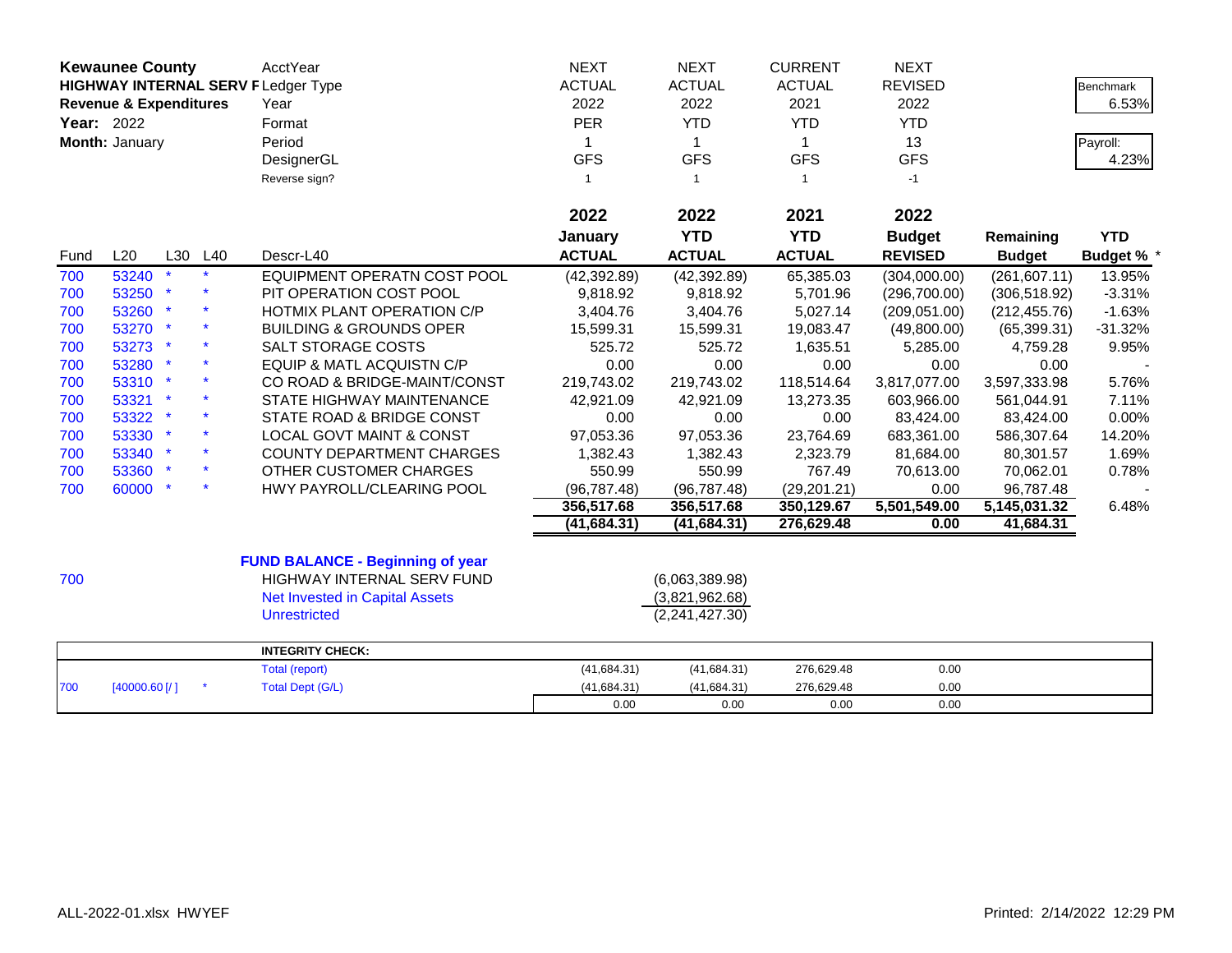|            | <b>Kewaunee County</b>            |         | AcctYear                              | <b>NEXT</b>    | <b>NEXT</b>    | <b>CURRENT</b> | <b>NEXT</b>    |               |                   |
|------------|-----------------------------------|---------|---------------------------------------|----------------|----------------|----------------|----------------|---------------|-------------------|
|            | <b>HSD SUMMARY</b>                |         | Ledger Type                           | <b>ACTUAL</b>  | <b>ACTUAL</b>  | <b>ACTUAL</b>  | <b>REVISED</b> |               | <b>Benchmark</b>  |
|            | <b>Revenue &amp; Expenditures</b> |         | Year                                  | 2022           | 2022           | 2021           | 2022           |               | 6.53%             |
| Year: 2022 |                                   |         | Format                                | <b>PER</b>     | <b>YTD</b>     | <b>YTD</b>     | <b>YTD</b>     |               |                   |
|            | Month: January                    |         | Period                                | 1              | $\mathbf{1}$   | $\mathbf{1}$   | 13             |               | Payroll:          |
|            |                                   |         | DesignerGL                            | <b>GFS</b>     | <b>GFS</b>     | <b>GFS</b>     | <b>GFS</b>     |               | 4.23%             |
|            |                                   |         | Reverse sign?                         | $\mathbf{1}$   | $\mathbf{1}$   | -1             | $-1$           |               |                   |
|            |                                   |         |                                       |                |                |                |                |               |                   |
|            |                                   |         |                                       | 2022           | 2022           | 2021           | 2022           |               |                   |
|            |                                   |         |                                       | January        | <b>YTD</b>     | <b>YTD</b>     | <b>Budget</b>  | Remaining     | <b>YTD</b>        |
| Fund       | L20                               | L30 L40 | Descr-L40                             | <b>ACTUAL</b>  | <b>ACTUAL</b>  | <b>ACTUAL</b>  | <b>REVISED</b> | <b>Budget</b> | <b>Budget % *</b> |
| 215        |                                   |         | <b>HUMAN SERVICES FUND</b>            |                |                |                |                |               |                   |
|            |                                   |         | <b>HSD SUMMARY</b>                    |                |                |                |                |               |                   |
|            |                                   |         | <b>Revenue</b>                        |                |                |                |                |               |                   |
| 215        | 41100                             | 000     | <b>GENERAL PROPERTY TAXES</b>         | (1,032,946.00) | (1,032,946.00) | (1,084,036.00) | (1,032,946.00) | 0.00          | 100.00%           |
| 215        | 43220                             | 000     | 85.21 GRANT                           | 0.00           | 0.00           | 0.00           | (79, 889.00)   | (79, 889.00)  | 0.00%             |
| 215        | 43249                             |         | <b>CARES/COVID-ROUTES 2 RECOVRY</b>   |                |                |                |                |               |                   |
| 215        | 43249                             | 140     | <b>COVID GRANTS-HSD</b>               | 0.00           | 0.00           | 0.00           | 0.00           | 0.00          |                   |
| 215        | 43553                             |         | <b>HUMAN SERVICES STATE AID</b>       |                |                |                |                |               |                   |
| 215        | 43553                             | 000     | PRIOR YEAR REVENUE                    | 0.00           | 0.00           | 0.00           | 0.00           | 0.00          |                   |
| 215        | 43553                             | 306     | <b>FAMILY PRESERVATION &amp; SUPP</b> | 0.00           | 0.00           | 0.00           | (38,069.00)    | (38,069.00)   | 0.00%             |
| 215        | 43553                             | 312     | APS-ADULT PROTECTIVE SERVICE          | (63.76)        | (63.76)        | 0.00           | (17,632.00)    | (17, 568.24)  | 0.36%             |
| 215        | 43553                             | 377     | <b>CHILDRENS COP</b>                  | 0.00           | 0.00           | 39,717.00      | (50, 116.00)   | (50, 116.00)  | 0.00%             |
| 215        | 43553                             | 427     | CLTS DD AUTISM FEDERAL                | 0.00           | 0.00           | 0.00           | (846, 713.00)  | (846, 713.00) | 0.00%             |
| 215        | 43553                             | 515     | <b>COORDINATED SERVICES COUNTY</b>    | 0.00           | 0.00           | 0.00           | (60,000.00)    | (60,000.00)   | 0.00%             |
| 215        | 43553                             | 516     | <b>COMMUNITY MENTAL HEALTH</b>        | 0.00           | 0.00           | 0.00           | (50, 359.00)   | (50, 359.00)  | 0.00%             |
| 215        | 43553                             | 545     | AODA TREATMENT SVCS GRANT             | 0.00           | 0.00           | 0.00           | (15, 275.00)   | (15, 275.00)  | 0.00%             |
| 215        | 43553                             | 546     | AODA WOMENS TREATMENT GRANT           | 0.00           | 0.00           | 0.00           | (4,823.00)     | (4,823.00)    | 0.00%             |
| 215        | 43553                             | 550     | BIRTH TO THREE INITIATIVE             | 0.00           | 0.00           | 0.00           | (44, 287.00)   | (44, 287.00)  | 0.00%             |
| 215        | 43553                             | 561     | <b>BASIC COUNTY ALLOCATION-DHS</b>    | 0.00           | 0.00           | 0.00           | (549, 287.00)  | (549, 287.00) | 0.00%             |
| 215        | 43553                             | 567     | <b>INTOXICATED DRIVERS</b>            | 0.00           | 0.00           | (1,093.00)     | (65,000.00)    | (65,000.00)   | 0.00%             |
| 215        | 43553                             | 569     | MENTAL HEALTH BLOCK GRANT             | 0.00           | 0.00           | 0.00           | (7,486.00)     | (7,486.00)    | 0.00%             |
| 215        | 43553                             | 570     | <b>AODA BLOCK GRANT</b>               | 0.00           | 0.00           | 0.00           | (6,699.00)     | (6,699.00)    | 0.00%             |
| 215        | 43553                             | 681     | STATE/COUNTY MATCH                    | 0.00           | 0.00           | 0.00           | (60, 340.00)   | (60, 340.00)  | 0.00%             |
| 215        | 43553                             | 684     | WIMCR/ACT 318 ADJUSTMENT              | 0.00           | 0.00           | 0.00           | 0.00           | 0.00          |                   |
| 215        | 43553                             | 877     | <b>CLTS OTHER CWA ADMIN GPR</b>       | 0.00           | 0.00           | 4,469.00       | (42, 212.00)   | (42, 212.00)  | 0.00%             |
| 215        | 43553                             | 878     | <b>CLTS OTHER CWS ADMIN FED</b>       | 0.00           | 0.00           | 4,469.00       | (42, 212.00)   | (42, 212.00)  | 0.00%             |
| 215        | 43553                             | 880     | CLTS AUTISM CWS ADMIN GPR             | 0.00           | 0.00           | 175.00         | 0.00           | 0.00          |                   |
| 215        | 43553                             | 881     | <b>CLTS AUTISM CWS ADMIN FED</b>      | 0.00           | 0.00           | 593.00         | 0.00           | 0.00          |                   |
| 215        | 43553 882                         |         | <b>CLTS PF STATE MATCHED</b>          | 0.00           | 0.00           | 0.00           | 0.00           | 0.00          |                   |
| 215        | 43553                             | 883     | <b>CLTS PF BCA MATCHED</b>            | 0.00           | 0.00           | 0.00           | 4,500.00       | 4,500.00      | 0.00%             |
| 215        | 43553 918                         |         | CSH ADJ TPA CLTS BCA MATCH            | 0.00           | 0.00           | 0.00           | 0.00           | 0.00          |                   |
| 215        | 43553 982                         |         | COP RISK RESERVE-REVENUE              | 0.00           | 0.00           | 0.00           | 0.00           | 0.00          |                   |
| 215        | 43563 105                         |         | FUNERAL/CEMETERY W-2                  | 0.00           | 0.00           | 0.00           | 0.00           | 0.00          |                   |
| 215        | 43563 195                         |         | YOUTH AIDS-JUVENILE AODA              | 0.00           | 0.00           | 0.00           | (2,266.00)     | (2,266.00)    | 0.00%             |
| 215        | 43563 203                         |         | <b>ELDER ABUSE</b>                    | 0.00           | 0.00           | 10,000.00      | (14,900.00)    | (14,900.00)   | 0.00%             |
| 215        | 43563 283                         |         | <b>IMAA STATE SHARE</b>               | 0.00           | 0.00           | 0.00           | (64, 210.00)   | (64, 210.00)  | 0.00%             |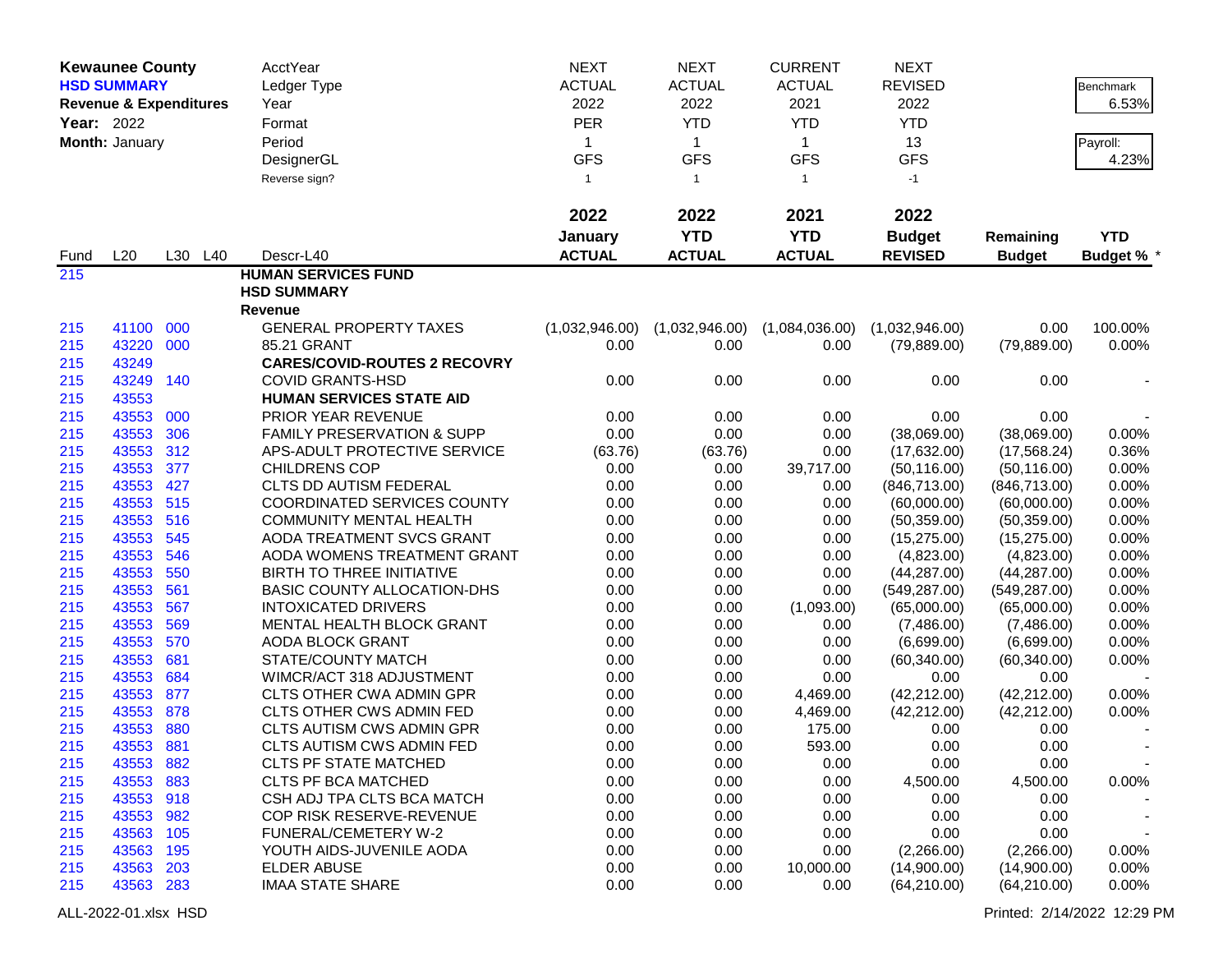|            | <b>Kewaunee County</b>            |     |     | <b>AcctYear</b>                     | <b>NEXT</b>   | <b>NEXT</b>   | <b>CURRENT</b> | <b>NEXT</b>    |               |                  |
|------------|-----------------------------------|-----|-----|-------------------------------------|---------------|---------------|----------------|----------------|---------------|------------------|
|            | <b>HSD SUMMARY</b>                |     |     | Ledger Type                         | <b>ACTUAL</b> | <b>ACTUAL</b> | <b>ACTUAL</b>  | <b>REVISED</b> |               | <b>Benchmark</b> |
|            | <b>Revenue &amp; Expenditures</b> |     |     | Year                                | 2022          | 2022          | 2021           | 2022           |               | 6.53%            |
| Year: 2022 |                                   |     |     | Format                              | <b>PER</b>    | <b>YTD</b>    | <b>YTD</b>     | <b>YTD</b>     |               |                  |
|            | Month: January                    |     |     | Period                              | $\mathbf 1$   | $\mathbf{1}$  | $\mathbf{1}$   | 13             |               | Payroll:         |
|            |                                   |     |     | DesignerGL                          | <b>GFS</b>    | <b>GFS</b>    | <b>GFS</b>     | <b>GFS</b>     |               | 4.23%            |
|            |                                   |     |     | Reverse sign?                       | 1             | $\mathbf{1}$  | -1             | $-1$           |               |                  |
|            |                                   |     |     |                                     |               |               |                |                |               |                  |
|            |                                   |     |     |                                     | 2022          | 2022          | 2021           | 2022           |               |                  |
|            |                                   |     |     |                                     | January       | <b>YTD</b>    | <b>YTD</b>     | <b>Budget</b>  | Remaining     | <b>YTD</b>       |
| Fund       | L20                               | L30 | L40 | Descr-L40                           | <b>ACTUAL</b> | <b>ACTUAL</b> | <b>ACTUAL</b>  | <b>REVISED</b> | <b>Budget</b> | <b>Budget %</b>  |
| 215        | 43563                             | 284 |     | <b>IMAA FEDERAL SHARE</b>           | 0.00          | 0.00          | 62.50          | (195,000.00)   | (195,000.00)  | 0.00%            |
| 215        | 43563                             | 292 |     | STATE FOODSHARE BONUS               | 0.00          | 0.00          | (11.50)        | (3,600.00)     | (3,600.00)    | 0.00%            |
| 215        | 43563                             | 293 |     | FEDERAL FOODSHARE BONUS             | 0.00          | 0.00          | 61.00          | (3,600.00)     | (3,600.00)    | 0.00%            |
| 215        | 43563                             | 366 |     | YOUTH AIDS COMMUNITY                | 0.00          | 0.00          | 0.00           | (109, 336.00)  | (109, 336.00) | 0.00%            |
| 215        | 43563                             | 367 |     | <b>COMMUNITY INTERVENTION GRANT</b> | 0.00          | 0.00          | 0.00           | (5,406.00)     | (5,406.00)    | 0.00%            |
| 215        | 43563                             | 377 |     | KINSHIP CARE BASE BENEFITS          | 0.00          | 0.00          | 0.00           | (43,688.00)    | (43,688.00)   | 0.00%            |
| 215        | 43563                             | 380 |     | KINSHIP CARE ASSESMENTS             | 0.00          | 0.00          | 0.00           | (4,369.00)     | (4,369.00)    | 0.00%            |
| 215        | 43563                             | 409 |     | YOUTH JUSTICE INNOVATN GRANT        | 0.00          | 0.00          | 0.00           | 0.00           | 0.00          |                  |
| 215        | 43563                             | 561 |     | BASIC COUNTY ALLOCATION-DCF         | 0.00          | 0.00          | 0.00           | (404, 474.00)  | (404, 474.00) | 0.00%            |
| 215        | 43563                             | 604 |     | <b>WISACWIS RELATED GRANT</b>       | 0.00          | 0.00          | 0.00           | 0.00           | 0.00          |                  |
| 215        | 43563                             | 632 |     | <b>TARGETED SAFETY SUPT GRANT</b>   | 0.00          | 0.00          | 0.00           | (10,000.00)    | (10,000.00)   | 0.00%            |
| 215        | 43563 681                         |     |     | STATE/COUNTY MATCH                  | 0.00          | 0.00          | 0.00           | (32, 405.00)   | (32, 405.00)  | 0.00%            |
| 215        | 43563                             | 821 |     | CST COUNTIES 2016                   | 0.00          | 0.00          | 0.00           | 0.00           | 0.00          |                  |
| 215        | 43563                             | 831 |     | CHILD CARE CERTIFICATION            | 0.00          | 0.00          | 0.00           | 0.00           | 0.00          |                  |
| 215        | 43563                             | 833 |     | LIHEAP GENERAL OPERATIONS           | 0.00          | 0.00          | 0.00           | 0.00           | 0.00          |                  |
| 215        | 43563                             | 841 |     | CHILD CARE-FRAUD                    | 0.00          | 0.00          | 0.00           | (500.00)       | (500.00)      | 0.00%            |
| 215        | 43563 852                         |     |     | CHILD CARE ADMIN PAYMENTS           | 0.00          | 0.00          | 0.00           | (15,000.00)    | (15,000.00)   | 0.00%            |
| 215        | 43563                             | 961 |     | FS AGENCY COLLECTIONS               | 0.00          | 0.00          | 0.00           | 0.00           | 0.00          |                  |
| 215        | 43563                             | 965 |     | <b>FS AGENCY INCENTIVE</b>          | 0.00          | 0.00          | 0.00           | (500.00)       | (500.00)      | 0.00%            |
| 215        | 43563                             | 966 |     | HEALTHCHECK/OTH SRVS ADM            | 0.00          | 0.00          | 0.00           | 0.00           | 0.00          |                  |
| 215        | 43563                             | 967 |     | HEALTHCHECK/OTH SERV PART           | 0.00          | 0.00          | 0.00           | 0.00           | 0.00          |                  |
| 215        | 43563                             | 980 |     | <b>MA AGENCY INCENTIVES</b>         | 0.00          | 0.00          | 0.00           | (1,000.00)     | (1,000.00)    | 0.00%            |
| 215        | 43563                             | 981 |     | MA AGENCY COLLECTIONS               | 0.00          | 0.00          | 0.00           | 0.00           | 0.00          |                  |
| 215        | 43568                             |     |     | <b>ELDERLY SERVICES COLLECTIONS</b> |               |               |                |                |               |                  |
| 215        | 43568                             | 460 |     | <b>DRIVER ESCORT</b>                | 0.00          | 0.00          | 0.00           | (12,500.00)    | (12,500.00)   | 0.00%            |
| 215        | 43568                             | 461 |     | <b>BUS COLLECTIONS</b>              | (11.83)       | (11.83)       | (50.00)        | (600.00)       | (588.17)      | 1.97%            |
| 215        | 43568                             | 462 |     | <b>TRANSPORTATION DONATIONS</b>     | 0.00          | 0.00          | 0.00           | (50.00)        | (50.00)       | 0.00%            |
| 215        | 43568                             | 473 |     | <b>KEWAUNEE VAN</b>                 | 0.00          | 0.00          | 0.00           | 0.00           | 0.00          |                  |
| 215        | 43568 475                         |     |     | 5310 VAN - GRANT                    | (40.00)       | (40.00)       | (51.00)        | (10,000.00)    | (9,960.00)    | 0.40%            |
| 215        | 45140                             |     |     | DRIVER IMPROVEMENT SURCHARGE        |               |               |                |                |               |                  |
| 215        | 45140 000                         |     |     | DRIVER IMPROVEMENT SURCHARGE        | 0.00          | 0.00          | 0.00           | (18,750.00)    | (18,750.00)   | 0.00%            |
| 215        | 46560                             |     |     | <b>CLIENT FEES</b>                  |               |               |                |                |               |                  |
| 215        | 46560 076                         |     |     | CHILD CARING INSTITUTIN FEES        | 0.00          | 0.00          | 0.00           | 0.00           | 0.00          |                  |
| 215        | 46560 077                         |     |     | <b>GROUP HOME FEES</b>              | 0.00          | 0.00          | 0.00           | 0.00           | 0.00          |                  |
| 215        | 46560 078                         |     |     | ELECTRONIC MONITORING FEES          | 0.00          | 0.00          | 0.00           | (800.00)       | (800.00)      | 0.00%            |
| 215        | 46560 079                         |     |     | <b>FOSTER CARE FEES</b>             | 0.00          | 0.00          | 0.00           | (22, 398.00)   | (22, 398.00)  | 0.00%            |
|            |                                   |     |     |                                     |               |               |                |                |               |                  |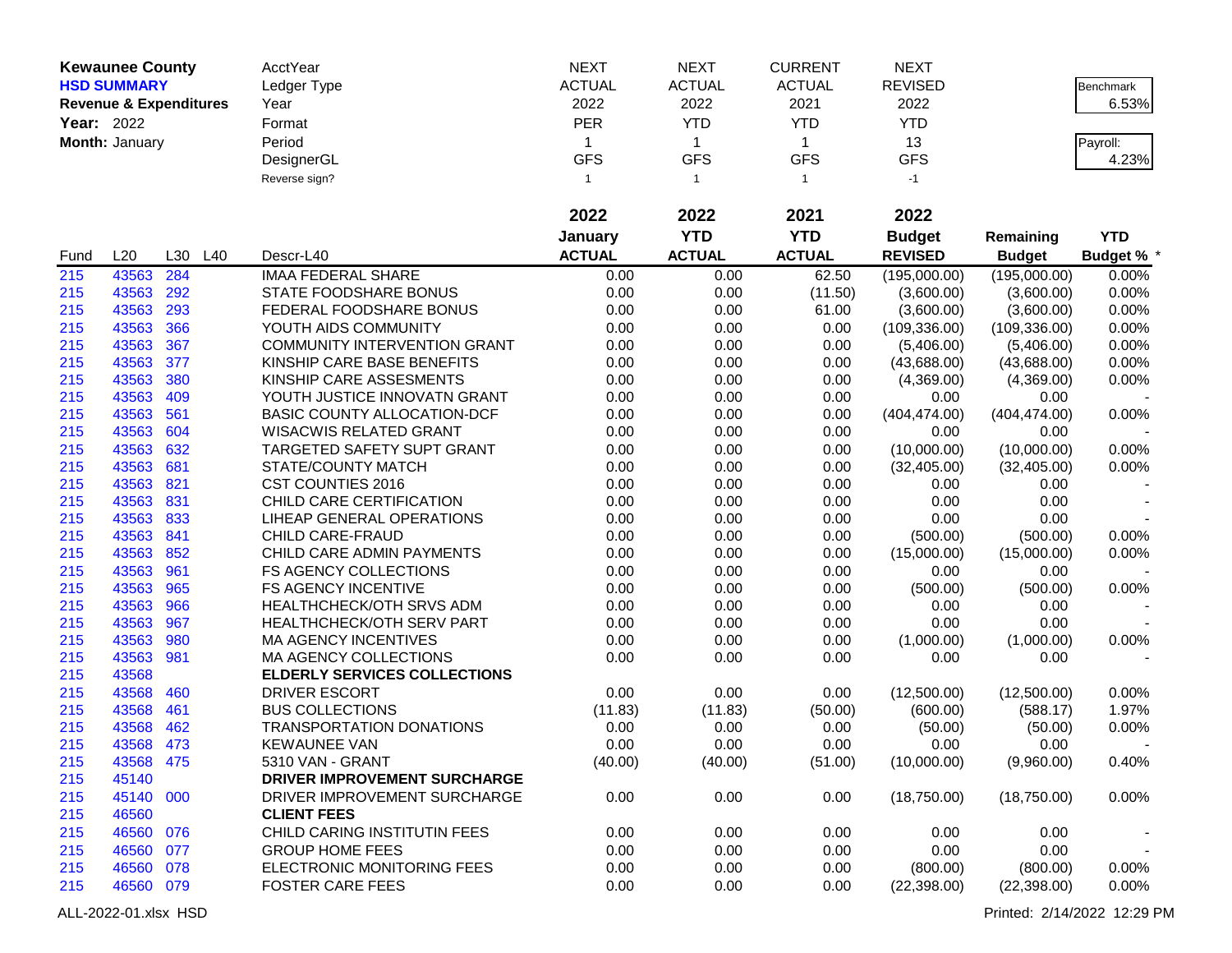|            | <b>Kewaunee County</b>            |         | <b>AcctYear</b>                     | <b>NEXT</b>   | <b>NEXT</b>   | <b>CURRENT</b> | <b>NEXT</b>    |               |                 |
|------------|-----------------------------------|---------|-------------------------------------|---------------|---------------|----------------|----------------|---------------|-----------------|
|            | <b>HSD SUMMARY</b>                |         | Ledger Type                         | <b>ACTUAL</b> | <b>ACTUAL</b> | <b>ACTUAL</b>  | <b>REVISED</b> |               | Benchmark       |
|            | <b>Revenue &amp; Expenditures</b> |         | Year                                | 2022          | 2022          | 2021           | 2022           |               | 6.53%           |
| Year: 2022 |                                   |         | Format                              | PER           | <b>YTD</b>    | <b>YTD</b>     | <b>YTD</b>     |               |                 |
|            | Month: January                    |         | Period                              | $\mathbf{1}$  | $\mathbf{1}$  | $\mathbf{1}$   | 13             |               | Payroll:        |
|            |                                   |         | DesignerGL                          | <b>GFS</b>    | <b>GFS</b>    | <b>GFS</b>     | <b>GFS</b>     |               | 4.23%           |
|            |                                   |         | Reverse sign?                       | $\mathbf{1}$  | $\mathbf{1}$  | $\overline{1}$ | $-1$           |               |                 |
|            |                                   |         |                                     |               |               |                |                |               |                 |
|            |                                   |         |                                     | 2022          | 2022          | 2021           | 2022           |               |                 |
|            |                                   |         |                                     | January       | <b>YTD</b>    | <b>YTD</b>     | <b>Budget</b>  | Remaining     | <b>YTD</b>      |
| Fund       | L20                               | L30 L40 | Descr-L40                           | <b>ACTUAL</b> | <b>ACTUAL</b> | <b>ACTUAL</b>  | <b>REVISED</b> | <b>Budget</b> | <b>Budget %</b> |
| 215        | 46560 080                         |         | <b>DRUG TESTING FEES</b>            | 0.00          | 0.00          | 0.00           | 0.00           | 0.00          |                 |
| 215        | 46570                             |         | <b>BIRTH TO THREE</b>               |               |               |                |                |               |                 |
| 215        | 46570 015                         |         | <b>CLIENT FEES</b>                  | (125.00)      | (125.00)      | (135.00)       | (2,600.00)     | (2,475.00)    | 4.81%           |
| 215        | 46570                             | 020     | <b>HEALTH INSURANCE</b>             | 0.00          | 0.00          | 0.00           | (1,900.00)     | (1,900.00)    | 0.00%           |
| 215        | 46570 022                         |         | TITLE 19-MA MEDICAID                | 0.00          | 0.00          | 0.00           | (30,000.00)    | (30,000.00)   | 0.00%           |
| 215        | 46580                             |         | <b>CLIENT FEES ADMINISTRATION</b>   |               |               |                |                |               |                 |
| 215        | 46580 000                         |         | <b>CLIENT FEES ADMINISTRATION</b>   | 0.00          | 0.00          | 0.00           | 0.00           | 0.00          |                 |
| 215        | 46581                             |         | <b>COLLECTIONS MENTAL HEALTH</b>    |               |               |                |                |               |                 |
| 215        | 46581                             | 013     | <b>DOOR COUNTY</b>                  | 0.00          | 0.00          | 0.00           | 0.00           | 0.00          |                 |
| 215        | 46581                             | 015     | <b>CLIENT FEES</b>                  | (135.00)      | (135.00)      | (300.00)       | (4,500.00)     | (4,365.00)    | 3.00%           |
| 215        | 46581 016                         |         | <b>BROWN COUNTY</b>                 | (10.00)       | (10.00)       | (10.00)        | (150.00)       | (140.00)      | 6.67%           |
| 215        | 46581 019                         |         | <b>MISCELLANEOUS</b>                | (2,500.00)    | (2,500.00)    | 0.00           | 0.00           | 2,500.00      |                 |
| 215        | 46581                             | 020     | <b>HEALTH INSURANCE</b>             | 0.00          | 0.00          | 0.00           | (20,500.00)    | (20,500.00)   | 0.00%           |
| 215        | 46581                             | 021     | <b>TITLE 18-MEDICARE</b>            | 0.00          | 0.00          | 0.00           | (5,800.00)     | (5,800.00)    | 0.00%           |
| 215        | 46581                             | 022     | TITLE 19-MA MEDICAID                | 0.00          | 0.00          | 0.00           | (11,500.00)    | (11,500.00)   | 0.00%           |
| 215        | 46581 024                         |         | MH COLLECTION AGENCY                | 0.00          | 0.00          | 0.00           | (1,000.00)     | (1,000.00)    | 0.00%           |
| 215        | 46582                             |         | <b>DEV DISABILITIES COLLECTIONS</b> |               |               |                |                |               |                 |
| 215        | 46582 015                         |         | <b>CLIENT FEES</b>                  | 0.00          | 0.00          | 0.00           | 0.00           | 0.00          |                 |
| 215        | 46582 017                         |         | SOCIAL SECURITY                     | 0.00          | 0.00          | 0.00           | 0.00           | 0.00          |                 |
| 215        | 46582 018                         |         | SSI                                 | 0.00          | 0.00          | 0.00           | 0.00           | 0.00          |                 |
| 215        | 46582 020                         |         | <b>HEALTH INSURANCE</b>             | 0.00          | 0.00          | 0.00           | 0.00           | 0.00          |                 |
| 215        | 46582 021                         |         | <b>TITLE 18-MEDICARE</b>            | 0.00          | 0.00          | 0.00           | 0.00           | 0.00          |                 |
| 215        | 46582                             | 022     | TITLE 19-MA MEDICAID                | 0.00          | 0.00          | 0.00           | 0.00           | 0.00          |                 |
| 215        | 46582 023                         |         | <b>MISCELLANEOUS</b>                | 0.00          | 0.00          | 0.00           | 0.00           | 0.00          |                 |
| 215        | 46583                             |         | <b>AODA COLLECTIONS</b>             |               |               |                |                |               |                 |
| 215        | 46583 015                         |         | <b>CLIENT FEES</b>                  | 0.00          | 0.00          | 0.00           | (750.00)       | (750.00)      | 0.00%           |
| 215        | 46583 016                         |         | <b>BROWN COUNTY</b>                 | 0.00          | 0.00          | 0.00           | 0.00           | 0.00          |                 |
| 215        | 46583 017                         |         | SOCIAL SECURITY                     | 0.00          | 0.00          | 0.00           | $0.00\,$       | 0.00          |                 |
| 215        | 46583 019                         |         | <b>MISCELLANEOUS</b>                | 0.00          | 0.00          | 0.00           | 0.00           | 0.00          |                 |
| 215        | 46583 020                         |         | <b>HEALTH INSURANCE</b>             | 0.00          | 0.00          | 0.00           | (3, 136.00)    | (3, 136.00)   | 0.00%           |
| 215        | 46583 021                         |         | <b>TITLE 18-MEDICARE</b>            | 0.00          | 0.00          | 0.00           | 0.00           | 0.00          |                 |
| 215        | 46583 022                         |         | TITLE 19-MA MEDICAID                | 0.00          | 0.00          | 0.00           | (200.00)       | (200.00)      | 0.00%           |
| 215        | 46583 024                         |         | <b>COLLECTION AGENCY</b>            | (100.00)      | (100.00)      | (417.60)       | (2,000.00)     | (1,900.00)    | 5.00%           |
| 215        | 46590                             |         | <b>COMMUNITY SUPPORT PROGRAM</b>    |               |               |                |                |               |                 |
| 215        | 46590 015                         |         | <b>CLIENT FEES - CSP</b>            | 0.00          | 0.00          | 0.00           | 0.00           | 0.00          |                 |
|            |                                   |         |                                     |               |               |                |                |               |                 |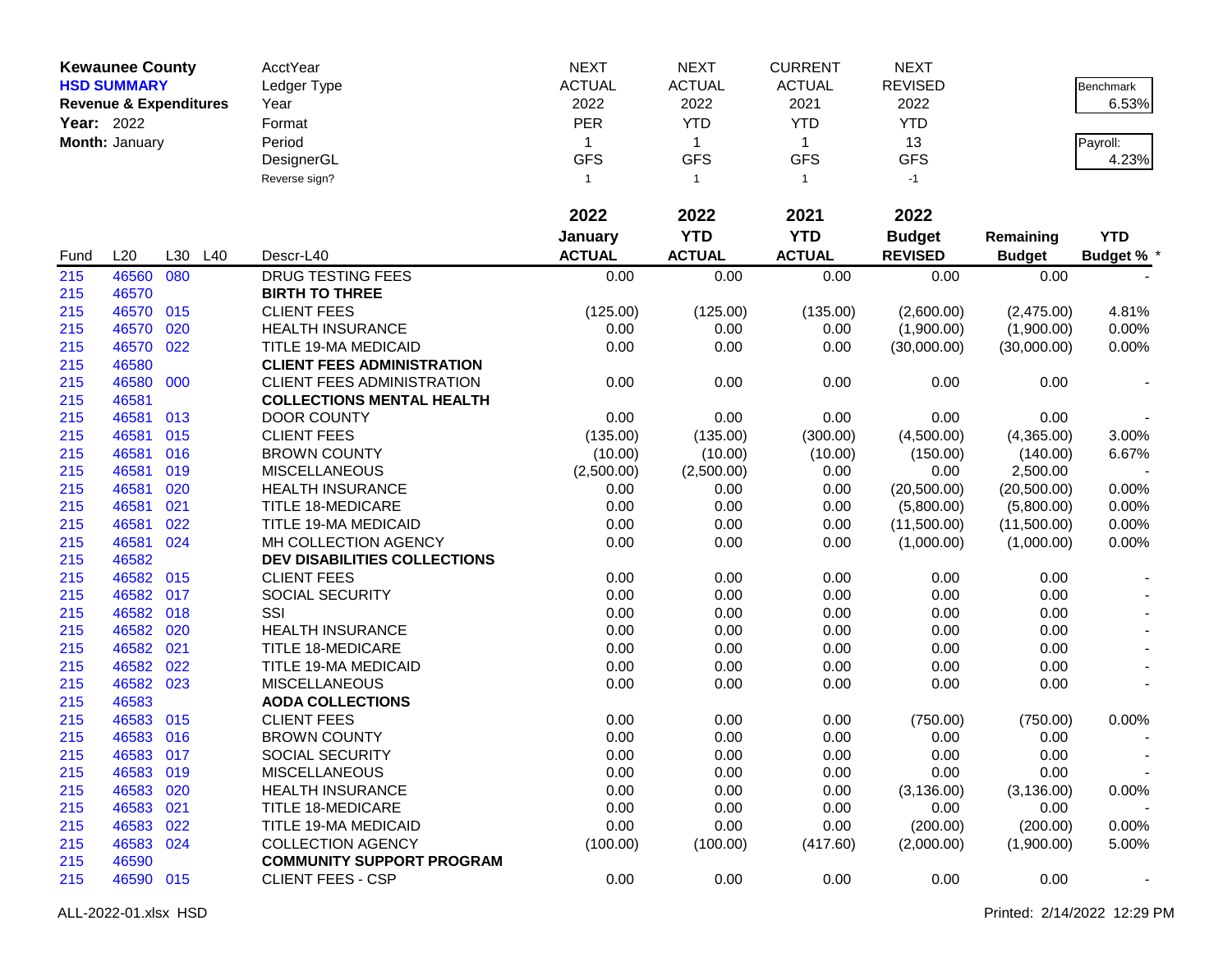|            | <b>Kewaunee County</b> |                                   | <b>AcctYear</b>                       | <b>NEXT</b>   | <b>NEXT</b>   | <b>CURRENT</b> | <b>NEXT</b>    |               |                   |
|------------|------------------------|-----------------------------------|---------------------------------------|---------------|---------------|----------------|----------------|---------------|-------------------|
|            | <b>HSD SUMMARY</b>     |                                   | Ledger Type                           | <b>ACTUAL</b> | <b>ACTUAL</b> | <b>ACTUAL</b>  | <b>REVISED</b> |               | <b>Benchmark</b>  |
|            |                        | <b>Revenue &amp; Expenditures</b> | Year                                  | 2022          | 2022          | 2021           | 2022           |               | 6.53%             |
| Year: 2022 |                        |                                   | Format                                | PER           | <b>YTD</b>    | <b>YTD</b>     | <b>YTD</b>     |               |                   |
|            | Month: January         |                                   | Period                                | $\mathbf 1$   | $\mathbf{1}$  | $\mathbf 1$    | 13             |               | Payroll:          |
|            |                        |                                   | DesignerGL                            | <b>GFS</b>    | <b>GFS</b>    | <b>GFS</b>     | <b>GFS</b>     |               | 4.23%             |
|            |                        |                                   | Reverse sign?                         | $\mathbf{1}$  | $\mathbf{1}$  | $\overline{1}$ | $-1$           |               |                   |
|            |                        |                                   |                                       | 2022          | 2022          | 2021           | 2022           |               |                   |
|            |                        |                                   |                                       | January       | <b>YTD</b>    | <b>YTD</b>     | <b>Budget</b>  | Remaining     | <b>YTD</b>        |
| Fund       | L20                    | L30 L40                           | Descr-L40                             | <b>ACTUAL</b> | <b>ACTUAL</b> | <b>ACTUAL</b>  | <b>REVISED</b> | <b>Budget</b> | <b>Budget % *</b> |
| 215        | 46590                  | 019                               | MISCELLANEOUS - CSP                   | 0.00          | 0.00          | 0.00           | 0.00           | 0.00          |                   |
| 215        | 46590                  | 021                               | TITLE 18-MEDICARE                     | 0.00          | 0.00          | 0.00           | 0.00           | 0.00          |                   |
| 215        | 46590                  | 022                               | <b>TITLE 19-MA MEDICAID</b>           | 0.00          | 0.00          | 0.00           | (18, 558.00)   | (18, 558.00)  | 0.00%             |
| 215        | 46595                  |                                   | CHILD LONG TERM SUPP-COLLECT          |               |               |                |                |               |                   |
| 215        | 46595                  | 015                               | <b>CLIENT FEES</b>                    | 0.00          | 0.00          | (111.86)       | (4,500.00)     | (4,500.00)    | 0.00%             |
| 215        | 46595                  | 022                               | TITLE 19-MA MEDICAID                  | 0.00          | 0.00          | 0.00           | (553, 167.00)  | (553, 167.00) | 0.00%             |
| 215        | 46596                  |                                   | <b>INTOX DRIVER PROG-ASSESSMENT</b>   |               |               |                |                |               |                   |
| 215        | 46596                  | 000                               | INTOX DRIVER PROG-ASSESSMENT          | (1,650.00)    | (1,650.00)    | (1,925.00)     | (21,000.00)    | (19,350.00)   | 7.86%             |
| 215        | 46596                  | 015                               | <b>CLIENT FEES</b>                    | (200.00)      | (200.00)      | (190.00)       | (5,099.00)     | (4,899.00)    | 3.92%             |
| 215        | 46596                  | 019                               | MISCELLANEOUS-IDP                     | 0.00          | 0.00          | (100.00)       | 0.00           | 0.00          |                   |
| 215        | 46596                  | 020                               | <b>HEALTH INSURANCE</b>               | 0.00          | 0.00          | 0.00           | (1,500.00)     | (1,500.00)    | 0.00%             |
| 215        | 46596                  | 021                               | <b>TITLE 18-MEDICARE</b>              | 0.00          | 0.00          | 0.00           | 0.00           | 0.00          |                   |
| 215        | 46596                  | 022                               | TITLE 19-MA MEDICAID                  | 0.00          | 0.00          | 0.00           | (375.00)       | (375.00)      | 0.00%             |
| 215        | 46596                  | 024                               | <b>COLLECTION AGENCY</b>              | 0.00          | 0.00          | 0.00           | (2,000.00)     | (2,000.00)    | 0.00%             |
| 215        | 46598                  |                                   | <b>AGING PROGRAMS</b>                 |               |               |                |                |               |                   |
| 215        | 46598                  | 015                               | ELDER ABUSE CLIENT FEES               | 0.00          | 0.00          | 0.00           | 0.00           | 0.00          |                   |
| 215        | 46599                  |                                   | <b>COLLECTIONS-CRISIS</b>             |               |               |                |                |               |                   |
| 215        | 46599                  | 003                               | <b>WINNEBAGO</b>                      | 0.00          | 0.00          | 0.00           | (42, 264.00)   | (42, 264.00)  | 0.00%             |
| 215        | 46599                  | 015                               | <b>CLIENT FEES</b>                    | 0.00          | 0.00          | 0.00           | 0.00           | 0.00          |                   |
| 215        | 46599                  | 016                               | <b>BROWN COUNTY</b>                   | 0.00          | 0.00          | 0.00           | 0.00           | 0.00          |                   |
| 215        | 46599                  | 020                               | <b>HEALTH INSURANCE</b>               | 0.00          | 0.00          | 0.00           | 0.00           | 0.00          |                   |
| 215        | 46599                  | 021                               | TITLE 18-MEDICARE                     | 0.00          | 0.00          | 0.00           | 0.00           | 0.00          |                   |
| 215        | 46599                  | 022                               | TITLE 19-MA MEDICAID                  | (53.03)       | (53.03)       | 0.00           | (18,718.00)    | (18,664.97)   | 0.28%             |
| 215        | 47410                  |                                   | <b>COUNTY CAR MILEAGE</b>             |               |               |                |                |               |                   |
| 215        | 47410                  | 000                               | CO CAR MILEAGE CHARGES                | 0.00          | 0.00          | 0.00           | (4,832.00)     | (4,832.00)    | 0.00%             |
|            |                        |                                   | <b>OTHER REVENUE</b>                  |               |               |                |                |               |                   |
| 215        | 48100 000              |                                   | <b>INTEREST ON COP RESERVE</b>        | 0.00          | 0.00          | 0.00           | 0.00           | 0.00          |                   |
| 215        | 48105 000              |                                   | <b>INTEREST-TRANSP TRUST</b>          | 0.00          | 0.00          | 0.00           | (200.00)       | (200.00)      | 0.00%             |
| 215        | 48201 000              |                                   | <b>RENT ON COUNTY BLDGS &amp; OFF</b> | 0.00          | 0.00          | (432.00)       | (5, 184.00)    | (5, 184.00)   | 0.00%             |
| 215        | 48301                  | 000                               | SALE OF COUNTY PROPERTY               | 0.00          | 0.00          | 0.00           | 0.00           | 0.00          |                   |
| 215        | 48400                  | 000                               | MISCELLANEOUS REVENUE                 | 0.00          | 0.00          | 0.00           | 0.00           | 0.00          |                   |
| 215        | 48508                  | 000                               | <b>COMPREHENSIVE COMM SERVICE</b>     | 0.00          | 0.00          | 0.00           | 0.00           | 0.00          |                   |
| 215        | 48508 015              |                                   | <b>CLIENT FEES</b>                    | 0.00          | 0.00          | 0.00           | 0.00           | 0.00          |                   |
| 215        | 48508                  | 020                               | <b>HEALTH INSURANCE</b>               | 0.00          | 0.00          | 0.00           | 0.00           | 0.00          |                   |
| 215        | 48508 021              |                                   | TITLE 18-MEDICARE                     | 0.00          | 0.00          | 0.00           | 0.00           | 0.00          |                   |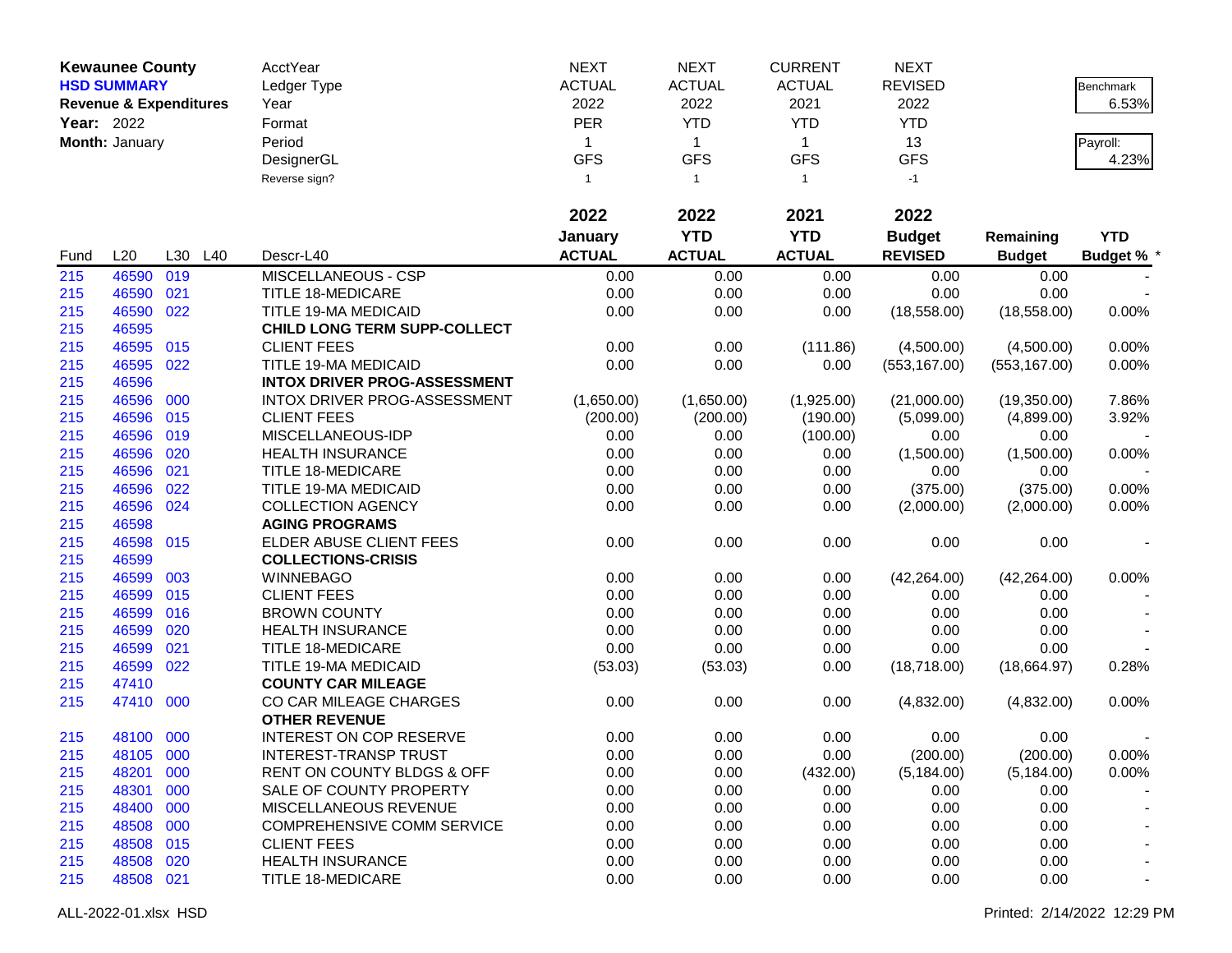|            | <b>Kewaunee County</b><br><b>HSD SUMMARY</b><br><b>Revenue &amp; Expenditures</b> |     |                 | AcctYear<br>Ledger Type<br>Year          | <b>NEXT</b><br><b>ACTUAL</b><br>2022 | <b>NEXT</b><br><b>ACTUAL</b><br>2022 | <b>CURRENT</b><br><b>ACTUAL</b><br>2021 | <b>NEXT</b><br><b>REVISED</b><br>2022 |                   | Benchmark<br>6.53% |
|------------|-----------------------------------------------------------------------------------|-----|-----------------|------------------------------------------|--------------------------------------|--------------------------------------|-----------------------------------------|---------------------------------------|-------------------|--------------------|
| Year: 2022 |                                                                                   |     |                 | Format                                   | <b>PER</b>                           | <b>YTD</b>                           | <b>YTD</b>                              | <b>YTD</b>                            |                   |                    |
|            | Month: January                                                                    |     |                 | Period                                   | $\mathbf{1}$                         | $\mathbf 1$                          | $\mathbf{1}$                            | 13                                    |                   | Payroll:           |
|            |                                                                                   |     |                 | DesignerGL                               | <b>GFS</b>                           | <b>GFS</b>                           | <b>GFS</b>                              | <b>GFS</b>                            |                   | 4.23%              |
|            |                                                                                   |     |                 | Reverse sign?                            | $\mathbf{1}$                         | $\mathbf{1}$                         | $\overline{1}$                          | $-1$                                  |                   |                    |
|            |                                                                                   |     |                 |                                          | 2022                                 | 2022                                 | 2021                                    | 2022                                  |                   |                    |
|            |                                                                                   |     |                 |                                          | January                              | <b>YTD</b>                           | <b>YTD</b>                              | <b>Budget</b>                         | Remaining         | <b>YTD</b>         |
| Fund       | L20                                                                               | L30 | L40             | Descr-L40                                | <b>ACTUAL</b>                        | <b>ACTUAL</b>                        | <b>ACTUAL</b>                           | <b>REVISED</b>                        | <b>Budget</b>     | <b>Budget % *</b>  |
| 215        | 48508                                                                             | 022 |                 | TITLE 19-MA MEDICAID                     | 0.00                                 | 0.00                                 | 0.00                                    | (1,510,414.00)                        | (1,510,414.00)    | 0.00%              |
| 215        | 48509 000                                                                         |     |                 | PREVNTN TASK FORCE DONATIONS             | 0.00                                 | 0.00                                 | 0.00                                    | (1,000.00)                            | (1,000.00)        | 0.00%              |
|            |                                                                                   |     |                 | OFS:                                     |                                      |                                      |                                         |                                       |                   |                    |
| 215        | 49200                                                                             | 000 |                 | TRANSFER FROM OTHER FUNDS                | 0.00                                 | 0.00                                 | 0.00                                    | 0.00                                  | 0.00              |                    |
| 215        | 49202 000                                                                         |     |                 | <b>TRANSFER FROM FUND BALANCE</b>        | 0.00                                 | 0.00                                 | 0.00                                    | 0.00                                  | 0.00              |                    |
|            |                                                                                   |     |                 |                                          | (1,037,834.62)                       | (1,037,834.62)                       | (1,029,316.46)                          | (6, 257, 044.00)                      | (5,219,209.38)    | 16.59%             |
|            |                                                                                   |     |                 | <b>Expenditures</b>                      |                                      |                                      |                                         |                                       |                   |                    |
| 215        | 54300                                                                             |     |                 | <b>HUMAN SERVICES</b>                    |                                      |                                      |                                         |                                       |                   |                    |
| 215        | 54300                                                                             | 367 |                 | <b>COMMUNITY OPTIONS PROGRAM</b>         | 0.00                                 | 0.00                                 | 0.00                                    | 193,949.00                            | 193,949.00        | 0.00%              |
| 215        | 54300                                                                             | 429 |                 | CHILDREN'S LONG TERM SPT-DD              | 14,609.93                            | 14,609.93                            | 14,454.54                               | 1,233,596.00                          | 1,218,986.07      | 1.18%              |
| 215        | 54300                                                                             | 550 |                 | <b>BIRTH TO THREE</b>                    | 4,623.77                             | 4,623.77                             | 3,717.76                                | 213,530.00                            | 208,906.23        | 2.17%              |
| 215        | 54300                                                                             | 567 |                 | <b>INTOXICATED DRIVERS</b>               | 4,147.79                             | 4,147.79                             | 3,334.85                                | 69,163.00                             | 65,015.21         | 6.00%              |
| 215        | 54300<br>54300                                                                    | 569 |                 | MENTAL HEALTH BLOCK GRANT                | 0.00                                 | 0.00                                 | 0.00                                    | 7,486.00                              | 7,486.00          | 0.00%              |
| 215<br>215 | 54300 578                                                                         | 570 |                 | AODA BLOCK GRANT<br><b>CHILDRENS COP</b> | 0.00<br>240.00                       | 0.00<br>240.00                       | 0.00<br>998.85                          | 0.00<br>65,169.00                     | 0.00<br>64,929.00 | 0.37%              |
| 215        | 54352                                                                             |     |                 | <b>MENTAL HEALTH</b>                     |                                      |                                      |                                         |                                       |                   |                    |
| 215        | 54352                                                                             | 516 |                 | <b>COMMUNITY MENTAL HEALTH</b>           | 13.90                                | 13.90                                | 0.00                                    | 71,966.00                             | 71,952.10         | 0.02%              |
| 215        | 54352 561                                                                         |     |                 | <b>MENTAL HEALTH</b>                     | 10,487.47                            | 10,487.47                            | 8,381.20                                | 278,655.00                            | 268,167.53        | 3.76%              |
| 215        | 54353                                                                             |     |                 | DEVELOPMENTAL DISABILITIES               |                                      |                                      |                                         |                                       |                   |                    |
| 215        | 54353 561                                                                         |     | $\star$         | DEVELOPMENTAL DISABILITIES               | 0.00                                 | 0.00                                 | 219.08                                  | 8,257.00                              | 8,257.00          | 0.00%              |
| 215        | 54354                                                                             |     |                 | <b>ALCOHOL/DRUG ABUSE</b>                |                                      |                                      |                                         |                                       |                   |                    |
| 215        | 54354 561                                                                         |     | $\star$         | ALCOHOL/DRUG ABUSE                       | 1,653.42                             | 1,653.42                             | 6,096.21                                | 62,342.00                             | 60,688.58         | 2.65%              |
| 215        | 54355                                                                             |     |                 | <b>COMMUNITY SUPPORT PROGRAM</b>         |                                      |                                      |                                         |                                       |                   |                    |
| 215        | 54355 561                                                                         |     | $\star$         | COMMUNITY SUPPORT PROGRAM                | 5,897.86                             | 5,897.86                             | 5,954.34                                | 150,372.00                            | 144,474.14        | 3.92%              |
| 215        | 54358                                                                             |     |                 | <b>PREVENTION</b>                        |                                      |                                      |                                         |                                       |                   |                    |
| 215        | 54358 000                                                                         |     |                 | PREVENTION TASK FORCE                    | 0.00                                 | 0.00                                 | 0.00                                    | 500.00                                | 500.00            | 0.00%              |
| 215        | 54358 572 *                                                                       |     |                 | <b>PREVENTION</b>                        | 0.00                                 | 0.00                                 | 641.61                                  | 5,090.00                              | 5,090.00          | 0.00%              |
| 215        | 54359                                                                             |     |                 | <b>COMPREHENSIVE COMM SERVICE</b>        |                                      |                                      |                                         |                                       |                   |                    |
| 215        | 54359 000 *                                                                       |     |                 | <b>COMPREHENSIVE COMM SERVICE</b>        | 22,447.29                            | 22,447.29                            | 22,691.57                               | 1,439,138.00                          | 1,416,690.71      | 1.56%              |
| 215        | 54362                                                                             |     |                 | <b>HUMAN SERVICES - CRISIS</b>           |                                      |                                      |                                         |                                       |                   |                    |
| 215        | 54362 561 *                                                                       |     |                 | <b>HUMAN SERVICES - CRISIS</b>           | 598.54                               | 598.54                               | 45,359.35                               | 309,837.00                            | 309,238.46        | 0.19%              |
| 215        | 54410                                                                             |     |                 | <b>INCOME MAINTENANCE</b>                |                                      |                                      |                                         |                                       |                   |                    |
| 215        | 54410 076 *                                                                       |     |                 | <b>INCOME MAINTENANCE</b>                | 13,243.16                            | 13,243.16                            | 10,829.11                               | 210,497.00                            | 197,253.84        | 6.29%              |
| 215        | 54410 059                                                                         |     | $\mathbf{\ast}$ | <b>IM-FRAUD PREVENTION &amp; INVEST</b>  | 26.74                                | 26.74                                | (144.43)                                | 5,229.00                              | 5,202.26          | 0.51%              |
| 215        | 54410 833 *                                                                       |     |                 | <b>ENERGY ASSISTANCE OPERATIONS</b>      | 0.00                                 | 0.00                                 | 0.00                                    | 0.00                                  | 0.00              |                    |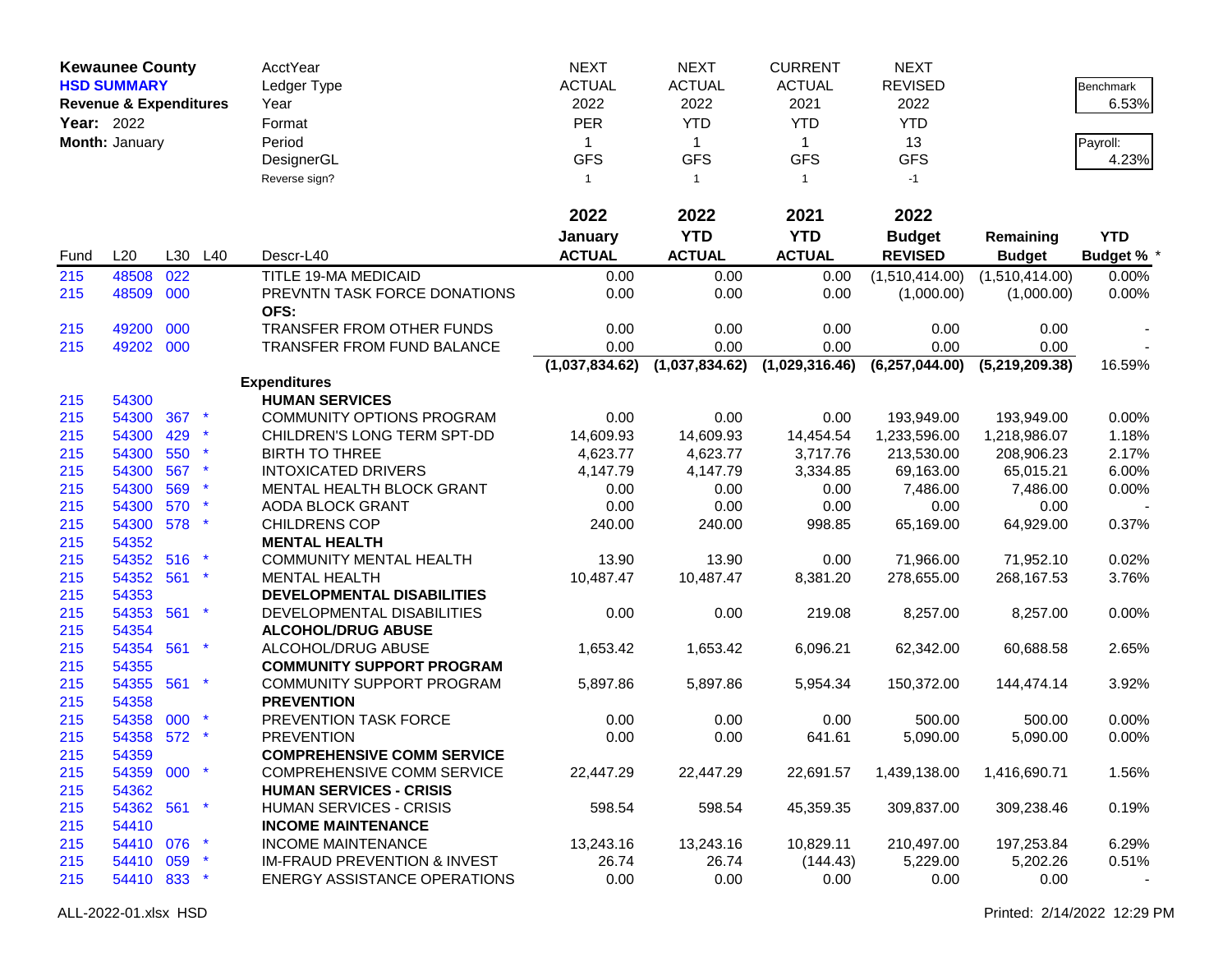|            | <b>Kewaunee County</b>            |            |         | AcctYear                                                       | <b>NEXT</b>        | <b>NEXT</b>        | <b>CURRENT</b>     | <b>NEXT</b>             |                         |                   |
|------------|-----------------------------------|------------|---------|----------------------------------------------------------------|--------------------|--------------------|--------------------|-------------------------|-------------------------|-------------------|
|            | <b>HSD SUMMARY</b>                |            |         | Ledger Type                                                    | <b>ACTUAL</b>      | <b>ACTUAL</b>      | <b>ACTUAL</b>      | <b>REVISED</b>          |                         | Benchmark         |
|            | <b>Revenue &amp; Expenditures</b> |            |         | Year                                                           | 2022               | 2022               | 2021               | 2022                    |                         | 6.53%             |
|            | Year: 2022                        |            |         | Format                                                         | <b>PER</b>         | <b>YTD</b>         | <b>YTD</b>         | <b>YTD</b>              |                         |                   |
|            | Month: January                    |            |         | Period                                                         | $\mathbf{1}$       | $\mathbf{1}$       | $\mathbf{1}$       | 13                      |                         | Payroll:          |
|            |                                   |            |         | DesignerGL                                                     | <b>GFS</b>         | <b>GFS</b>         | <b>GFS</b>         | <b>GFS</b>              |                         | 4.23%             |
|            |                                   |            |         | Reverse sign?                                                  | $\mathbf{1}$       | $\mathbf{1}$       | $\overline{1}$     | $-1$                    |                         |                   |
|            |                                   |            |         |                                                                | 2022               | 2022               | 2021               | 2022                    |                         |                   |
|            |                                   |            |         |                                                                |                    | <b>YTD</b>         | <b>YTD</b>         |                         |                         | <b>YTD</b>        |
|            |                                   |            |         |                                                                | January            |                    |                    | <b>Budget</b>           | Remaining               |                   |
| Fund       | L20                               | L30        | L40     | Descr-L40                                                      | <b>ACTUAL</b>      | <b>ACTUAL</b>      | <b>ACTUAL</b>      | <b>REVISED</b>          | <b>Budget</b>           | <b>Budget % *</b> |
| 215        | 54410                             | 852        |         | CHILD CARE ADMINISTRATION                                      | 89.79              | 89.79              | 115.52             | 6,678.00                | 6,588.21                | 1.34%             |
| 215        | 54410 841                         |            |         | <b>CC-FRAUD PREVENTION &amp; INVEST</b>                        | 0.00               | 0.00               | 13.80              | 2,586.00                | 2,586.00                | 0.00%             |
| 215        | 54500                             |            |         | MANAGEMENT/SUPPORT/OVERHEAD                                    |                    |                    |                    |                         |                         |                   |
| 215        | 54500 000                         |            |         | <b>HSD PAYROLL CLEARING</b>                                    | 0.05               | 0.05               | (0.04)             | 0.00                    | (0.05)                  |                   |
| 215        | 54500                             | 002        |         | AGENCY MGT/SUPPORT OVERHEAD                                    | 34,708.88          | 34,708.88          | 28,166.94          | 648,695.00              | 613,986.12              | 5.35%             |
| 215        | 54500                             | 004        | $\star$ | HSD VEHICLE POOL                                               | 107.32             | 107.32             | 20.63              | 4,832.00                | 4,724.68                | 2.22%             |
| 215        | 54500                             | 301        |         | <b>FAMILIES FIRST</b>                                          | 5.28               | 5.28               | 5.26               | 1,444.00                | 1,438.72                | 0.37%             |
| 215        | 54500                             | 303<br>304 |         | <b>FAMILY PRESERVATION</b>                                     | 910.96             | 910.96             | 4,696.19           | 16,567.00               | 15,656.04               | 5.50%             |
| 215<br>215 | 54500<br>54500                    | 365        | $\star$ | <b>FAMILY REUNIFICATION</b><br>COMM INTERVNTN / ELEC MONITR    | 436.70<br>46.11    | 436.70<br>46.11    | 12.13<br>0.00      | 21,930.00               | 21,493.30<br>8,497.89   | 1.99%<br>0.54%    |
|            |                                   | 366        |         | <b>COMMUNITY YOUTH AIDS</b>                                    |                    |                    |                    | 8,544.00                |                         |                   |
| 215<br>215 | 54500<br>54500                    | 378        |         | KINSHIP ASSESSMENTS/BENEFITS                                   | 5,669.69<br>754.61 | 5,669.69<br>754.61 | 5,891.75<br>262.89 | 116,335.00<br>53,871.00 | 110,665.31<br>53,116.39 | 4.87%<br>1.40%    |
|            |                                   |            |         |                                                                |                    |                    |                    |                         |                         |                   |
| 215        | 54500 414<br>54500 811            |            | $\star$ | <b>FOSTER CARE</b>                                             | 0.00               | 0.00               | 0.00               | 4,811.00                | 4,811.00                | 0.00%             |
| 215<br>215 | 54501                             |            |         | <b>COMMUNITY SERVICES TEAM</b><br><b>CHILDREN AND FAMILIES</b> | 1,704.78           | 1,704.78           | (3,402.49)         | 51,081.00               | 49,376.22               | 3.34%             |
| 215        | 54501                             | 341        | $\ast$  | CHILD PROTECTIVE SERVICES                                      | 20,780.91          | 20,780.91          | 19,086.17          | 823,041.00              | 802,260.09              | 2.52%             |
| 215        |                                   |            |         | <b>AGING PROGRAMS</b>                                          |                    |                    |                    |                         |                         |                   |
| 215        | 54607 000                         |            |         | 85.21 TRANSPORTATION GRANT                                     | 1,872.71           | 1,872.71           | 1,264.32           | 45,337.00               | 43,464.29               | 4.13%             |
| 215        | 54608 000                         |            |         | <b>BUS TRANSPORTATION</b>                                      | 5.50               | 5.50               | 5.47               | 11,193.00               | 11,187.50               | 0.05%             |
| 215        | 54614 000                         |            |         | ELDER ABUSE                                                    | 2,300.79           | 2,300.79           | 2,669.54           | 64,125.00               | 61,824.21               | 3.59%             |
| 215        | 54624 000                         |            |         | ADULT PROTECTIVE SERVICE                                       | 450.28             | 450.28             | 445.67             | 12,632.00               | 12,181.72               | 3.56%             |
| 215        | 54615 000                         |            |         | SUPPORTIVE HOME CARE                                           | 0.00               | 0.00               | 0.00               | 1,122.00                | 1,122.00                | 0.00%             |
| 215        | 54616                             | 000        |         | <b>KEWAUNEE VAN</b>                                            | 1.51               | 1.51               | 892.20             | 0.00                    | (1.51)                  |                   |
| 215        | 54620 000                         |            |         | 5310 VAN - GRANT                                               | 3.63               | 3.63               | 7.60               | 37,444.00               | 37,440.37               | 0.01%             |
|            |                                   |            |         | OFU:                                                           |                    |                    |                    |                         |                         |                   |
| 215        | 59200 000                         |            | $\star$ | TRANSFER TO OTHER FUNDS                                        | 0.00               | 0.00               | 0.00               | 0.00                    | 0.00                    |                   |
|            |                                   |            |         |                                                                | 147,839.37         | 147,839.37         | 182,687.59         | 6,257,044.00            | 6,109,204.63            | 2.36%             |
|            |                                   |            |         |                                                                | (889, 995.25)      | (889, 995.25)      | (846, 628.87)      | 0.00                    | 889,995.25              |                   |
|            |                                   |            |         | Exclude WIMCR:                                                 | (889, 995.25)      | (889, 995.25)      |                    |                         |                         |                   |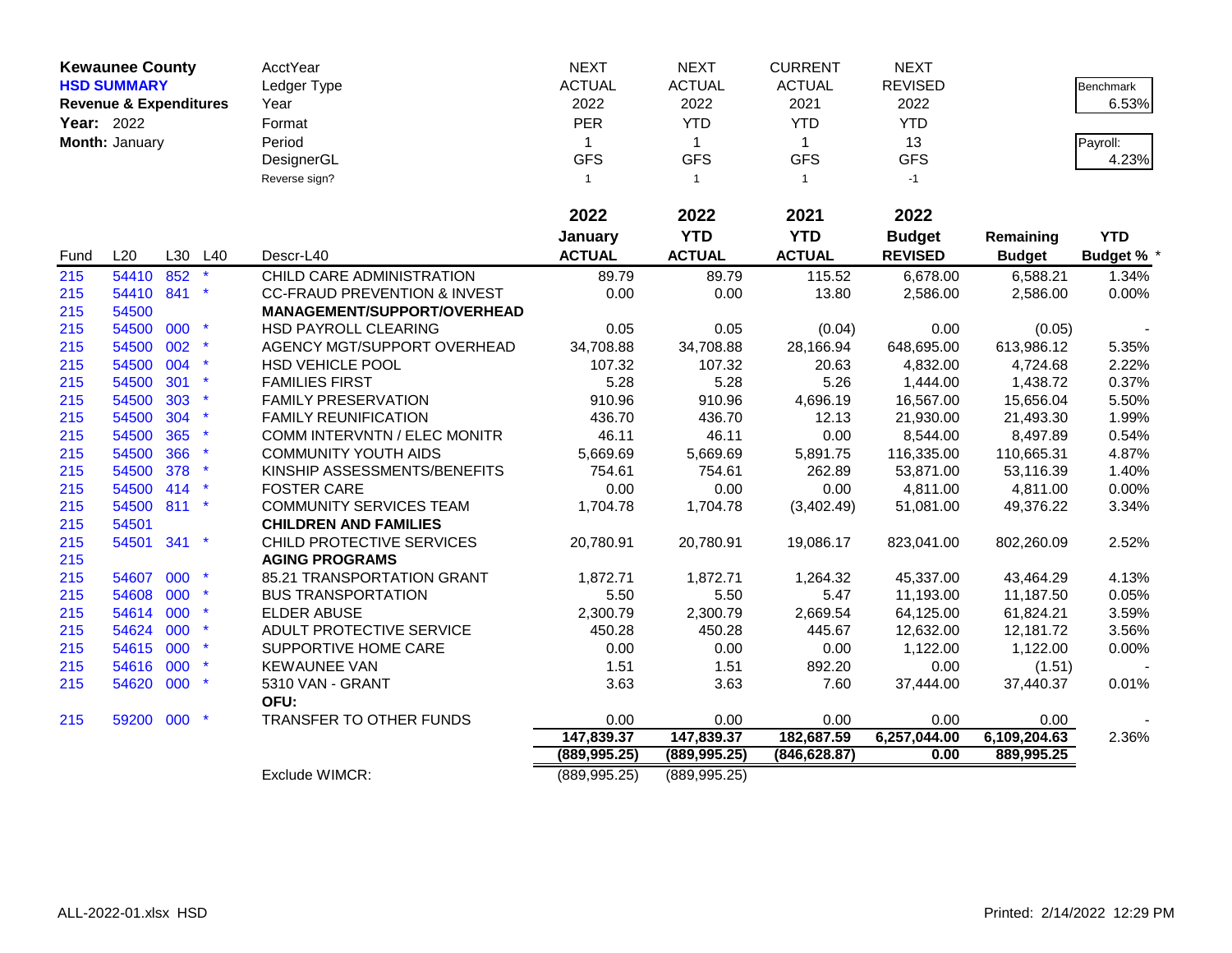|                   | <b>Kewaunee County</b><br><b>HSD SUMMARY</b><br><b>Revenue &amp; Expenditures</b><br><b>Year: 2022</b><br>Month: January |         | AcctYear<br>Ledger Type<br>Year<br>Format<br>Period<br>DesignerGL<br>Reverse sign?                                                                        | <b>NEXT</b><br><b>ACTUAL</b><br>2022<br><b>PER</b><br>$\mathbf{1}$<br><b>GFS</b><br>$\mathbf{1}$ | <b>NEXT</b><br><b>ACTUAL</b><br>2022<br><b>YTD</b><br>$\mathbf{1}$<br><b>GFS</b><br>$\overline{1}$ | <b>CURRENT</b><br><b>ACTUAL</b><br>2021<br><b>YTD</b><br>$\mathbf{1}$<br><b>GFS</b><br>$\overline{1}$ | <b>NEXT</b><br><b>REVISED</b><br>2022<br><b>YTD</b><br>13<br><b>GFS</b><br>$-1$ |                                                          | <b>Benchmark</b><br>6.53%<br>Payroll:<br>4.23% |
|-------------------|--------------------------------------------------------------------------------------------------------------------------|---------|-----------------------------------------------------------------------------------------------------------------------------------------------------------|--------------------------------------------------------------------------------------------------|----------------------------------------------------------------------------------------------------|-------------------------------------------------------------------------------------------------------|---------------------------------------------------------------------------------|----------------------------------------------------------|------------------------------------------------|
|                   |                                                                                                                          |         |                                                                                                                                                           | 2022<br>January                                                                                  | 2022<br><b>YTD</b>                                                                                 | 2021<br><b>YTD</b>                                                                                    | 2022<br><b>Budget</b>                                                           | Remaining                                                | <b>YTD</b>                                     |
| Fund              | L20                                                                                                                      | L30 L40 | Descr-L40                                                                                                                                                 | <b>ACTUAL</b>                                                                                    | <b>ACTUAL</b>                                                                                      | <b>ACTUAL</b>                                                                                         | <b>REVISED</b>                                                                  | <b>Budget</b>                                            | <b>Budget % '</b>                              |
| 215<br>215<br>215 | 37000<br>37020                                                                                                           |         | <b>FUND BALANCE - Beginning of year</b><br><b>HUMAN SERVICES FUND</b><br><b>FB-Restricted-Transportation</b><br><b>FB-Restricted-Prevention Donations</b> |                                                                                                  | (739, 784.98)<br>(32,700.44)<br>(4,469.14)                                                         |                                                                                                       |                                                                                 | 364,202 Indirect Cost 2022<br>459,812 Indirect Cost 2021 |                                                |
|                   |                                                                                                                          |         | <b>INTEGRITY CHECK:</b>                                                                                                                                   |                                                                                                  |                                                                                                    |                                                                                                       |                                                                                 |                                                          |                                                |
| 215               | $[40000.49*$                                                                                                             |         | <b>Total (report)</b><br><b>Total Revenue</b>                                                                                                             | (889, 995.25)<br>(1,037,834.62)                                                                  | (889, 995.25)<br>(1,037,834.62)                                                                    | (846, 628.87)<br>(1,029,316.46)                                                                       | 0.00<br>(6,257,044.00)                                                          |                                                          |                                                |
| 215               | [50000.59 *                                                                                                              |         | <b>Total Expenditures</b>                                                                                                                                 | 147,839.37                                                                                       | 147,839.37                                                                                         | 182,687.59                                                                                            | 6,257,044.00                                                                    |                                                          |                                                |
|                   |                                                                                                                          |         |                                                                                                                                                           | (889, 995.25)                                                                                    | (889, 995.25)                                                                                      | (846, 628.87)                                                                                         | 0.00                                                                            |                                                          |                                                |
|                   |                                                                                                                          |         |                                                                                                                                                           | 0.00                                                                                             | 0.00                                                                                               | 0.00                                                                                                  | 0.00                                                                            |                                                          |                                                |
|                   |                                                                                                                          |         | Tax Levy (direct)                                                                                                                                         | (1,032,946.00)                                                                                   | (1,032,946.00)                                                                                     | (1,084,036.00)                                                                                        | (1,032,946.00)                                                                  | 0.00                                                     |                                                |
|                   |                                                                                                                          |         | <b>Other Revenue</b>                                                                                                                                      | (4,888.62)                                                                                       | (4,888.62)                                                                                         | 54,719.54                                                                                             | (5,224,098.00)                                                                  | (5,219,209.38)                                           |                                                |
|                   |                                                                                                                          |         | Transfers IN & from FB                                                                                                                                    | 0.00                                                                                             | 0.00                                                                                               | 0.00                                                                                                  | 0.00                                                                            | 0.00                                                     |                                                |
|                   |                                                                                                                          |         | <b>Total Expenditures</b>                                                                                                                                 | 147,839.37                                                                                       | 147,839.37                                                                                         | 182,687.59                                                                                            | 6,257,044.00                                                                    | 6,109,204.63                                             |                                                |
|                   |                                                                                                                          |         | Transfers OUT & to FB                                                                                                                                     | 0.00                                                                                             | 0.00                                                                                               | 0.00                                                                                                  | 0.00                                                                            | 0.00                                                     |                                                |
|                   |                                                                                                                          |         |                                                                                                                                                           | (889, 995.25)                                                                                    | (889, 995.25)                                                                                      | (846, 628.87)                                                                                         | 0.00                                                                            | 889,995.25                                               |                                                |
|                   |                                                                                                                          |         | Proof:                                                                                                                                                    | 0.00                                                                                             | 0.00                                                                                               | 0.00                                                                                                  | 0.00                                                                            | (0.00)                                                   |                                                |
|                   |                                                                                                                          |         | FB Calculation: (consider open year(s))                                                                                                                   |                                                                                                  | <b>CURRENT</b><br>2021<br>13                                                                       | AcctYear<br>PY<br>Period                                                                              |                                                                                 |                                                          |                                                |
| 215               |                                                                                                                          |         | <b>HUMAN SERVICES FUND</b>                                                                                                                                |                                                                                                  | Open                                                                                               | PY Open?                                                                                              |                                                                                 |                                                          |                                                |
| 215<br>215        | 34300<br>40000.59*                                                                                                       |         | <b>FUND BALANCE</b><br>HUMAN SERVICES FUND                                                                                                                |                                                                                                  | 362,610.78<br>(1, 102, 395.76)<br>(739, 784.98)                                                    |                                                                                                       |                                                                                 |                                                          |                                                |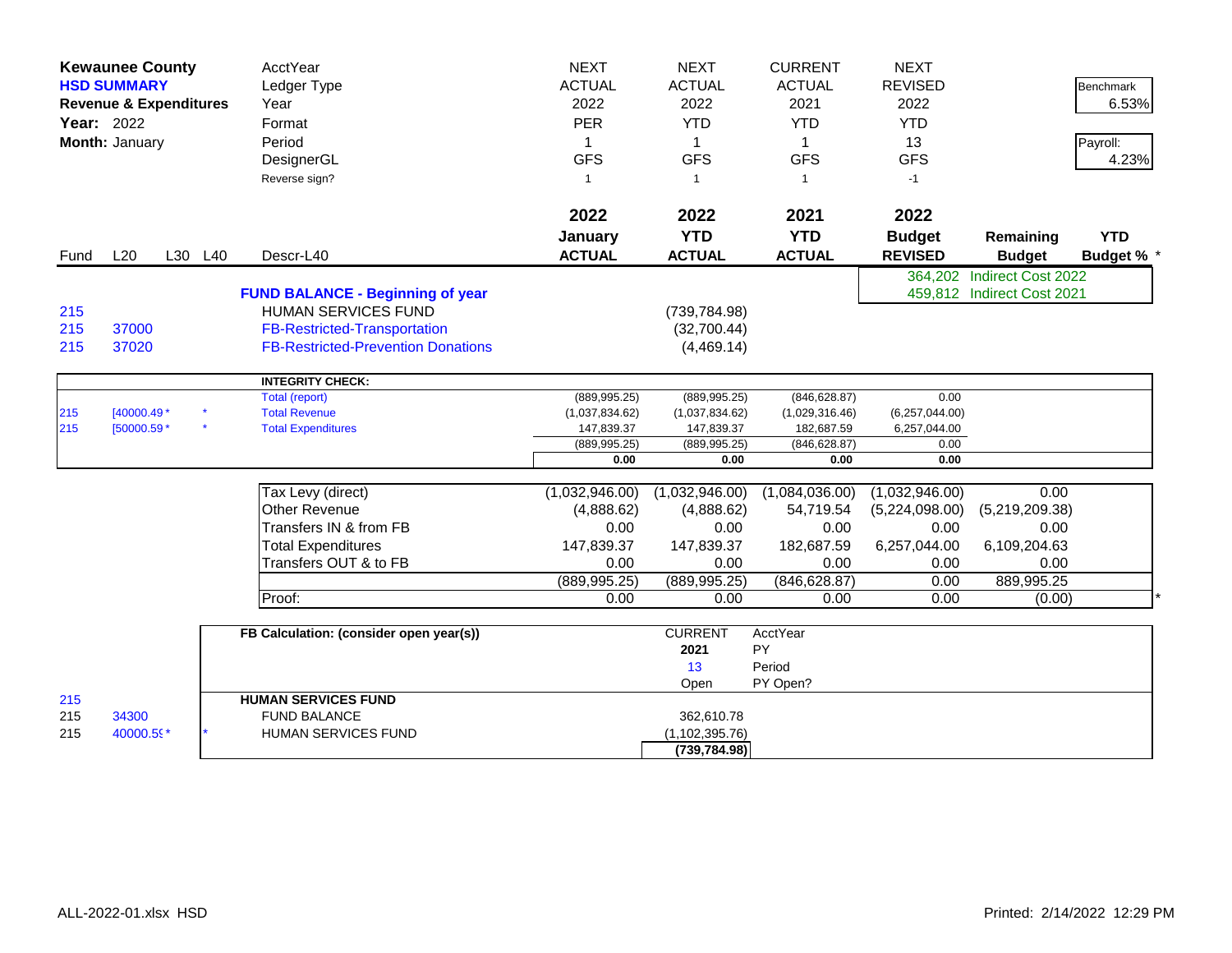|      | <b>Kewaunee County</b>                                                                         |         | AcctYear                                | <b>NEXT</b>   | <b>NEXT</b>   | <b>CURRENT</b> | <b>NEXT</b>    |               |                  |
|------|------------------------------------------------------------------------------------------------|---------|-----------------------------------------|---------------|---------------|----------------|----------------|---------------|------------------|
|      | <b>HSD SUMMARY</b><br><b>Revenue &amp; Expenditures</b><br><b>Year: 2022</b><br>Month: January |         | Ledger Type                             | <b>ACTUAL</b> | <b>ACTUAL</b> | <b>ACTUAL</b>  | <b>REVISED</b> |               | <b>Benchmark</b> |
|      |                                                                                                |         | Year                                    | 2022          | 2022          | 2021           | 2022           |               | 6.53%            |
|      |                                                                                                |         | Format                                  | <b>PER</b>    | <b>YTD</b>    | <b>YTD</b>     | <b>YTD</b>     |               |                  |
|      |                                                                                                |         | Period                                  | $\mathbf{1}$  | $\mathbf{1}$  | $\mathbf{1}$   | 13             |               | Payroll:         |
|      |                                                                                                |         | DesignerGL                              | <b>GFS</b>    | <b>GFS</b>    | <b>GFS</b>     | <b>GFS</b>     |               | 4.23%            |
|      |                                                                                                |         | Reverse sign?                           | $\mathbf{1}$  | $\mathbf{1}$  | $\mathbf{1}$   | $-1$           |               |                  |
|      |                                                                                                |         |                                         |               |               |                |                |               |                  |
|      |                                                                                                |         |                                         | 2022          | 2022          | 2021           | 2022           |               |                  |
|      |                                                                                                |         |                                         | January       | <b>YTD</b>    | <b>YTD</b>     | <b>Budget</b>  | Remaining     | <b>YTD</b>       |
| Fund | L20                                                                                            | L30 L40 | Descr-L40                               | <b>ACTUAL</b> | <b>ACTUAL</b> | <b>ACTUAL</b>  | <b>REVISED</b> | <b>Budget</b> | Budget % *       |
|      |                                                                                                | L30     | Subtotals by L30:                       |               |               |                |                |               |                  |
|      |                                                                                                |         | <b>EXPENDITURE:</b>                     |               |               |                |                |               |                  |
|      |                                                                                                | 000     | Not Defined (multiple)                  | 27,081.76     | 27,081.76     | 27,976.33      | 1,611,491.00   |               |                  |
|      |                                                                                                | 002     | AGENCY MGT/SUPPORT OVERHEAD             | 34,708.88     | 34,708.88     | 28,166.94      | 648,695.00     |               |                  |
|      |                                                                                                | 004     | HSD VEHICLE POOL                        | 107.32        | 107.32        | 20.63          | 4,832.00       |               |                  |
|      |                                                                                                | 059     | <b>IM-FRAUD PREVENTION &amp; INVEST</b> | 26.74         | 26.74         | (144.43)       | 5,229.00       |               |                  |
|      |                                                                                                | 076     | <b>INCOME MAINTENANCE</b>               | 13,243.16     | 13,243.16     | 10,829.11      | 210,497.00     |               |                  |
|      |                                                                                                | 301     | <b>FAMILIES FIRST</b>                   | 5.28          | 5.28          | 5.26           | 1,444.00       |               |                  |
|      |                                                                                                | 303     | <b>FAMILY PRESERVATION</b>              | 910.96        | 910.96        | 4,696.19       | 16,567.00      |               |                  |
|      |                                                                                                | 304     | <b>FAMILY REUNIFICATION</b>             | 436.70        | 436.70        | 12.13          | 21,930.00      |               |                  |
|      |                                                                                                | 341     | CHILD PROTECTIVE SERVICES               | 20,780.91     | 20,780.91     | 19,086.17      | 823,041.00     |               |                  |
|      |                                                                                                | 365     | <b>COMM INTERVNTN / ELEC MONITR</b>     | 46.11         | 46.11         | 0.00           | 8,544.00       |               |                  |
|      |                                                                                                | 366     | <b>COMMUNITY YOUTH AIDS</b>             | 5,669.69      | 5,669.69      | 5,891.75       | 116,335.00     |               |                  |
|      |                                                                                                | 367     | <b>COMMUNITY OPTIONS PROGRAM</b>        | 0.00          | 0.00          | 0.00           | 193,949.00     |               |                  |
|      |                                                                                                | 378     | KINSHIP ASSESSMENTS/BENEFITS            | 754.61        | 754.61        | 262.89         | 53,871.00      |               |                  |
|      |                                                                                                | 414     | <b>FOSTER CARE</b>                      | 0.00          | 0.00          | 0.00           | 4,811.00       |               |                  |
|      |                                                                                                | 429     | CHILDREN'S LONG TERM SPT-DD             | 14,609.93     | 14,609.93     | 14,454.54      | 1,233,596.00   |               |                  |
|      |                                                                                                | 516     | <b>COMMUNITY MENTAL HEALTH</b>          | 13.90         | 13.90         | 0.00           | 71,966.00      |               |                  |
|      |                                                                                                | 550     | <b>BIRTH TO THREE</b>                   | 4,623.77      | 4,623.77      | 3,717.76       | 213,530.00     |               |                  |
|      |                                                                                                | 561     | <b>MENTAL HEALTH</b>                    | 18,637.29     | 18,637.29     | 66,010.18      | 809,463.00     |               |                  |
|      |                                                                                                | 567     | <b>INTOXICATED DRIVERS</b>              | 4,147.79      | 4,147.79      | 3,334.85       | 69,163.00      |               |                  |
|      |                                                                                                | 569     | MENTAL HEALTH BLOCK GRANT               | 0.00          | 0.00          | 0.00           | 7,486.00       |               |                  |
|      |                                                                                                | 570     | AODA BLOCK GRANT                        | 0.00          | 0.00          | 0.00           | 0.00           |               |                  |
|      |                                                                                                | 572     | <b>PREVENTION</b>                       | 0.00          | 0.00          | 641.61         | 5,090.00       |               |                  |
|      |                                                                                                | 578     | <b>CHILDRENS COP</b>                    | 240.00        | 240.00        | 998.85         | 65,169.00      |               |                  |
|      |                                                                                                | 811     | <b>COMMUNITY SERVICES TEAM</b>          | 1,704.78      | 1,704.78      | (3,402.49)     | 51,081.00      |               |                  |
|      |                                                                                                | 833     | <b>ENERGY ASSISTANCE OPERATIONS</b>     | 0.00          | 0.00          | 0.00           | 0.00           |               |                  |
|      |                                                                                                | 841     | <b>CC-FRAUD PREVENTION &amp; INVEST</b> | 0.00          | 0.00          | 13.80          | 2,586.00       |               |                  |
|      |                                                                                                | 852     | CHILD CARE ADMINISTRATION               | 89.79         | 89.79         | 115.52         | 6,678.00       |               |                  |
|      |                                                                                                |         | <b>Total</b>                            | 147,839.37    | 147,839.37    | 182,687.59     | 6,257,044.00   |               |                  |
| 215  | 50000.5*                                                                                       |         | <b>Total Dept Expenditures</b>          | 147,839.37    | 147,839.37    | 182,687.59     | 6,257,044.00   |               |                  |
|      |                                                                                                |         | <b>Difference</b>                       | 0.00          | 0.00          | 0.00           | 0.00           |               |                  |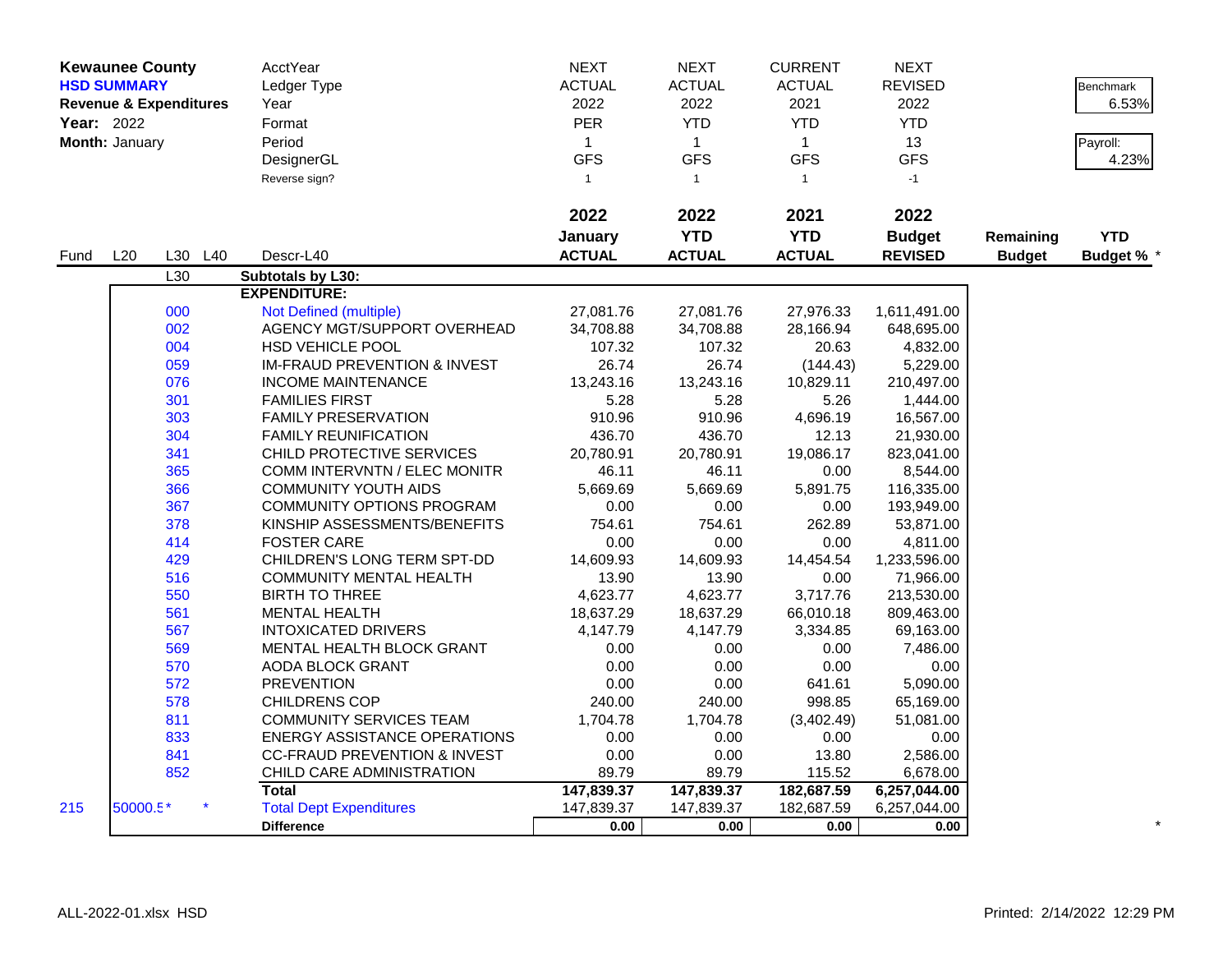|                   | <b>Kewaunee County</b><br><b>AGING DISABILITY RSRCE C Ledger Type</b> |            |            | <b>AcctYear</b>                           | <b>NEXT</b>              | <b>NEXT</b>   | <b>CURRENT</b> | <b>NEXT</b>        |                           |                  |
|-------------------|-----------------------------------------------------------------------|------------|------------|-------------------------------------------|--------------------------|---------------|----------------|--------------------|---------------------------|------------------|
|                   |                                                                       |            |            |                                           | <b>ACTUAL</b>            | <b>ACTUAL</b> | <b>ACTUAL</b>  | <b>REVISED</b>     |                           | <b>Benchmark</b> |
|                   | <b>Revenue &amp; Expenditures</b>                                     |            |            | Year                                      | 2022                     | 2022          | 2021           | 2022               |                           | 6.53%            |
| <b>Year: 2022</b> |                                                                       |            |            | Format                                    | PER                      | <b>YTD</b>    | <b>YTD</b>     | <b>YTD</b>         |                           |                  |
|                   | Month: January                                                        |            |            | Period                                    | 1                        | 1             | 1              | 13                 |                           | Payroll:         |
|                   |                                                                       |            |            | DesignerGL                                | <b>GFS</b>               | <b>GFS</b>    | <b>GFS</b>     | <b>GFS</b>         |                           | 4.23%            |
|                   |                                                                       |            |            | Reverse sign?                             | $\overline{\phantom{a}}$ | -1            | 1              | $-1$               |                           |                  |
|                   |                                                                       |            |            |                                           |                          |               |                |                    |                           |                  |
|                   |                                                                       |            |            |                                           | 2022                     | 2022          | 2021           | 2022               |                           |                  |
|                   |                                                                       |            |            |                                           | January                  | <b>YTD</b>    | <b>YTD</b>     | <b>Budget</b>      | Remaining                 | <b>YTD</b>       |
| Fund              | L20                                                                   |            | L30 L40    | Descr-L40                                 | <b>ACTUAL</b>            | <b>ACTUAL</b> | <b>ACTUAL</b>  | <b>REVISED</b>     | <b>Budget</b>             | <b>Budget %*</b> |
| 216               |                                                                       |            |            | <b>ADRC FUND</b>                          |                          |               |                |                    |                           |                  |
| 216               | 54361                                                                 |            |            | <b>AGING DISABILITY RSRCE CNTR</b>        |                          |               |                |                    |                           |                  |
|                   |                                                                       |            |            | <b>Revenue</b>                            |                          |               |                |                    |                           |                  |
| 216               | 41100                                                                 | 000        |            | <b>GENERAL PROPERTY TAXES</b>             | (92,500.00)              | (92,500.00)   | (92,500.00)    | (92,500.00)        | 0.00                      | 100.00%          |
| 216               | 46598                                                                 | 000        |            | AGING-DISAB RESOURCE CTR                  | 0.00                     | 0.00          | 0.00           | 0.00               | 0.00                      |                  |
| 216               | 49200                                                                 | 000        |            | <b>TRANSFER FROM OTHER FUNDS</b>          | 0.00                     | 0.00          | 0.00           | 0.00               | 0.00                      |                  |
|                   |                                                                       |            |            |                                           | (92,500.00)              | (92, 500.00)  | (92, 500.00)   | (92, 500.00)       | 0.00                      | 100.00%          |
|                   |                                                                       |            |            | <b>Expenditures</b>                       |                          |               |                |                    |                           |                  |
| 216               | 54361                                                                 | 000        | 141        | <b>COMMITTEE MEMBERS PER DIEM</b>         | 0.00                     | 0.00          | 0.00           | 525.00             | 525.00                    | 0.00%            |
| 216               | 54361                                                                 | 000        | 151        | <b>SOCIAL SECURITY</b>                    | 0.00                     | 0.00          | 0.00           | 40.00              | 40.00                     | 0.00%            |
| 216               | 54361                                                                 | 000        | 153        | <b>WORKMEN'S COMPENSATION</b>             | 0.00                     | 0.00          | 0.00           | 1.00               | 1.00                      | 0.00%            |
| 216<br>216        | 54361<br>54361                                                        | 000<br>000 | 158<br>332 | <b>OVERHEAD</b><br><b>TRAVEL EXPENSES</b> | 0.00<br>0.00             | 0.00<br>0.00  | 128.68<br>0.00 | 4,000.00<br>141.00 | 4,000.00<br>141.00        | 0.00%<br>0.00%   |
| 216               | 54361                                                                 | 000        | 592        | PMT TO MANITOWOC CO                       | 0.00                     | 0.00          | 0.00           | 87,793.00          | 87,793.00                 | 0.00%            |
|                   |                                                                       |            |            |                                           | 0.00                     | 0.00          | 128.68         | 92,500.00          | 92,500.00                 | 0.00%            |
|                   |                                                                       |            |            |                                           | (92, 500.00)             | (92, 500.00)  | (92, 371.32)   | 0.00               | 92,500.00                 |                  |
|                   |                                                                       |            |            |                                           |                          |               |                | 54,106             | <b>Indirect Cost 2022</b> |                  |
|                   |                                                                       |            |            | <b>FUND BALANCE - Beginning of year</b>   |                          |               |                | 62,015             | <b>Indirect Cost 2021</b> |                  |
| 216               |                                                                       |            |            | <b>ADRC FUND</b>                          |                          | (107, 529.78) |                |                    |                           |                  |
|                   |                                                                       |            |            |                                           |                          |               |                |                    |                           |                  |
|                   |                                                                       |            |            | <b>INTEGRITY CHECK:</b>                   |                          |               |                |                    |                           |                  |
|                   |                                                                       |            |            | Total (report)                            | (92,500.00)              | (92, 500.00)  | (92, 371.32)   | 0.00               |                           |                  |
| 216               | [40000.59 *                                                           |            |            | <b>Total Dept (G/L)</b>                   | (92, 500.00)             | (92,500.00)   | (92, 371.32)   | 0.00               |                           |                  |
|                   |                                                                       |            |            |                                           | 0.00                     | 0.00          | 0.00           | 0.00               |                           |                  |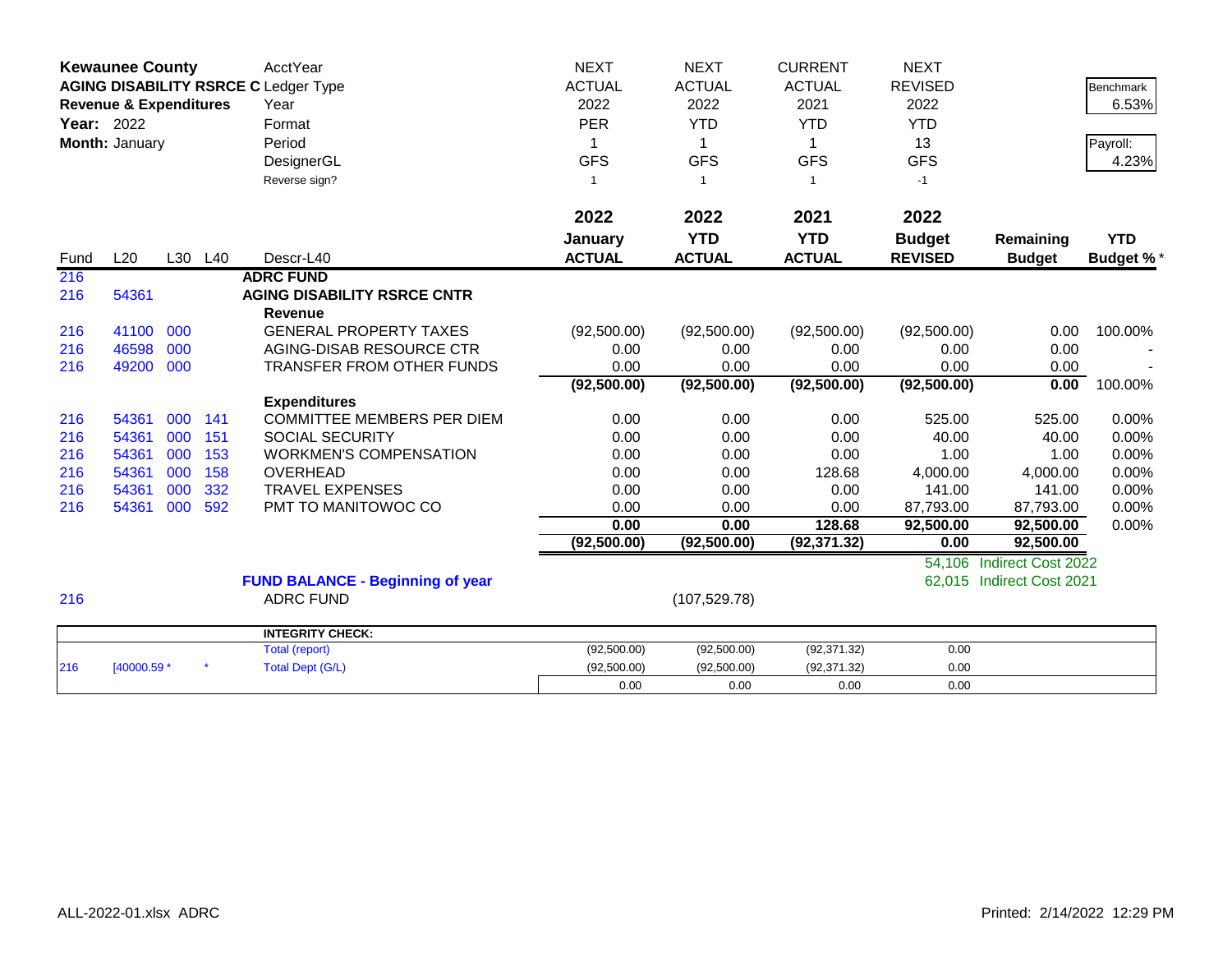|      | <b>Kewaunee County</b>                                           |     |         | AcctYear                          | <b>NEXT</b>   | <b>NEXT</b>   | <b>CURRENT</b> | <b>NEXT</b>    |               |                  |
|------|------------------------------------------------------------------|-----|---------|-----------------------------------|---------------|---------------|----------------|----------------|---------------|------------------|
|      | <b>INFORMATION SERVICES</b><br><b>Revenue &amp; Expenditures</b> |     |         | Ledger Type                       | <b>ACTUAL</b> | <b>ACTUAL</b> | <b>ACTUAL</b>  | <b>REVISED</b> |               | Benchmark        |
|      | Year: 2022<br>Month: January                                     |     |         | Year                              | 2022          | 2022          | 2021           | 2022           |               | 6.53%            |
|      |                                                                  |     |         | Format                            | PER           | <b>YTD</b>    | <b>YTD</b>     | <b>YTD</b>     |               |                  |
|      |                                                                  |     |         | Period                            | 1             | $\mathbf{1}$  | $\mathbf{1}$   | 13             |               | Payroll:         |
|      |                                                                  |     |         | DesignerGL                        | <b>GFS</b>    | <b>GFS</b>    | <b>GFS</b>     | <b>GFS</b>     |               | 4.23%            |
|      |                                                                  |     |         | Reverse sign?                     | $\mathbf{1}$  | $\mathbf{1}$  | $\mathbf{1}$   | $-1$           |               |                  |
|      |                                                                  |     |         |                                   |               |               |                |                |               |                  |
|      |                                                                  |     |         |                                   | 2022          | 2022          | 2021           | 2022           |               |                  |
|      |                                                                  |     |         |                                   | January       | <b>YTD</b>    | <b>YTD</b>     | <b>Budget</b>  | Remaining     | <b>YTD</b>       |
| Fund | L20                                                              |     | L30 L40 | Descr-L40                         | <b>ACTUAL</b> | <b>ACTUAL</b> | <b>ACTUAL</b>  | <b>REVISED</b> | <b>Budget</b> | <b>Budget %*</b> |
| 100  |                                                                  |     |         | <b>GENERAL FUND</b>               |               |               |                |                |               |                  |
| 100  | 51450                                                            |     |         | <b>INFORMATION SERVICES</b>       |               |               |                |                |               |                  |
|      |                                                                  |     |         | <b>Revenue</b>                    |               |               |                |                |               |                  |
| 100  | 43249                                                            | 150 |         | <b>COVID GRANTS-IS</b>            | 0.00          | 0.00          | 0.00           | 0.00           | 0.00          |                  |
| 100  | 46850                                                            | 000 |         | <b>IS-CHARGE FOR SERVICE</b>      | 0.00          | 0.00          | 0.00           | (11,500.00)    | (11,500.00)   | 0.00%            |
|      |                                                                  |     |         |                                   | 0.00          | 0.00          | 0.00           | (11,500.00)    | (11,500.00)   |                  |
|      |                                                                  |     |         | <b>Expenditures</b>               |               |               |                |                |               |                  |
| 100  | 51450                                                            | 000 | 111     | <b>SALARIES</b>                   | 7,366.76      | 7,366.76      | 7,165.16       | 95,780.00      | 88,413.24     | 7.69%            |
| 100  | 51450                                                            | 000 | 121     | <b>WAGES-REGULAR</b>              | 2,060.00      | 2,060.00      | 1,771.44       | 53,566.00      | 51,506.00     | 3.85%            |
| 100  | 51450                                                            | 000 | 151     | <b>SOCIAL SECURITY</b>            | 651.33        | 651.33        | 615.73         | 11,425.00      | 10,773.67     | 5.70%            |
| 100  | 51450                                                            | 000 | 152     | <b>RETIREMENT</b>                 | 612.74        | 612.74        | 603.21         | 9,707.00       | 9,094.26      | 6.31%            |
| 100  | 51450                                                            | 000 | 153     | <b>WORKMEN'S COMPENSATION</b>     | 17.38         | 17.38         | 16.86          | 281.00         | 263.62        | 6.19%            |
| 100  | 51450                                                            | 000 | 154     | <b>HEALTH INSURANCE</b>           | 4,647.88      | 4,647.88      | 4,138.40       | 55,774.00      | 51,126.12     | 8.33%            |
| 100  | 51450                                                            | 000 | 155     | <b>DENTAL INSURANCE</b>           | 135.64        | 135.64        | 129.16         | 1,627.00       | 1,491.36      | 8.34%            |
| 100  | 51450                                                            | 000 | 156     | HEALTH REIMBURSEMENT ACCOUNT      | 0.00          | 0.00          | 0.00           | 0.00           | 0.00          |                  |
| 100  | 51450                                                            | 000 | 225     | <b>TELEPHONE</b>                  | 107.41        | 107.41        | 68.83          | 1,546.00       | 1,438.59      | 6.95%            |
| 100  | 51450                                                            | 000 | 241     | <b>CAR/TRUCK MAINTENANCE</b>      | 0.00          | 0.00          | 48.65          | 400.00         | 400.00        | 0.00%            |
| 100  | 51450                                                            | 000 | 249     | MAINTENANCE AGREEMENTS            | 2,817.98      | 2,817.98      | 4,360.03       | 62,325.00      | 59,507.02     | 4.52%            |
| 100  | 51450                                                            | 000 | 311     | <b>POSTAGE</b>                    | 0.00          | 0.00          | 0.00           | 25.00          | 25.00         | 0.00%            |
| 100  | 51450                                                            | 000 | 312     | <b>OFFICE SUPPLIES</b>            | 0.00          | 0.00          | 0.00           | 100.00         | 100.00        | 0.00%            |
| 100  | 51450                                                            | 000 | 332     | <b>TRAVEL EXPENSES</b>            | 0.00          | 0.00          | 0.00           | 350.00         | 350.00        | 0.00%            |
| 100  | 51450                                                            | 000 | 351     | <b>GASOLINE &amp; DIESEL FUEL</b> | 0.00          | 0.00          | 0.00           | 400.00         | 400.00        | 0.00%            |
| 100  | 51450                                                            | 000 | 601     | <b>COMPUTER</b>                   | 0.00          | 0.00          | 157.18         | 4,000.00       | 4,000.00      | 0.00%            |
| 100  | 51450                                                            | 000 | 813     | <b>OUTLAY</b>                     | 0.00          | 0.00          | 8,572.78       | 63,600.00      | 63,600.00     | 0.00%            |
|      |                                                                  |     |         |                                   | 18,417.12     | 18,417.12     | 27,647.43      | 360,906.00     | 342,488.88    | 5.10%            |
|      |                                                                  |     |         |                                   | 18,417.12     | 18,417.12     | 27,647.43      | 349,406.00     | 330,988.88    |                  |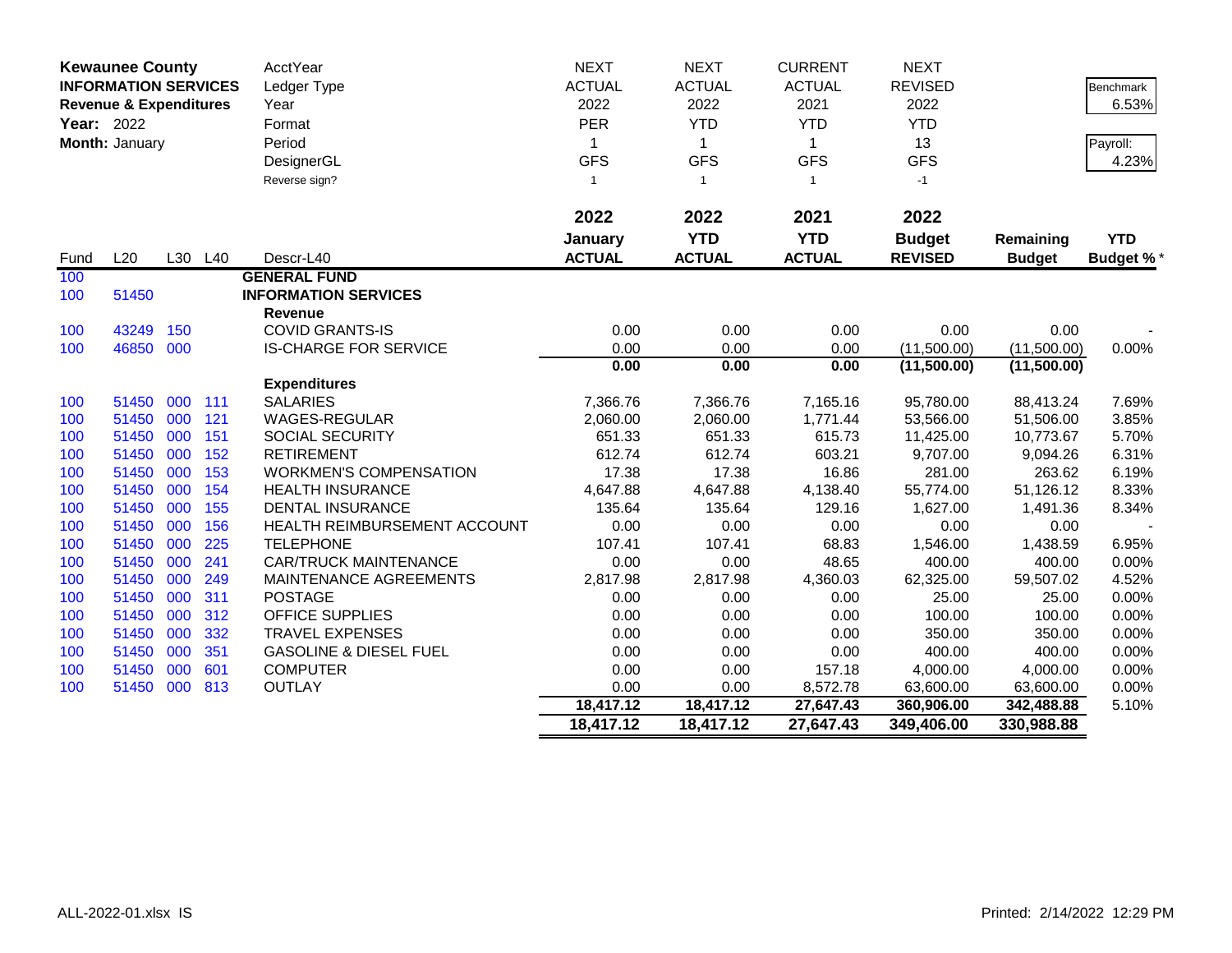| <b>Kewaunee County</b><br><b>INFORMATION SERVICES</b><br><b>Revenue &amp; Expenditures</b><br><b>Year: 2022</b><br>Month: January |                     |            | <b>AcctYear</b><br>Ledger Type<br>Year<br>Format<br>Period<br>DesignerGL<br>Reverse sign? | <b>NEXT</b><br><b>ACTUAL</b><br>2022<br><b>PER</b><br><b>GFS</b><br>$\overline{\phantom{a}}$                     | <b>NEXT</b><br><b>ACTUAL</b><br>2022<br><b>YTD</b><br>1<br><b>GFS</b><br>$\overline{1}$ | <b>CURRENT</b><br><b>ACTUAL</b><br>2021<br><b>YTD</b><br>1<br><b>GFS</b><br>1 | <b>NEXT</b><br><b>REVISED</b><br>2022<br><b>YTD</b><br>13<br><b>GFS</b><br>$-1$ |                                              | <b>Benchmark</b><br>6.53%<br>Payroll:<br>4.23% |                                |
|-----------------------------------------------------------------------------------------------------------------------------------|---------------------|------------|-------------------------------------------------------------------------------------------|------------------------------------------------------------------------------------------------------------------|-----------------------------------------------------------------------------------------|-------------------------------------------------------------------------------|---------------------------------------------------------------------------------|----------------------------------------------|------------------------------------------------|--------------------------------|
| Fund                                                                                                                              | L20                 |            | L30 L40                                                                                   | Descr-L40                                                                                                        | 2022<br>January<br><b>ACTUAL</b>                                                        | 2022<br><b>YTD</b><br><b>ACTUAL</b>                                           | 2021<br><b>YTD</b><br><b>ACTUAL</b>                                             | 2022<br><b>Budget</b><br><b>REVISED</b>      | Remaining<br><b>Budget</b>                     | <b>YTD</b><br><b>Budget %*</b> |
| 110<br>110                                                                                                                        | 51313               |            |                                                                                           | <b>AVI EQUIPMENT FUND</b><br><b>AVI EQUIPMENT MAINTENANCE</b>                                                    |                                                                                         |                                                                               |                                                                                 |                                              |                                                |                                |
| 110<br>110                                                                                                                        | 41100<br>49200      | 000<br>000 |                                                                                           | <b>Revenue</b><br><b>GENERAL PROPERTY TAXES</b><br><b>TRANSFER FROM OTHER FUNDS</b>                              | (6,000.00)<br>0.00                                                                      | (6,000.00)<br>0.00                                                            | (6,000.00)<br>0.00                                                              | (6,000.00)<br>0.00                           | 0.00<br>0.00                                   | 100.00%                        |
| 110                                                                                                                               | 49202               | 000        |                                                                                           | <b>TRANSFER FROM FUND BALANCE</b><br><b>Expenditures</b>                                                         | 0.00<br>(6,000.00)                                                                      | 0.00<br>(6,000.00)                                                            | 0.00<br>(6,000.00)                                                              | 0.00<br>(6,000.00)                           | 0.00<br>0.00                                   | 100.00%                        |
| 110<br>110                                                                                                                        | 51313<br>51313      | 000<br>000 | 601<br>813                                                                                | AVI EQUIPMENT MAINTENANCE<br><b>OUTLAY</b>                                                                       | 0.00<br>0.00<br>0.00                                                                    | 0.00<br>0.00<br>0.00                                                          | 0.00<br>0.00<br>0.00                                                            | 6,000.00<br>0.00<br>6,000.00                 | 6,000.00<br>0.00<br>6,000.00                   | 0.00%<br>0.00%                 |
|                                                                                                                                   |                     |            |                                                                                           |                                                                                                                  | (6,000.00)                                                                              | (6,000.00)                                                                    | (6,000.00)                                                                      | 0.00                                         | 6,000.00                                       |                                |
|                                                                                                                                   |                     |            |                                                                                           |                                                                                                                  | 12,417.12                                                                               | 12,417.12                                                                     | 21,647.43                                                                       | 349,406.00                                   | 336,988.88                                     |                                |
| 110                                                                                                                               |                     |            |                                                                                           | <b>FUND BALANCE - Beginning of year</b><br><b>AVI EQUIPMENT FUND</b>                                             |                                                                                         | (5, 148.38)                                                                   |                                                                                 |                                              |                                                |                                |
|                                                                                                                                   |                     |            |                                                                                           | <b>INTEGRITY CHECK:</b>                                                                                          |                                                                                         |                                                                               |                                                                                 |                                              |                                                |                                |
| 100<br>110                                                                                                                        | 51450<br>50000.599* |            |                                                                                           | <b>Total Expenditures (report)</b><br><b>Total Dept expenditures(G/L)</b><br><b>Total Dept expenditures(G/L)</b> | 18,417.12<br>18,417.12<br>0.00<br>0.00                                                  | 18,417.12<br>18,417.12<br>0.00<br>0.00                                        | 27,647.43<br>27,647.43<br>0.00<br>0.00                                          | 366,906.00<br>360,906.00<br>6,000.00<br>0.00 |                                                |                                |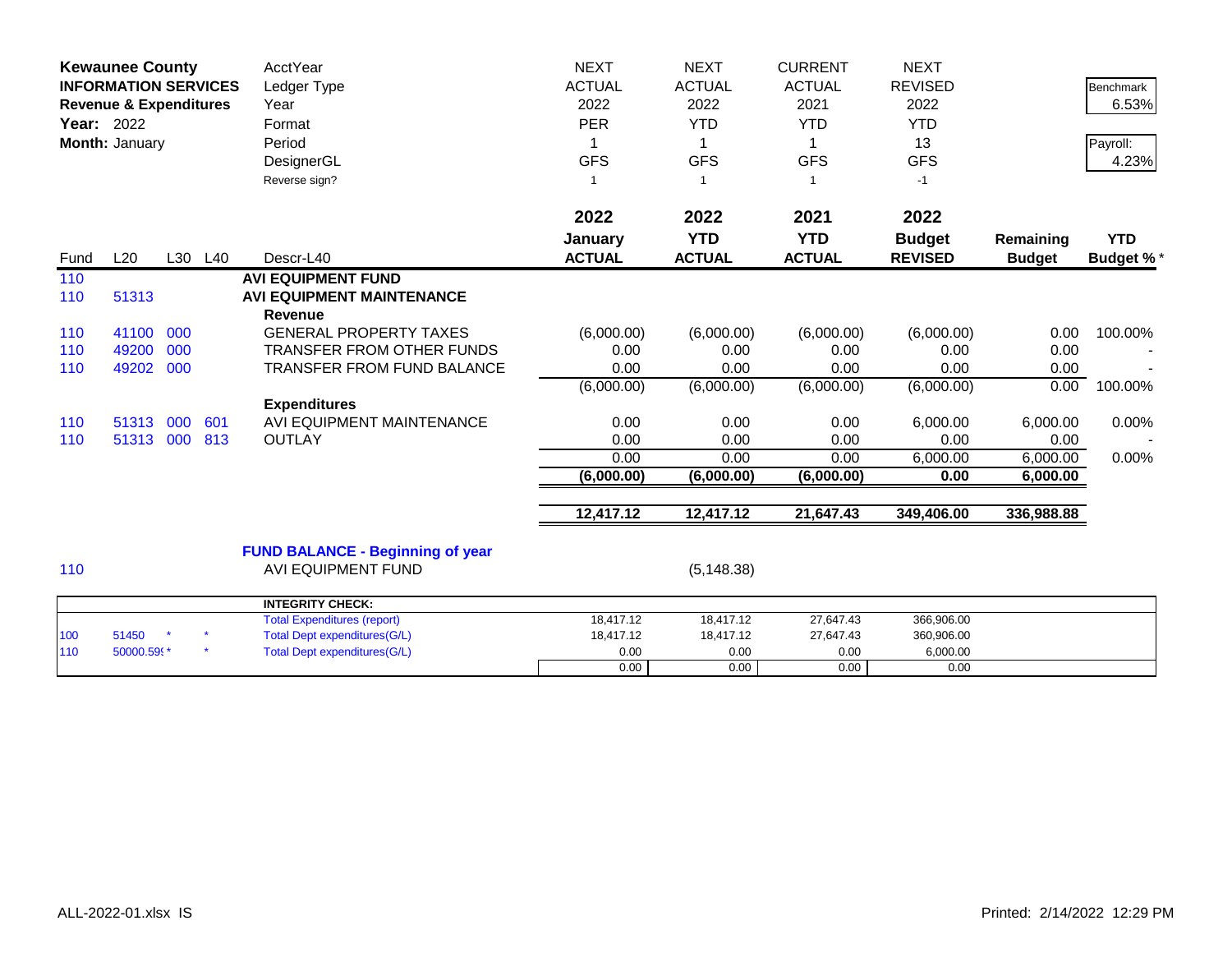|            | <b>Kewaunee County</b>            |         |         | <b>AcctYear</b>                          | <b>NEXT</b>     | <b>NEXT</b>                | <b>CURRENT</b>             | <b>NEXT</b>      |               |                  |
|------------|-----------------------------------|---------|---------|------------------------------------------|-----------------|----------------------------|----------------------------|------------------|---------------|------------------|
|            |                                   |         |         | <b>LAND AND WATER CONSER\Ledger Type</b> | <b>ACTUAL</b>   | <b>ACTUAL</b>              | <b>ACTUAL</b>              | <b>REVISED</b>   |               | Benchmark        |
|            | <b>Revenue &amp; Expenditures</b> |         |         | Year                                     | 2022            | 2022                       | 2021                       | 2022             |               | 6.53%            |
| Year: 2022 |                                   |         |         | Format                                   | <b>PER</b>      | <b>YTD</b>                 | <b>YTD</b>                 | <b>YTD</b>       |               |                  |
|            |                                   |         |         |                                          |                 |                            |                            |                  |               |                  |
|            | Month: January                    |         |         | Period                                   | 1<br><b>GFS</b> | $\mathbf{1}$<br><b>GFS</b> | $\mathbf{1}$<br><b>GFS</b> | 13<br><b>GFS</b> |               | Payroll:         |
|            |                                   |         |         | DesignerGL                               |                 |                            |                            |                  |               | 4.23%            |
|            |                                   |         |         | Reverse sign?                            | $\overline{1}$  | $\mathbf{1}$               | $\mathbf{1}$               | $-1$             |               |                  |
|            |                                   |         |         |                                          | 2022            | 2022                       | 2021                       | 2022             |               |                  |
|            |                                   |         |         |                                          | January         | <b>YTD</b>                 | <b>YTD</b>                 | <b>Budget</b>    | Remaining     | <b>YTD</b>       |
| Fund       | L20                               |         | L30 L40 | Descr-L40                                | <b>ACTUAL</b>   | <b>ACTUAL</b>              | <b>ACTUAL</b>              | <b>REVISED</b>   | <b>Budget</b> | <b>Budget %*</b> |
| 240        |                                   |         |         | <b>LAND CONSERVATION FUND</b>            |                 |                            |                            |                  |               |                  |
| 240        | 56101                             |         |         | <b>LAND AND WATER CONSERVATION</b>       |                 |                            |                            |                  |               |                  |
|            |                                   |         |         | Revenue                                  |                 |                            |                            |                  |               |                  |
| 240        | 41100                             | 000     |         | <b>GENERAL PROPERTY TAXES</b>            | (359,080.00)    | (359,080.00)               | (345, 260.00)              | (359,080.00)     | 0.00          | 100.00%          |
| 240        | 43249                             | 160     |         | <b>COVID GRANTS-LCZ</b>                  | 0.00            | 0.00                       | 0.00                       | 0.00             | 0.00          |                  |
| 240        | 43585                             | 000     |         | LAND CONSERVATION STATE AID              | 0.00            | 0.00                       | 0.00                       | (184, 235.00)    | (184, 235.00) | 0.00%            |
| 240        | 44300                             | 000     |         | <b>BUILDING PERMITS</b>                  | 0.00            | 0.00                       | (500.00)                   | (3,500.00)       | (3,500.00)    | 0.00%            |
| 240        | 44401                             | 000     |         | MISC/OTHER ZONING                        | 0.00            | 0.00                       | (50.00)                    | (1,500.00)       | (1,500.00)    | 0.00%            |
| 240        | 44403                             | 000     |         | <b>SANITARY PERMITS</b>                  | (1,600.00)      | (1,600.00)                 | (1,450.00)                 | (15,000.00)      | (13,400.00)   | 10.67%           |
| 240        | 44404                             | 000     |         | WISCONSIN FUND GRANT APP                 | (300.00)        | (300.00)                   | 0.00                       | 0.00             | 300.00        |                  |
| 240        | 44406                             | 000     |         | SEPTIC SYSTEM SURCHARGE                  | 0.00            | 0.00                       | 0.00                       | (48,500.00)      | (48,500.00)   | 0.00%            |
| 240        | 44407                             | 000     |         | SOIL TEST FEES                           | (25.00)         | (25.00)                    | (125.00)                   | (1,500.00)       | (1,475.00)    | 1.67%            |
| 240        | 44500                             | 000     |         | ANIMAL WASTE STORAGE FAC                 | 0.00            | 0.00                       | 0.00                       | (3,000.00)       | (3,000.00)    | 0.00%            |
| 240        | 44510                             | 000     |         | <b>WASTEWATER IRRIGATION PERMIT</b>      | 0.00            | 0.00                       | 0.00                       | 0.00             | 0.00          |                  |
| 240        | 45110                             | 005     |         | <b>GROUNDWATER ORDINANCE VIOLTN</b>      | 0.00            | 0.00                       | 0.00                       | 0.00             | 0.00          |                  |
| 240        | 45110                             | 151     |         | NR151 ORDINANCE VIOLATION                | 0.00            | 0.00                       | 0.00                       | 0.00             | 0.00          |                  |
| 240        | 46820                             | 033     |         | TREE PLANTER COLLECTIONS                 | (704.24)        | (704.24)                   | (208.53)                   | (1,000.00)       | (295.76)      | 70.42%           |
| 240        | 46820                             | 054     |         | NON-METALLIC MINING PERMIT               | (16,075.00)     | (16,075.00)                | (17,306.00)                | (17,306.00)      | (1,231.00)    | 92.89%           |
| 240        | 46820                             | 066     |         | <b>WELL TESTING</b>                      | 0.00            | 0.00                       | 0.00                       | 0.00             | 0.00          |                  |
| 240        | 46820                             | 076     |         | <b>FPP/WLI WALKOVER FEES</b>             | (1, 142.00)     | (1, 142.00)                | 0.00                       | (30,000.00)      | (28, 858.00)  | 3.81%            |
| 240        | 48103                             | 000     |         | NR 243 INTEREST                          | 0.00            | 0.00                       | 0.00                       | 0.00             | 0.00          |                  |
| 240        | 48301                             | 000     |         | SALE OF COUNTY PROPERTY                  | 0.00            | 0.00                       | 0.00                       | 0.00             | 0.00          |                  |
| 240        | 48400                             | 000     |         | MISCELLANEOUS REVENUE                    | 0.00            | 0.00                       | 0.00                       | 0.00             | 0.00          |                  |
| 240        | 49200                             | 000     |         | <b>TRANSFER FROM OTHER FUNDS</b>         | 0.00            | 0.00                       | 0.00                       | 0.00             | 0.00          |                  |
| 240        | 49202                             | 000     |         | TRANSFER FROM FUND BALANCE               | 0.00            | 0.00                       | 0.00                       | (20,000.00)      | (20,000.00)   | 0.00%            |
|            |                                   |         |         |                                          | (378, 926.24)   | (378, 926.24)              | (364, 899.53)              | (684, 621.00)    | (305, 694.76) | 55.35%           |
|            |                                   |         |         | <b>Expenditures</b>                      |                 |                            |                            |                  |               |                  |
| 240        | 56101 000 111                     |         |         | <b>SALARIES</b>                          | 19,564.80       | 19,564.80                  | 22,857.60                  | 303,121.00       | 283,556.20    | 6.45%            |
| 240        | 56101                             | 000 121 |         | WAGES-REGULAR                            | 66.41           | 66.41                      | 3,750.73                   | 90,110.00        | 90,043.59     | 0.07%            |
| 240        | 56101                             | 000 141 |         | BOARD OF ADJUSTMENT PER DIEM             | 0.00            | 0.00                       | 80.00                      | 0.00             | 0.00          |                  |
| 240        | 56101                             | 000     | 151     | SOCIAL SECURITY                          | 1,388.04        | 1,388.04                   | 1,868.15                   | 30,082.00        | 28,693.96     | 4.61%            |
| 240        | 56101                             | 000     | 152     | <b>RETIREMENT</b>                        | 1,276.01        | 1,276.01                   | 1,796.06                   | 25,560.00        | 24,283.99     | 4.99%            |
| 240        | 56101                             | 000     | 153     | <b>WORKMEN'S COMPENSATION</b>            | 726.98          | 726.98                     | 898.91                     | 11,663.00        | 10,936.02     | 6.23%            |
| 240        | 56101                             | 000 154 |         | <b>HEALTH INSURANCE</b>                  | 7,916.26        | 7,916.26                   | 12,176.24                  | 152,500.00       | 144,583.74    | 5.19%            |
| 240        | 56101 000 155                     |         |         | DENTAL INSURANCE                         | 311.14          | 311.14                     | 463.36                     | 5,360.00         | 5,048.86      | 5.80%            |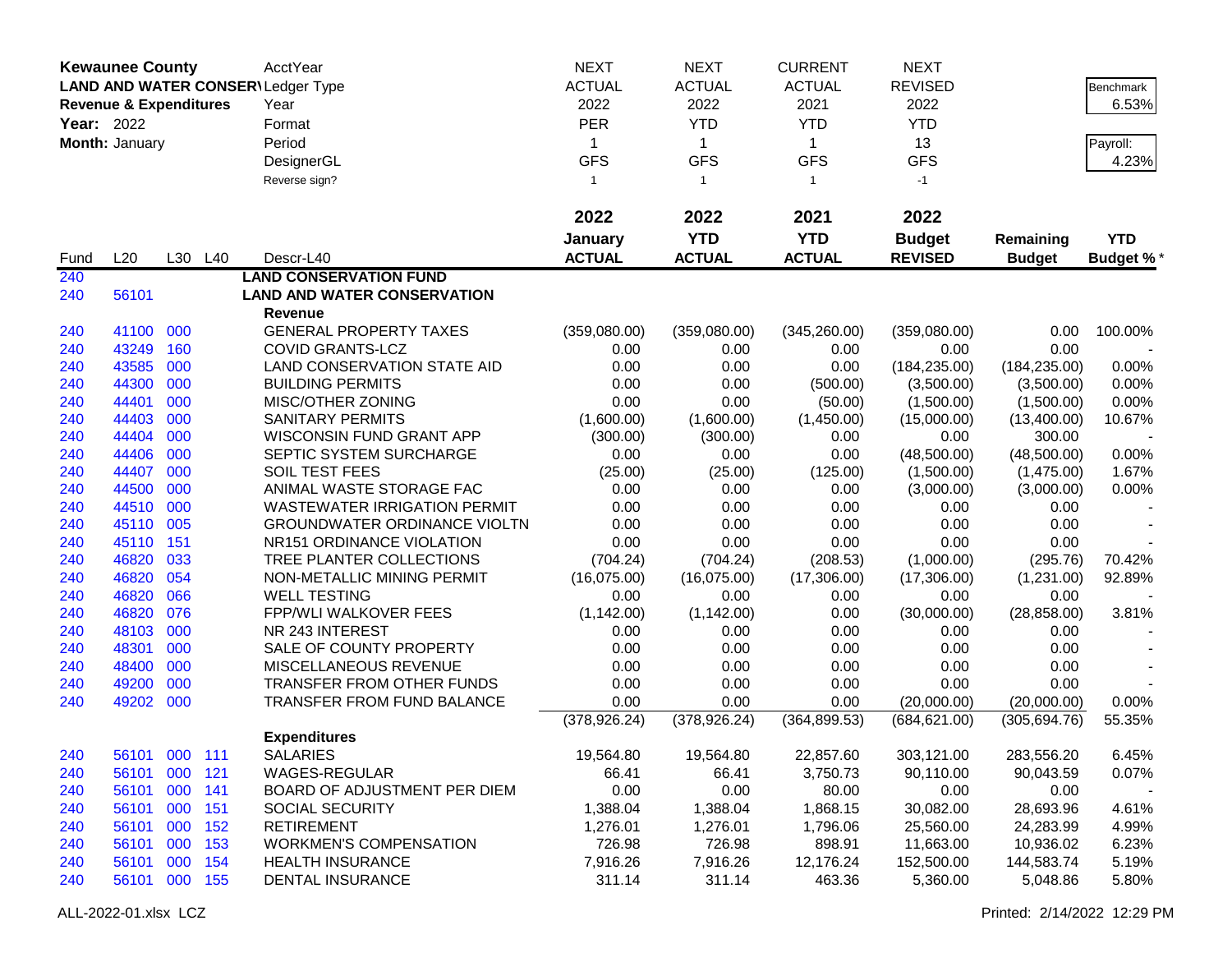|                   | <b>Kewaunee County</b>            |     |     | AcctYear                                 | <b>NEXT</b>   | <b>NEXT</b>   | <b>CURRENT</b> | <b>NEXT</b>    |               |                  |
|-------------------|-----------------------------------|-----|-----|------------------------------------------|---------------|---------------|----------------|----------------|---------------|------------------|
|                   |                                   |     |     | <b>LAND AND WATER CONSER\Ledger Type</b> | <b>ACTUAL</b> | <b>ACTUAL</b> | <b>ACTUAL</b>  | <b>REVISED</b> |               | Benchmark        |
|                   | <b>Revenue &amp; Expenditures</b> |     |     | Year                                     | 2022          | 2022          | 2021           | 2022           |               | 6.53%            |
| <b>Year: 2022</b> |                                   |     |     | Format                                   | PER           | <b>YTD</b>    | <b>YTD</b>     | <b>YTD</b>     |               |                  |
|                   | Month: January                    |     |     | Period                                   | 1             | $\mathbf{1}$  | $\mathbf{1}$   | 13             |               | Payroll:         |
|                   |                                   |     |     | DesignerGL                               | <b>GFS</b>    | <b>GFS</b>    | <b>GFS</b>     | <b>GFS</b>     |               | 4.23%            |
|                   |                                   |     |     |                                          | $\mathbf{1}$  | $\mathbf{1}$  | $\mathbf{1}$   | $-1$           |               |                  |
|                   |                                   |     |     | Reverse sign?                            |               |               |                |                |               |                  |
|                   |                                   |     |     |                                          | 2022          | 2022          | 2021           | 2022           |               |                  |
|                   |                                   |     |     |                                          | January       | <b>YTD</b>    | <b>YTD</b>     | <b>Budget</b>  | Remaining     | <b>YTD</b>       |
| Fund              | L20                               | L30 | L40 | Descr-L40                                | <b>ACTUAL</b> | <b>ACTUAL</b> | <b>ACTUAL</b>  | <b>REVISED</b> | <b>Budget</b> | <b>Budget %*</b> |
| 240               | 56101                             | 000 | 156 | HEALTH REIMBURSEMENT ACCOUNT             | 0.00          | 0.00          | 0.00           | 0.00           | 0.00          |                  |
| 240               | 56101                             | 000 | 213 | <b>ACCOUNTING &amp; AUDITING</b>         | 0.00          | 0.00          | 0.00           | 1,375.00       | 1,375.00      | 0.00%            |
| 240               | 56101                             | 000 | 225 | <b>TELEPHONE</b>                         | 240.24        | 240.24        | 240.28         | 3,785.00       | 3,544.76      | 6.35%            |
| 240               | 56101                             | 000 | 241 | <b>CAR/TRUCK MAINTENANCE</b>             | 0.00          | 0.00          | 0.00           | 850.00         | 850.00        | 0.00%            |
| 240               | 56101                             | 000 | 242 | <b>MACHY &amp; EQUIP MAINT/REPAIRS</b>   | 0.00          | 0.00          | 0.00           | 250.00         | 250.00        | 0.00%            |
| 240               | 56101                             | 000 | 249 | MAINTENANCE AGREEMENTS                   | 1,835.13      | 1,835.13      | 2,977.33       | 3,200.00       | 1,364.87      | 57.35%           |
| 240               | 56101                             | 000 | 254 | <b>INVESTIGATIONS</b>                    | 0.00          | 0.00          | 0.00           | 400.00         | 400.00        | 0.00%            |
| 240               | 56101                             | 000 | 296 | <b>CONTRACTED SERVICES</b>               | 0.00          | 0.00          | 0.00           | 1,000.00       | 1,000.00      | 0.00%            |
| 240               | 56101                             | 000 | 311 | <b>POSTAGE</b>                           | 0.00          | 0.00          | 0.00           | 2,200.00       | 2,200.00      | 0.00%            |
| 240               | 56101                             | 076 | 311 | POSTAGE-WALKOVER                         | 0.00          | 0.00          | 0.00           | 245.00         | 245.00        | 0.00%            |
| 240               | 56101                             | 000 | 312 | OFFICE SUPPLIES                          | 205.77        | 205.77        | 157.15         | 1,900.00       | 1,694.23      | 10.83%           |
| 240               | 56101                             | 000 | 313 | <b>PRINTING</b>                          | 0.00          | 0.00          | 0.00           | 100.00         | 100.00        | 0.00%            |
| 240               | 56101                             | 000 | 314 | <b>WELL TESTING</b>                      | 0.00          | 0.00          | 0.00           | 0.00           | 0.00          |                  |
| 240               | 56101                             | 151 | 314 | SURFACE WATER TESTING                    | 0.00          | 0.00          | 0.00           | 250.00         | 250.00        | 0.00%            |
| 240               | 56101                             | 000 | 315 | NON-METALLIC MINING                      | 0.00          | 0.00          | 0.00           | 2,130.00       | 2,130.00      | 0.00%            |
| 240               | 56101                             | 000 | 321 | PUBLICATIONS OF LEGAL NOTICE             | 0.00          | 0.00          | 0.00           | 350.00         | 350.00        | 0.00%            |
| 240               | 56101                             | 000 | 322 | <b>SUBSCRIPTIONS</b>                     | 0.00          | 0.00          | 0.00           | 100.00         | 100.00        | 0.00%            |
| 240               | 56101                             | 000 | 324 | <b>MEMBERSHIP DUES</b>                   | 1,590.00      | 1,590.00      | 0.00           | 1,692.00       | 102.00        | 93.97%           |
| 240               | 56101                             | 000 | 332 | <b>TRAVEL EXPENSES</b>                   | 0.00          | 0.00          | 31.05          | 1,450.00       | 1,450.00      | 0.00%            |
| 240               | 56101                             | 000 | 336 | <b>TRAINING</b>                          | 0.00          | 0.00          | 0.00           | 1,500.00       | 1,500.00      | 0.00%            |
| 240               | 56101                             | 000 | 351 | <b>GASOLINE &amp; DIESEL FUEL</b>        | 0.00          | 0.00          | 77.47          | 5,000.00       | 5,000.00      | 0.00%            |
| 240               | 56101                             | 000 | 432 | <b>TREE PLANTER</b>                      | 1,173.49      | 1,173.49      | 698.98         | 728.00         | (445.49)      | 161.19%          |
| 240               | 56101                             | 000 | 533 | <b>EQUIPMENT RENTAL &amp; LEASES</b>     | 54.96         | 54.96         | 54.96          | 1,100.00       | 1,045.04      | 5.00%            |
| 240               | 56101                             | 000 | 733 | MEETING/BANQUET                          | 0.00          | 0.00          | 0.00           | 0.00           | 0.00          |                  |
| 240               | 56101                             | 000 | 734 | <b>LICENSE</b>                           | 0.00          | 0.00          | 0.00           | 600.00         | 600.00        | 0.00%            |
| 240               | 56101                             | 000 | 813 | <b>OUTLAY</b>                            | 0.00          | 0.00          | 0.00           | 36,020.00      | 36,020.00     | 0.00%            |
| 240               | 59200 000 601                     |     |     | <b>TRANSFER TO OTHER FUNDS</b>           | 0.00          | 0.00          | 0.00           | 0.00           | 0.00          |                  |
|                   |                                   |     |     |                                          | 36,349.23     | 36,349.23     | 48,128.27      | 684,621.00     | 648,271.77    | 5.31%            |
|                   |                                   |     |     |                                          | (342, 577.01) | (342, 577.01) | (316, 771.26)  | 0.00           | 342,577.01    |                  |
| 240               | 56104                             |     |     | <b>WILDLIFE DAMAGE ABATEMENT</b>         |               |               |                |                |               |                  |
|                   |                                   |     |     | Revenue                                  |               |               |                |                |               |                  |
| 240               | 43582 000                         |     |     | WILDLIFE DAMAGE ABATEMENT                | 0.00          | 0.00          | 0.00           | (15,919.00)    | (15,919.00)   | 0.00%            |
|                   |                                   |     |     |                                          | 0.00          | 0.00          | 0.00           | (15,919.00)    | (15,919.00)   | 0.00%            |
|                   |                                   |     |     | <b>Expenditures</b>                      |               |               |                |                |               |                  |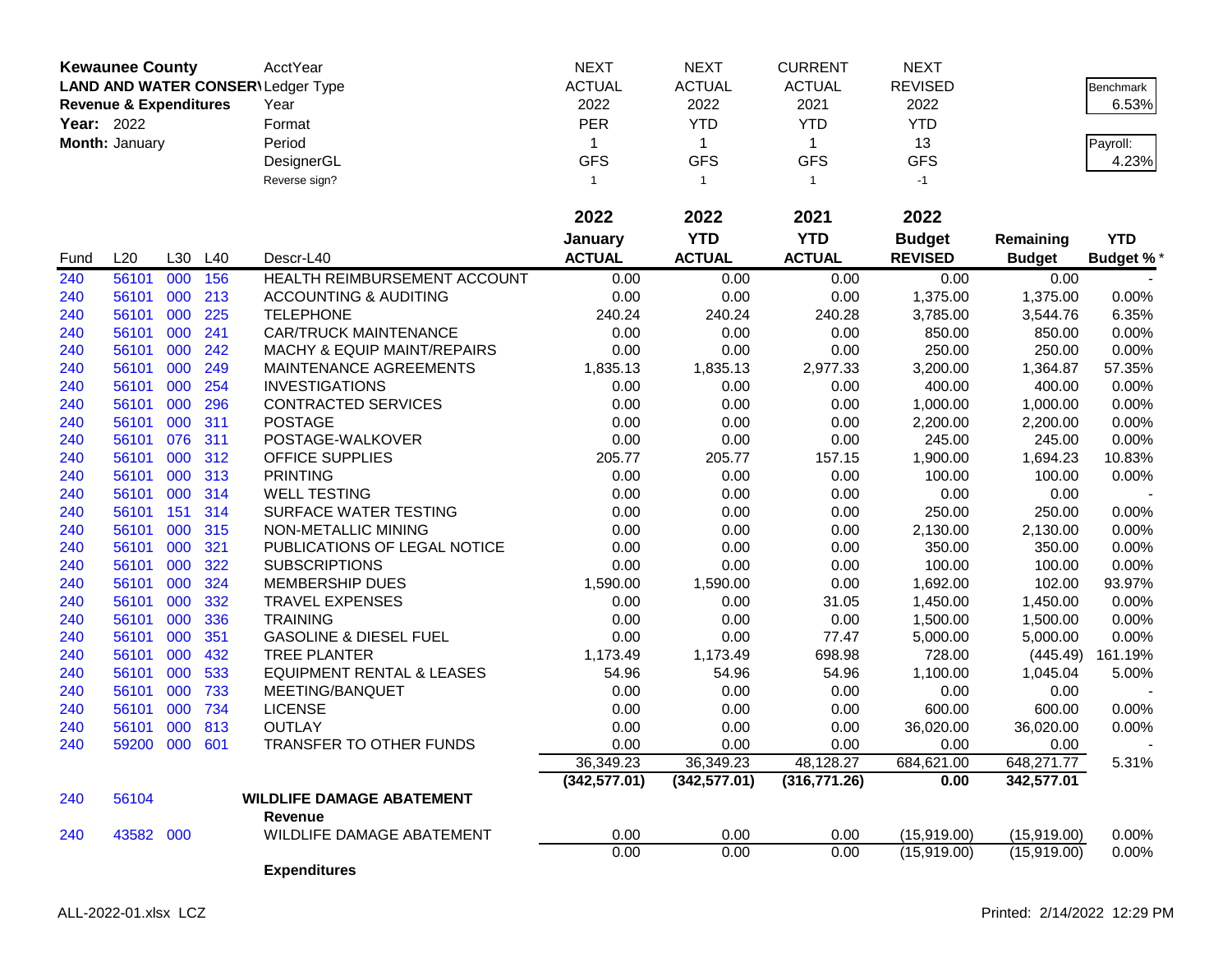|            | <b>Kewaunee County</b><br>LAND AND WATER CONSER\Ledger Type<br><b>Revenue &amp; Expenditures</b> |            |     | AcctYear                           | <b>NEXT</b><br><b>ACTUAL</b> | <b>NEXT</b><br><b>ACTUAL</b> | <b>CURRENT</b><br><b>ACTUAL</b> | <b>NEXT</b><br><b>REVISED</b> |                        | Benchmark        |
|------------|--------------------------------------------------------------------------------------------------|------------|-----|------------------------------------|------------------------------|------------------------------|---------------------------------|-------------------------------|------------------------|------------------|
|            |                                                                                                  |            |     | Year                               | 2022                         | 2022                         | 2021                            | 2022                          |                        | 6.53%            |
| Year: 2022 |                                                                                                  |            |     | Format                             | <b>PER</b>                   | <b>YTD</b>                   | <b>YTD</b>                      | <b>YTD</b>                    |                        |                  |
|            | Month: January                                                                                   |            |     | Period                             | 1                            | $\mathbf{1}$                 | $\mathbf 1$                     | 13                            |                        | Payroll:         |
|            |                                                                                                  |            |     | DesignerGL                         | <b>GFS</b>                   | <b>GFS</b>                   | <b>GFS</b>                      | <b>GFS</b>                    |                        | 4.23%            |
|            |                                                                                                  |            |     | Reverse sign?                      | 1                            | $\overline{1}$               | $\mathbf{1}$                    | $-1$                          |                        |                  |
|            |                                                                                                  |            |     |                                    | 2022                         | 2022                         | 2021                            | 2022                          |                        |                  |
|            |                                                                                                  |            |     |                                    | January                      | <b>YTD</b>                   | <b>YTD</b>                      | <b>Budget</b>                 | Remaining              | <b>YTD</b>       |
| Fund       | L20                                                                                              | L30        | L40 | Descr-L40                          | <b>ACTUAL</b>                | <b>ACTUAL</b>                | <b>ACTUAL</b>                   | <b>REVISED</b>                | <b>Budget</b>          | <b>Budget %*</b> |
| 240        | 56104                                                                                            | 000        | 144 | <b>CLAIM REVIEWER</b>              | 0.00                         | 0.00                         | 0.00                            | 8,861.00                      | 8,861.00               | 0.00%            |
| 240        | 56104                                                                                            | 000        | 147 | <b>DEER PROCESSING</b>             | 0.00                         | 0.00                         | 0.00                            | 5,200.00                      | 5,200.00               | 0.00%            |
| 240        | 56104                                                                                            | 000        | 312 | <b>OFFICE SUPPLIES</b>             | 0.00                         | 0.00                         | 0.00                            | 0.00                          | 0.00                   |                  |
| 240        | 56104                                                                                            | 000        | 332 | <b>TRAVEL EXPENSES</b>             | 0.00                         | 0.00                         | 0.00                            | 1,106.00                      | 1,106.00               | 0.00%            |
| 240        | 56104 000                                                                                        |            | 425 | <b>ABATEMENT COSTS</b>             | 0.00                         | 0.00                         | 0.00                            | 752.00                        | 752.00                 | 0.00%            |
|            |                                                                                                  |            |     |                                    | 0.00                         | 0.00                         | 0.00                            | 15,919.00                     | 15,919.00              | 0.00%            |
|            |                                                                                                  |            |     |                                    | 0.00                         | 0.00                         | 0.00                            | 0.00                          | 0.00                   |                  |
| 240        | 56109                                                                                            |            |     | <b>SWRM GRANT COST SHARING</b>     |                              |                              |                                 |                               |                        |                  |
|            |                                                                                                  |            |     | <b>Revenue</b>                     |                              |                              |                                 |                               |                        |                  |
| 240        | 43588 000                                                                                        |            |     | <b>SWRM GRANT REVENUE</b>          | 0.00                         | 0.00                         | 0.00                            | (47,000.00)                   | (47,000.00)            | 0.00%            |
|            |                                                                                                  |            |     |                                    | 0.00                         | 0.00                         | 0.00                            | (47,000.00)                   | (47,000.00)            | 0.00%            |
|            |                                                                                                  |            |     | <b>Expenditures</b>                |                              |                              |                                 |                               |                        |                  |
| 240        | 56109                                                                                            | 000        | 601 | <b>SWRM COST SHARING</b>           | 0.00                         | 0.00                         | 0.00                            | 47,000.00                     | 47,000.00              | 0.00%            |
|            |                                                                                                  |            |     |                                    | 0.00                         | 0.00                         | 0.00                            | 47,000.00                     | 47,000.00              | 0.00%            |
|            |                                                                                                  |            |     |                                    | 0.00                         | 0.00                         | 0.00                            | 0.00                          | 0.00                   |                  |
|            |                                                                                                  |            |     | <b>LAND CONSERVATION-OTHER</b>     |                              |                              |                                 |                               |                        |                  |
|            |                                                                                                  |            |     | <b>Revenue</b>                     |                              |                              |                                 |                               |                        |                  |
| 240        | 43585                                                                                            | 117        |     | NUTRIENT MGT-FARMER ED GRANT       | 0.00                         | 0.00                         | 0.00                            | (10,900.00)                   | (10,900.00)            | 0.00%            |
| 240        | 43590                                                                                            | 000        |     | <b>TARGETED MANAGEMENT</b>         | 0.00                         | 0.00                         | 0.00                            | 0.00                          | 0.00                   |                  |
| 240        | 43594                                                                                            | 000        |     | <b>GROUNDWATER EDUCATION</b>       | 0.00                         | 0.00                         | 0.00                            | (476.00)                      | (476.00)               | 0.00%            |
| 240        | 43595                                                                                            | 000<br>010 |     | COASTAL MGT-INVASIVE SPECIES       | 0.00                         | 0.00                         | 0.00                            | 0.00                          | 0.00                   |                  |
| 240        | 43595                                                                                            |            |     | COASTAL MGT-WELL TESTING           | 0.00                         | 0.00                         | 0.00                            | 0.00                          | 0.00                   |                  |
| 240        | 48501                                                                                            | 010        |     | DONATIONS-COASTL MGT MATCH         | (3,000.00)<br>(3,000.00)     | (3,000.00)<br>(3,000.00)     | 0.00<br>0.00                    | 0.00<br>(11, 376.00)          | 3,000.00<br>(8,376.00) | 26.37%           |
|            |                                                                                                  |            |     | <b>Expenditures</b>                |                              |                              |                                 |                               |                        |                  |
| 240        | 56117                                                                                            | 000        | 601 | NUTRIENT MGMT-FARMER EDUCTN        | 2,025.53                     | 2,025.53                     | 778.77                          | 10,900.00                     | 8,874.47               | 18.58%           |
| 240        | 56110 000                                                                                        |            | 601 | TARGETED RUNOFF MANAGEMENT         | 0.00                         | 0.00                         | 0.00                            | 0.00                          | 0.00                   |                  |
| 240        | 56113 000 601                                                                                    |            |     | <b>GROUNDWATER EDUCATION</b>       | 0.00                         | 0.00                         | 0.00                            | 476.00                        | 476.00                 | 0.00%            |
| 240        | 56119 000 601                                                                                    |            |     | <b>COASTL MGT-INVASIVE SPECIES</b> | 29.54                        | 29.54                        | 17.94                           | 0.00                          | (29.54)                |                  |
| 240        | 56119 010 601                                                                                    |            |     | COASTL MGT-WELL TESTING            | 0.00                         | 0.00                         | 0.00                            | 0.00                          | 0.00                   |                  |
|            |                                                                                                  |            |     |                                    | 2,055.07                     | 2,055.07                     | 796.71                          | 11,376.00                     | 9,320.93               | 18.06%           |
|            |                                                                                                  |            |     |                                    | (944.93)                     | (944.93)                     | 796.71                          | 0.00                          | 944.93                 |                  |
|            |                                                                                                  |            |     | <b>LAND CONSERVATION FUND</b>      | (343, 521.94)                | (343, 521.94)                | (315, 974.55)                   | 0.00                          | 343,521.94             |                  |
|            |                                                                                                  |            |     |                                    |                              |                              |                                 |                               |                        |                  |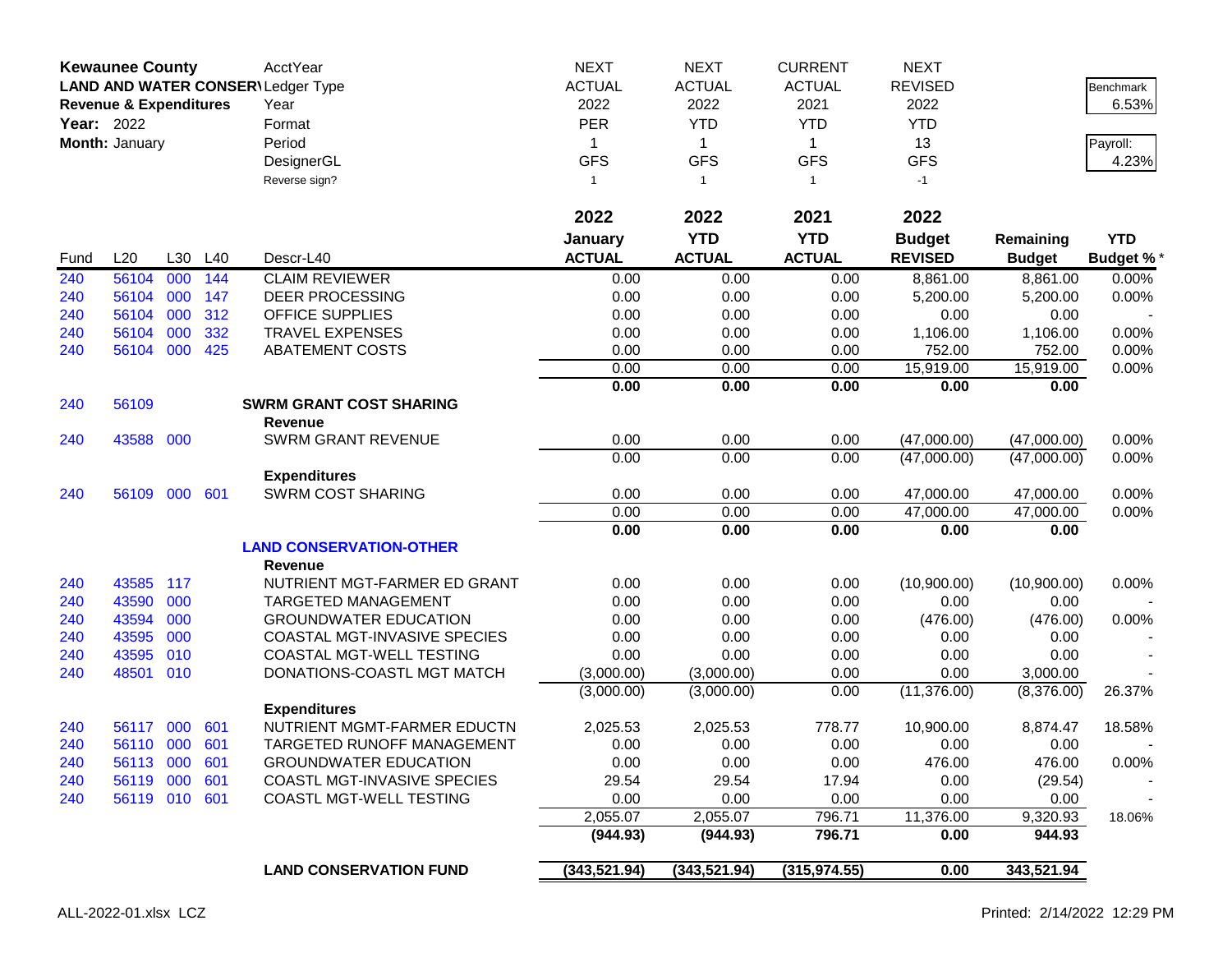|      | <b>Kewaunee County</b>            |         | AcctYear                                 | <b>NEXT</b>   | <b>NEXT</b>   | <b>CURRENT</b> | <b>NEXT</b>    |               |                  |
|------|-----------------------------------|---------|------------------------------------------|---------------|---------------|----------------|----------------|---------------|------------------|
|      |                                   |         | <b>LAND AND WATER CONSER\Ledger Type</b> | <b>ACTUAL</b> | <b>ACTUAL</b> | <b>ACTUAL</b>  | <b>REVISED</b> |               | Benchmark        |
|      | <b>Revenue &amp; Expenditures</b> |         | Year                                     | 2022          | 2022          | 2021           | 2022           |               | 6.53%            |
|      | <b>Year:</b> 2022                 |         | Format                                   | <b>PER</b>    | YTD.          | <b>YTD</b>     | <b>YTD</b>     |               |                  |
|      | Month: January                    |         | Period                                   |               |               |                | 13             |               | Payroll:         |
|      |                                   |         | DesignerGL                               | <b>GFS</b>    | <b>GFS</b>    | <b>GFS</b>     | <b>GFS</b>     |               | 4.23%            |
|      |                                   |         | Reverse sign?                            |               |               |                | $-1$           |               |                  |
|      |                                   |         |                                          | 2022          | 2022          | 2021           | 2022           |               |                  |
|      |                                   |         |                                          | January       | <b>YTD</b>    | <b>YTD</b>     | <b>Budget</b>  | Remaining     | <b>YTD</b>       |
| Fund | L20                               | L30 L40 | Descr-L40                                | <b>ACTUAL</b> | <b>ACTUAL</b> | <b>ACTUAL</b>  | <b>REVISED</b> | <b>Budget</b> | <b>Budget %*</b> |
|      |                                   |         | <b>FUND BALANCE - Beginning of year</b>  |               |               |                |                |               |                  |
| 240  |                                   |         | <b>LAND CONSERVATION FUND</b>            |               | (96, 822.14)  |                |                |               |                  |
|      |                                   |         | <b>INTEGRITY CHECK:</b>                  |               |               |                |                |               |                  |
|      |                                   |         | Total (report)                           | 38,404.30     | 38,404.30     | 48,924.98      | 758,916.00     |               |                  |
| 100  | [56400,56 *                       |         | Total Dept expenditures(Zon)             | 0.00          | 0.00          | 0.00           | 0.00           |               |                  |
|      |                                   |         |                                          |               |               |                |                |               |                  |
| 240  | 50000.599*                        | *       | <b>Total Dept Exp (LC)</b>               | 38,404.30     | 38,404.30     | 48,924.98      | 758,916.00     |               |                  |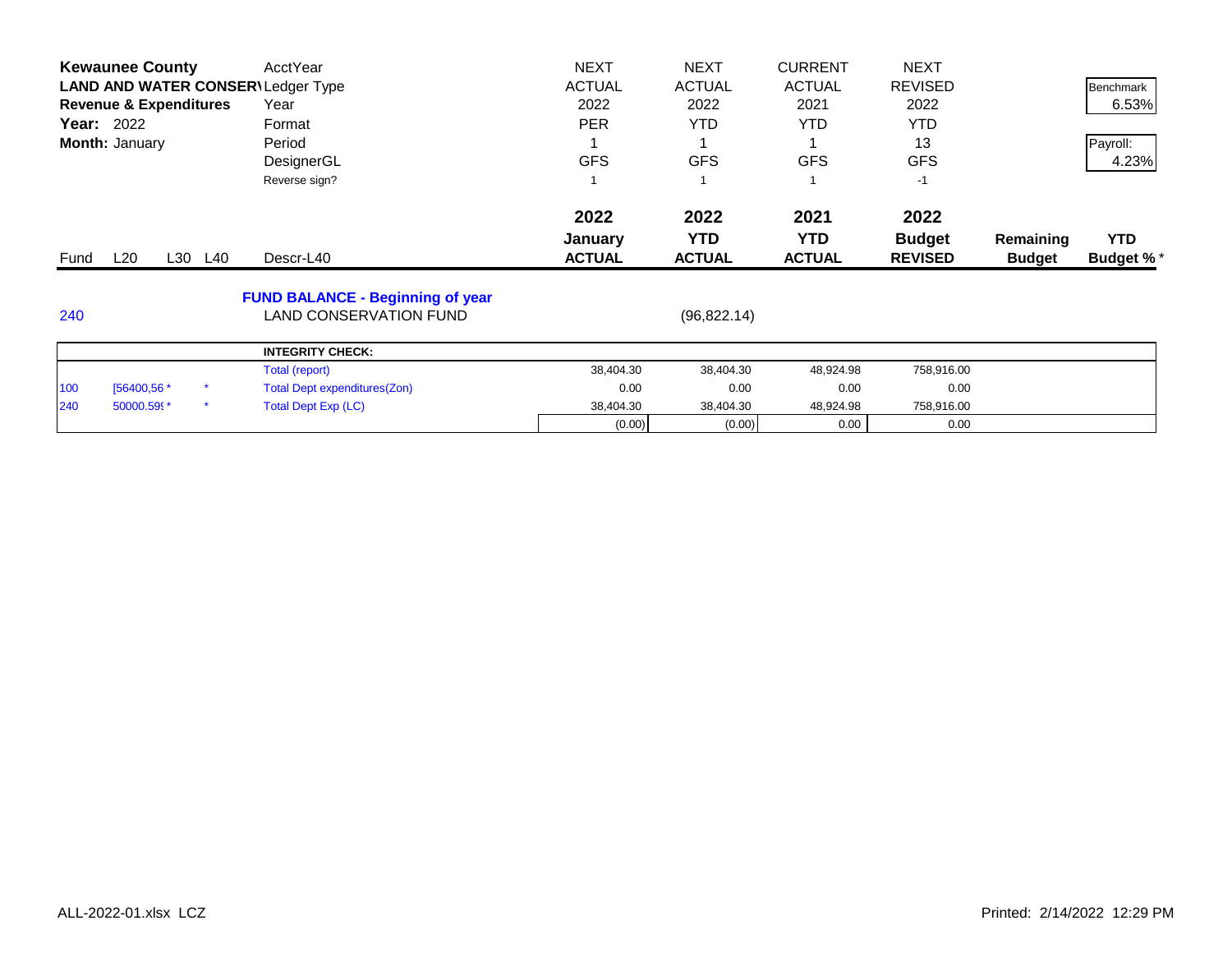|                   | <b>Kewaunee County</b>            |     |         | AcctYear                          | <b>NEXT</b>          | <b>NEXT</b>   | <b>CURRENT</b> | <b>NEXT</b>    |                       |                  |
|-------------------|-----------------------------------|-----|---------|-----------------------------------|----------------------|---------------|----------------|----------------|-----------------------|------------------|
|                   | <b>LAND INFORMATION FUND</b>      |     |         | Ledger Type                       | <b>ACTUAL</b>        | <b>ACTUAL</b> | <b>ACTUAL</b>  | <b>REVISED</b> |                       | <b>Benchmark</b> |
|                   | <b>Revenue &amp; Expenditures</b> |     |         | Year                              | 2022                 | 2022          | 2021           | 2022           |                       | 6.53%            |
| <b>Year: 2022</b> |                                   |     |         | Format                            | <b>PER</b>           | <b>YTD</b>    | <b>YTD</b>     | <b>YTD</b>     |                       |                  |
|                   | Month: January                    |     |         | Period                            | 1                    | $\mathbf{1}$  | $\mathbf{1}$   | 13             |                       | Payroll:         |
|                   |                                   |     |         | DesignerGL                        | <b>GFS</b>           | <b>GFS</b>    | <b>GFS</b>     | <b>GFS</b>     |                       | 4.23%            |
|                   |                                   |     |         | Reverse sign?                     | $\mathbf{1}$         | $\mathbf{1}$  | $\mathbf{1}$   | $-1$           |                       |                  |
|                   |                                   |     |         |                                   | 2022                 | 2022          | 2021           | 2022           |                       |                  |
|                   |                                   |     |         |                                   | January              | <b>YTD</b>    | <b>YTD</b>     | <b>Budget</b>  | Remaining             | <b>YTD</b>       |
| Fund              | L20                               |     | L30 L40 | Descr-L40                         | <b>ACTUAL</b>        | <b>ACTUAL</b> | <b>ACTUAL</b>  | <b>REVISED</b> | <b>Budget</b>         | <b>Budget %*</b> |
| 245               |                                   |     |         | <b>LAND INFORMATION FUND</b>      |                      |               |                |                |                       |                  |
| 245               | 51730                             |     |         | <b>LAND INFORMATION OFFICE</b>    |                      |               |                |                |                       |                  |
|                   |                                   |     |         | Revenue                           |                      |               |                |                |                       |                  |
| 245               | 41100 000                         |     |         | <b>GENERAL PROPERTY TAXES</b>     | (65,788.00)          | (65,788.00)   | (112,749.00)   | (65,788.00)    | 0.00                  | 100.00%          |
| 245               | 43249                             | 170 |         | <b>COVID GRANTS-LIO</b>           | 0.00                 | 0.00          | 0.00           | 0.00           | 0.00                  |                  |
| 245               | 46132                             | 000 |         | LIO RETAINED FEES                 | (2,264.00)           | (2,264.00)    | (2, 152.00)    | (27,000.00)    | (24, 736.00)          | 8.39%            |
| 245               | 46132                             | 057 |         | <b>STRATEGIC INITIATIVE</b>       | 0.00                 | 0.00          | 0.00           | (50,000.00)    | (50,000.00)           | 0.00%            |
| 245               | 46133                             | 043 |         | LAND INFORMATION GRANT-TRNG       | 0.00                 | 0.00          | 0.00           | (1,000.00)     | (1,000.00)            | 0.00%            |
| 245               | 46133                             | 059 |         | <b>BASE BUDGET</b>                | 0.00                 | 0.00          | 0.00           | (70,000.00)    | (70,000.00)           | 0.00%            |
| 245               | 48302                             | 000 |         | SALE OF MAPS & PLATS              | 0.00                 | 0.00          | 0.00           | (50.00)        | (50.00)               | 0.00%            |
| 245               | 48303                             | 000 |         | SALE OF DIGITAL DATA              | (100.00)             | (100.00)      | (100.00)       | (500.00)       | (400.00)              | 20.00%           |
| 245<br>245        | 49200<br>49202 000                | 000 |         | TRANSFER FROM OTHER FUNDS         | 0.00                 | 0.00<br>0.00  | 0.00<br>0.00   | 0.00<br>0.00   | 0.00                  |                  |
|                   |                                   |     |         | <b>TRANSFER FROM FUND BALANCE</b> | 0.00<br>(68, 152.00) | (68, 152.00)  | (115,001.00)   | (214, 338.00)  | 0.00<br>(146, 186.00) | 31.80%           |
|                   |                                   |     |         | <b>Expenditures</b>               |                      |               |                |                |                       |                  |
| 245               | 51730                             |     |         | <b>LAND INFORMATION OFFICE</b>    |                      |               |                |                |                       |                  |
| 245               | 51730                             | 000 | 111     | <b>SALARIES</b>                   | 5,697.60             | 5,697.60      | 5,590.40       | 21,602.00      | 15,904.40             | 26.38%           |
| 245               | 51730                             | 000 | 121     | WAGES-REGULAR                     | 2,121.60             | 2,121.60      | 2,069.76       | 55,198.00      | 53,076.40             | 3.84%            |
| 245               | 51730                             | 000 | 141     | LOCAL ASSESSORS' PER DIEM         | 0.00                 | 0.00          | 0.00           | 0.00           | 0.00                  |                  |
| 245               | 51730                             | 000 | 144     | <b>COUNTY SURVEYOR FEES</b>       | 0.00                 | 0.00          | 0.00           | 0.00           | 0.00                  |                  |
| 245               | 51730                             | 000 | 151     | SOCIAL SECURITY                   | 566.42               | 566.42        | 550.39         | 5,875.00       | 5,308.58              | 9.64%            |
| 245               | 51730                             | 000 | 152     | <b>RETIREMENT</b>                 | 508.24               | 508.24        | 517.07         | 4,992.00       | 4,483.76              | 10.18%           |
| 245               | 51730                             | 000 | 153     | <b>WORKMEN'S COMPENSATION</b>     | 14.41                | 14.41         | 14.48          | 145.00         | 130.59                | 9.94%            |
| 245               | 51730                             | 000 | 154     | <b>HEALTH INSURANCE</b>           | 1,888.88             | 1,888.88      | 1,681.84       | 17,568.00      | 15,679.12             | 10.75%           |
| 245               | 51730                             | 000 | 155     | <b>DENTAL INSURANCE</b>           | 107.68               | 107.68        | 102.52         | 834.00         | 726.32                | 12.91%           |
| 245               | 51730                             | 000 | 156     | HEALTH REIMBURSEMENT ACCOUNT      | 0.00                 | 0.00          | 0.00           | 0.00           | 0.00                  |                  |
| 245               | 51730 000                         |     | 225     | <b>TELEPHONE</b>                  | 31.43                | 31.43         | 0.00           | 549.00         | 517.57                | 5.72%            |
| 245               | 51730 000                         |     | 249     | MAINTENANCE AGREEMENTS            | 0.00                 | 0.00          | 0.00           | 25,000.00      | 25,000.00             | $0.00\%$         |
| 245               | 51730 000                         |     | 296     | <b>GIS CONSULTANT</b>             | 0.00                 | 0.00          | 0.00           | 18,000.00      | 18,000.00             | 0.00%            |
| 245               | 51730 000                         |     | 297     | <b>GIS HOSTING FEES</b>           | 9,700.00             | 9,700.00      | 0.00           | 9,700.00       | 0.00                  | 100.00%          |
| 245               | 51730 000                         |     | 311     | <b>POSTAGE</b>                    | 0.00                 | 0.00          | 0.00           | 100.00         | 100.00                | 0.00%            |
| 245               | 51730 000                         |     | 312     | <b>OFFICE SUPPLIES</b>            | 51.58                | 51.58         | 0.00           | 2,750.00       | 2,698.42              | 1.88%            |
| 245               | 51730 000                         |     | 314     | <b>COUNTY SURVEYOR SUPPLIES</b>   | 0.00                 | 0.00          | 0.00           | 100.00         | 100.00                | 0.00%            |
| 245               | 51730 000                         |     | 324     | <b>MEMBERSHIP DUES</b>            | 80.00                | 80.00         | 0.00           | 175.00         | 95.00                 | 45.71%           |
| 245               | 51730 000                         |     | 332     | <b>TRAVEL EXPENSES</b>            | 0.00                 | 0.00          | 0.00           | 750.00         | 750.00                | 0.00%            |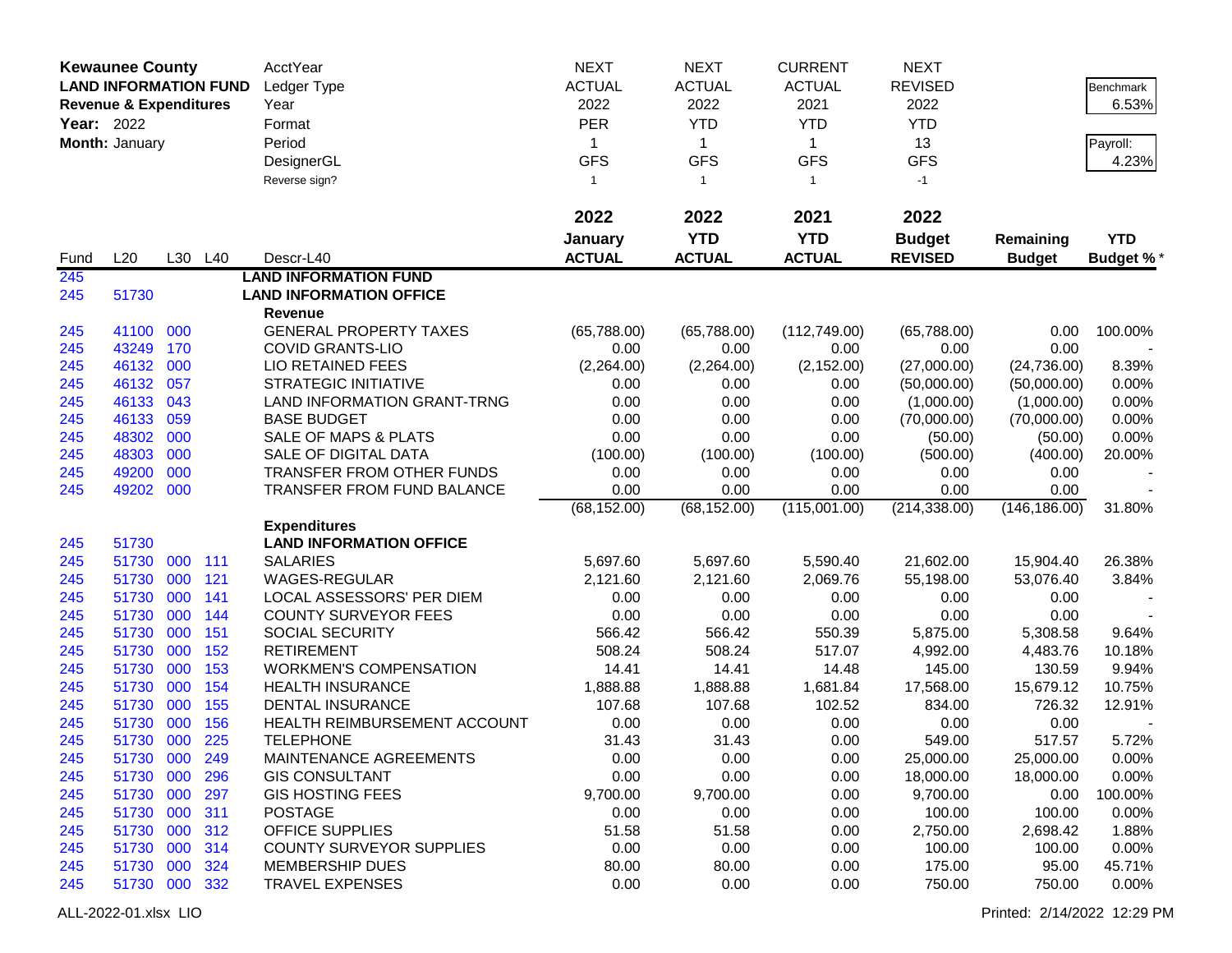|      | <b>Kewaunee County</b><br><b>LAND INFORMATION FUND</b><br><b>Revenue &amp; Expenditures</b><br><b>Year: 2022</b><br>Month: January |     |     | AcctYear<br>Ledger Type<br>Year<br>Format<br>Period<br>DesignerGL<br>Reverse sign? | <b>NEXT</b><br><b>ACTUAL</b><br>2022<br><b>PER</b><br><b>GFS</b><br>1 | <b>NEXT</b><br><b>ACTUAL</b><br>2022<br><b>YTD</b><br><b>GFS</b> | <b>CURRENT</b><br><b>ACTUAL</b><br>2021<br><b>YTD</b><br>1<br><b>GFS</b> | <b>NEXT</b><br><b>REVISED</b><br>2022<br><b>YTD</b><br>13<br><b>GFS</b><br>$-1$ |               | <b>Benchmark</b><br>6.53%<br>Payroll:<br>4.23% |
|------|------------------------------------------------------------------------------------------------------------------------------------|-----|-----|------------------------------------------------------------------------------------|-----------------------------------------------------------------------|------------------------------------------------------------------|--------------------------------------------------------------------------|---------------------------------------------------------------------------------|---------------|------------------------------------------------|
|      |                                                                                                                                    |     |     |                                                                                    | 2022                                                                  | 2022                                                             | 2021                                                                     | 2022                                                                            |               |                                                |
|      |                                                                                                                                    |     |     |                                                                                    | January                                                               | <b>YTD</b>                                                       | <b>YTD</b>                                                               | <b>Budget</b>                                                                   | Remaining     | <b>YTD</b>                                     |
| Fund | L20                                                                                                                                | L30 | L40 | Descr-L40                                                                          | <b>ACTUAL</b>                                                         | <b>ACTUAL</b>                                                    | <b>ACTUAL</b>                                                            | <b>REVISED</b>                                                                  | <b>Budget</b> | <b>Budget %*</b>                               |
| 245  | 51730                                                                                                                              | 000 | 336 | <b>TRAINING</b>                                                                    | 0.00                                                                  | 0.00                                                             | 0.00                                                                     | 1,000.00                                                                        | 1,000.00      | 0.00%                                          |
| 245  | 51730                                                                                                                              | 000 | 339 | LOCAL ASSESSORS' TRAVEL                                                            | 0.00                                                                  | 0.00                                                             | 0.00                                                                     | 0.00                                                                            | 0.00          |                                                |
| 245  | 51730                                                                                                                              | 000 | 608 | <b>BASE BUDGET GRANT PROJECTS</b>                                                  | 0.00                                                                  | 0.00                                                             | 0.00                                                                     | 0.00                                                                            | 0.00          |                                                |
| 245  | 51730                                                                                                                              | 000 | 609 | <b>OTHER PROJECTS</b>                                                              | 0.00                                                                  | 0.00                                                             | 0.00                                                                     | 50,000.00                                                                       | 50,000.00     | 0.00%                                          |
| 245  | 51730                                                                                                                              | 000 | 813 | <b>OUTLAY</b>                                                                      | 0.00                                                                  | 0.00                                                             | 0.00                                                                     | 0.00                                                                            | 0.00          |                                                |
| 245  | 59200                                                                                                                              | 000 | 601 | <b>TRANSFER TO OTHER FUNDS</b>                                                     | 0.00                                                                  | 0.00                                                             | 0.00                                                                     | 0.00                                                                            | 0.00          |                                                |
| 245  | 59202                                                                                                                              | 000 | 601 | TRANSFER TO FUND BALANCE                                                           | 0.00                                                                  | 0.00                                                             | 0.00                                                                     | 0.00                                                                            | 0.00          |                                                |
|      |                                                                                                                                    |     |     |                                                                                    | 20,767.84                                                             | 20,767.84                                                        | 10,526.46                                                                | 214,338.00                                                                      | 193,570.16    | 9.69%                                          |
|      |                                                                                                                                    |     |     |                                                                                    | (47, 384.16)                                                          | (47, 384.16)                                                     | (104, 474.54)                                                            | 0.00                                                                            | 47,384.16     |                                                |
|      |                                                                                                                                    |     |     | <b>LAND INFORMATION FUND</b>                                                       | (47, 384.16)                                                          | (47, 384.16)                                                     | (104, 474.54)                                                            | 0.00                                                                            | 47,384.16     |                                                |
| 245  |                                                                                                                                    |     |     | <b>FUND BALANCE - Beginning of year</b><br><b>LAND INFORMATION FUND</b>            |                                                                       | (190, 394.34)                                                    |                                                                          |                                                                                 |               |                                                |
|      |                                                                                                                                    |     |     | <b>INTEGRITY CHECK:</b>                                                            |                                                                       |                                                                  |                                                                          |                                                                                 |               |                                                |
|      |                                                                                                                                    |     |     | Total (report)                                                                     | (47, 384.16)                                                          | (47, 384.16)                                                     | (104, 474.54)                                                            | 0.00                                                                            |               |                                                |
| 245  | [40000.59 *                                                                                                                        |     |     | <b>Total Dept (G/L)</b>                                                            | (47, 384.16)                                                          | (47, 384.16)                                                     | (104, 474.54)                                                            | 0.00                                                                            |               |                                                |

0.00 0.00 0.00 0.00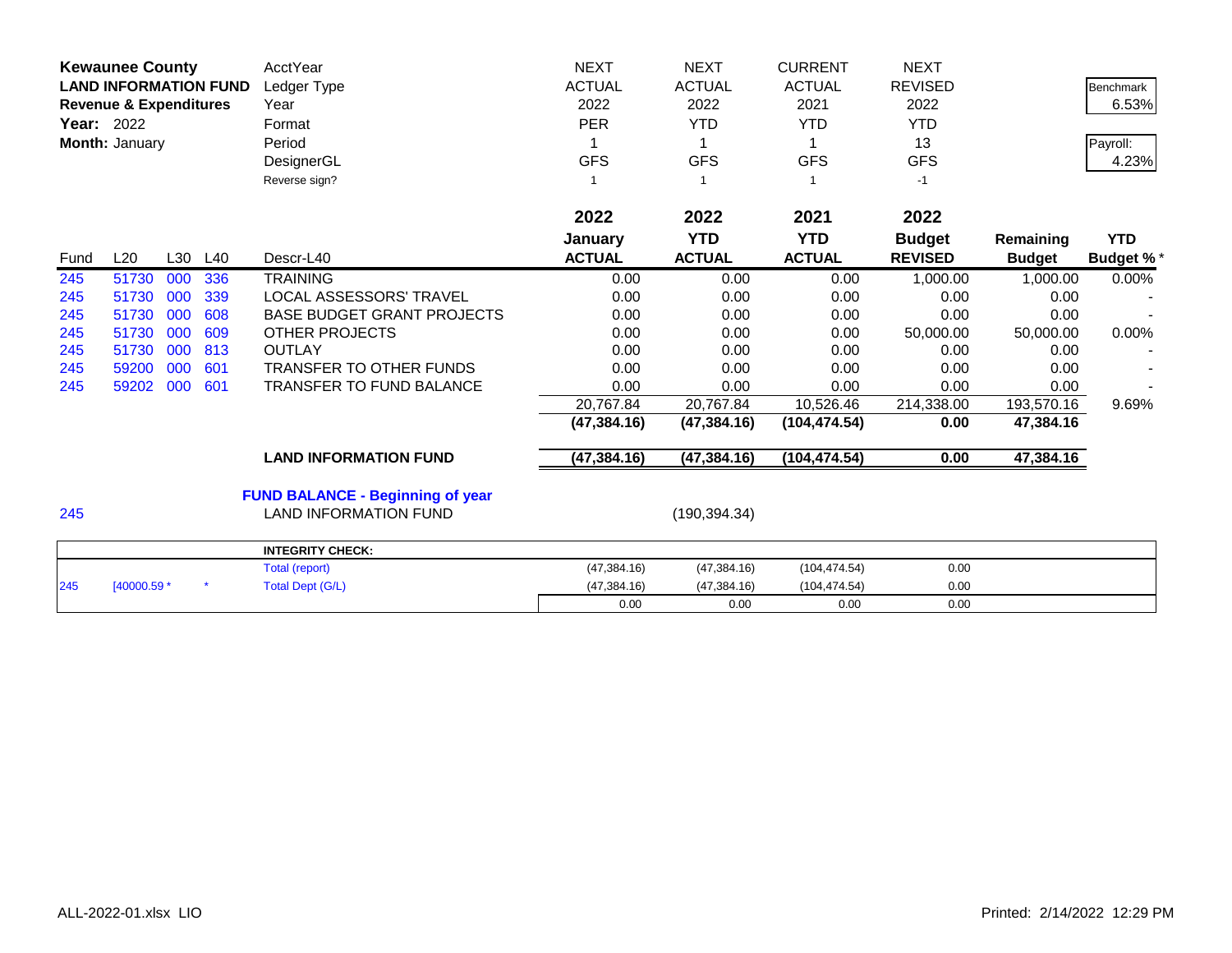| <b>Kewaunee County</b><br><b>COURTHOUSE MAINTENANCLedger Type</b><br><b>Revenue &amp; Expenditures</b><br><b>Year: 2022</b><br>Month: January |                            |            |            | AcctYear<br>Year<br>Format<br>Period<br>DesignerGL<br>Reverse sign? | <b>NEXT</b><br><b>ACTUAL</b><br>2022<br><b>PER</b><br>1<br><b>GFS</b><br>$\mathbf{1}$ | <b>NEXT</b><br><b>ACTUAL</b><br>2022<br><b>YTD</b><br>$\mathbf{1}$<br><b>GFS</b><br>$\overline{1}$ | <b>CURRENT</b><br><b>ACTUAL</b><br>2021<br><b>YTD</b><br>$\mathbf 1$<br><b>GFS</b><br>$\mathbf{1}$ | <b>NEXT</b><br><b>REVISED</b><br>2022<br><b>YTD</b><br>13<br><b>GFS</b><br>$-1$ |                      | Benchmark<br>6.53%<br>Payroll:<br>4.23% |
|-----------------------------------------------------------------------------------------------------------------------------------------------|----------------------------|------------|------------|---------------------------------------------------------------------|---------------------------------------------------------------------------------------|----------------------------------------------------------------------------------------------------|----------------------------------------------------------------------------------------------------|---------------------------------------------------------------------------------|----------------------|-----------------------------------------|
|                                                                                                                                               |                            |            |            |                                                                     | 2022                                                                                  | 2022                                                                                               | 2021                                                                                               | 2022                                                                            |                      |                                         |
|                                                                                                                                               |                            |            |            |                                                                     | January                                                                               | <b>YTD</b>                                                                                         | <b>YTD</b>                                                                                         | <b>Budget</b>                                                                   | Remaining            | <b>YTD</b>                              |
| Fund                                                                                                                                          | L20                        |            | L30 L40    | Descr-L40                                                           | <b>ACTUAL</b>                                                                         | <b>ACTUAL</b>                                                                                      | <b>ACTUAL</b>                                                                                      | <b>REVISED</b>                                                                  | <b>Budget</b>        | <b>Budget %*</b>                        |
| 100                                                                                                                                           |                            |            |            | <b>GENERAL FUND</b>                                                 |                                                                                       |                                                                                                    |                                                                                                    |                                                                                 |                      |                                         |
| 100<br>100                                                                                                                                    | 51602                      |            |            | <b>MAINTENANCE</b><br><b>COURTHOUSE MAINTENANCE</b>                 |                                                                                       |                                                                                                    |                                                                                                    |                                                                                 |                      |                                         |
|                                                                                                                                               |                            |            |            | <b>Revenue</b>                                                      |                                                                                       |                                                                                                    |                                                                                                    |                                                                                 |                      |                                         |
| 100                                                                                                                                           | 43249                      | 180        |            | <b>COVID GRANTS-MNT</b>                                             | 0.00                                                                                  | 0.00                                                                                               | 0.00                                                                                               | 0.00                                                                            | 0.00                 |                                         |
| 100                                                                                                                                           | 48201                      | 000        |            | RENT ON COUNTY BLDGS & OFF                                          | 0.00                                                                                  | 0.00                                                                                               | 0.00                                                                                               | 0.00                                                                            | 0.00                 |                                         |
|                                                                                                                                               |                            |            |            |                                                                     | 0.00                                                                                  | 0.00                                                                                               | 0.00                                                                                               | 0.00                                                                            | 0.00                 |                                         |
|                                                                                                                                               |                            |            |            | <b>Expenditures</b>                                                 |                                                                                       |                                                                                                    |                                                                                                    |                                                                                 |                      |                                         |
| 100                                                                                                                                           | 51602                      | 000        | 111        | <b>SALARIES</b>                                                     | 4,776.00                                                                              | 4,776.00                                                                                           | 4,640.00                                                                                           | 62,087.00                                                                       | 57,311.00            | 7.69%                                   |
| 100                                                                                                                                           | 51602                      | 000        | 121        | WAGES-REGULAR                                                       | 4,885.86                                                                              | 4,885.86                                                                                           | 4,417.84                                                                                           | 104,577.00                                                                      | 99,691.14            | 4.67%                                   |
| 100                                                                                                                                           | 51602                      | 000        | 125        | <b>WAGES-TEMPORARY EMPLOYEES</b>                                    | 0.00                                                                                  | 0.00                                                                                               | 0.00                                                                                               | 0.00                                                                            | 0.00                 |                                         |
| 100                                                                                                                                           | 51602<br>51602             | 000        | 151        | SOCIAL SECURITY<br><b>RETIREMENT</b>                                | 684.39<br>588.10                                                                      | 684.39                                                                                             | 626.11<br>567.31                                                                                   | 12,750.00                                                                       | 12,065.61            | 5.37%                                   |
| 100<br>100                                                                                                                                    | 51602                      | 000<br>000 | 152<br>153 | <b>WORKMEN'S COMPENSATION</b>                                       | 358.95                                                                                | 588.10<br>358.95                                                                                   | 356.38                                                                                             | 9,796.00<br>6,319.00                                                            | 9,207.90<br>5,960.05 | 6.00%<br>5.68%                          |
| 100                                                                                                                                           | 51602                      | 000        | 154        | <b>HEALTH INSURANCE</b>                                             | 3,823.23                                                                              | 3,823.23                                                                                           | 4,138.40                                                                                           | 61,441.00                                                                       | 57,617.77            | 6.22%                                   |
| 100                                                                                                                                           | 51602                      | 000        | 155        | DENTAL INSURANCE                                                    | 153.30                                                                                | 153.30                                                                                             | 129.16                                                                                             | 1,950.00                                                                        | 1,796.70             | 7.86%                                   |
| 100                                                                                                                                           | 51602                      | 000        | 156        | HEALTH REIMBURSEMENT ACCOUNT                                        | 0.00                                                                                  | 0.00                                                                                               | 0.00                                                                                               | 0.00                                                                            | 0.00                 |                                         |
| 100                                                                                                                                           | 51602                      | 000        | 222        | <b>ELECTRIC</b>                                                     | 0.00                                                                                  | 0.00                                                                                               | 1,669.81                                                                                           | 25,000.00                                                                       | 25,000.00            | 0.00%                                   |
| 100                                                                                                                                           | 51602                      | 000        | 224        | GAS                                                                 | 0.00                                                                                  | 0.00                                                                                               | 2,056.21                                                                                           | 18,000.00                                                                       | 18,000.00            | 0.00%                                   |
| 100                                                                                                                                           | 51602                      | 000        | 225        | <b>TELEPHONE</b>                                                    | 53.64                                                                                 | 53.64                                                                                              | 26.77                                                                                              | 846.00                                                                          | 792.36               | 6.34%                                   |
| 100                                                                                                                                           | 51602                      | 000        | 235        | SNOW REMOVAL                                                        | 0.00                                                                                  | 0.00                                                                                               | 0.00                                                                                               | 1,600.00                                                                        | 1,600.00             | 0.00%                                   |
| 100                                                                                                                                           | 51602                      | 000        | 241        | <b>CAR/TRUCK MAINTENANCE</b>                                        | 0.00                                                                                  | 0.00                                                                                               | 0.00                                                                                               | 400.00                                                                          | 400.00               | 0.00%                                   |
| 100                                                                                                                                           | 51602                      | 000        | 242        | <b>MACHY &amp; EQUIP MAINT/REPAIRS</b>                              | 0.00                                                                                  | 0.00                                                                                               | 0.00                                                                                               | 900.00                                                                          | 900.00               | 0.00%                                   |
| 100                                                                                                                                           | 51602                      | 000        | 245        | <b>GROUNDS &amp; GROUND IMPROVEMENT</b>                             | 0.00                                                                                  | 0.00                                                                                               | 0.00                                                                                               | 300.00                                                                          | 300.00               | 0.00%                                   |
| 100                                                                                                                                           | 51602                      | 000        | 247        | <b>BUILDING MAINTENANCE</b>                                         | 0.00                                                                                  | 0.00                                                                                               | 47.04                                                                                              | 5,000.00                                                                        | 5,000.00             | 0.00%                                   |
| 100                                                                                                                                           | 51602                      | 000        | 249        | MAINTENANCE AGREEMENTS                                              | 3,220.80                                                                              | 3,220.80                                                                                           | 3,165.35                                                                                           | 10,500.00                                                                       | 7,279.20             | 30.67%                                  |
| 100                                                                                                                                           | 51602                      | 000        | 297        | REFUSE COLLECTION                                                   | 0.00                                                                                  | 0.00                                                                                               | 227.52                                                                                             | 1,700.00                                                                        | 1,700.00             | 0.00%                                   |
| 100<br>100                                                                                                                                    | 51602 000 312<br>51602 000 |            | 314        | OFFICE SUPPLIES<br>SMALL ITEMS OF EQUIPMENT                         | 0.00<br>0.00                                                                          | 0.00<br>0.00                                                                                       | 0.00<br>0.00                                                                                       | 0.00<br>200.00                                                                  | 0.00<br>200.00       | 0.00%                                   |
| 100                                                                                                                                           | 51602 000                  |            | 332        | <b>TRAVEL EXPENSES</b>                                              | 0.00                                                                                  | 0.00                                                                                               | 0.00                                                                                               | 0.00                                                                            | 0.00                 |                                         |
| 100                                                                                                                                           | 51602 000 344              |            |            | HOUSEHOLD & JANITORIAL SUPP                                         | 69.90                                                                                 | 69.90                                                                                              | 664.93                                                                                             | 8,000.00                                                                        | 7,930.10             | 0.87%                                   |
| 100                                                                                                                                           | 51602 000                  |            | 351        | <b>GASOLINE &amp; DIESEL FUEL</b>                                   | 61.33                                                                                 | 61.33                                                                                              | 40.46                                                                                              | 1,300.00                                                                        | 1,238.67             | 4.72%                                   |
| 100                                                                                                                                           | 51602 000 813              |            |            | <b>OUTLAY</b>                                                       | 0.00                                                                                  | 0.00                                                                                               | 0.00                                                                                               | 52,350.00                                                                       | 52,350.00            | 0.00%                                   |
|                                                                                                                                               |                            |            |            |                                                                     | 18,675.50                                                                             | 18,675.50                                                                                          | 22,773.29                                                                                          | 385,016.00                                                                      | 366,340.50           | 4.85%                                   |
|                                                                                                                                               |                            |            |            |                                                                     | 18,675.50                                                                             | 18,675.50                                                                                          | 22,773.29                                                                                          | 385,016.00                                                                      | 366,340.50           |                                         |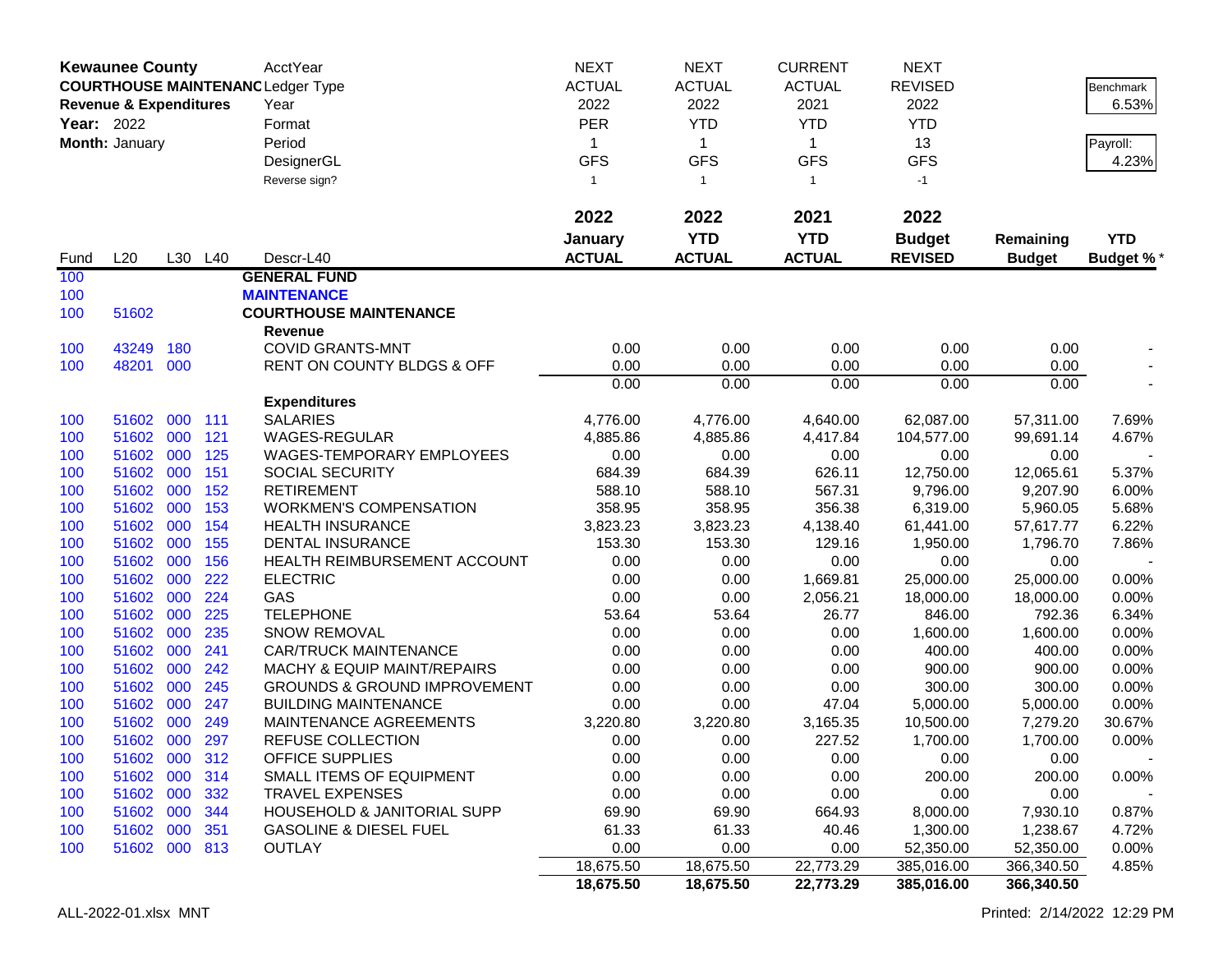|            | <b>Kewaunee County</b>            |     |     | <b>AcctYear</b>                          | <b>NEXT</b>   | <b>NEXT</b>    | <b>CURRENT</b> | <b>NEXT</b>    |               |                  |
|------------|-----------------------------------|-----|-----|------------------------------------------|---------------|----------------|----------------|----------------|---------------|------------------|
|            |                                   |     |     | <b>COURTHOUSE MAINTENANC Ledger Type</b> | <b>ACTUAL</b> | <b>ACTUAL</b>  | <b>ACTUAL</b>  | <b>REVISED</b> |               | <b>Benchmark</b> |
|            | <b>Revenue &amp; Expenditures</b> |     |     | Year                                     | 2022          | 2022           | 2021           | 2022           |               | 6.53%            |
| Year: 2022 |                                   |     |     | Format                                   | PER           | <b>YTD</b>     | <b>YTD</b>     | <b>YTD</b>     |               |                  |
|            | Month: January                    |     |     | Period                                   | 1             | $\overline{1}$ | $\mathbf{1}$   | 13             |               | Payroll:         |
|            |                                   |     |     | DesignerGL                               | <b>GFS</b>    | <b>GFS</b>     | <b>GFS</b>     | <b>GFS</b>     |               | 4.23%            |
|            |                                   |     |     | Reverse sign?                            | $\mathbf{1}$  | $\overline{1}$ | $\mathbf{1}$   | $-1$           |               |                  |
|            |                                   |     |     |                                          |               |                |                |                |               |                  |
|            |                                   |     |     |                                          | 2022          | 2022           | 2021           | 2022           |               |                  |
|            |                                   |     |     |                                          | January       | <b>YTD</b>     | <b>YTD</b>     | <b>Budget</b>  | Remaining     | <b>YTD</b>       |
| Fund       | L20                               | L30 | L40 | Descr-L40                                | <b>ACTUAL</b> | <b>ACTUAL</b>  | <b>ACTUAL</b>  | <b>REVISED</b> | <b>Budget</b> | <b>Budget %*</b> |
| 100        | 51605                             |     |     | <b>ADMINISTRATION CENTER</b>             |               |                |                |                |               |                  |
|            |                                   |     |     | <b>Expenditures</b>                      |               |                |                |                |               |                  |
| 100        | 51605                             | 000 | 221 | <b>WATER &amp; SEWER</b>                 | 0.00          | 0.00           | 0.00           | 3,600.00       | 3,600.00      | 0.00%            |
| 100        | 51605                             | 000 | 222 | <b>ELECTRIC</b>                          | 0.00          | 0.00           | 2,240.98       | 34,500.00      | 34,500.00     | 0.00%            |
| 100        | 51605                             | 000 | 224 | GAS                                      | 0.00          | 0.00           | 1,035.07       | 9,600.00       | 9,600.00      | 0.00%            |
| 100        | 51605                             | 000 | 235 | SNOW REMOVAL                             | 0.00          | 0.00           | 0.00           | 1,800.00       | 1,800.00      | 0.00%            |
| 100        | 51605                             | 000 | 245 | <b>GROUNDS &amp; GROUND IMPROVEMENT</b>  | 0.00          | 0.00           | 0.00           | 400.00         | 400.00        | 0.00%            |
| 100        | 51605                             | 000 | 247 | <b>BUILDING MAINTENANCE</b>              | 104.04        | 104.04         | 12.98          | 5,000.00       | 4,895.96      | 2.08%            |
| 100        | 51605                             | 000 | 249 | MAINTENANCE AGREEMENTS                   | 3,622.23      | 3,622.23       | 6,843.97       | 14,000.00      | 10,377.77     | 25.87%           |
| 100        | 51605                             | 000 | 297 | REFUSE COLLECTION                        | 0.00          | 0.00           | 455.04         | 3,200.00       | 3,200.00      | 0.00%            |
| 100        | 51605                             | 000 | 314 | SMALL ITEMS OF EQUIPMENT                 | 0.00          | 0.00           | 0.00           | 300.00         | 300.00        | 0.00%            |
| 100        | 51605                             | 000 | 344 | HOUSEHOLD & JANITORIAL SUPP              | 0.00          | 0.00           | 0.00           | 0.00           | 0.00          |                  |
| 100        | 51605                             | 000 | 355 | <b>HVAC MAINTENANCE</b>                  | 0.00          | 0.00           | 0.00           | 0.00           | 0.00          |                  |
| 100        | 51605                             | 000 | 360 | <b>BOILER REPAIRS</b>                    | 0.00          | 0.00           | 0.00           | 0.00           | 0.00          |                  |
| 100        | 51605                             | 000 | 813 | <b>OUTLAY</b>                            | 0.00          | 0.00           | 0.00           | 4,500.00       | 4,500.00      | 0.00%            |
|            |                                   |     |     |                                          | 3,726.27      | 3,726.27       | 10,588.04      | 76,900.00      | 73, 173. 73   | 4.85%            |
|            |                                   |     |     |                                          | 3,726.27      | 3,726.27       | 10,588.04      | 76,900.00      | 73,173.73     |                  |
| 100        | 55111                             |     |     | <b>JAIL MUSEUM</b>                       |               |                |                |                |               |                  |
|            |                                   |     |     | <b>Expenditures</b>                      |               |                |                |                |               |                  |
| 100        | 55111                             | 000 | 222 | <b>ELECTRIC</b>                          | 0.00          | 0.00           | 88.32          | 1,000.00       | 1,000.00      | 0.00%            |
| 100        | 55111                             | 000 | 224 | GAS                                      | 0.00          | 0.00           | 93.37          | 900.00         | 900.00        | 0.00%            |
| 100        | 55111                             | 000 | 247 | <b>BUILDING MAINTENANCE</b>              | 746.48        | 746.48         | 683.96         | 1,000.00       | 253.52        | 74.65%           |
| 100        | 55111                             | 000 | 350 | <b>GENERAL REPAIRS</b>                   | 0.00          | 0.00           | 0.00           | 0.00           | 0.00          |                  |
| 100        | 55111                             | 000 | 813 | <b>OUTLAY</b>                            | 0.00          | 0.00           | 0.00           | 0.00           | 0.00          |                  |
|            |                                   |     |     |                                          | 746.48        | 746.48         | 865.65         | 2,900.00       | 2,153.52      | 25.74%           |
|            |                                   |     |     |                                          | 746.48        | 746.48         | 865.65         | 2,900.00       | 2,153.52      |                  |
|            |                                   |     |     |                                          | 23,148.25     | 23,148.25      | 34,226.98      | 464,816.00     | 441,667.75    |                  |
|            |                                   |     |     |                                          |               |                |                |                |               |                  |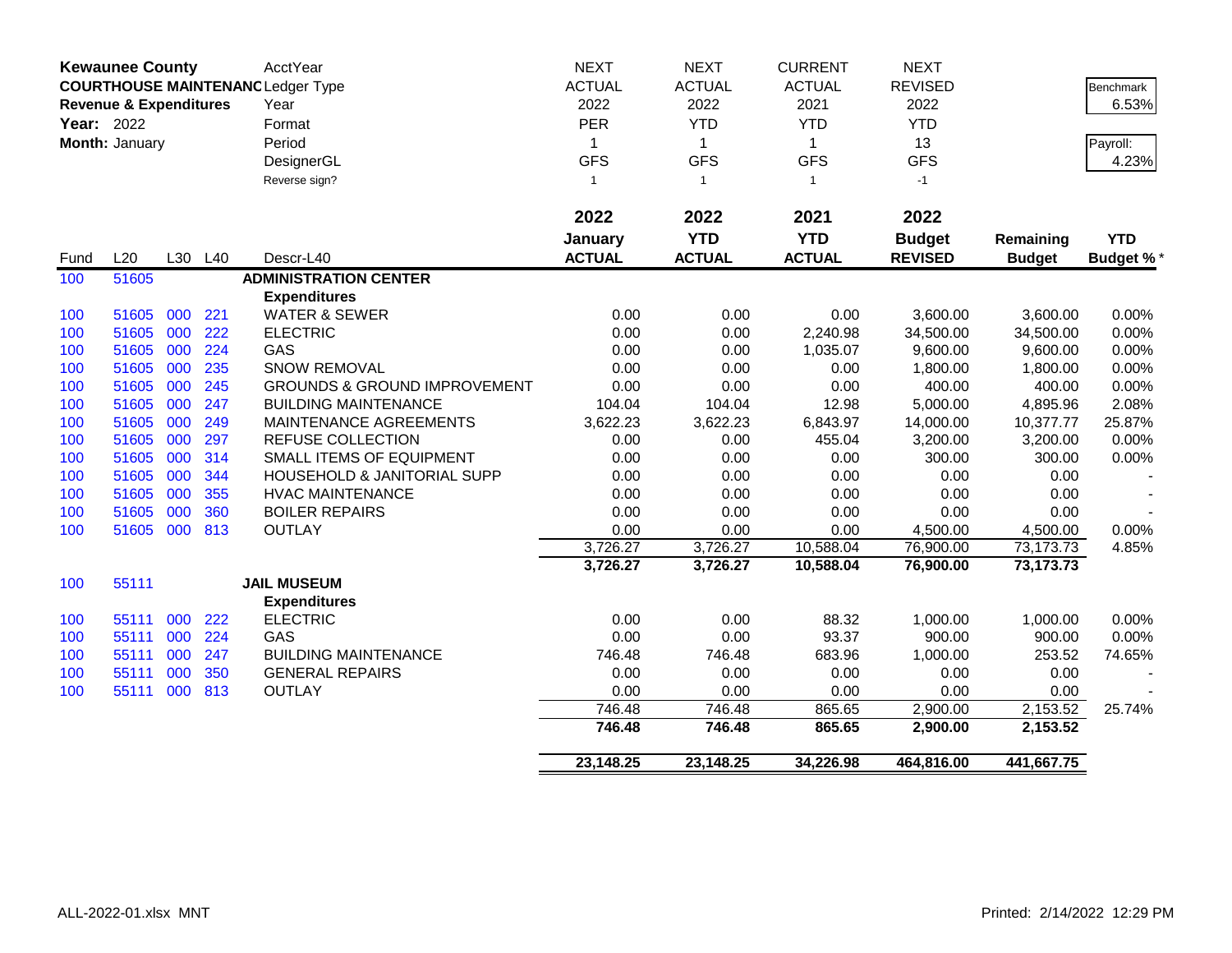|      | <b>Kewaunee County</b>                                                        |     |         | AcctYear                                | <b>NEXT</b>   | <b>NEXT</b>   | <b>CURRENT</b> | <b>NEXT</b>    |               |                  |
|------|-------------------------------------------------------------------------------|-----|---------|-----------------------------------------|---------------|---------------|----------------|----------------|---------------|------------------|
|      | <b>COURTHOUSE MAINTENANC Ledger Type</b><br><b>Revenue &amp; Expenditures</b> |     |         |                                         | <b>ACTUAL</b> | <b>ACTUAL</b> | <b>ACTUAL</b>  | <b>REVISED</b> |               | <b>Benchmark</b> |
|      |                                                                               |     |         | Year                                    | 2022          | 2022          | 2021           | 2022           |               | 6.53%            |
|      | Year: 2022                                                                    |     |         | Format                                  | <b>PER</b>    | <b>YTD</b>    | <b>YTD</b>     | <b>YTD</b>     |               |                  |
|      | Month: January                                                                |     |         | Period                                  | 1             | $\mathbf 1$   | $\mathbf 1$    | 13             |               | Payroll:         |
|      |                                                                               |     |         | DesignerGL                              | <b>GFS</b>    | <b>GFS</b>    | <b>GFS</b>     | <b>GFS</b>     |               | 4.23%            |
|      |                                                                               |     |         | Reverse sign?                           | -1            | -1            | $\mathbf{1}$   | $-1$           |               |                  |
|      |                                                                               |     |         |                                         | 2022          | 2022          | 2021           | 2022           |               |                  |
|      |                                                                               |     |         |                                         | January       | <b>YTD</b>    | <b>YTD</b>     | <b>Budget</b>  | Remaining     | <b>YTD</b>       |
| Fund | L20                                                                           |     | L30 L40 | Descr-L40                               | <b>ACTUAL</b> | <b>ACTUAL</b> | <b>ACTUAL</b>  | <b>REVISED</b> | <b>Budget</b> | <b>Budget %*</b> |
| 130  |                                                                               |     |         | <b>VEHICLE REPLACEMENT FUND</b>         |               |               |                |                |               |                  |
|      |                                                                               |     |         | <b>Revenue</b>                          |               |               |                |                |               |                  |
| 130  | 47410                                                                         | 000 |         | CO CAR MILEAGE CHARGES                  | (27.50)       | (27.50)       | 0.00           | (7,000.00)     | (6,972.50)    | 0.39%            |
| 130  | 49200                                                                         | 000 |         | TRANSFER FROM OTHER FUNDS               | 0.00          | 0.00          | 0.00           | 0.00           | 0.00          |                  |
| 130  | 49202                                                                         | 000 |         | <b>TRANSFER FROM FUND BALANCE</b>       | 0.00          | 0.00          | 0.00           | 0.00           | 0.00          |                  |
|      |                                                                               |     |         |                                         | (27.50)       | (27.50)       | 0.00           | (7,000.00)     | (6,972.50)    |                  |
|      |                                                                               |     |         | <b>Expenditures</b>                     |               |               |                |                |               |                  |
| 130  | 51932                                                                         | 000 | 241     | <b>CAR/TRUCK MAINTENANCE</b>            | 0.00          | 0.00          | 0.00           | 1,000.00       | 1,000.00      | 0.00%            |
| 130  | 51932                                                                         | 000 | 351     | <b>GASOLINE</b>                         | 0.00          | 0.00          | 0.00           | 1,000.00       | 1,000.00      | 0.00%            |
| 130  | 51932                                                                         | 000 | 813     | <b>OUTLAY</b>                           | 0.00          | 0.00          | 0.00           | 0.00           | 0.00          |                  |
| 130  | 59200                                                                         | 000 | 601     | <b>TRANSFER TO OTHER FUNDS</b>          | 0.00          | 0.00          | 0.00           | 0.00           | 0.00          |                  |
| 130  | 59202                                                                         | 000 | 601     | TRANSFER TO FUND BALANCE                | 0.00          | 0.00          | 0.00           | 5,000.00       | 5,000.00      | 0.00%            |
|      |                                                                               |     |         |                                         | 0.00          | 0.00          | 0.00           | 7,000.00       | 7,000.00      | 0.00%            |
|      |                                                                               |     |         |                                         | (27.50)       | (27.50)       | 0.00           | 0.00           | 27.50         |                  |
|      |                                                                               |     |         |                                         | 23,120.75     | 23,120.75     | 34,226.98      | 464,816.00     | 441,695.25    |                  |
|      |                                                                               |     |         | <b>FUND BALANCE - Beginning of year</b> |               |               |                |                |               |                  |
| 130  |                                                                               |     |         | <b>VEHICLE REPLACEMENT FUND</b>         |               | (38, 473.89)  |                |                | (38, 501.39)  |                  |
|      |                                                                               |     |         | <b>INTEGRITY CHECK:</b>                 |               |               |                |                |               |                  |
|      |                                                                               |     |         | <b>Total Expenditures (report)</b>      | 23,148.25     | 23,148.25     | 34,226.98      | 471,816.00     |               |                  |
|      | [100,130] [51602,51 *                                                         |     |         | <b>Total Dept expenditures(G/L)</b>     | 23,148.25     | 23,148.25     | 34,226.98      | 471,816.00     |               |                  |
|      |                                                                               |     |         |                                         | 0.00          | 0.00          | 0.00           | 0.00           |               |                  |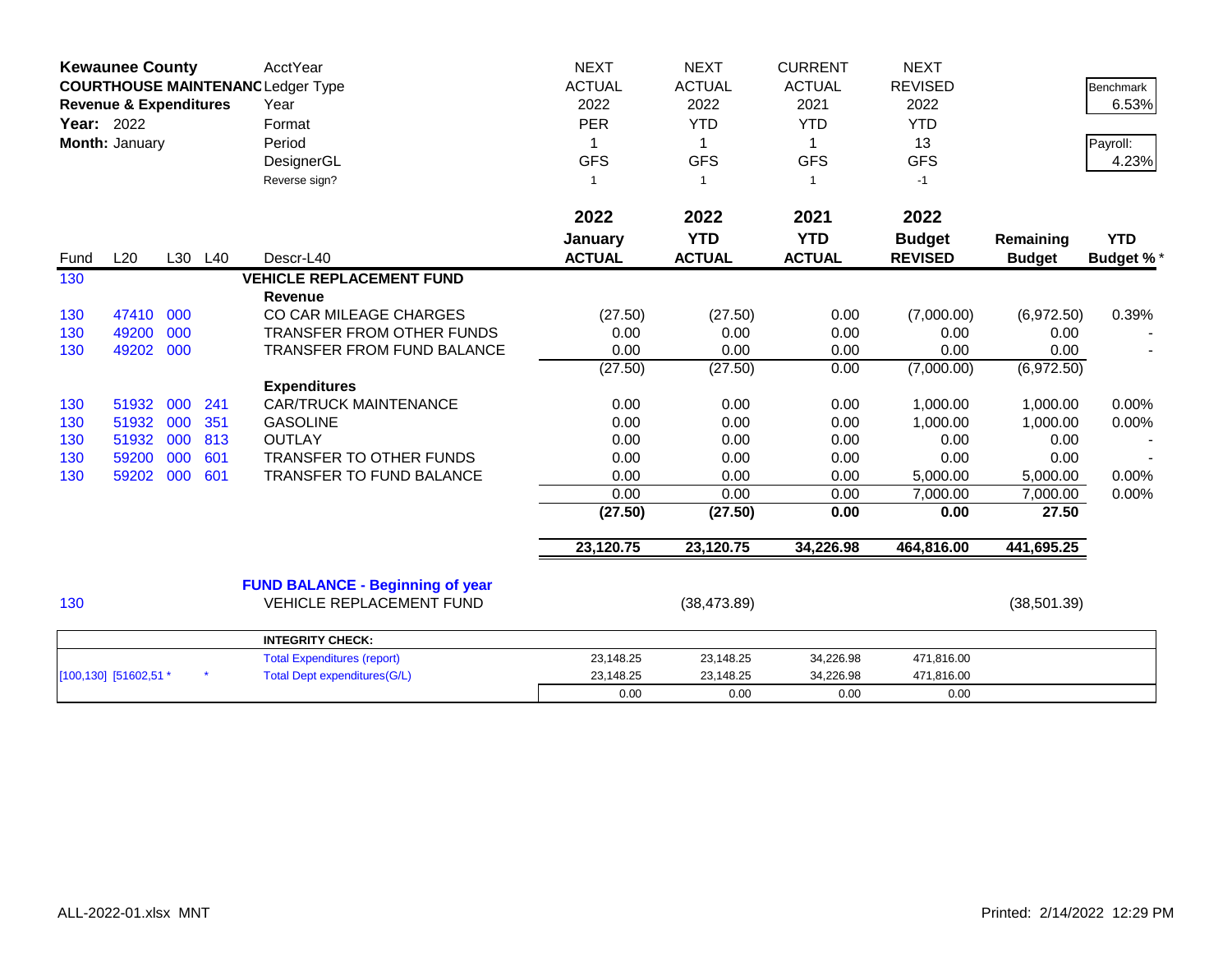|      | <b>Kewaunee County</b>            |     |         | AcctYear                                      | <b>NEXT</b>   | <b>NEXT</b>     | <b>CURRENT</b>            | <b>NEXT</b>    |               |            |
|------|-----------------------------------|-----|---------|-----------------------------------------------|---------------|-----------------|---------------------------|----------------|---------------|------------|
|      |                                   |     |         | <b>PROMOTION &amp; RECREATION Ledger Type</b> | <b>ACTUAL</b> | <b>ACTUAL</b>   | <b>ACTUAL</b>             | <b>REVISED</b> |               | Benchmark  |
|      | <b>Revenue &amp; Expenditures</b> |     |         | Year                                          | 2022          | 2022            | 2021                      | 2022           |               | 6.53%      |
|      | <b>Year: 2022</b>                 |     |         | Format                                        | <b>PER</b>    | <b>YTD</b>      | <b>YTD</b>                | <b>YTD</b>     |               |            |
|      |                                   |     |         | Period                                        | 1             |                 |                           | 13             |               |            |
|      | Month: January                    |     |         |                                               | <b>GFS</b>    | 1<br><b>GFS</b> | $\mathbf 1$<br><b>GFS</b> | <b>GFS</b>     |               | Payroll:   |
|      |                                   |     |         | DesignerGL                                    |               |                 |                           |                |               | 4.23%      |
|      |                                   |     |         | Reverse sign?                                 | $\mathbf{1}$  | $\mathbf{1}$    | $\mathbf{1}$              | $-1$           |               |            |
|      |                                   |     |         |                                               | 2022          | 2022            | 2021                      | 2022           |               |            |
|      |                                   |     |         |                                               | January       | <b>YTD</b>      | <b>YTD</b>                | <b>Budget</b>  | Remaining     | <b>YTD</b> |
| Fund | L20                               |     | L30 L40 | Descr-L40                                     | <b>ACTUAL</b> | <b>ACTUAL</b>   | <b>ACTUAL</b>             | <b>REVISED</b> | <b>Budget</b> | Budget %*  |
| 100  |                                   |     |         | <b>GENERAL FUND</b>                           |               |                 |                           |                |               |            |
| 100  |                                   |     |         | <b>PROMOTION &amp; RECREATION</b>             |               |                 |                           |                |               |            |
| 100  | 55200                             |     |         | <b>COUNTY PARKS</b>                           |               |                 |                           |                |               |            |
|      |                                   |     |         | Revenue                                       |               |                 |                           |                |               |            |
| 100  | 43249                             | 190 |         | <b>COVID GRANTS-P&amp;R</b>                   | 0.00          | 0.00            | 0.00                      | 0.00           | 0.00          |            |
| 100  | 43604                             | 000 |         | PARKS - STATE AID                             | 0.00          | 0.00            | 0.00                      | (884.00)       | (884.00)      | 0.00%      |
| 100  | 46205                             | 000 |         | ANIMAL FEED REVENUE                           | 0.00          | 0.00            | 0.00                      | 0.00           | 0.00          |            |
| 100  | 46720                             | 000 |         | PARK FACILITIES RENTAL                        | 0.00          | 0.00            | (35.00)                   | (2,500.00)     | (2,500.00)    | 0.00%      |
| 100  | 46724                             | 000 |         | MISCELLANEOUS PARK REVENUE                    | 0.00          | 0.00            | (29.69)                   | (100.00)       | (100.00)      | 0.00%      |
|      |                                   |     |         |                                               | 0.00          | 0.00            | (64.69)                   | (3,484.00)     | (3,484.00)    | 0.00%      |
|      |                                   |     |         | <b>Expenditures</b>                           |               |                 |                           |                |               |            |
| 100  | 55200                             | 000 | 111     | <b>SALARIES</b>                               | 5,040.00      | 5,040.00        | 4,870.40                  | 65,500.00      | 60,460.00     | 7.69%      |
| 100  | 55200                             | 000 | 121     | WAGES-REGULAR                                 | 756.65        | 756.65          | 1,167.23                  | 106,856.00     | 106,099.35    | 0.71%      |
| 100  | 55200                             | 000 | 122     | WAGES-OVERTIME                                | 0.00          | 0.00            | 0.00                      | 1,000.00       | 1,000.00      | 0.00%      |
| 100  | 55200                             | 000 | 125     | WAGES-TEMPORARY EMPLOYEES                     | 1,514.86      | 1,514.86        | 1,624.38                  | 35,000.00      | 33,485.14     | 4.33%      |
| 100  | 55200                             | 000 | 151     | <b>SOCIAL SECURITY</b>                        | 494.71        | 494.71          | 513.53                    | 17,883.00      | 17,388.29     | 2.77%      |
| 100  | 55200                             | 000 | 152     | <b>RETIREMENT</b>                             | 382.52        | 382.52          | 407.56                    | 11,286.00      | 10,903.48     | 3.39%      |
| 100  | 55200                             | 000 | 153     | <b>WORKMEN'S COMPENSATION</b>                 | 243.27        | 243.27          | 88.40                     | 7,366.00       | 7,122.73      | 3.30%      |
| 100  | 55200                             | 000 | 154     | <b>HEALTH INSURANCE</b>                       | 5,103.62      | 5,103.62        | 4,696.30                  | 75,379.00      | 70,275.38     | 6.77%      |
| 100  | 55200                             | 000 | 155     | <b>DENTAL INSURANCE</b>                       | 276.32        | 276.32          | 232.55                    | 2,444.00       | 2,167.68      | 11.31%     |
| 100  | 55200                             | 000 | 156     | HEALTH REIMBURSEMENT ACCOUNT                  | 0.00          | 0.00            | 0.00                      | 0.00           | 0.00          |            |
| 100  | 55200                             | 000 | 211     | MEDICAL SERVICES/VETERNARIAN                  | 0.00          | 0.00            | 0.00                      | 3,500.00       | 3,500.00      | 0.00%      |
| 100  | 55200                             | 000 | 221     | <b>WATER &amp; SEWER</b>                      | 70.00         | 70.00           | 70.00                     | 2,800.00       | 2,730.00      | 2.50%      |
| 100  | 55200                             | 000 | 222     | <b>ELECTRIC</b>                               | 0.00          | 0.00            | 382.07                    | 6,800.00       | 6,800.00      | 0.00%      |
| 100  | 55200                             | 000 | 224     | GAS                                           | 0.00          | 0.00            | 0.00                      | 1,700.00       | 1,700.00      | 0.00%      |
| 100  | 55200                             | 000 | 225     | <b>TELEPHONE</b>                              | 137.12        | 137.12          | 56.86                     | 1,724.00       | 1,586.88      | 7.95%      |
| 100  | 55200 000                         |     | 241     | <b>CAR/TRUCK MAINTENANCE</b>                  | 0.00          | 0.00            | 169.50                    | 0.00           | 0.00          |            |
| 100  | 55200 000                         |     | 242     | MACHY & EQUIP MAINT/REPAIRS                   | 0.00          | 0.00            | 0.00                      | 4,500.00       | 4,500.00      | 0.00%      |
| 100  | 55200 000                         |     | 245     | <b>GROUNDS &amp; GROUND IMPROVEMENT</b>       | 0.00          | 0.00            | 0.00                      | 20,000.00      | 20,000.00     | 0.00%      |
| 100  | 55200 000                         |     | 249     | MAINTENANCE AGREEMENTS                        | 0.00          | 0.00            | 0.00                      | 254.00         | 254.00        | 0.00%      |
| 100  | 55200 000                         |     | 297     | REFUSE COLLECTION                             | 109.90        | 109.90          | 0.00                      | 2,500.00       | 2,390.10      | 4.40%      |
| 100  | 55200 000                         |     | 311     | <b>POSTAGE</b>                                | 0.00          | 0.00            | 0.00                      | 400.00         | 400.00        | 0.00%      |
| 100  | 55200 000                         |     | 312     | <b>OFFICE SUPPLIES</b>                        | 0.00          | 0.00            | 0.00                      | 1,200.00       | 1,200.00      | 0.00%      |
| 100  | 55200 000                         |     | 321     | PUBLICATIONS OF LEGAL NOTICE                  | 0.00          | 0.00            | 0.00                      | 300.00         | 300.00        | 0.00%      |
| 100  | 55200 000 324                     |     |         | <b>MEMBERSHIP DUES</b>                        | 0.00          | 0.00            | 0.00                      | 250.00         | 250.00        | 0.00%      |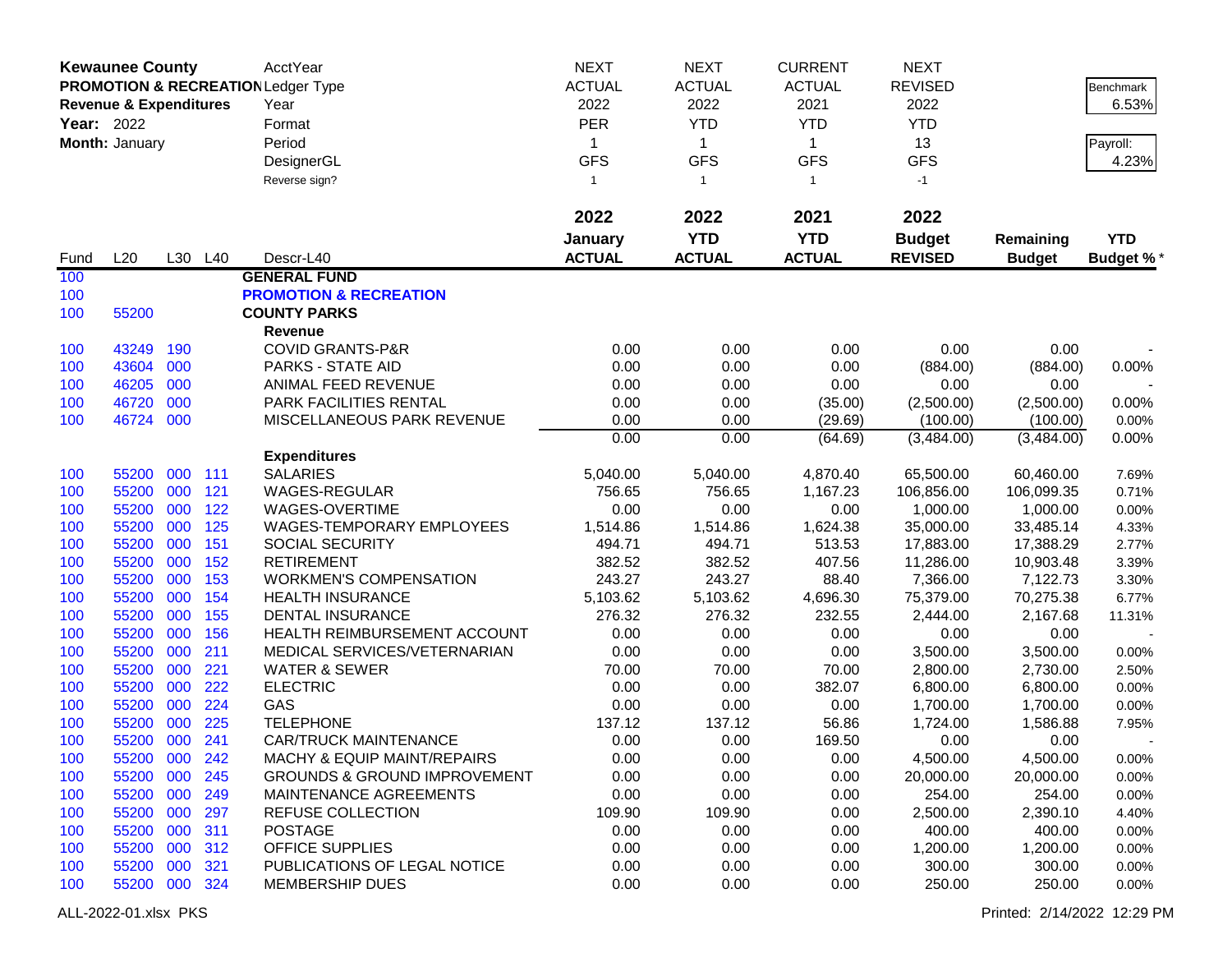|                   | <b>Kewaunee County</b>            |     |         | AcctYear                                      | <b>NEXT</b>   | <b>NEXT</b>   | <b>CURRENT</b> | <b>NEXT</b>    |               |                  |
|-------------------|-----------------------------------|-----|---------|-----------------------------------------------|---------------|---------------|----------------|----------------|---------------|------------------|
|                   |                                   |     |         | <b>PROMOTION &amp; RECREATION Ledger Type</b> | <b>ACTUAL</b> | <b>ACTUAL</b> | <b>ACTUAL</b>  | <b>REVISED</b> |               | Benchmark        |
|                   | <b>Revenue &amp; Expenditures</b> |     |         | Year                                          | 2022          | 2022          | 2021           | 2022           |               | 6.53%            |
| <b>Year: 2022</b> |                                   |     |         | Format                                        | <b>PER</b>    | <b>YTD</b>    | <b>YTD</b>     | <b>YTD</b>     |               |                  |
|                   | Month: January                    |     |         | Period                                        | 1             | $\mathbf{1}$  | $\mathbf 1$    | 13             |               | Payroll:         |
|                   |                                   |     |         | DesignerGL                                    | <b>GFS</b>    | <b>GFS</b>    | <b>GFS</b>     | <b>GFS</b>     |               | 4.23%            |
|                   |                                   |     |         | Reverse sign?                                 | $\mathbf{1}$  | $\mathbf{1}$  | $\mathbf{1}$   | $-1$           |               |                  |
|                   |                                   |     |         |                                               |               |               |                |                |               |                  |
|                   |                                   |     |         |                                               | 2022          | 2022          | 2021           | 2022           |               |                  |
|                   |                                   |     |         |                                               | January       | <b>YTD</b>    | <b>YTD</b>     | <b>Budget</b>  | Remaining     | <b>YTD</b>       |
| Fund              | L20                               | L30 | L40     | Descr-L40                                     | <b>ACTUAL</b> | <b>ACTUAL</b> | <b>ACTUAL</b>  | <b>REVISED</b> | <b>Budget</b> | <b>Budget %*</b> |
| 100               | 55200                             | 000 | 332     | <b>TRAVEL EXPENSES</b>                        | 0.00          | 0.00          | 0.00           | 450.00         | 450.00        | 0.00%            |
| 100               | 55200                             | 000 | 343     | <b>ANIMAL FEED</b>                            | 0.00          | 0.00          | 0.00           | 2,500.00       | 2,500.00      | 0.00%            |
| 100               | 55200                             | 000 | 344     | HOUSEHOLD & JANITORIAL SUPP                   | 0.00          | 0.00          | 0.00           | 2,800.00       | 2,800.00      | 0.00%            |
| 100               | 55200                             | 000 | 351     | <b>GASOLINE &amp; DIESEL FUEL</b>             | 307.22        | 307.22        | 196.81         | 7,200.00       | 6,892.78      | 4.27%            |
| 100               | 55200                             | 000 | 734     | <b>LICENSE</b>                                | 0.00          | 0.00          | 0.00           | 600.00         | 600.00        | 0.00%            |
| 100               | 55200                             | 000 | 813     | <b>OUTLAY</b>                                 | 0.00          | 0.00          | 0.00           | 43,000.00      | 43,000.00     | 0.00%            |
|                   |                                   |     |         |                                               | 14,436.19     | 14,436.19     | 14,475.59      | 425,192.00     | 410,755.81    | 3.40%            |
|                   |                                   |     |         |                                               | 14,436.19     | 14,436.19     | 14,410.90      | 421,708.00     | 407,271.81    |                  |
| 100               | 55300                             |     |         | <b>FAIRS &amp; EXHIBITS</b>                   |               |               |                |                |               |                  |
|                   |                                   |     |         | <b>Revenue</b>                                |               |               |                |                |               |                  |
| 100               | 41240                             | 000 |         | <b>GRANDSTAND SURCHARGE</b>                   | 0.00          | 0.00          | 0.00           | 0.00           | 0.00          |                  |
| 100               | 48200                             | 000 |         | <b>FAIRGROUND RENTALS</b>                     | (600.00)      | (600.00)      | 0.00           | (18,500.00)    | (17,900.00)   | 3.24%            |
| 100               | 48200                             | 300 |         | <b>RENT-RACING</b>                            | 0.00          | 0.00          | 0.00           | (15,000.00)    | (15,000.00)   | 0.00%            |
| 100               | 48200                             | 310 |         | <b>RENT-RACING DEPOSITS</b>                   | 0.00          | 0.00          | (1,000.00)     | (1,000.00)     | (1,000.00)    | 0.00%            |
| 100               | 48400                             | 553 |         | MISC REVENUE-FAIR                             | 0.00          | 0.00          | 0.00           | (1,000.00)     | (1,000.00)    | 0.00%            |
| 100               | 48501                             | 580 |         | <b>BLDG MAINT-SHOW RING</b>                   | 0.00          | 0.00          | 0.00           | 0.00           | 0.00          |                  |
|                   |                                   |     |         |                                               | (600.00)      | (600.00)      | (1,000.00)     | (35,500.00)    | (34,900.00)   | 1.69%            |
|                   |                                   |     |         | <b>Expenditures</b>                           |               |               |                |                |               |                  |
| 100               | 55300                             | 000 | 121     | <b>WAGES-REGULAR</b>                          | 0.00          | 0.00          | 0.00           | 22,225.00      | 22,225.00     | 0.00%            |
| 100               | 55300                             | 000 | 122     | WAGES-OVERTIME                                | 0.00          | 0.00          | 0.00           | 0.00           | 0.00          |                  |
| 100               | 55300                             | 000 | 125     | WAGES-TEMPORARY EMPLOYEES                     | 406.03        | 406.03        | 176.60         | 6,408.00       | 6,001.97      | 6.34%            |
| 100               | 55300                             | 000 | 151     | SOCIAL SECURITY                               | 24.63         | 24.63         | 6.11           | 1,700.00       | 1,675.37      | 1.45%            |
| 100               | 55300                             | 000 | 152     | <b>RETIREMENT</b>                             | 26.39         | 26.39         | 11.92          | 1,445.00       | 1,418.61      | 1.83%            |
| 100               | 55300                             | 000 | 153     | <b>WORKMEN'S COMPENSATION</b>                 | 15.08         | 15.08         | 7.36           | 843.00         | 827.92        | 1.79%            |
| 100               | 55300                             | 000 | 154     | <b>HEALTH INSURANCE</b>                       | 0.00          | 0.00          | 0.00           | 2,119.00       | 2,119.00      | 0.00%            |
| 100               | 55300                             | 000 | 155     | DENTAL INSURANCE                              | 33.92         | 33.92         | 32.30          | 528.00         | 494.08        | 6.42%            |
| 100               | 55300                             | 000 | 221     | <b>WATER &amp; SEWER</b>                      | 0.00          | 0.00          | 0.00           | 2,700.00       | 2,700.00      | 0.00%            |
| 100               | 55300                             | 000 | 222     | <b>ELECTRIC</b>                               | 185.46        | 185.46        | 166.62         | 7,700.00       | 7,514.54      | 2.41%            |
| 100               | 55300                             | 000 | 224     | GAS                                           | 156.09        | 156.09        | 117.48         | 1,300.00       | 1,143.91      | 12.01%           |
| 100               | 55300                             | 000 | 225     | <b>TELEPHONE</b>                              | 0.00          | 0.00          | 0.00           | 0.00           | 0.00          |                  |
| 100               | 55300                             |     | 000 242 | <b>MACHY &amp; EQUIP MAINT/REPAIRS</b>        | 0.00          | 0.00          | 0.00           | 750.00         | 750.00        | 0.00%            |
| 100               | 55300                             | 000 | 245     | <b>GROUNDS &amp; GROUND IMPROVEMENT</b>       | 0.00          | 0.00          | 0.00           | 15,000.00      | 15,000.00     | 0.00%            |
| 100               | 55300                             | 000 | 247     | <b>BUILDING MAINTENANCE</b>                   | 0.00          | 0.00          | 0.00           | 1,500.00       | 1,500.00      | 0.00%            |
| 100               | 55300                             |     | 580 247 | <b>BLDG MAINT-SHOW RING</b>                   | 0.00          | 0.00          | 0.00           | 0.00           | 0.00          |                  |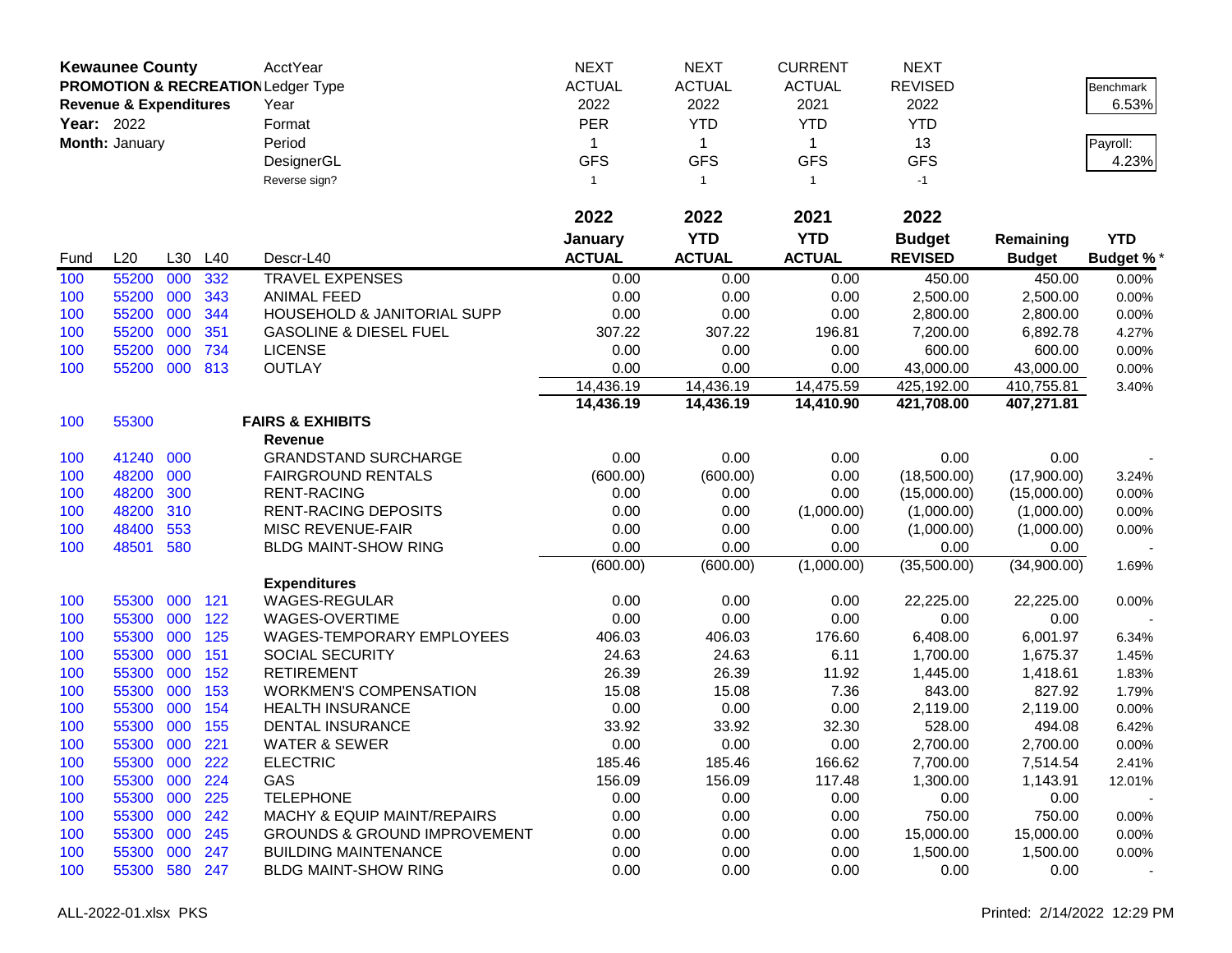|                   | <b>Kewaunee County</b>            |         |     | AcctYear                                      | <b>NEXT</b>   | <b>NEXT</b>   | <b>CURRENT</b> | <b>NEXT</b>    |               |                  |
|-------------------|-----------------------------------|---------|-----|-----------------------------------------------|---------------|---------------|----------------|----------------|---------------|------------------|
|                   |                                   |         |     | <b>PROMOTION &amp; RECREATION Ledger Type</b> | <b>ACTUAL</b> | <b>ACTUAL</b> | <b>ACTUAL</b>  | <b>REVISED</b> |               | <b>Benchmark</b> |
|                   | <b>Revenue &amp; Expenditures</b> |         |     | Year                                          | 2022          | 2022          | 2021           | 2022           |               | 6.53%            |
| <b>Year: 2022</b> |                                   |         |     | Format                                        | <b>PER</b>    | <b>YTD</b>    | <b>YTD</b>     | <b>YTD</b>     |               |                  |
|                   | Month: January                    |         |     | Period                                        | $\mathbf{1}$  | $\mathbf{1}$  | $\mathbf{1}$   | 13             |               | Payroll:         |
|                   |                                   |         |     | DesignerGL                                    | <b>GFS</b>    | <b>GFS</b>    | <b>GFS</b>     | <b>GFS</b>     |               | 4.23%            |
|                   |                                   |         |     | Reverse sign?                                 | $\mathbf{1}$  | $\mathbf{1}$  | $\mathbf{1}$   | $-1$           |               |                  |
|                   |                                   |         |     |                                               |               |               |                |                |               |                  |
|                   |                                   |         |     |                                               | 2022          | 2022          | 2021           | 2022           |               |                  |
|                   |                                   |         |     |                                               | January       | <b>YTD</b>    | <b>YTD</b>     | <b>Budget</b>  | Remaining     | <b>YTD</b>       |
| Fund              | L20                               | L30     | L40 | Descr-L40                                     | <b>ACTUAL</b> | <b>ACTUAL</b> | <b>ACTUAL</b>  | <b>REVISED</b> | <b>Budget</b> | <b>Budget %*</b> |
| 100               | 55300                             | 000     | 249 | MAINTENANCE AGREEMENTS                        | 0.00          | 0.00          | 0.00           | 1,900.00       | 1,900.00      | 0.00%            |
| 100               | 55300                             | 000     | 312 | <b>OFFICE SUPPLIES</b>                        | 0.00          | 0.00          | 0.00           | 0.00           | 0.00          |                  |
| 100               | 55300                             | 000     | 314 | SMALL ITEMS OF EQUIPMENT                      | 0.00          | 0.00          | 0.00           | 0.00           | 0.00          |                  |
| 100               | 55300                             | 000     | 324 | <b>MEMBERSHIP DUES</b>                        | 0.00          | 0.00          | 0.00           | 0.00           | 0.00          |                  |
| 100               | 55300                             | 000     | 332 | TRAVEL EXPENSES                               | 0.00          | 0.00          | 0.00           | 1,000.00       | 1,000.00      | 0.00%            |
| 100               | 55300                             | 000     | 344 | <b>HOUSEHOLD &amp; JANITORIAL SUPP</b>        | 0.00          | 0.00          | 0.00           | 2,400.00       | 2,400.00      | 0.00%            |
| 100               | 55300                             | 000     | 351 | <b>GASOLINE &amp; DIESEL FUEL</b>             | 0.00          | 0.00          | 0.00           | 1,300.00       | 1,300.00      | 0.00%            |
| 100               | 55300                             | 000     | 355 | PLUMBING & ELECTRICAL                         | 0.00          | 0.00          | 0.00           | 0.00           | 0.00          |                  |
| 100               | 55300                             | 000     | 810 | <b>TRACK GRADING(WEEKLY)</b>                  | 0.00          | 0.00          | 0.00           | 8,000.00       | 8,000.00      | 0.00%            |
| 100               | 55300                             | 000 813 |     | <b>OUTLAY</b>                                 | 0.00          | 0.00          | 0.00           | 13,200.00      | 13,200.00     | 0.00%            |
| 100               | 55300 000 814                     |         |     | TRACK CLAY REPLACEMENT                        | 0.00          | 0.00          | 0.00           | 0.00           | 0.00          |                  |
|                   |                                   |         |     |                                               | 847.60        | 847.60        | 518.39         | 92,018.00      | 91,170.40     | 0.92%            |
|                   |                                   |         |     |                                               | 247.60        | 247.60        | (481.61)       | 56,518.00      | 56,270.40     |                  |
| 100               | 55301                             |         |     | <b>FAIRGROUNDS BUILDING</b>                   |               |               |                |                |               |                  |
|                   |                                   |         |     | <b>Expenditures</b>                           |               |               |                |                |               |                  |
| 100               | 55301                             | 000     | 121 | <b>WAGES-REGULAR</b>                          | 307.11        | 307.11        | 123.35         | 6,433.00       | 6,125.89      | 4.77%            |
| 100               | 55301                             | 000     | 125 | WAGES-TEMPORARY EMPLOYEES                     | 0.00          | 0.00          | 0.00           | 0.00           | 0.00          |                  |
| 100               | 55301                             | 000     | 151 | SOCIAL SECURITY                               | 20.51         | 20.51         | 0.00           | 492.00         | 471.49        | 4.17%            |
| 100               | 55301                             | 000     | 152 | <b>RETIREMENT</b>                             | 19.97         | 19.97         | 0.00           | 418.00         | 398.03        | 4.78%            |
| 100               | 55301                             | 000     | 153 | <b>WORKMEN'S COMPENSATION</b>                 | 11.41         | 11.41         | 0.00           | 244.00         | 232.59        | 4.68%            |
| 100               | 55301                             | 000     | 154 | <b>HEALTH INSURANCE</b>                       | 110.68        | 110.68        | 0.00           | 0.00           | (110.68)      |                  |
| 100               | 55301                             | 000     | 155 | <b>DENTAL INSURANCE</b>                       | 6.31          | 6.31          | 0.00           | 0.00           | (6.31)        |                  |
| 100               | 55301                             | 000     | 221 | <b>WATER &amp; SEWER</b>                      | 0.00          | 0.00          | 0.00           | 1,350.00       | 1,350.00      | 0.00%            |
| 100               | 55301                             | 000     | 222 | <b>ELECTRIC</b>                               | 0.00          | 0.00          | 0.00           | 30,500.00      | 30,500.00     | 0.00%            |
| 100               | 55301                             | 000     | 224 | GAS                                           | 0.00          | 0.00          | 0.00           | 4,050.00       | 4,050.00      | 0.00%            |
| 100               | 55301                             | 000     | 235 | SNOW REMOVAL                                  | 0.00          | 0.00          | 0.00           | 350.00         | 350.00        | 0.00%            |
| 100               | 55301                             | 000     | 247 | <b>BUILDING MAINTENANCE</b>                   | 118.52        | 118.52        | 110.94         | 1,500.00       | 1,381.48      | 7.90%            |
| 100               | 55301                             | 000     | 297 | REFUSE COLLECTION                             | 0.00          | 0.00          | 229.43         | 3,000.00       | 3,000.00      | 0.00%            |
| 100               | 55301                             | 000     | 344 | HOUSEHOLD & JANITORIAL SUPP                   | 0.00          | 0.00          | 0.00           | 0.00           | 0.00          |                  |
| 100               | 55301                             | 000     | 355 | <b>HVAC MAINTENANCE</b>                       | 0.00          | 0.00          | 0.00           | 0.00           | 0.00          |                  |
|                   |                                   |         |     |                                               | 594.51        | 594.51        | 463.72         | 48,337.00      | 47,742.49     | 1.23%            |
|                   |                                   |         |     |                                               | 594.51        | 594.51        | 463.72         | 48,337.00      | 47,742.49     |                  |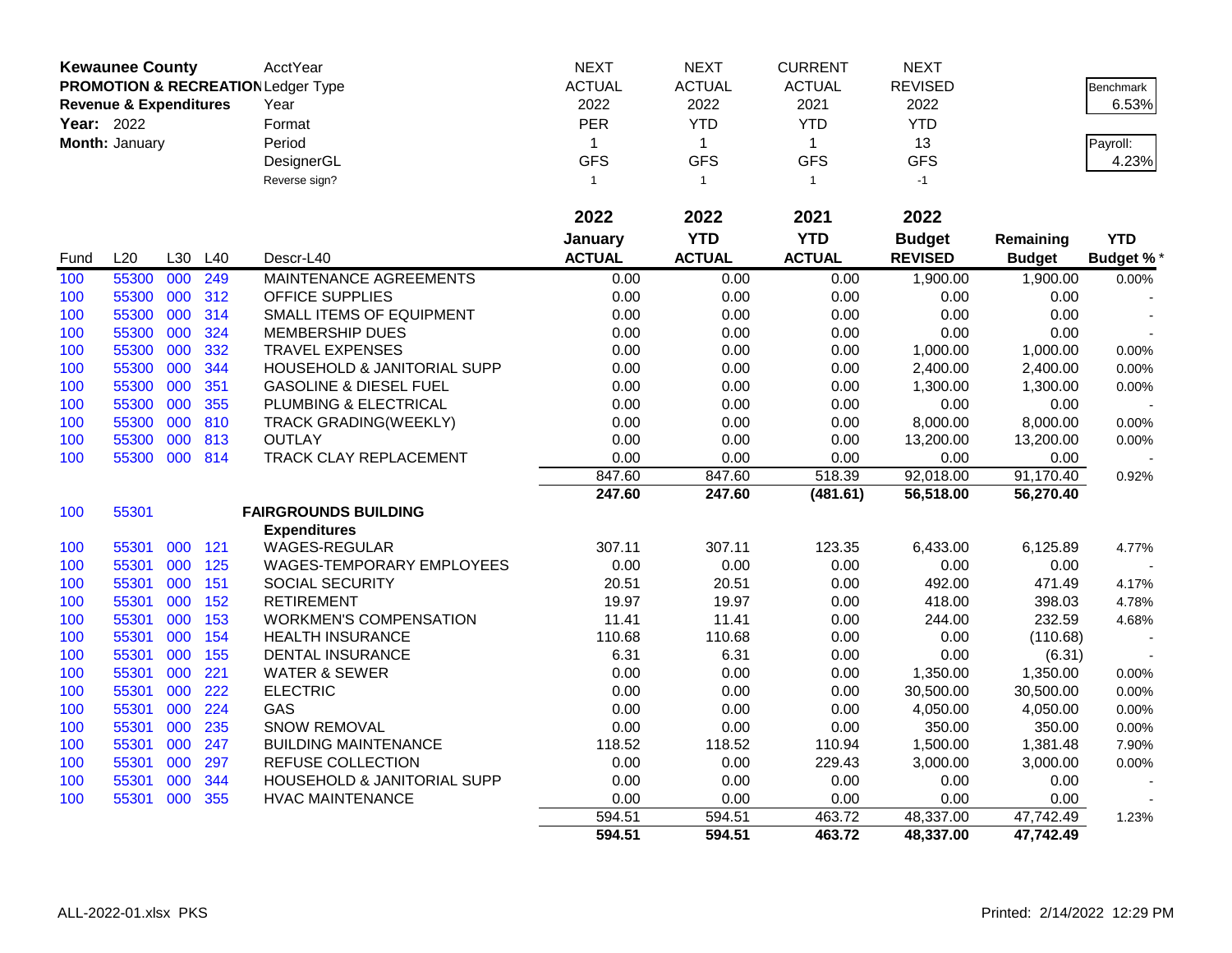|      | <b>Kewaunee County</b>            |     |         | AcctYear                                      | <b>NEXT</b>   | <b>NEXT</b>   | <b>CURRENT</b> | <b>NEXT</b>    |               |                  |
|------|-----------------------------------|-----|---------|-----------------------------------------------|---------------|---------------|----------------|----------------|---------------|------------------|
|      |                                   |     |         | <b>PROMOTION &amp; RECREATION Ledger Type</b> | <b>ACTUAL</b> | <b>ACTUAL</b> | <b>ACTUAL</b>  | <b>REVISED</b> |               | <b>Benchmark</b> |
|      | <b>Revenue &amp; Expenditures</b> |     |         | Year                                          | 2022          | 2022          | 2021           | 2022           |               | 6.53%            |
|      | <b>Year: 2022</b>                 |     |         | Format                                        | <b>PER</b>    | <b>YTD</b>    | <b>YTD</b>     | <b>YTD</b>     |               |                  |
|      | Month: January                    |     |         | Period                                        | 1             | $\mathbf{1}$  | $\mathbf 1$    | 13             |               | Payroll:         |
|      |                                   |     |         | DesignerGL                                    | <b>GFS</b>    | <b>GFS</b>    | <b>GFS</b>     | <b>GFS</b>     |               | 4.23%            |
|      |                                   |     |         | Reverse sign?                                 | $\mathbf{1}$  | $\mathbf{1}$  | $\mathbf{1}$   | $-1$           |               |                  |
|      |                                   |     |         |                                               |               |               |                |                |               |                  |
|      |                                   |     |         |                                               | 2022          | 2022          | 2021           | 2022           |               |                  |
|      |                                   |     |         |                                               | January       | <b>YTD</b>    | <b>YTD</b>     | <b>Budget</b>  | Remaining     | <b>YTD</b>       |
| Fund | L20                               |     | L30 L40 | Descr-L40                                     | <b>ACTUAL</b> | <b>ACTUAL</b> | <b>ACTUAL</b>  | <b>REVISED</b> | <b>Budget</b> | Budget %*        |
| 100  | 56700                             |     |         | <b>INDUSTRIAL DEVELOPMENT</b>                 |               |               |                |                |               |                  |
|      |                                   |     |         | <b>Revenue</b>                                |               |               |                |                |               |                  |
| 100  | 48505                             | 000 |         | <b>SIGN DONATIONS</b>                         | 0.00          | 0.00          | 0.00           | 0.00           | 0.00          |                  |
|      |                                   |     |         |                                               | 0.00          | 0.00          | 0.00           | 0.00           | 0.00          |                  |
|      |                                   |     |         | <b>Expenditures</b>                           |               |               |                |                |               |                  |
| 100  | 56700                             | 000 | 363     | <b>SIGNS</b>                                  | 0.00          | 0.00          | 0.00           | 0.00           | 0.00          |                  |
| 100  | 56700                             | 000 | 601     | <b>SIGN RENTAL FEES</b>                       | 0.00          | 0.00          | 0.00           | 450.00         | 450.00        | 0.00%            |
|      |                                   |     |         |                                               | 0.00          | 0.00          | 0.00           | 450.00         | 450.00        | 0.00%            |
|      |                                   |     |         |                                               | 0.00          | 0.00          | 0.00           | 450.00         | 450.00        |                  |
| 100  | 55441                             |     |         | <b>WINTER PARK RECREATION FAC</b>             |               |               |                |                |               |                  |
|      |                                   |     |         | Revenue                                       |               |               |                |                |               |                  |
| 100  | 46720                             | 010 |         | WINTER PARK-BLDG RENTAL                       | 0.00          | 0.00          | 0.00           | (500.00)       | (500.00)      | 0.00%            |
| 100  | 46721                             | 000 |         | <b>WINTER PARK-REVENUE</b>                    | 0.00          | 0.00          | 0.00           | 0.00           | 0.00          |                  |
| 100  | 46721                             | 005 |         | <b>WINTER PARK-TICKET SALES</b>               | 0.00          | 0.00          | 0.00           | (45,000.00)    | (45,000.00)   | 0.00%            |
| 100  | 46721                             | 010 |         | WINTER PARK-WPA LOAN REPMT                    | 0.00          | 0.00          | 0.00           | (19,823.00)    | (19,823.00)   | 0.00%            |
| 100  | 46721                             | 020 |         | WINTER PARK-DISC GOLF                         | 0.00          | 0.00          | 0.00           | (750.00)       | (750.00)      | 0.00%            |
| 100  | 48501                             | 000 |         | WINTER PARK-DONATION/SPONSOR                  | 0.00          | 0.00          | (1,000.00)     | (1,000.00)     | (1,000.00)    | 0.00%            |
|      |                                   |     |         |                                               | 0.00          | 0.00          | (1,000.00)     | (67,073.00)    | (67,073.00)   | 0.00%            |
|      |                                   |     |         | <b>Expenditures</b>                           |               |               |                |                |               |                  |
| 100  | 55441                             | 000 | 121     | <b>WAGES-REGULAR</b>                          | 3,715.10      | 3,715.10      | 1,953.96       | 9,538.00       | 5,822.90      | 38.95%           |
| 100  | 55441                             | 000 | 122     | WAGES-OVERTIME                                | 0.00          | 0.00          | 330.09         | 0.00           | 0.00          |                  |
| 100  | 55441                             | 000 | 125     | WAGES-TEMPORARY EMPLOYEES                     | 3,165.02      | 3,165.02      | 3,397.91       | 19,000.00      | 15,834.98     | 16.66%           |
| 100  | 55441                             | 000 | 151     | SOCIAL SECURITY                               | 507.80        | 507.80        | 418.39         | 730.00         | 222.20        | 69.56%           |
| 100  | 55441                             | 000 | 152     | <b>RETIREMENT</b>                             | 241.49        | 241.49        | 153.58         | 602.00         | 360.51        | 40.11%           |
| 100  | 55441                             | 000 | 153     | <b>WORKMEN'S COMPENSATION</b>                 | 255.61        | 255.61        | 223.19         | 1,102.00       | 846.39        | 23.20%           |
| 100  | 55441                             | 000 | 154     | <b>HEALTH INSURANCE</b>                       | 1,650.66      | 1,650.66      | 1,006.78       | 6,279.00       | 4,628.34      | 26.29%           |
| 100  | 55441                             | 000 | 155     | <b>DENTAL INSURANCE</b>                       | 54.74         | 54.74         | 31.42          | 236.00         | 181.26        | 23.19%           |
| 100  | 55441                             | 000 | 221     | <b>WATER &amp; SEWER</b>                      | 0.00          | 0.00          | 0.00           | 1,200.00       | 1,200.00      | 0.00%            |
| 100  | 55441                             | 000 | 222     | <b>ELECTRIC</b>                               | 0.00          | 0.00          | 595.99         | 6,000.00       | 6,000.00      | 0.00%            |
| 100  | 55441                             | 000 | 224     | GAS                                           | 0.00          | 0.00          | 0.00           | 1,300.00       | 1,300.00      | 0.00%            |
| 100  | 55441                             | 000 | 242     | <b>MACHY &amp; EQUIP MAINT/REPAIRS</b>        | 0.00          | 0.00          | 505.28         | 4,000.00       | 4,000.00      | 0.00%            |
| 100  | 55441                             | 000 | 351     | <b>GASOLINE &amp; DIESEL FUEL</b>             | 429.39        | 429.39        | 333.77         | 1,800.00       | 1,370.61      | 23.86%           |
| 100  | 55441                             | 000 | 601     | WINTER PARK RECREATION FAC                    | 1,025.22      | 1,025.22      | 529.36         | 8,700.00       | 7,674.78      | 11.78%           |
| 100  | 55441                             | 020 | 601     | WINTER PARK-DISC GOLF                         | 0.00          | 0.00          | 0.00           | 500.00         | 500.00        | $0.00\%$         |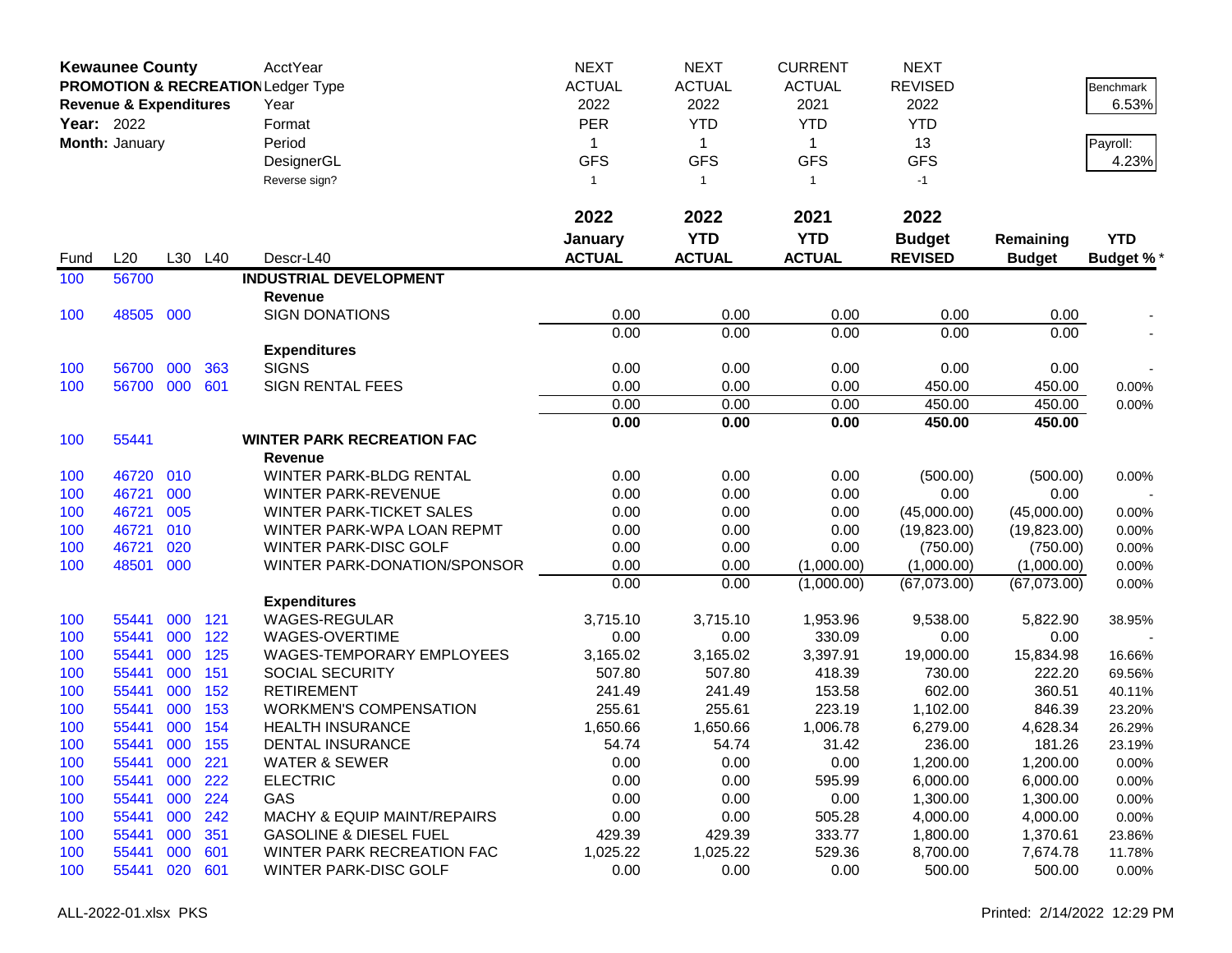|      | <b>Kewaunee County</b>            |     |     | AcctYear                                      | <b>NEXT</b>   | <b>NEXT</b>    | <b>CURRENT</b> | <b>NEXT</b>    |               |                  |
|------|-----------------------------------|-----|-----|-----------------------------------------------|---------------|----------------|----------------|----------------|---------------|------------------|
|      |                                   |     |     | <b>PROMOTION &amp; RECREATION Ledger Type</b> | <b>ACTUAL</b> | <b>ACTUAL</b>  | <b>ACTUAL</b>  | <b>REVISED</b> |               | Benchmark        |
|      | <b>Revenue &amp; Expenditures</b> |     |     | Year                                          | 2022          | 2022           | 2021           | 2022           |               | 6.53%            |
|      | <b>Year: 2022</b>                 |     |     | Format                                        | <b>PER</b>    | <b>YTD</b>     | <b>YTD</b>     | <b>YTD</b>     |               |                  |
|      | Month: January                    |     |     | Period                                        | 1             | $\mathbf{1}$   | $\mathbf 1$    | 13             |               | Payroll:         |
|      |                                   |     |     | DesignerGL                                    | <b>GFS</b>    | <b>GFS</b>     | <b>GFS</b>     | <b>GFS</b>     |               | 4.23%            |
|      |                                   |     |     | Reverse sign?                                 | $\mathbf{1}$  | $\overline{1}$ | $\mathbf{1}$   | $-1$           |               |                  |
|      |                                   |     |     |                                               |               |                |                |                |               |                  |
|      |                                   |     |     |                                               | 2022          | 2022           | 2021           | 2022           |               |                  |
|      |                                   |     |     |                                               | January       | <b>YTD</b>     | <b>YTD</b>     | <b>Budget</b>  | Remaining     | <b>YTD</b>       |
| Fund | L20                               | L30 | L40 | Descr-L40                                     | <b>ACTUAL</b> | <b>ACTUAL</b>  | <b>ACTUAL</b>  | <b>REVISED</b> | <b>Budget</b> | <b>Budget %*</b> |
| 100  | 55441                             | 000 | 813 | <b>OUTLAY</b>                                 | 0.00          | 0.00           | 0.00           | 0.00           | 0.00          |                  |
|      |                                   |     |     |                                               | 11,045.03     | 11,045.03      | 9,479.72       | 60,987.00      | 49,941.97     | 18.11%           |
|      |                                   |     |     |                                               | 11,045.03     | 11,045.03      | 8,479.72       | (6,086.00)     | (17, 131.03)  |                  |
| 100  | 55440                             |     |     | <b>SNOWMOBILE TRAILS</b>                      |               |                |                |                |               |                  |
|      |                                   |     |     | <b>Revenue</b>                                |               |                |                |                |               |                  |
| 100  | 43570 000                         |     |     | SNOWMOBILE AIDS                               | 0.00          | 0.00           | 0.00           | (53,370.00)    | (53,370.00)   | 0.00%            |
|      |                                   |     |     |                                               | 0.00          | 0.00           | 0.00           | (53,370.00)    | (53,370.00)   | 0.00%            |
|      |                                   |     |     | <b>Expenditures</b>                           |               |                |                |                |               |                  |
| 100  | 55440                             | 000 | 610 | <b>ALGOMA SNOWRIDERS</b>                      | 0.00          | 0.00           | 0.00           | 14,850.00      | 14,850.00     | 0.00%            |
| 100  | 55440                             | 000 | 620 | DENMARK NORSEMEN CLUB                         | 0.00          | 0.00           | 0.00           | 4,530.00       | 4,530.00      | 0.00%            |
| 100  | 55440                             | 000 | 640 | <b>KEWAUNEE MOONRIDERS</b>                    | 0.00          | 0.00           | 0.00           | 18,480.00      | 18,480.00     | 0.00%            |
| 100  | 55440                             | 000 | 650 | MIDNITE TRAIL RIDERS                          | 0.00          | 0.00           | 0.00           | 600.00         | 600.00        | 0.00%            |
| 100  | 55440                             | 000 | 660 | <b>RED RIVER RIDERS</b>                       | 0.00          | 0.00           | 0.00           | 6,000.00       | 6,000.00      | 0.00%            |
| 100  | 55440                             | 000 | 670 | SPARTAN SNOWMOBILE CLUB                       | 0.00          | 0.00           | 0.00           | 8,910.00       | 8,910.00      | 0.00%            |
|      |                                   |     |     |                                               | 0.00          | 0.00           | 0.00           | 53,370.00      | 53,370.00     | 0.00%            |
|      |                                   |     |     |                                               | 0.00          | 0.00           | 0.00           | 0.00           | 0.00          |                  |
|      |                                   |     |     | <b>OTHER PARKS &amp; TRAILS</b>               |               |                |                |                |               |                  |
|      |                                   |     |     | <b>Revenue</b>                                |               |                |                |                |               |                  |
| 100  | 43577                             | 000 |     | ATV TRAIL MAINTENANCE                         | 0.00          | 0.00           | (3,000.75)     | (21,500.00)    | (21,500.00)   | 0.00%            |
| 100  | 43583                             | 000 |     | ATV-EROSION CONTROL GRANT                     | 0.00          | 0.00           | 3,805.84       | 0.00           | 0.00          |                  |
| 100  | 46206                             | 000 |     | OFF-ROAD REGISTRATION-RIVER                   | 0.00          | 0.00           | 0.00           | 0.00           | 0.00          |                  |
| 100  | 43578                             | 000 |     | AHNAPEE TRAIL GRANT                           | 0.00          | 0.00           | 0.00           | (10,000.00)    | (10,000.00)   | 0.00%            |
| 100  | 48501                             | 578 |     | AHNAPEE TRAIL DONATIONS                       | 0.00          | 0.00           | (185.00)       | (10,000.00)    | (10,000.00)   | 0.00%            |
| 100  | 48501                             | 066 |     | <b>ICE RINK DONATIONS</b>                     | 0.00          | 0.00           | 0.00           | 0.00           | 0.00          |                  |
| 100  | 43569                             | 650 |     | PEKAREK BRIDGE GRANT                          | 0.00          | 0.00           | 0.00           | 0.00           | 0.00          |                  |
| 100  | 43615                             | 002 |     | <b>WEST ALASKA LAKE GRANTS</b>                | 0.00          | 0.00           | (3,750.00)     | 0.00           | 0.00          |                  |
| 100  | 43619                             | 001 |     | HEIDMANN LAKE IMPRVMT GRANT                   | 0.00          | 0.00           | (3,750.00)     | 0.00           | 0.00          |                  |
|      |                                   |     |     |                                               | 0.00          | 0.00           | (6,879.91)     | (41,500.00)    | (41,500.00)   |                  |
|      |                                   |     |     | <b>Expenditures</b>                           |               |                |                |                |               |                  |
| 100  | 55447                             | 000 | 601 | ATV TRAIL MAINTENANCE                         | 0.00          | 0.00           | 0.00           | 21,500.00      | 21,500.00     | 0.00%            |
| 100  | 55444                             | 000 | 601 | <b>AHNAPEE TRAIL</b>                          | 0.00          | 0.00           | 0.00           | 28,000.00      | 28,000.00     | 0.00%            |
| 100  | 54921                             | 000 | 601 | <b>DANA FARM</b>                              | 484.98        | 484.98         | 28.16          | 2,000.00       | 1,515.02      | 24.25%           |
| 100  | 55450                             | 650 | 601 | PEKAREK BRIDGE PROJECT                        | 0.00          | 0.00           | 0.00           | 0.00           | 0.00          |                  |
| 100  | 55478                             | 000 | 601 | WEST ALASKA LAKE PROJECTS                     | 0.00          | 0.00           | 0.00           | 0.00           | 0.00          |                  |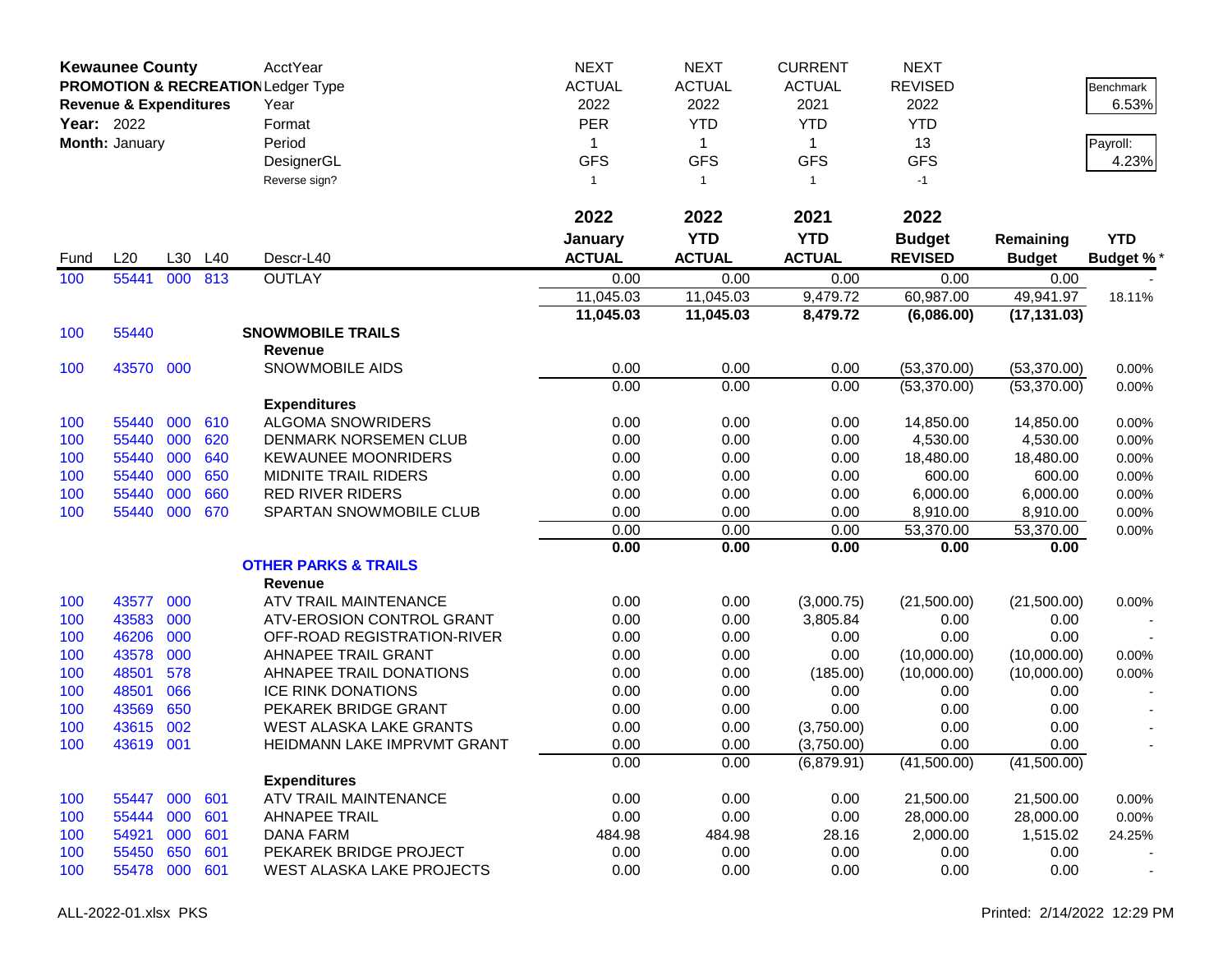|            | <b>Kewaunee County</b>            |     |     | AcctYear                                      | <b>NEXT</b>   | <b>NEXT</b>   | <b>CURRENT</b> | <b>NEXT</b>    |               |                  |
|------------|-----------------------------------|-----|-----|-----------------------------------------------|---------------|---------------|----------------|----------------|---------------|------------------|
|            |                                   |     |     | <b>PROMOTION &amp; RECREATION Ledger Type</b> | <b>ACTUAL</b> | <b>ACTUAL</b> | <b>ACTUAL</b>  | <b>REVISED</b> |               | <b>Benchmark</b> |
|            | <b>Revenue &amp; Expenditures</b> |     |     | Year                                          | 2022          | 2022          | 2021           | 2022           |               | 6.53%            |
| Year: 2022 |                                   |     |     | Format                                        | <b>PER</b>    | <b>YTD</b>    | <b>YTD</b>     | <b>YTD</b>     |               |                  |
|            | Month: January                    |     |     | Period                                        | $\mathbf{1}$  | $\mathbf{1}$  | $\mathbf{1}$   | 13             |               | Payroll:         |
|            |                                   |     |     | DesignerGL                                    | <b>GFS</b>    | <b>GFS</b>    | <b>GFS</b>     | <b>GFS</b>     |               | 4.23%            |
|            |                                   |     |     | Reverse sign?                                 | $\mathbf{1}$  | $\mathbf{1}$  | $\mathbf{1}$   | $-1$           |               |                  |
|            |                                   |     |     |                                               |               |               |                |                |               |                  |
|            |                                   |     |     |                                               | 2022          | 2022          | 2021           | 2022           |               |                  |
|            |                                   |     |     |                                               | January       | <b>YTD</b>    | <b>YTD</b>     | <b>Budget</b>  | Remaining     | <b>YTD</b>       |
| Fund       | L20                               | L30 | L40 | Descr-L40                                     | <b>ACTUAL</b> | <b>ACTUAL</b> | <b>ACTUAL</b>  | <b>REVISED</b> | <b>Budget</b> | <b>Budget %</b>  |
| 100        | 55479                             | 001 | 601 | HEIDMANN LAKE-IMPROVEMENTS                    | 0.00          | 0.00          | 0.00           | 0.00           | 0.00          |                  |
|            |                                   |     |     |                                               | 484.98        | 484.98        | 28.16          | 51,500.00      | 51,015.02     | 0.94%            |
|            |                                   |     |     |                                               | 484.98        | 484.98        | (6,851.75)     | 10,000.00      | 9,515.02      |                  |
|            |                                   |     |     | <b>GENERAL FUND</b>                           | 26,808.31     | 26,808.31     | 16,020.98      | 530,927.00     | 504,118.69    |                  |
|            |                                   |     |     |                                               |               |               |                |                |               |                  |
| 229        |                                   |     |     | <b>RYAN PARK FUND</b>                         |               |               |                |                |               |                  |
| 229        | 55466                             |     |     | <b>RYAN PARK</b>                              |               |               |                |                |               |                  |
|            |                                   |     |     | Revenue                                       |               |               |                |                |               |                  |
| 229        | 43602                             | 000 |     | RYAN PARK REVENUE                             | 0.00          | 0.00          | 0.00           | (3,655.00)     | (3,655.00)    | 0.00%            |
| 229        | 49202 000                         |     |     | TRANSFER FROM FUND BALANCE                    | 0.00          | 0.00          | 0.00           | 0.00           | 0.00          |                  |
|            |                                   |     |     |                                               | 0.00          | 0.00          | 0.00           | (3,655.00)     | (3,655.00)    | 0.00%            |
|            |                                   |     |     | <b>Expenditures</b>                           |               |               |                |                |               |                  |
| 229        | 55466                             | 000 | 601 | <b>RYAN PARK EXPENSES</b>                     | 0.00          | 0.00          | 0.00           | 3,655.00       | 3,655.00      | 0.00%            |
| 229        | 55466 000 813                     |     |     | <b>OUTLAY</b>                                 | 0.00          | 0.00          | 0.00           | 0.00           | 0.00          |                  |
|            |                                   |     |     |                                               | 0.00          | 0.00          | 0.00           | 3,655.00       | 3,655.00      | 0.00%            |
|            |                                   |     |     |                                               | 0.00          | 0.00          | 0.00           | 0.00           | 0.00          |                  |
| 230        |                                   |     |     | <b>BOAT LAUNCH FUND</b>                       |               |               |                |                |               |                  |
| 230        | 55467                             |     |     | <b>BOAT LAUNCH SERVICES</b>                   |               |               |                |                |               |                  |
|            |                                   |     |     | Revenue                                       |               |               |                |                |               |                  |
| 230        | 46204                             | 000 |     | <b>BOAT LAUNCH FEES</b>                       | 0.00          | 0.00          | (30.00)        | (8,000.00)     | (8,000.00)    | 0.00%            |
| 230        | 48501                             | 000 |     | <b>DONATIONS</b>                              | 0.00          | 0.00          | 0.00           | 0.00           | 0.00          |                  |
| 230        | 48503                             | 000 |     | CO LAKES ASSN-DONATIONS                       | 0.00          | 0.00          | 0.00           | 0.00           | 0.00          |                  |
| 230        | 49200                             | 000 |     | TRANSFER FROM OTHER FUNDS                     | 0.00          | 0.00          | 0.00           | 0.00           | 0.00          |                  |
| 230        | 49202                             | 000 |     | <b>TRANSFER FROM FUND BALANCE</b>             | 0.00          | 0.00          | 0.00           | 0.00           | 0.00          |                  |
|            |                                   |     |     |                                               | 0.00          | 0.00          | (30.00)        | (8,000.00)     | (8,000.00)    | 0.00%            |
|            |                                   |     |     | <b>Expenditures</b>                           |               |               |                |                |               |                  |
| 230        | 55467                             | 000 | 601 | <b>BOAT LAUNCH EXPENSES</b>                   | 0.00          | 0.00          | 31.82          | 8,000.00       | 8,000.00      | 0.00%            |
| 230        | 59200                             | 000 | 601 | TRANSFER TO OTHER FUNDS                       | 0.00          | 0.00          | 0.00           | 0.00           | 0.00          |                  |
|            |                                   |     |     |                                               | 0.00          | 0.00          | 31.82          | 8,000.00       | 8,000.00      | 0.00%            |
|            |                                   |     |     |                                               | 0.00          | 0.00          | 1.82           | 0.00           | 0.00          |                  |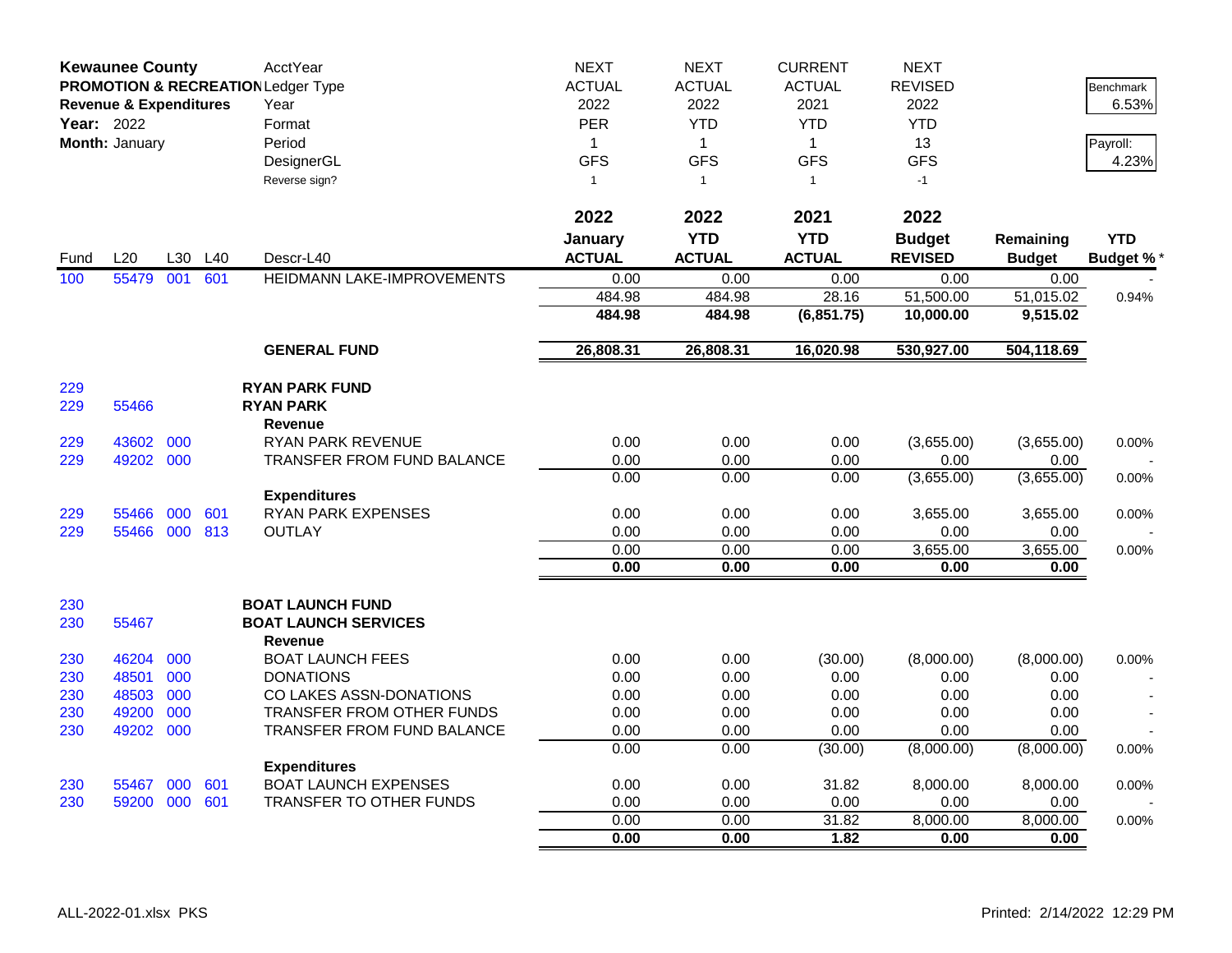|            | <b>Kewaunee County</b><br>PROMOTION & RECREATION Ledger Type<br><b>Revenue &amp; Expenditures</b><br>Year: 2022<br>Month: January |     |         | AcctYear<br>Year<br>Format<br>Period<br>DesignerGL<br>Reverse sign?       | <b>NEXT</b><br><b>ACTUAL</b><br>2022<br><b>PER</b><br>1<br><b>GFS</b><br>$\mathbf{1}$ | <b>NEXT</b><br><b>ACTUAL</b><br>2022<br><b>YTD</b><br>$\mathbf{1}$<br><b>GFS</b><br>$\overline{1}$ | <b>CURRENT</b><br><b>ACTUAL</b><br>2021<br><b>YTD</b><br>$\mathbf{1}$<br><b>GFS</b><br>$\mathbf{1}$ | <b>NEXT</b><br><b>REVISED</b><br>2022<br><b>YTD</b><br>13<br><b>GFS</b><br>$-1$ |                               | Benchmark<br>6.53%<br>Payroll:<br>4.23% |
|------------|-----------------------------------------------------------------------------------------------------------------------------------|-----|---------|---------------------------------------------------------------------------|---------------------------------------------------------------------------------------|----------------------------------------------------------------------------------------------------|-----------------------------------------------------------------------------------------------------|---------------------------------------------------------------------------------|-------------------------------|-----------------------------------------|
|            |                                                                                                                                   |     |         |                                                                           | 2022                                                                                  | 2022                                                                                               | 2021                                                                                                | 2022                                                                            |                               |                                         |
| Fund       | L20                                                                                                                               |     | L30 L40 | Descr-L40                                                                 | January<br><b>ACTUAL</b>                                                              | <b>YTD</b><br><b>ACTUAL</b>                                                                        | <b>YTD</b><br><b>ACTUAL</b>                                                                         | <b>Budget</b><br><b>REVISED</b>                                                 | Remaining<br><b>Budget</b>    | <b>YTD</b><br><b>Budget %*</b>          |
| 231<br>231 | 55465                                                                                                                             |     |         | OFF-ROAD REGISTRATION FUND<br><b>RIVERVIEW ATV PARK</b><br><b>Revenue</b> |                                                                                       |                                                                                                    |                                                                                                     |                                                                                 |                               |                                         |
| 231        | 43604                                                                                                                             | 000 |         | ATV PARK-STATE AID                                                        | 0.00                                                                                  | 0.00                                                                                               | 0.00                                                                                                | 0.00                                                                            | 0.00                          |                                         |
| 231        | 46206                                                                                                                             | 000 |         | RIVERVIEW REGISTRATION FEES                                               | 0.00                                                                                  | 0.00                                                                                               | 0.00                                                                                                | (6,000.00)                                                                      | (6,000.00)                    | 0.00%                                   |
| 231        | 49202 000                                                                                                                         |     |         | <b>TRANSFER FROM FUND BALANCE</b>                                         | 0.00                                                                                  | 0.00                                                                                               | 0.00                                                                                                | (6,000.00)                                                                      | (6,000.00)                    | 0.00%                                   |
|            |                                                                                                                                   |     |         | <b>Expenditures</b>                                                       | 0.00                                                                                  | 0.00                                                                                               | 0.00                                                                                                | (12,000.00)                                                                     | (12,000.00)                   | 0.00%                                   |
| 231        | 55465                                                                                                                             | 000 | 601     | <b>RIVERVIEW MAINT &amp; IMPRMNTS</b>                                     | 0.00                                                                                  | 0.00                                                                                               | 0.00                                                                                                | 6,000.00                                                                        | 6,000.00                      | 0.00%                                   |
| 231        | 55465                                                                                                                             | 000 | 813     | <b>OUTLAY</b>                                                             | 0.00                                                                                  | 0.00                                                                                               | 0.00                                                                                                | 6,000.00                                                                        | 6,000.00                      | 0.00%                                   |
| 231        | 59200                                                                                                                             | 000 | 601     | TRANSFER TO OTHER FUNDS                                                   | 0.00                                                                                  | 0.00                                                                                               | 0.00                                                                                                | 0.00                                                                            | 0.00                          |                                         |
|            |                                                                                                                                   |     |         |                                                                           | 0.00                                                                                  | 0.00                                                                                               | 0.00                                                                                                | 12,000.00                                                                       | 12,000.00                     | 0.00%                                   |
|            |                                                                                                                                   |     |         |                                                                           | 0.00                                                                                  | 0.00                                                                                               | 0.00                                                                                                | 0.00                                                                            | 0.00                          |                                         |
| 232        |                                                                                                                                   |     |         | <b>BRUEMMER PARK FUND</b>                                                 |                                                                                       |                                                                                                    |                                                                                                     |                                                                                 |                               |                                         |
| 232        | 55473                                                                                                                             |     |         | <b>BRUEMMER PARK IMPROVEMENTS</b><br><b>Revenue</b>                       |                                                                                       |                                                                                                    |                                                                                                     |                                                                                 |                               |                                         |
| 232        | 46723                                                                                                                             | 000 |         | <b>BRUEMMER PARK DONATIONS</b>                                            | 0.00                                                                                  | 0.00                                                                                               | 0.00                                                                                                | 0.00                                                                            | 0.00                          |                                         |
| 232        | 48501                                                                                                                             | 000 |         | DONATIONS-CAPITAL                                                         | 0.00                                                                                  | 0.00                                                                                               | 0.00                                                                                                | 0.00                                                                            | 0.00                          |                                         |
| 232        | 49200                                                                                                                             | 000 |         | <b>TRANSFER FROM OTHER FUNDS</b>                                          | 0.00                                                                                  | 0.00                                                                                               | 0.00                                                                                                | 0.00                                                                            | 0.00                          |                                         |
|            |                                                                                                                                   |     |         |                                                                           | 0.00                                                                                  | 0.00                                                                                               | 0.00                                                                                                | 0.00                                                                            | 0.00                          |                                         |
|            |                                                                                                                                   |     |         | <b>Expenditures</b>                                                       |                                                                                       |                                                                                                    |                                                                                                     |                                                                                 |                               |                                         |
| 232        | 55473                                                                                                                             | 000 | 601     | <b>BRUEMMER PARK IMPROVEMENTS</b>                                         | 0.00                                                                                  | 0.00                                                                                               | 0.00                                                                                                | 0.00                                                                            | 0.00                          |                                         |
| 232        | 55473                                                                                                                             | 000 | 813     | <b>OUTLAY</b>                                                             | 0.00                                                                                  | 0.00                                                                                               | 0.00                                                                                                | 0.00                                                                            | 0.00                          |                                         |
|            |                                                                                                                                   |     |         |                                                                           | 0.00                                                                                  | 0.00                                                                                               | 0.00                                                                                                | 0.00                                                                            | 0.00                          |                                         |
|            |                                                                                                                                   |     |         |                                                                           | 0.00                                                                                  | 0.00                                                                                               | 0.00                                                                                                | 0.00                                                                            | 0.00                          |                                         |
|            |                                                                                                                                   |     |         |                                                                           | 26,808.31                                                                             | 26,808.31                                                                                          | 16,022.80                                                                                           | 530,927.00                                                                      | 504,118.69                    |                                         |
|            |                                                                                                                                   |     |         | <b>FUND BALANCE - Beginning of year</b>                                   |                                                                                       | 01/01/20XX                                                                                         |                                                                                                     | <b>Current Balance:</b>                                                         |                               |                                         |
| 100        | 34511                                                                                                                             |     |         | FB ASSIGND-FAIRGROUNDS                                                    |                                                                                       | (33,693.09)                                                                                        |                                                                                                     | (33,693.09)                                                                     |                               | 100.55300.000.245                       |
| 100        | 34512                                                                                                                             |     |         | FB ASSIGND-PARKS                                                          |                                                                                       | (35, 712.63)                                                                                       |                                                                                                     | (35, 712.63)                                                                    | <b>P&amp;R Admin from RLF</b> |                                         |
| 100        | 34513                                                                                                                             |     |         | FB ASSIGND-RACE TRACK CLAY                                                |                                                                                       | (1,960.10)                                                                                         |                                                                                                     | (1,935.47)                                                                      |                               | 100.55300.000.814                       |
| 100        | 37030                                                                                                                             |     |         | FB RESTRICT-SHOW RING                                                     |                                                                                       | 0.00                                                                                               |                                                                                                     | 0.00                                                                            | <b>Show Ring donations</b>    |                                         |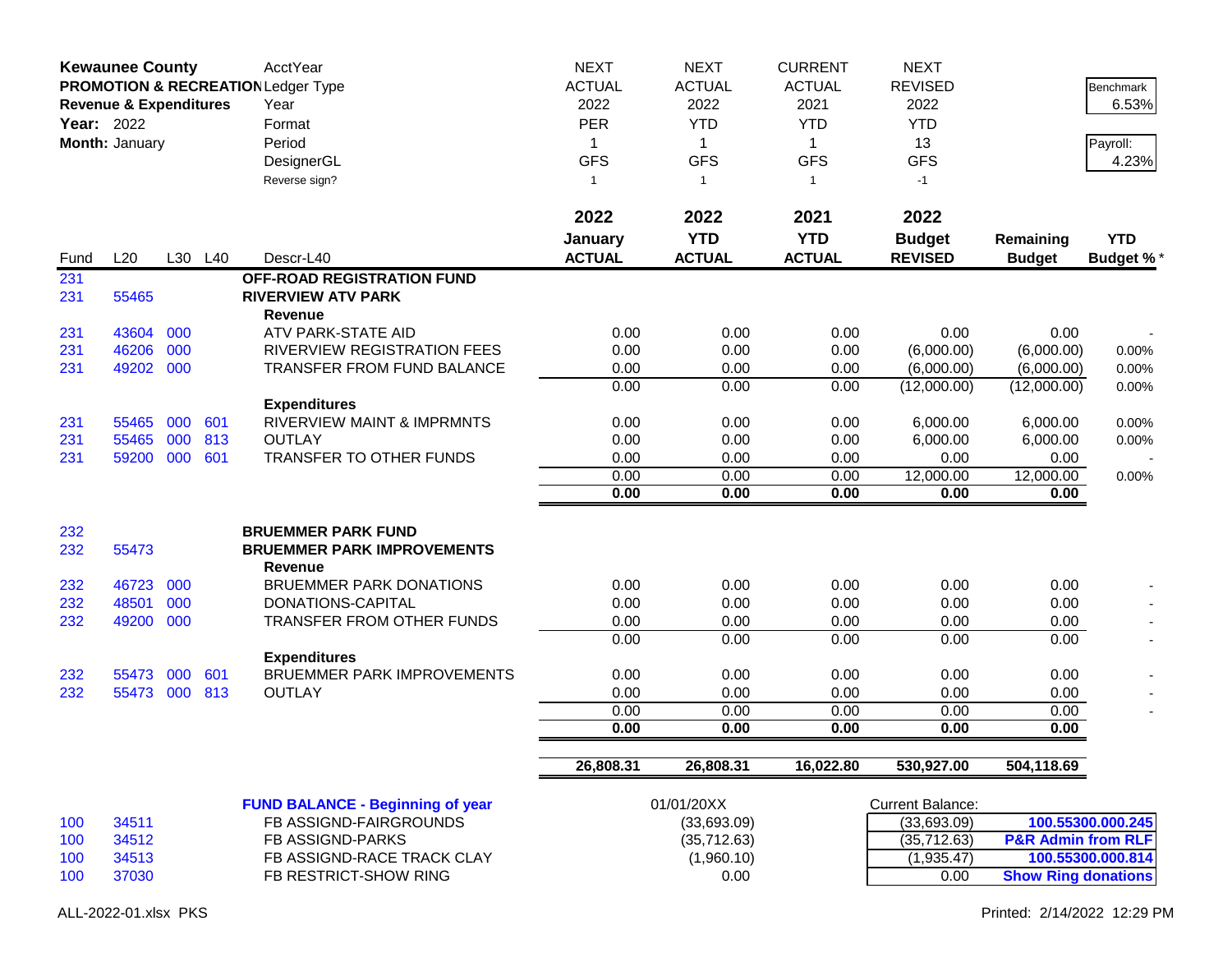| <b>Kewaunee County</b>                        | AcctYear                            | <b>NEXT</b>   | <b>NEXT</b>   | <b>CURRENT</b> | <b>NEXT</b>    |               |                  |
|-----------------------------------------------|-------------------------------------|---------------|---------------|----------------|----------------|---------------|------------------|
| <b>PROMOTION &amp; RECREATION Ledger Type</b> |                                     | <b>ACTUAL</b> | <b>ACTUAL</b> | <b>ACTUAL</b>  | <b>REVISED</b> |               | <b>Benchmark</b> |
| <b>Revenue &amp; Expenditures</b>             | Year                                | 2022          | 2022          | 2021           | 2022           |               | 6.53%            |
| Year: 2022                                    | Format                              | <b>PER</b>    | <b>YTD</b>    | YTD.           | <b>YTD</b>     |               |                  |
| Month: January                                | Period                              |               |               |                | 13             |               | Payroll:         |
|                                               | DesignerGL                          | <b>GFS</b>    | <b>GFS</b>    | <b>GFS</b>     | <b>GFS</b>     |               | 4.23%            |
|                                               | Reverse sign?                       |               |               |                | $-1$           |               |                  |
|                                               |                                     | 2022          | 2022          | 2021           | 2022           |               |                  |
|                                               |                                     | January       | <b>YTD</b>    | <b>YTD</b>     | <b>Budget</b>  | Remaining     | <b>YTD</b>       |
| L20<br>L30 L40<br>Fund                        | Descr-L40                           | <b>ACTUAL</b> | <b>ACTUAL</b> | <b>ACTUAL</b>  | <b>REVISED</b> | <b>Budget</b> | <b>Budget %*</b> |
| 229                                           | RYAN PARK FUND                      |               | (25, 257.17)  |                |                |               |                  |
| 230                                           | <b>BOAT LAUNCH FUND</b>             |               | 6,372.66      |                |                |               |                  |
| 231                                           | OFF-ROAD REGISTRATION FUND          |               | (11,962.08)   |                |                |               |                  |
| 232                                           | <b>BRUEMMER PARK FUND</b>           |               | (4,886.42)    |                |                |               |                  |
|                                               | <b>INTEGRITY CHECK:</b>             |               |               |                |                |               |                  |
|                                               | <b>Total Expenditures (report)</b>  | 27,408.31     | 27,408.31     | 24,997.40      | 755,509.00     |               |                  |
| [55200.55 *<br>100                            | <b>Total Dept expenditures(G/L)</b> | 27,408.31     | 27,408.31     | 24,965.58      | 731,854.00     |               |                  |
| $\star$<br>[229.232,2] 50000.59 *             | <b>Total Dept expenditures(G/L)</b> | 0.00          | 0.00          | 31.82          | 23,655.00      |               |                  |
|                                               | <b>Total G/L</b>                    | 27,408.31     | 27,408.31     | 24,997.40      | 755,509.00     |               |                  |
|                                               |                                     | 0.00          | 0.00          | 0.00           | 0.00           |               |                  |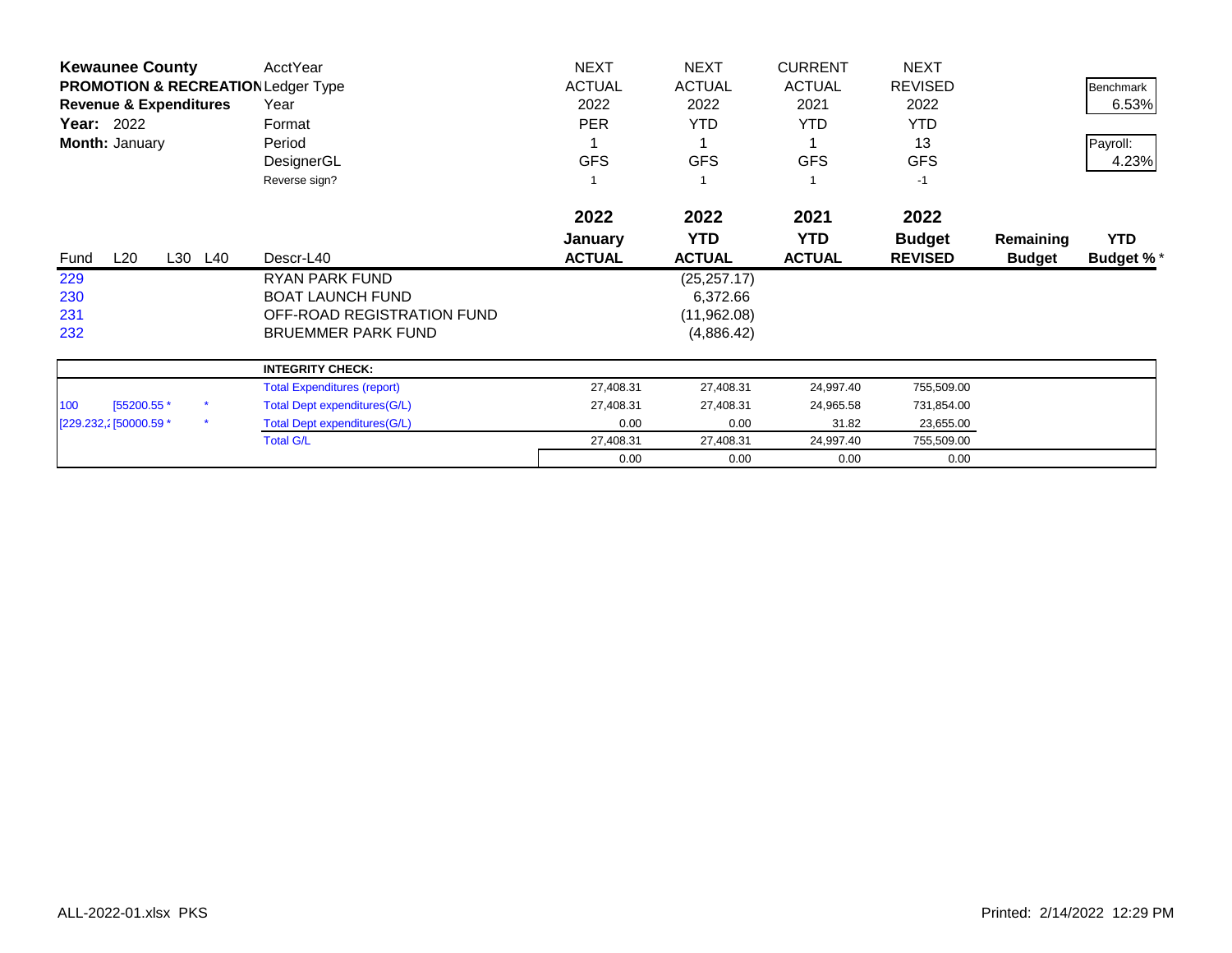|                   | <b>Kewaunee County</b>            |         |         | AcctYear                       | <b>NEXT</b>   | <b>NEXT</b>   | <b>CURRENT</b> | <b>NEXT</b>    |               |                  |
|-------------------|-----------------------------------|---------|---------|--------------------------------|---------------|---------------|----------------|----------------|---------------|------------------|
|                   | <b>PUBLIC HEALTH</b>              |         |         | Ledger Type                    | <b>ACTUAL</b> | <b>ACTUAL</b> | <b>ACTUAL</b>  | <b>REVISED</b> |               | Benchmark        |
|                   | <b>Revenue &amp; Expenditures</b> |         |         | Year                           | 2022          | 2022          | 2021           | 2022           |               | 6.53%            |
| <b>Year: 2022</b> |                                   |         |         | Format                         | <b>PER</b>    | <b>YTD</b>    | <b>YTD</b>     | <b>YTD</b>     |               |                  |
|                   | Month: January                    |         |         | Period                         | 1             | $\mathbf{1}$  | $\mathbf 1$    | 13             |               | Payroll:         |
|                   |                                   |         |         | DesignerGL                     | <b>GFS</b>    | <b>GFS</b>    | <b>GFS</b>     | <b>GFS</b>     |               | 4.23%            |
|                   |                                   |         |         | Reverse sign?                  | $\mathbf{1}$  | $\mathbf{1}$  | $\mathbf{1}$   | $-1$           |               |                  |
|                   |                                   |         |         |                                |               |               |                |                |               |                  |
|                   |                                   |         |         |                                | 2022          | 2022          | 2021           | 2022           |               |                  |
|                   |                                   |         |         |                                | January       | <b>YTD</b>    | <b>YTD</b>     | <b>Budget</b>  | Remaining     | <b>YTD</b>       |
| Fund              | L20                               |         | L30 L40 | Descr-L40                      | <b>ACTUAL</b> | <b>ACTUAL</b> | <b>ACTUAL</b>  | <b>REVISED</b> | <b>Budget</b> | <b>Budget %*</b> |
| 100               |                                   |         |         | <b>GENERAL FUND</b>            |               |               |                |                |               |                  |
| 100               | 54100                             |         |         | <b>PUBLIC HEALTH</b>           |               |               |                |                |               |                  |
|                   |                                   |         |         | Revenue                        |               |               |                |                |               |                  |
| 100               | 43551                             | 038     |         | PRENATAL CARE COORDINATION     | 0.00          | 0.00          | 0.00           | (3,000.00)     | (3,000.00)    | 0.00%            |
| 100               | 43551                             | 042     |         | <b>RADON TEST KITS</b>         | (88.00)       | (88.00)       | 0.00           | (100.00)       | (12.00)       | 88.00%           |
| 100               | 43551                             | 054     |         | CAR SEAT PROGRAM GRANT         | 0.00          | 0.00          | 0.00           | 0.00           | 0.00          |                  |
| 100               | 43553                             | 684     |         | WIMCR/ACT 318 ADJUSTMENT       | 0.00          | 0.00          | 0.00           | 0.00           | 0.00          |                  |
| 100               | 46250                             | 089     |         | <b>NURSE FEES</b>              | 0.00          | 0.00          | 0.00           | 0.00           | 0.00          |                  |
| 100               | 46510                             | 040     |         | PUB HEALTH NURSE SERVICES      | (1,889.26)    | (1,889.26)    | (1,876.89)     | (15,000.00)    | (13, 110.74)  | 12.60%           |
| 100               | 46510                             | 044     |         | <b>HEPATITIS B</b>             | 0.00          | 0.00          | 0.00           | (900.00)       | (900.00)      | 0.00%            |
| 100               | 46510                             | 065     |         | T.B. SKIN TESTS                | (32.00)       | (32.00)       | (32.00)        | (1,200.00)     | (1, 168.00)   | 2.67%            |
| 100               | 46510                             | 070     |         | <b>SHARPS COLLECTIONS</b>      | (10.00)       | (10.00)       | 0.00           | (350.00)       | (340.00)      | 2.86%            |
| 100               | 48510                             | 001     |         | BACK-TO-SCHOOL DONATIONS       | (500.00)      | (500.00)      | 0.00           | (3,500.00)     | (3,000.00)    | 14.29%           |
|                   |                                   |         |         |                                | (2,519.26)    | (2,519.26)    | (1,908.89)     | (24,050.00)    | (21, 530.74)  | 10.48%           |
|                   |                                   |         |         | <b>Expenditures</b>            |               |               |                |                |               |                  |
| 100               | 54100                             | 000 111 |         | <b>SALARIES</b>                | 6,502.40      | 6,502.40      | 6,380.80       | 84,535.00      | 78,032.60     | 7.69%            |
| 100               | 54100                             | 000     | 121     | <b>WAGES-REGULAR</b>           | 301.17        | 301.17        | 2,579.07       | 66,539.00      | 66,237.83     | 0.45%            |
| 100               | 54100                             | 000     | 122     | WAGES-OVERTIME                 | 0.00          | 0.00          | 0.00           | 0.00           | 0.00          |                  |
| 100               | 54100                             | 000     | 149     | <b>INTERPRETERS</b>            | 0.00          | 0.00          | 0.00           | 200.00         | 200.00        | 0.00%            |
| 100               | 54100                             | 000     | 151     | <b>SOCIAL SECURITY</b>         | 467.43        | 467.43        | 637.00         | 11,559.00      | 11,091.57     | 4.04%            |
| 100               | 54100                             | 000     | 152     | <b>RETIREMENT</b>              | 442.22        | 442.22        | 604.78         | 9,821.00       | 9,378.78      | 4.50%            |
| 100               | 54100                             | 000     | 153     | <b>WORKMEN'S COMPENSATION</b>  | 244.98        | 244.98        | 332.17         | 4,988.00       | 4,743.02      | 4.91%            |
| 100               | 54100                             | 000     | 154     | <b>HEALTH INSURANCE</b>        | 3,172.97      | 3,172.97      | 2,069.20       | 40,737.00      | 37,564.03     | 7.79%            |
| 100               | 54100                             | 000     | 155     | DENTAL INSURANCE               | 87.49         | 87.49         | 86.10          | 1,220.00       | 1,132.51      | 7.17%            |
| 100               | 54100                             | 000     | 156     | HEALTH REIMBURSEMENT ACCOUNT   | 0.00          | 0.00          | 0.00           | 0.00           | 0.00          |                  |
| 100               | 54100                             | 000     | 225     | <b>TELEPHONE</b>               | 140.34        | 140.34        | 0.00           | 1,962.00       | 1,821.66      | 7.15%            |
| 100               | 54100                             | 000     | 249     | MAINTENANCE AGREEMENTS         | 0.00          | 0.00          | 0.00           | 0.00           | 0.00          |                  |
| 100               | 54100 000                         |         | 253     | TESTING-ANIMAL RABIES          | 0.00          | 0.00          | 0.00           | 500.00         | 500.00        | 0.00%            |
| 100               | 54100                             | 000     | 296     | CONTRACTED SERVICES/SHARPS     | 0.00          | 0.00          | 0.00           | 300.00         | 300.00        | 0.00%            |
| 100               | 54100                             | 000     | 311     | <b>POSTAGE</b>                 | 0.00          | 0.00          | 0.00           | 1,000.00       | 1,000.00      | 0.00%            |
| 100               | 54100                             | 000     | 312     | <b>OFFICE SUPPLIES</b>         | 52.50         | 52.50         | 0.00           | 1,500.00       | 1,447.50      | 3.50%            |
| 100               | 54100                             | 000     | 320     | <b>RADON TEST KITS</b>         | 0.00          | 0.00          | 0.00           | 100.00         | 100.00        | 0.00%            |
| 100               | 54100                             | 000     | 322     | <b>SUBSCRIPTIONS</b>           | 0.00          | 0.00          | 0.00           | 100.00         | 100.00        | 0.00%            |
| 100               | 54100                             | 000     | 324     | <b>MEMBERSHIP DUES</b>         | 0.00          | 0.00          | 0.00           | 1,000.00       | 1,000.00      | 0.00%            |
| 100               | 54100 000                         |         | 328     | <b>BACK-TO-SCHOOL SUPPLIES</b> | 0.00          | 0.00          | 0.00           | 0.00           | 0.00          |                  |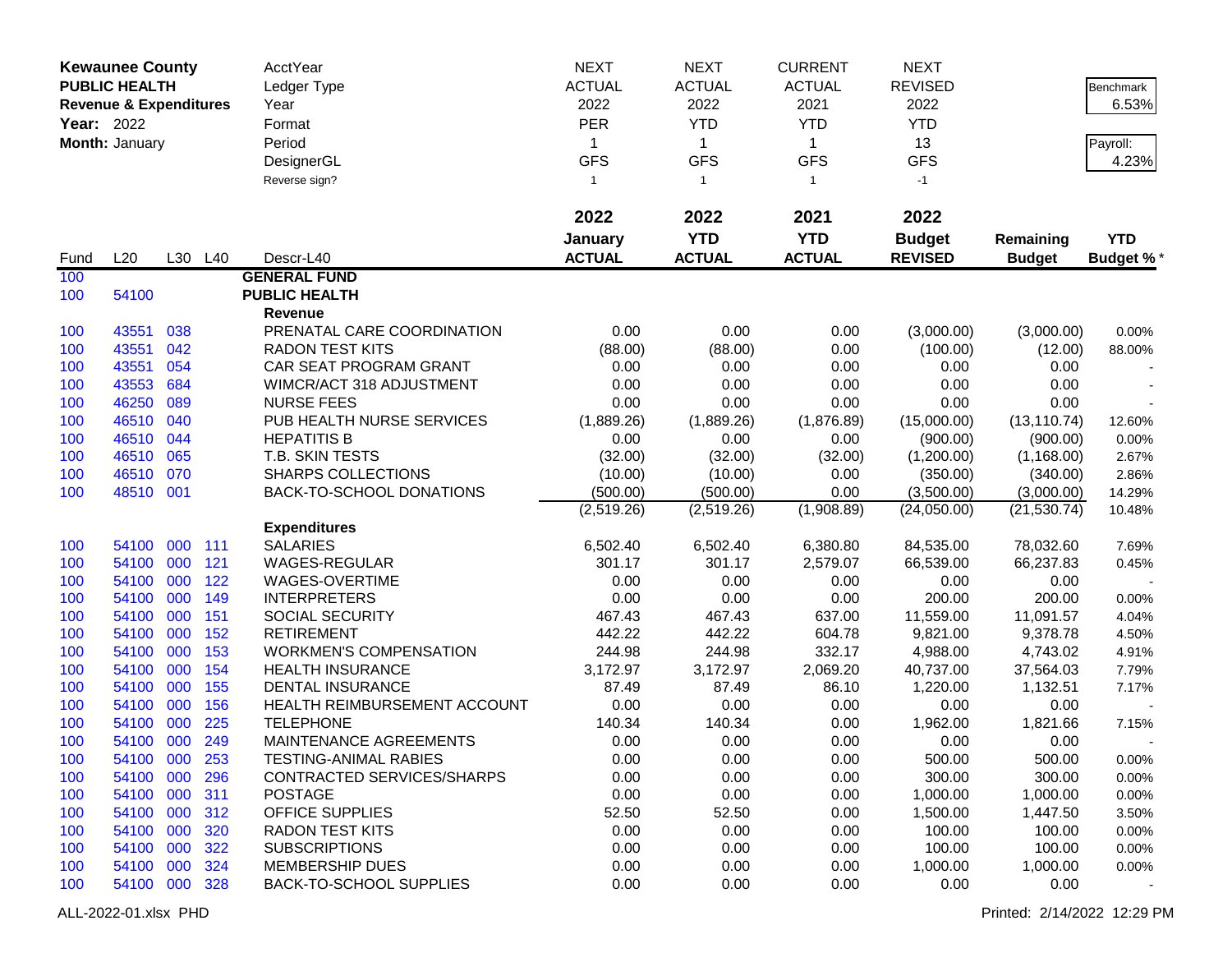|      | <b>Kewaunee County</b><br><b>PUBLIC HEALTH</b><br><b>Revenue &amp; Expenditures</b><br><b>Year: 2022</b><br>Month: January |     |         | AcctYear<br>Ledger Type<br>Year<br>Format<br>Period<br>DesignerGL<br>Reverse sign? | <b>NEXT</b><br><b>ACTUAL</b><br>2022<br>PER<br>1<br><b>GFS</b><br>$\mathbf{1}$ | <b>NEXT</b><br><b>ACTUAL</b><br>2022<br><b>YTD</b><br>$\mathbf{1}$<br><b>GFS</b><br>$\overline{1}$ | <b>CURRENT</b><br><b>ACTUAL</b><br>2021<br><b>YTD</b><br>$\mathbf{1}$<br><b>GFS</b><br>$\mathbf{1}$ | <b>NEXT</b><br><b>REVISED</b><br>2022<br><b>YTD</b><br>13<br><b>GFS</b><br>$-1$ |                          | Benchmark<br>6.53%<br>Payroll:<br>4.23% |
|------|----------------------------------------------------------------------------------------------------------------------------|-----|---------|------------------------------------------------------------------------------------|--------------------------------------------------------------------------------|----------------------------------------------------------------------------------------------------|-----------------------------------------------------------------------------------------------------|---------------------------------------------------------------------------------|--------------------------|-----------------------------------------|
|      |                                                                                                                            |     |         |                                                                                    | 2022                                                                           | 2022                                                                                               | 2021                                                                                                | 2022                                                                            |                          |                                         |
|      |                                                                                                                            |     |         |                                                                                    | January                                                                        | <b>YTD</b>                                                                                         | <b>YTD</b>                                                                                          | <b>Budget</b>                                                                   | Remaining                | <b>YTD</b>                              |
| Fund | L20                                                                                                                        |     | L30 L40 | Descr-L40                                                                          | <b>ACTUAL</b>                                                                  | <b>ACTUAL</b>                                                                                      | <b>ACTUAL</b>                                                                                       | <b>REVISED</b>                                                                  | <b>Budget</b>            | <b>Budget %*</b>                        |
| 100  | 54100                                                                                                                      | 000 | 332     | <b>TRAVEL EXPENSES</b>                                                             | 0.00                                                                           | 0.00                                                                                               | 0.00                                                                                                | 3,200.00                                                                        | 3,200.00                 | 0.00%                                   |
| 100  | 54100                                                                                                                      | 000 | 338     | <b>FLUORIDE VARNISH</b>                                                            | 0.00                                                                           | 0.00                                                                                               | 0.00                                                                                                | 100.00                                                                          | 100.00                   | 0.00%                                   |
| 100  | 54100                                                                                                                      | 000 | 342     | <b>MEDICAL SUPPLIES</b>                                                            | 0.00                                                                           | 0.00                                                                                               | 0.00                                                                                                | 2,000.00                                                                        | 2,000.00                 | 0.00%                                   |
| 100  | 54100                                                                                                                      | 000 | 348     | <b>EDUCATIONAL MATERIALS</b>                                                       | 0.00                                                                           | 0.00                                                                                               | 0.00                                                                                                | 300.00                                                                          | 300.00                   | 0.00%                                   |
| 100  | 54100                                                                                                                      | 000 | 533     | <b>EQUIPMENT RENTAL &amp; LEASES</b>                                               | 71.69                                                                          | 71.69                                                                                              | 71.69                                                                                               | 2,200.00                                                                        | 2,128.31                 | 3.26%                                   |
| 100  | 54100                                                                                                                      | 000 | 813     | <b>OUTLAY</b>                                                                      | 0.00                                                                           | 0.00                                                                                               | 0.00                                                                                                | 0.00                                                                            | 0.00                     |                                         |
|      |                                                                                                                            |     |         |                                                                                    | 11,483.19                                                                      | 11,483.19                                                                                          | 12,760.81                                                                                           | 233,861.00                                                                      | 222,377.81               | 4.91%                                   |
|      |                                                                                                                            |     |         |                                                                                    | 8,963.93                                                                       | 8,963.93                                                                                           | 10,851.92                                                                                           | 209,811.00                                                                      | 200,847.07               |                                         |
| 100  | 54111                                                                                                                      |     |         | <b>COMMUNICABLE DISEASE PRVNTN</b>                                                 |                                                                                |                                                                                                    |                                                                                                     |                                                                                 |                          |                                         |
|      |                                                                                                                            |     |         | <b>Revenue</b>                                                                     |                                                                                |                                                                                                    |                                                                                                     |                                                                                 |                          |                                         |
| 100  | 43551                                                                                                                      | 032 |         | COMMUNICABLE DISEASE PRVNTN                                                        | 0.00<br>0.00                                                                   | 0.00<br>0.00                                                                                       | 0.00<br>0.00                                                                                        | (3,400.00)<br>(3,400.00)                                                        | (3,400.00)<br>(3,400.00) | 0.00%                                   |
|      |                                                                                                                            |     |         | <b>Expenditures</b>                                                                |                                                                                |                                                                                                    |                                                                                                     |                                                                                 |                          | 0.00%                                   |
| 100  | 54111                                                                                                                      | 000 | 121     | <b>WAGES-REGULAR</b>                                                               | 0.00                                                                           | 0.00                                                                                               | 220.08                                                                                              | 2,409.00                                                                        | 2,409.00                 | 0.00%                                   |
| 100  | 54111                                                                                                                      | 000 | 151     | SOCIAL SECURITY                                                                    | 0.00                                                                           | 0.00                                                                                               | 16.84                                                                                               | 184.00                                                                          | 184.00                   | 0.00%                                   |
| 100  | 54111                                                                                                                      | 000 | 152     | <b>RETIREMENT</b>                                                                  | 0.00                                                                           | 0.00                                                                                               | 14.86                                                                                               | 156.00                                                                          | 156.00                   | 0.00%                                   |
| 100  | 54111                                                                                                                      | 000 | 153     | <b>WORKMEN'S COMPENSATION</b>                                                      | 0.00                                                                           | 0.00                                                                                               | 8.58                                                                                                | 91.00                                                                           | 91.00                    | 0.00%                                   |
| 100  | 54111                                                                                                                      | 000 | 154     | <b>HEALTH INSURANCE</b>                                                            | 0.00                                                                           | 0.00                                                                                               | 0.00                                                                                                | 474.00                                                                          | 474.00                   | 0.00%                                   |
| 100  | 54111                                                                                                                      | 000 | 155     | <b>DENTAL INSURANCE</b>                                                            | 0.00                                                                           | 0.00                                                                                               | 0.00                                                                                                | 26.00                                                                           | 26.00                    | 0.00%                                   |
| 100  | 54111                                                                                                                      | 000 | 312     | OFFICE SUPPLIES                                                                    | 0.00                                                                           | 0.00                                                                                               | 0.00                                                                                                | 0.00                                                                            | 0.00                     |                                         |
| 100  | 54111                                                                                                                      | 000 | 332     | <b>TRAVEL EXPENSES</b>                                                             | 0.00                                                                           | 0.00                                                                                               | 0.00                                                                                                | 0.00                                                                            | 0.00                     |                                         |
| 100  | 54111                                                                                                                      | 000 | 342     | <b>MEDICAL SUPPLIES</b>                                                            | 0.00                                                                           | 0.00                                                                                               | 0.00                                                                                                | 0.00                                                                            | 0.00                     |                                         |
| 100  | 54111                                                                                                                      | 000 | 348     | <b>EDUCATIONAL MATERIALS</b>                                                       | 0.00                                                                           | 0.00                                                                                               | 0.00                                                                                                | 60.00                                                                           | 60.00                    | 0.00%                                   |
| 100  | 54111                                                                                                                      | 000 | 813     | <b>OUTLAY</b>                                                                      | 0.00                                                                           | 0.00                                                                                               | 0.00                                                                                                | 0.00                                                                            | 0.00                     |                                         |
|      |                                                                                                                            |     |         |                                                                                    | 0.00                                                                           | 0.00                                                                                               | 260.36                                                                                              | 3,400.00                                                                        | 3,400.00                 | 0.00%                                   |
|      |                                                                                                                            |     |         |                                                                                    | 0.00                                                                           | 0.00                                                                                               | 260.36                                                                                              | 0.00                                                                            | 0.00                     |                                         |
| 100  | 54106                                                                                                                      |     |         | <b>IMMUNIZATION PROGRAM</b>                                                        |                                                                                |                                                                                                    |                                                                                                     |                                                                                 |                          |                                         |
|      |                                                                                                                            |     |         | Revenue                                                                            |                                                                                |                                                                                                    |                                                                                                     |                                                                                 |                          |                                         |
| 100  | 43240                                                                                                                      | 710 |         | ARRA IMM FOR CHILD & ADULT                                                         | 0.00                                                                           | 0.00                                                                                               | 0.00                                                                                                | 0.00                                                                            | 0.00                     |                                         |
| 100  | 43551                                                                                                                      | 088 |         | PUBLIC HEALTH COVID-19                                                             | 0.00                                                                           | 0.00                                                                                               | 0.00                                                                                                | 0.00                                                                            | 0.00                     |                                         |
| 100  | 46510 010                                                                                                                  |     |         | <b>IMMUNIZATION COLLECTIONS</b>                                                    | (611.53)                                                                       | (611.53)                                                                                           | 0.00                                                                                                | (2,200.00)                                                                      | (1,588.47)               | 27.80%                                  |
|      |                                                                                                                            |     |         |                                                                                    | (611.53)                                                                       | (611.53)                                                                                           | 0.00                                                                                                | (2,200.00)                                                                      | (1,588.47)               | 27.80%                                  |
|      |                                                                                                                            |     |         | <b>Expenditures</b>                                                                |                                                                                |                                                                                                    |                                                                                                     |                                                                                 |                          |                                         |
| 100  | 54106 000 121                                                                                                              |     |         | <b>WAGES-REGULAR</b>                                                               | 1,218.32                                                                       | 1,218.32                                                                                           | 107.03                                                                                              | 14,756.00                                                                       | 13,537.68                | 8.26%                                   |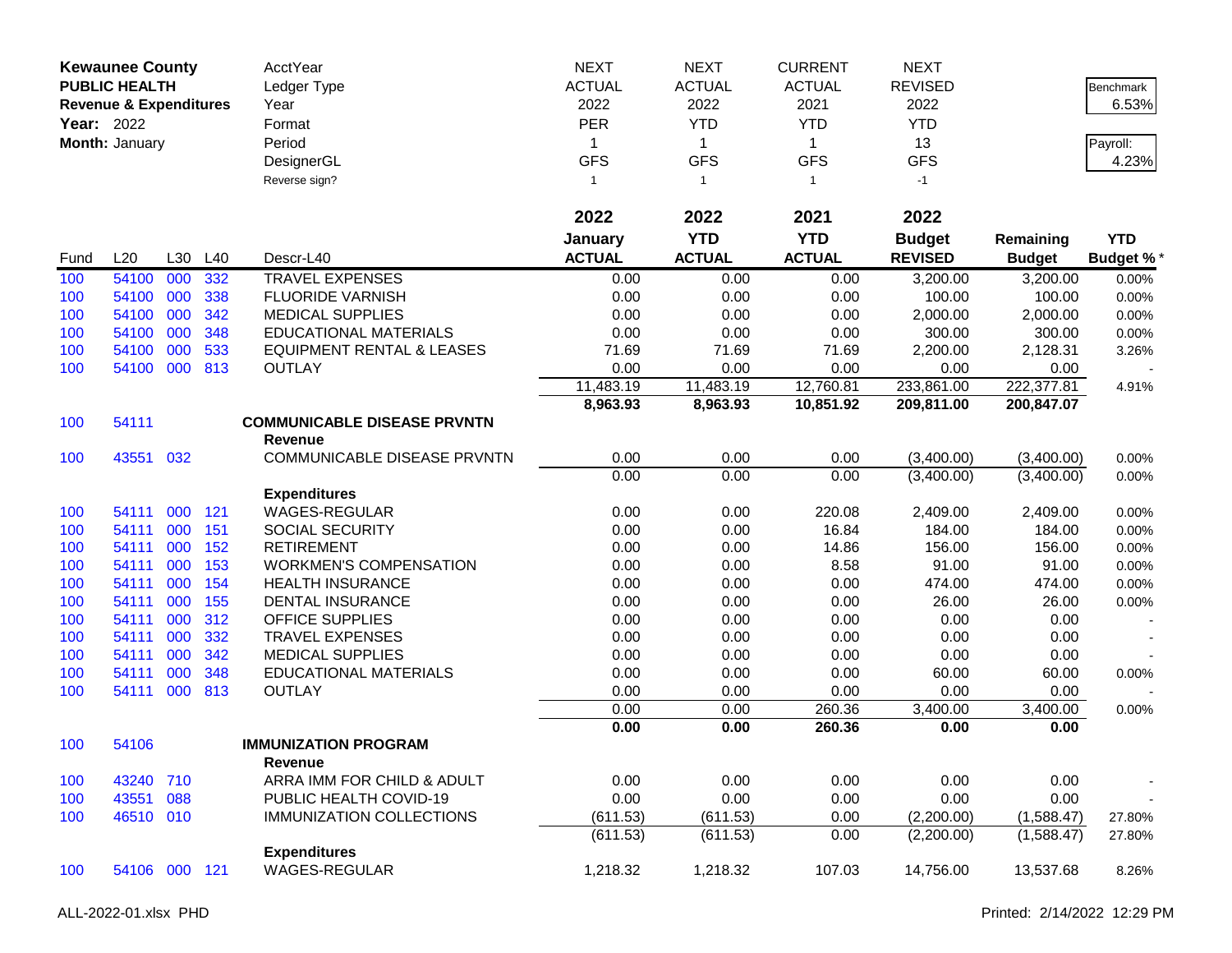|            | <b>Kewaunee County</b>            |     |            | AcctYear                                    | <b>NEXT</b>      | <b>NEXT</b>    | <b>CURRENT</b>   | <b>NEXT</b>    |               |                  |
|------------|-----------------------------------|-----|------------|---------------------------------------------|------------------|----------------|------------------|----------------|---------------|------------------|
|            | <b>PUBLIC HEALTH</b>              |     |            | Ledger Type                                 | <b>ACTUAL</b>    | <b>ACTUAL</b>  | <b>ACTUAL</b>    | <b>REVISED</b> |               | Benchmark        |
|            | <b>Revenue &amp; Expenditures</b> |     |            | Year                                        | 2022             | 2022           | 2021             | 2022           |               | 6.53%            |
|            | Year: 2022                        |     |            | Format                                      | <b>PER</b>       | <b>YTD</b>     | <b>YTD</b>       | <b>YTD</b>     |               |                  |
|            | Month: January                    |     |            | Period                                      | 1                | $\mathbf{1}$   | $\mathbf{1}$     | 13             |               | Payroll:         |
|            |                                   |     |            | DesignerGL                                  | <b>GFS</b>       | <b>GFS</b>     | <b>GFS</b>       | <b>GFS</b>     |               | 4.23%            |
|            |                                   |     |            | Reverse sign?                               | 1                | $\overline{1}$ | $\mathbf{1}$     | $-1$           |               |                  |
|            |                                   |     |            |                                             |                  |                |                  |                |               |                  |
|            |                                   |     |            |                                             | 2022             | 2022           | 2021             | 2022           |               |                  |
|            |                                   |     |            |                                             | January          | <b>YTD</b>     | <b>YTD</b>       | <b>Budget</b>  | Remaining     | <b>YTD</b>       |
| Fund       | L20                               | L30 | L40        | Descr-L40                                   | <b>ACTUAL</b>    | <b>ACTUAL</b>  | <b>ACTUAL</b>    | <b>REVISED</b> | <b>Budget</b> | <b>Budget %*</b> |
| 100        | 54106                             | 000 | 122        | WAGES-OVERTIME                              | 0.00             | 0.00           | 0.00             | 0.00           | 0.00          |                  |
| 100        | 54106                             | 000 | 151        | <b>SOCIAL SECURITY</b>                      | 92.34            | 92.34          | 8.18             | 1,129.00       | 1,036.66      | 8.18%            |
| 100        | 54106                             | 000 | 152        | <b>RETIREMENT</b>                           | 79.20            | 79.20          | 7.22             | 959.00         | 879.80        | 8.26%            |
| 100        | 54106                             | 000 | 153        | <b>WORKMEN'S COMPENSATION</b>               | 28.11            | 28.11          | 0.22             | 28.00          | (0.11)        | 100.39%          |
| 100        | 54106                             | 000 | 154        | <b>HEALTH INSURANCE</b>                     | 290.19           | 290.19         | 0.00             | 0.00           | (290.19)      |                  |
| 100        | 54106                             | 000 | 155        | <b>DENTAL INSURANCE</b>                     | 16.55            | 16.55          | 0.00             | 0.00           | (16.55)       |                  |
| 100        | 54106                             | 000 | 156        | HEALTH REIMBURSEMENT ACCOUNT                | 0.00             | 0.00           | 0.00             | 0.00           | 0.00          |                  |
| 100        | 54106                             | 000 | 249        | MAINTENANCE AGREEMENTS                      | 0.00             | 0.00           | 0.00             | 0.00           | 0.00          |                  |
| 100        | 54106                             | 000 | 296        | CONTRACTED SERVICES                         | 232.50           | 232.50         | 0.00             | 0.00           | (232.50)      |                  |
| 100        | 54106                             | 000 | 311        | <b>POSTAGE</b>                              | 0.00             | 0.00           | 0.00             | 200.00         | 200.00        | 0.00%            |
| 100        | 54106                             | 000 | 312        | <b>OFFICE SUPPLIES</b>                      | 0.00             | 0.00           | 0.00             | 100.00         | 100.00        | 0.00%            |
| 100        | 54106                             | 000 | 321        | PUBLICATIONS OF LEGAL NOTICE                | 0.00             | 0.00           | 0.00             | 0.00           | 0.00          |                  |
| 100        | 54106                             | 000 | 332        | <b>TRAVEL EXPENSES</b>                      | 0.00             | 0.00           | 0.00             | 400.00         | 400.00        | 0.00%            |
| 100        | 54106                             | 000 | 342        | <b>MEDICAL SUPPLIES</b>                     | 0.00             | 0.00           | 0.00             | 6,000.00       | 6,000.00      | 0.00%            |
| 100        | 54106                             | 000 | 348        | <b>EDUCATIONAL MATERIALS</b>                | 0.00             | 0.00           | 0.00             | 0.00           | 0.00          |                  |
|            |                                   |     |            |                                             | 1,957.21         | 1,957.21       | 122.65           | 23,572.00      | 21,614.79     | 8.30%            |
|            |                                   |     |            |                                             | 1,345.68         | 1,345.68       | 122.65           | 21,372.00      | 20,026.32     |                  |
| 100        | 54113                             |     |            | <b>WOMEN-INFANTS-CHILDREN-II</b>            |                  |                |                  |                |               |                  |
|            |                                   |     |            | <b>Revenue</b>                              |                  |                |                  |                |               |                  |
| 100        | 43240 024                         |     |            | <b>WIC PROGRAM</b>                          | 0.00             | 0.00           | (4,532.00)       | (69,300.00)    | (69,300.00)   | 0.00%            |
|            |                                   |     |            |                                             | 0.00             | 0.00           | (4,532.00)       | (69,300.00)    | (69,300.00)   | 0.00%            |
|            |                                   | 000 |            | <b>Expenditures</b><br><b>WAGES-REGULAR</b> |                  |                |                  |                |               |                  |
| 100        | 54113<br>54113 000                |     | 121<br>122 | <b>WAGES-OVERTIME</b>                       | 2,133.78<br>0.00 | 2,133.78       | (70.29)          | 36,669.00      | 34,535.22     | 5.82%            |
| 100<br>100 | 54113                             | 000 | 149        | <b>INTERPRETERS</b>                         | 0.00             | 0.00<br>0.00   | 0.00<br>0.00     | 0.00<br>0.00   | 0.00<br>0.00  |                  |
| 100        | 54113                             | 000 | 151        | SOCIAL SECURITY                             | 144.29           | 144.29         | (10.40)          | 2,805.00       | 2,660.71      |                  |
| 100        | 54113 000                         |     | 152        | <b>RETIREMENT</b>                           | 138.70           | 138.70         |                  | 2,383.00       | 2,244.30      | 5.14%<br>5.82%   |
| 100        | 54113 000                         |     | 153        | <b>WORKMEN'S COMPENSATION</b>               | 79.28            | 79.28          | (4.74)<br>(0.74) | 1,377.00       | 1,297.72      |                  |
| 100        | 54113 000                         |     | 154        | <b>HEALTH INSURANCE</b>                     | 1,289.56         | 1,289.56       | 0.00             | 15,600.00      | 14,310.44     | 5.76%<br>8.27%   |
| 100        | 54113 000                         |     | 155        | <b>DENTAL INSURANCE</b>                     | 29.87            | 29.87          | 21.10            | 441.00         | 411.13        | 6.77%            |
| 100        | 54113 000                         |     | 156        | HEALTH REIMBURSEMENT ACCOUNT                | 0.00             | 0.00           | 0.00             | 0.00           | 0.00          |                  |
| 100        | 54113 000                         |     | 225        | <b>TELEPHONE</b>                            | 20.96            | 20.96          | 0.00             | 300.00         | 279.04        | 6.99%            |
| 100        | 54113 000                         |     | 296        | <b>CONTRACTED SERVICES</b>                  | 0.00             | 0.00           | 335.28           | 6,500.00       | 6,500.00      | 0.00%            |
| 100        | 54113 000 311                     |     |            | <b>POSTAGE</b>                              | 0.00             | 0.00           | 0.00             | 500.00         | 500.00        | 0.00%            |
|            |                                   |     |            |                                             |                  |                |                  |                |               |                  |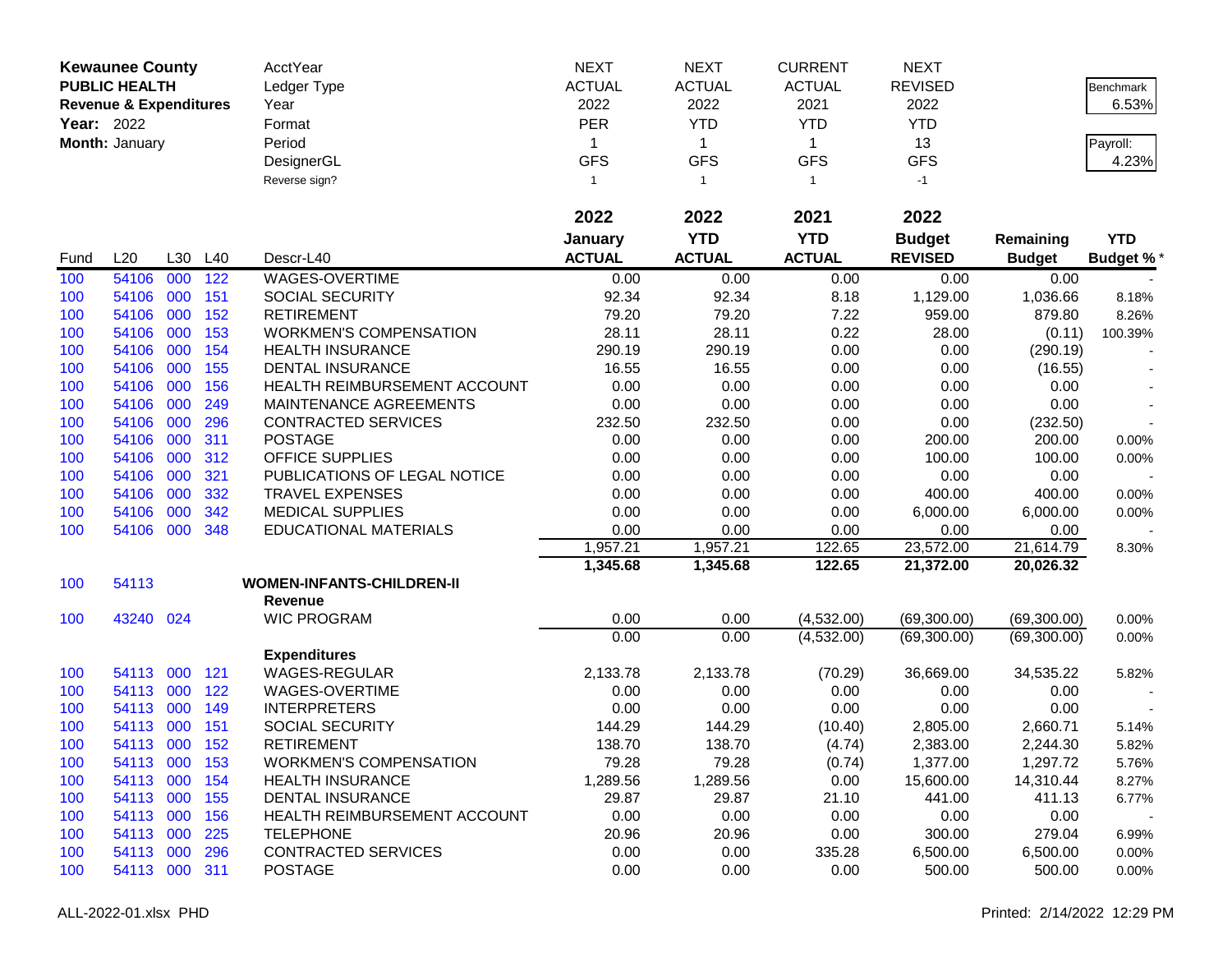| <b>Kewaunee County</b><br><b>PUBLIC HEALTH</b><br><b>Revenue &amp; Expenditures</b><br>Year: 2022<br>Month: January |                        |     | AcctYear<br>Ledger Type<br>Year<br>Format<br>Period<br>DesignerGL<br>Reverse sign? | <b>NEXT</b><br><b>ACTUAL</b><br>2022<br>PER<br>1<br><b>GFS</b><br>$\mathbf{1}$ | <b>NEXT</b><br><b>ACTUAL</b><br>2022<br><b>YTD</b><br>$\mathbf{1}$<br><b>GFS</b><br>$\overline{1}$ | <b>CURRENT</b><br><b>ACTUAL</b><br>2021<br><b>YTD</b><br>$\mathbf{1}$<br><b>GFS</b><br>$\mathbf{1}$<br>2021 | <b>NEXT</b><br><b>REVISED</b><br>2022<br><b>YTD</b><br>13<br><b>GFS</b><br>$-1$ |                | Benchmark<br>6.53%<br>Payroll:<br>4.23% |                  |
|---------------------------------------------------------------------------------------------------------------------|------------------------|-----|------------------------------------------------------------------------------------|--------------------------------------------------------------------------------|----------------------------------------------------------------------------------------------------|-------------------------------------------------------------------------------------------------------------|---------------------------------------------------------------------------------|----------------|-----------------------------------------|------------------|
|                                                                                                                     |                        |     |                                                                                    |                                                                                | 2022                                                                                               | 2022                                                                                                        |                                                                                 | 2022           |                                         |                  |
|                                                                                                                     |                        |     |                                                                                    |                                                                                | January                                                                                            | <b>YTD</b>                                                                                                  | <b>YTD</b>                                                                      | <b>Budget</b>  | Remaining                               | <b>YTD</b>       |
| Fund                                                                                                                | L20                    |     | L30 L40                                                                            | Descr-L40                                                                      | <b>ACTUAL</b>                                                                                      | <b>ACTUAL</b>                                                                                               | <b>ACTUAL</b>                                                                   | <b>REVISED</b> | <b>Budget</b>                           | <b>Budget %*</b> |
| 100                                                                                                                 | 54113                  | 000 | 312                                                                                | <b>OFFICE SUPPLIES</b>                                                         | 32.78                                                                                              | 32.78                                                                                                       | 0.00                                                                            | 225.00         | 192.22                                  | 14.57%           |
| 100                                                                                                                 | 54113 000              |     | 324                                                                                | <b>MEMBERSHIP DUES</b>                                                         | 0.00                                                                                               | 0.00                                                                                                        | 0.00                                                                            | 100.00         | 100.00                                  | 0.00%            |
| 100                                                                                                                 | 54113 000              |     | 332                                                                                | <b>TRAVEL EXPENSES</b>                                                         | 0.00                                                                                               | 0.00                                                                                                        | 0.00                                                                            | 500.00         | 500.00                                  | 0.00%            |
| 100                                                                                                                 | 54113 000              |     | 336                                                                                | <b>TRAINING</b>                                                                | 0.00                                                                                               | 0.00                                                                                                        | 0.00                                                                            | 1,000.00       | 1,000.00                                | 0.00%            |
| 100                                                                                                                 | 54113                  | 000 | 342                                                                                | <b>MEDICAL SUPPLIES</b>                                                        | 0.00                                                                                               | 0.00                                                                                                        | 0.00                                                                            | 500.00         | 500.00                                  | 0.00%            |
| 100                                                                                                                 | 54113 000              |     | 345                                                                                | <b>OUTREACH MATERIALS</b>                                                      | 0.00                                                                                               | 0.00                                                                                                        | 0.00                                                                            | 200.00         | 200.00                                  | 0.00%            |
| 100                                                                                                                 | 54113 000              | 000 | 348                                                                                | <b>EDUCATIONAL MATERIALS</b>                                                   | 0.00                                                                                               | 0.00                                                                                                        | 0.00                                                                            | 200.00         | 200.00                                  | 0.00%            |
| 100<br>100                                                                                                          | 54113<br>54113 000 813 |     | 812                                                                                | EQUIPMENT UNDER \$1,000.00<br>OUTLAY / EQUIP OVER \$1,000                      | 0.00<br>0.00                                                                                       | 0.00<br>0.00                                                                                                | 0.00<br>0.00                                                                    | 0.00<br>0.00   | 0.00<br>0.00                            |                  |
|                                                                                                                     |                        |     |                                                                                    |                                                                                | 3,869.22                                                                                           | 3,869.22                                                                                                    | 270.21                                                                          | 69,300.00      | 65,430.78                               | 5.58%            |
|                                                                                                                     |                        |     |                                                                                    |                                                                                | 3,869.22                                                                                           | 3,869.22                                                                                                    | (4,261.79)                                                                      | 0.00           | (3,869.22)                              |                  |
| 100                                                                                                                 | 54122                  |     |                                                                                    | <b>CHILD WITH SPEC HEALTH CARE</b>                                             |                                                                                                    |                                                                                                             |                                                                                 |                |                                         |                  |
|                                                                                                                     |                        |     |                                                                                    | <b>Revenue</b>                                                                 |                                                                                                    |                                                                                                             |                                                                                 |                |                                         |                  |
| 100                                                                                                                 | 43551 050              |     |                                                                                    | CHILD WITH SPEC HEALTH CARE                                                    | 0.00                                                                                               | 0.00                                                                                                        | 0.00                                                                            | (1,800.00)     | (1,800.00)                              | 0.00%            |
|                                                                                                                     |                        |     |                                                                                    |                                                                                | 0.00                                                                                               | 0.00                                                                                                        | 0.00                                                                            | (1,800.00)     | (1,800.00)                              | 0.00%            |
|                                                                                                                     |                        |     |                                                                                    | <b>Expenditures</b>                                                            |                                                                                                    |                                                                                                             |                                                                                 |                |                                         |                  |
| 100                                                                                                                 | 54122 000              |     | 121                                                                                | WAGES-REGULAR                                                                  | 0.00                                                                                               | 0.00                                                                                                        | 0.00                                                                            | 1,063.00       | 1,063.00                                | 0.00%            |
| 100                                                                                                                 | 54122 000              |     | 151                                                                                | <b>SOCIAL SECURITY</b>                                                         | 0.00                                                                                               | 0.00                                                                                                        | 0.00                                                                            | 81.00          | 81.00                                   | 0.00%            |
| 100                                                                                                                 | 54122                  | 000 | 152                                                                                | <b>RETIREMENT</b>                                                              | 0.00                                                                                               | 0.00                                                                                                        | 0.00                                                                            | 69.00          | 69.00                                   | 0.00%            |
| 100                                                                                                                 | 54122                  | 000 | 153                                                                                | <b>WORKMEN'S COMPENSATION</b>                                                  | 0.00                                                                                               | 0.00                                                                                                        | 0.00                                                                            | 40.00          | 40.00                                   | 0.00%            |
| 100                                                                                                                 | 54122 000              |     | 154                                                                                | <b>HEALTH INSURANCE</b>                                                        | 0.00                                                                                               | 0.00                                                                                                        | 0.00                                                                            | 453.00         | 453.00                                  | 0.00%            |
| 100                                                                                                                 | 54122 000              |     | 155                                                                                | DENTAL INSURANCE                                                               | 0.00                                                                                               | 0.00                                                                                                        | 0.00                                                                            | 13.00          | 13.00                                   | 0.00%            |
| 100                                                                                                                 | 54122 000              |     | 332                                                                                | TRAVEL EXPENSES                                                                | 0.00                                                                                               | 0.00                                                                                                        | 0.00                                                                            | 81.00          | 81.00                                   | 0.00%            |
| 100                                                                                                                 | 54122 000              |     | 813                                                                                | <b>OUTLAY</b>                                                                  | 0.00                                                                                               | 0.00                                                                                                        | 0.00                                                                            | 0.00           | 0.00                                    |                  |
|                                                                                                                     |                        |     |                                                                                    |                                                                                | 0.00                                                                                               | 0.00                                                                                                        | 0.00                                                                            | 1,800.00       | 1,800.00                                | 0.00%            |
|                                                                                                                     |                        |     |                                                                                    |                                                                                | 0.00                                                                                               | 0.00                                                                                                        | 0.00                                                                            | 0.00           | 0.00                                    |                  |
|                                                                                                                     |                        |     |                                                                                    | <b>GENERAL FUND</b>                                                            | 14,178.83                                                                                          | 14,178.83                                                                                                   | 6,973.14                                                                        | 231,183.00     | 217,004.17                              |                  |
| 220                                                                                                                 |                        |     |                                                                                    | <b>CHILDHOOD LEAD POISONING FND</b>                                            |                                                                                                    |                                                                                                             |                                                                                 |                |                                         |                  |
| 220                                                                                                                 | 54104                  |     |                                                                                    | <b>CHILDHOOD LEAD POISONING</b><br>Revenue                                     |                                                                                                    |                                                                                                             |                                                                                 |                |                                         |                  |
| 220                                                                                                                 | 43551 039              |     |                                                                                    | CHILDHOOD LEAD POISONING                                                       | 0.00                                                                                               | 0.00                                                                                                        | 0.00                                                                            | (1,900.00)     | (1,900.00)                              | 0.00%            |
| 220                                                                                                                 | 49202 000              |     |                                                                                    | TRANSFER FROM FUND BALANCE                                                     | 0.00                                                                                               | 0.00                                                                                                        | 0.00                                                                            | 0.00           | 0.00                                    |                  |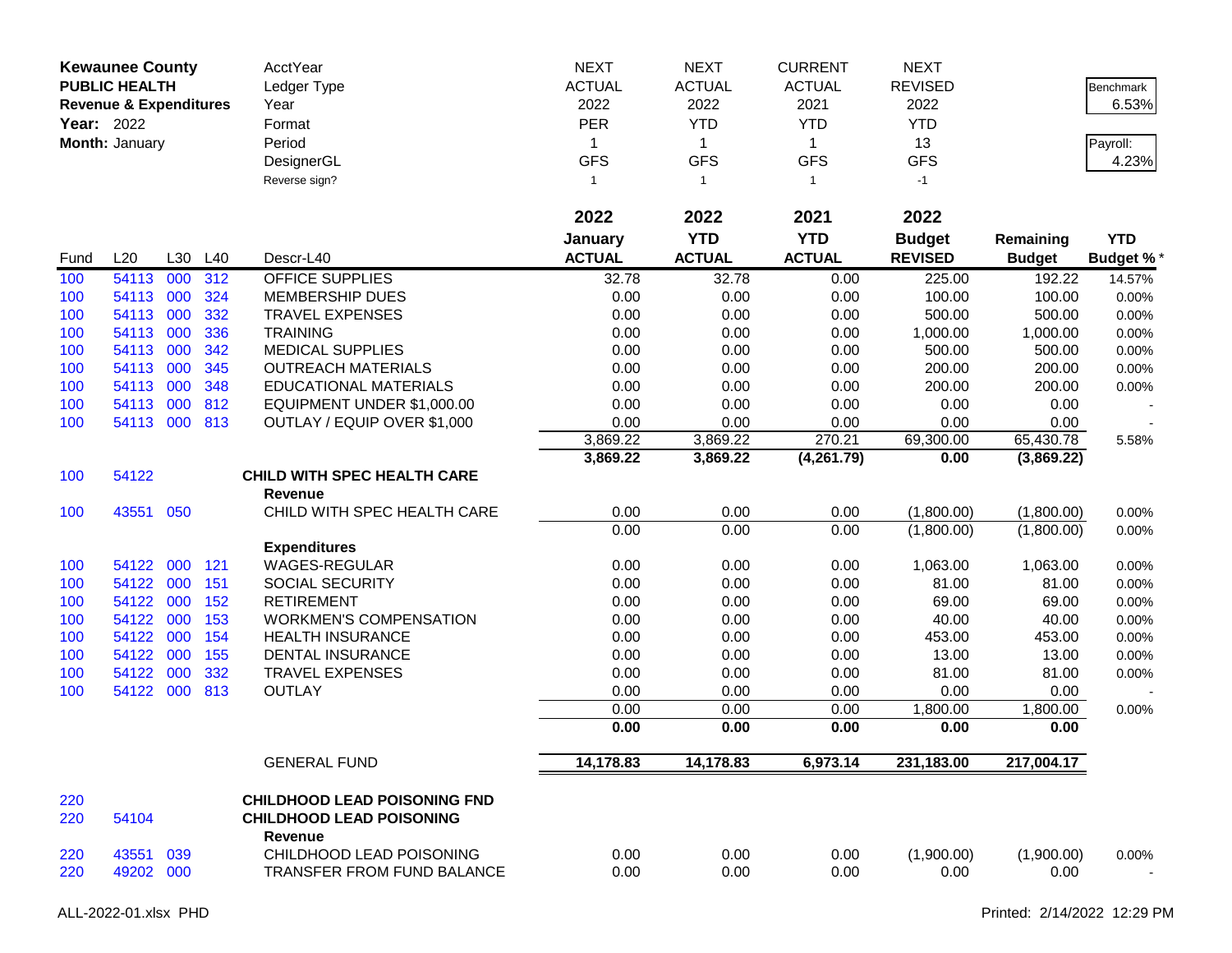| <b>Kewaunee County</b><br><b>PUBLIC HEALTH</b> |                                   |         | AcctYear<br>Ledger Type | <b>NEXT</b><br><b>ACTUAL</b>      | <b>NEXT</b><br><b>ACTUAL</b> | <b>CURRENT</b><br><b>ACTUAL</b> | <b>NEXT</b><br><b>REVISED</b> |                | <b>Benchmark</b> |                  |
|------------------------------------------------|-----------------------------------|---------|-------------------------|-----------------------------------|------------------------------|---------------------------------|-------------------------------|----------------|------------------|------------------|
|                                                | <b>Revenue &amp; Expenditures</b> |         |                         | Year                              | 2022                         | 2022                            | 2021                          | 2022           |                  | 6.53%            |
| <b>Year: 2022</b>                              |                                   |         |                         |                                   | <b>PER</b>                   | <b>YTD</b>                      | <b>YTD</b>                    | <b>YTD</b>     |                  |                  |
|                                                |                                   |         |                         | Format                            |                              |                                 |                               |                |                  |                  |
|                                                | Month: January                    |         |                         | Period                            | 1                            | $\mathbf{1}$                    | $\mathbf{1}$                  | 13             |                  | Payroll:         |
|                                                |                                   |         |                         | DesignerGL                        | <b>GFS</b>                   | <b>GFS</b>                      | <b>GFS</b>                    | <b>GFS</b>     |                  | 4.23%            |
|                                                |                                   |         |                         | Reverse sign?                     | $\mathbf{1}$                 | $\overline{1}$                  | $\mathbf{1}$                  | $-1$           |                  |                  |
|                                                |                                   |         |                         |                                   | 2022                         | 2022                            | 2021                          | 2022           |                  |                  |
|                                                |                                   |         |                         |                                   | January                      | <b>YTD</b>                      | <b>YTD</b>                    | <b>Budget</b>  | Remaining        | <b>YTD</b>       |
| Fund                                           | L20                               |         | L30 L40                 | Descr-L40                         | <b>ACTUAL</b>                | <b>ACTUAL</b>                   | <b>ACTUAL</b>                 | <b>REVISED</b> | <b>Budget</b>    | <b>Budget %*</b> |
|                                                |                                   |         |                         |                                   | 0.00                         | 0.00                            | 0.00                          | (1,900.00)     | (1,900.00)       | 0.00%            |
|                                                |                                   |         |                         | <b>Expenditures</b>               |                              |                                 |                               |                |                  |                  |
| 220                                            | 54104                             | 000     | 121                     | <b>WAGES-REGULAR</b>              | 0.00                         | 0.00                            | 0.00                          | 1,254.00       | 1,254.00         | 0.00%            |
| 220                                            | 54104                             | 000     | 151                     | <b>SOCIAL SECURITY</b>            | 0.00                         | 0.00                            | 0.00                          | 96.00          | 96.00            | 0.00%            |
| 220                                            | 54104                             | 000     | 152                     | <b>RETIREMENT</b>                 | 0.00                         | 0.00                            | 0.00                          | 82.00          | 82.00            | 0.00%            |
| 220                                            | 54104                             | 000     | 153                     | <b>WORKMEN'S COMPENSATION</b>     | 0.00                         | 0.00                            | 0.00                          | 48.00          | 48.00            | 0.00%            |
| 220                                            | 54104                             | 000     | 154                     | <b>HEALTH INSURANCE</b>           | 0.00                         | 0.00                            | 0.00                          | 307.00         | 307.00           | 0.00%            |
| 220                                            | 54104                             | 000     | 155                     | <b>DENTAL INSURANCE</b>           | 0.00                         | 0.00                            | 0.00                          | 0.00           | 0.00             |                  |
| 220                                            | 54104                             | 000     | 296                     | <b>CONTRACTED SERVICES</b>        | 0.00                         | 0.00                            | 0.00                          | 0.00           | 0.00             |                  |
| 220                                            | 54104                             | 000     | 311                     | <b>POSTAGE</b>                    | 0.00                         | 0.00                            | 0.00                          | 75.00          | 75.00            | 0.00%            |
| 220                                            | 54104                             | 000     | 312                     | OFFICE SUPPLIES                   | 0.00                         | 0.00                            | 0.00                          | 38.00          | 38.00            | 0.00%            |
| 220                                            | 54104                             | 000     | 332                     | <b>TRAVEL EXPENSES</b>            | 0.00                         | 0.00                            | 0.00                          | 0.00           | 0.00             |                  |
| 220                                            | 54104                             | 000     | 342                     | <b>MEDICAL SUPPLIES</b>           | 0.00                         | 0.00                            | 0.00                          | 0.00           | 0.00             |                  |
| 220                                            | 54104                             | 000     | 345                     | <b>OUTREACH</b>                   | 0.00                         | 0.00                            | 0.00                          | 0.00           | 0.00             |                  |
|                                                |                                   |         |                         |                                   | 0.00                         | 0.00                            | 0.00                          | 1,900.00       | 1,900.00         | 0.00%            |
|                                                |                                   |         |                         |                                   | 0.00                         | 0.00                            | 0.00                          | 0.00           | 0.00             |                  |
| 221                                            |                                   |         |                         | <b>MATERNAL CHILD HEALTH FUND</b> |                              |                                 |                               |                |                  |                  |
| 221                                            | 54108                             |         |                         | <b>MATERNAL CHILD HEALTH</b>      |                              |                                 |                               |                |                  |                  |
|                                                |                                   |         |                         | <b>Revenue</b>                    |                              |                                 |                               |                |                  |                  |
| 221                                            | 41100                             | 000     |                         | <b>GENERAL PROPERTY TAXES</b>     | (5,250.00)                   | (5,250.00)                      | (3,750.00)                    | (5,250.00)     | 0.00             | 100.00%          |
| 221                                            | 43240                             | 026     |                         | <b>MCH PROGRAM</b>                | 0.00                         | 0.00                            | 0.00                          | (7,000.00)     | (7,000.00)       | $0.00\%$         |
| 221                                            | 49200                             | 000     |                         | TRANSFER FROM OTHER FUNDS         | 0.00                         | 0.00                            | 0.00                          | 0.00           | 0.00             |                  |
| 221                                            | 49202                             | 000     |                         | TRANSFER FROM FUND BALANCE        | 0.00                         | 0.00                            | 0.00                          | 0.00           | 0.00             |                  |
|                                                |                                   |         |                         |                                   | (5,250.00)                   | (5,250.00)                      | (3,750.00)                    | (12, 250.00)   | (7,000.00)       | 42.86%           |
|                                                |                                   |         |                         | <b>Expenditures</b>               |                              |                                 |                               |                |                  |                  |
| 221                                            | 54108 000 121                     |         |                         | WAGES-REGULAR                     | 0.00                         | 0.00                            | 261.35                        | 8,162.00       | 8,162.00         | 0.00%            |
| 221                                            | 54108                             | 000     | 122                     | WAGES-OVERTIME                    | 0.00                         | 0.00                            | 0.00                          | 0.00           | 0.00             |                  |
| 221                                            | 54108                             | 000     | 151                     | SOCIAL SECURITY                   | 0.00                         | 0.00                            | 19.99                         | 624.00         | 624.00           | 0.00%            |
| 221                                            | 54108                             | 000     | 152                     | <b>RETIREMENT</b>                 | 0.00                         | 0.00                            | 17.64                         | 530.00         | 530.00           | 0.00%            |
| 221                                            | 54108                             | 000     | 153                     | <b>WORKMEN'S COMPENSATION</b>     | 0.00                         | 0.00                            | 10.19                         | 310.00         | 310.00           | 0.00%            |
| 221                                            | 54108                             | 000     | 154                     | <b>HEALTH INSURANCE</b>           | 0.00                         | 0.00                            | 0.00                          | 1,607.00       | 1,607.00         | 0.00%            |
| 221                                            | 54108                             | 000     | 155                     | <b>DENTAL INSURANCE</b>           | 0.00                         | 0.00                            | 0.00                          | 89.00          | 89.00            | 0.00%            |
| 221                                            | 54108                             | 000 311 |                         | <b>POSTAGE</b>                    | 0.00                         | 0.00                            | 0.00                          | 0.00           | 0.00             |                  |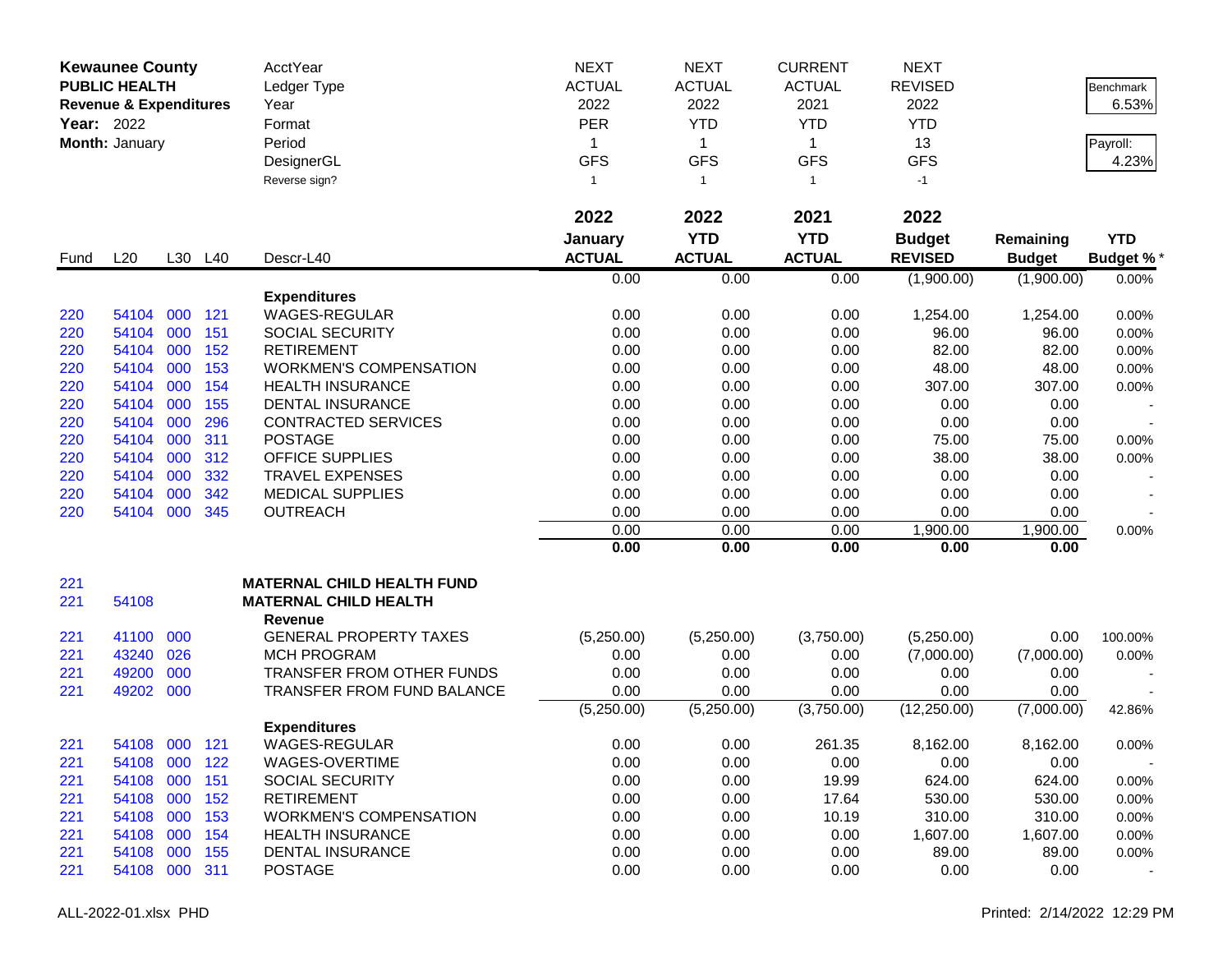| <b>Kewaunee County</b><br><b>PUBLIC HEALTH</b><br><b>Revenue &amp; Expenditures</b> |                |     | AcctYear<br>Ledger Type | <b>NEXT</b><br><b>ACTUAL</b>                                  | <b>NEXT</b><br><b>ACTUAL</b> | <b>CURRENT</b><br><b>ACTUAL</b> | <b>NEXT</b><br><b>REVISED</b> |                | Benchmark     |                 |
|-------------------------------------------------------------------------------------|----------------|-----|-------------------------|---------------------------------------------------------------|------------------------------|---------------------------------|-------------------------------|----------------|---------------|-----------------|
|                                                                                     |                |     |                         | Year                                                          | 2022                         | 2022                            | 2021                          | 2022           |               | 6.53%           |
|                                                                                     | Year: 2022     |     |                         | Format                                                        | PER                          | <b>YTD</b>                      | <b>YTD</b>                    | <b>YTD</b>     |               |                 |
|                                                                                     | Month: January |     |                         | Period                                                        | 1                            | $\mathbf{1}$                    | $\mathbf{1}$                  | 13             |               | Payroll:        |
|                                                                                     |                |     |                         | DesignerGL                                                    | <b>GFS</b>                   | <b>GFS</b>                      | <b>GFS</b>                    | <b>GFS</b>     |               | 4.23%           |
|                                                                                     |                |     |                         | Reverse sign?                                                 | $\mathbf{1}$                 | $\mathbf{1}$                    | $\mathbf{1}$                  | $-1$           |               |                 |
|                                                                                     |                |     |                         |                                                               | 2022                         | 2022                            | 2021                          | 2022           |               |                 |
|                                                                                     |                |     |                         |                                                               | January                      | <b>YTD</b>                      | <b>YTD</b>                    | <b>Budget</b>  | Remaining     | <b>YTD</b>      |
| Fund                                                                                | L20            | L30 | L40                     | Descr-L40                                                     | <b>ACTUAL</b>                | <b>ACTUAL</b>                   | <b>ACTUAL</b>                 | <b>REVISED</b> | <b>Budget</b> | <b>Budget %</b> |
| 221                                                                                 | 54108          | 000 | 332                     | <b>TRAVEL EXPENSES</b>                                        | 0.00                         | 0.00                            | 0.00                          | 328.00         | 328.00        | 0.00%           |
| 221                                                                                 | 54108          | 000 | 348                     | <b>EDUCATIONAL MATERIALS</b>                                  | 0.00                         | 0.00                            | 0.00                          | 600.00         | 600.00        | 0.00%           |
| 221                                                                                 | 59202 000      |     | 601                     | TRANSFER TO FUND BALANCE                                      | 0.00                         | 0.00                            | 0.00                          | 0.00           | 0.00          |                 |
|                                                                                     |                |     |                         |                                                               | 0.00                         | 0.00                            | 309.17                        | 12,250.00      | 12,250.00     | 0.00%           |
|                                                                                     |                |     |                         |                                                               | (5,250.00)                   | (5,250.00)                      | (3, 440.83)                   | 0.00           | 5,250.00      |                 |
| 222<br>222                                                                          | 54110          |     |                         | <b>PREVENTION PROGRAM FUND</b><br><b>PREVENTION PROGRAM-I</b> |                              |                                 |                               |                |               |                 |
|                                                                                     |                |     |                         | <b>Revenue</b>                                                |                              |                                 |                               |                |               |                 |
| 222                                                                                 | 43240          | 025 |                         | PREVENTION PROGRAM                                            | 0.00                         | 0.00                            | 0.00                          | (4,233.00)     | (4,233.00)    | 0.00%           |
| 222                                                                                 | 48501          | 000 |                         | <b>DONATIONS</b>                                              | 0.00                         | 0.00                            | 0.00                          | 0.00           | 0.00          |                 |
| 222                                                                                 | 49200          | 000 |                         | TRANSFER FROM OTHER FUNDS                                     | 0.00                         | 0.00                            | 0.00                          | 0.00           | 0.00          |                 |
| 222                                                                                 | 49202 000      |     |                         | TRANSFER FROM FUND BALANCE                                    | 0.00                         | 0.00                            | 0.00                          | 0.00           | 0.00          |                 |
|                                                                                     |                |     |                         |                                                               | 0.00                         | 0.00                            | 0.00                          | (4,233.00)     | (4,233.00)    | 0.00%           |
|                                                                                     |                |     |                         | <b>Expenditures</b>                                           |                              |                                 |                               |                |               |                 |
| 222                                                                                 | 54110          | 000 | 121                     | <b>WAGES-REGULAR</b>                                          | 0.00                         | 0.00                            | 0.00                          | 2,863.00       | 2,863.00      | 0.00%           |
| 222                                                                                 | 54110 000      |     | 151                     | <b>SOCIAL SECURITY</b>                                        | 0.00                         | 0.00                            | 0.00                          | 219.00         | 219.00        | 0.00%           |
| 222                                                                                 | 54110 000      |     | 152                     | <b>RETIREMENT</b>                                             | 0.00                         | 0.00                            | 0.00                          | 187.00         | 187.00        | 0.00%           |
| 222                                                                                 | 54110          | 000 | 153                     | <b>WORKMEN'S COMPENSATION</b>                                 | 0.00                         | 0.00                            | 0.00                          | 108.00         | 108.00        | 0.00%           |
| 222                                                                                 | 54110 000      |     | 154                     | <b>HEALTH INSURANCE</b>                                       | 0.00                         | 0.00                            | 0.00                          | 620.00         | 620.00        | 0.00%           |
| 222                                                                                 | 54110          | 000 | 155                     | <b>DENTAL INSURANCE</b>                                       | 0.00                         | 0.00                            | 0.00                          | 19.00          | 19.00         | 0.00%           |
| 222                                                                                 | 54110 000      |     | 225                     | <b>TELEPHONE</b>                                              | 0.00                         | 0.00                            | 0.00                          | 0.00           | 0.00          |                 |
| 222                                                                                 | 54110 000      |     | 311                     | <b>POSTAGE</b>                                                | 0.00                         | 0.00                            | 0.00                          | 0.00           | 0.00          |                 |
| 222                                                                                 | 54110 000      |     | 312                     | <b>OFFICE SUPPLIES</b>                                        | 0.00                         | 0.00                            | 0.00                          | 0.00           | 0.00          |                 |
| 222                                                                                 | 54110 000      |     | 332                     | <b>TRAVEL EXPENSES</b>                                        | 0.00                         | 0.00                            | 0.00                          | 100.00         | 100.00        | 0.00%           |
| 222                                                                                 | 54110          | 000 | 342                     | <b>MEDICAL SUPPLIES</b>                                       | 0.00                         | 0.00                            | 0.00                          | 17.00          | 17.00         | 0.00%           |
| 222                                                                                 | 54110 000      |     | 348                     | <b>EDUCATIONAL MATERIALS</b>                                  | 0.00                         | 0.00                            | 0.00                          | 100.00         | 100.00        | 0.00%           |
| 222                                                                                 | 54110 000      |     | 813                     | <b>OUTLAY</b>                                                 | 0.00                         | 0.00                            | 0.00                          | 0.00           | 0.00          |                 |
|                                                                                     |                |     |                         |                                                               | 0.00                         | 0.00                            | 0.00                          | 4,233.00       | 4,233.00      | 0.00%           |
|                                                                                     |                |     |                         |                                                               | 0.00                         | 0.00                            | 0.00                          | 0.00           | 0.00          |                 |

## 223 **VACCINE IMMUNIZTN PRGM FUND**

## **VACCINE IMMUNIZATION PROGRAM**

**Revenue**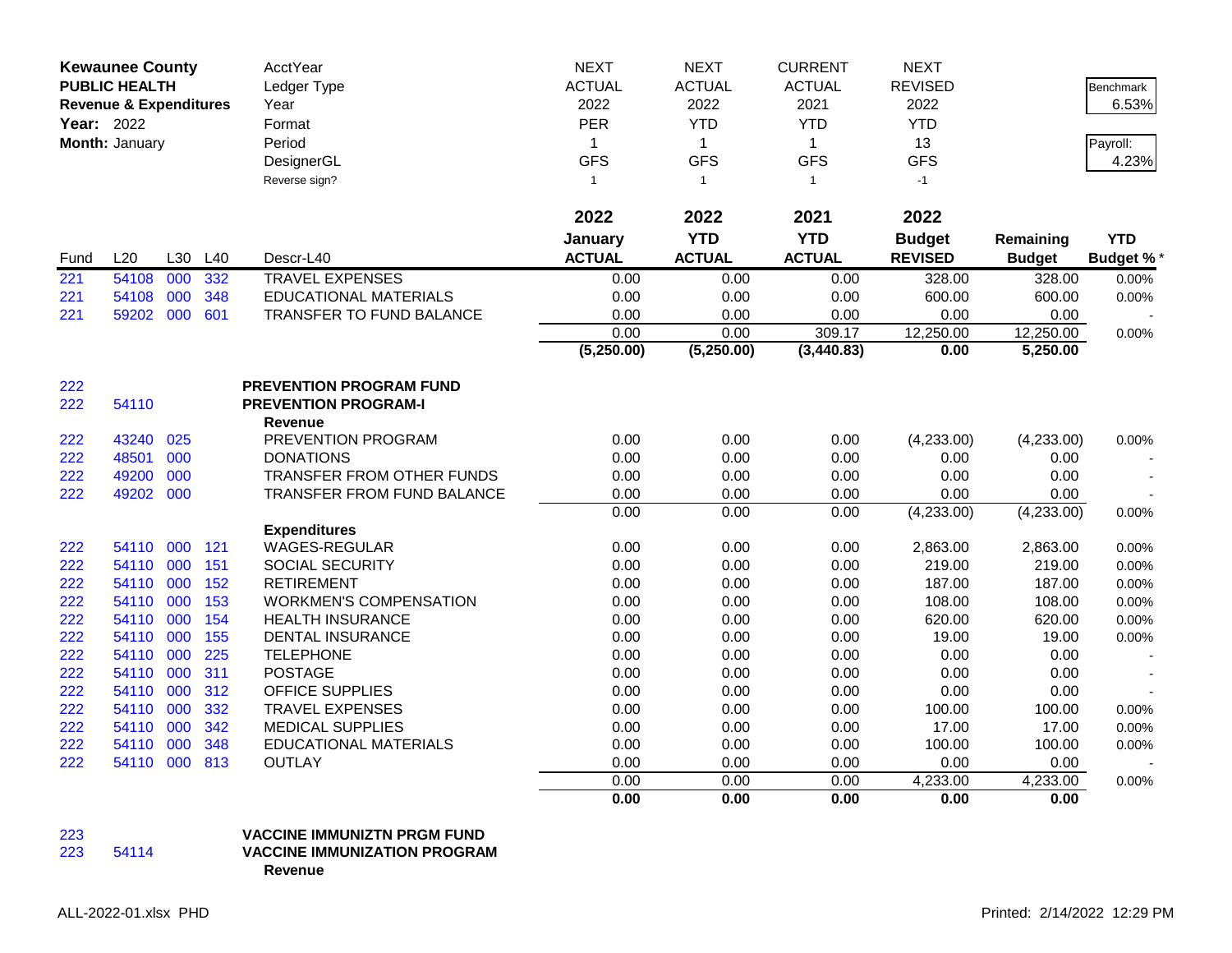|                   | <b>Kewaunee County</b>            |     |         | AcctYear                                      | <b>NEXT</b>    | <b>NEXT</b>    | <b>CURRENT</b> | <b>NEXT</b>    |               |                  |
|-------------------|-----------------------------------|-----|---------|-----------------------------------------------|----------------|----------------|----------------|----------------|---------------|------------------|
|                   | <b>PUBLIC HEALTH</b>              |     |         | Ledger Type                                   | <b>ACTUAL</b>  | <b>ACTUAL</b>  | <b>ACTUAL</b>  | <b>REVISED</b> |               | <b>Benchmark</b> |
|                   | <b>Revenue &amp; Expenditures</b> |     |         | Year                                          | 2022           | 2022           | 2021           | 2022           |               | 6.53%            |
| <b>Year: 2022</b> |                                   |     |         | Format                                        | <b>PER</b>     | <b>YTD</b>     | <b>YTD</b>     | <b>YTD</b>     |               |                  |
|                   | Month: January                    |     |         | Period                                        | 1              | $\mathbf{1}$   | $\mathbf{1}$   | 13             |               | Payroll:         |
|                   |                                   |     |         | DesignerGL                                    | <b>GFS</b>     | <b>GFS</b>     | <b>GFS</b>     | <b>GFS</b>     |               | 4.23%            |
|                   |                                   |     |         | Reverse sign?                                 | $\overline{1}$ | $\overline{1}$ | $\mathbf{1}$   | $-1$           |               |                  |
|                   |                                   |     |         |                                               |                |                |                |                |               |                  |
|                   |                                   |     |         |                                               | 2022           | 2022           | 2021           | 2022           |               |                  |
|                   |                                   |     |         |                                               | January        | <b>YTD</b>     | <b>YTD</b>     | <b>Budget</b>  | Remaining     | <b>YTD</b>       |
| Fund              | L20                               |     | L30 L40 | Descr-L40                                     | <b>ACTUAL</b>  | <b>ACTUAL</b>  | <b>ACTUAL</b>  | <b>REVISED</b> | <b>Budget</b> | <b>Budget %*</b> |
| 223               | 43551                             | 028 |         | <b>IMMUNIZATION PROGRAM</b>                   | 0.00           | 0.00           | 0.00           | (5,500.00)     | (5,500.00)    | 0.00%            |
| 223               | 49202 000                         |     |         | TRANSFER FROM FUND BALANCE                    | 0.00           | 0.00           | 0.00           | 0.00           | 0.00          |                  |
|                   |                                   |     |         |                                               | 0.00           | 0.00           | 0.00           | (5,500.00)     | (5,500.00)    | 0.00%            |
|                   |                                   |     |         | <b>Expenditures</b>                           |                |                |                |                |               |                  |
| 223               | 54114 000                         |     | 121     | WAGES-REGULAR                                 | 0.00           | 0.00           | 89.41          | 3,543.00       | 3,543.00      | 0.00%            |
| 223               | 54114 000                         |     | 122     | WAGES-OVERTIME                                | 0.00           | 0.00           | 0.00           | 0.00           | 0.00          |                  |
| 223               | 54114 000                         |     | 151     | <b>SOCIAL SECURITY</b>                        | 0.00           | 0.00           | 6.84           | 271.00         | 271.00        | 0.00%            |
| 223               | 54114 000                         |     | 152     | <b>RETIREMENT</b>                             | 0.00           | 0.00           | 6.04           | 230.00         | 230.00        | 0.00%            |
| 223               | 54114                             | 000 | 153     | <b>WORKMEN'S COMPENSATION</b>                 | 0.00           | 0.00           | 3.49           | 134.00         | 134.00        | 0.00%            |
| 223               | 54114                             | 000 | 154     | <b>HEALTH INSURANCE</b>                       | 0.00           | 0.00           | 0.00           | 697.00         | 697.00        | 0.00%            |
| 223               | 54114                             | 000 | 155     | <b>DENTAL INSURANCE</b>                       | 0.00           | 0.00           | 0.00           | 39.00          | 39.00         | 0.00%            |
| 223               | 54114                             | 000 | 311     | <b>POSTAGE</b>                                | 0.00           | 0.00           | 0.00           | 0.00           | 0.00          |                  |
| 223               | 54114 000                         |     | 312     | <b>OFFICE SUPPLIES</b>                        | 0.00           | 0.00           | 0.00           | 86.00          | 86.00         | 0.00%            |
| 223               | 54114                             | 000 | 332     | <b>TRAVEL EXPENSES</b>                        | 0.00           | 0.00           | 0.00           | 200.00         | 200.00        | 0.00%            |
| 223               | 54114                             | 000 | 342     | <b>CLINIC SUPPLIES</b>                        | 0.00           | 0.00           | 0.00           | 300.00         | 300.00        | 0.00%            |
| 223               | 54114 000                         |     | 813     | <b>OUTLAY</b>                                 | 0.00           | 0.00           | 0.00           | 0.00           | 0.00          |                  |
|                   |                                   |     |         |                                               | 0.00           | 0.00           | 105.78         | 5,500.00       | 5,500.00      | 0.00%            |
|                   |                                   |     |         |                                               | 0.00           | 0.00           | 105.78         | 0.00           | 0.00          |                  |
|                   |                                   |     |         |                                               |                |                |                |                |               |                  |
| 226               | 54126                             |     |         | <b>BIOTERRORISM GRANT FUND</b>                |                |                |                |                |               |                  |
| 226               |                                   |     |         | <b>BIOTERRORISM GRANT-I</b><br><b>Revenue</b> |                |                |                |                |               |                  |
| 226               | 43240                             | 063 |         | <b>BIOTERRORISM GRANT</b>                     | 0.00           | 0.00           | 0.00           | (35, 112.00)   | (35, 112.00)  |                  |
| 226               | 43240                             | 072 |         | <b>PREPAREDNESS</b>                           | 0.00           | 0.00           | 0.00           | 0.00           | 0.00          | 0.00%            |
| 226               | 49202 000                         |     |         | TRANSFER FROM FUND BALANCE                    | 0.00           | 0.00           | 0.00           | 0.00           | 0.00          |                  |
|                   |                                   |     |         |                                               | 0.00           | 0.00           | 0.00           | (35, 112.00)   | (35, 112.00)  |                  |
|                   |                                   |     |         | <b>Expenditures</b>                           |                |                |                |                |               | 0.00%            |
| 226               | 54126 000 111                     |     |         | <b>SALARIES</b>                               | 0.00           | 0.00           | 0.00           | 0.00           | 0.00          |                  |
| 226               | 54126 000                         |     | 121     | WAGES-REGULAR                                 | 896.34         | 896.34         | 753.55         | 24,523.00      | 23,626.66     |                  |
| 226               | 54126 000                         |     | 122     | WAGES-OVERTIME                                | 0.00           | 0.00           | 0.00           | 0.00           | 0.00          | 3.66%            |
| 226               | 54126 000                         |     | 151     | <b>SOCIAL SECURITY</b>                        | 69.61          | 69.61          | 57.65          | 1,876.00       | 1,806.39      | 3.71%            |
| 226               | 54126 000 152                     |     |         | <b>RETIREMENT</b>                             | 58.26          | 58.26          | 50.86          | 1,594.00       | 1,535.74      | 3.65%            |
| 226               | 54126 000 153                     |     |         | <b>WORKMEN'S COMPENSATION</b>                 | 1.65           | 1.65           | 10.62          | 714.00         | 712.35        | 0.23%            |
| 226               | 54126 000 154                     |     |         | <b>HEALTH INSURANCE</b>                       | 0.00           | 0.00           | 0.00           | 3,995.00       | 3,995.00      | 0.00%            |
|                   |                                   |     |         |                                               |                |                |                |                |               |                  |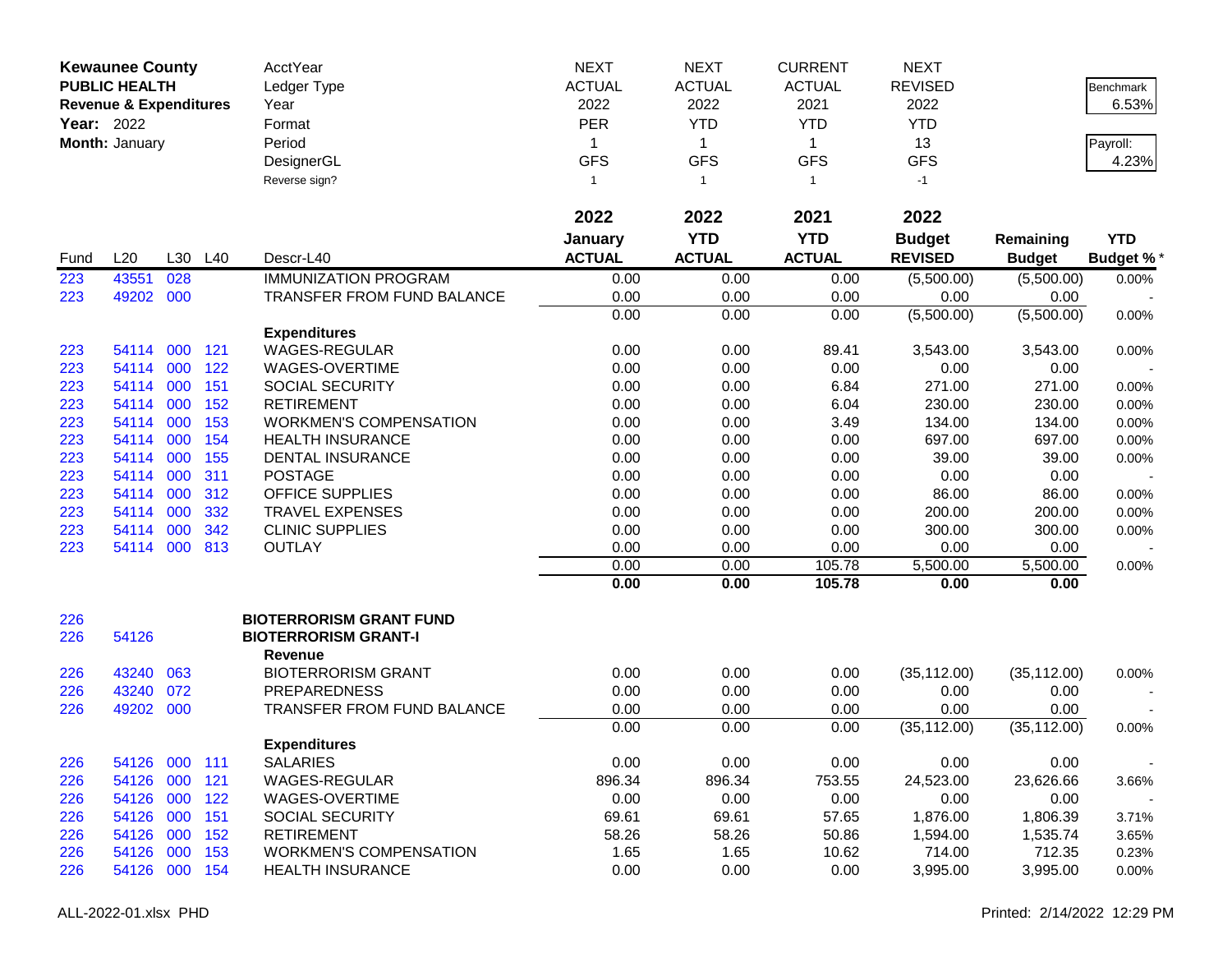| <b>Kewaunee County</b><br><b>PUBLIC HEALTH</b><br><b>Revenue &amp; Expenditures</b> |                |         | AcctYear<br>Ledger Type<br>Year | <b>NEXT</b><br><b>ACTUAL</b><br>2022 | <b>NEXT</b><br><b>ACTUAL</b><br>2022 | <b>CURRENT</b><br><b>ACTUAL</b><br>2021 | <b>NEXT</b><br><b>REVISED</b><br>2022 |                | Benchmark<br>6.53% |                  |
|-------------------------------------------------------------------------------------|----------------|---------|---------------------------------|--------------------------------------|--------------------------------------|-----------------------------------------|---------------------------------------|----------------|--------------------|------------------|
|                                                                                     |                |         |                                 |                                      |                                      |                                         |                                       |                |                    |                  |
|                                                                                     | Year: 2022     |         |                                 | Format                               | <b>PER</b>                           | <b>YTD</b>                              | <b>YTD</b>                            | <b>YTD</b>     |                    |                  |
|                                                                                     | Month: January |         |                                 | Period                               | 1                                    | $\mathbf{1}$                            | $\mathbf{1}$                          | 13             |                    | Payroll:         |
|                                                                                     |                |         |                                 | DesignerGL                           | <b>GFS</b>                           | <b>GFS</b>                              | <b>GFS</b>                            | <b>GFS</b>     |                    | 4.23%            |
|                                                                                     |                |         |                                 | Reverse sign?                        | $\mathbf{1}$                         | $\mathbf{1}$                            | $\overline{1}$                        | $-1$           |                    |                  |
|                                                                                     |                |         |                                 |                                      | 2022                                 | 2022                                    | 2021                                  | 2022           |                    |                  |
|                                                                                     |                |         |                                 |                                      | January                              | <b>YTD</b>                              | <b>YTD</b>                            | <b>Budget</b>  | Remaining          | <b>YTD</b>       |
| Fund                                                                                | L20            | L30 L40 |                                 | Descr-L40                            | <b>ACTUAL</b>                        | <b>ACTUAL</b>                           | <b>ACTUAL</b>                         | <b>REVISED</b> | <b>Budget</b>      | <b>Budget %*</b> |
| 226                                                                                 | 54126          | 000     | 155                             | <b>DENTAL INSURANCE</b>              | 0.00                                 | 0.00                                    | 0.00                                  | 124.00         | 124.00             | 0.00%            |
| 226                                                                                 | 54126 000      |         | 225                             | <b>TELEPHONE</b>                     | 0.00                                 | 0.00                                    | 0.00                                  | 0.00           | 0.00               |                  |
| 226                                                                                 | 54126 000      |         | 296                             | CONTRACTED SERVICES                  | 0.00                                 | 0.00                                    | 0.00                                  | 0.00           | 0.00               |                  |
| 226                                                                                 | 54126 000      |         | 311                             | <b>POSTAGE</b>                       | 0.00                                 | 0.00                                    | 0.00                                  | 0.00           | 0.00               |                  |
| 226                                                                                 | 54126 000      |         | 312                             | OFFICE SUPPLIES                      | 0.00                                 | 0.00                                    | 0.00                                  | 300.00         | 300.00             | 0.00%            |
| 226                                                                                 | 54126 000      |         | 332                             | <b>TRAVEL EXPENSES</b>               | 0.00                                 | 0.00                                    | 0.00                                  | 426.00         | 426.00             | 0.00%            |
| 226                                                                                 | 54126 000      |         | 342                             | <b>MEDICAL SUPPLIES</b>              | 0.00                                 | 0.00                                    | 0.00                                  | 560.00         | 560.00             | 0.00%            |
| 226                                                                                 | 54126 000      |         | 345                             | OTHER OPER SUPPL-MASS CARE           | 0.00                                 | 0.00                                    | 0.00                                  | 1,000.00       | 1,000.00           | 0.00%            |
| 226                                                                                 | 54126 000 813  |         |                                 | <b>OUTLAY</b>                        | 0.00                                 | 0.00                                    | 0.00                                  | 0.00           | 0.00               |                  |
| 226                                                                                 | 54134          |         |                                 | <b>BIOTERRORISM GRANT-II</b>         |                                      |                                         |                                       |                |                    |                  |
| 226                                                                                 | 54134 000      |         | 111                             | <b>SALARIES</b>                      | 0.00                                 | 0.00                                    | 0.00                                  | 0.00           | 0.00               |                  |
| 226                                                                                 | 54134          | 000     | 121                             | WAGES-REGULAR                        | 0.00                                 | 0.00                                    | 0.00                                  | 0.00           | 0.00               |                  |
| 226                                                                                 | 54134 000      |         | 122                             | WAGES-OVERTIME                       | 0.00                                 | 0.00                                    | 0.00                                  | 0.00           | 0.00               |                  |
| 226                                                                                 | 54134 000      |         | 151                             | SOCIAL SECURITY                      | 0.00                                 | 0.00                                    | 0.00                                  | 0.00           | 0.00               |                  |
| 226                                                                                 | 54134 000      |         | 152                             | <b>RETIREMENT</b>                    | 0.00                                 | 0.00                                    | 0.00                                  | 0.00           | 0.00               |                  |
| 226                                                                                 | 54134 000      |         | 153                             | <b>WORKMEN'S COMPENSATION</b>        | 0.00                                 | 0.00                                    | 0.00                                  | 0.00           | 0.00               |                  |
| 226                                                                                 | 54134 000      |         | 154                             | <b>HEALTH INSURANCE</b>              | 0.00                                 | 0.00                                    | 0.00                                  | 0.00           | 0.00               | $\sim$           |
| 226                                                                                 | 54134          | 000     | 155                             | DENTAL INSURANCE                     | 0.00                                 | 0.00                                    | 0.00                                  | 0.00           | 0.00               |                  |
| 226                                                                                 | 54134          | 000     | 225                             | <b>TELEPHONE</b>                     | 0.00                                 | 0.00                                    | 0.00                                  | 0.00           | 0.00               |                  |
| 226                                                                                 | 54134 000      |         | 296                             | CONTRACTED SERVICES                  | 0.00                                 | 0.00                                    | 0.00                                  | 0.00           | 0.00               |                  |
| 226                                                                                 | 54134 000      |         | 311                             | <b>POSTAGE</b>                       | 0.00                                 | 0.00                                    | 0.00                                  | 0.00           | 0.00               |                  |
| 226                                                                                 | 54134 000      |         | 312                             | OFFICE SUPPLIES                      | 0.00                                 | 0.00                                    | 0.00                                  | 0.00           | 0.00               |                  |
| 226                                                                                 | 54134 000      |         | 332                             | <b>TRAVEL EXPENSES</b>               | 0.00                                 | 0.00                                    | 0.00                                  | 0.00           | 0.00               |                  |
| 226                                                                                 | 54134 000      |         | 342                             | <b>MEDICAL SUPPLIES</b>              | 0.00                                 | 0.00                                    | 0.00                                  | 0.00           | 0.00               |                  |
| 226                                                                                 | 54134 000      |         | 345                             | OTHER OPER SUPPL-MASS CARE           | 0.00                                 | 0.00                                    | 0.00                                  | 0.00           | 0.00               |                  |
|                                                                                     |                |         |                                 |                                      | 1,025.86                             | 1,025.86                                | 872.68                                | 35,112.00      | 34,086.14          | 2.92%            |
|                                                                                     |                |         |                                 |                                      | 1,025.86                             | 1,025.86                                | 872.68                                | 0.00           | (1,025.86)         |                  |
| 227                                                                                 |                |         |                                 | <b>PUBLIC HEALTH EMERGENCY RESP</b>  |                                      |                                         |                                       |                |                    |                  |
| 227                                                                                 | 54129 000      |         |                                 | <b>DPH PHEP COVID19</b>              |                                      |                                         |                                       |                |                    |                  |
|                                                                                     |                |         |                                 | Revenue                              |                                      |                                         |                                       |                |                    |                  |
| 227                                                                                 | 43551 088      |         |                                 | PUBLIC HEALTH COVID-19               | 0.00                                 | 0.00                                    | 0.00                                  | (138, 896.00)  | (138, 896.00)      | 0.00%            |
|                                                                                     |                |         |                                 |                                      | 0.00                                 | 0.00                                    | 0.00                                  | (138, 896.00)  | (138, 896.00)      | 0.00%            |
|                                                                                     |                |         |                                 | <b>Expenditures</b>                  |                                      |                                         |                                       |                |                    |                  |
|                                                                                     |                |         |                                 |                                      |                                      |                                         |                                       |                |                    |                  |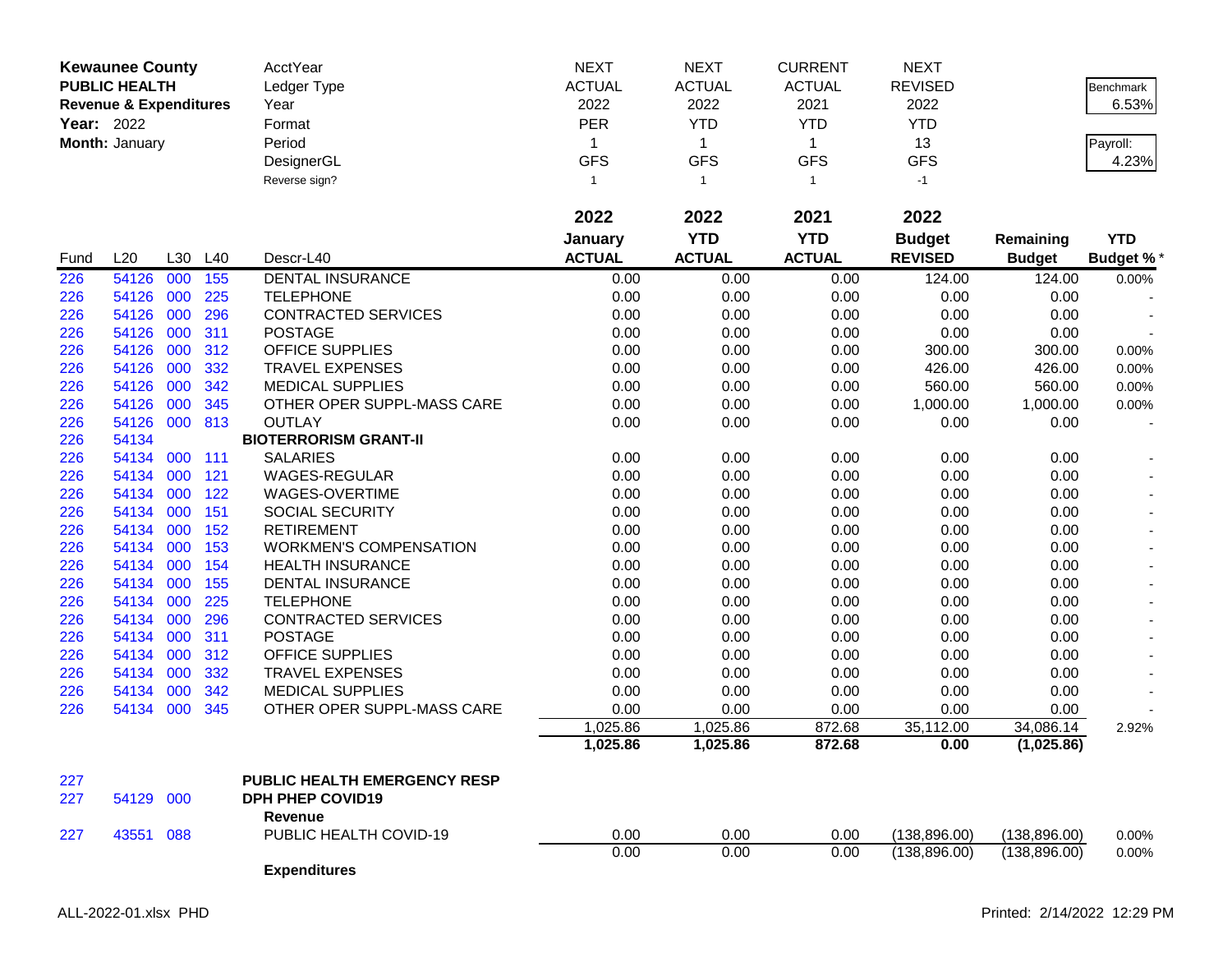| <b>NEXT</b><br><b>NEXT</b><br><b>NEXT</b><br><b>Kewaunee County</b><br>AcctYear<br><b>PUBLIC HEALTH</b><br><b>ACTUAL</b><br><b>ACTUAL</b><br><b>ACTUAL</b><br><b>REVISED</b><br>Ledger Type<br>2022<br>2022<br>2021<br><b>Revenue &amp; Expenditures</b><br>Year<br>2022<br><b>PER</b><br><b>YTD</b><br><b>Year: 2022</b><br>Format<br><b>YTD</b><br><b>YTD</b> | Benchmark<br>6.53%<br>Payroll:<br>4.23% |
|-----------------------------------------------------------------------------------------------------------------------------------------------------------------------------------------------------------------------------------------------------------------------------------------------------------------------------------------------------------------|-----------------------------------------|
|                                                                                                                                                                                                                                                                                                                                                                 |                                         |
|                                                                                                                                                                                                                                                                                                                                                                 |                                         |
|                                                                                                                                                                                                                                                                                                                                                                 |                                         |
| Month: January<br>13<br>Period<br>$\mathbf{1}$<br>$\mathbf{1}$<br>1                                                                                                                                                                                                                                                                                             |                                         |
| <b>GFS</b><br><b>GFS</b><br><b>GFS</b><br><b>GFS</b><br>DesignerGL                                                                                                                                                                                                                                                                                              |                                         |
| Reverse sign?<br>$-1$<br>$\mathbf{1}$<br>-1<br>$\overline{1}$                                                                                                                                                                                                                                                                                                   |                                         |
|                                                                                                                                                                                                                                                                                                                                                                 |                                         |
| 2022<br>2022<br>2022<br>2021                                                                                                                                                                                                                                                                                                                                    |                                         |
| <b>YTD</b><br><b>YTD</b><br><b>Budget</b><br>January<br>Remaining                                                                                                                                                                                                                                                                                               | <b>YTD</b>                              |
| <b>ACTUAL</b><br><b>ACTUAL</b><br><b>ACTUAL</b><br>L20<br>L30<br>L40<br>Descr-L40<br><b>REVISED</b><br><b>Budget</b><br>Fund                                                                                                                                                                                                                                    | <b>Budget %*</b>                        |
| 227<br>54129<br>000<br>121<br><b>WAGES-REGULAR</b><br>622.72<br>0.00<br>0.00<br>0.00<br>0.00                                                                                                                                                                                                                                                                    |                                         |
| 54129<br>000<br>122<br>WAGES-OVERTIME<br>0.00<br>0.00<br>0.00<br>0.00<br>0.00<br>227                                                                                                                                                                                                                                                                            |                                         |
| 54129<br>000<br>151<br>0.00<br>0.00<br>47.65<br>0.00<br>0.00<br>227<br>SOCIAL SECURITY                                                                                                                                                                                                                                                                          |                                         |
| 227<br>54129<br>000<br>152<br><b>RETIREMENT</b><br>0.00<br>0.00<br>42.03<br>0.00<br>0.00                                                                                                                                                                                                                                                                        |                                         |
| 54129<br>000<br>153<br><b>WORKMEN'S COMPENSATION</b><br>0.00<br>0.00<br>1.17<br>0.00<br>227<br>0.00                                                                                                                                                                                                                                                             |                                         |
| 000<br>154<br>0.00<br>0.00<br>0.00<br>227<br>54129<br><b>HEALTH INSURANCE</b><br>0.00<br>0.00                                                                                                                                                                                                                                                                   |                                         |
| 227<br>000<br>155<br>0.00<br>0.00<br>0.00<br>0.00<br>54129<br><b>DENTAL INSURANCE</b><br>0.00                                                                                                                                                                                                                                                                   |                                         |
| 000<br>225<br>0.00<br>0.00<br>227<br>54129<br><b>TELEPHONE</b><br>0.00<br>0.00<br>0.00                                                                                                                                                                                                                                                                          |                                         |
| 000<br>54129<br>296<br><b>CONTRACTED SERVICES</b><br>0.00<br>0.00<br>0.00<br>0.00<br>227<br>0.00                                                                                                                                                                                                                                                                |                                         |
| 000<br><b>POSTAGE</b><br>54129<br>311<br>0.00<br>0.00<br>0.00<br>0.00<br>0.00<br>227                                                                                                                                                                                                                                                                            |                                         |
| 000<br>227<br>54129<br>312<br><b>OFFICE SUPPLIES</b><br>0.00<br>0.00<br>0.00<br>0.00<br>0.00                                                                                                                                                                                                                                                                    |                                         |
| 000<br>54129<br>332<br><b>TRAVEL EXPENSES</b><br>0.00<br>0.00<br>0.00<br>0.00<br>227<br>0.00                                                                                                                                                                                                                                                                    |                                         |
| 000<br>0.00<br>54129<br>342<br><b>MEDICAL SUPPLIES</b><br>0.00<br>0.00<br>0.00<br>0.00<br>227                                                                                                                                                                                                                                                                   |                                         |
| 000<br>0.00<br>0.00<br>54129<br>345<br>OTHER OPER SUPPLIES<br>0.00<br>0.00<br>0.00<br>227                                                                                                                                                                                                                                                                       |                                         |
| 000<br>54129<br>813<br><b>OUTLAY</b><br>0.00<br>0.00<br>0.00<br>0.00<br>0.00<br>227                                                                                                                                                                                                                                                                             |                                         |
| 713.57<br>0.00<br>0.00<br>0.00<br>0.00                                                                                                                                                                                                                                                                                                                          |                                         |
| 0.00<br>0.00<br>713.57<br>(138, 896.00)<br>(138, 896.00)                                                                                                                                                                                                                                                                                                        |                                         |
| 54129 802<br><b>COVID19 ELC CARES</b><br>227<br><b>Expenditures</b>                                                                                                                                                                                                                                                                                             |                                         |
| 54129<br>802 111<br><b>SALARIES</b><br>0.00<br>0.00<br>0.00<br>0.00<br>0.00<br>227                                                                                                                                                                                                                                                                              |                                         |
| 54129<br>802<br>121<br>WAGES-REGULAR<br>1,836.21<br>1,836.21<br>45,044.00<br>227<br>3,228.93<br>43,207.79                                                                                                                                                                                                                                                       | 4.08%                                   |
| 54129<br>802<br>122<br>WAGES-OVERTIME<br>57.08<br>57.08<br>227<br>407.16<br>0.00<br>(57.08)                                                                                                                                                                                                                                                                     |                                         |
| 54129<br>802<br>151<br>135.72<br>135.72<br>266.61<br>227<br>SOCIAL SECURITY<br>3,446.00<br>3,310.28                                                                                                                                                                                                                                                             | 3.94%                                   |
| 54129<br>802<br>152<br><b>RETIREMENT</b><br>123.06<br>123.06<br>227<br>245.44<br>2,927.00<br>2,803.94                                                                                                                                                                                                                                                           | 4.20%                                   |
| 54129<br>802<br>153<br><b>WORKMEN'S COMPENSATION</b><br>5.20<br>5.20<br>227<br>78.08<br>1,708.00<br>1,702.80                                                                                                                                                                                                                                                    | 0.30%                                   |
| 54129<br>802<br>154<br><b>HEALTH INSURANCE</b><br>1,296.38<br>1,296.38<br>840.92<br>8,880.62<br>227<br>10,177.00                                                                                                                                                                                                                                                | 12.74%                                  |
| 227<br>802<br>155<br>19.34<br>0.81<br>54129<br><b>DENTAL INSURANCE</b><br>19.34<br>194.00<br>174.66                                                                                                                                                                                                                                                             | 9.97%                                   |
| <b>GAS &amp; ELECTRIC</b><br>54129 802 224<br>0.00<br>0.00<br>0.00<br>0.00<br>0.00<br>227                                                                                                                                                                                                                                                                       |                                         |
| 802 225<br>227<br>54129<br><b>TELEPHONE</b><br>198.58<br>198.58<br>191.34<br>3,500.00<br>3,301.42                                                                                                                                                                                                                                                               | 5.67%                                   |
| 54129 802 296<br>CONTRACTED SERVICES<br>5,294.00<br>3,687.50<br>64,400.00<br>227<br>5,294.00<br>59,106.00                                                                                                                                                                                                                                                       | 8.22%                                   |
| 802 311<br>54129<br><b>POSTAGE</b><br>0.00<br>0.00<br>0.00<br>0.00<br>0.00<br>227                                                                                                                                                                                                                                                                               |                                         |
| 802 312<br><b>OFFICE SUPPLIES</b><br>0.00<br>54129<br>0.00<br>0.00<br>1,500.00<br>1,500.00<br>227                                                                                                                                                                                                                                                               | 0.00%                                   |
| 54129<br>802 332<br><b>TRAVEL EXPENSES</b><br>0.00<br>0.00<br>0.00<br>1,500.00<br>227<br>1,500.00                                                                                                                                                                                                                                                               | 0.00%                                   |
| 54129 802 342<br><b>MEDICAL SUPPLIES</b><br>0.00<br>0.00<br>0.00<br>227<br>1,500.00<br>1,500.00                                                                                                                                                                                                                                                                 | 0.00%                                   |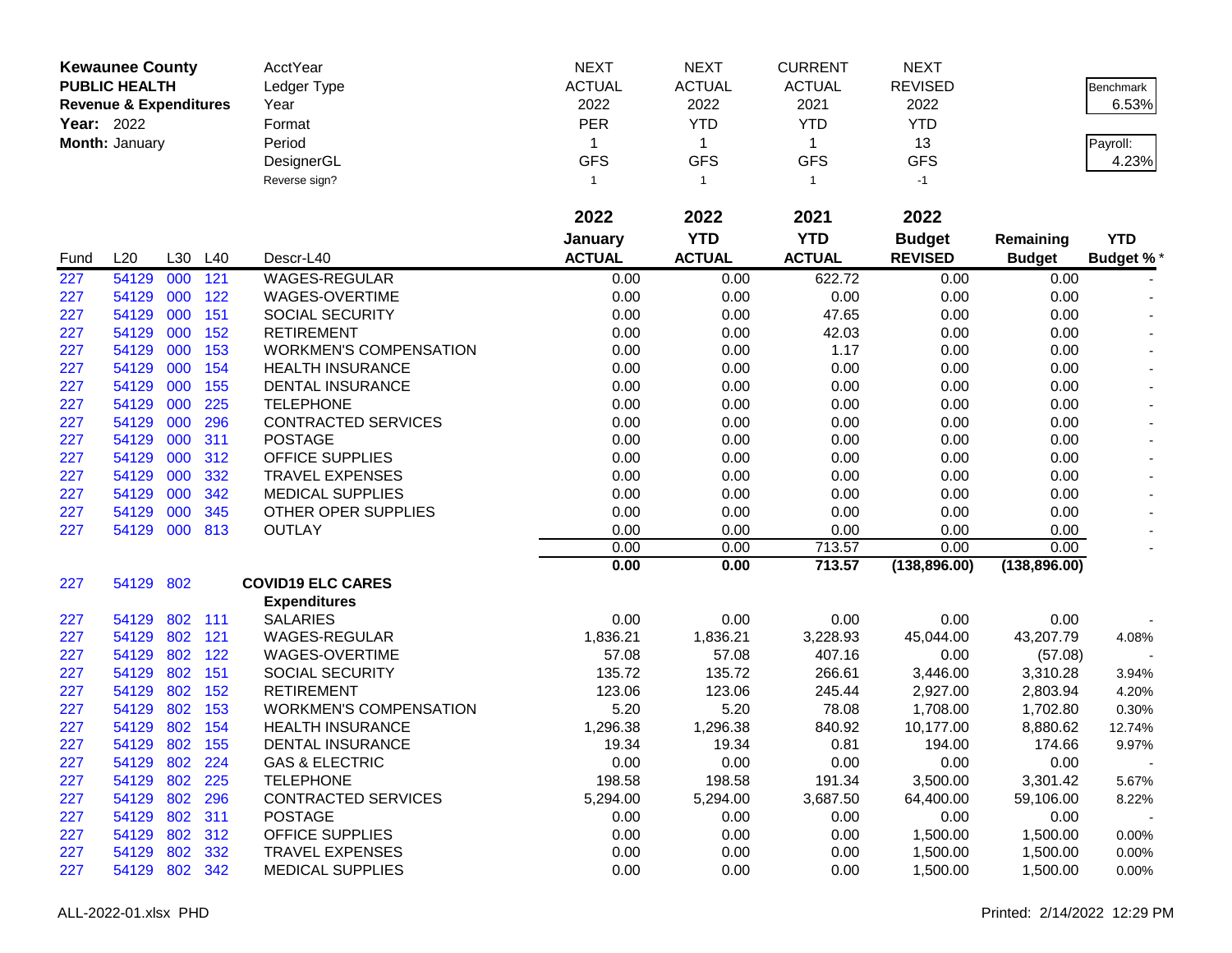| <b>Kewaunee County</b><br><b>PUBLIC HEALTH</b><br><b>Revenue &amp; Expenditures</b><br>Year: 2022<br>Month: January |                |                    | <b>AcctYear</b><br>Ledger Type<br>Year<br>Format<br>Period<br>DesignerGL | <b>NEXT</b><br><b>ACTUAL</b><br>2022<br><b>PER</b><br>1<br><b>GFS</b> | <b>NEXT</b><br><b>ACTUAL</b><br>2022<br><b>YTD</b><br>$\mathbf{1}$<br><b>GFS</b> | <b>CURRENT</b><br><b>ACTUAL</b><br>2021<br><b>YTD</b><br>$\mathbf 1$<br><b>GFS</b> | <b>NEXT</b><br><b>REVISED</b><br>2022<br><b>YTD</b><br>13<br><b>GFS</b> |                                 | Benchmark<br>6.53%<br>Payroll:<br>4.23% |                                |
|---------------------------------------------------------------------------------------------------------------------|----------------|--------------------|--------------------------------------------------------------------------|-----------------------------------------------------------------------|----------------------------------------------------------------------------------|------------------------------------------------------------------------------------|-------------------------------------------------------------------------|---------------------------------|-----------------------------------------|--------------------------------|
|                                                                                                                     |                |                    |                                                                          | Reverse sign?                                                         | 1                                                                                | $\overline{1}$                                                                     | $\mathbf{1}$                                                            | $-1$                            |                                         |                                |
|                                                                                                                     |                |                    |                                                                          |                                                                       | 2022                                                                             | 2022                                                                               | 2021                                                                    | 2022                            |                                         |                                |
| Fund                                                                                                                | L20            | L30                | L40                                                                      | Descr-L40                                                             | January<br><b>ACTUAL</b>                                                         | <b>YTD</b><br><b>ACTUAL</b>                                                        | <b>YTD</b><br><b>ACTUAL</b>                                             | <b>Budget</b><br><b>REVISED</b> | Remaining<br><b>Budget</b>              | <b>YTD</b><br><b>Budget %*</b> |
| 227                                                                                                                 | 54129          | 802                | 345                                                                      | <b>OTHER OPER SUPPLIES</b>                                            | 0.00                                                                             | 0.00                                                                               | 0.00                                                                    | 3,000.00                        | 3,000.00                                | 0.00%                          |
| 227                                                                                                                 | 54129          |                    | 802 813                                                                  | <b>OUTLAY</b>                                                         | 0.00                                                                             | 0.00                                                                               | 0.00                                                                    | 0.00                            | 0.00                                    |                                |
|                                                                                                                     |                |                    |                                                                          |                                                                       | 8,965.57                                                                         | 8,965.57                                                                           | 8,946.79                                                                | 138,896.00                      | 129,930.43                              | 6.45%                          |
| 227                                                                                                                 | 54129          | 803                |                                                                          | <b>COVID19 TEST COORD</b>                                             |                                                                                  |                                                                                    |                                                                         |                                 |                                         |                                |
|                                                                                                                     |                |                    |                                                                          | <b>Expenditures</b>                                                   |                                                                                  |                                                                                    |                                                                         |                                 |                                         |                                |
| 227                                                                                                                 | 54129          |                    | 803 121                                                                  | WAGES-REGULAR                                                         | 1,543.41                                                                         | 1,543.41                                                                           | 0.00                                                                    | 0.00                            | (1,543.41)                              |                                |
| 227                                                                                                                 | 54129          | 803                | 122                                                                      | WAGES-OVERTIME                                                        | 53.34                                                                            | 53.34                                                                              | 0.00                                                                    | 0.00                            | (53.34)                                 |                                |
| 227                                                                                                                 | 54129          | 803                | 151                                                                      | <b>SOCIAL SECURITY</b>                                                | 117.59                                                                           | 117.59                                                                             | 0.00                                                                    | 0.00                            | (117.59)                                |                                |
| 227                                                                                                                 | 54129          | 803                | 152                                                                      | <b>RETIREMENT</b>                                                     | 103.79                                                                           | 103.79                                                                             | 0.00                                                                    | 0.00                            | (103.79)                                |                                |
| 227                                                                                                                 | 54129          | 803                | 153                                                                      | <b>WORKMEN'S COMPENSATION</b>                                         | 59.32                                                                            | 59.32                                                                              | 0.00                                                                    | 0.00                            | (59.32)                                 |                                |
| 227                                                                                                                 | 54129          | 803                | 154                                                                      | <b>HEALTH INSURANCE</b>                                               | 323.70                                                                           | 323.70                                                                             | 0.00                                                                    | 0.00                            | (323.70)                                |                                |
| 227                                                                                                                 | 54129          | 803                | 155                                                                      | DENTAL INSURANCE                                                      | 18.45                                                                            | 18.45                                                                              | 0.00                                                                    | 0.00                            | (18.45)                                 |                                |
| 227                                                                                                                 | 54129          | 803                | 225                                                                      | <b>TELEPHONE</b>                                                      | 0.00                                                                             | 0.00                                                                               | 0.00                                                                    | 0.00                            | 0.00                                    |                                |
| 227                                                                                                                 | 54129          | 803                | 296                                                                      | <b>CONTRACTED SERVICES</b>                                            | 0.00                                                                             | 0.00                                                                               | 0.00                                                                    | 0.00                            | 0.00                                    |                                |
| 227                                                                                                                 | 54129          | 803                | 311                                                                      | <b>POSTAGE</b>                                                        | 0.00                                                                             | 0.00                                                                               | 0.00                                                                    | 0.00                            | 0.00                                    |                                |
| 227                                                                                                                 | 54129          | 803                | 312                                                                      | <b>OFFICE SUPPLIES</b>                                                | 0.00                                                                             | 0.00                                                                               | 0.00                                                                    | 0.00                            | 0.00                                    |                                |
| 227                                                                                                                 | 54129          | 803                | 332                                                                      | <b>TRAVEL EXPENSES</b>                                                | 0.00                                                                             | 0.00                                                                               | 0.00                                                                    | 0.00                            | 0.00                                    |                                |
| 227                                                                                                                 | 54129          | 803                | 342                                                                      | <b>MEDICAL SUPPLIES</b>                                               | 0.00                                                                             | 0.00                                                                               | 0.00                                                                    | 0.00                            | 0.00                                    |                                |
| 227                                                                                                                 | 54129          | 803                | 345                                                                      | OTHER OPER SUPPLIES                                                   | 0.00                                                                             | 0.00                                                                               | 0.00                                                                    | 0.00                            | 0.00                                    |                                |
| 227                                                                                                                 | 54129          | 803                | 813                                                                      | <b>OUTLAY</b>                                                         | 0.00                                                                             | 0.00                                                                               | 0.00                                                                    | 0.00                            | 0.00                                    |                                |
|                                                                                                                     |                |                    |                                                                          |                                                                       | 2,219.60                                                                         | 2,219.60                                                                           | 0.00                                                                    | 0.00                            | (2,219.60)                              |                                |
| 227                                                                                                                 | 54129          | 804                |                                                                          | <b>COVID19 PLANNING</b>                                               |                                                                                  |                                                                                    |                                                                         |                                 |                                         |                                |
|                                                                                                                     |                |                    |                                                                          | <b>Expenditures</b><br>WAGES-REGULAR                                  | 0.00                                                                             | 0.00                                                                               | 0.00                                                                    | 0.00                            | 0.00                                    |                                |
| 227                                                                                                                 | 54129<br>54129 | 804<br>804         | 121<br>122                                                               |                                                                       | 0.00                                                                             |                                                                                    | 0.00                                                                    |                                 | 0.00                                    |                                |
| 227                                                                                                                 | 54129          | 804                | 151                                                                      | WAGES-OVERTIME<br><b>SOCIAL SECURITY</b>                              | 0.00                                                                             | 0.00                                                                               | 0.00                                                                    | 0.00                            | 0.00                                    |                                |
| 227<br>227                                                                                                          | 54129          | 804                | 152                                                                      | <b>RETIREMENT</b>                                                     | 0.00                                                                             | 0.00<br>0.00                                                                       | 0.00                                                                    | 0.00<br>0.00                    | 0.00                                    |                                |
|                                                                                                                     |                |                    |                                                                          |                                                                       |                                                                                  |                                                                                    |                                                                         |                                 |                                         |                                |
| 227                                                                                                                 | 54129<br>54129 | 804 153<br>804 154 |                                                                          | <b>WORKMEN'S COMPENSATION</b><br><b>HEALTH INSURANCE</b>              | 0.00<br>0.00                                                                     | 0.00<br>0.00                                                                       | 0.00<br>0.00                                                            | 0.00<br>0.00                    | 0.00<br>0.00                            |                                |
| 227                                                                                                                 | 54129 804 155  |                    |                                                                          | <b>DENTAL INSURANCE</b>                                               | 0.00                                                                             | 0.00                                                                               | 0.00                                                                    | 0.00                            | 0.00                                    |                                |
| 227<br>227                                                                                                          | 54129          | 804                | 225                                                                      | <b>TELEPHONE</b>                                                      | 0.00                                                                             | 0.00                                                                               | 0.00                                                                    | 0.00                            | 0.00                                    |                                |
| 227                                                                                                                 | 54129          | 804                | 296                                                                      | <b>CONTRACTED SERVICES</b>                                            | 0.00                                                                             | 0.00                                                                               | 0.00                                                                    | 0.00                            | 0.00                                    |                                |
| 227                                                                                                                 | 54129 804      |                    | 311                                                                      | <b>POSTAGE</b>                                                        | 0.00                                                                             | 0.00                                                                               | 0.00                                                                    | 0.00                            | 0.00                                    |                                |
| 227                                                                                                                 | 54129 804 312  |                    |                                                                          | <b>OFFICE SUPPLIES</b>                                                | 0.00                                                                             | 0.00                                                                               | 0.00                                                                    | 0.00                            | 0.00                                    |                                |
|                                                                                                                     |                |                    |                                                                          |                                                                       |                                                                                  |                                                                                    |                                                                         |                                 |                                         |                                |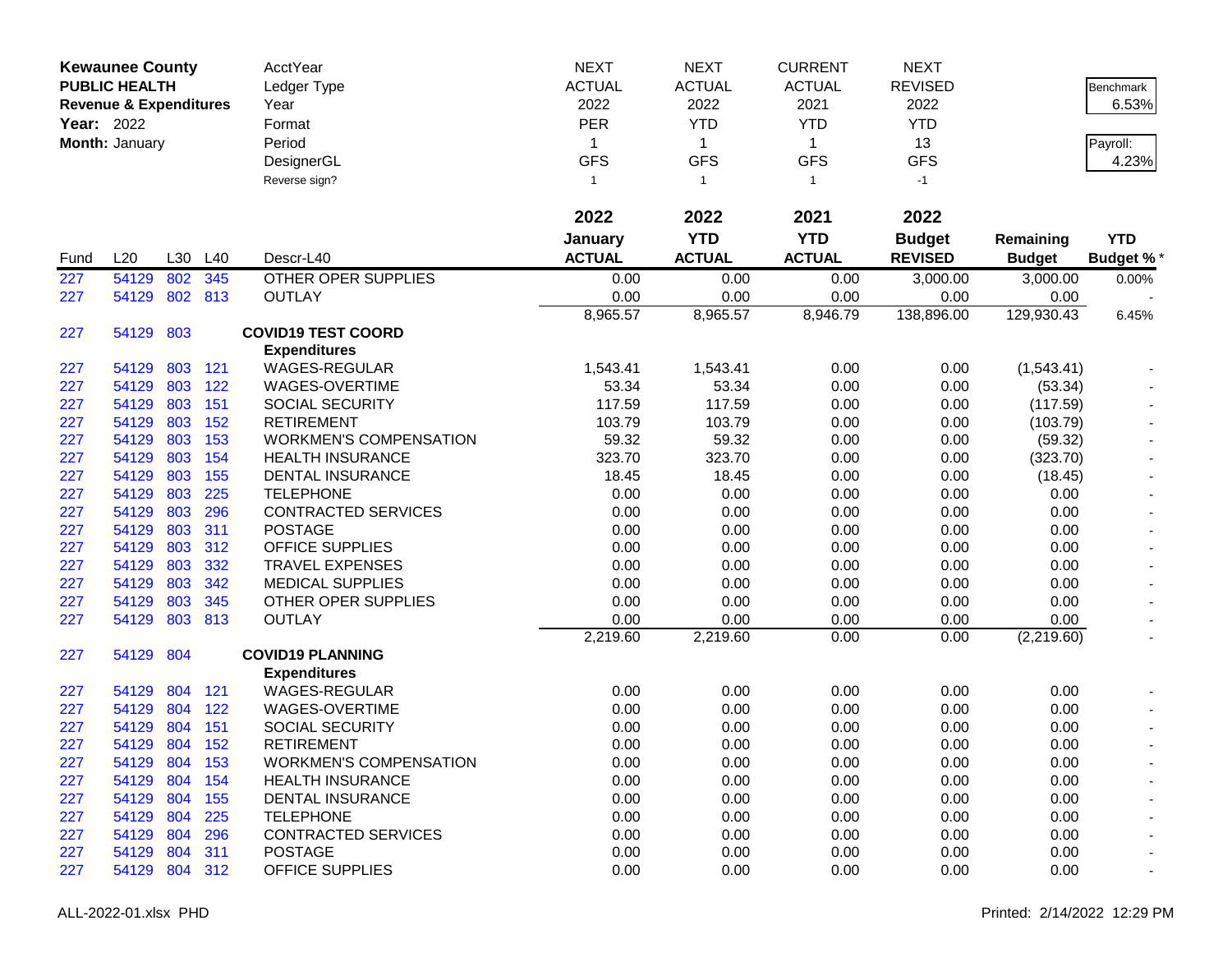|      | <b>Kewaunee County</b><br><b>PUBLIC HEALTH</b><br><b>Revenue &amp; Expenditures</b><br><b>Year: 2022</b><br>Month: January |     |         | AcctYear<br>Ledger Type<br>Year<br>Format<br>Period<br>DesignerGL<br>Reverse sign? | <b>NEXT</b><br><b>ACTUAL</b><br>2022<br>PER<br>1<br><b>GFS</b><br>1 | <b>NEXT</b><br><b>ACTUAL</b><br>2022<br><b>YTD</b><br>$\mathbf{1}$<br><b>GFS</b><br>$\overline{1}$ | <b>CURRENT</b><br><b>ACTUAL</b><br>2021<br><b>YTD</b><br>$\mathbf{1}$<br><b>GFS</b><br>$\mathbf{1}$ | <b>NEXT</b><br><b>REVISED</b><br>2022<br><b>YTD</b><br>13<br><b>GFS</b><br>$-1$ |               | <b>Benchmark</b><br>6.53%<br>Payroll:<br>4.23% |
|------|----------------------------------------------------------------------------------------------------------------------------|-----|---------|------------------------------------------------------------------------------------|---------------------------------------------------------------------|----------------------------------------------------------------------------------------------------|-----------------------------------------------------------------------------------------------------|---------------------------------------------------------------------------------|---------------|------------------------------------------------|
|      |                                                                                                                            |     |         |                                                                                    | 2022                                                                | 2022                                                                                               | 2021                                                                                                | 2022                                                                            |               |                                                |
|      |                                                                                                                            |     |         |                                                                                    | January                                                             | <b>YTD</b>                                                                                         | <b>YTD</b>                                                                                          | <b>Budget</b>                                                                   | Remaining     | <b>YTD</b>                                     |
| Fund | L20                                                                                                                        | L30 | L40     | Descr-L40                                                                          | <b>ACTUAL</b>                                                       | <b>ACTUAL</b>                                                                                      | <b>ACTUAL</b>                                                                                       | <b>REVISED</b>                                                                  | <b>Budget</b> | <b>Budget %*</b>                               |
| 227  | 54129                                                                                                                      | 804 | 332     | <b>TRAVEL EXPENSES</b>                                                             | 0.00                                                                | 0.00                                                                                               | 0.00                                                                                                | 0.00                                                                            | 0.00          |                                                |
| 227  | 54129                                                                                                                      | 804 | 342     | <b>MEDICAL SUPPLIES</b>                                                            | 0.00                                                                | 0.00                                                                                               | 0.00                                                                                                | 0.00                                                                            | 0.00          |                                                |
| 227  | 54129                                                                                                                      | 804 | 345     | OTHER OPER SUPPLIES                                                                | 0.00                                                                | 0.00                                                                                               | 0.00                                                                                                | 0.00                                                                            | 0.00          |                                                |
| 227  | 54129                                                                                                                      | 804 | 813     | <b>OUTLAY</b>                                                                      | 0.00                                                                | 0.00                                                                                               | 0.00                                                                                                | 0.00                                                                            | 0.00          |                                                |
|      |                                                                                                                            |     |         |                                                                                    | 0.00                                                                | 0.00                                                                                               | 0.00                                                                                                | 0.00                                                                            | 0.00          | $\overline{\phantom{a}}$                       |
| 227  | 54129                                                                                                                      | 805 |         | <b>COVID19 CONTACT TRACING</b>                                                     |                                                                     |                                                                                                    |                                                                                                     |                                                                                 |               |                                                |
|      |                                                                                                                            |     |         | <b>Expenditures</b>                                                                |                                                                     |                                                                                                    |                                                                                                     |                                                                                 |               |                                                |
| 227  | 54129                                                                                                                      | 805 | 121     | <b>WAGES-REGULAR</b>                                                               | 0.00                                                                | 0.00                                                                                               | 0.00                                                                                                | 0.00                                                                            | 0.00          |                                                |
| 227  | 54129                                                                                                                      | 805 | 122     | WAGES-OVERTIME                                                                     | 0.00                                                                | 0.00                                                                                               | 0.00                                                                                                | 0.00                                                                            | 0.00          |                                                |
| 227  | 54129                                                                                                                      | 805 | 151     | SOCIAL SECURITY                                                                    | 0.00                                                                | 0.00                                                                                               | 0.00                                                                                                | 0.00                                                                            | 0.00          |                                                |
| 227  | 54129                                                                                                                      | 805 | 152     | <b>RETIREMENT</b>                                                                  | 0.00                                                                | 0.00                                                                                               | 0.00                                                                                                | 0.00                                                                            | 0.00          |                                                |
| 227  | 54129                                                                                                                      | 805 | 153     | <b>WORKMEN'S COMPENSATION</b>                                                      | 0.00                                                                | 0.00                                                                                               | 0.00                                                                                                | 0.00                                                                            | 0.00          |                                                |
| 227  | 54129                                                                                                                      | 805 | 154     | <b>HEALTH INSURANCE</b>                                                            | 0.00                                                                | 0.00                                                                                               | 0.00                                                                                                | 0.00                                                                            | 0.00          |                                                |
| 227  | 54129                                                                                                                      | 805 | 155     | DENTAL INSURANCE                                                                   | 0.00                                                                | 0.00                                                                                               | 0.00                                                                                                | 0.00                                                                            | 0.00          |                                                |
| 227  | 54129                                                                                                                      | 805 | 225     | <b>TELEPHONE</b>                                                                   | 0.00                                                                | 0.00                                                                                               | 0.00                                                                                                | 0.00                                                                            | 0.00          |                                                |
| 227  | 54129                                                                                                                      | 805 | 296     | <b>CONTRACTED SERVICES</b>                                                         | 0.00                                                                | 0.00                                                                                               | 0.00                                                                                                | 0.00                                                                            | 0.00          |                                                |
| 227  | 54129                                                                                                                      | 805 | 311     | <b>POSTAGE</b>                                                                     | 0.00                                                                | 0.00                                                                                               | 0.00                                                                                                | 0.00                                                                            | 0.00          |                                                |
| 227  | 54129                                                                                                                      | 805 | 312     | <b>OFFICE SUPPLIES</b>                                                             | 0.00                                                                | 0.00                                                                                               | 0.00                                                                                                | 0.00                                                                            | 0.00          |                                                |
| 227  | 54129                                                                                                                      | 805 | 332     | <b>TRAVEL EXPENSES</b>                                                             | 0.00                                                                | 0.00                                                                                               | 0.00                                                                                                | 0.00                                                                            | 0.00          |                                                |
| 227  | 54129                                                                                                                      | 805 | 342     | <b>MEDICAL SUPPLIES</b>                                                            | 0.00                                                                | 0.00                                                                                               | 0.00                                                                                                | 0.00                                                                            | 0.00          |                                                |
| 227  | 54129                                                                                                                      | 805 | 345     | OTHER OPER SUPPLIES                                                                | 0.00                                                                | 0.00                                                                                               | 0.00                                                                                                | 0.00                                                                            | 0.00          |                                                |
| 227  | 54129                                                                                                                      | 805 | 813     | <b>OUTLAY</b>                                                                      | 0.00                                                                | 0.00                                                                                               | 0.00                                                                                                | 0.00                                                                            | 0.00          |                                                |
|      |                                                                                                                            |     |         |                                                                                    | 0.00                                                                | 0.00                                                                                               | 0.00                                                                                                | 0.00                                                                            | 0.00          |                                                |
|      |                                                                                                                            |     |         | <b>PUBLIC HEALTH EMERGENCY RESP</b>                                                | 11,185.17                                                           | 11,185.17                                                                                          | 9,660.36                                                                                            | 0.00                                                                            | (11, 185.17)  |                                                |
| 228  |                                                                                                                            |     |         | <b>FIT FAMILIES FUND</b>                                                           |                                                                     |                                                                                                    |                                                                                                     |                                                                                 |               |                                                |
| 228  | 54135                                                                                                                      |     |         | <b>FIT FAMILIES-I</b>                                                              |                                                                     |                                                                                                    |                                                                                                     |                                                                                 |               |                                                |
|      |                                                                                                                            |     |         | Revenue                                                                            |                                                                     |                                                                                                    |                                                                                                     |                                                                                 |               |                                                |
| 228  | 43240                                                                                                                      | 096 |         | <b>FIT FAMILIES</b>                                                                | 0.00                                                                | 0.00                                                                                               | 0.00                                                                                                | (15, 198.00)                                                                    | (15, 198.00)  | 0.00%                                          |
|      |                                                                                                                            |     |         |                                                                                    | 0.00                                                                | 0.00                                                                                               | 0.00                                                                                                | (15, 198.00)                                                                    | (15, 198.00)  | $0.00\%$                                       |
|      |                                                                                                                            |     |         | <b>Expenditures</b>                                                                |                                                                     |                                                                                                    |                                                                                                     |                                                                                 |               |                                                |
| 228  | 54135                                                                                                                      |     | 000 121 | <b>WAGES-REGULAR</b>                                                               | 371.80                                                              | 371.80                                                                                             | 824.72                                                                                              | 8,855.00                                                                        | 8,483.20      | 4.20%                                          |
| 228  | 54135 000 122                                                                                                              |     |         | WAGES-OVERTIME                                                                     | 0.00                                                                | 0.00                                                                                               | 0.00                                                                                                | 0.00                                                                            | 0.00          | $\sim$                                         |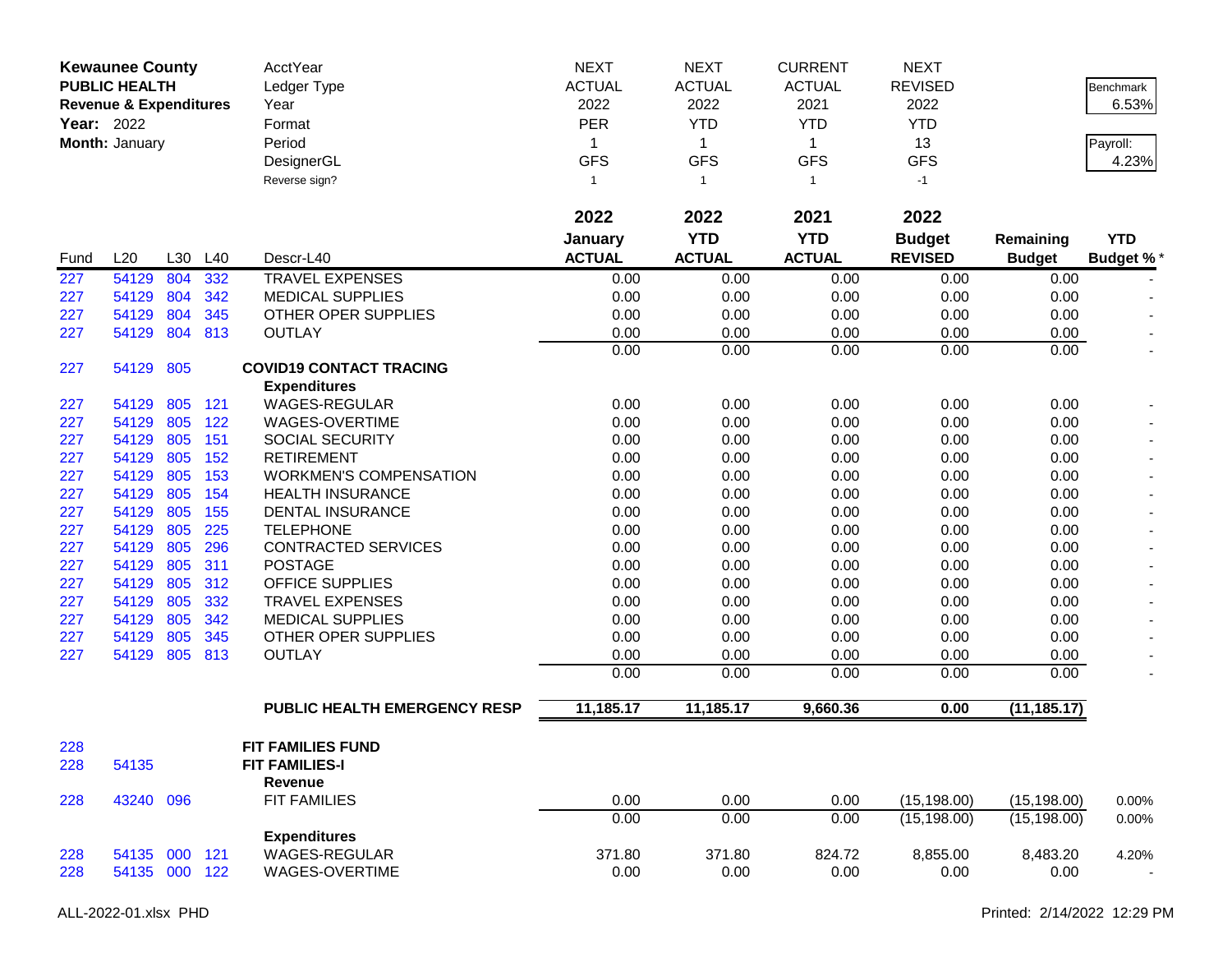| <b>Kewaunee County</b><br><b>PUBLIC HEALTH</b><br><b>Revenue &amp; Expenditures</b><br>Year: 2022<br>Month: January |                |            |            | AcctYear<br>Ledger Type<br>Year<br>Format<br>Period<br>DesignerGL | <b>NEXT</b><br><b>ACTUAL</b><br>2022<br>PER<br>1<br><b>GFS</b> | <b>NEXT</b><br><b>ACTUAL</b><br>2022<br><b>YTD</b><br>$\mathbf{1}$<br><b>GFS</b> | <b>CURRENT</b><br><b>ACTUAL</b><br>2021<br><b>YTD</b><br>$\mathbf{1}$<br><b>GFS</b> | <b>NEXT</b><br><b>REVISED</b><br>2022<br><b>YTD</b><br>13<br><b>GFS</b> |                            | Benchmark<br>6.53%<br>Payroll:<br>4.23% |
|---------------------------------------------------------------------------------------------------------------------|----------------|------------|------------|-------------------------------------------------------------------|----------------------------------------------------------------|----------------------------------------------------------------------------------|-------------------------------------------------------------------------------------|-------------------------------------------------------------------------|----------------------------|-----------------------------------------|
|                                                                                                                     |                |            |            | Reverse sign?                                                     | 1                                                              | $\overline{1}$                                                                   | $\mathbf{1}$                                                                        | $-1$                                                                    |                            |                                         |
|                                                                                                                     |                |            |            |                                                                   | 2022                                                           | 2022                                                                             | 2021                                                                                | 2022                                                                    |                            |                                         |
|                                                                                                                     |                |            |            |                                                                   | January                                                        | <b>YTD</b>                                                                       | <b>YTD</b>                                                                          | <b>Budget</b>                                                           | Remaining                  | <b>YTD</b>                              |
| Fund                                                                                                                | L20            | L30        | L40        | Descr-L40                                                         | <b>ACTUAL</b>                                                  | <b>ACTUAL</b>                                                                    | <b>ACTUAL</b>                                                                       | <b>REVISED</b>                                                          | <b>Budget</b>              | <b>Budget %*</b>                        |
| 228                                                                                                                 | 54135          | 000        | 149        | <b>INTERPRETERS</b>                                               | 0.00                                                           | 0.00                                                                             | 0.00                                                                                | 0.00                                                                    | 0.00                       |                                         |
| 228                                                                                                                 | 54135          | 000        | 151        | <b>SOCIAL SECURITY</b>                                            | 25.74                                                          | 25.74                                                                            | 61.22                                                                               | 677.00                                                                  | 651.26                     | 3.80%                                   |
| 228<br>228                                                                                                          | 54135<br>54135 | 000<br>000 | 152<br>153 | <b>RETIREMENT</b><br><b>WORKMEN'S COMPENSATION</b>                | 24.17                                                          | 24.17                                                                            | 55.67                                                                               | 576.00                                                                  | 551.83                     | 4.20%                                   |
| 228                                                                                                                 | 54135          | 000        | 154        | <b>HEALTH INSURANCE</b>                                           | 13.81<br>163.96                                                | 13.81<br>163.96                                                                  | 32.17<br>0.00                                                                       | 336.00<br>3,775.00                                                      | 322.19<br>3,611.04         | 4.11%<br>4.34%                          |
| 228                                                                                                                 | 54135          | 000        | 155        | DENTAL INSURANCE                                                  | 3.80                                                           | 3.80                                                                             | 7.83                                                                                | 108.00                                                                  | 104.20                     | 3.52%                                   |
| 228                                                                                                                 | 54135          | 000        | 311        | <b>POSTAGE</b>                                                    | 0.00                                                           | 0.00                                                                             | 0.00                                                                                | 150.00                                                                  | 150.00                     | 0.00%                                   |
| 228                                                                                                                 | 54135          | 000        | 313        | <b>PRINTING</b>                                                   | 0.00                                                           | 0.00                                                                             | 0.00                                                                                | 0.00                                                                    | 0.00                       |                                         |
| 228                                                                                                                 | 54135          | 000        | 328        | <b>INCENTIVE ITEMS</b>                                            | 92.10                                                          | 92.10                                                                            | 0.00                                                                                | 571.00                                                                  | 478.90                     | 16.13%                                  |
| 228                                                                                                                 | 54135          | 000        | 332        | <b>TRAVEL EXPENSES</b>                                            | 0.00                                                           | 0.00                                                                             | 0.00                                                                                | 150.00                                                                  | 150.00                     | $0.00\%$                                |
| 228                                                                                                                 | 54135          | 000        | 345        | OTHER OPERATING SUPPLIES                                          | 0.00                                                           | 0.00                                                                             | 0.00                                                                                | 0.00                                                                    | 0.00                       |                                         |
| 228                                                                                                                 | 54136          |            |            | <b>FIT FAMILIES-II</b>                                            |                                                                |                                                                                  |                                                                                     |                                                                         |                            |                                         |
| 228                                                                                                                 | 54136          | 000        | 121        | WAGES-REGULAR                                                     | 0.00                                                           | 0.00                                                                             | 0.00                                                                                | 0.00                                                                    | 0.00                       |                                         |
| 228                                                                                                                 | 54136          | 000        | 122        | WAGES-OVERTIME                                                    | 0.00                                                           | 0.00                                                                             | 0.00                                                                                | 0.00                                                                    | 0.00                       |                                         |
| 228                                                                                                                 | 54136          | 000        | 149        | <b>INTERPRETERS</b>                                               | 0.00                                                           | 0.00                                                                             | 0.00                                                                                | 0.00                                                                    | 0.00                       |                                         |
| 228                                                                                                                 | 54136          | 000        | 151        | SOCIAL SECURITY                                                   | 0.00                                                           | 0.00                                                                             | 0.00                                                                                | 0.00                                                                    | 0.00                       |                                         |
| 228                                                                                                                 | 54136          | 000        | 152        | <b>RETIREMENT</b>                                                 | 0.00                                                           | 0.00                                                                             | 0.00                                                                                | 0.00                                                                    | 0.00                       |                                         |
| 228                                                                                                                 | 54136          | 000        | 153        | <b>WORKMEN'S COMPENSATION</b>                                     | 0.00                                                           | 0.00                                                                             | 0.00                                                                                | 0.00                                                                    | 0.00                       |                                         |
| 228                                                                                                                 | 54136          | 000        | 154        | <b>HEALTH INSURANCE</b>                                           | 0.00                                                           | 0.00                                                                             | 0.00                                                                                | 0.00                                                                    | 0.00                       |                                         |
| 228                                                                                                                 | 54136          | 000        | 155        | DENTAL INSURANCE                                                  | 0.00                                                           | 0.00                                                                             | 0.00                                                                                | 0.00                                                                    | 0.00                       |                                         |
| 228                                                                                                                 | 54136          | 000        | 311        | <b>POSTAGE</b>                                                    | 0.00                                                           | 0.00                                                                             | 0.00                                                                                | 0.00                                                                    | 0.00                       |                                         |
| 228                                                                                                                 | 54136          | 000        | 313        | <b>PRINTING</b>                                                   | 0.00                                                           | 0.00                                                                             | 0.00                                                                                | 0.00                                                                    | 0.00                       |                                         |
| 228                                                                                                                 | 54136          | 000        | 328        | <b>INCENTIVE ITEMS</b>                                            | 0.00                                                           | 0.00                                                                             | 0.00                                                                                | 0.00                                                                    | 0.00                       |                                         |
| 228                                                                                                                 | 54136          | 000<br>000 | 332        | <b>TRAVEL EXPENSES</b>                                            | 0.00                                                           | 0.00<br>0.00                                                                     | 0.00                                                                                | 0.00                                                                    | 0.00                       |                                         |
| 228                                                                                                                 | 54136          |            | 345        | OTHER OPERATING SUPPLIES                                          | 0.00<br>695.38                                                 | 695.38                                                                           | 0.00<br>981.61                                                                      | 0.00<br>15,198.00                                                       | 0.00<br>14,502.62          | 4.58%                                   |
|                                                                                                                     |                |            |            |                                                                   | 695.38                                                         | 695.38                                                                           | 981.61                                                                              | 0.00                                                                    | (695.38)                   |                                         |
|                                                                                                                     |                |            |            |                                                                   |                                                                |                                                                                  |                                                                                     |                                                                         |                            |                                         |
|                                                                                                                     |                |            |            | PUBLIC HEALTH                                                     | 21,835.24                                                      | 21,835.24                                                                        | 15,152.74                                                                           | 231,183.00                                                              | 209, 347. 76               |                                         |
|                                                                                                                     |                |            |            |                                                                   |                                                                |                                                                                  |                                                                                     |                                                                         | 99,507 Indirect Cost 2022  |                                         |
|                                                                                                                     |                |            |            |                                                                   |                                                                |                                                                                  |                                                                                     |                                                                         | 123,138 Indirect Cost 2021 |                                         |
|                                                                                                                     |                |            |            | <b>FUND BALANCE - Beginning of year</b>                           |                                                                | <b>Beg of Year:</b>                                                              |                                                                                     |                                                                         | <b>Current Balance:</b>    |                                         |
| 100                                                                                                                 | 37010          |            |            | FB RESTRCT-BACK-2-SCHOOL                                          |                                                                |                                                                                  | $(4,053.33)$ Credit balance is normal                                               |                                                                         | (4, 553)                   |                                         |
| 220                                                                                                                 |                |            |            | CHILDHOOD LEAD POISONING FND                                      |                                                                |                                                                                  | (2,725.82) Credit balance is normal                                                 |                                                                         | (2,725.82)                 |                                         |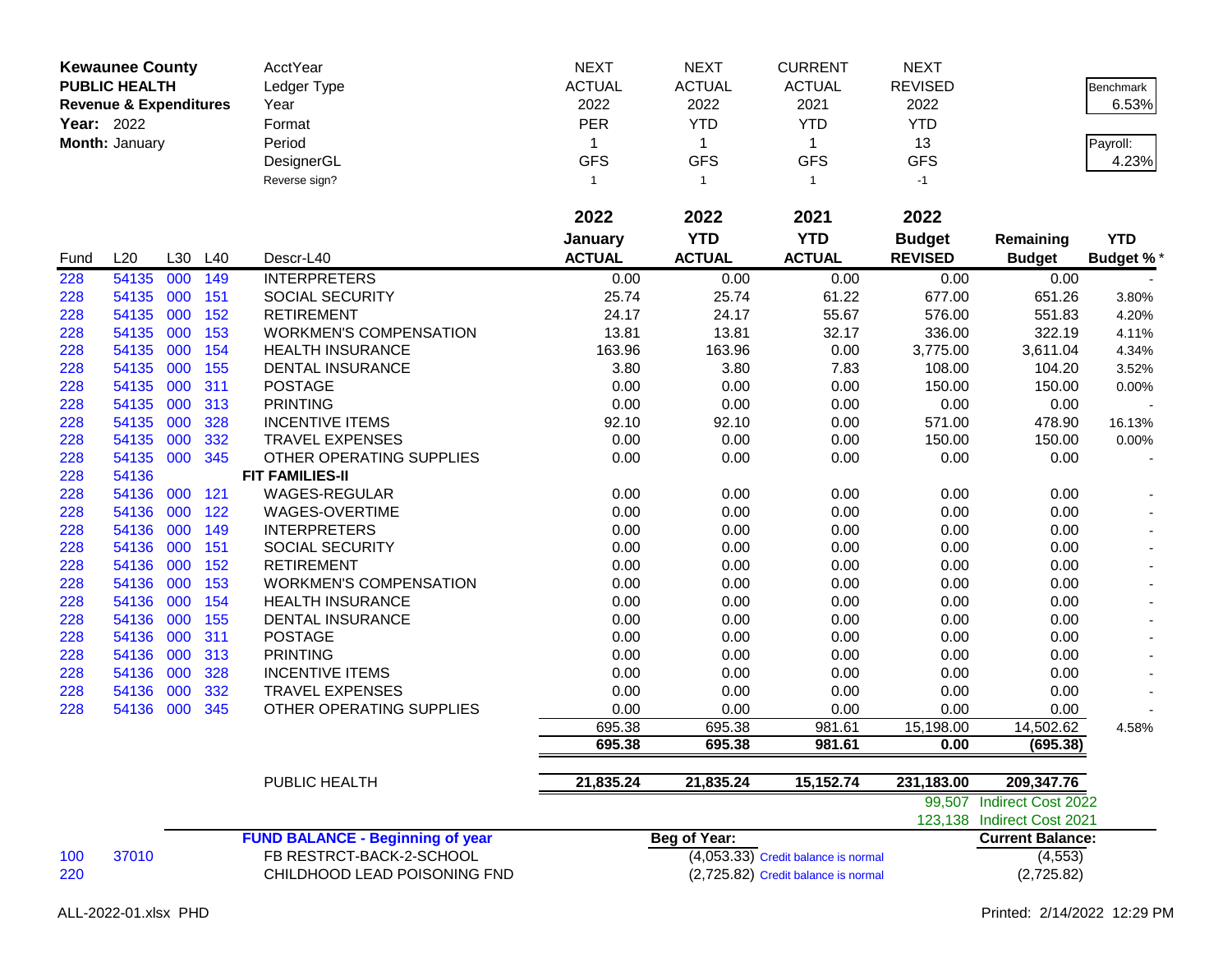| <b>Kewaunee County</b> |                                   |         | AcctYear                            | <b>NEXT</b>   | <b>NEXT</b>   | <b>CURRENT</b>                       | <b>NEXT</b>    |               |                  |
|------------------------|-----------------------------------|---------|-------------------------------------|---------------|---------------|--------------------------------------|----------------|---------------|------------------|
|                        | <b>PUBLIC HEALTH</b>              |         | Ledger Type                         | <b>ACTUAL</b> | <b>ACTUAL</b> | <b>ACTUAL</b>                        | <b>REVISED</b> |               | <b>Benchmark</b> |
|                        | <b>Revenue &amp; Expenditures</b> |         | Year                                | 2022          | 2022          | 2021                                 | 2022           |               | 6.53%            |
| <b>Year: 2022</b>      |                                   |         | Format                              | <b>PER</b>    | <b>YTD</b>    | <b>YTD</b>                           | <b>YTD</b>     |               |                  |
|                        | Month: January                    |         | Period                              |               |               |                                      | 13             |               | Payroll:         |
|                        |                                   |         | DesignerGL                          | <b>GFS</b>    | <b>GFS</b>    | <b>GFS</b>                           | <b>GFS</b>     |               | 4.23%            |
|                        |                                   |         | Reverse sign?                       |               |               |                                      | $-1$           |               |                  |
|                        |                                   |         |                                     | 2022          | 2022          | 2021                                 | 2022           |               |                  |
|                        |                                   |         |                                     | January       | <b>YTD</b>    | <b>YTD</b>                           | <b>Budget</b>  | Remaining     | <b>YTD</b>       |
| Fund                   | L20                               | L30 L40 | Descr-L40                           | <b>ACTUAL</b> | <b>ACTUAL</b> | <b>ACTUAL</b>                        | <b>REVISED</b> | <b>Budget</b> | <b>Budget %*</b> |
| 221                    |                                   |         | MATERNAL CHILD HEALTH FUND          |               |               | (413.10) Credit balance is normal    |                | (5,663.10)    |                  |
| 222                    |                                   |         | PREVENTION PROGRAM FUND             |               |               | (225.12) Credit balance is normal    |                | (225.12)      |                  |
| 223                    |                                   |         | <b>VACCINE IMMUNIZTN PRGM FUND</b>  |               |               | (1,415.06) Credit balance is normal  |                | (1,415.06)    |                  |
| 226                    |                                   |         | <b>BIOTERRORISM GRANT FUND</b>      |               |               | (8,303.81) Credit balance is normal  |                | (7, 277.95)   |                  |
| 227                    |                                   |         | PUBLIC HEALTH EMERGENCY RESP        |               |               | (49,450.97) Credit balance is normal |                | (38, 265.80)  |                  |
| 228                    |                                   |         | <b>FIT FAMILIES FUND</b>            |               |               | (15.85) Credit balance is normal     |                | 679.53        |                  |
|                        |                                   |         | <b>OTHER Account balances:</b>      |               |               |                                      |                |               |                  |
| 100                    | 26560                             |         | <b>RESTR DEP-GIVING TREE SARA</b>   |               |               | Credit balance is normal             |                | 0.00          |                  |
| 100                    | 26565                             |         | RESTR DEP-DIAPER DRIVE PHD          |               |               | Credit balance is normal             |                | (1,024.13)    |                  |
|                        |                                   |         | <b>INTEGRITY CHECK:</b>             |               |               |                                      |                |               |                  |
|                        |                                   |         | <b>Total Expenditures (report)</b>  | 30,216.03     | 30,216.03     | 25,343.63                            | 545,022.00     | 514,805.97    |                  |
|                        | [100,220.2] 54100.54 *            |         | <b>Total Dept expenditures(G/L)</b> | 30,216.03     | 30,216.03     | 25,343.63                            | 545,022.00     | 514,805.97    |                  |
|                        | [220.228] [59200,59 *             | $\star$ | <b>Transfers OUT</b>                | 0.00          | 0.00          | 0.00                                 | 0.00           | 0.00          |                  |
|                        |                                   |         |                                     | 0.00          | 0.00          | 0.00                                 | 0.00           | 0.00          |                  |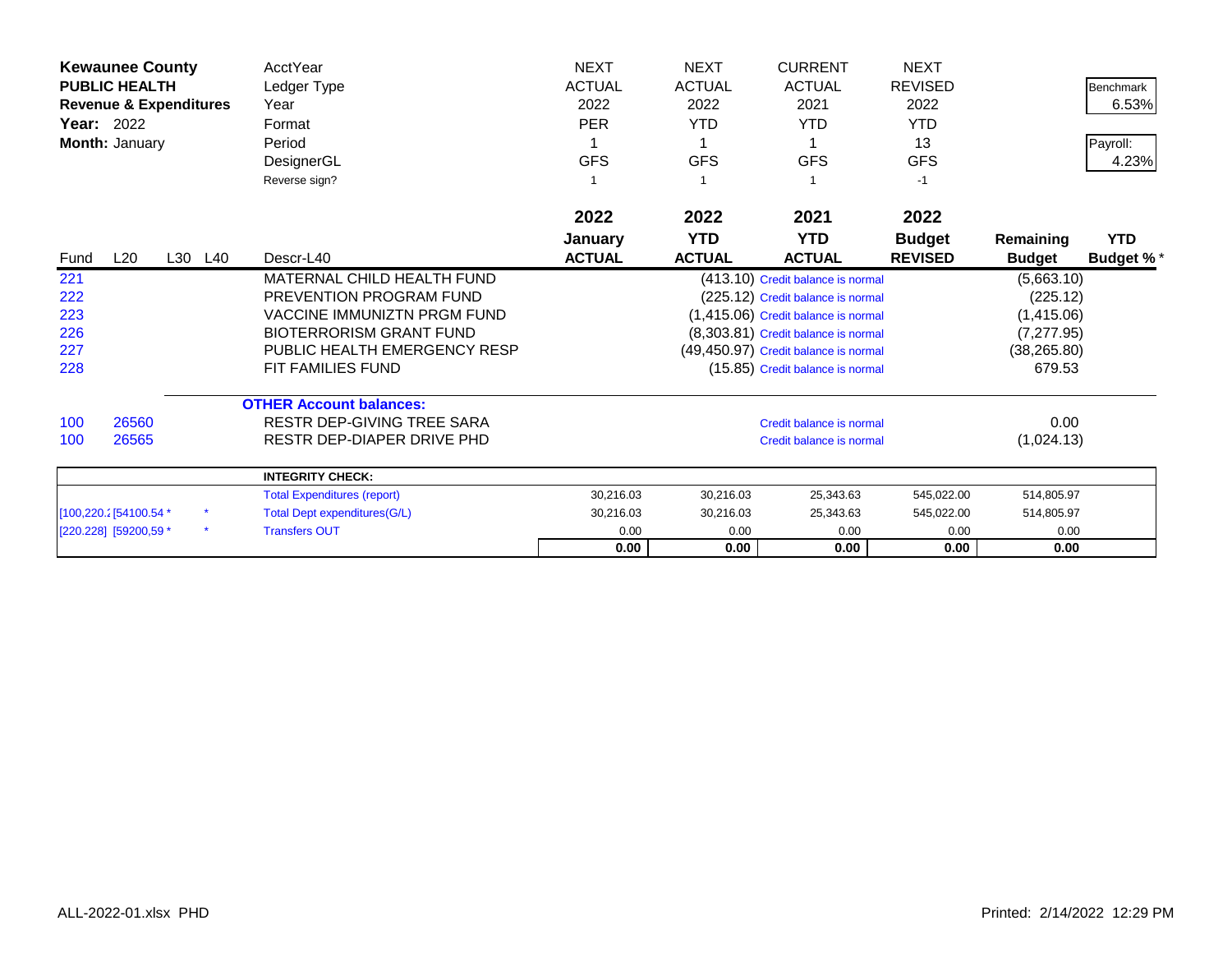|             | <b>Kewaunee County</b><br><b>REGISTER IN PROBATE</b><br><b>Revenue &amp; Expenditures</b><br><b>Year: 2022</b><br>Month: January |            | AcctYear<br>Ledger Type<br>Year<br>Format<br>Period<br>DesignerGL<br>Reverse sign? |                                             | <b>NEXT</b><br><b>ACTUAL</b><br>2022<br><b>PER</b><br>1<br><b>GFS</b><br>$\mathbf{1}$ | <b>NEXT</b><br><b>ACTUAL</b><br>2022<br><b>YTD</b><br>$\mathbf 1$<br><b>GFS</b><br>$\mathbf{1}$ | <b>CURRENT</b><br><b>ACTUAL</b><br>2021<br><b>YTD</b><br>$\mathbf{1}$<br><b>GFS</b><br>$\mathbf{1}$ | <b>NEXT</b><br><b>REVISED</b><br>2022<br><b>YTD</b><br>13<br><b>GFS</b><br>$-1$ |                 | <b>Benchmark</b><br>6.53%<br>Payroll:<br>4.23% |
|-------------|----------------------------------------------------------------------------------------------------------------------------------|------------|------------------------------------------------------------------------------------|---------------------------------------------|---------------------------------------------------------------------------------------|-------------------------------------------------------------------------------------------------|-----------------------------------------------------------------------------------------------------|---------------------------------------------------------------------------------|-----------------|------------------------------------------------|
|             |                                                                                                                                  |            |                                                                                    |                                             | 2022                                                                                  | 2022                                                                                            | 2021                                                                                                | 2022                                                                            |                 |                                                |
|             |                                                                                                                                  |            |                                                                                    |                                             | January                                                                               | <b>YTD</b>                                                                                      | <b>YTD</b>                                                                                          | <b>Budget</b>                                                                   | Remaining       | <b>YTD</b>                                     |
| Fund<br>100 | L20                                                                                                                              |            | L30 L40                                                                            | Descr-L40<br><b>GENERAL FUND</b>            | <b>ACTUAL</b>                                                                         | <b>ACTUAL</b>                                                                                   | <b>ACTUAL</b>                                                                                       | <b>REVISED</b>                                                                  | <b>Budget</b>   | Budget %*                                      |
| 100         | 51230                                                                                                                            |            |                                                                                    | <b>REGISTER IN PROBATE</b>                  |                                                                                       |                                                                                                 |                                                                                                     |                                                                                 |                 |                                                |
|             |                                                                                                                                  |            |                                                                                    | Revenue                                     |                                                                                       |                                                                                                 |                                                                                                     |                                                                                 |                 |                                                |
| 100         | 43249                                                                                                                            | 210        |                                                                                    | <b>COVID GRANTS-RIP</b>                     | 0.00                                                                                  | 0.00                                                                                            | 0.00                                                                                                | 0.00                                                                            | 0.00            |                                                |
| 100         | 46150                                                                                                                            | 000        |                                                                                    | <b>REGISTER IN PROBATE</b>                  | 0.00                                                                                  | 0.00                                                                                            | 0.00                                                                                                | (10,500.00)                                                                     | (10,500.00)     | 0.00%                                          |
| 100         | 46151                                                                                                                            | 000        |                                                                                    | <b>GUARDIAN AD LITEM REIMBURSE</b>          | 0.00                                                                                  | 0.00                                                                                            | 0.00                                                                                                | (28,000.00)                                                                     | (28,000.00)     | 0.00%                                          |
|             |                                                                                                                                  |            |                                                                                    |                                             | 0.00                                                                                  | 0.00                                                                                            | 0.00                                                                                                | (38,500.00)                                                                     | (38,500.00)     | 0.00%                                          |
|             |                                                                                                                                  |            |                                                                                    | <b>Expenditures</b>                         |                                                                                       |                                                                                                 |                                                                                                     |                                                                                 |                 |                                                |
| 100         | 51230                                                                                                                            | 000        | 111                                                                                | <b>SALARIES</b>                             | 4,467.20                                                                              | 4,467.20                                                                                        | 4,320.00                                                                                            | 58,102.00                                                                       | 53,634.80       | 7.69%                                          |
| 100         | 51230                                                                                                                            | 000        | 121                                                                                | WAGES-REGULAR                               | 2,274.81                                                                              | 2,274.81                                                                                        | 1,002.96                                                                                            | 57,943.00                                                                       | 55,668.19       | 3.93%                                          |
| 100         | 51230                                                                                                                            | 000        | 122                                                                                | WAGES-OVERTIME                              | 0.00                                                                                  | 0.00                                                                                            | 0.00                                                                                                | 0.00                                                                            | 0.00            |                                                |
| 100         | 51230<br>51230                                                                                                                   | 000<br>000 | 142<br>143                                                                         | <b>JURY PER DIEM</b><br><b>WITNESS FEES</b> | 0.00<br>0.00                                                                          | 0.00<br>0.00                                                                                    | 0.00<br>0.00                                                                                        | 50.00<br>400.00                                                                 | 50.00<br>400.00 | 0.00%                                          |
| 100<br>100  | 51230                                                                                                                            | 000        | 149                                                                                | <b>INTERPRETERS</b>                         | 100.00                                                                                | 100.00                                                                                          | 0.00                                                                                                | 600.00                                                                          | 500.00          | 0.00%<br>16.67%                                |
| 100         | 51230                                                                                                                            | 000        | 151                                                                                | SOCIAL SECURITY                             | 453.21                                                                                | 453.21                                                                                          | 374.54                                                                                              | 8,877.00                                                                        | 8,423.79        | 5.11%                                          |
| 100         | 51230                                                                                                                            | 000        | 152                                                                                | <b>RETIREMENT</b>                           | 349.00                                                                                | 349.00                                                                                          | 359.29                                                                                              | 6,363.00                                                                        | 6,014.00        | 5.48%                                          |
| 100         | 51230                                                                                                                            | 000        | 153                                                                                | <b>WORKMEN'S COMPENSATION</b>               | 12.44                                                                                 | 12.44                                                                                           | 10.16                                                                                               | 218.00                                                                          | 205.56          | 5.71%                                          |
| 100         | 51230                                                                                                                            | 000        | 154                                                                                | <b>HEALTH INSURANCE</b>                     | 4,647.88                                                                              | 4,647.88                                                                                        | 2,069.20                                                                                            | 55,774.00                                                                       | 51,126.12       | 8.33%                                          |
| 100         | 51230                                                                                                                            | 000        | 155                                                                                | <b>DENTAL INSURANCE</b>                     | 121.66                                                                                | 121.66                                                                                          | 64.58                                                                                               | 814.00                                                                          | 692.34          | 14.95%                                         |
| 100         | 51230                                                                                                                            | 000        | 156                                                                                | HEALTH REIMBURSEMENT ACCOUNT                | 0.00                                                                                  | 0.00                                                                                            | 0.00                                                                                                | 0.00                                                                            | 0.00            |                                                |
| 100         | 51230                                                                                                                            | 000        | 209                                                                                | <b>GUARDIAN AD LITEM FEES</b>               | 10.00                                                                                 | 10.00                                                                                           | 90.00                                                                                               | 15,000.00                                                                       | 14,990.00       | 0.07%                                          |
| 100         | 51230                                                                                                                            | 000        | 211                                                                                | <b>MEDICAL SERVICES</b>                     | 0.00                                                                                  | 0.00                                                                                            | 0.00                                                                                                | 12,000.00                                                                       | 12,000.00       | 0.00%                                          |
| 100         | 51230                                                                                                                            | 000        | 212                                                                                | <b>LEGAL FEES</b>                           | 0.00                                                                                  | 0.00                                                                                            | 0.00                                                                                                | 400.00                                                                          | 400.00          | 0.00%                                          |
| 100         | 51230                                                                                                                            | 000        | 225                                                                                | <b>TELEPHONE</b>                            | 41.91                                                                                 | 41.91                                                                                           | 0.00                                                                                                | 898.00                                                                          | 856.09          | 4.67%                                          |
| 100         | 51230                                                                                                                            | 000        | 255                                                                                | PAPER SERVICE                               | 0.00                                                                                  | 0.00                                                                                            | 0.00                                                                                                | 300.00                                                                          | 300.00          | 0.00%                                          |
| 100         | 51230                                                                                                                            | 000        | 311                                                                                | <b>POSTAGE</b>                              | 0.00                                                                                  | 0.00                                                                                            | 0.00                                                                                                | 1,400.00                                                                        | 1,400.00        | 0.00%                                          |
| 100         | 51230                                                                                                                            | 000        | 312                                                                                | <b>OFFICE SUPPLIES</b>                      | 0.00                                                                                  | 0.00                                                                                            | 78.10                                                                                               | 1,100.00                                                                        | 1,100.00        | 0.00%                                          |
| 100         | 51230 000                                                                                                                        |            | 321                                                                                | PUBLICATIONS OF LEGAL NOTICE                | 0.00                                                                                  | 0.00                                                                                            | 0.00                                                                                                | 50.00                                                                           | 50.00           | $0.00\%$                                       |
| 100         | 51230                                                                                                                            | 000        | 324                                                                                | <b>MEMBERSHIP DUES</b>                      | 0.00                                                                                  | 0.00                                                                                            | 0.00                                                                                                | 115.00                                                                          | 115.00          | 0.00%                                          |
| 100         | 51230                                                                                                                            | 000        | 332                                                                                | <b>TRAVEL EXPENSES</b>                      | 0.00                                                                                  | 0.00                                                                                            | 0.00                                                                                                | 1,200.00                                                                        | 1,200.00        | 0.00%                                          |
| 100         | 51230                                                                                                                            | 000        | 339                                                                                | <b>JURY EXPENSES &amp; MILEAGE</b>          | 0.00                                                                                  | 0.00                                                                                            | 0.00                                                                                                | 100.00                                                                          | 100.00          | 0.00%                                          |
| 100         | 51230 000                                                                                                                        |            | 340                                                                                | <b>WITNESS TRAVEL</b>                       | 0.00                                                                                  | 0.00                                                                                            | 0.00                                                                                                | 50.00                                                                           | 50.00           | 0.00%                                          |
| 100         | 51230 000 533                                                                                                                    |            |                                                                                    | <b>EQUIPMENT RENTAL &amp; LEASES</b>        | 63.62                                                                                 | 63.62                                                                                           | 91.72                                                                                               | 950.00                                                                          | 886.38          | 6.70%                                          |
| 100         | 51230 000 813                                                                                                                    |            |                                                                                    | <b>OUTLAY</b>                               | 0.00                                                                                  | 0.00                                                                                            | 0.00                                                                                                | 0.00                                                                            | 0.00            |                                                |
|             |                                                                                                                                  |            |                                                                                    |                                             | 12,541.73                                                                             | 12,541.73                                                                                       | 8,460.55                                                                                            | 222,704.00                                                                      | 210, 162. 27    | 5.63%                                          |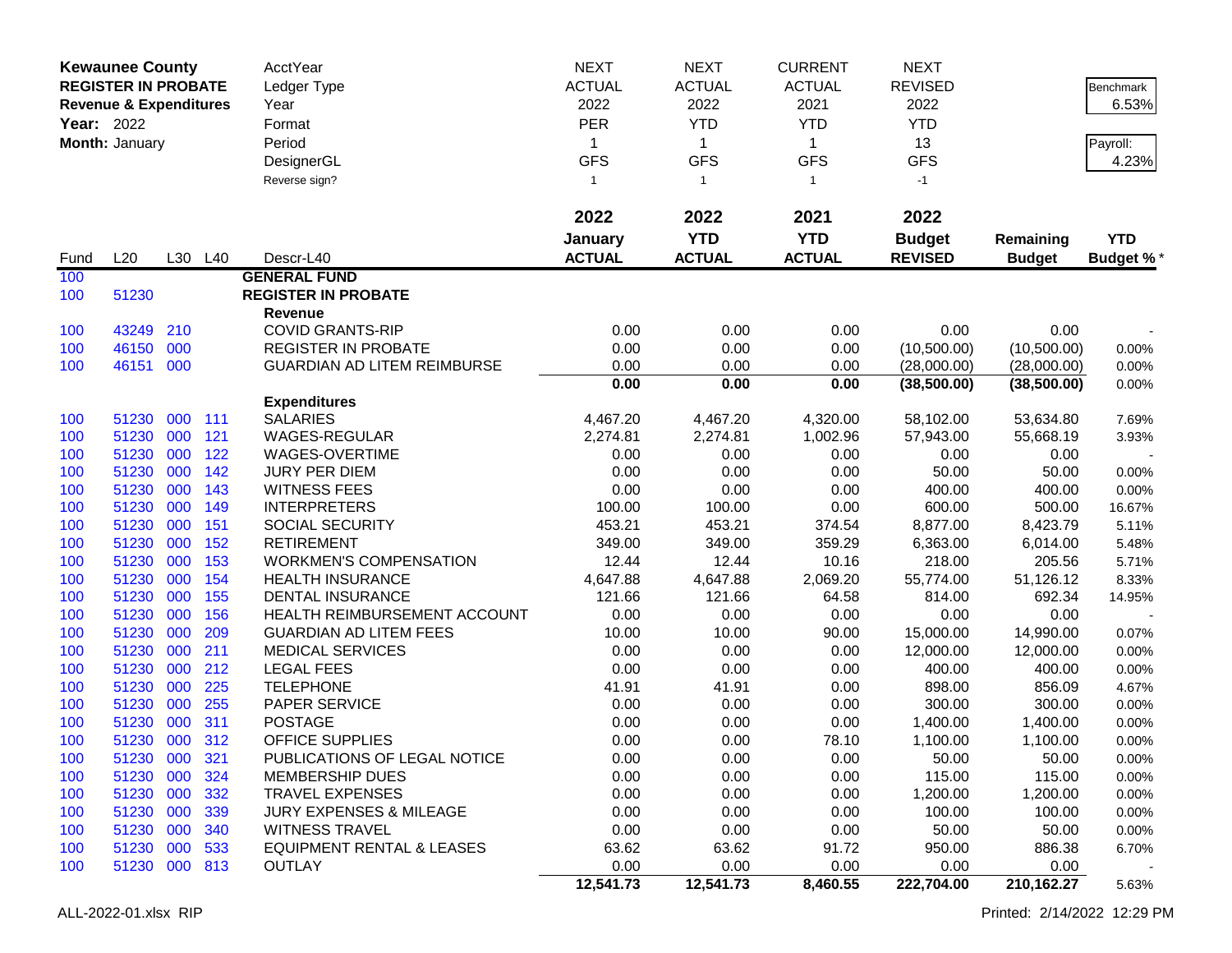| <b>Kewaunee County</b>            | AcctYear      | <b>NEXT</b>   | <b>NEXT</b>   | <b>CURRENT</b> | <b>NEXT</b>    |               |                  |
|-----------------------------------|---------------|---------------|---------------|----------------|----------------|---------------|------------------|
| <b>REGISTER IN PROBATE</b>        | Ledger Type   | <b>ACTUAL</b> | <b>ACTUAL</b> | <b>ACTUAL</b>  | <b>REVISED</b> |               | Benchmark        |
| <b>Revenue &amp; Expenditures</b> | Year          | 2022          | 2022          | 2021           | 2022           |               | 6.53%            |
| <b>Year: 2022</b>                 | Format        | <b>PER</b>    | YTD           | YTD            | <b>YTD</b>     |               |                  |
| <b>Month: January</b>             | Period        |               |               |                | 13             |               | Payroll:         |
|                                   | DesignerGL    | <b>GFS</b>    | <b>GFS</b>    | <b>GFS</b>     | <b>GFS</b>     |               | 4.23%            |
|                                   | Reverse sign? |               |               |                | $-1$           |               |                  |
|                                   |               | 2022          | 2022          | 2021           | 2022           |               |                  |
|                                   |               | January       | <b>YTD</b>    | YTD            | <b>Budget</b>  | Remaining     | <b>YTD</b>       |
| L20<br>L30<br>L40<br>Fund         | Descr-L40     | <b>ACTUAL</b> | <b>ACTUAL</b> | <b>ACTUAL</b>  | <b>REVISED</b> | <b>Budget</b> | <b>Budget %*</b> |
|                                   |               | 12,541.73     | 12,541.73     | 8,460.55       | 184,204.00     | 171,662.27    |                  |
|                                   |               |               |               |                |                |               |                  |

|                 |       |  | <b>INTEGRITY CHECK:</b>              |           |           |          |            |  |
|-----------------|-------|--|--------------------------------------|-----------|-----------|----------|------------|--|
|                 |       |  | <b>Total Expenditures (report)</b>   | 12,541.73 | 12,541.73 | 8,460.55 | 222,704.00 |  |
| 10 <sub>0</sub> | 51230 |  | <b>Total Dept expenditures (G/L)</b> | 12.541.73 | 12,541.73 | 8,460.55 | 222,704.00 |  |
|                 |       |  |                                      | 0.00      | 0.00      | 0.00     | 0.00       |  |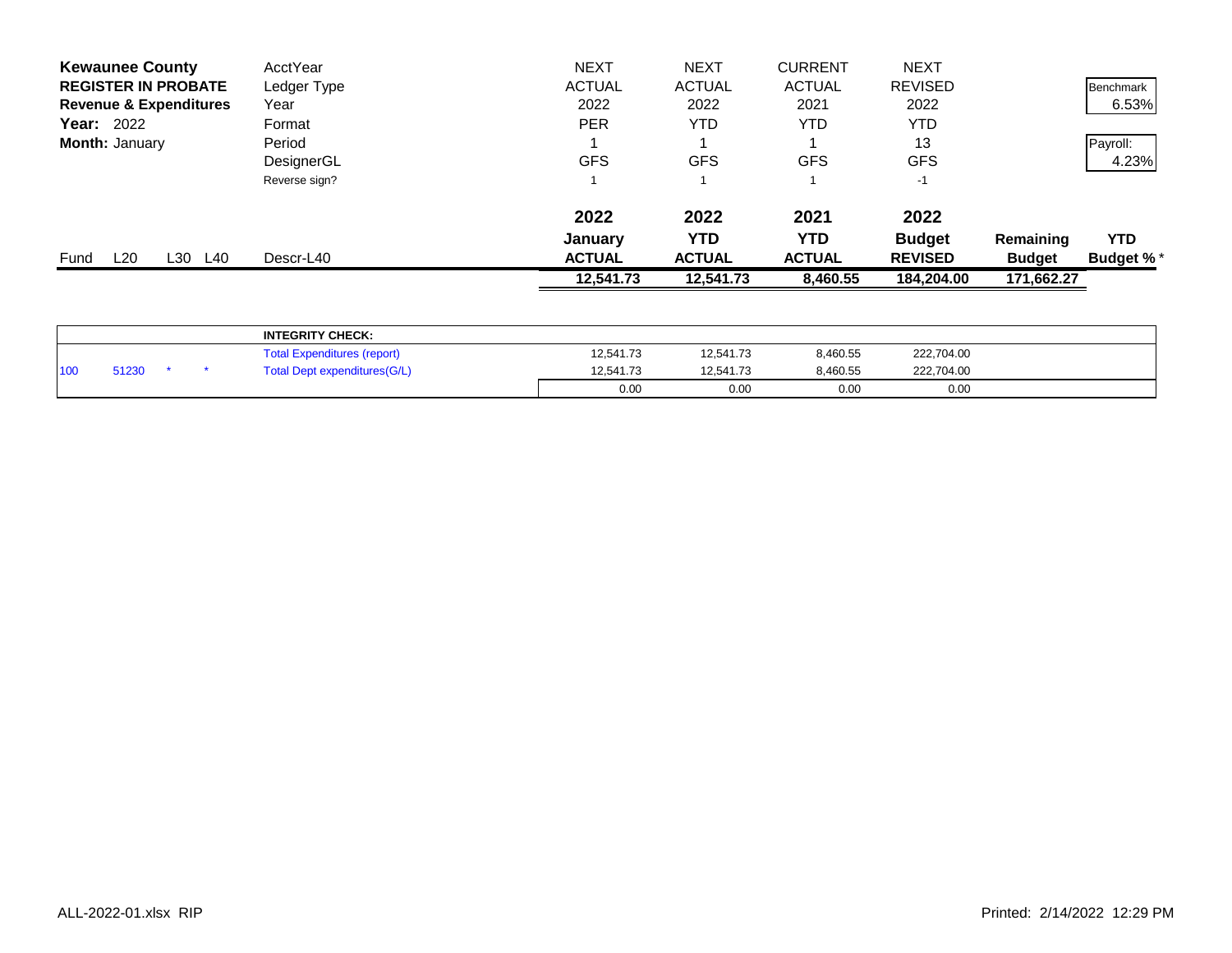| <b>Kewaunee County</b> |                                   |     |         | AcctYear                             | <b>NEXT</b>   | <b>NEXT</b>   | <b>CURRENT</b> | <b>NEXT</b>    |               |                  |
|------------------------|-----------------------------------|-----|---------|--------------------------------------|---------------|---------------|----------------|----------------|---------------|------------------|
|                        | <b>REGISTER OF DEEDS</b>          |     |         | Ledger Type                          | <b>ACTUAL</b> | <b>ACTUAL</b> | <b>ACTUAL</b>  | <b>REVISED</b> |               | <b>Benchmark</b> |
|                        | <b>Revenue &amp; Expenditures</b> |     |         | Year                                 | 2022          | 2022          | 2021           | 2022           |               | 6.53%            |
| Year: 2022             |                                   |     |         | Format                               | PER           | <b>YTD</b>    | <b>YTD</b>     | <b>YTD</b>     |               |                  |
|                        | Month: January                    |     |         | Period                               | $\mathbf{1}$  | $\mathbf{1}$  | $\mathbf{1}$   | 13             |               | Payroll:         |
|                        |                                   |     |         |                                      | <b>GFS</b>    | <b>GFS</b>    | <b>GFS</b>     | <b>GFS</b>     |               | 4.23%            |
|                        |                                   |     |         | DesignerGL                           |               |               |                |                |               |                  |
|                        |                                   |     |         | Reverse sign?                        | $\mathbf{1}$  | $\mathbf{1}$  | $\mathbf{1}$   | $-1$           |               |                  |
|                        |                                   |     |         |                                      | 2022          | 2022          | 2021           | 2022           |               |                  |
|                        |                                   |     |         |                                      | January       | <b>YTD</b>    | <b>YTD</b>     | <b>Budget</b>  | Remaining     | <b>YTD</b>       |
| Fund                   | L20                               |     | L30 L40 | Descr-L40                            | <b>ACTUAL</b> | <b>ACTUAL</b> | <b>ACTUAL</b>  | <b>REVISED</b> | <b>Budget</b> | <b>Budget %</b>  |
| 100                    |                                   |     |         | <b>GENERAL FUND</b>                  |               |               |                |                |               |                  |
| 100                    | 51710                             |     |         | <b>REGISTER OF DEEDS</b>             |               |               |                |                |               |                  |
|                        |                                   |     |         | Revenue                              |               |               |                |                |               |                  |
| 100                    | 41230                             | 000 |         | REAL ESTATE TRANSFER FEES            | (5,245.62)    | (5,245.62)    | (3,076.92)     | (45,000.00)    | (39, 754.38)  | 11.66%           |
| 100                    | 43249                             | 220 |         | <b>COVID GRANTS-ROD</b>              | 0.00          | 0.00          | 0.00           | 0.00           | 0.00          |                  |
| 100                    | 46131                             | 000 |         | REGISTER OF DEEDS FEES               | (6,957.00)    | (6,957.00)    | (6,546.00)     | (130,000.00)   | (123, 043.00) | 5.35%            |
| 100                    | 48400                             | 245 |         | ROD MISCELLANEOUS REVENUE            | 0.00          | 0.00          | 0.00           | 0.00           | 0.00          |                  |
|                        |                                   |     |         |                                      | (12, 202.62)  | (12, 202.62)  | (9,622.92)     | (175,000.00)   | (162, 797.38) | 6.97%            |
|                        |                                   |     |         | <b>Expenditures</b>                  |               |               |                |                |               |                  |
| 100                    | 51710                             | 000 | 111     | <b>SALARIES</b>                      | 5,519.30      | 5,519.30      | 5,358.54       | 71,751.00      | 66,231.70     | 7.69%            |
| 100                    | 51710 000                         |     | 121     | WAGES-REGULAR                        | 1,612.80      | 1,612.80      | 1,756.49       | 48,181.00      | 46,568.20     | 3.35%            |
| 100                    | 51710 000                         |     | 122     | WAGES-OVERTIME                       | 0.00          | 0.00          | 0.00           | 0.00           | 0.00          |                  |
| 100                    | 51710 000                         |     | 125     | WAGES-TEMPORARY EMPLOYEES            | 480.00        | 480.00        | 483.75         | 7,419.00       | 6,939.00      | 6.47%            |
| 100                    | 51710 000                         |     | 151     | SOCIAL SECURITY                      | 534.72        | 534.72        | 532.48         | 9,742.00       | 9,207.28      | 5.49%            |
| 100                    | 51710                             | 000 | 152     | <b>RETIREMENT</b>                    | 479.19        | 479.19        | 496.71         | 7,796.00       | 7,316.81      | 6.15%            |
| 100                    | 51710 000                         |     | 153     | <b>WORKMEN'S COMPENSATION</b>        | 14.03         | 14.03         | 14.36          | 240.00         | 225.97        | 5.85%            |
| 100                    | 51710 000                         |     | 154     | <b>HEALTH INSURANCE</b>              | 3,268.38      | 3,268.38      | 2,910.12       | 39,220.00      | 35,951.62     | 8.33%            |
| 100                    | 51710                             | 000 | 155     | <b>DENTAL INSURANCE</b>              | 121.66        | 121.66        | 115.84         | 1,460.00       | 1,338.34      | 8.33%            |
| 100                    | 51710 000                         |     | 156     | HEALTH REIMBURSEMENT ACCOUNT         | 0.00          | 0.00          | 0.00           | 0.00           | 0.00          |                  |
| 100                    | 51710                             | 000 | 225     | <b>TELEPHONE</b>                     | 41.91         | 41.91         | 0.00           | 693.00         | 651.09        | 6.05%            |
| 100                    | 51710                             | 000 | 249     | MAINTENANCE AGREEMENTS               | 10,995.00     | 10,995.00     | 10,995.00      | 11,270.00      | 275.00        | 97.56%           |
| 100                    | 51710 000                         |     | 311     | <b>POSTAGE</b>                       | 0.00          | 0.00          | 0.00           | 850.00         | 850.00        | 0.00%            |
| 100                    | 51710 000                         |     | 312     | OFFICE SUPPLIES                      | 0.00          | 0.00          | 49.92          | 1,200.00       | 1,200.00      | 0.00%            |
| 100                    | 51710 000                         |     | 322     | <b>SUBSCRIPTIONS</b>                 | 0.00          | 0.00          | 0.00           | 20.00          | 20.00         | 0.00%            |
| 100                    | 51710                             | 000 | 324     | <b>MEMBERSHIP DUES</b>               | 125.00        | 125.00        | 125.00         | 125.00         | 0.00          | 100.00%          |
| 100                    | 51710 000                         |     | 332     | <b>TRAVEL EXPENSES</b>               | 0.00          | 0.00          | 0.00           | 1,600.00       | 1,600.00      | 0.00%            |
| 100                    | 51710                             | 000 | 533     | <b>EQUIPMENT RENTAL &amp; LEASES</b> | 54.96         | 54.96         | 54.96          | 875.00         | 820.04        | 6.28%            |
| 100                    | 51710 000                         |     | 813     | <b>OUTLAY</b>                        | 0.00          | 0.00          | 0.00           | 0.00           | 0.00          |                  |
|                        |                                   |     |         |                                      | 23,246.95     | 23,246.95     | 22,893.17      | 202,442.00     | 179,195.05    | 11.48%           |
|                        |                                   |     |         |                                      | 11,044.33     | 11,044.33     | 13,270.25      | 27,442.00      | 16,397.67     |                  |
|                        |                                   |     |         |                                      |               |               |                |                |               |                  |
|                        |                                   |     |         | <b>INTEGRITY CHECK:</b>              |               |               |                |                |               |                  |
|                        |                                   |     |         | <b>Total Expenditures (report)</b>   | 23,246.95     | 23,246.95     | 22,893.17      | 202,442.00     |               |                  |

0.00 0.00 0.00 0.00

[100,246] [51710,51 \* \* Total Dept expenditures(G/L) 23,246.95 23,246.95 23,246.95 22,893.17 202,442.00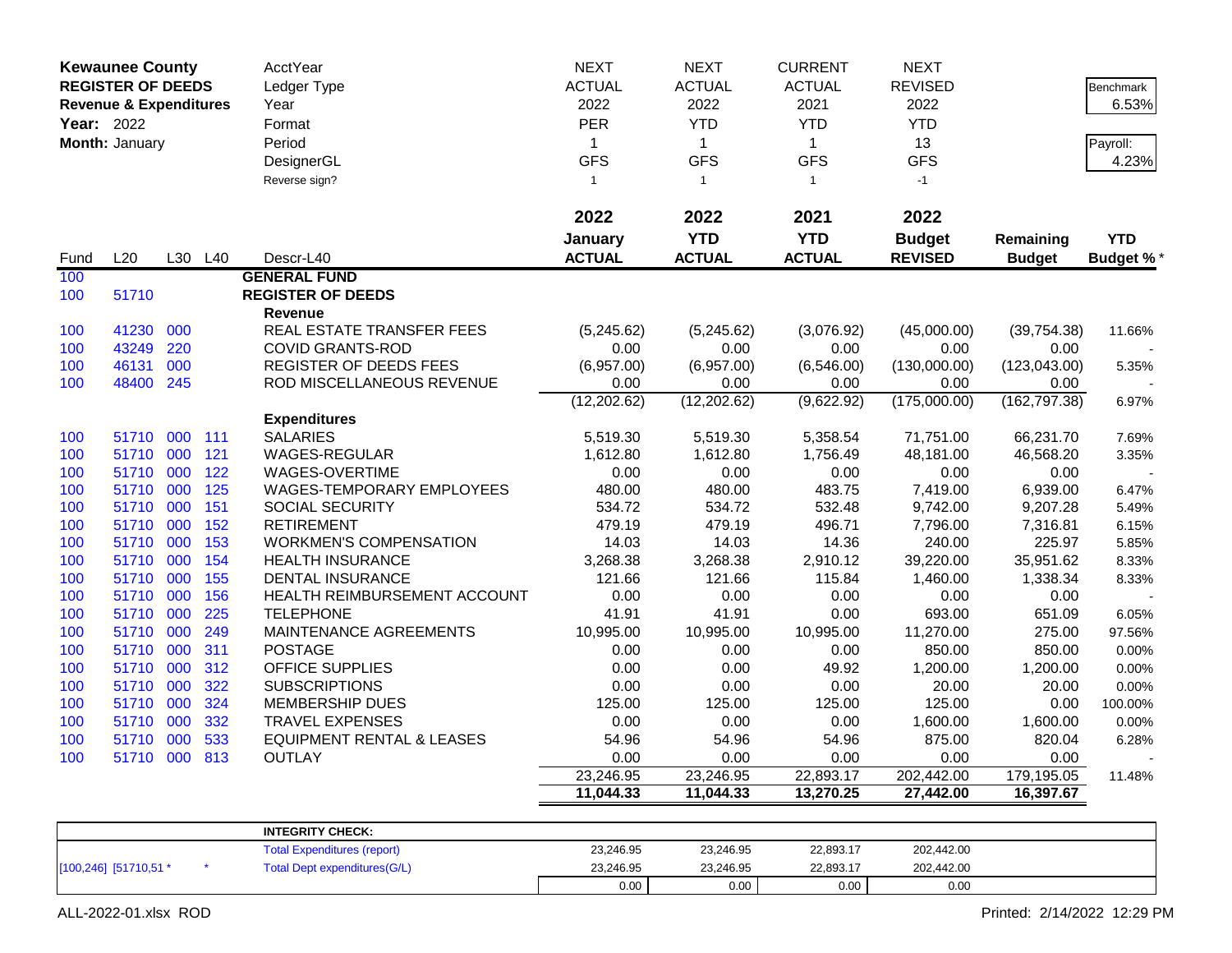|                | <b>Kewaunee County</b>            |     |         | AcctYear                          | <b>NEXT</b>   | <b>NEXT</b>   | <b>CURRENT</b> | <b>NEXT</b>    |               |                  |
|----------------|-----------------------------------|-----|---------|-----------------------------------|---------------|---------------|----------------|----------------|---------------|------------------|
| <b>SHERIFF</b> |                                   |     |         | Ledger Type                       | <b>ACTUAL</b> | <b>ACTUAL</b> | <b>ACTUAL</b>  | <b>REVISED</b> |               | Benchmark        |
|                | <b>Revenue &amp; Expenditures</b> |     |         | Year                              | 2022          | 2022          | 2021           | 2022           |               | 6.53%            |
|                | Year: 2022                        |     |         | Format                            | <b>PER</b>    | <b>YTD</b>    | <b>YTD</b>     | <b>YTD</b>     |               |                  |
|                | Month: January                    |     |         | Period                            | 1             | $\mathbf{1}$  | $\mathbf 1$    | 13             |               | Payroll:         |
|                |                                   |     |         | DesignerGL                        | <b>GFS</b>    | <b>GFS</b>    | <b>GFS</b>     | <b>GFS</b>     |               | 4.23%            |
|                |                                   |     |         | Reverse sign?                     | $\mathbf{1}$  | $\mathbf{1}$  | $\mathbf{1}$   | $-1$           |               |                  |
|                |                                   |     |         |                                   |               |               |                |                |               |                  |
|                |                                   |     |         |                                   | 2022          | 2022          | 2021           | 2022           |               |                  |
|                |                                   |     |         |                                   | January       | <b>YTD</b>    | <b>YTD</b>     | <b>Budget</b>  | Remaining     | <b>YTD</b>       |
| Fund           | L20                               |     | L30 L40 | Descr-L40                         | <b>ACTUAL</b> | <b>ACTUAL</b> | <b>ACTUAL</b>  | <b>REVISED</b> | <b>Budget</b> | <b>Budget %*</b> |
| 100            |                                   |     |         | <b>GENERAL FUND</b>               |               |               |                |                |               |                  |
| 100            | 52100                             |     |         | <b>SHERIFF</b>                    |               |               |                |                |               |                  |
|                |                                   |     |         | Revenue                           |               |               |                |                |               |                  |
| 100            | 43249                             | 230 |         | <b>COVID GRANTS-SHF</b>           | 0.00          | 0.00          | 0.00           | 0.00           | 0.00          |                  |
| 100            | 43522                             | 000 |         | <b>HIGHWAY SAFETY</b>             | 0.00          | 0.00          | 0.00           | 0.00           | 0.00          |                  |
| 100            | 43523                             | 000 |         | <b>TRAINING REIMBURSEMENT</b>     | 0.00          | 0.00          | 0.00           | (5,500.00)     | (5,500.00)    | 0.00%            |
| 100            | 43523                             | 010 |         | SEATBELT ENFORCEMENT GRANT        | 0.00          | 0.00          | 0.00           | (18,500.00)    | (18,500.00)   | 0.00%            |
| 100            | 43523                             | 015 |         | SPEEDING ENFORCEMENT GRANT        | 0.00          | 0.00          | 0.00           | (4,500.00)     | (4,500.00)    | 0.00%            |
| 100            | 43526                             | 000 |         | <b>DOJ ANTI-DRUG GRANTS</b>       | 0.00          | 0.00          | 0.00           | 0.00           | 0.00          |                  |
| 100            | 43527                             | 000 |         | <b>BULLETPROOF VEST GRANT</b>     | 0.00          | 0.00          | 0.00           | 0.00           | 0.00          |                  |
| 100            | 43530                             | 000 |         | INTERNET CRIME AGAINST CHLDN      | 0.00          | 0.00          | 0.00           | 0.00           | 0.00          |                  |
| 100            | 43528                             | 000 |         | <b>SCHOOL LIAISON OFFICER</b>     | 0.00          | 0.00          | 0.00           | (116,700.00)   | (116,700.00)  | 0.00%            |
| 100            | 43557                             | 000 |         | <b>SCAAP GRANT</b>                | 0.00          | 0.00          | 0.00           | 0.00           | 0.00          |                  |
| 100            | 46202                             | 000 |         | FALSE ALARM COLLECTIONS           | 0.00          | 0.00          | 0.00           | 0.00           | 0.00          |                  |
| 100            | 46211                             | 000 |         | SHERIFF FEES                      | (612.20)      | (612.20)      | (300.20)       | (12,000.00)    | (11, 387.80)  | 5.10%            |
| 100            | 46212                             | 000 |         | <b>TRAFFIC PATROL FEES</b>        | (30.00)       | (30.00)       | 0.00           | (3,000.00)     | (2,970.00)    | 1.00%            |
| 100            | 48508                             | 000 |         | DONATIONS-SHERIFF DEPT            | 0.00          | 0.00          | 0.00           | 0.00           | 0.00          |                  |
| 100            | 48508                             | 005 |         | SHF-CORE MATTERS DONATIONS        | 0.00          | 0.00          | 0.00           | 0.00           | 0.00          |                  |
| 100            | 48508                             | 025 |         | SHF-NARCAN DONATIONS              | 0.00          | 0.00          | 0.00           | 0.00           | 0.00          |                  |
|                |                                   |     |         |                                   | (642.20)      | (642.20)      | (300.20)       | (160, 200.00)  | (159, 557.80) | 0.40%            |
|                |                                   |     |         | <b>Expenditures</b>               |               |               |                |                |               |                  |
| 100            | 52100                             | 000 | 111     | <b>SALARIES</b>                   | 19,288.06     | 19,288.06     | 33,748.98      | 250,735.00     | 231,446.94    | 7.69%            |
| 100            | 52100                             | 000 | 121     | WAGES-REGULAR                     | 47,046.72     | 47,046.72     | 47,513.84      | 1,116,025.00   | 1,068,978.28  | 4.22%            |
| 100            | 52100 000                         |     | 122     | WAGES-OVERTIME                    | 2,904.54      | 2,904.54      | 3,371.12       | 70,000.00      | 67,095.46     | 4.15%            |
| 100            | 52100 000                         |     | 125     | WAGES-TEMPORARY EMPLOYEES         | 0.00          | 0.00          | 0.00           | 0.00           | 0.00          |                  |
| 100            | 52100 000                         |     | 149     | <b>INTERPRETERS</b>               | 33.00         | 33.00         | 0.00           | 1,200.00       | 1,167.00      | 2.75%            |
| 100            | 52100 000 151                     |     |         | SOCIAL SECURITY                   | 4,899.06      | 4,899.06      | 5,900.26       | 109,912.00     | 105,012.94    | 4.46%            |
| 100            | 52100 000 152                     |     |         | <b>RETIREMENT</b>                 | 7,833.86      | 7,833.86      | 8,261.54       | 168,756.00     | 160,922.14    | 4.64%            |
| 100            | 52100 000 153                     |     |         | <b>WORKMEN'S COMPENSATION</b>     | 1,854.22      | 1,854.22      | 2,687.07       | 38,806.00      | 36,951.78     | 4.78%            |
| 100            | 52100 000 154                     |     |         | <b>HEALTH INSURANCE</b>           | 29,307.85     | 29,307.85     | 31,104.20      | 452,649.00     | 423,341.15    | 6.47%            |
| 100            | 52100 000 155                     |     |         | <b>DENTAL INSURANCE</b>           | 1,010.04      | 1,010.04      | 1,055.88       | 14,118.00      | 13,107.96     | 7.15%            |
| 100            | 52100 000                         |     | 156     | HEALTH REIMBURSEMENT ACCOUNT      | 0.00          | 0.00          | 0.00           | 0.00           | 0.00          |                  |
| 100            | 52100 000                         |     | 161     | <b>RECRUITING &amp; SCREENING</b> | 0.00          | 0.00          | 392.00         | 4,000.00       | 4,000.00      | 0.00%            |
| 100            | 52100 000                         |     | 163     | <b>EMPLOYEE WELLNESS</b>          | 0.00          | 0.00          | 1,610.00       | 2,000.00       | 2,000.00      | 0.00%            |
| 100            | 52100 000 211                     |     |         | <b>MEDICAL SERVICES</b>           | 200.00        | 200.00        | 0.00           | 1,500.00       | 1,300.00      | 13.33%           |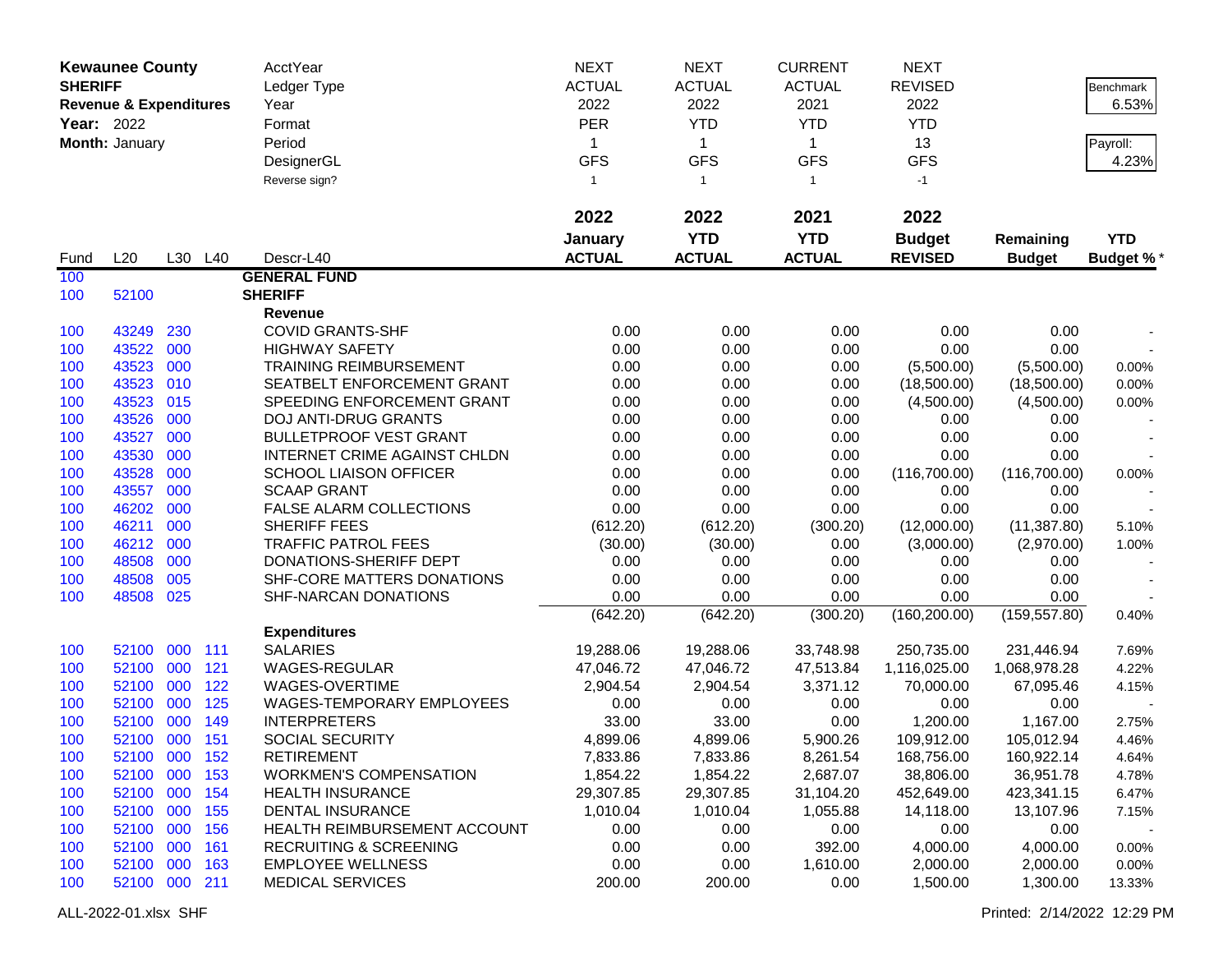|                | <b>Kewaunee County</b>            |     |     | AcctYear                          | <b>NEXT</b>   | <b>NEXT</b>    | <b>CURRENT</b> | <b>NEXT</b>    |               |            |
|----------------|-----------------------------------|-----|-----|-----------------------------------|---------------|----------------|----------------|----------------|---------------|------------|
| <b>SHERIFF</b> |                                   |     |     | Ledger Type                       | <b>ACTUAL</b> | <b>ACTUAL</b>  | <b>ACTUAL</b>  | <b>REVISED</b> |               | Benchmark  |
|                | <b>Revenue &amp; Expenditures</b> |     |     | Year                              | 2022          | 2022           | 2021           | 2022           |               | 6.53%      |
| Year: 2022     |                                   |     |     | Format                            | <b>PER</b>    | <b>YTD</b>     | <b>YTD</b>     | <b>YTD</b>     |               |            |
|                | Month: January                    |     |     | Period                            | 1             | $\mathbf{1}$   | $\mathbf{1}$   | 13             |               | Payroll:   |
|                |                                   |     |     | DesignerGL                        | <b>GFS</b>    | <b>GFS</b>     | <b>GFS</b>     | <b>GFS</b>     |               | 4.23%      |
|                |                                   |     |     | Reverse sign?                     | $\mathbf{1}$  | $\overline{1}$ | $\mathbf{1}$   | $-1$           |               |            |
|                |                                   |     |     |                                   |               |                |                |                |               |            |
|                |                                   |     |     |                                   | 2022          | 2022           | 2021           | 2022           |               |            |
|                |                                   |     |     |                                   | January       | <b>YTD</b>     | <b>YTD</b>     | <b>Budget</b>  | Remaining     | <b>YTD</b> |
| Fund           | L20                               | L30 | L40 | Descr-L40                         | <b>ACTUAL</b> | <b>ACTUAL</b>  | <b>ACTUAL</b>  | <b>REVISED</b> | <b>Budget</b> | Budget %*  |
| 100            | 52100                             | 000 | 239 | <b>DRUG TASK FORCE</b>            | 8,000.00      | 8,000.00       | 149.74         | 8,000.00       | 0.00          | 100.00%    |
| 100            | 52100                             | 000 | 241 | <b>CAR/TRUCK MAINTENANCE</b>      | 140.20        | 140.20         | 665.35         | 20,000.00      | 19,859.80     | 0.70%      |
| 100            | 52100                             | 000 | 254 | <b>INVESTIGATIONS</b>             | 0.00          | 0.00           | 0.00           | 2,500.00       | 2,500.00      | 0.00%      |
| 100            | 52100                             | 000 | 314 | SMALL ITEMS OF EQUIPMENT          | 440.00        | 440.00         | 0.00           | 2,000.00       | 1,560.00      | 22.00%     |
| 100            | 52100 000                         |     | 322 | <b>SUBSCRIPTIONS</b>              | 0.00          | 0.00           | 0.00           | 400.00         | 400.00        | 0.00%      |
| 100            | 52100 000                         |     | 324 | <b>MEMBERSHIP DUES</b>            | 150.00        | 150.00         | 450.00         | 700.00         | 550.00        | 21.43%     |
| 100            | 52100                             | 000 | 332 | <b>TRAVEL EXPENSES</b>            | 0.00          | 0.00           | 0.00           | 250.00         | 250.00        | 0.00%      |
| 100            | 52100                             | 000 | 339 | TRAINING/SCHOOL EXPENSES          | 175.00        | 175.00         | 1,910.00       | 16,000.00      | 15,825.00     | 1.09%      |
| 100            | 52100                             | 000 | 342 | <b>MEDICAL SUPPLIES</b>           | 0.00          | 0.00           | 0.00           | 1,000.00       | 1,000.00      | 0.00%      |
| 100            | 52100 000                         |     | 346 | UNIFORM ALLOWANCE                 | 263.77        | 263.77         | 53.88          | 20,000.00      | 19,736.23     | 1.32%      |
| 100            | 52100 000                         |     | 347 | <b>FIREARM SUPPLIES</b>           | 0.00          | 0.00           | 275.00         | 6,000.00       | 6,000.00      | 0.00%      |
| 100            | 52100                             | 000 | 351 | <b>GASOLINE &amp; DIESEL FUEL</b> | 97.81         | 97.81          | 0.00           | 50,000.00      | 49,902.19     | 0.20%      |
| 100            | 52100                             | 000 | 539 | <b>FIRING RANGE LEASE</b>         | 0.00          | 0.00           | 0.00           | 600.00         | 600.00        | 0.00%      |
| 100            | 52100                             | 005 | 601 | CORE MATTERS PROGRAM              | 0.00          | 0.00           | 0.00           | 0.00           | 0.00          |            |
| 100            | 52100                             | 025 | 601 | NARCAN DONATION PROGRAM           | 0.00          | 0.00           | 0.00           | 0.00           | 0.00          |            |
| 100            | 52100                             | 000 | 716 | <b>TRANSPORTATION OF CLIENTS</b>  | 0.00          | 0.00           | 0.00           | 0.00           | 0.00          |            |
| 100            | 52100                             | 000 | 813 | <b>OUTLAY</b>                     | 2,638.00      | 2,638.00       | 0.00           | 132,114.00     | 129,476.00    | 2.00%      |
| 100            | 52100 000 818                     |     |     | <b>ERU/SWAT EQUIPMENT</b>         | 0.00          | 0.00           | 0.00           | 1,000.00       | 1,000.00      | 0.00%      |
|                |                                   |     |     |                                   | 126,282.13    | 126,282.13     | 139,148.86     | 2,490,265.00   | 2,363,982.87  | 5.07%      |
|                |                                   |     |     |                                   | 125,639.93    | 125,639.93     | 138,848.66     | 2,330,065.00   | 2,204,425.07  |            |
| 100            | 52102                             |     |     | <b>JAIL DIVISION</b>              |               |                |                |                |               |            |
|                |                                   |     |     | <b>Revenue</b>                    |               |                |                |                |               |            |
| 100            | 43249                             | 232 |     | <b>COVID GRANTS-JAIL</b>          | 0.00          | 0.00           | 0.00           | 0.00           | 0.00          |            |
| 100            | 43523                             | 911 |     | NEXTGEN 911 GRANT                 | 0.00          | 0.00           | 125,333.00     | 0.00           | 0.00          |            |
| 100            | 46240                             | 000 |     | <b>BOARD OF PRISONERS</b>         | 0.00          | 0.00           | 0.00           | (35,000.00)    | (35,000.00)   | 0.00%      |
| 100            | 46241                             | 000 |     | SECURE DETENTION OF JUVENILE      | 0.00          | 0.00           | 0.00           | 0.00           | 0.00          |            |
| 100            | 46250                             | 080 |     | <b>WARRANT FEES</b>               | 0.00          | 0.00           | 0.00           | (500.00)       | (500.00)      | 0.00%      |
| 100            | 46250                             | 081 |     | <b>TRANSFER FEES</b>              | 0.00          | 0.00           | 0.00           | (600.00)       | (600.00)      | 0.00%      |
| 100            | 46250                             | 082 |     | <b>MONITOR START-UP FEES</b>      | 0.00          | 0.00           | 0.00           | (3,000.00)     | (3,000.00)    | 0.00%      |
| 100            | 46250                             | 083 |     | <b>MONITOR FEES</b>               | 0.00          | 0.00           | 0.00           | (40,000.00)    | (40,000.00)   | 0.00%      |
| 100            | 46250                             | 084 |     | <b>LAUNDRY FEES</b>               | 0.00          | 0.00           | 0.00           | (100.00)       | (100.00)      | 0.00%      |
| 100            | 46250                             | 085 |     | <b>BOOKING FEES</b>               | 0.00          | 0.00           | 0.00           | (1,500.00)     | (1,500.00)    | 0.00%      |
| 100            | 46250                             | 086 |     | PAY FOR STAY                      | 0.00          | 0.00           | 0.00           | (5,000.00)     | (5,000.00)    | 0.00%      |
| 100            | 46250                             | 090 |     | <b>FINGERPRINTING</b>             | 0.00          | 0.00           | 0.00           | (500.00)       | (500.00)      | 0.00%      |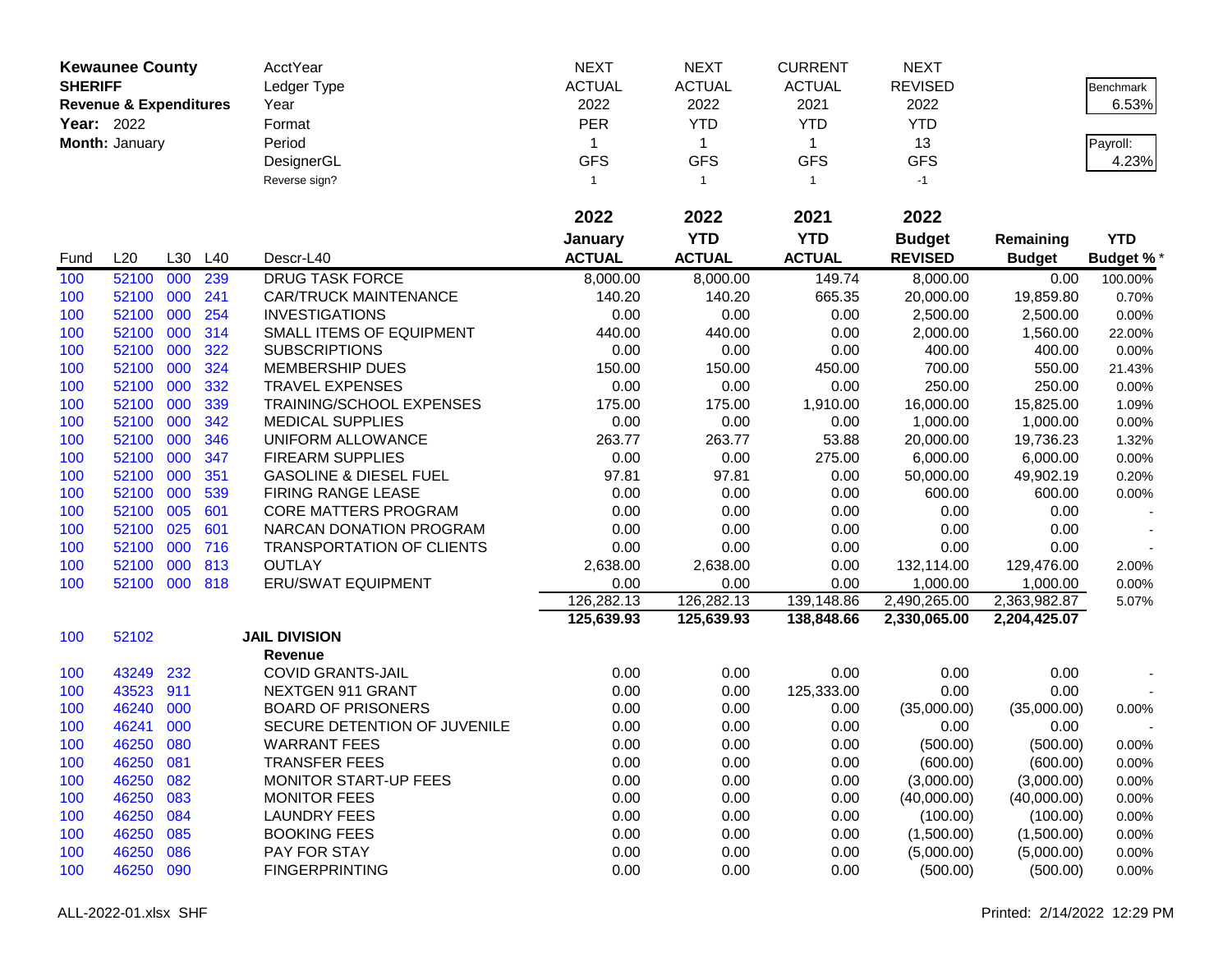|                | <b>Kewaunee County</b>            |         |     | AcctYear                               | <b>NEXT</b>   | <b>NEXT</b>    | <b>CURRENT</b> | <b>NEXT</b>    |               |                  |
|----------------|-----------------------------------|---------|-----|----------------------------------------|---------------|----------------|----------------|----------------|---------------|------------------|
| <b>SHERIFF</b> |                                   |         |     | Ledger Type                            | <b>ACTUAL</b> | <b>ACTUAL</b>  | <b>ACTUAL</b>  | <b>REVISED</b> |               | Benchmark        |
|                | <b>Revenue &amp; Expenditures</b> |         |     | Year                                   | 2022          | 2022           | 2021           | 2022           |               | 6.53%            |
| Year: 2022     |                                   |         |     | Format                                 | <b>PER</b>    | <b>YTD</b>     | <b>YTD</b>     | <b>YTD</b>     |               |                  |
|                | Month: January                    |         |     | Period                                 | 1             | $\mathbf{1}$   | $\mathbf{1}$   | 13             |               | Payroll:         |
|                |                                   |         |     | DesignerGL                             | <b>GFS</b>    | <b>GFS</b>     | <b>GFS</b>     | <b>GFS</b>     |               | 4.23%            |
|                |                                   |         |     | Reverse sign?                          | $\mathbf{1}$  | $\overline{1}$ | $\mathbf{1}$   | $-1$           |               |                  |
|                |                                   |         |     |                                        |               |                |                |                |               |                  |
|                |                                   |         |     |                                        | 2022          | 2022           | 2021           | 2022           |               |                  |
|                |                                   |         |     |                                        | January       | <b>YTD</b>     | <b>YTD</b>     | <b>Budget</b>  | Remaining     | <b>YTD</b>       |
| Fund           | L20                               | L30     | L40 | Descr-L40                              | <b>ACTUAL</b> | <b>ACTUAL</b>  | <b>ACTUAL</b>  | <b>REVISED</b> | <b>Budget</b> | <b>Budget %*</b> |
| 100            | 46260                             | 000     |     | <b>DNA TESTING</b>                     | 0.00          | 0.00           | 0.00           | (500.00)       | (500.00)      | 0.00%            |
| 100            | 48202                             | 000     |     | TELEPHONE COMM SAFETY BLDG             | 0.00          | 0.00           | 0.00           | 0.00           | 0.00          |                  |
|                |                                   |         |     |                                        | 0.00          | 0.00           | 125,333.00     | (86,700.00)    | (86,700.00)   | 0.00%            |
|                |                                   |         |     | <b>Expenditures</b>                    |               |                |                |                |               |                  |
| 100            | 52102                             | 000 111 |     | <b>SALARIES</b>                        | 6,512.00      | 6,512.00       | 6,390.40       | 84,662.00      | 78,150.00     | 7.69%            |
| 100            | 52102                             | 000     | 121 | <b>WAGES-REGULAR</b>                   | 39,462.24     | 39,462.24      | 39,784.06      | 1,018,410.00   | 978,947.76    | 3.87%            |
| 100            | 52102                             | 000     | 122 | WAGES-OVERTIME                         | 3,401.10      | 3,401.10       | 2,532.31       | 35,000.00      | 31,598.90     | 9.72%            |
| 100            | 52102 000                         |         | 125 | <b>WAGES-TEMPORARY EMPLOYEES</b>       | 1,370.64      | 1,370.64       | 1,755.92       | 23,000.00      | 21,629.36     | 5.96%            |
| 100            | 52102                             | 000     | 151 | SOCIAL SECURITY                        | 3,694.79      | 3,694.79       | 3,541.85       | 88,822.00      | 85,127.21     | 4.16%            |
| 100            | 52102                             | 000     | 152 | <b>RETIREMENT</b>                      | 4,525.68      | 4,525.68       | 4,256.58       | 93,221.00      | 88,695.32     | 4.85%            |
| 100            | 52102                             | 000     | 153 | <b>WORKMEN'S COMPENSATION</b>          | 1,433.83      | 1,433.83       | 1,736.69       | 33,219.00      | 31,785.17     | 4.32%            |
| 100            | 52102                             | 000     | 154 | <b>HEALTH INSURANCE</b>                | 18,193.62     | 18,193.62      | 19,076.36      | 257,097.00     | 238,903.38    | 7.08%            |
| 100            | 52102                             | 000     | 155 | <b>DENTAL INSURANCE</b>                | 878.54        | 878.54         | 810.88         | 11,509.00      | 10,630.46     | 7.63%            |
| 100            | 52102                             | 000     | 156 | HEALTH REIMBURSEMENT ACCOUNT           | 0.00          | 0.00           | 0.00           | 0.00           | 0.00          |                  |
| 100            | 52102                             | 000     | 211 | <b>MEDICAL SERVICES</b>                | 12,244.57     | 12,244.57      | 11,882.96      | 80,000.00      | 67,755.43     | 15.31%           |
| 100            | 52102 000                         |         | 221 | <b>WATER &amp; SEWER</b>               | 0.00          | 0.00           | 0.00           | 8,500.00       | 8,500.00      | 0.00%            |
| 100            | 52102 000                         |         | 222 | <b>ELECTRIC</b>                        | 0.00          | 0.00           | 767.80         | 14,000.00      | 14,000.00     | 0.00%            |
| 100            | 52102                             | 000     | 224 | GAS                                    | 0.00          | 0.00           | 0.00           | 200.00         | 200.00        | 0.00%            |
| 100            | 52102                             | 000     | 225 | <b>TELEPHONE</b>                       | 4,365.10      | 4,365.10       | 2,723.16       | 36,000.00      | 31,634.90     | 12.13%           |
| 100            | 52102                             | 000     | 242 | MACHY & EQUIP MAINT/REPAIRS            | 0.00          | 0.00           | 0.00           | 3,500.00       | 3,500.00      | 0.00%            |
| 100            | 52102                             | 000     | 247 | <b>BUILDING MAINTENANCE</b>            | 23.98         | 23.98          | 92.34          | 5,000.00       | 4,976.02      | 0.48%            |
| 100            | 52102                             | 000     | 249 | MAINTENANCE AGREEMENTS                 | 1,995.00      | 1,995.00       | 3,535.71       | 41,000.00      | 39,005.00     | 4.87%            |
| 100            | 52102                             | 000     | 258 | <b>HOME MONITORING</b>                 | 0.00          | 0.00           | 9,945.00       | 35,000.00      | 35,000.00     | 0.00%            |
| 100            | 52102                             | 000     | 292 | TIME SYSTEM MONTHLY SERVICE            | 0.00          | 0.00           | 0.00           | 10,000.00      | 10,000.00     | 0.00%            |
| 100            | 52102                             | 010     | 293 | BOARD OF PRISONERS-ADULT               | 0.00          | 0.00           | 0.00           | 50,000.00      | 50,000.00     | 0.00%            |
| 100            | 52102                             | 020     | 293 | BOARD OF PRISONERS-JUVENILE            | 0.00          | 0.00           | 0.00           | 4,000.00       | 4,000.00      | 0.00%            |
| 100            | 52102 000                         |         | 294 | <b>FOOD SERVICES</b>                   | 1,937.70      | 1,937.70       | 0.00           | 34,000.00      | 32,062.30     | 5.70%            |
| 100            | 52102 000                         |         | 297 | REFUSE COLLECTION                      | 0.00          | 0.00           | 227.52         | 1,200.00       | 1,200.00      | 0.00%            |
| 100            | 52102 000                         |         | 311 | <b>POSTAGE</b>                         | 0.00          | 0.00           | 0.00           | 800.00         | 800.00        | 0.00%            |
| 100            | 52102 000 312                     |         |     | <b>OFFICE SUPPLIES</b>                 | 117.92        | 117.92         | 474.09         | 7,000.00       | 6,882.08      | 1.68%            |
| 100            | 52102 000 313                     |         |     | <b>PRINTING</b>                        | 201.50        | 201.50         | 0.00           | 1,200.00       | 998.50        | 16.79%           |
| 100            | 52102 000                         |         | 314 | SMALL ITEMS OF EQUIPMENT               | 0.00          | 0.00           | 0.00           | 1,000.00       | 1,000.00      | 0.00%            |
| 100            | 52102 000                         |         | 344 | <b>HOUSEHOLD &amp; JANITORIAL SUPP</b> | 0.00          | 0.00           | 0.00           | 250.00         | 250.00        | 0.00%            |
| 100            | 52102 000                         |         | 345 | <b>LAUNDRY SUPPLIES</b>                | 0.00          | 0.00           | 0.00           | 500.00         | 500.00        | 0.00%            |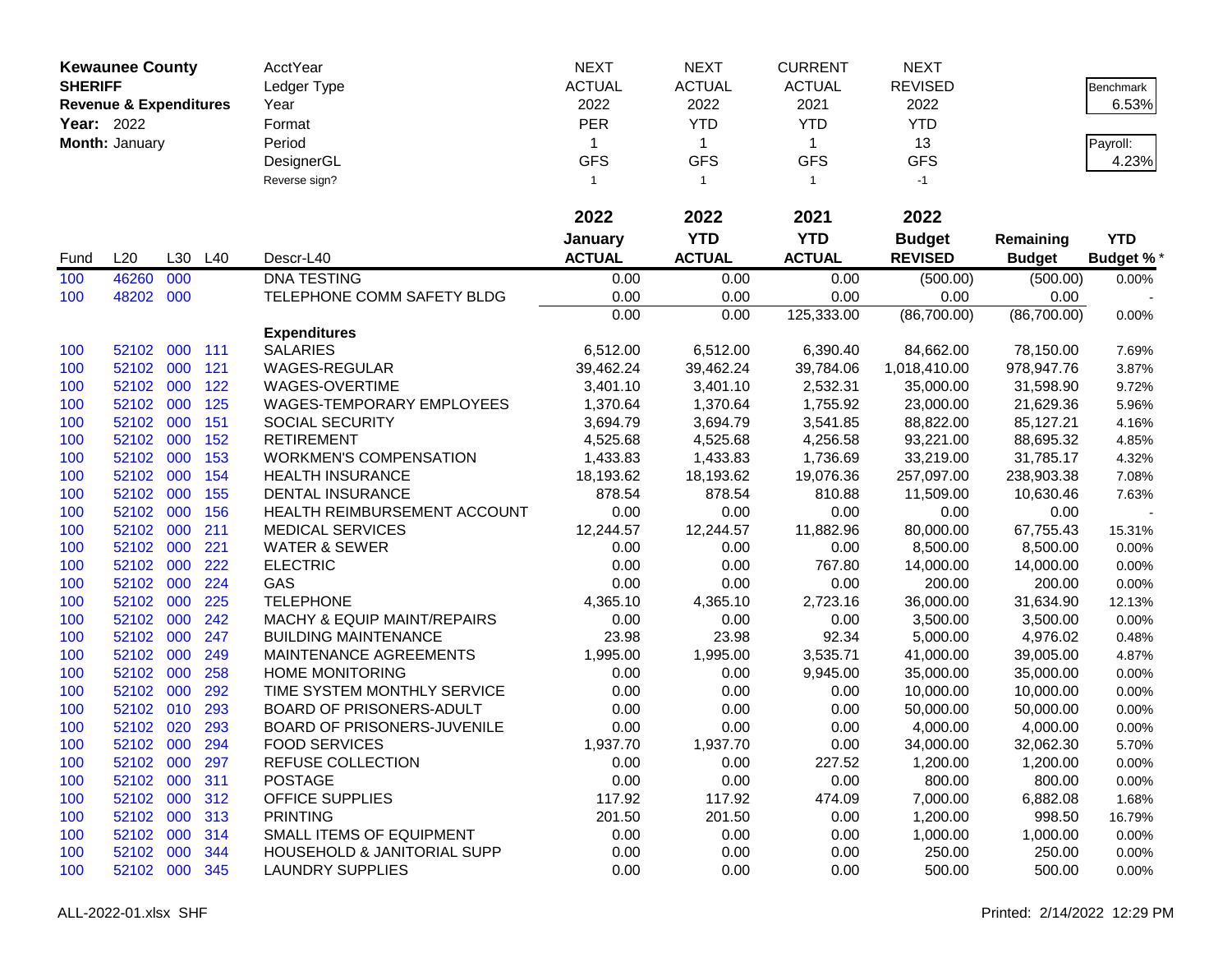| <b>SHERIFF</b> | <b>Kewaunee County</b>            |     |     | AcctYear<br>Ledger Type              | <b>NEXT</b><br><b>ACTUAL</b> | <b>NEXT</b><br><b>ACTUAL</b> | <b>CURRENT</b><br><b>ACTUAL</b> | <b>NEXT</b><br><b>REVISED</b> |               | Benchmark        |
|----------------|-----------------------------------|-----|-----|--------------------------------------|------------------------------|------------------------------|---------------------------------|-------------------------------|---------------|------------------|
|                | <b>Revenue &amp; Expenditures</b> |     |     | Year                                 | 2022                         | 2022                         | 2021                            | 2022                          |               | 6.53%            |
| Year: 2022     |                                   |     |     | Format                               | <b>PER</b>                   | <b>YTD</b>                   | <b>YTD</b>                      | <b>YTD</b>                    |               |                  |
|                | Month: January                    |     |     | Period                               | 1                            | $\mathbf{1}$                 | $\mathbf{1}$                    | 13                            |               | Payroll:         |
|                |                                   |     |     | DesignerGL                           | <b>GFS</b>                   | <b>GFS</b>                   | <b>GFS</b>                      | <b>GFS</b>                    |               | 4.23%            |
|                |                                   |     |     | Reverse sign?                        | $\mathbf{1}$                 | $\mathbf{1}$                 | $\mathbf{1}$                    | $-1$                          |               |                  |
|                |                                   |     |     |                                      | 2022                         | 2022                         | 2021                            | 2022                          |               |                  |
|                |                                   |     |     |                                      | January                      | <b>YTD</b>                   | <b>YTD</b>                      | <b>Budget</b>                 | Remaining     | <b>YTD</b>       |
| Fund           | L20                               | L30 | L40 | Descr-L40                            | <b>ACTUAL</b>                | <b>ACTUAL</b>                | <b>ACTUAL</b>                   | <b>REVISED</b>                | <b>Budget</b> | <b>Budget %*</b> |
| 100            | 52102                             | 000 | 533 | <b>EQUIPMENT RENTAL &amp; LEASES</b> | 1,480.51                     | 1,480.51                     | 3,683.24                        | 20,000.00                     | 18,519.49     | 7.40%            |
| 100            | 52102                             | 000 | 716 | TRANSPORTATION OF CLIENTS            | 0.00                         | 0.00                         | 0.00                            | 1,500.00                      | 1,500.00      | 0.00%            |
| 100            | 52102                             | 000 | 813 | <b>OUTLAY</b>                        | 0.00                         | 0.00                         | 0.00                            | 0.00                          | 0.00          |                  |
| 100            | 52105                             | 000 | 911 | NEXTGEN 911 UPGRADE                  | 0.00                         | 0.00                         | (59,960.10)                     | 0.00                          | 0.00          |                  |
|                |                                   |     |     |                                      | 101,838.72                   | 101,838.72                   | 53,256.77                       | 1,999,590.00                  | 1,897,751.28  | 5.09%            |
|                |                                   |     |     |                                      | 101,838.72                   | 101,838.72                   | 178,589.77                      | 1,912,890.00                  | 1,811,051.28  |                  |
| 100            | 52116                             |     |     | <b>EVIDENCE STORAGE FACILITY</b>     |                              |                              |                                 |                               |               |                  |
|                |                                   |     |     | <b>Expenditures</b>                  |                              |                              |                                 |                               |               |                  |
| 100            | 52116                             | 000 | 221 | <b>WATER &amp; SEWER</b>             | 0.00                         | 0.00                         | 0.00                            | 1,500.00                      | 1,500.00      | 0.00%            |
| 100            | 52116                             | 000 | 222 | <b>ELECTRIC</b>                      | 195.66                       | 195.66                       | 194.35                          | 2,500.00                      | 2,304.34      | 7.83%            |
| 100            | 52116                             | 000 | 224 | GAS                                  | 703.64                       | 703.64                       | 277.98                          | 4,000.00                      | 3,296.36      | 17.59%           |
| 100            | 52116                             | 000 | 235 | <b>SNOW REMOVAL</b>                  | 0.00                         | 0.00                         | 0.00                            | 300.00                        | 300.00        | 0.00%            |
| 100            | 52116                             | 000 | 247 | <b>BUILDING MAINTENANCE</b>          | 0.00                         | 0.00                         | 0.00                            | 1,500.00                      | 1,500.00      | 0.00%            |
| 100            | 52116                             | 000 | 249 | MAINTENANCE AGREEMENTS               | 1,180.80                     | 1,180.80                     | 1,180.80                        | 1,500.00                      | 319.20        | 78.72%           |
| 100            | 52116                             | 000 | 297 | REFUSE COLLECTION                    | 0.00                         | 0.00                         | 0.00                            | 0.00                          | 0.00          |                  |
| 100            | 52116                             | 000 | 314 | SMALL ITEMS OF EQUIPMENT             | 0.00                         | 0.00                         | 0.00                            | 0.00                          | 0.00          |                  |
| 100            | 52116                             | 000 | 344 | HOUSEHOLD & JANITORIAL SUPP          | 0.00                         | 0.00                         | 0.00                            | 100.00                        | 100.00        | 0.00%            |
| 100            | 52116                             | 000 | 355 | PLUMBING & ELECTRICAL                | 0.00                         | 0.00                         | 0.00                            | 0.00                          | 0.00          |                  |
| 100            | 52116                             | 000 | 813 | <b>OUTLAY</b>                        | 0.00                         | 0.00                         | 0.00                            | 15,000.00                     | 15,000.00     | 0.00%            |
|                |                                   |     |     |                                      | 2,080.10                     | 2,080.10                     | 1,653.13                        | 26,400.00                     | 24,319.90     | 7.88%            |
|                |                                   |     |     |                                      | 2,080.10                     | 2,080.10                     | 1,653.13                        | 26,400.00                     | 24,319.90     |                  |
|                |                                   |     |     | <b>GENERAL FUND</b>                  | 229,558.75                   | 229,558.75                   | 319,091.56                      | 4,269,355.00                  | 4,039,796.25  |                  |
| 250            |                                   |     |     | <b>JAIL ASSESSMENT FUND</b>          |                              |                              |                                 |                               |               |                  |
| 250            | 52104                             |     |     | <b>JAIL ASSESSMENT</b><br>Revenue    |                              |                              |                                 |                               |               |                  |
| 250            | 46201 000                         |     |     | JAIL ASSESSMENT FEES                 | 0.00                         | 0.00                         | 0.00                            | (14,000.00)                   | (14,000.00)   | 0.00%            |
|                |                                   |     |     |                                      | 0.00                         | 0.00                         | 0.00                            | (14,000.00)                   | (14,000.00)   | 0.00%            |
|                |                                   |     |     | <b>Expenditures</b>                  |                              |                              |                                 |                               |               |                  |
| 250            | 52104 000 813                     |     |     | <b>OUTLAY</b>                        | 0.00                         | 0.00                         | 0.00                            | 14,000.00                     | 14,000.00     | 0.00%            |
| 250            | 59200 000 601                     |     |     | TRANSFER TO OTHER FUNDS              | 0.00                         | 0.00                         | 0.00                            | 0.00                          | 0.00          |                  |
|                |                                   |     |     |                                      | 0.00                         | 0.00                         | 0.00                            | 14,000.00                     | 14,000.00     | 0.00%            |
|                |                                   |     |     |                                      | 0.00                         | 0.00                         | 0.00                            | 0.00                          | 0.00          |                  |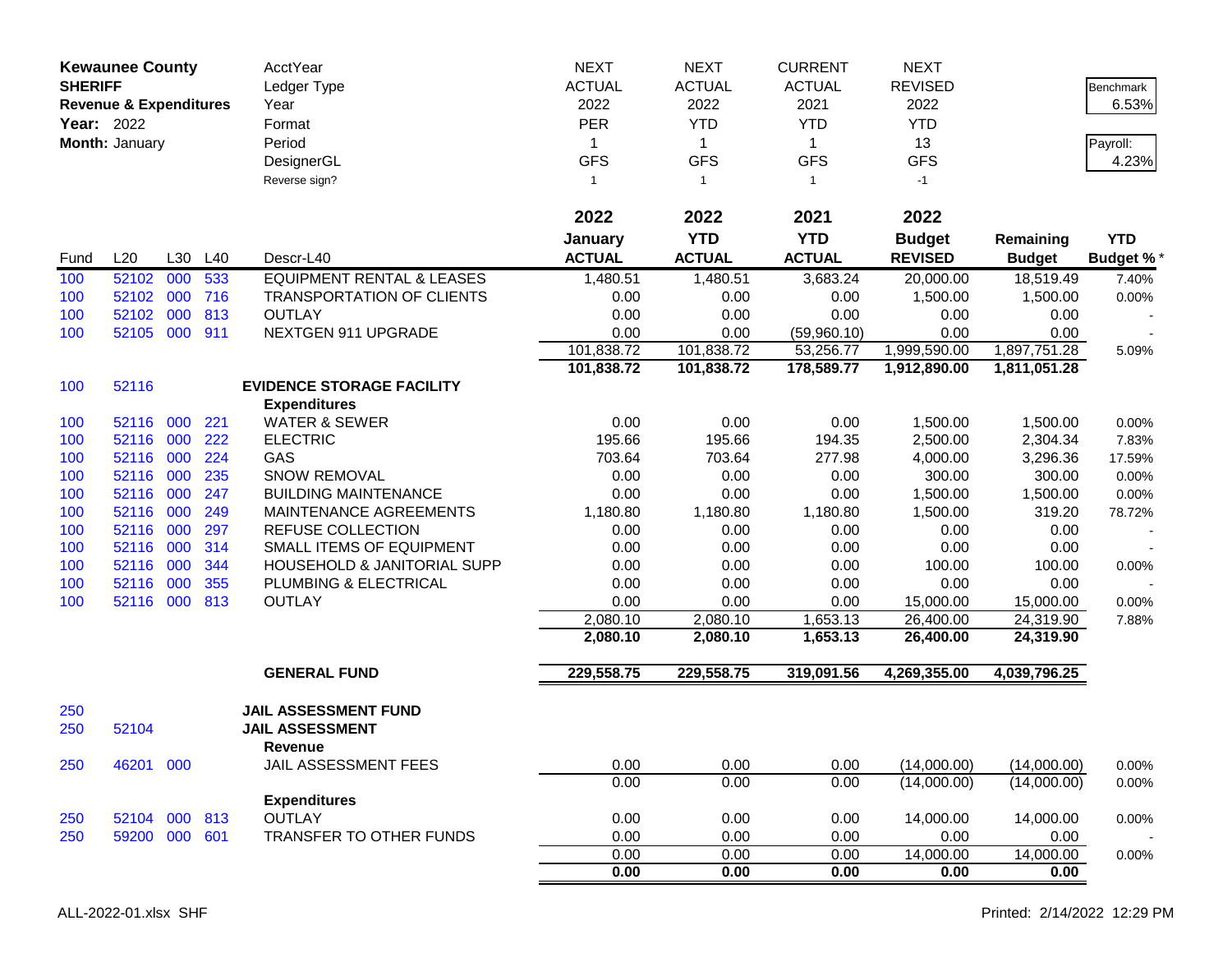|            | <b>Kewaunee County</b><br><b>SHERIFF</b><br><b>Revenue &amp; Expenditures</b><br>Year: 2022<br>Month: January |            |            | <b>AcctYear</b><br>Ledger Type<br>Year<br>Format<br>Period<br>DesignerGL<br>Reverse sign? | <b>NEXT</b><br><b>ACTUAL</b><br>2022<br><b>PER</b><br>1<br><b>GFS</b><br>$\mathbf{1}$ | <b>NEXT</b><br><b>ACTUAL</b><br>2022<br><b>YTD</b><br>$\mathbf{1}$<br><b>GFS</b><br>$\overline{1}$ | <b>CURRENT</b><br><b>ACTUAL</b><br>2021<br><b>YTD</b><br>$\mathbf{1}$<br><b>GFS</b><br>$\mathbf{1}$ | <b>NEXT</b><br><b>REVISED</b><br>2022<br><b>YTD</b><br>13<br><b>GFS</b><br>$-1$ |                            | Benchmark<br>6.53%<br>Payroll:<br>4.23% |
|------------|---------------------------------------------------------------------------------------------------------------|------------|------------|-------------------------------------------------------------------------------------------|---------------------------------------------------------------------------------------|----------------------------------------------------------------------------------------------------|-----------------------------------------------------------------------------------------------------|---------------------------------------------------------------------------------|----------------------------|-----------------------------------------|
| Fund       | L20                                                                                                           |            | L30 L40    | Descr-L40                                                                                 | 2022<br>January<br><b>ACTUAL</b>                                                      | 2022<br><b>YTD</b><br><b>ACTUAL</b>                                                                | 2021<br><b>YTD</b><br><b>ACTUAL</b>                                                                 | 2022<br><b>Budget</b><br><b>REVISED</b>                                         | Remaining<br><b>Budget</b> | <b>YTD</b><br><b>Budget %*</b>          |
| 255<br>255 | 52106                                                                                                         |            |            | <b>JAIL CANTEEN FUND</b><br><b>JAIL CANTEEN</b><br>Revenue                                |                                                                                       |                                                                                                    |                                                                                                     |                                                                                 |                            |                                         |
| 255        | 48305 000                                                                                                     |            |            | <b>JAIL CANTEEN REVENUE</b>                                                               | 0.00                                                                                  | 0.00                                                                                               | (2,732.25)                                                                                          | (22,000.00)                                                                     | (22,000.00)                | 0.00%                                   |
|            |                                                                                                               |            |            |                                                                                           | 0.00                                                                                  | 0.00                                                                                               | (2,732.25)                                                                                          | (22,000.00)                                                                     | (22,000.00)                | 0.00%                                   |
|            |                                                                                                               |            |            | <b>Expenditures</b>                                                                       |                                                                                       |                                                                                                    |                                                                                                     |                                                                                 |                            |                                         |
| 255        | 52106                                                                                                         | 000        | 295        | <b>CANTEEN EXPENDITURES</b>                                                               | 549.57                                                                                | 549.57                                                                                             | 796.88                                                                                              | 22,000.00                                                                       | 21,450.43                  | 2.50%                                   |
| 255        | 52106 000 813                                                                                                 |            |            | <b>OUTLAY</b>                                                                             | 0.00                                                                                  | 0.00                                                                                               | 0.00                                                                                                | 0.00                                                                            | 0.00                       |                                         |
|            |                                                                                                               |            |            |                                                                                           | 549.57                                                                                | 549.57                                                                                             | 796.88                                                                                              | 22,000.00                                                                       | 21,450.43                  | 2.50%                                   |
|            |                                                                                                               |            |            |                                                                                           | 549.57                                                                                | 549.57                                                                                             | (1,935.37)                                                                                          | 0.00                                                                            | (549.57)                   |                                         |
| 258        |                                                                                                               |            |            | <b>KC DRUG TASK FORCE</b>                                                                 |                                                                                       |                                                                                                    |                                                                                                     |                                                                                 |                            |                                         |
| 258        | 52150                                                                                                         |            |            | <b>DRUG TASK FORCE</b>                                                                    |                                                                                       |                                                                                                    |                                                                                                     |                                                                                 |                            |                                         |
|            |                                                                                                               |            |            | <b>Revenue</b>                                                                            |                                                                                       |                                                                                                    |                                                                                                     |                                                                                 |                            |                                         |
| 258        | 43526                                                                                                         | 010        |            | DOJ-DRUG TASK FORCE GRANTS                                                                | 0.00                                                                                  | 0.00                                                                                               | 0.00                                                                                                |                                                                                 |                            |                                         |
| 258        | 46211                                                                                                         | 000        |            | DTF FEES-OTHER MUNICIPAL                                                                  | (8,000.00)                                                                            | (8,000.00)                                                                                         | (89, 978.28)                                                                                        |                                                                                 |                            |                                         |
| 258        | 46213 000                                                                                                     |            |            | DTF-REIMBURSEMENTS                                                                        | 0.00                                                                                  | 0.00                                                                                               | 0.00                                                                                                |                                                                                 |                            |                                         |
|            |                                                                                                               |            |            |                                                                                           | (8,000.00)                                                                            | (8,000.00)                                                                                         | (89, 978.28)                                                                                        |                                                                                 |                            |                                         |
|            |                                                                                                               |            |            | <b>Expenditures</b>                                                                       |                                                                                       |                                                                                                    |                                                                                                     |                                                                                 |                            |                                         |
| 258        | 52150                                                                                                         | 000        | 225        | <b>TELEPHONE</b>                                                                          | 458.04                                                                                | 458.04                                                                                             | 0.00                                                                                                |                                                                                 |                            |                                         |
| 258        | 52150                                                                                                         | 000        | 241        | <b>CAR/TRUCK MAINTENANCE</b>                                                              | 0.00                                                                                  | 0.00                                                                                               | 0.00                                                                                                |                                                                                 |                            |                                         |
| 258        | 52150                                                                                                         | 000        | 249        | MAINTENANCE AGREEMENTS                                                                    | 0.00                                                                                  | 0.00                                                                                               | 0.00                                                                                                |                                                                                 |                            |                                         |
| 258        | 52150<br>52150                                                                                                | 000<br>000 | 254<br>311 | <b>INVESTIGATIONS</b><br><b>POSTAGE</b>                                                   | 0.00<br>0.00                                                                          | 0.00<br>0.00                                                                                       | 0.00<br>0.00                                                                                        |                                                                                 |                            |                                         |
| 258<br>258 | 52150                                                                                                         | 000        | 314        | SMALL ITEMS OF EQUIPMENT                                                                  | 0.00                                                                                  | 0.00                                                                                               | 0.00                                                                                                |                                                                                 |                            |                                         |
| 258        | 52150 000                                                                                                     |            | 339        | <b>TRAINING</b>                                                                           | 0.00                                                                                  | 0.00                                                                                               | 0.00                                                                                                |                                                                                 |                            |                                         |
| 258        | 52150 000 351                                                                                                 |            |            | <b>GASOLINE &amp; DIESEL FUEL</b>                                                         | 0.00                                                                                  | 0.00                                                                                               | 0.00                                                                                                |                                                                                 |                            |                                         |
| 258        | 52150 000 601                                                                                                 |            |            | PROGRAM/BUY MONEY                                                                         | 0.00                                                                                  | 0.00                                                                                               | 0.00                                                                                                |                                                                                 |                            |                                         |
| 258        | 52150 000 813                                                                                                 |            |            | <b>OUTLAY</b>                                                                             | 0.00                                                                                  | 0.00                                                                                               | 0.00                                                                                                |                                                                                 |                            |                                         |
|            |                                                                                                               |            |            |                                                                                           | 458.04                                                                                | 458.04                                                                                             | 0.00                                                                                                |                                                                                 |                            |                                         |
|            |                                                                                                               |            |            |                                                                                           | (7, 541.96)                                                                           | (7, 541.96)                                                                                        | (89, 978.28)                                                                                        |                                                                                 |                            |                                         |
|            |                                                                                                               |            |            |                                                                                           |                                                                                       |                                                                                                    |                                                                                                     |                                                                                 |                            |                                         |
|            |                                                                                                               |            |            |                                                                                           | 222,566.36                                                                            | 222,566.36                                                                                         | 227, 177.91                                                                                         | 4,269,355.00                                                                    | 4,039,246.68               |                                         |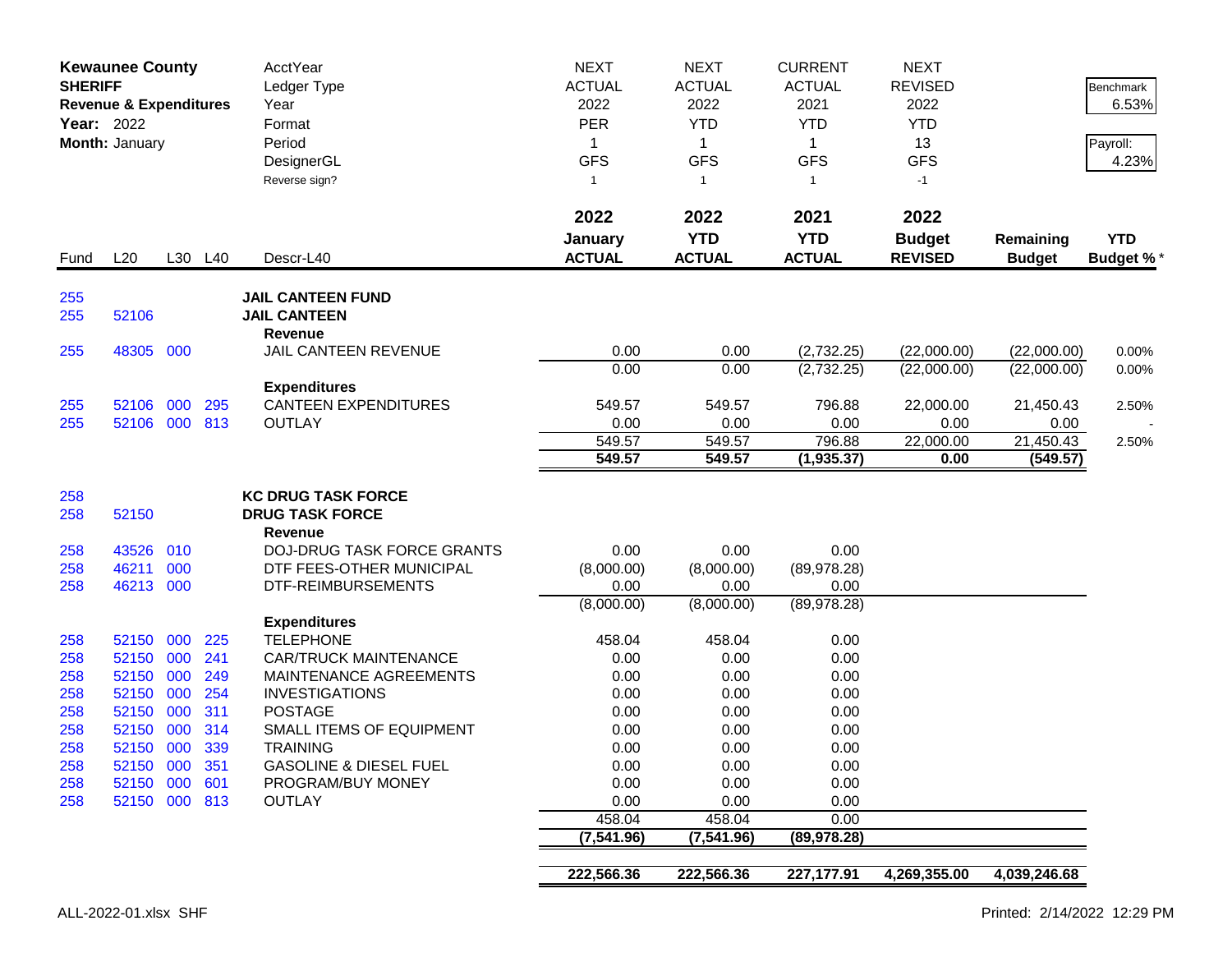| <b>Kewaunee County</b>            | AcctYear                                | <b>NEXT</b>   | <b>NEXT</b>   | <b>CURRENT</b> | <b>NEXT</b>    |               |                      |
|-----------------------------------|-----------------------------------------|---------------|---------------|----------------|----------------|---------------|----------------------|
| <b>SHERIFF</b>                    | Ledger Type                             | <b>ACTUAL</b> | <b>ACTUAL</b> | <b>ACTUAL</b>  | <b>REVISED</b> |               | Benchmark            |
| <b>Revenue &amp; Expenditures</b> | Year                                    | 2022          | 2022          | 2021           | 2022           |               | 6.53%                |
| <b>Year: 2022</b>                 | Format                                  | <b>PER</b>    | <b>YTD</b>    | <b>YTD</b>     | <b>YTD</b>     |               |                      |
| Month: January                    | Period                                  |               |               |                | 13             |               | Payroll:             |
|                                   | DesignerGL                              | <b>GFS</b>    | <b>GFS</b>    | <b>GFS</b>     | <b>GFS</b>     |               | 4.23%                |
|                                   | Reverse sign?                           |               |               |                | $-1$           |               |                      |
|                                   |                                         | 2022          | 2022          | 2021           | 2022           |               |                      |
|                                   |                                         | January       | <b>YTD</b>    | <b>YTD</b>     | <b>Budget</b>  | Remaining     | <b>YTD</b>           |
| L20<br>L30 L40<br>Fund            | Descr-L40                               | <b>ACTUAL</b> | <b>ACTUAL</b> | <b>ACTUAL</b>  | <b>REVISED</b> | <b>Budget</b> | <b>Budget %*</b>     |
|                                   | <b>FUND BALANCE - Beginning of year</b> |               |               |                |                |               |                      |
| 37020<br>100                      | FB RESTRCT-CORE MATTERS                 |               | (3,500.00)    |                |                |               | (3,500.00) Remaining |
| 37025<br>100                      | FB RESTRCT-NARCAN                       |               | 0.00          |                |                |               | 0.00 Remaining       |
| 250                               | JAIL ASSESSMENT FUND                    |               | (34, 150.29)  |                |                | (34, 150.29)  |                      |
| 255                               | <b>JAIL CANTEEN FUND</b>                |               | (21,039.09)   |                |                | (20, 489.52)  |                      |
| 258                               | <b>KC DRUG TASK FORCE</b>               |               | 0.00          |                |                | (7,541.96)    |                      |
|                                   | <b>INTEGRITY CHECK:</b>                 |               |               |                |                |               |                      |
|                                   | <b>Total Expenditures (report)</b>      | 230,750.52    | 230,750.52    | 194,855.64     | 4,552,255.00   |               |                      |
| [100,250,2] 52100.52 *            | <b>Total Dept expenditures(G/L)</b>     | 230,750.52    | 230,750.52    | 194,855.64     | 4,552,255.00   |               |                      |
|                                   |                                         | 0.00          | 0.00          | 0.00           | 0.00           |               |                      |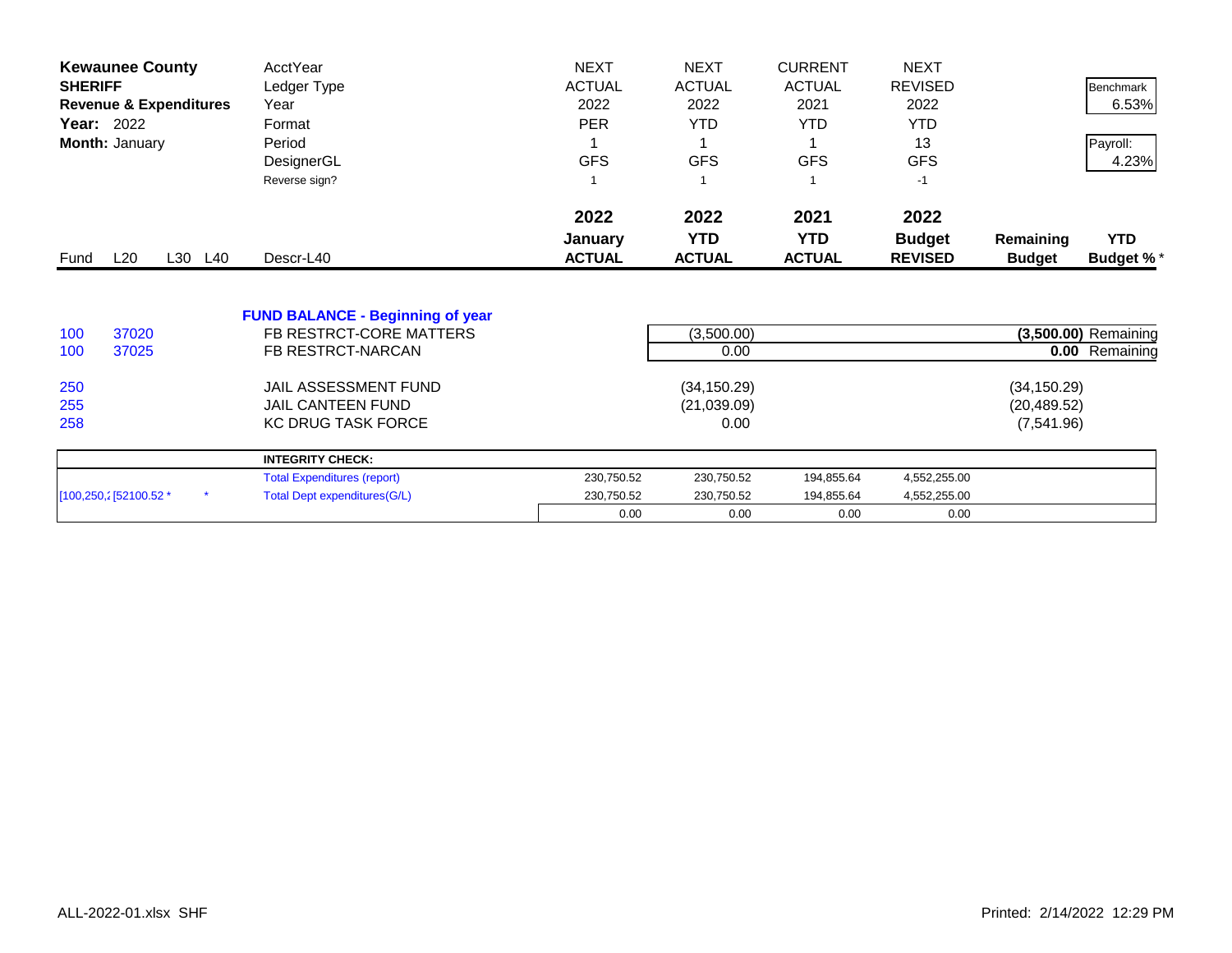|            | <b>Kewaunee County</b><br><b>SOLID WASTE FUND</b> |     |         | AcctYear                                | <b>NEXT</b>   | <b>NEXT</b>   | <b>CURRENT</b> | <b>NEXT</b>    |               |                  |
|------------|---------------------------------------------------|-----|---------|-----------------------------------------|---------------|---------------|----------------|----------------|---------------|------------------|
|            |                                                   |     |         | Ledger Type                             | <b>ACTUAL</b> | <b>ACTUAL</b> | <b>ACTUAL</b>  | <b>REVISED</b> |               | <b>Benchmark</b> |
|            | <b>Revenue &amp; Expenditures</b>                 |     |         | Year                                    | 2022          | 2022          | 2021           | 2022           |               | 6.53%            |
| Year: 2022 |                                                   |     |         | Format                                  | <b>PER</b>    | <b>YTD</b>    | <b>YTD</b>     | <b>YTD</b>     |               |                  |
|            | Month: January                                    |     |         | Period                                  | $\mathbf{1}$  | $\mathbf{1}$  | $\mathbf{1}$   | 13             |               | Payroll:         |
|            |                                                   |     |         | DesignerGL                              | <b>GFS</b>    | <b>GFS</b>    | <b>GFS</b>     | <b>GFS</b>     |               | 4.23%            |
|            |                                                   |     |         | Reverse sign?                           | $\mathbf{1}$  | $\mathbf{1}$  | $\mathbf{1}$   | $-1$           |               |                  |
|            |                                                   |     |         |                                         |               |               |                |                |               |                  |
|            |                                                   |     |         |                                         | 2022          | 2022          | 2021           | 2022           |               |                  |
|            |                                                   |     |         |                                         | January       | <b>YTD</b>    | <b>YTD</b>     | <b>Budget</b>  | Remaining     | <b>YTD</b>       |
| Fund       | L20                                               |     | L30 L40 | Descr-L40                               | <b>ACTUAL</b> | <b>ACTUAL</b> | <b>ACTUAL</b>  | <b>REVISED</b> | <b>Budget</b> | <b>Budget %*</b> |
| 600        | 54923                                             |     |         | <b>SOLID WASTE FUND</b>                 |               |               |                |                |               |                  |
|            |                                                   |     |         | <b>Revenue</b>                          |               |               |                |                |               |                  |
| 600        | 46430                                             | 000 |         | SOLID WASTE COLLECTIONS                 | 0.00          | 0.00          | 0.00           | (8,000.00)     | (8,000.00)    | 0.00%            |
| 600        | 48203                                             | 000 |         | <b>RENT-SOLID WASTE</b>                 | (6,508.00)    | (6,508.00)    | (6, 151.00)    | (6,275.00)     | 233.00        | 103.71%          |
| 600        | 48400                                             | 000 |         | <b>MISCELLANEOUS REVENUE</b>            | 0.00          | 0.00          | 62,286.98      | (67,000.00)    | (67,000.00)   | 0.00%            |
| 600        | 49200                                             | 000 |         | TRANSFER FROM OTHER FUNDS               | 0.00          | 0.00          | 0.00           | 0.00           | 0.00          |                  |
|            |                                                   |     |         |                                         | (6,508.00)    | (6,508.00)    | 56,135.98      | (81, 275.00)   | (74, 767.00)  | 8.01%            |
|            |                                                   |     |         | <b>Expenditures</b>                     |               |               |                |                |               |                  |
| 600        | 54923                                             | 000 | 222     | <b>ELECTRIC</b>                         | 28.76         | 28.76         | 27.59          | 4,000.00       | 3,971.24      | 0.72%            |
| 600        | 54923                                             | 000 | 225     | <b>TELEPHONE</b>                        | 4.00          | 4.00          | 3.99           | 100.00         | 96.00         | 4.00%            |
| 600        | 54923                                             | 000 | 242     | MACHY & EQUIP MAINT/REPAIRS             | 192.15        | 192.15        | 1,188.78       | 10,000.00      | 9,807.85      | 1.92%            |
| 600        | 54923                                             | 000 | 245     | <b>GROUNDS &amp; GROUND IMPROVEMENT</b> | 10.00         | 10.00         | 10.00          | 10,000.00      | 9,990.00      | 0.10%            |
| 600        | 54923                                             | 000 | 247     | <b>BUILDING MAINTENANCE</b>             | 0.00          | 0.00          | 0.00           | 0.00           | 0.00          |                  |
| 600        | 54923                                             | 000 | 249     | MAINTENANCE AGREEMENTS                  | 0.00          | 0.00          | 0.00           | 700.00         | 700.00        | 0.00%            |
| 600        | 54923                                             | 000 | 288     | <b>LEACHATE SERVICES</b>                | 447.60        | 447.60        | 1,540.00       | 15,200.00      | 14,752.40     | 2.94%            |
| 600        | 54923                                             | 000 | 296     | CONTRACTED SERVICES                     | 1,332.16      | 1,332.16      | 938.47         | 33,000.00      | 31,667.84     | 4.04%            |
| 600        | 54923                                             | 000 | 311     | <b>POSTAGE</b>                          | 0.00          | 0.00          | 0.00           | 25.00          | 25.00         | 0.00%            |
| 600        | 54923                                             | 000 | 312     | OFFICE SUPPLIES                         | 0.00          | 0.00          | 0.00           | 150.00         | 150.00        | 0.00%            |
| 600        | 54923                                             | 000 | 314     | <b>SMALL ITEMS OF EQUIPMENT</b>         | 0.00          | 0.00          | 0.00           | 0.00           | 0.00          |                  |
| 600        | 54923                                             | 000 | 591     | W KEWAUNEE TOWN ADMIN FEE               | 4,530.46      | 4,530.46      | 0.00           | 4,500.00       | (30.46)       | 100.68%          |
| 600        | 54923                                             | 000 | 592     | W KEWAUNEE FIRE COMPENSATION            | 1,500.00      | 1,500.00      | 0.00           | 1,500.00       | 0.00          | 100.00%          |
| 600        | 54923                                             | 000 | 735     | <b>LICENSING FEES</b>                   | 0.00          | 0.00          | 0.00           | 1,100.00       | 1,100.00      | 0.00%            |
| 600        | 54923                                             | 000 | 825     | <b>GAS SYSTEM</b>                       | 0.00          | 0.00          | 0.00           | 1,000.00       | 1,000.00      | 0.00%            |
| 600        | 59202                                             | 000 | 601     | <b>TRANSFER TO FUND BALANCE</b>         | 0.00          | 0.00          | 0.00           | 0.00           | 0.00          |                  |
|            |                                                   |     |         |                                         | 8,045.13      | 8,045.13      | 3,708.83       | 81,275.00      | 73,229.87     | 9.90%            |
|            |                                                   |     |         |                                         | 1,537.13      | 1,537.13      | 59,844.81      | 0.00           | (1, 537.13)   |                  |
|            |                                                   |     |         |                                         |               |               |                |                |               |                  |
|            |                                                   |     |         | <b>FUND BALANCE - Beginning of year</b> |               |               |                |                |               |                  |
| 600        |                                                   |     |         | <b>SOLID WASTE FUND</b>                 |               | (18, 807.70)  |                |                |               |                  |
|            |                                                   |     |         | <b>INTEGRITY CHECK:</b>                 |               |               |                |                |               |                  |
|            |                                                   |     |         | <b>Total (report)</b>                   | 1,537.13      | 1,537.13      | 59,844.81      | 0.00           |               |                  |
| 600        | 40000.59*                                         |     |         | <b>Total Dept (G/L)</b>                 | 1,537.13      | 1,537.13      | 59,844.81      | 0.00           |               |                  |
|            |                                                   |     |         |                                         | 0.00          | 0.00          | 0.00           | 0.00           |               |                  |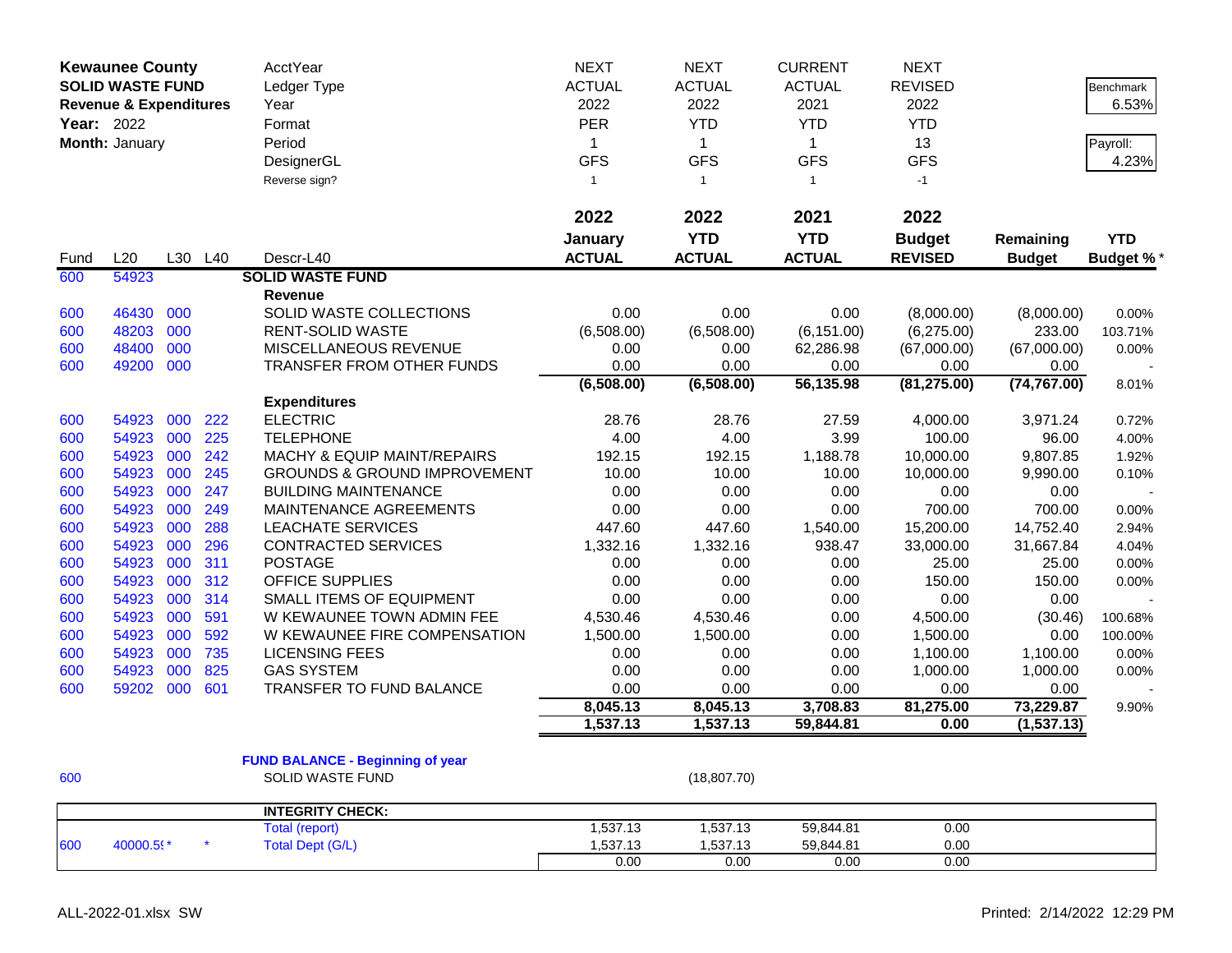|            | <b>Kewaunee County</b>            |         |         | <b>AcctYear</b>                      | <b>NEXT</b>   | <b>NEXT</b>                | <b>CURRENT</b>            | <b>NEXT</b>      |               |            |
|------------|-----------------------------------|---------|---------|--------------------------------------|---------------|----------------------------|---------------------------|------------------|---------------|------------|
|            | <b>COUNTY TREASURER</b>           |         |         | Ledger Type                          | <b>ACTUAL</b> | <b>ACTUAL</b>              | <b>ACTUAL</b>             | <b>REVISED</b>   |               | Benchmark  |
|            | <b>Revenue &amp; Expenditures</b> |         |         | Year                                 | 2022          | 2022                       | 2021                      | 2022             |               | 6.53%      |
| Year: 2022 |                                   |         |         | Format                               | <b>PER</b>    | <b>YTD</b>                 | <b>YTD</b>                | <b>YTD</b>       |               |            |
|            |                                   |         |         |                                      |               |                            |                           |                  |               |            |
|            | Month: January                    |         |         | Period                               | 1             | $\mathbf{1}$<br><b>GFS</b> | $\mathbf 1$<br><b>GFS</b> | 13<br><b>GFS</b> |               | Payroll:   |
|            |                                   |         |         | DesignerGL                           | <b>GFS</b>    |                            |                           |                  |               | 4.23%      |
|            |                                   |         |         | Reverse sign?                        | $\mathbf{1}$  | $\mathbf{1}$               | $\mathbf{1}$              | $-1$             |               |            |
|            |                                   |         |         |                                      | 2022          | 2022                       | 2021                      | 2022             |               |            |
|            |                                   |         |         |                                      | January       | <b>YTD</b>                 | <b>YTD</b>                | <b>Budget</b>    | Remaining     | <b>YTD</b> |
| Fund       | L20                               |         | L30 L40 | Descr-L40                            | <b>ACTUAL</b> | <b>ACTUAL</b>              | <b>ACTUAL</b>             | <b>REVISED</b>   | <b>Budget</b> | Budget %*  |
| 100        |                                   |         |         | <b>GENERAL FUND</b>                  |               |                            |                           |                  |               |            |
| 100        | 51520                             |         |         | <b>COUNTY TREASURER</b>              |               |                            |                           |                  |               |            |
|            |                                   |         |         | Revenue                              |               |                            |                           |                  |               |            |
| 100        | 41150                             | 000     |         | <b>FOREST CROP TAXES</b>             | 0.00          | 0.00                       | 0.00                      | (13,000.00)      | (13,000.00)   | 0.00%      |
| 100        | 41160 000                         |         |         | USE VALUE CONVERSION                 | 0.00          | 0.00                       | 0.00                      | (2,500.00)       | (2,500.00)    | 0.00%      |
| 100        | 41170                             | 000     |         | TAX INCREMENT FROM CITY              | 0.00          | 0.00                       | 0.00                      | 0.00             | 0.00          |            |
| 100        | 41800                             | 000     |         | <b>INTEREST ON TAXES</b>             | (4,470.31)    | (4,470.31)                 | (7,496.07)                | (115,000.00)     | (110, 529.69) | 3.89%      |
| 100        | 43249                             | 240     |         | <b>COVID GRANTS-TRS</b>              | 0.00          | 0.00                       | 0.00                      | 0.00             | 0.00          |            |
| 100        | 46120                             | 000     |         | TREASURER TAX SEARCH FEES            | (50.00)       | (50.00)                    | 0.00                      | (100.00)         | (50.00)       | 50.00%     |
| 100        | 48100                             | 000     |         | <b>INTEREST ON INVESTMENTS</b>       | 0.00          | 0.00                       | 679.56                    | (40,000.00)      | (40,000.00)   | 0.00%      |
| 100        | 48101                             | 000     |         | <b>DIVIDENDS</b>                     | (423.05)      | (423.05)                   | (423.00)                  | (60,000.00)      | (59, 576.95)  | 0.71%      |
| 100        | 48102                             | 000     |         | UNREALIZED GAIN OR LOSS              | 53,440.93     | 53,440.93                  | 5,174.57                  | 0.00             | (53, 440.93)  |            |
| 100        | 48103                             | 000     |         | <b>INVESTMENT FEES &amp; CHARGES</b> | 882.43        | 882.43                     | 723.26                    | 13,000.00        | 12,117.57     | 6.79%      |
| 100        | 48150                             | 000     |         | <b>TRS-STALE CHECK REVENUE</b>       | 0.00          | 0.00                       | 0.00                      | 0.00             | 0.00          |            |
| 100        | 48350                             | 000     |         | GAIN/LOSS ON TAX DEED SALES          | 0.00          | 0.00                       | 0.00                      | 0.00             | 0.00          |            |
|            |                                   |         |         |                                      | 49,380.00     | 49,380.00                  | (1,341.68)                | (217,600.00)     | (266, 980.00) | $-22.69%$  |
|            |                                   |         |         | <b>Expenditures</b>                  |               |                            |                           |                  |               |            |
| 100        | 51520                             | 000 111 |         | <b>SALARIES</b>                      | 5,519.30      | 5,519.30                   | 5,358.54                  | 71,751.00        | 66,231.70     | 7.69%      |
| 100        | 51520                             | 000     | 121     | WAGES-REGULAR                        | 1,852.80      | 1,852.80                   | 2,000.24                  | 48,181.00        | 46,328.20     | 3.85%      |
| 100        | 51520                             | 000     | 122     | WAGES-OVERTIME                       | 0.00          | 0.00                       | 0.00                      | 0.00             | 0.00          |            |
| 100        | 51520                             | 000     | 151     | <b>SOCIAL SECURITY</b>               | 498.91        | 498.91                     | 499.44                    | 9,175.00         | 8,676.09      | 5.44%      |
| 100        | 51520                             | 000     | 152     | <b>RETIREMENT</b>                    | 479.19        | 479.19                     | 496.71                    | 7,796.00         | 7,316.81      | 6.15%      |
| 100        | 51520                             | 000     | 153     | <b>WORKMEN'S COMPENSATION</b>        | 13.59         | 13.59                      | 13.90                     | 226.00           | 212.41        | 6.01%      |
| 100        | 51520                             | 000     | 154     | <b>HEALTH INSURANCE</b>              | 4,647.88      | 4,647.88                   | 4,138.40                  | 55,774.00        | 51,126.12     | 8.33%      |
| 100        | 51520                             | 000     | 155     | <b>DENTAL INSURANCE</b>              | 121.66        | 121.66                     | 115.84                    | 1,460.00         | 1,338.34      | 8.33%      |
| 100        | 51520                             | 000     | 156     | HEALTH REIMBURSEMENT ACCOUNT         | 0.00          | 0.00                       | 0.00                      | 0.00             | 0.00          |            |
| 100        | 51520 000                         |         | 225     | <b>TELEPHONE</b>                     | 20.96         | 20.96                      | 0.00                      | 346.00           | 325.04        | 6.06%      |
| 100        | 51520 000 242                     |         |         | MACHY & EQUIP MAINT/REPAIRS          | 0.00          | 0.00                       | 0.00                      | 0.00             | 0.00          |            |
| 100        | 51520 000                         |         | 249     | MAINTENANCE AGREEMENTS               | 0.00          | 0.00                       | 0.00                      | 0.00             | 0.00          |            |
| 100        | 51520 000                         |         | 296     | <b>ACH FEE EXPENSE</b>               | 0.00          | 0.00                       | 0.00                      | 0.00             | 0.00          |            |
| 100        | 51520 000                         |         | 311     | <b>POSTAGE</b>                       | 0.00          | 0.00                       | 0.00                      | 4,400.00         | 4,400.00      | 0.00%      |
| 100        | 51520 000                         |         | 312     | OFFICE SUPPLIES                      | 28.10         | 28.10                      | (2.00)                    | 1,300.00         | 1,271.90      | 2.16%      |
| 100        | 51520                             | 000     | 313     | <b>PRINTING</b>                      | 0.00          | 0.00                       | 0.00                      | 1,000.00         | 1,000.00      | 0.00%      |
| 100        | 51520 000                         |         | 321     | PUBLICATIONS OF LEGAL NOTICE         | 0.00          | 0.00                       | 0.00                      | 0.00             | 0.00          |            |
| 100        | 51520 000 322                     |         |         | <b>SUBSCRIPTIONS</b>                 | 0.00          | 0.00                       | 0.00                      | 0.00             | 0.00          |            |
|            |                                   |         |         |                                      |               |                            |                           |                  |               |            |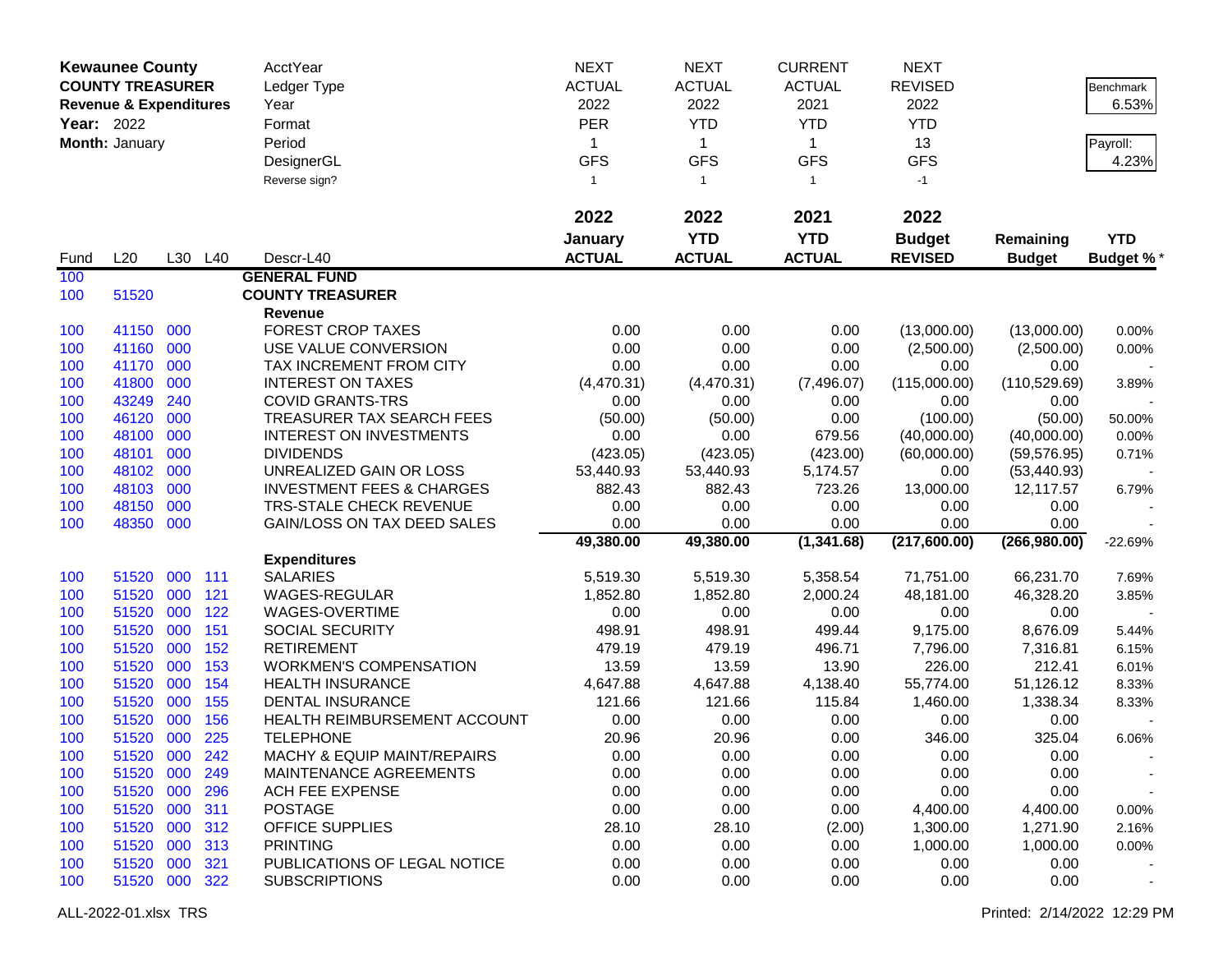|      | <b>Kewaunee County</b>            |     |         | AcctYear                 | <b>NEXT</b>   | <b>NEXT</b>   | <b>CURRENT</b> | <b>NEXT</b>    |               |                  |
|------|-----------------------------------|-----|---------|--------------------------|---------------|---------------|----------------|----------------|---------------|------------------|
|      | <b>COUNTY TREASURER</b>           |     |         | Ledger Type              | <b>ACTUAL</b> | <b>ACTUAL</b> | <b>ACTUAL</b>  | <b>REVISED</b> |               | <b>Benchmark</b> |
|      | <b>Revenue &amp; Expenditures</b> |     |         | Year                     | 2022          | 2022          | 2021           | 2022           |               | 6.53%            |
|      | <b>Year: 2022</b>                 |     |         | Format                   | <b>PER</b>    | <b>YTD</b>    | <b>YTD</b>     | <b>YTD</b>     |               |                  |
|      | Month: January                    |     |         | Period                   |               |               |                | 13             |               | Payroll:         |
|      |                                   |     |         | DesignerGL               | <b>GFS</b>    | <b>GFS</b>    | <b>GFS</b>     | <b>GFS</b>     |               | 4.23%            |
|      |                                   |     |         | Reverse sign?            |               |               |                | $-1$           |               |                  |
|      |                                   |     |         |                          | 2022          | 2022          | 2021           | 2022           |               |                  |
|      |                                   |     |         |                          | January       | <b>YTD</b>    | YTD.           | <b>Budget</b>  | Remaining     | <b>YTD</b>       |
| Fund | $L_{20}$                          |     | L30 L40 | Descr-L40                | <b>ACTUAL</b> | <b>ACTUAL</b> | <b>ACTUAL</b>  | <b>REVISED</b> | <b>Budget</b> | <b>Budget %*</b> |
| 100  | 51520                             | 000 | 324     | <b>MEMBERSHIP DUES</b>   | 100.00        | 100.00        | 100.00         | 100.00         | 0.00          | 100.00%          |
| 100  | 51520                             | 000 | 326     | TAX DEED ADVERTISING     | 0.00          | 0.00          | 0.00           | 0.00           | 0.00          |                  |
| 100  | 51520                             | 000 | 332     | TRAVEL EXPENSES          | 0.00          | 0.00          | 0.00           | 1,500.00       | 500.00. ا     | $0.00\%$         |
| 100  | 51520                             | 000 | 339     | LOCAL TREASURERS' TRAVEL | 0.00          | 0.00          | 0.00           | 0.00           | 0.00          |                  |
| 100  | 51520                             | 000 | 813     | <b>OUTLAY</b>            | 0.00          | 0.00          | 0.00           | 2,010.00       | 2,010.00      | $0.00\%$         |
|      |                                   |     |         |                          | 13,282.39     | 13,282.39     | 12,721.07      | 205,019.00     | 191,736.61    | 6.48%            |
|      |                                   |     |         |                          | 62,662.39     | 62,662.39     | 11,379.39      | (12,581.00)    | (75, 243.39)  |                  |

| 130 <sup>4</sup> |       | REVOLVING LOAN FUND     |          |
|------------------|-------|-------------------------|----------|
| 30 <sup>2</sup>  | 11100 | <b>TREASURER'S CASH</b> | 6.204.44 |

|     |       |  | <b>INTEGRITY CHECK:</b>            |           |           |           |            |  |
|-----|-------|--|------------------------------------|-----------|-----------|-----------|------------|--|
|     |       |  | <b>Total Expenditures (report)</b> | 13.282.39 | 13,282.39 | 12,721.07 | 205,019.00 |  |
| 100 | 51520 |  | Total Dept expenditures(G/L)       | 13,282.39 | 13.282.39 | 12.721.07 | 205,019.00 |  |
|     |       |  |                                    | 0.00      | 0.00      | 0.00      | 0.00       |  |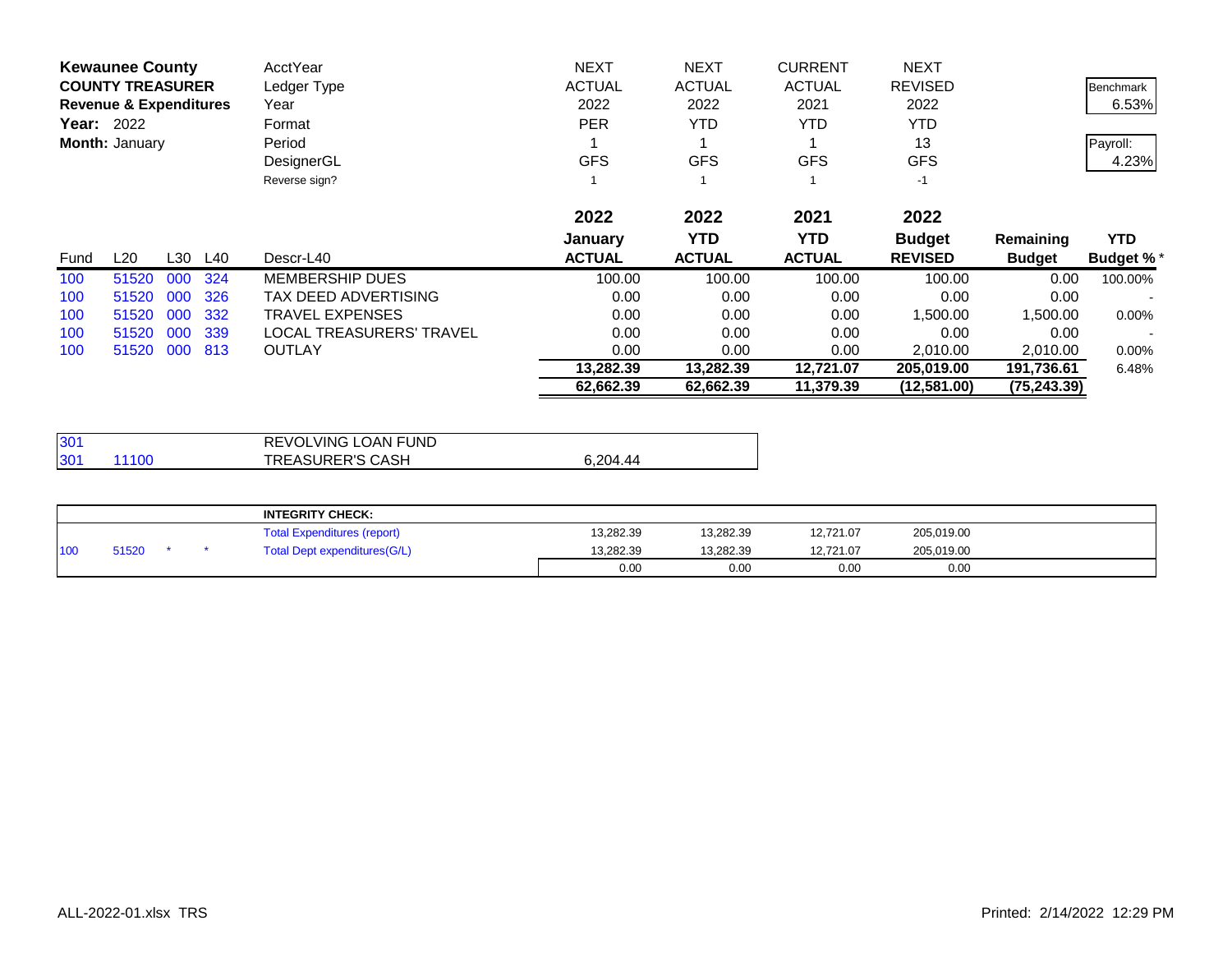|                   | <b>Kewaunee County</b>            |     |     | AcctYear                             | <b>NEXT</b>   | <b>NEXT</b>    | <b>CURRENT</b> | <b>NEXT</b>    |               |                  |
|-------------------|-----------------------------------|-----|-----|--------------------------------------|---------------|----------------|----------------|----------------|---------------|------------------|
|                   | <b>UNIVERSITY EXTENSION</b>       |     |     | Ledger Type                          | <b>ACTUAL</b> | <b>ACTUAL</b>  | <b>ACTUAL</b>  | <b>REVISED</b> |               | Benchmark        |
|                   | <b>Revenue &amp; Expenditures</b> |     |     | Year                                 | 2022          | 2022           | 2021           | 2022           |               | 6.53%            |
| <b>Year: 2022</b> |                                   |     |     | Format                               | PER           | <b>YTD</b>     | <b>YTD</b>     | <b>YTD</b>     |               |                  |
|                   | Month: January                    |     |     | Period                               | $\mathbf{1}$  | $\mathbf{1}$   | $\mathbf{1}$   | 13             |               | Payroll:         |
|                   |                                   |     |     | DesignerGL                           | <b>GFS</b>    | <b>GFS</b>     | <b>GFS</b>     | <b>GFS</b>     |               | 4.23%            |
|                   |                                   |     |     | Reverse sign?                        | $\mathbf{1}$  | $\overline{1}$ | $\mathbf{1}$   | $-1$           |               |                  |
|                   |                                   |     |     |                                      |               |                |                |                |               |                  |
|                   |                                   |     |     |                                      | 2022          | 2022           | 2021           | 2022           |               |                  |
|                   |                                   |     |     |                                      | January       | <b>YTD</b>     | <b>YTD</b>     | <b>Budget</b>  | Remaining     | <b>YTD</b>       |
| Fund              | L20                               | L30 | L40 | Descr-L40                            | <b>ACTUAL</b> | <b>ACTUAL</b>  | <b>ACTUAL</b>  | <b>REVISED</b> | <b>Budget</b> | <b>Budget %*</b> |
| 100               |                                   |     |     | <b>GENERAL FUND</b>                  |               |                |                |                |               |                  |
| 100               | 55620                             |     |     | <b>UNIVERSITY EXTENSION</b>          |               |                |                |                |               |                  |
|                   |                                   |     |     | Revenue                              |               |                |                |                |               |                  |
| 100               | 43249                             | 250 |     | <b>COVID GRANTS-UWX</b>              | 0.00          | 0.00           | 0.00           | 0.00           | 0.00          |                  |
| 100               | 46781                             | 000 |     | <b>UWEX-POSTAGE FROM STATE</b>       | (1,500.00)    | (1,500.00)     | 0.00           | (3,000.00)     | (1,500.00)    | 50.00%           |
| 100               | 48504 000                         |     |     | DONATIONS-UW EXTENSION               | 0.00          | 0.00           | 0.00           | 0.00           | 0.00          |                  |
|                   |                                   |     |     |                                      | (1,500.00)    | (1,500.00)     | 0.00           | (3,000.00)     | (1,500.00)    | 50.00%           |
|                   |                                   |     |     | <b>Expenditures</b>                  |               |                |                |                |               |                  |
| 100               | 55620                             | 000 | 121 | <b>WAGES-REGULAR</b>                 | 1,624.80      | 1,624.80       | 1,462.52       | 42,225.00      | 40,600.20     | 3.85%            |
| 100               | 55620                             | 000 | 122 | WAGES-OVERTIME                       | 0.00          | 0.00           | 0.00           | 0.00           | 0.00          |                  |
| 100               | 55620                             | 000 | 150 | <b>AGENT CONTRACTS</b>               | 0.00          | 0.00           | 0.00           | 120,800.00     | 120,800.00    | 0.00%            |
| 100               | 55620                             | 000 | 151 | <b>SOCIAL SECURITY</b>               | 85.63         | 85.63          | 72.09          | 3,230.00       | 3,144.37      | 2.65%            |
| 100               | 55620                             | 000 | 152 | <b>RETIREMENT</b>                    | 105.61        | 105.61         | 98.71          | 2,745.00       | 2,639.39      | 3.85%            |
| 100               | 55620                             | 000 | 153 | <b>WORKMEN'S COMPENSATION</b>        | 2.99          | 2.99           | 2.81           | 79.00          | 76.01         | 3.78%            |
| 100               | 55620                             | 000 | 154 | <b>HEALTH INSURANCE</b>              | 2,323.94      | 2,323.94       | 2,069.20       | 27,887.00      | 25,563.06     | 8.33%            |
| 100               | 55620                             | 000 | 155 | <b>DENTAL INSURANCE</b>              | 67.82         | 67.82          | 64.58          | 814.00         | 746.18        | 8.33%            |
| 100               | 55620                             | 000 | 156 | HEALTH REIMBURSEMENT ACCOUNT         | 0.00          | 0.00           | 0.00           | 0.00           | 0.00          |                  |
| 100               | 55620                             | 000 | 225 | <b>TELEPHONE</b>                     | 94.30         | 94.30          | 0.00           | 1,409.00       | 1,314.70      | 6.69%            |
| 100               | 55620                             | 000 | 296 | <b>CONTRACTED SERVICES</b>           | 1,250.00      | 1,250.00       | 1,500.00       | 2,500.00       | 1,250.00      | 50.00%           |
| 100               | 55620                             | 000 | 311 | <b>POSTAGE</b>                       | 661.38        | 661.38         | 278.73         | 3,700.00       | 3,038.62      | 17.88%           |
| 100               | 55620                             | 000 | 312 | <b>OFFICE SUPPLIES</b>               | (32.71)       | (32.71)        | 0.00           | 1,500.00       | 1,532.71      | $-2.18%$         |
| 100               | 55620                             | 000 | 313 | <b>PRINTING</b>                      | 480.00        | 480.00         | 218.00         | 3,000.00       | 2,520.00      | 16.00%           |
| 100               | 55620                             | 000 | 319 | <b>BULLETINS</b>                     | 0.00          | 0.00           | 0.00           | 0.00           | 0.00          |                  |
| 100               | 55620                             | 000 | 322 | <b>SUBSCRIPTIONS</b>                 | 0.00          | 0.00           | 0.00           | 150.00         | 150.00        | 0.00%            |
| 100               | 55620                             | 000 | 324 | <b>MEMBERSHIP DUES</b>               | 0.00          | 0.00           | 150.00         | 405.00         | 405.00        | 0.00%            |
| 100               | 55620                             | 000 | 332 | <b>TRAVEL EXPENSES</b>               | 0.00          | 0.00           | 0.00           | 5,300.00       | 5,300.00      | 0.00%            |
| 100               | 55620                             | 000 | 336 | <b>TRAINING</b>                      | 0.00          | 0.00           | 0.00           | 900.00         | 900.00        | 0.00%            |
| 100               | 55620                             | 000 | 341 | <b>SUPPORT FEES</b>                  | 0.00          | 0.00           | 500.00         | 1,500.00       | 1,500.00      | 0.00%            |
| 100               | 55620                             | 000 | 348 | <b>EDUCATIONAL MATERIALS</b>         | 0.00          | 0.00           | 0.00           | 0.00           | 0.00          |                  |
| 100               | 55620                             | 000 | 533 | <b>EQUIPMENT RENTAL &amp; LEASES</b> | 0.00          | 0.00           | 128.68         | 3,200.00       | 3,200.00      | 0.00%            |
| 100               | 55620                             | 000 | 813 | <b>OUTLAY</b>                        | 0.00          | 0.00           | 0.00           | 56,962.00      | 56,962.00     | 0.00%            |
|                   |                                   |     |     |                                      | 6,663.76      | 6,663.76       | 6,545.32       | 278,306.00     | 271,642.24    | 2.39%            |
|                   |                                   |     |     |                                      | 5,163.76      | 5,163.76       | 6,545.32       | 275,306.00     | 270,142.24    |                  |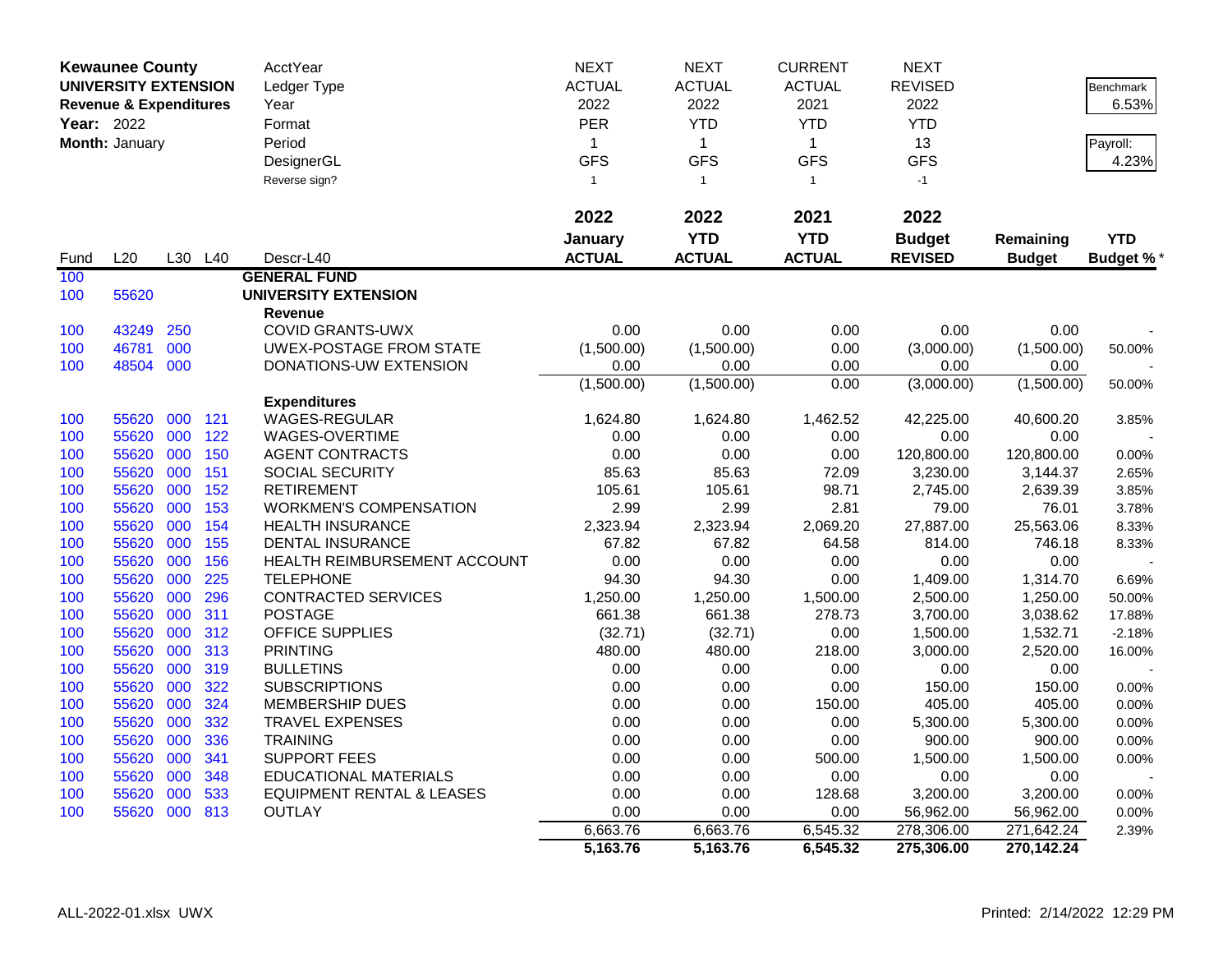| <b>Kewaunee County</b>            |           |         |     | AcctYear                                                             | <b>NEXT</b>   | <b>NEXT</b>    | <b>CURRENT</b> | <b>NEXT</b>    |               |                  |
|-----------------------------------|-----------|---------|-----|----------------------------------------------------------------------|---------------|----------------|----------------|----------------|---------------|------------------|
| <b>UNIVERSITY EXTENSION</b>       |           |         |     | Ledger Type                                                          | <b>ACTUAL</b> | <b>ACTUAL</b>  | <b>ACTUAL</b>  | <b>REVISED</b> |               | <b>Benchmark</b> |
| <b>Revenue &amp; Expenditures</b> |           |         |     | Year                                                                 | 2022          | 2022           | 2021           | 2022           |               | 6.53%            |
| <b>Year: 2022</b>                 |           |         |     | Format                                                               | PER           | <b>YTD</b>     | <b>YTD</b>     | <b>YTD</b>     |               |                  |
| Month: January                    |           |         |     | Period                                                               | $\mathbf{1}$  | $\mathbf{1}$   | $\mathbf{1}$   | 13             |               | Payroll:         |
|                                   |           |         |     | DesignerGL                                                           | <b>GFS</b>    | <b>GFS</b>     | <b>GFS</b>     | <b>GFS</b>     |               | 4.23%            |
|                                   |           |         |     | Reverse sign?                                                        | $\mathbf{1}$  | $\overline{1}$ | $\mathbf{1}$   | $-1$           |               |                  |
|                                   |           |         |     |                                                                      |               |                |                |                |               |                  |
|                                   |           |         |     |                                                                      | 2022          | 2022           | 2021           | 2022           |               |                  |
|                                   |           |         |     |                                                                      | January       | <b>YTD</b>     | <b>YTD</b>     | <b>Budget</b>  | Remaining     | <b>YTD</b>       |
| Fund                              | L20       | L30 L40 |     | Descr-L40                                                            | <b>ACTUAL</b> | <b>ACTUAL</b>  | <b>ACTUAL</b>  | <b>REVISED</b> | <b>Budget</b> | Budget %*        |
| 235                               |           |         |     | <b>UW EXTENSION PROGRAM FUND</b>                                     |               |                |                |                |               |                  |
|                                   |           |         |     | <b>Revenue</b>                                                       |               |                |                |                |               |                  |
| 235                               | 46771     | 000     |     | UWX-SUPPLEMENTARY PROG REV                                           | 0.00          | 0.00           | 0.00           | (100.00)       | (100.00)      | 0.00%            |
| 235                               | 46772     | 000     |     | UWX-PESTICIDE CERTIFICATION                                          | (530.00)      | (530.00)       | 0.00           | (500.00)       | 30.00         | 106.00%          |
| 235                               | 46776     | 000     |     | <b>EXTENSION SEMINAR PROG</b>                                        | 0.00          | 0.00           | (19.50)        | 0.00           | 0.00          |                  |
| 235                               | 46776     | 012     |     | <b>EXT SEM PROG-AGRICULTURE</b>                                      | 0.00          | 0.00           | 0.00           | (2,700.00)     | (2,700.00)    | 0.00%            |
| 235                               | 46776 014 |         |     | <b>EXT SEM PROG-4H</b>                                               | 0.00          | 0.00           | 0.00           | (300.00)       | (300.00)      | 0.00%            |
| 235                               | 46777     | 000     |     | PARENTING & DIVORCE EDUC                                             | (28.00)       | (28.00)        | 0.00           | (600.00)       | (572.00)      | 4.67%            |
| 235                               | 46778     | 000     |     | FAMILY LIVING PROGRAM                                                | 0.00          | 0.00           | 0.00           | (1,500.00)     | (1,500.00)    | 0.00%            |
| 235                               | 49200     | 000     |     | TRANSFER FROM OTHER FUNDS                                            | 0.00          | 0.00           | 0.00           | 0.00           | 0.00          |                  |
|                                   |           |         |     |                                                                      | (558.00)      | (558.00)       | (19.50)        | (5,700.00)     | (5, 142.00)   | 9.79%            |
|                                   |           |         |     | <b>Expenditures</b>                                                  |               |                |                |                |               |                  |
| 235                               | 55621     | 000     | 601 | <b>EXTENSION SUPPLEMENTARY</b>                                       | 0.00          | 0.00           | 39.48          | 100.00         | 100.00        | 0.00%            |
| 235                               | 55622     | 000     | 601 | PESTICIDE CERTIFICATION PROG                                         | 0.00          | 0.00           | 0.00           | 500.00         | 500.00        | 0.00%            |
| 235                               | 55623     | 000     | 601 | <b>EXTENSION SEMINAR PROG</b>                                        | 0.00          | 0.00           | 0.00           | 0.00           | 0.00          |                  |
| 235                               | 55623     | 012     | 601 | <b>EXT SEM-AGRICULTURE PGM</b>                                       | 0.00          | 0.00           | 0.00           | 2,700.00       | 2,700.00      | 0.00%            |
| 235                               | 55623     | 014     | 601 | <b>EXT SEM-4H PGM</b>                                                | 0.00          | 0.00           | 0.00           | 300.00         | 300.00        | 0.00%            |
| 235                               | 55624     | 000     | 601 | FAMILY LIVING PROGRAM                                                | 0.00          | 0.00           | 0.00           | 1,500.00       | 1,500.00      | 0.00%            |
| 235                               | 55627     | 000     | 601 | PARENTING & DIVORCE EDUC                                             | 0.00          | 0.00           | 0.00           | 600.00         | 600.00        | 0.00%            |
| 235                               | 59200     | 000     | 601 | TRANSFER TO OTHER FUNDS                                              | 0.00          | 0.00           | 0.00           | 0.00           | 0.00          |                  |
|                                   |           |         |     |                                                                      | 0.00          | 0.00           | 39.48          | 5,700.00       | 5,700.00      | 0.00%            |
|                                   |           |         |     |                                                                      | (558.00)      | (558.00)       | 19.98          | 0.00           | 558.00        |                  |
|                                   |           |         |     |                                                                      |               |                |                |                |               |                  |
|                                   |           |         |     |                                                                      | 4,605.76      | 4,605.76       | 6,565.30       | 275,306.00     | 270,700.24    |                  |
|                                   |           |         |     |                                                                      |               |                |                |                |               |                  |
| 235                               |           |         |     | <b>FUND BALANCE - Beginning of year</b><br>UW EXTENSION PROGRAM FUND |               |                |                |                |               |                  |
|                                   |           |         |     |                                                                      |               | (2,697.23)     |                |                | (3,255.23)    |                  |
|                                   |           |         |     | <b>INTEGRITY CHECK:</b>                                              |               |                |                |                |               |                  |
|                                   |           |         |     | <b>Total Expenditures (report)</b>                                   | 6,663.76      | 6,663.76       | 6,584.80       | 284,006.00     |               |                  |
| [100,235] [55620.55 *             |           |         |     | <b>Total Dept expenditures(G/L)</b>                                  | 6,663.76      | 6,663.76       | 6,584.80       | 284,006.00     |               |                  |
|                                   |           |         |     |                                                                      | 0.00          | 0.00           | 0.00           | 0.00           |               |                  |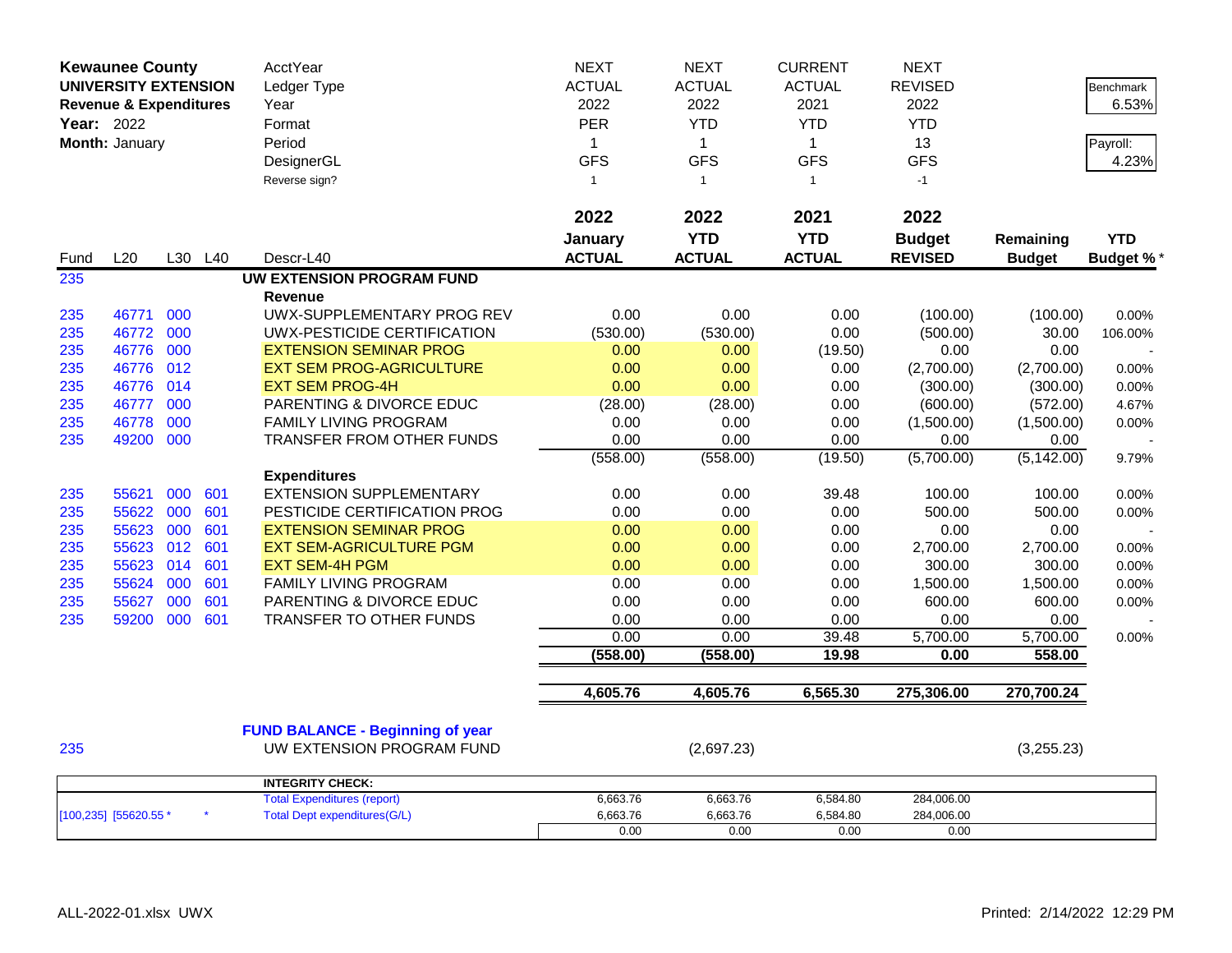|      | <b>Kewaunee County</b>            |     |         | AcctYear                             | <b>NEXT</b>   | <b>NEXT</b>   | <b>CURRENT</b> | <b>NEXT</b>    |               |                  |
|------|-----------------------------------|-----|---------|--------------------------------------|---------------|---------------|----------------|----------------|---------------|------------------|
|      |                                   |     |         | VETERAN SERVICE OFFICE Ledger Type   | <b>ACTUAL</b> | <b>ACTUAL</b> | <b>ACTUAL</b>  | <b>REVISED</b> |               | Benchmark        |
|      | <b>Revenue &amp; Expenditures</b> |     |         | Year                                 | 2022          | 2022          | 2021           | 2022           |               | 6.53%            |
|      | Year: 2022                        |     |         | Format                               | PER           | <b>YTD</b>    | <b>YTD</b>     | <b>YTD</b>     |               |                  |
|      | Month: January                    |     |         | Period                               | $\mathbf{1}$  | $\mathbf{1}$  | $\mathbf{1}$   | 13             |               | Payroll:         |
|      |                                   |     |         | DesignerGL                           | <b>GFS</b>    | <b>GFS</b>    | <b>GFS</b>     | <b>GFS</b>     |               | 4.23%            |
|      |                                   |     |         | Reverse sign?                        | $\mathbf{1}$  | $\mathbf{1}$  | $\mathbf{1}$   | $-1$           |               |                  |
|      |                                   |     |         |                                      |               |               |                |                |               |                  |
|      |                                   |     |         |                                      | 2022          | 2022          | 2021           | 2022           |               |                  |
|      |                                   |     |         |                                      | January       | <b>YTD</b>    | <b>YTD</b>     | <b>Budget</b>  | Remaining     | <b>YTD</b>       |
| Fund | L20                               |     | L30 L40 | Descr-L40                            | <b>ACTUAL</b> | <b>ACTUAL</b> | <b>ACTUAL</b>  | <b>REVISED</b> | <b>Budget</b> | <b>Budget %*</b> |
| 100  |                                   |     |         | <b>GENERAL FUND</b>                  |               |               |                |                |               |                  |
| 100  | 54701                             |     |         | <b>VETERAN SERVICE OFFICE</b>        |               |               |                |                |               |                  |
|      |                                   |     |         | <b>Revenue</b>                       |               |               |                |                |               |                  |
| 100  | 43249                             | 260 |         | <b>COVID GRANTS-VET</b>              | 0.00          | 0.00          | 0.00           | 0.00           | 0.00          |                  |
| 100  | 43561                             | 000 |         | <b>VETERANS SERVICE OFFICE GRNT</b>  | 0.00          | 0.00          | 0.00           | (11,000.00)    | (11,000.00)   | 0.00%            |
| 100  | 48507                             | 000 |         | <b>VETERANS OFFICE DONATIONS</b>     | 0.00          | 0.00          | 0.00           | 0.00           | 0.00          |                  |
|      |                                   |     |         |                                      | 0.00          | 0.00          | 0.00           | (11,000.00)    | (11,000.00)   | 0.00%            |
|      |                                   |     |         | <b>Expenditures</b>                  |               |               |                |                |               |                  |
| 100  | 54701                             | 000 | 111     | <b>SALARIES</b>                      | 4,465.60      | 4,465.60      | 4,316.80       | 57,890.00      | 53,424.40     | 7.71%            |
| 100  | 54701                             | 000 | 121     | <b>WAGES-REGULAR</b>                 | 1,803.20      | 1,803.20      | 1,918.41       | 46,910.00      | 45,106.80     | 3.84%            |
| 100  | 54701                             | 000 | 151     | <b>SOCIAL SECURITY</b>               | 445.11        | 445.11        | 447.44         | 8,017.00       | 7,571.89      | 5.55%            |
| 100  | 54701                             | 000 | 152     | <b>RETIREMENT</b>                    | 407.47        | 407.47        | 420.87         | 6,812.00       | 6,404.53      | 5.98%            |
| 100  | 54701                             | 000 | 153     | <b>WORKMEN'S COMPENSATION</b>        | 169.22        | 169.22        | 172.04         | 2,284.00       | 2,114.78      | 7.41%            |
| 100  | 54701                             | 000 | 154     | <b>HEALTH INSURANCE</b>              | 2,323.94      | 2,323.94      | 2,069.20       | 29,522.00      | 27,198.06     | 7.87%            |
| 100  | 54701                             | 000 | 155     | <b>DENTAL INSURANCE</b>              | 121.66        | 121.66        | 51.26          | 1,460.00       | 1,338.34      | 8.33%            |
| 100  | 54701                             | 000 | 156     | HEALTH REIMBURSEMENT ACCOUNT         | 0.00          | 0.00          | 0.00           | 0.00           | 0.00          |                  |
| 100  | 54701                             | 000 | 225     | <b>TELEPHONE</b>                     | 1,497.04      | 1,497.04      | 60.48          | 1,870.00       | 372.96        | 80.06%           |
| 100  | 54701                             | 000 | 242     | MACHY & EQUIP MAINT/REPAIRS          | 0.00          | 0.00          | 0.00           | 0.00           | 0.00          |                  |
| 100  | 54701                             | 000 | 249     | MAINTENANCE AGREEMENTS               | 898.00        | 898.00        | 898.00         | 898.00         | 0.00          | 100.00%          |
| 100  | 54701                             | 000 | 311     | <b>POSTAGE</b>                       | 0.00          | 0.00          | 0.00           | 200.00         | 200.00        | 0.00%            |
| 100  | 54701                             | 000 | 312     | <b>OFFICE SUPPLIES</b>               | 0.00          | 0.00          | 0.00           | 500.00         | 500.00        | 0.00%            |
| 100  | 54701                             | 000 | 324     | <b>MEMBERSHIP DUES</b>               | 0.00          | 0.00          | 100.00         | 300.00         | 300.00        | 0.00%            |
| 100  | 54701                             | 000 | 326     | PROMOTIONAL MATERIALS                | 0.00          | 0.00          | 0.00           | 400.00         | 400.00        | 0.00%            |
| 100  | 54701                             | 000 | 332     | <b>TRAVEL EXPENSES</b>               | 0.00          | 0.00          | 0.00           | 3,500.00       | 3,500.00      | 0.00%            |
| 100  | 54701                             | 000 | 533     | <b>EQUIPMENT RENTAL &amp; LEASES</b> | 0.00          | 0.00          | 0.00           | 85.00          | 85.00         | 0.00%            |
| 100  | 54701                             | 000 | 813     | <b>OUTLAY</b>                        | 0.00          | 0.00          | 0.00           | 0.00           | 0.00          |                  |
|      |                                   |     |         |                                      | 12,131.24     | 12,131.24     | 10,454.50      | 160,648.00     | 148,516.76    | 7.55%            |
|      |                                   |     |         |                                      | 12,131.24     | 12,131.24     | 10,454.50      | 149,648.00     | 137,516.76    |                  |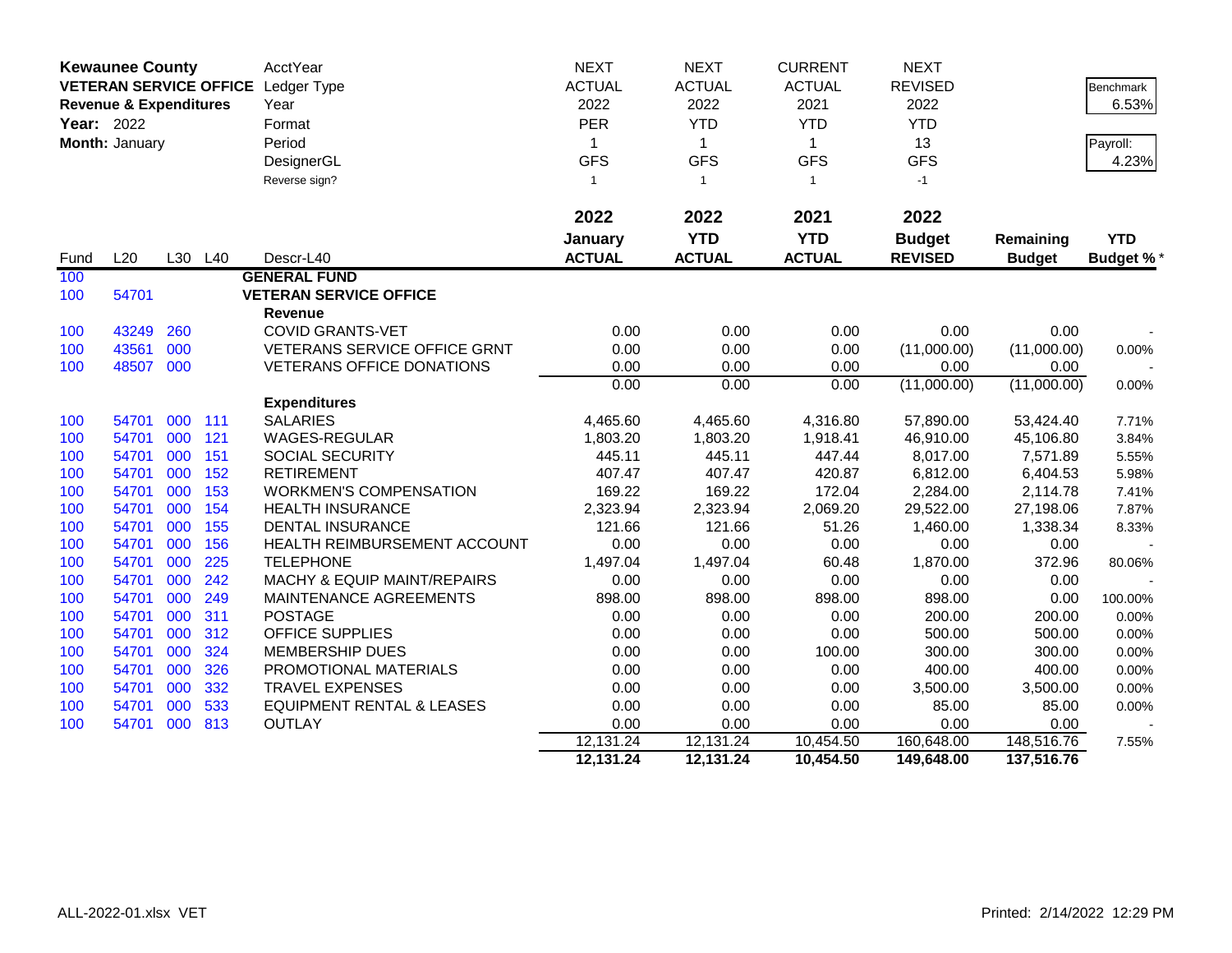|      | <b>Kewaunee County</b>            |         |     | AcctYear                                                  | <b>NEXT</b>   | <b>NEXT</b>    | <b>CURRENT</b> | <b>NEXT</b>    |               |                  |
|------|-----------------------------------|---------|-----|-----------------------------------------------------------|---------------|----------------|----------------|----------------|---------------|------------------|
|      |                                   |         |     | VETERAN SERVICE OFFICE Ledger Type                        | <b>ACTUAL</b> | <b>ACTUAL</b>  | <b>ACTUAL</b>  | <b>REVISED</b> |               | <b>Benchmark</b> |
|      | <b>Revenue &amp; Expenditures</b> |         |     | Year                                                      | 2022          | 2022           | 2021           | 2022           |               | 6.53%            |
|      | <b>Year: 2022</b>                 |         |     | Format                                                    | <b>PER</b>    | <b>YTD</b>     | <b>YTD</b>     | <b>YTD</b>     |               |                  |
|      | Month: January                    |         |     | Period                                                    | $\mathbf{1}$  | $\mathbf{1}$   | $\mathbf{1}$   | 13             |               | Payroll:         |
|      |                                   |         |     | DesignerGL                                                | <b>GFS</b>    | <b>GFS</b>     | <b>GFS</b>     | <b>GFS</b>     |               | 4.23%            |
|      |                                   |         |     |                                                           | $\mathbf{1}$  | $\overline{1}$ | $\mathbf{1}$   | $-1$           |               |                  |
|      |                                   |         |     | Reverse sign?                                             |               |                |                |                |               |                  |
|      |                                   |         |     |                                                           | 2022          | 2022           | 2021           | 2022           |               |                  |
|      |                                   |         |     |                                                           | January       | <b>YTD</b>     | <b>YTD</b>     | <b>Budget</b>  | Remaining     | <b>YTD</b>       |
| Fund | L20                               | L30     | L40 | Descr-L40                                                 | <b>ACTUAL</b> | <b>ACTUAL</b>  | <b>ACTUAL</b>  | <b>REVISED</b> | <b>Budget</b> | <b>Budget %</b>  |
| 100  | 54703                             |         |     | <b>VETERAN'S RELIEF</b>                                   |               |                |                |                |               |                  |
|      |                                   |         |     | <b>Revenue</b>                                            |               |                |                |                |               |                  |
| 100  | 46600 000                         |         |     | <b>VETERANS RELIEF TRAVEL REIMB</b>                       |               |                | 0.00           |                |               |                  |
|      |                                   |         |     |                                                           |               |                | 0.00           |                |               |                  |
|      |                                   |         |     | <b>Expenditures</b>                                       |               |                |                |                |               |                  |
| 100  | 54703                             | 000 141 |     | COMMITTEE MEMBERS PER DIEM                                |               |                | 0.00           |                |               |                  |
| 100  | 54703                             | 000     | 151 | <b>SOCIAL SECURITY</b>                                    |               |                | 0.00           |                |               |                  |
| 100  | 54703 000                         |         | 153 | <b>WORKMEN'S COMPENSATION</b>                             |               |                | 0.00           |                |               |                  |
| 100  | 54703 000                         |         | 339 | <b>COMMISSIONERS TRAVEL</b>                               |               |                | 0.00           |                |               |                  |
| 100  | 54703                             | 000     | 601 | <b>VETERAN'S COMMISSION AID</b>                           |               |                | 0.00           |                |               |                  |
| 100  | 54703 000 716                     |         |     | <b>TRANSPORTATION OF CLIENTS</b>                          |               |                | 0.00           |                |               |                  |
|      |                                   |         |     |                                                           |               |                | 0.00           |                |               |                  |
|      |                                   |         |     |                                                           |               |                | 0.00           |                |               |                  |
|      |                                   |         |     | <b>GENERAL FUND</b>                                       | 12,131.24     | 12,131.24      | 10,454.50      | 149,648.00     | 137,516.76    |                  |
| 120  |                                   |         |     | <b>VETERAN RELIEF&amp;DONATION FUND</b>                   |               |                |                |                |               |                  |
| 120  | 54704                             |         |     | <b>VETERAN'S RELIEF &amp; DONATIONS</b><br><b>Revenue</b> |               |                |                |                |               |                  |
| 120  | 41100 000                         |         |     | <b>GENERAL PROPERTY TAXES</b>                             | (4,869.00)    | (4,869.00)     | (4,869.00)     | (4,869.00)     | 0.00          | 100.00%          |
| 120  | 48509                             | 000     |     | <b>VETERAN'S RELIEF DONATIONS</b>                         | (100.00)      | (100.00)       | (1,000.00)     | (500.00)       | (400.00)      | 20.00%           |
| 120  | 49202 000                         |         |     | <b>TRANSFER FROM FUND BALANCE</b>                         | 0.00          | 0.00           | 0.00           | 0.00           | 0.00          |                  |
|      |                                   |         |     |                                                           | (4,969.00)    | (4,969.00)     | (5,869.00)     | (5,369.00)     | (400.00)      | 92.55%           |
|      |                                   |         |     | <b>Expenditures</b>                                       |               |                |                |                |               |                  |
| 120  | 54704                             | 000 141 |     | <b>COMMITTEE MEMBERS PER DIEM</b>                         | 0.00          | 0.00           | 0.00           | 500.00         | 500.00        | 0.00%            |
| 120  | 54704 000                         |         | 151 | <b>SOCIAL SECURITY</b>                                    | 0.00          | 0.00           | 0.00           | 38.00          | 38.00         | 0.00%            |
| 120  | 54704 000                         |         | 153 | <b>WORKMEN'S COMPENSATION</b>                             | 0.00          | 0.00           | 0.00           | 1.00           | 1.00          | 0.00%            |
| 120  | 54704                             | 000     | 324 | <b>MEMBERSHIP DUES</b>                                    | 0.00          | 0.00           | 0.00           | 30.00          | 30.00         | 0.00%            |
| 120  | 54704 000                         |         | 339 | <b>COMMISSIONERS TRAVEL</b>                               | 0.00          | 0.00           | 0.00           | 300.00         | 300.00        | 0.00%            |
| 120  | 54704 000                         |         | 601 | <b>VETERAN'S RELIEF</b>                                   | 700.00        | 700.00         | 0.00           | 4,500.00       | 3,800.00      | 15.56%           |
| 120  | 59202 000                         |         | 601 | <b>TRANSFER TO FUND BALANCE</b>                           | 0.00          | 0.00           | 0.00           | 0.00           | 0.00          |                  |
|      |                                   |         |     |                                                           | 700.00        | 700.00         | 0.00           | 5,369.00       | 4,669.00      | 13.04%           |
|      |                                   |         |     |                                                           | (4,269.00)    | (4,269.00)     | (5,869.00)     | 0.00           | 4,269.00      |                  |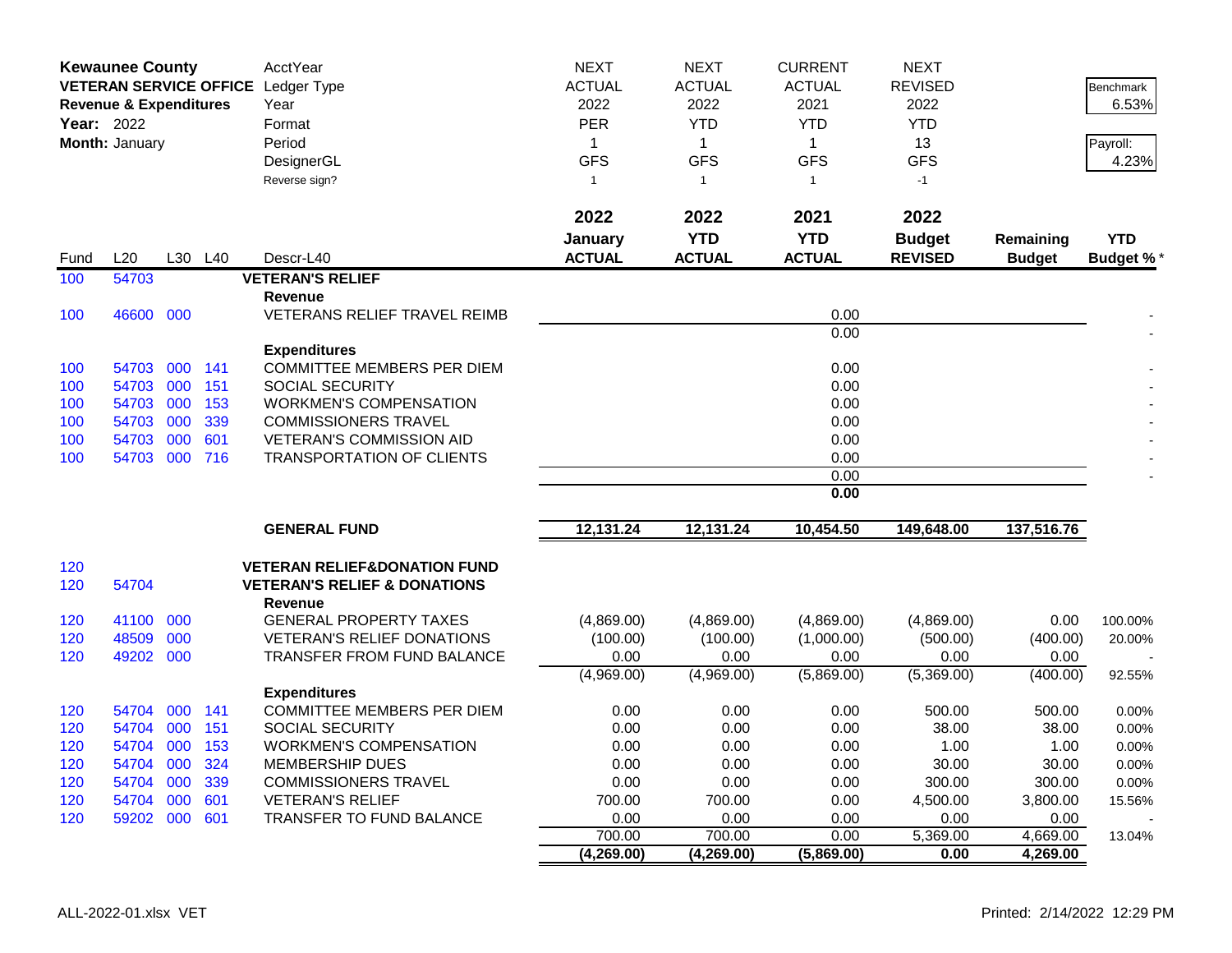|      | <b>Kewaunee County</b><br><b>VETERAN SERVICE OFFICE</b><br><b>Revenue &amp; Expenditures</b><br><b>Year: 2022</b><br>Month: January |     |         | AcctYear<br>Ledger Type<br>Year<br>Format<br>Period<br>DesignerGL | <b>NEXT</b><br><b>ACTUAL</b><br>2022<br><b>PER</b><br><b>GFS</b> | <b>NEXT</b><br><b>ACTUAL</b><br>2022<br><b>YTD</b><br>-1<br><b>GFS</b> | <b>CURRENT</b><br><b>ACTUAL</b><br>2021<br><b>YTD</b><br>1<br><b>GFS</b> | <b>NEXT</b><br><b>REVISED</b><br>2022<br><b>YTD</b><br>13<br><b>GFS</b> |                            | <b>Benchmark</b><br>6.53%<br>Payroll:<br>4.23% |
|------|-------------------------------------------------------------------------------------------------------------------------------------|-----|---------|-------------------------------------------------------------------|------------------------------------------------------------------|------------------------------------------------------------------------|--------------------------------------------------------------------------|-------------------------------------------------------------------------|----------------------------|------------------------------------------------|
| Fund | L20                                                                                                                                 |     | L30 L40 | Reverse sign?<br>Descr-L40                                        | $\overline{1}$<br>2022<br>January<br><b>ACTUAL</b>               | 2022<br><b>YTD</b><br><b>ACTUAL</b>                                    | $\overline{1}$<br>2021<br><b>YTD</b><br><b>ACTUAL</b>                    | $-1$<br>2022<br><b>Budget</b><br><b>REVISED</b>                         | Remaining<br><b>Budget</b> | <b>YTD</b><br><b>Budget %*</b>                 |
| 880  |                                                                                                                                     |     |         | <b>MEMORIAL BRICK FUND</b>                                        |                                                                  |                                                                        |                                                                          |                                                                         |                            |                                                |
| 880  | 54704                                                                                                                               |     |         | <b>MEMORIAL BRICKS</b>                                            |                                                                  |                                                                        |                                                                          |                                                                         |                            |                                                |
|      |                                                                                                                                     |     |         | <b>Revenue</b>                                                    |                                                                  |                                                                        |                                                                          |                                                                         |                            |                                                |
| 880  | 46724                                                                                                                               | 000 |         | <b>MEMORIAL BRICK DEPOSITS</b>                                    | 0.00                                                             | 0.00                                                                   | 0.00                                                                     | (300.00)                                                                | (300.00)                   | 0.00%                                          |
| 880  | 49200                                                                                                                               | 000 |         | <b>TRANSFER FROM OTHER FUNDS</b>                                  | 0.00                                                             | 0.00                                                                   | 0.00                                                                     | 0.00                                                                    | 0.00                       |                                                |
|      |                                                                                                                                     |     |         |                                                                   | 0.00                                                             | 0.00                                                                   | 0.00                                                                     | (300.00)                                                                | (300.00)                   | 0.00%                                          |
|      |                                                                                                                                     |     |         | <b>Expenditures</b>                                               |                                                                  |                                                                        |                                                                          |                                                                         |                            |                                                |
| 880  | 54704 000                                                                                                                           |     | 601     | <b>MEMORIAL BRICKS</b>                                            | 0.00                                                             | 0.00                                                                   | 0.00                                                                     | 300.00                                                                  | 300.00                     | 0.00%                                          |
|      |                                                                                                                                     |     |         |                                                                   | 0.00<br>0.00                                                     | 0.00<br>0.00                                                           | 0.00                                                                     | 300.00<br>0.00                                                          | 300.00                     | 0.00%                                          |
|      |                                                                                                                                     |     |         |                                                                   |                                                                  |                                                                        | 0.00                                                                     |                                                                         | 0.00                       |                                                |
|      |                                                                                                                                     |     |         |                                                                   | 7,862.24                                                         | 7,862.24                                                               | 4,585.50                                                                 | 149,648.00                                                              | 141,785.76                 |                                                |
|      |                                                                                                                                     |     |         | <b>FUND BALANCE - Beginning of year</b>                           |                                                                  |                                                                        |                                                                          |                                                                         |                            |                                                |
| 120  |                                                                                                                                     |     |         | <b>VETERAN RELIEF&amp;DONATION FUND</b>                           |                                                                  | (14, 849.82)                                                           |                                                                          |                                                                         | (19, 118.82)               |                                                |
| 880  |                                                                                                                                     |     |         | <b>MEMORIAL BRICK FUND</b>                                        |                                                                  | (9,895.29)                                                             |                                                                          |                                                                         | (9,895.29)                 |                                                |
|      |                                                                                                                                     |     |         | <b>INTEGRITY CHECK:</b>                                           |                                                                  |                                                                        |                                                                          |                                                                         |                            |                                                |
|      |                                                                                                                                     |     |         | <b>Total Expenditures (report)</b>                                | 12,831.24                                                        | 12,831.24                                                              | 10,454.50                                                                | 166,317.00                                                              |                            |                                                |
|      | [100,120, 8] 54700.54 *                                                                                                             |     |         | <b>Total Dept expenditures(G/L)</b>                               | 12,831.24                                                        | 12,831.24                                                              | 10,454.50                                                                | 166,317.00                                                              |                            |                                                |
|      |                                                                                                                                     |     |         |                                                                   | 0.00                                                             | 0.00                                                                   | 0.00                                                                     | 0.00                                                                    |                            |                                                |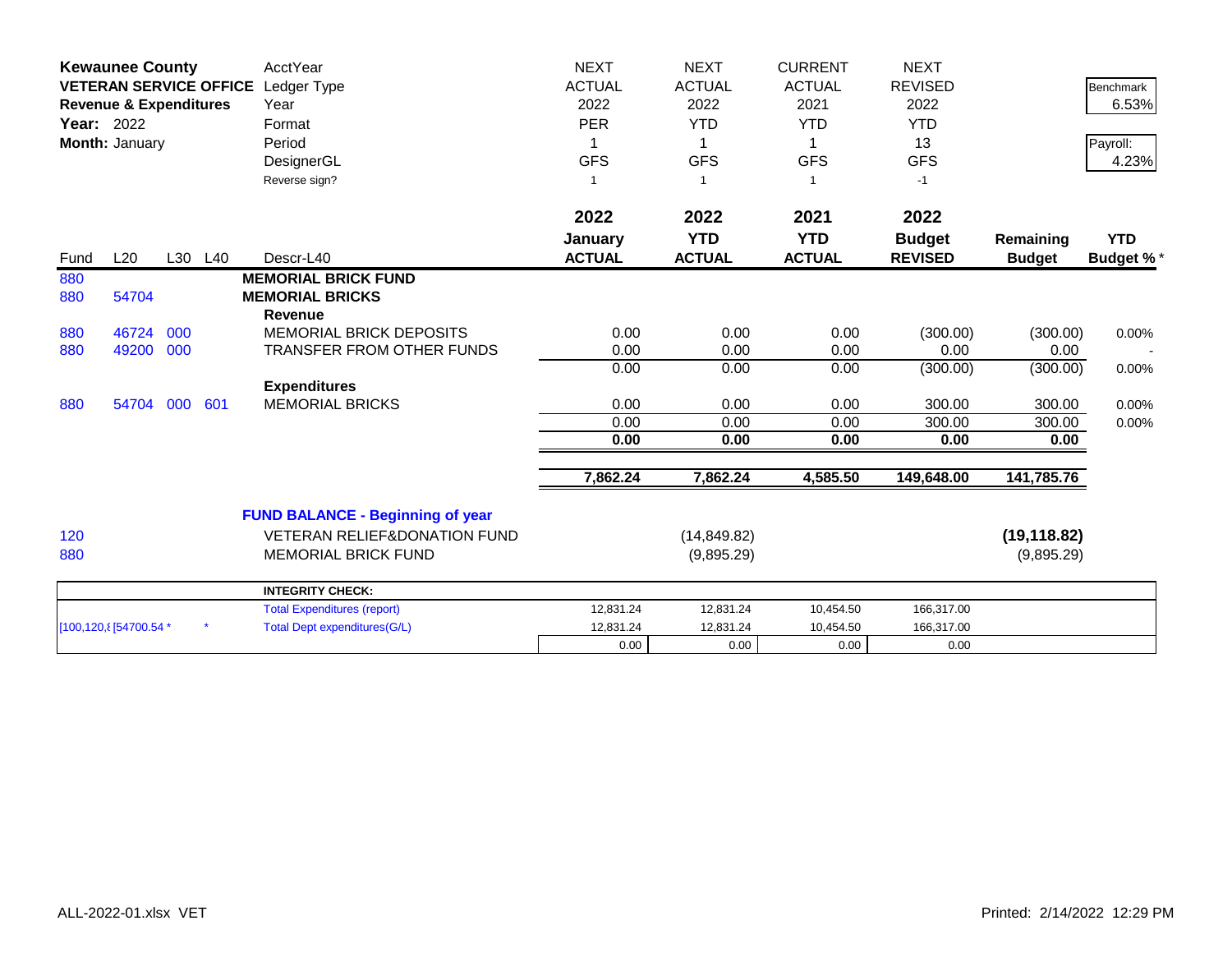|            | <b>Kewaunee County</b><br><b>HEALTH &amp; DENTAL FUNDS</b><br><b>Revenue &amp; Expenditures</b><br>Year: 2022<br>Month: January |            |            | AcctYear<br>Ledger Type<br>Year<br>Format<br>Period<br>DesignerGL<br>Reverse sign? | <b>NEXT</b><br><b>ACTUAL</b><br>2022<br><b>PER</b><br>1<br><b>GFS</b><br>$\mathbf{1}$ | <b>NEXT</b><br><b>ACTUAL</b><br>2022<br><b>YTD</b><br>1<br><b>GFS</b><br>-1 | <b>CURRENT</b><br><b>ACTUAL</b><br>2021<br><b>YTD</b><br>$\mathbf 1$<br><b>GFS</b><br>1 | <b>NEXT</b><br><b>REVISED</b><br>2022<br><b>YTD</b><br>13<br><b>GFS</b><br>$-1$ |                            | Benchmark<br>6.53%<br>Payroll:<br>4.23% |
|------------|---------------------------------------------------------------------------------------------------------------------------------|------------|------------|------------------------------------------------------------------------------------|---------------------------------------------------------------------------------------|-----------------------------------------------------------------------------|-----------------------------------------------------------------------------------------|---------------------------------------------------------------------------------|----------------------------|-----------------------------------------|
|            |                                                                                                                                 |            |            |                                                                                    | 2022                                                                                  | 2022                                                                        | 2021                                                                                    | 2022                                                                            |                            |                                         |
| Fund       | L20                                                                                                                             |            | L30 L40    | Descr-L40                                                                          | January<br><b>ACTUAL</b>                                                              | <b>YTD</b><br><b>ACTUAL</b>                                                 | <b>YTD</b><br><b>ACTUAL</b>                                                             | <b>Budget</b><br><b>REVISED</b>                                                 | Remaining<br><b>Budget</b> | <b>YTD</b><br><b>Budget %*</b>          |
| 710        |                                                                                                                                 |            |            | <b>HEALTH SELF INSURANCE FUND</b>                                                  |                                                                                       |                                                                             |                                                                                         |                                                                                 |                            |                                         |
|            |                                                                                                                                 |            |            | Revenue                                                                            |                                                                                       |                                                                             |                                                                                         |                                                                                 |                            |                                         |
| 710        | 47412 000                                                                                                                       |            |            | <b>CHARGES TO DEPARTMENTS</b>                                                      | (264, 018.28)                                                                         | (264, 018.28)                                                               | (250, 996.62)                                                                           |                                                                                 |                            |                                         |
| 710        | 47900                                                                                                                           | 000        |            | OTHER CHARGES FOR SERVICE                                                          | (4,956.30)                                                                            | (4,956.30)                                                                  | (4,946.60)                                                                              |                                                                                 |                            |                                         |
| 710        | 48411                                                                                                                           | 000        |            | REIMBURSEMNT FROM STOP LOSS                                                        | 0.00                                                                                  | 0.00                                                                        | 0.00                                                                                    |                                                                                 |                            |                                         |
|            |                                                                                                                                 |            |            |                                                                                    | (268, 974.58)                                                                         | (268, 974.58)                                                               | (255, 943.22)                                                                           |                                                                                 |                            |                                         |
|            |                                                                                                                                 |            |            | <b>Expenditures</b>                                                                |                                                                                       |                                                                             |                                                                                         |                                                                                 |                            |                                         |
| 710        | 51541                                                                                                                           | 000<br>000 | 601        | <b>ADMINISTRATION FEES</b>                                                         | 5,490.77                                                                              | 5,490.77                                                                    | 5,915.65                                                                                |                                                                                 |                            |                                         |
| 710<br>710 | 51935<br>51935                                                                                                                  | 000        | 601<br>732 | <b>HEALTH INSURANCE CLAIMS</b><br>REIMBURSEMENT/INCENTIVES                         | 163,947.44<br>1,272.05                                                                | 163,947.44<br>1,272.05                                                      | 236,294.12<br>296.52                                                                    |                                                                                 |                            |                                         |
| 710        | 51937 000                                                                                                                       |            | 601        | <b>STOP LOSS PREMIUMS</b>                                                          | 81,889.78                                                                             | 81,889.78                                                                   | 78,937.91                                                                               |                                                                                 |                            |                                         |
|            |                                                                                                                                 |            |            |                                                                                    | 252,600.04                                                                            | 252,600.04                                                                  | 321,444.20                                                                              |                                                                                 |                            |                                         |
|            |                                                                                                                                 |            |            |                                                                                    | (16, 374.54)                                                                          | (16, 374.54)                                                                | 65,500.98                                                                               |                                                                                 |                            |                                         |
| 720        |                                                                                                                                 |            |            | DENTAL SELF INSURANCE FUND                                                         |                                                                                       |                                                                             |                                                                                         |                                                                                 |                            |                                         |
|            |                                                                                                                                 |            |            | <b>Revenue</b>                                                                     |                                                                                       |                                                                             |                                                                                         |                                                                                 |                            |                                         |
| 720        | 47412                                                                                                                           | 000        |            | <b>CHARGES TO DEPARTMENTS</b>                                                      | (12,923.00)                                                                           | (12,923.00)                                                                 | (12, 555.86)                                                                            |                                                                                 |                            |                                         |
| 720        | 47900 000                                                                                                                       |            |            | OTHER CHARGES FOR SERVICE                                                          | (645.50)                                                                              | (645.50)                                                                    | (385.46)                                                                                |                                                                                 |                            |                                         |
|            |                                                                                                                                 |            |            |                                                                                    | (13,568.50)                                                                           | (13,568.50)                                                                 | (12, 941.32)                                                                            |                                                                                 |                            |                                         |
|            |                                                                                                                                 |            |            | <b>Expenditures</b>                                                                |                                                                                       |                                                                             |                                                                                         |                                                                                 |                            |                                         |
| 720        | 51541                                                                                                                           | 000        | 601        | <b>ADMINISTRATION FEES</b>                                                         | 709.25                                                                                | 709.25                                                                      | 733.75                                                                                  |                                                                                 |                            |                                         |
| 720        | 51936 000                                                                                                                       |            | 601        | DENTAL INSURANCE CLAIMS                                                            | 15,384.00                                                                             | 15,384.00                                                                   | 11,981.00                                                                               |                                                                                 |                            |                                         |
|            |                                                                                                                                 |            |            |                                                                                    | 16,093.25<br>2,524.75                                                                 | 16,093.25<br>2,524.75                                                       | 12,714.75<br>(226.57)                                                                   |                                                                                 |                            |                                         |
|            |                                                                                                                                 |            |            |                                                                                    |                                                                                       |                                                                             |                                                                                         |                                                                                 |                            |                                         |
|            |                                                                                                                                 |            |            |                                                                                    | (13, 849.79)                                                                          | (13, 849.79)                                                                | 65,274.41                                                                               |                                                                                 |                            |                                         |
|            |                                                                                                                                 |            |            | <b>FUND BALANCE - Beginning of year</b>                                            |                                                                                       |                                                                             |                                                                                         |                                                                                 |                            |                                         |
| 710        |                                                                                                                                 |            |            | HEALTH SELF INSURANCE FUND                                                         |                                                                                       | (60, 757.14)                                                                | 0.00                                                                                    |                                                                                 |                            | 1.57%                                   |
| 720        |                                                                                                                                 |            |            | DENTAL SELF INSURANCE FUND                                                         |                                                                                       | (209, 489.81)                                                               | 0.00                                                                                    |                                                                                 |                            | 133.32%                                 |
|            |                                                                                                                                 |            |            | <b>INTEGRITY CHECK:</b>                                                            |                                                                                       |                                                                             |                                                                                         |                                                                                 |                            |                                         |
|            |                                                                                                                                 |            |            | Total (report)                                                                     | (13, 849.79)                                                                          | (13, 849.79)                                                                | 65,274.41                                                                               |                                                                                 |                            |                                         |
|            | 710.720 [40000.59 *                                                                                                             |            |            | <b>Total Dept (G/L)</b>                                                            | (13, 849.79)                                                                          | (13, 849.79)                                                                | 65,274.41                                                                               |                                                                                 |                            |                                         |
|            |                                                                                                                                 |            |            |                                                                                    | 0.00                                                                                  | 0.00                                                                        | 0.00                                                                                    |                                                                                 |                            |                                         |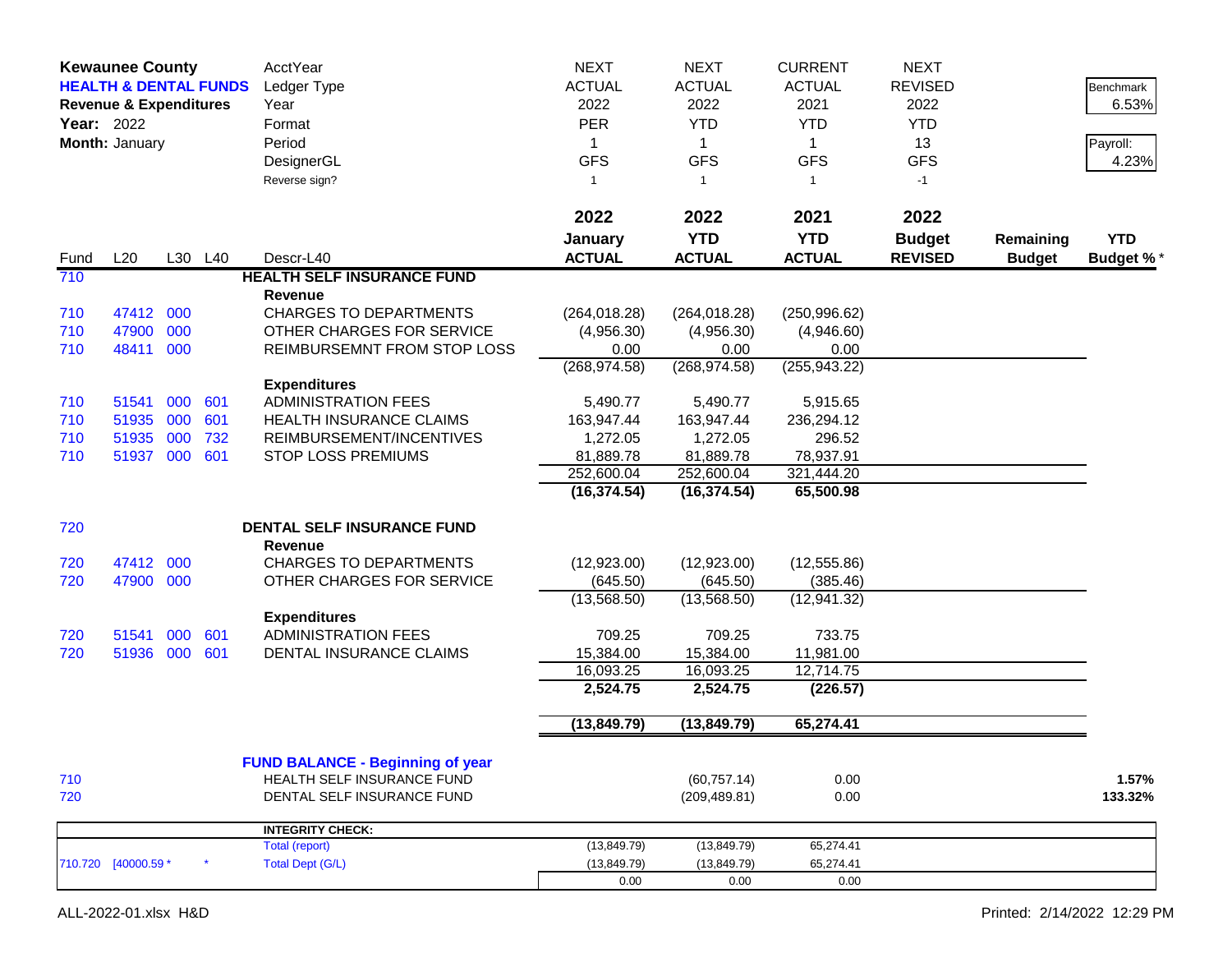|                   | <b>Kewaunee County</b>            |         |          | AcctYear                               | <b>NEXT</b>     | <b>NEXT</b>   | <b>CURRENT</b> | <b>NEXT</b>    |               |                  |
|-------------------|-----------------------------------|---------|----------|----------------------------------------|-----------------|---------------|----------------|----------------|---------------|------------------|
|                   | <b>CLOSED / INACTIVE Funds</b>    |         |          | Ledger Type                            | <b>ACTUAL</b>   | <b>ACTUAL</b> | <b>ACTUAL</b>  | <b>REVISED</b> |               | <b>Benchmark</b> |
|                   | <b>Revenue &amp; Expenditures</b> |         |          | Year                                   | 2022            | 2022          | 2021           | 2022           |               | 6.53%            |
| <b>Year: 2022</b> |                                   |         |          | Format                                 | <b>PER</b>      | <b>YTD</b>    | <b>YTD</b>     | <b>YTD</b>     |               |                  |
|                   | Month: January                    |         |          | Period                                 |                 |               |                | 13             |               | Payroll:         |
|                   |                                   |         |          | DesignerGL                             | <b>GFS</b>      | <b>GFS</b>    | <b>GFS</b>     | <b>GFS</b>     |               | 4.23%            |
|                   |                                   |         |          | Reverse sign?                          | 1               |               |                | $-1$           |               |                  |
|                   |                                   |         |          |                                        |                 |               |                |                |               |                  |
|                   |                                   |         |          |                                        | 2022            | 2022          | 2021           | 2022           |               |                  |
|                   |                                   |         |          |                                        | January         | <b>YTD</b>    | <b>YTD</b>     | <b>Budget</b>  | Remaining     | <b>YTD</b>       |
| Fund              | L20                               | L30 L40 |          | Descr-L40                              | <b>ACTUAL</b>   | <b>ACTUAL</b> | <b>ACTUAL</b>  | <b>REVISED</b> | <b>Budget</b> | <b>Budget %*</b> |
|                   |                                   |         |          | <b>CLOSED / INACTIVE Funds</b>         |                 |               |                |                |               |                  |
| 202               | $[40000.1*$                       |         | $\star$  | <b>COUNTY ROAD "AB" FUND</b>           |                 | 0.00          | 0.00           |                |               |                  |
| 203               | $[40000.1*$                       |         | $\ast$   | <b>COUNTY ROAD "DK"</b>                |                 | 0.00          | 0.00           |                |               |                  |
| 210               | $[40000.1*$                       |         |          | <b>COMMUNITY PROGRAMS FUND</b>         |                 | 0.00          | 0.00           |                |               |                  |
| 224               | $[40000.1*$                       |         |          | WI WELL WOMEN'S PRGM FUND              |                 | 0.00          | 0.00           |                |               |                  |
| 225               | $[40000.1*$                       |         |          | PHEP EBOLA2 FUND                       |                 | 0.00          | 0.00           |                |               |                  |
| 246               | $[40000.1*]$                      |         | $^\star$ | <b>REDACTION FEE FUND</b>              |                 | 0.00          | 0.00           |                |               |                  |
| 260               | $[40000.1*$                       |         |          | DIVORCE COUNSELING FEE FUND            |                 | 0.00          | 0.00           |                |               |                  |
| 270               | $[40000.1*$                       |         | $^\star$ | SPEAKER INDENTIFICATION FUND           |                 | 0.00          | 0.00           |                |               |                  |
| 275               | $[40000.1*]$                      |         | $^\star$ | <b>WINTER PARK FUND</b>                |                 | 0.00          | 0.00           |                |               |                  |
| 400               | $[40000.1*]$                      |         |          | <b>CAPITAL PROJECTS FUND</b>           |                 | 0.00          | 0.00           |                |               |                  |
| 800               | $[40000.1*]$                      |         | $^\star$ | PAYROLL LIABILITY FUND                 | (no Rev or Exp) | 0.00          | 0.00           |                |               |                  |
| 850               | $[40000.1*]$                      |         |          | DOG LICENSE FUND                       | (no Rev or Exp) | 0.00          | 0.00           |                |               |                  |
| 870               | $[40000.1*$                       |         | $^\star$ | WAR MEMORIAL FUND                      |                 | 0.00          | 0.00           |                |               |                  |
| 875               | $[40000.1*$                       |         | $\star$  | <b>FAIR ASSOCIATION FUND</b>           |                 | 0.00          | 0.00           |                |               |                  |
|                   |                                   |         |          |                                        |                 | 0.00          | 0.00           |                |               |                  |
|                   |                                   |         |          |                                        |                 | 0.00          | 0.00           |                |               |                  |
|                   |                                   |         |          |                                        |                 |               |                |                |               |                  |
|                   |                                   |         |          | <b>INTEGRITY CHECK:</b><br>$T = 1.117$ | 0.00            | 0.00          | 0.00           |                |               |                  |

|            |  | <b>INTEGRITY CHECK:</b> |      |      |      |  |
|------------|--|-------------------------|------|------|------|--|
|            |  | Total (report)          | 0.00 | 0.00 | 0.00 |  |
| [202,2102' |  | <b>Fotal (G/L)</b>      | 0.00 | 0.00 | 0.00 |  |
|            |  |                         | 0.00 | 0.00 | 0.00 |  |